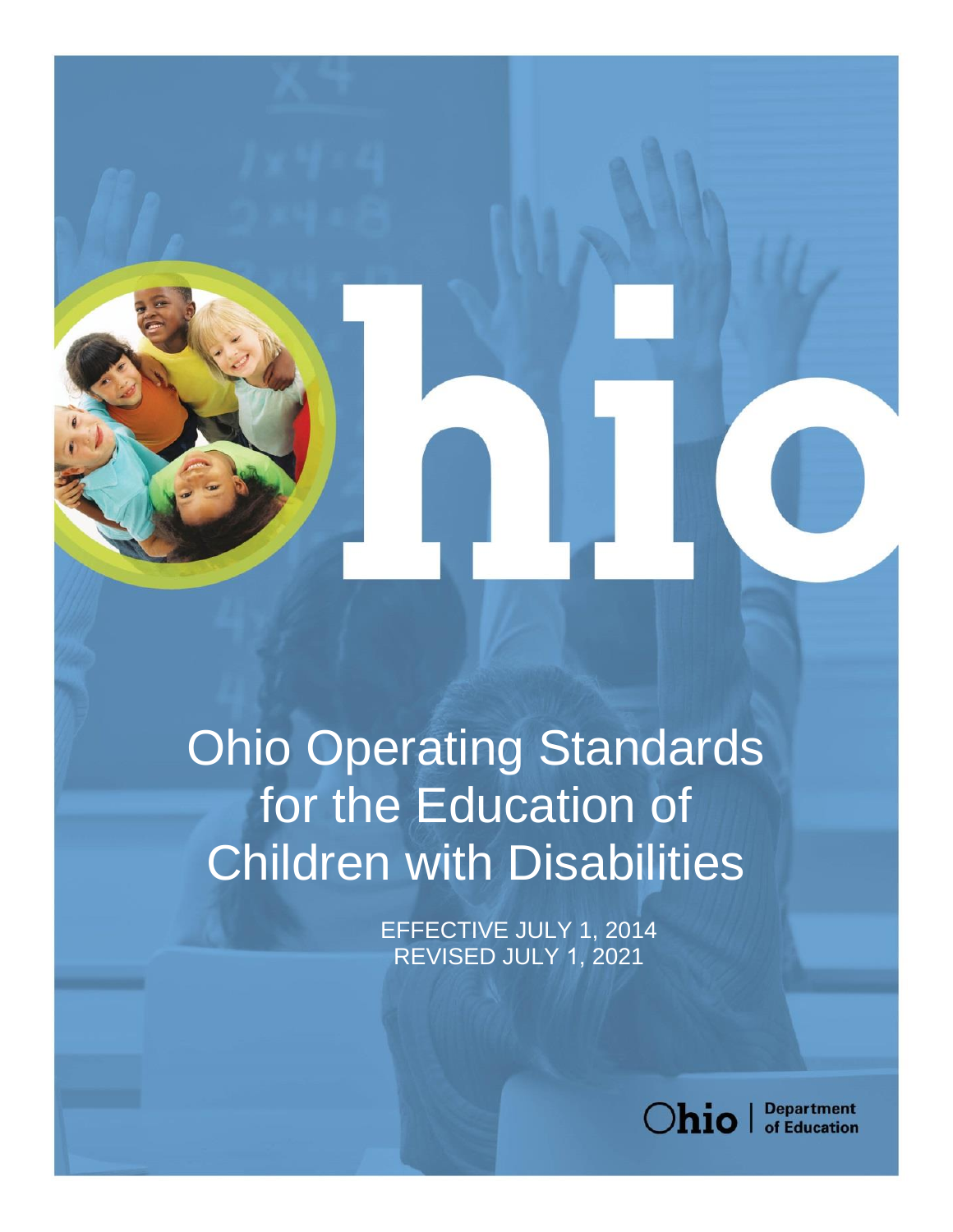# **Table of Contents**

| 3301-51-21 Providing instructional material to children with visual impairments and<br>others with print disabilities that are listed for sale by publishers with the superintendent |
|--------------------------------------------------------------------------------------------------------------------------------------------------------------------------------------|

**[\\*Rule 3301-51-11 updated July 1, 2021](https://codes.ohio.gov/ohio-administrative-code/rule-3301-51-11)**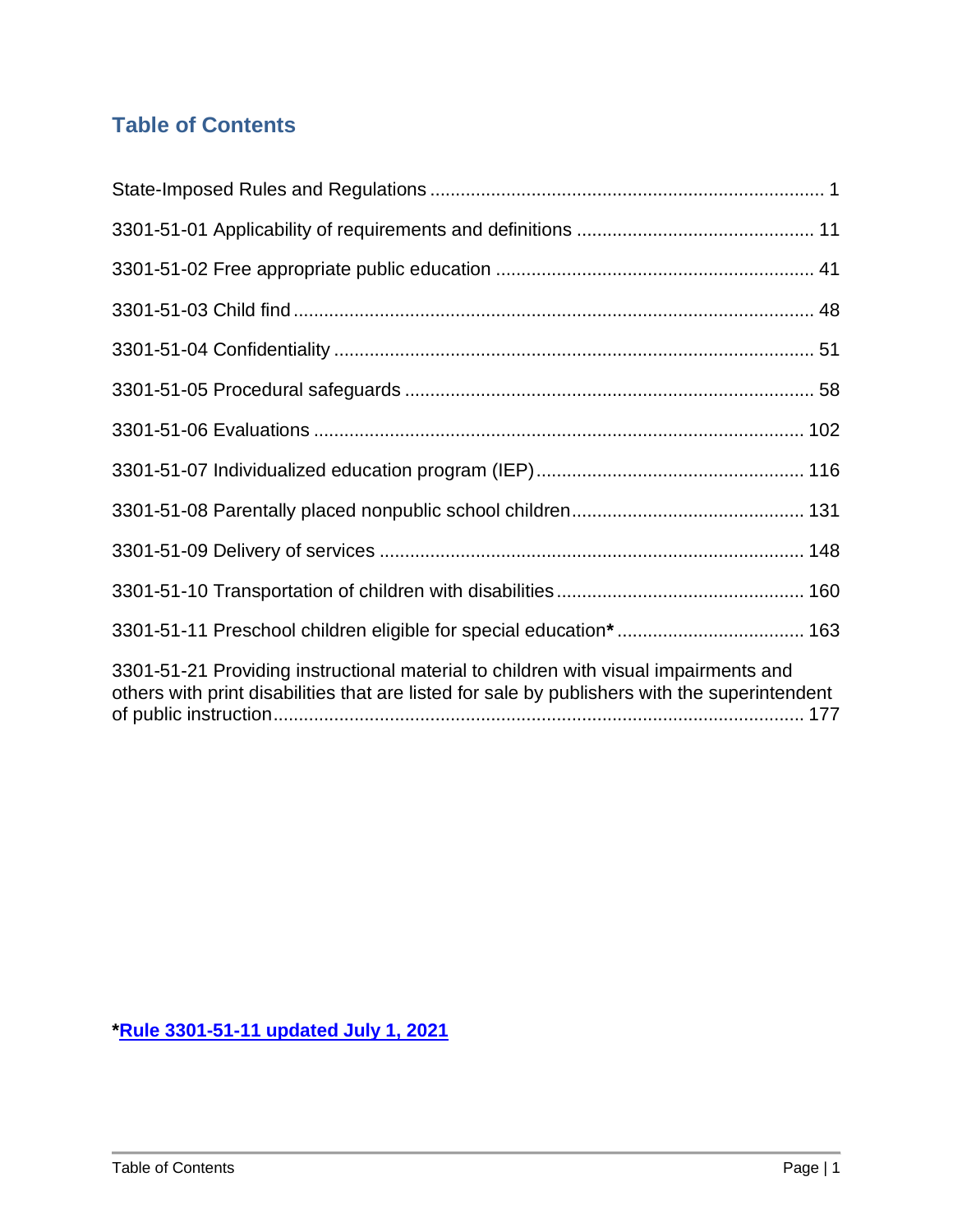### <span id="page-2-0"></span>**State-Imposed Rules and Regulations**

- **TO:** Ohio educational agencies educating children with disabilities
- **FROM:** Sue Zake, Ph.D., Director, Office for Exceptional Children, Ohio Department of Education
- **DATE:** August 25, 2014
- **SUBJECT:** State-imposed rules and regulations not required by IDEA 2004 or Federal Regulations

As required by 20 U.S.C. 1407 and 34 C.F.R. § 300.199, the Ohio Department of Education is identifying in writing to local educational agencies and the United States Department of Education the state-imposed special education rules, regulations, and policies adopted by the State Board of Education that are not required by Part B of the Individuals with Disabilities Education Improvement Act of 2004 (IDEA) or by Part B federal regulations.

Effective July 1, 2014, the State Board of Education adopted revised Rules 3301-51-01 to 3301-51-09, 3301-51-11\* and 3301-51-21 of the Administrative Code. These rules are referred to as the *Ohio Operating Standards for the Education of Children with Disabilities*.

The updated rules include the state requirements listed below and the federal Part B IDEA requirements that apply to the provision of special education and related services to children with disabilities by school districts, county boards of mental retardation and developmental disabilities, and other educational agencies. "Other educational agency" means a joint vocational school district; department; division; bureau; office; institution; board; commission; committee; authority; or other state or local agency, other than a school district or an agency administered by the Department of Developmental Disabilities, that provides or seeks to provide special education or related services to children with disabilities.

This document summarizes the state-imposed rule requirements but does not identify the rule requirements that are based on the federal Part B IDEA requirements. For the complete text of the rules, refer to the *Ohio Operating Standards for the Education of Children with Disabilities*.

**[\\*Rule 3301-51-11 updated July 1, 2021](https://codes.ohio.gov/ohio-administrative-code/rule-3301-51-11)**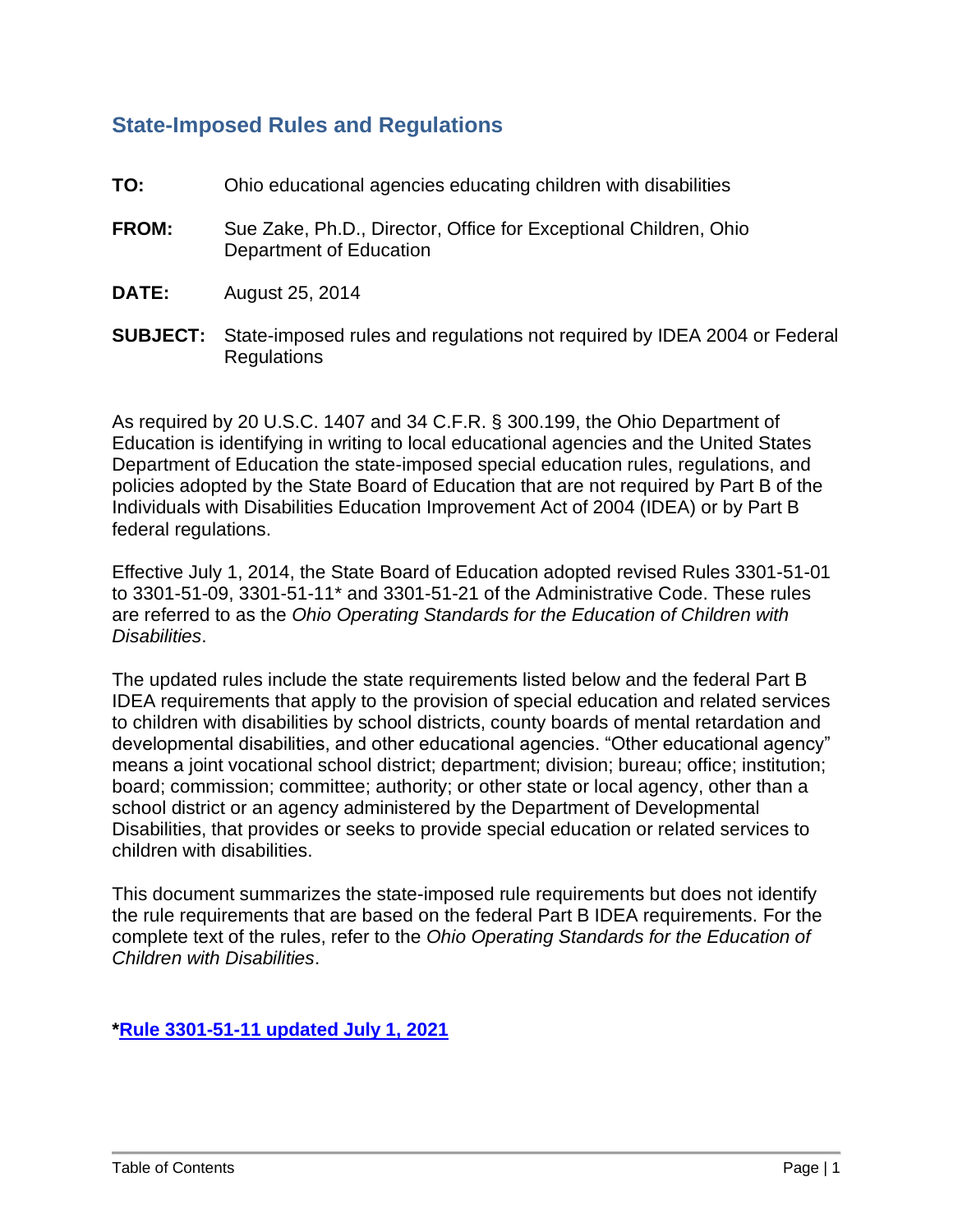### **Rule 3301-51-01 Definitions**

- "School district of residence": The child's school district of residence is responsible, in all instances, for ensuring that the requirements for making a free appropriate public education (FAPE) available are met for every eligible child in its jurisdiction, regardless of whether services are provided by another school district or other entity.  $[(A)(2)(a)]$
- "Child with a disability" is defined to include children aged three through five years who are experiencing developmental delays (as the term is defined in Rule 3301-51-11 and as measured by appropriate diagnostic instruments and procedures); and who, by reason thereof, need special education and related services. This election has been made as authorized by 34 CFR 300.8(b).  $[(B)(1O(c))]$
- "Traumatic brain injury" is defined to include an acquired injury to the brain caused by other medical conditions besides an external physical force, including but not limited to, stroke, anoxia, infectious disease, aneurysm, brain tumors, and neurological insults resulting from medical or surgical treatments. [(B)(10)(d)(xii)]
- "Parent" is defined to exclude a foster parent of a child as authorized by 34 CFR 300.30(a)(2). [(B)(44)]
- "Referral" is defined to mean the date the public school district or community school receives a parent's, school district's, or other educational agency's request for an initial evaluation or reevaluation. [(B)(53)]
- "Special education" is defined so that any other related service is included in the definition of special education if the individualized education program (IEP) team considers the service special education rather than a related service under state standards and if the service otherwise meets the requirements for specially designed instruction. This election has been made as authorized by 34 CFR 300.8(a)(2)(ii). [(B)(60)]
- "Transition services" is defined to include the development of employment in an integrated competitive environment and other post-school adult living objectives; and When assessment data supports a need, If appropriate, acquisition of daily living skills and provision of a functional vocational evaluation and require that transition services shall be provided by individuals who have the competencies, experiences, and training required to meet the individual student's transition service needs. Individuals coordinating transition shall either obtain the Transition to Work endorsement; or possess the skills and knowledge to:
	- $\circ$  Facilitate a planning process among multiple agencies, students and families to support a student's secondary transition process;
	- $\circ$  Plan for the collection, sharing and utilization of student's transition data that is relevant to the student's post school outcomes, environment and support needs;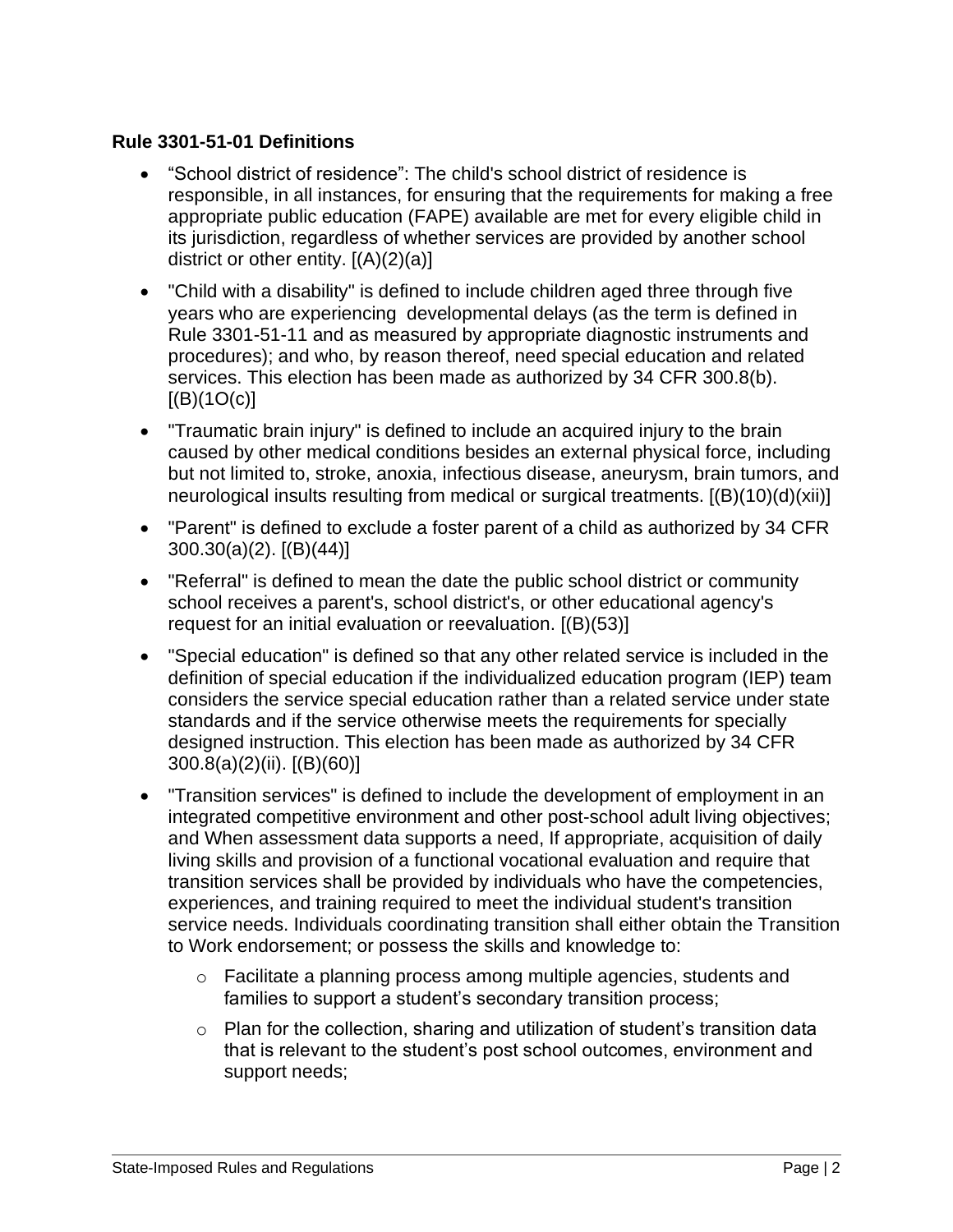- $\circ$  Communicate a student's individual transition plan to students, families, educators and agencies;
- o Coordinate the implementation research based practices that lead to effective postsecondary transition services and outcomes;
- o Utilize methods to engage students and families in the secondary transition process;
- o Assist in the coordination of referral process from school to adult services systems;
- o Link appropriate course of study and instruction strategies to secondary transition related goals; and
- o Create strategies that support the career development pathways of students with disabilities leading to career and college readiness. [(B)(65)]

### **Rule 3301-51-02 Free Appropriate Public Education**

- Extended School Year (ESY) Services: Additionally, the school district shall consider the following when determining if extended school year services should be provided:
	- o Whether extended school year services are necessary to prevent significant regression of skills or knowledge retained by the child so as to seriously impede the child's progress toward the child' educational goals; and
	- o Whether extended school year services are necessary to avoid something more than adequately recoupable regression. [(G)]

[The above language is the language used by the United States Court of Appeals, Sixth Circuit, in interpreting the federal extended school year requirements. Although the Sixth Circuit decisions were issued prior to IDEA 2004 and the 2006 federal regulations, the October 13, 2006 ESY regulation carried over unchanged the March 12, 1999 ESY regulation.]

### **Rule 3301-51-03 Child Find**

• Developmental Delay: The Ohio Department of Education has adopted a definition of developmental delay, as authorized by 34 CFR 300.111(b), but a school district is not required to adopt and use the term for any children within its jurisdiction. If a school district uses the term developmental delay, the school district must conform to both the state' s definition of that term in Rule 3301-51- 11 and to the age range of three through five years of age which is the age-range subset adopted by the Ohio Department of Education. [(B)(2)]

#### **Rule 3301-51-04 Confidentiality**

• Disciplinary Information: A school district, county board of mental retardation/developmental disabilities, and other educational agency shall include in the records of a child with a disability a statement of any current or previous disciplinary action that has been taken against the child and transmit the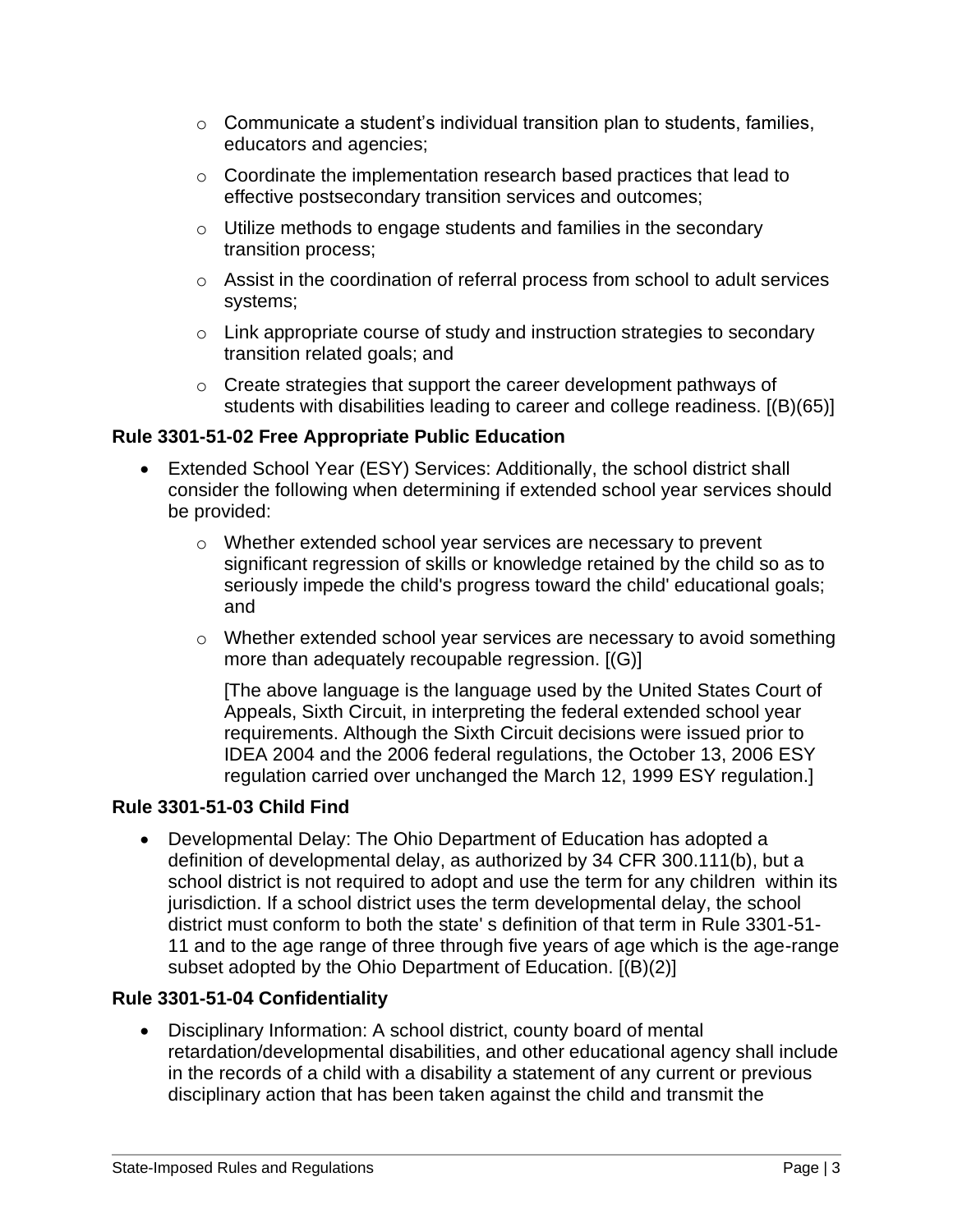statement to the same extent that the disciplinary information is included in, and transmitted with, the student records of nondisabled children. When a child transfers from one school, county board of DD, or other educational agency to another, the transmission of any of the child's records must include both the child's current IEP and any statement of current or previous disciplinary action that has been taken against the child. [(Q); 34 CFR 99.36]

### **Rule 3301-51-05 Procedural Safeguards**

- Change of Placement: A change of placement means a change from one option on the continuum of alternative placements to another. Informed parental consent must be obtained before making a change of placement of a child with a disability unless the district of residence can demonstrate that it made reasonable efforts to obtain consent and the parent has failed to respond or the change of placement is the result of a disciplinary action.  $[(C)(5)(a)$  to(c)(ii)]
- Surrogate Parents: A surrogate parent shall be assigned as soon as possible (but, per the federal regulation, no later than 30 days of the date that it is determined that the child needs a surrogate parent).[(E)(4)(a)] The school district of residence maintains the ultimate responsibility for the assignment of a surrogate parent.[(E) (4)(b) All surrogate parents must have successfully completed the training prescribed by the Ohio Department of Education prior to acting on behalf of the child. $[(E)(3)$  and  $(4)(c)(iv)]$  Pursuant to Revised Code Section 3323. 051, neither the surrogate parent nor the authority that assigned the surrogate parent shall be liable in civil damages for acts of the surrogate parent unless such acts constitute willful or wanton misconduct.[(E)(6)] A child who has reached the age of majority may request a surrogate parent.  $[(E)(8)]$
- Additional Prior Written Notice Requirements: Prior written notice shall be provided to the parents of a child with a suspected or confirmed disability within thirty days of the date of referral. Prior written notice shall be provided to the parents of a child with a suspected or confirmed disability prior to a change of placement that is a result of a disciplinary action.  $[(H)(4)]$
- Administrative Reviews: The child's parent or educational agency other than the school district may request an opportunity to present complaints to the superintendent. Administrative reviews are recommended but cannot be used to delay or deny an impartial due process hearing that has been requested in writing or to deny any other rights afforded to parents under IDEA. [(K)(1)]
- Mediation: If the mediation requires changes in the IEP, the IEP team shall be convened to incorporate changes into the IEP within twenty school days following the mediation agreement or as agreed to in the mediation agreement. No part of the mediation discussion or sessions may be electronically recorded.  $[(K)(3)(b)(ix)$  and  $(x)]$
- Sufficiency of Due Process Complaint: If the hearing officer receives a notification challenging the sufficiency of a due process complaint, the hearing officer shall make a determination within the five-day period specified in the federal regulation and shall notify all parties in writing of that determination on the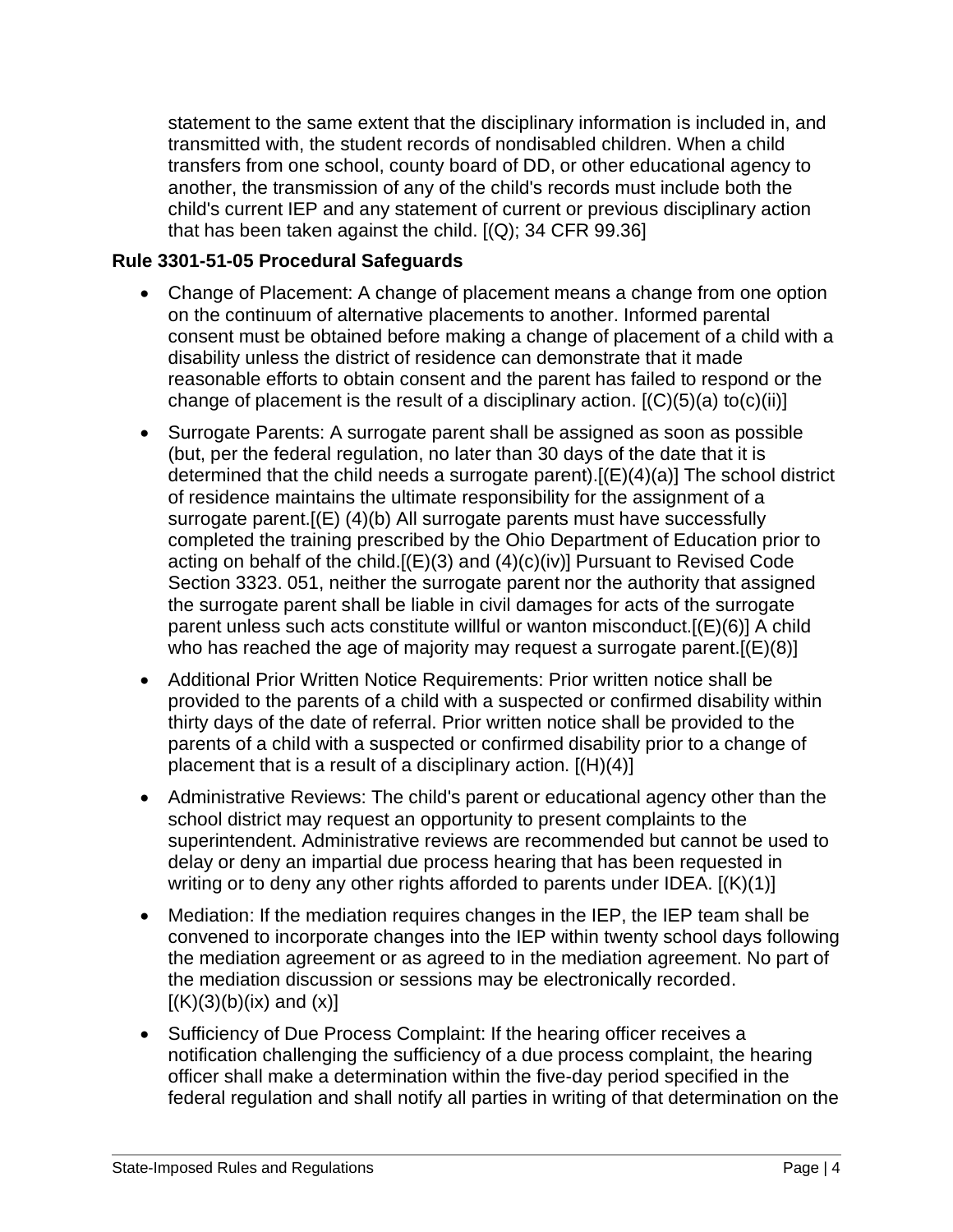same date the determination is made. If the hearing officer determines that the complaint is insufficient, the determination shall include the reasons for the determination, a statement in clear language that the case has not been dismissed, and a notice of resources to assist parents without counsel in completing due process complaints and in correcting deficiencies. [(K)(8)(e)(iii)(b) and (c)]

- Due Process Hearing Officer.
	- o A due process hearing officer must be trained in accordance with the requirements set forth by the Office for Exceptional Children.
	- o A due process hearing officer must be an attorney licensed to practice law in Ohio who has successfully completed all training required by the Ohio Department of Education.
	- o The Ohio Department of Education may require any and all current hearing or state level review officers to reapply for eligibility to remain on the list of persons who serve as hearing officers.
	- $\circ$  Training sessions are a mandatory requirement to remain eligible for appointments.
	- o Being on the list of possible hearing or state level review officers should not be considered a guarantee or expectation of appointment.
	- $\circ$  The due process hearing officer is responsible for notifying all parties of the date, time, and location of the hearing; arranging a disclosure conference; issuing a subpoena when relevant; ruling on procedural issues; and arriving at a written decision based solely on evidence and testimony presented at the hearing and mailing the decision. [(K)(10) and  $(12)$ ]
- Appeal of Due Process Decision:
	- o As specified in Revised Code Section 3323.05(H), any party aggrieved by the findings and decision in the hearing may appeal the findings and decision in writing to the Ohio Department of Education within forty-five days of receipt of the hearing decision, and the department shall appoint a state level review officer who will conduct the review.  $[(K)(14)(b)]$
	- o Any party aggrieved by the findings and decision of the state level review officer may appeal the final order by filing a civil action within forty-five days of notification of the decision in the common pleas court of the county of the child's district of residence as provided by Revised Code Section 3323.05(H) (or within 90 days from the date of the decision in the district court of the United States as provided in the federal regulation, 34CFR 300.516). [(K)(17)(b)]
- Cost of Hearing: Subject to certain stated exceptions, most costs incurred in a hearing requested by the parent, including the cost of the hearing officer, shall be assumed by the school district of the child's residence. If another public agency providing services to the child requests a hearing, that agency and the school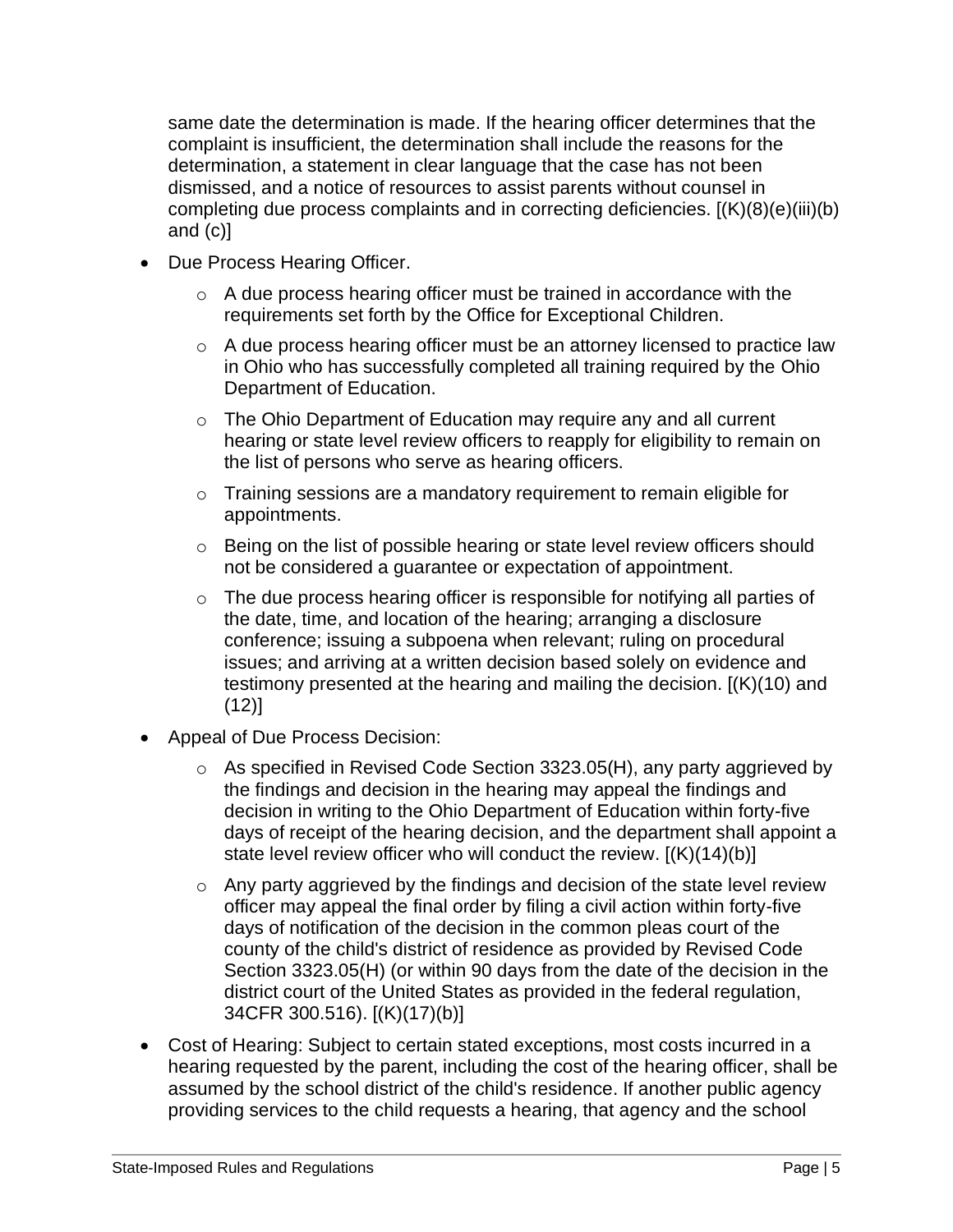district of residence will share the hearing costs, subject to the stated exceptions. The Ohio Department of Education compensates state level review officers. Hearing officers and state level review officers are paid as specified in the rule.  $[(K)(16)]$ 

- Procedures for Expedited Due Process Hearings: As authorized by 34 CFR 300.532(c)(5), the Ohio Department of Education has established procedures for expedited due process hearings. Times frames are established for the district to notify the department of an expedited request, for the district to notify the parents if the district is requesting the hearing, and for the department to appoint a hearing officer. The hearing officer and state level review officer shall not grant any extensions of time. [(K)(22)(d)]
- Availability of Scholarship Notification: Each time a district completes an evaluation for a child with a disability or undertakes the development, review or revision of the child's IEP, the district shall notify the child's parent, by letter or electronic means, about both the "Autism Scholarship Program" (ASP), established by section 3310.41 of the Revised Code, and the "Jon Peterson Special Needs Scholarship Program" (JPSN), established by section 3310.52 of the Revised Code, in accordance with Revised Code section 3323.052(c). For a preschool-aged child, notice only of the ASP is required when the district completes an evaluation for a child with a disability or undertakes the development, review or revision of the child's IEP. The notice shall include the following:
	- $\circ$  Information that the child may be eligible for a scholarship under either the ASP or the JPSN that implements the child's IEP and that is operated by an alternative public provider or by a registered private provider; and
	- $\circ$  The telephone number of the office of the department responsible for administering the scholarship programs and the specific location of scholarship information on the department's website. [(L)(1) to (3)]

### **Rule 3301-51-06 Evaluations**

- Interventions: Each school district shall provide interventions to resolve concerns for any preschool or school-age child who is performing below grade-level standards. A school district may not use interventions to delay unnecessarily a child's being evaluated to determine eligibility for special education services. If such interventions have not been implemented prior to referral for evaluation, appropriate interventions should be implemented during the same sixty-day time frame during which the school district conducts a full and individual evaluation.  $[(A)(2)$  to  $(4)]$
- Request for Evaluation: A school district will, within thirty days of receipt of a request for an evaluation, either obtain parental consent for an initial evaluation or provide to the parents prior written notice stating that the school district does not suspect a disability and will not be conducting an evaluation. [(B)(3)]
- Reevaluation: In addition to the times when the child must be reevaluated under the federal regulation at 34 CFR 300.303, the child must be reevaluated when a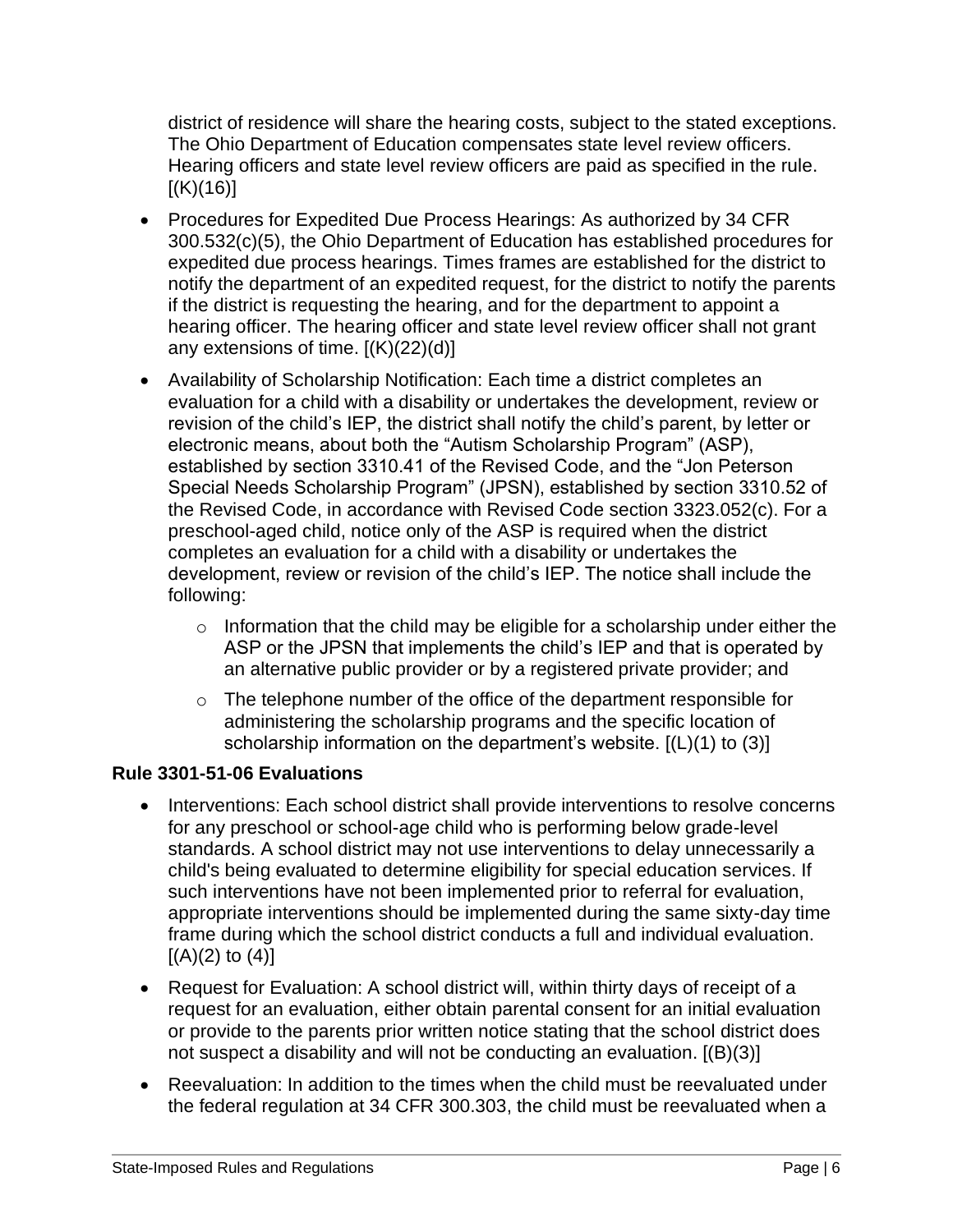child, who has met the eligibility criteria for a developmental delay, transitions from preschool to school-age services; and in order to make a change in disability category.  $[(D)(1)(c)$  and  $(d)]$ 

- Evaluation Procedures: Medical consultation shall be encouraged for a preschool or school-age child on a continuing basis. For preschool children, as appropriate, the evaluation shall include listed specialized assessments. [(E)(3)(h) and (i)]
- Evaluation Plan and Evaluation Team Report: As part of an initial evaluation, and as part of any reevaluation, the evaluation team shall develop an evaluation plan that will provide for the evaluation or reevaluation and will be summarized in an evaluation team report. [(F)(1)]
- Review of Existing Evaluation Data: The review of existing evaluation data on the child shall include data about the child's progress in the general curriculum or, for the preschool-age child, data pertaining to the child's growth and development, data from previous interventions, and any relevant trend data beyond the past twelve months, including the review of current and previous IEPs. [(F)(1)(a)(iv) to (vi)]
- Written Evaluation Team Report: The written evaluation team report shall include:
	- o A summary of information obtained during the evaluation process; and
	- $\circ$  The names, titles, and signatures of each team member, including the parent, and an indication of whether or not they are in agreement with the eligibility determination. Any team member who is not in agreement with the team's determination of disability shall submit a statement of disagreement.
	- $\circ$  The school district must provide a copy of the evaluation team report and the documentation of determination of eligibility or continued eligibility to the parents prior to the next IEP meeting and in no case later than fourteen days from the date of eligibility determination.  $[(G)(1)(b)]$
- Criteria for Determining Specific Learning Disability: As required by federal regulation 34 CFR 300. 307, the state has adopted in this rule criteria for determining whether a child has a specific learning disability. The criteria permit the use of a process based on the child's response to scientific, research-based intervention and the use of alternative research-based procedures and do not require the use of a severe discrepancy between intellectual ability and achievement.  $[(H)(1)$  and  $(3)(d)]$
- Additional Procedures for Identifying Children with Multiple Disabilities: A group of qualified professionals and the parents of the child may determine the child has multiple disabilities if the child exhibits a combination of two or more areas of disability, except for a combination that includes a specific learning disability; and a severe or profound deficit in communication or adaptive behavior documented through the use of individually administered standardized instruments as specified in the rule. [(I)]

### **Rule 3301-51-07 Individualized Education Program (IEP)**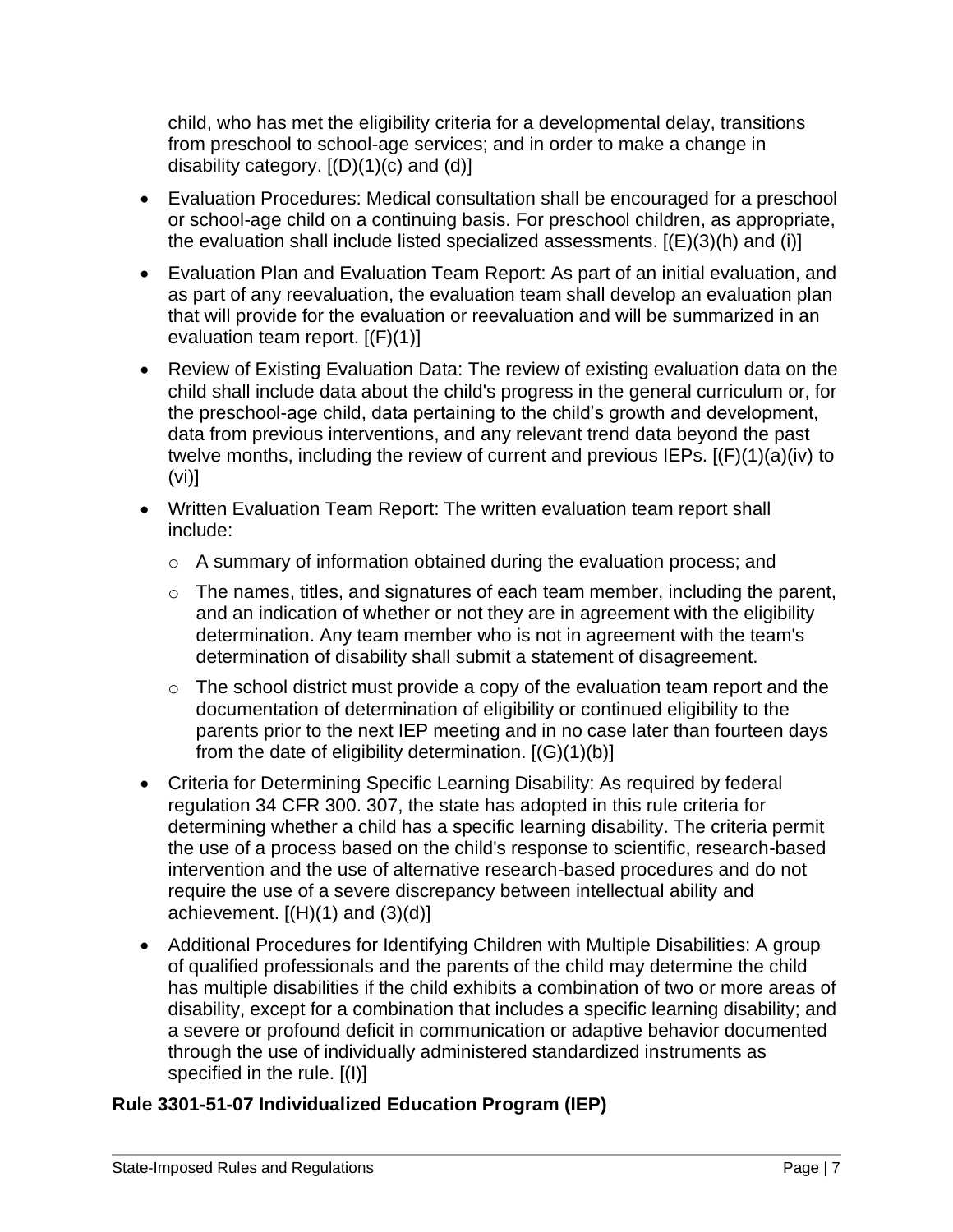- Definition of Individualized Education Program (IEP): The IEP must include a statement that discusses the child's future and a statement of measurable annual goals, including academic and functional goals and benchmarks or short-term objectives. Benchmarks or short-term objectives shall be included for all children with disabilities and not for only children with disabilities who take alternate assessments aligned to alternative achievement standards. [(H)(1)(a) and (c)]
- Transition Services: For each child with a disability, beginning no later than the first IEP to be in effect when the child turns fourteen (or younger, if determined appropriate by the IEP team), and updated annually, thereafter, the IEP must include independent living skills, in assessment data supports the need; and appropriate measurable post-secondary goals based on age-appropriate transition assessments related to integrated employment in a competitive environment. $[(H)(2)(a)$  and  $(b)]$
- Notice to Parent of IEP Meeting: For a child with a disability, beginning not later than the first IEP to be in effect when the child turns fourteen, or younger if determined appropriate by the IEP team, the notice also must indicate that a purpose of the meeting will be the development of a statement of the transition services needs of the child, as well as the consideration of the postsecondary goals and transition services for the child in accordance with (H)(2)(b) of this rule; and indicate that the school district will invite the child. The notice must also identify any other agency that will be invited to send a representative. [(J)(2)(b) and (c)]
- Parent Copy of Child's IEP: Within thirty calendar days after the IEP meeting, the school district must give the parent a copy of the child's IEP at no cost to the parent.  $[(J)(6)]$
- Development of initial IEP: The initial IEP must be developed within whichever of the following time periods is the shortest:
	- o Within thirty calendar days of the determination that the child needs special education and related services;
	- o Within ninety calendar days of receiving parental consent for an evaluation; or
	- o Within one hundred twenty calendar days of the receipt of a request for an evaluation from a parent or school district.  $[(K)(2)(a)$  to  $(c)]$
- Initial IEP; Provision of Services: Once a child begins receiving services for the first time under an IEP, the school district in which the child is enrolled shall notify parents that the child is required to undergo a comprehensive eye exam within three months in accordance with Revised Code section 3323.19. [(K)(3)(c)]
- Development of IEP: In developing each child's IEP, the IEP team must consider the results of the child's performance on any state or district-wide assessment programs, as appropriate. In the case of a child who is blind or visually impaired, the IEP team must ensure that the requirements for IEPs for children with visual impairments are implemented as provided in Revised Code Section 3323. 011.  $[(L)(1)(a)(iv)$  and  $(b)(iii)(b)]$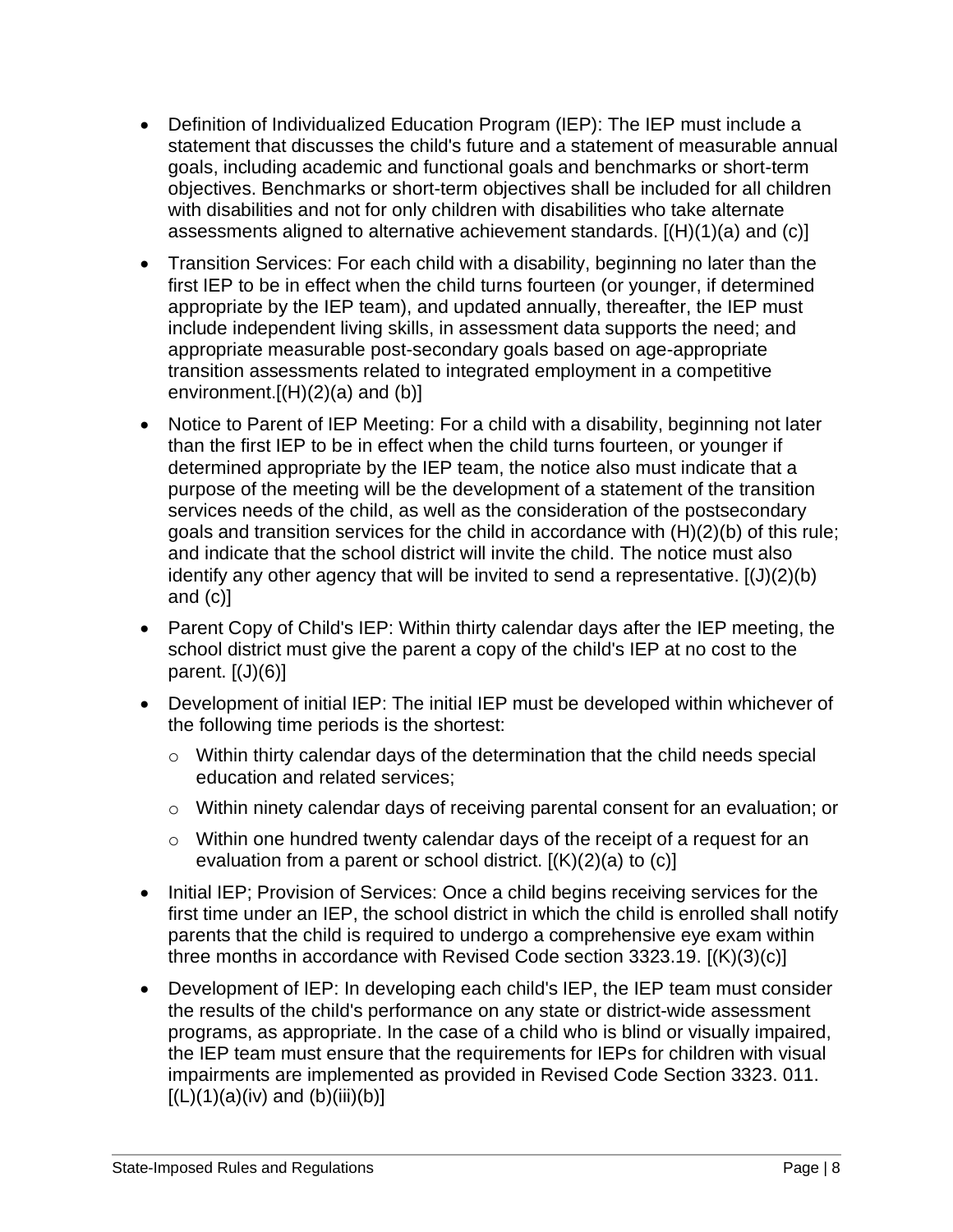• Amendment of IEP: If the IEP team amends or modifies the child's current IEP, the annual review date for the amended or modified IEP does not change. The annual review date will change upon a complete review and revision of the child's IEP. When an IEP is amended, the school district shall send a copy of the amended IEP to the parent within thirty days of the date the IEP was amended.  $[(L)(1)(d)$  and  $(f)]$ 

### **Rule 3301-51-08 Parentally Placed Nonpublic School Children**

- Students Eligible for a Scholarship: The district where the chartered or nonchartered nonpublic school is located is responsible for additional child find activities regarding children who are enrolled in either the "Autism Scholarship Program," established by section 3310.41 of the Revised Code or the "Jon Peterson Special Needs Scholarship Program," established by section 3310.052 of the Revised Code, as well as a determination of whether or not these children will receive services through a services plan, as outlined in paragraphs (C) and  $(J)$  of this rule.  $[(B)(6)]$
- Written Affirmation: If a nonpublic school chooses not to participate, the parent may contact the school district is which the nonpublic school is located to request equitable services for the child.  $[(G)(2)]$
- Development of the Services Plan and Location of Services: The school district where the nonpublic school is located convenes the services plan meeting, conference call, or video conference for each eligible child who will receive special education and related services. The school district where the nonpublic school is located is required to and is responsible for conducting a meeting, conference call, or video conference at least annually to review and revise, if appropriate, each child's services plan. The school district where the nonpublic school is located will determine where services will be provided. [(J)(3)]
- Autism Scholarship and Jon Peterson Special Needs Scholarship Program Considerations: Children who are participating in the "Autism Scholarship Program," established by section 3310.41 of the Revised Code or the "Jon Peterson Scholarship Program," established by section 3310.52 of the Revised Code (the "scholarship programs"), and attending either a chartered or nonchartered nonpublic school may be eligible to receive services funded through IDEA private school proportional share funds if the children meet the eligibility requirements pursuant to rules 3301-103 and 3301-101 of the Administrative Code. Children who are participating in the Autism Scholarship Program and attending either a chartered or non-chartered nonpublic school may be eligible to participate in the early childhood requirements as outlined in rule 3301-103 of the Administrative Code.
	- $\circ$  Evaluations and re-evaluations shall be conducted in accordance with rules 3301-51-06, 3301-103 and 3301-101 of the Administrative Code.
	- o The school district of residence shall create the IEP that is required for children to participate in the scholarship programs.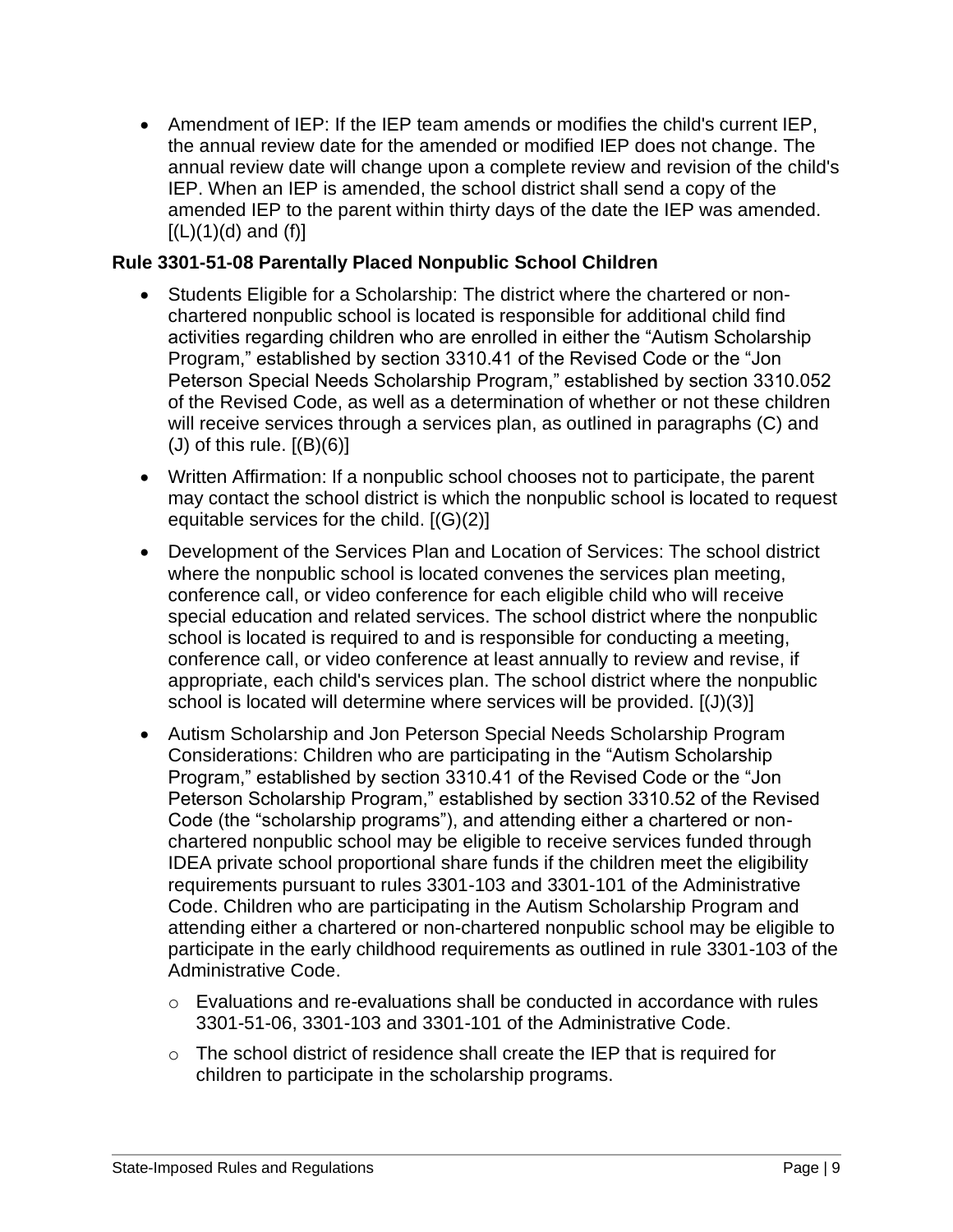$\circ$  The district of residence is not required to make FAPE available to a child with a disability who resides in the district and is participating in either scholarship program, however, the parent of a child participating in either scholarship program has a right to file a written complaint or a request for a due process hearing as provided by rule 3301-51-05 of the Administrative Code. A complaint or request for a due process hearing may allege that the district of residence violated a requirement of IDEA, but may not allege a violation of any requirements involving the implementation of the IEP and whether the child has received FAPE.  $[(R)(1)$  and  $(3)]$ 

### **Rule 3301-51-09 Delivery of Services**

• Service Providers: This rule addresses the role of preschool and school-age service providers; establishes workload requirements for the delivery of services to children with disabilities; and specifies requirements for housing, facilities, materials, and equipment and supplies for preschool and school-age programs.

#### **Rule 3301-51-21 Providing instructional material to children with visual impairments and others with print disabilities that are listed for sale by publishers with the superintendent of public instruction**

• Electronic textbooks (e-books): If an electronic textbook (e-book) is not fully accessible on current computer platforms, or is not available as a print instructional material, then the publisher must provide National Instructional Materials Accessibility Standard (NIMAS) file sets to the National Instructional Materials Accessibility Center (NIMAC). [(D)]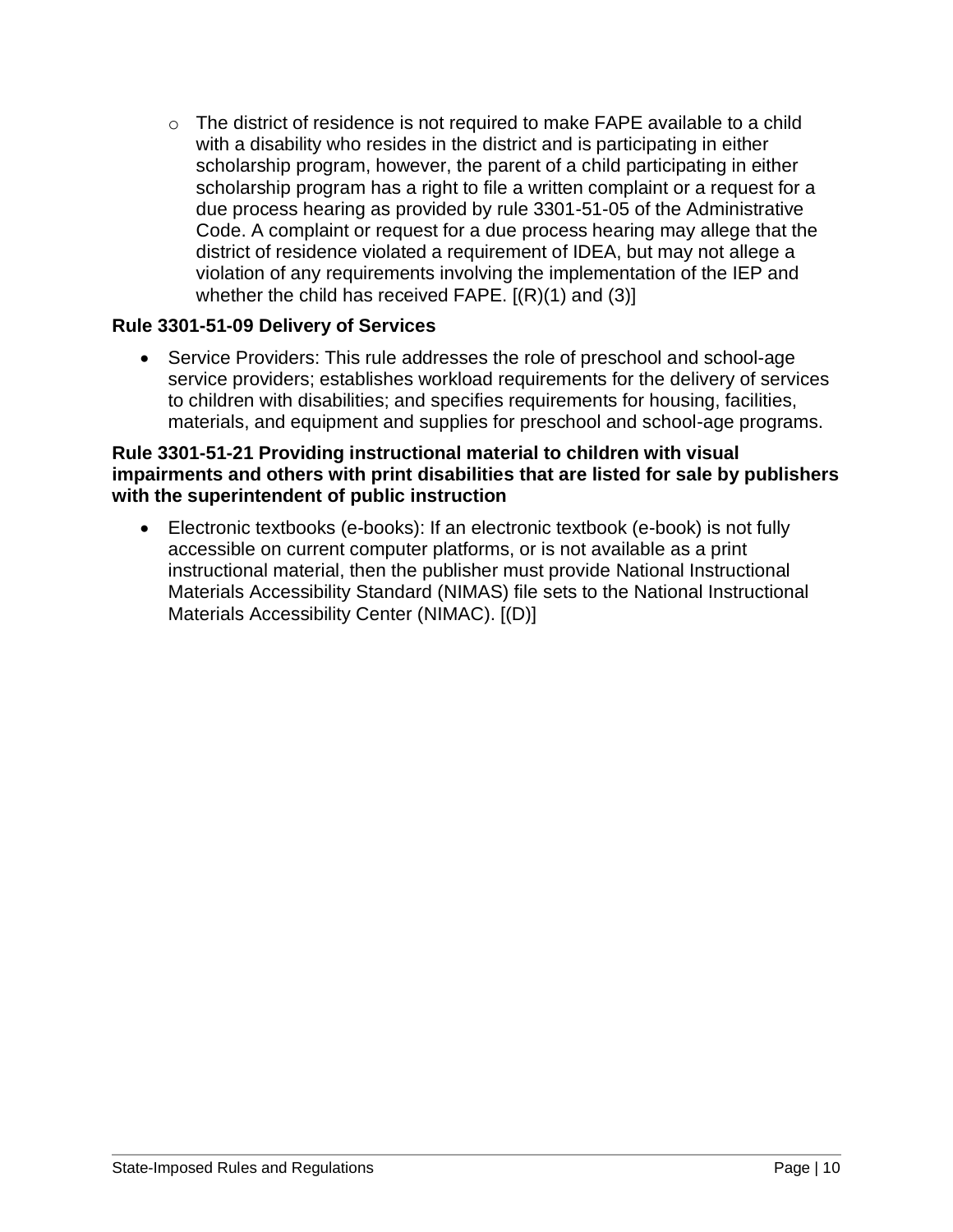## <span id="page-12-0"></span>**3301-51-01 Applicability of requirements and definitions**

### (A) Applicability of requirements

The purpose of Chapter 3301-51 of the Administrative Code is to ensure that all children with disabilities residing in Ohio between the ages of three and twentyone years, inclusive, including children with disabilities who have been suspended or expelled from school, have available to them a free appropriate public education (FAPE), as provided by Part B of the Individuals with Disabilities Education Act, as amended by the Individuals with Disabilities Education Improvement Act of 2004 (IDEA) at 20 U.S.C. 1400 (Public Law 108-446 of the 108th Congress, December 3, 2004), related federal regulations at 34 C.F.R. Part 300 (October 13, 2006), Chapter 3323. of the Revised Code, the provisions of this chapter of the Administrative Code, and applicable state policies, procedures, and guidelines issued by the superintendent of public instruction.

- (1) The provisions of this chapter shall provide that:
	- (a) Children with disabilities have available to them FAPE that emphasizes special education and related services designed to meet their unique needs and prepare them for further education, employment, and independent living; and
	- (b) The rights of children with disabilities and their parents are protected.
- (2) School district of residence
	- (a) The child's school district of residence is responsible, in all instances, for ensuring that the requirements of paragraph (A) of this rule for making FAPE available are met for every eligible child in its jurisdiction, regardless of whether services are provided by another school district, other educational agency, juvenile justice facility, or other facility, agency, department, or entity unless Chapter 3323. of the Revised Code, or a rule adopted by the state board of education specifies that another school district, other educational agency, or other agency, department, or entity is responsible for ensuring compliance with Part B of the IDEA.
	- (b) Notwithstanding paragraph (A)(2)(a) of this rule, a school district of residence is not required to pay for the cost of education, including special education and related services, of a child with a disability at a nonpublic school or facility if that school district made FAPE available to the child, and the parents elected to place the child in a nonpublic school or facility. However, the school district must include the child in the population whose needs are addressed consistent with the requirements of rule 3301-51-08 of the Administrative Code.
- (3) School district other than school district of residence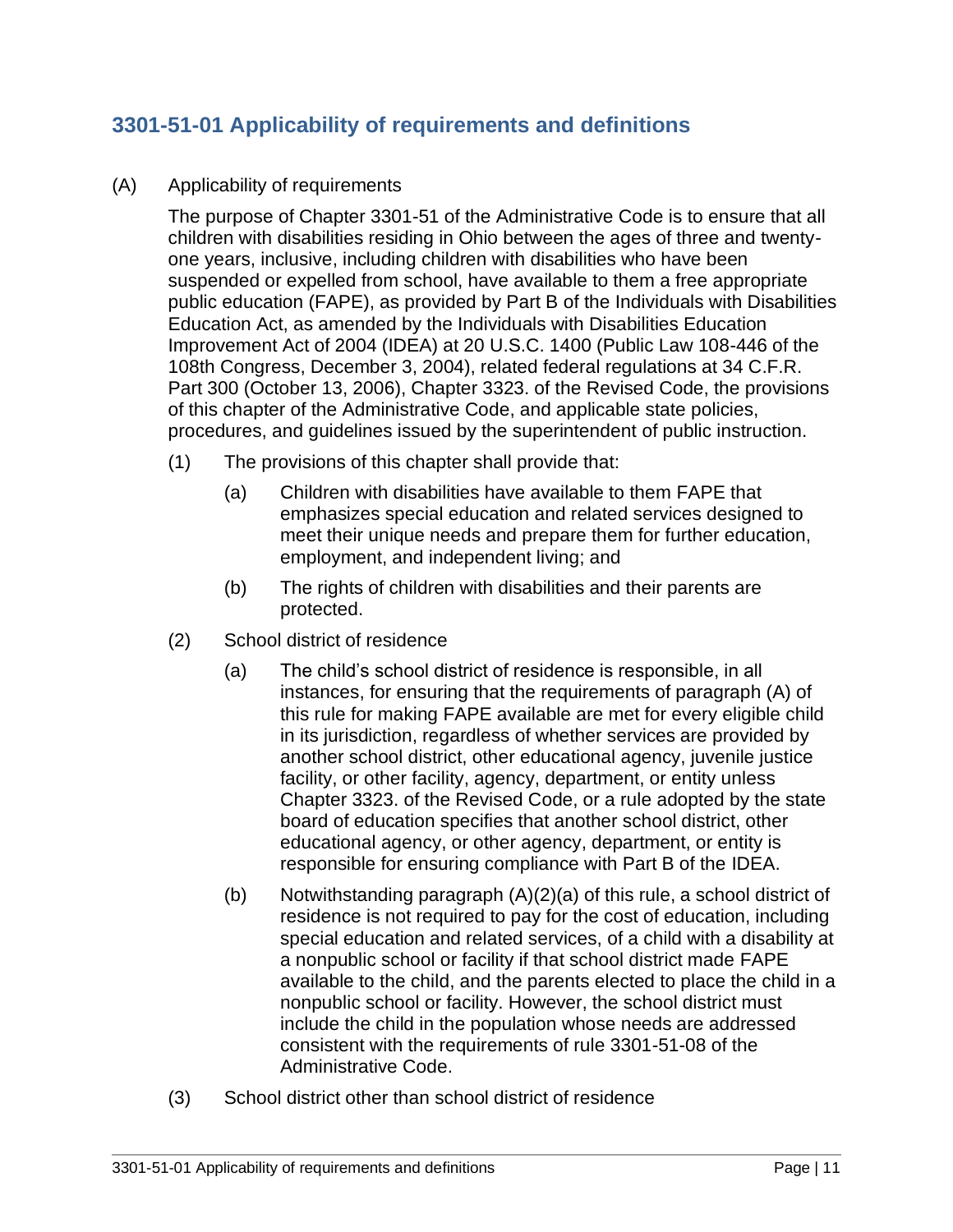- (a) Each school district is responsible for serving a child with a disability who is living in its school district, even though the school district is not the child's school district of residence. The child's school district of residence retains responsibility for making FAPE available to the child.
- (b) "Serving a child with a disability" means educating the child which includes making special education and related services available to the child.
	- (i) The responsibility to serve a nonresident child with a disability living in the school district includes, but is not limited to, a child with a disability placed in a juvenile justice facility, institution, hospital, agency, department, home as defined in section 3313.64 of the Revised Code, or other facility or entity located in the school district.
	- (ii) The responsibility to serve a nonresident child with a disability does not apply to the school district in which the child is living if the child is already being served by another school district, a nonpublic school, county board of developmental disabilities (county board of DD), other educational agency, a state or local agency or institution, or other provider, including an open enrollment school district, the Ohio department of youth services, a provider for the "Autism Scholarship Program" established by section 3310.41 of the Revised Code, or a provider of the "Jon Peterson Special Needs Scholarship Program" established by section 3310.52 of the Revised Code. However, if the child is placed in a nonpublic school in the school district, the school district must include the child in the population whose needs are addressed consistent with the requirements of rule 3301-51-08 of the Administrative Code.
- (4) Funding for special education

No school district, county board of DD, or other educational agency shall receive state or federal funds for special education and related services or provide special education and related services unless such special education and related services are provided in accordance with all applicable provisions of the IDEA and related federal regulations, Chapter 3323. of the Revised Code, this chapter of the Administrative Code, and related state policies, procedures, and guidelines issued by the superintendent of public instruction.

(5) Plan

Each school district, county board of DD, or other educational agency, in providing for the education of children with disabilities within its jurisdiction, must have in effect a plan, written policies and procedures,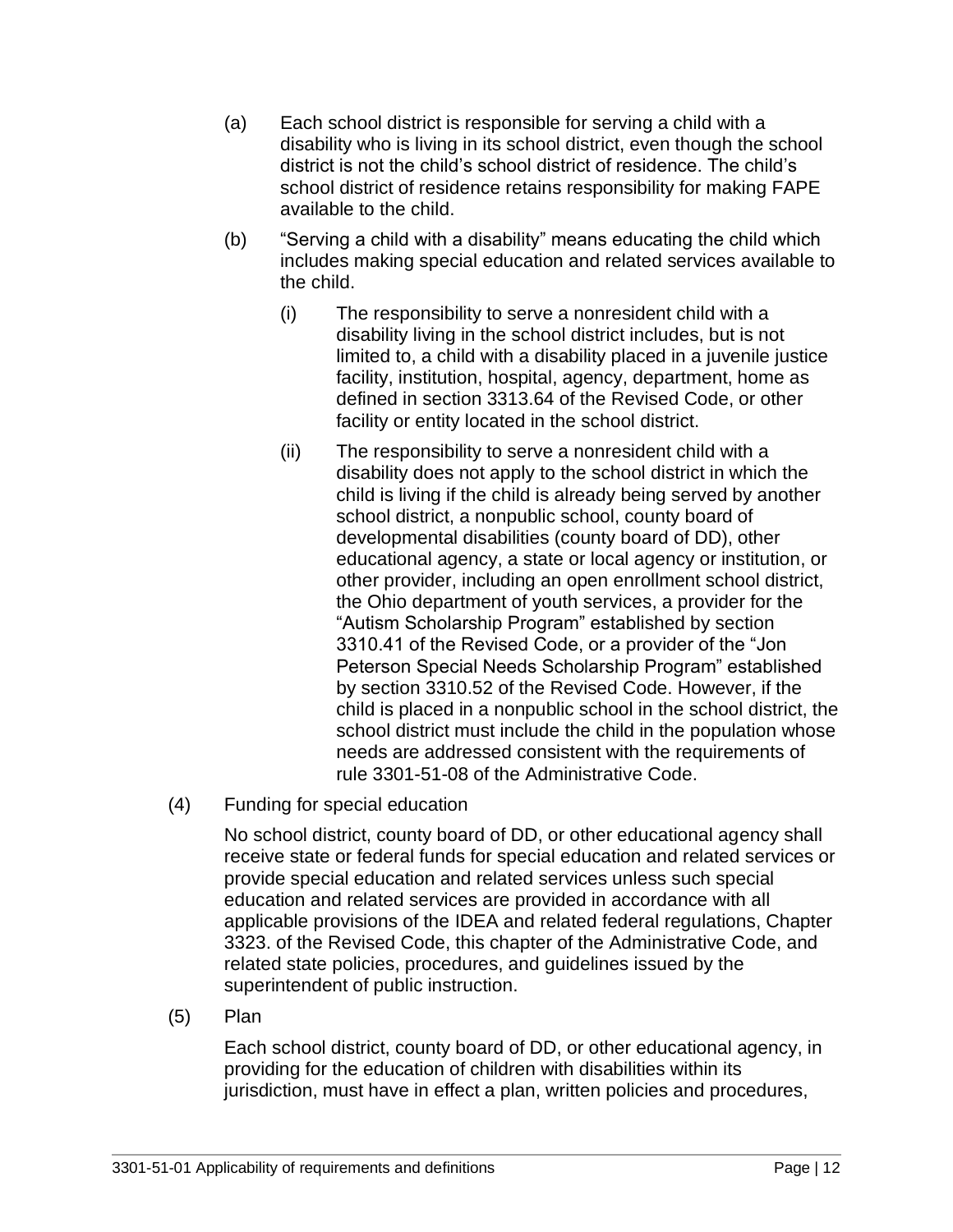and programs that are consistent with the state's policies and procedures related to the implementation of Part B of the IDEA. The plan shall provide assurances to the superintendent of public instruction that the school district, county board of DD, or other educational agency meets each of the applicable conditions in 34 C.F.R. 300.201 to 300.213 (October 13, 2006). Each school district's plan shall also meet the requirements of section 3323.08 of the Revised Code. Each school district, county board of DD, or other educational agency shall submit its plan to the superintendent of public instruction as part of its comprehensive continuous improvement plan.

(6) Documentation and information

The superintendent of public instruction may require a state agency, school district, county board of DD, or other educational agency to provide documentation that special education and related services for children with disabilities provided by the public agency are provided in compliance with the requirements specified in paragraph (A) of this rule.

- (a) A school district, county board of DD, or other educational agency must provide the superintendent of public instruction with information necessary to enable the superintendent to carry out the state's duties under Part B of the IDEA, including information relating to the performance of children with disabilities participating in programs carried out under Part B of the IDEA.
- (b) A school district, county board of DD, or other educational agency must make available to parents of children with disabilities and to the general public all documents relating to the eligibility of the school district, county board of DD, or other educational agency under Part B of the IDEA.
- (c) A school district, county board of DD, or other educational agency must cooperate in the secretary's efforts under section 1308 of the Elementary and Secondary Education Act of 1965, as amended and specified in the No Child Left Behind Act of 2001, January 2002, 20 U.S.C. 6301 (ESEA) to ensure the linkage of records pertaining to migratory children with disabilities for the purpose of electronically exchanging, among the states, health, and educational information regarding those children.
- (7) Ineligibility and opportunity for hearing

If the superintendent of public instruction determines that a state agency, school district, county board of DD, or other educational agency is not eligible under Part B of the IDEA for purposes of receiving assistance under Part B of the IDEA, the superintendent shall:

(a) Notify the state agency, school district, county board of DD, or other educational agency of that determination; and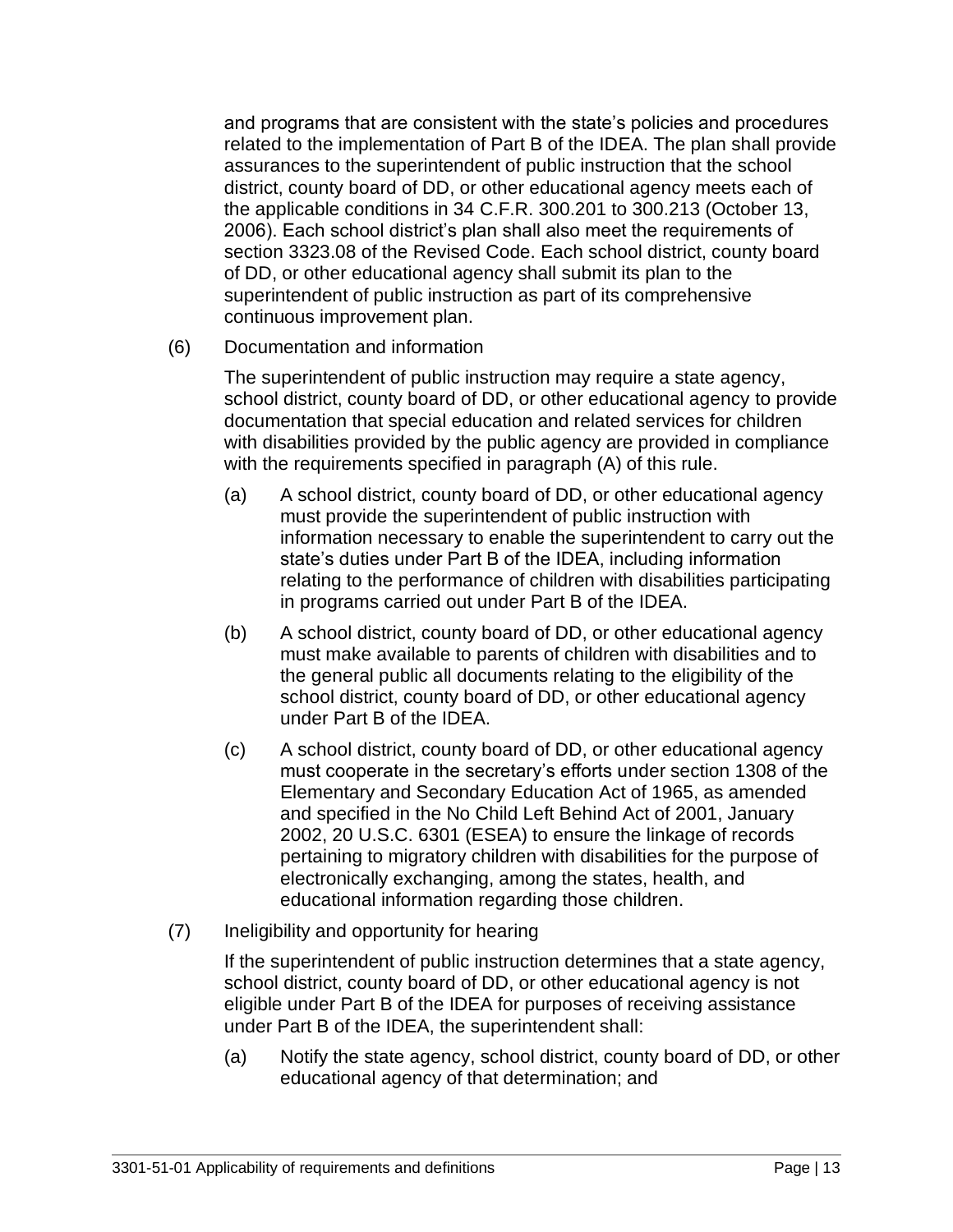- (b) Provide the state agency, school district, county board of DD, or other educational agency with reasonable notice and an opportunity for a hearing.
- (8) Effect of noncompliance on funding; notice to public

If the superintendent of public instruction, after reasonable notice and an opportunity for a hearing, finds that a state agency, school district, county board of DD, or other educational agency that has been determined to be eligible under Part B of the IDEA is failing to comply with any requirement in Sections 34 C.F.R. 300.201 to 34 C.F.R. 300.213 (October 13, 2006):

- (a) The superintendent of public instruction must reduce or must not provide any further payment to the state agency, school district, county board of DD, or other educational agency until the state superintendent is satisfied that the state agency, school district, county board of DD, or other educational agency is complying with that requirement.
- (b) Any state agency, school district, county board of DD, or other educational agency in receipt of a notice described in paragraph (A)(8)(a) of this rule must, by means of public notice, take the measures necessary to bring the pendency of an action pursuant to this rule to the attention of the public within the jurisdiction of the state agency, school district, county board of DD, or other educational agency.
- (B) Definitions

The following terms are defined as they are used in rules 3301-51-01 to 3301-51- 09 and 3301-51-11 of the Administrative Code:

- (1) "Act" or "IDEA" means the Individuals with Disabilities Education Act, as amended by the Individuals with Disabilities Education Improvement Act of 2004 at 20 U.S.C. 1400, Public Law 108-446 of the 108th Congress, December 3, 2004 (IDEA).
- (2) "Assistive technology device" means any item, piece of equipment, or product system, whether acquired commercially off the shelf, modified, or customized, that is used to increase, maintain, or improve the functional capabilities of a child with a disability. The term does not include a medical device that is surgically implanted, or the replacement of such device.
- (3) "Assistive technology service" means any service that directly assists a child with a disability in the selection, acquisition, or use of an assistive technology device. The term includes:
	- (a) The evaluation of the needs of a child with a disability, including a functional evaluation of the child in the child's customary environment;
	- (b) Purchasing, leasing, or otherwise providing for the acquisition of assistive technology devices by children with disabilities;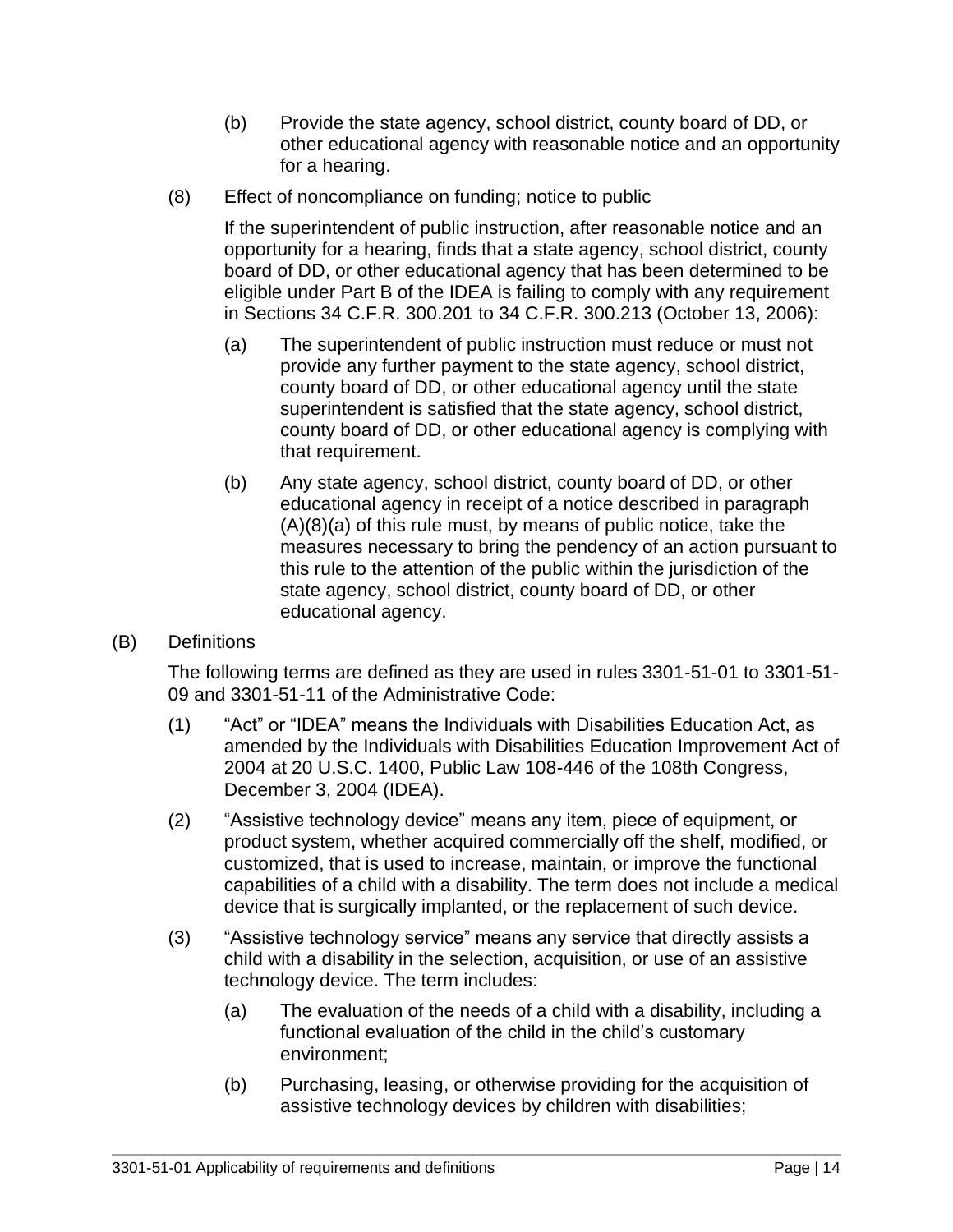- (c) Selecting, designing, fitting, customizing, adapting, applying, maintaining, repairing, or replacing assistive technology devices;
- (d) Coordinating and using other therapies, interventions, or services with assistive technology devices, such as those associated with existing education and rehabilitation plans and programs;
- (e) Training or technical assistance for a child with a disability or, if appropriate, that child's family; and
- (f) Training or technical assistance for professionals (including individuals providing education or rehabilitation services), employers, or other individuals who provide services to, employ, or are otherwise substantially involved in the major life functions of that child.
- (4) "Average daily membership" means the number of children that are counted to generate state funds under the Ohio school foundation funding program.
- (5) "Benchmark" means a specific statement of what the child should know and be able to do in a specified segment of the year. Benchmarks describe how far the child is expected to progress toward the annual goal and by when. Benchmarks establish expected performance levels that allow for regular checks of progress that coincide with the reporting periods for informing parents of the child's progress toward achieving the annual goals.
- (6) "Braille," unless otherwise specified, means a tactile system of reading and writing for individuals with visual impairments commonly known as standard English braille.
- (7) "Caseload for one preschool special education teacher" means the number of children who collectively comprise the full time equivalency for ratios or funding.
- (8) "Charter school" or "community school" has the meaning given the term in Section 5210(1) of the Elementary and Secondary Education Act of 1965, as amended and reauthorized by the No Child Left Behind Act of 2001, January 2002, 20 U.S.C. 6301 (ESEA). The term "charter school" does not have the same meaning as "chartered nonpublic school."
- (9) "Chartered nonpublic school" means a school chartered by the state board of education pursuant to section 3301.16 of the Revised Code and that meets the minimum standards for chartered nonpublic schools cited in the "Operating Standards for Ohio's Elementary and Secondary Schools" (February 2006) in rule 3301-35-12 of the Administrative Code.
- (10) "Child with a disability" means a child evaluated in accordance with rule 3301-51-06 of the Administrative Code as having an intellectual disability (mental retardation), a hearing impairment (including deafness), a speech or language impairment, a visual impairment (including blindness), a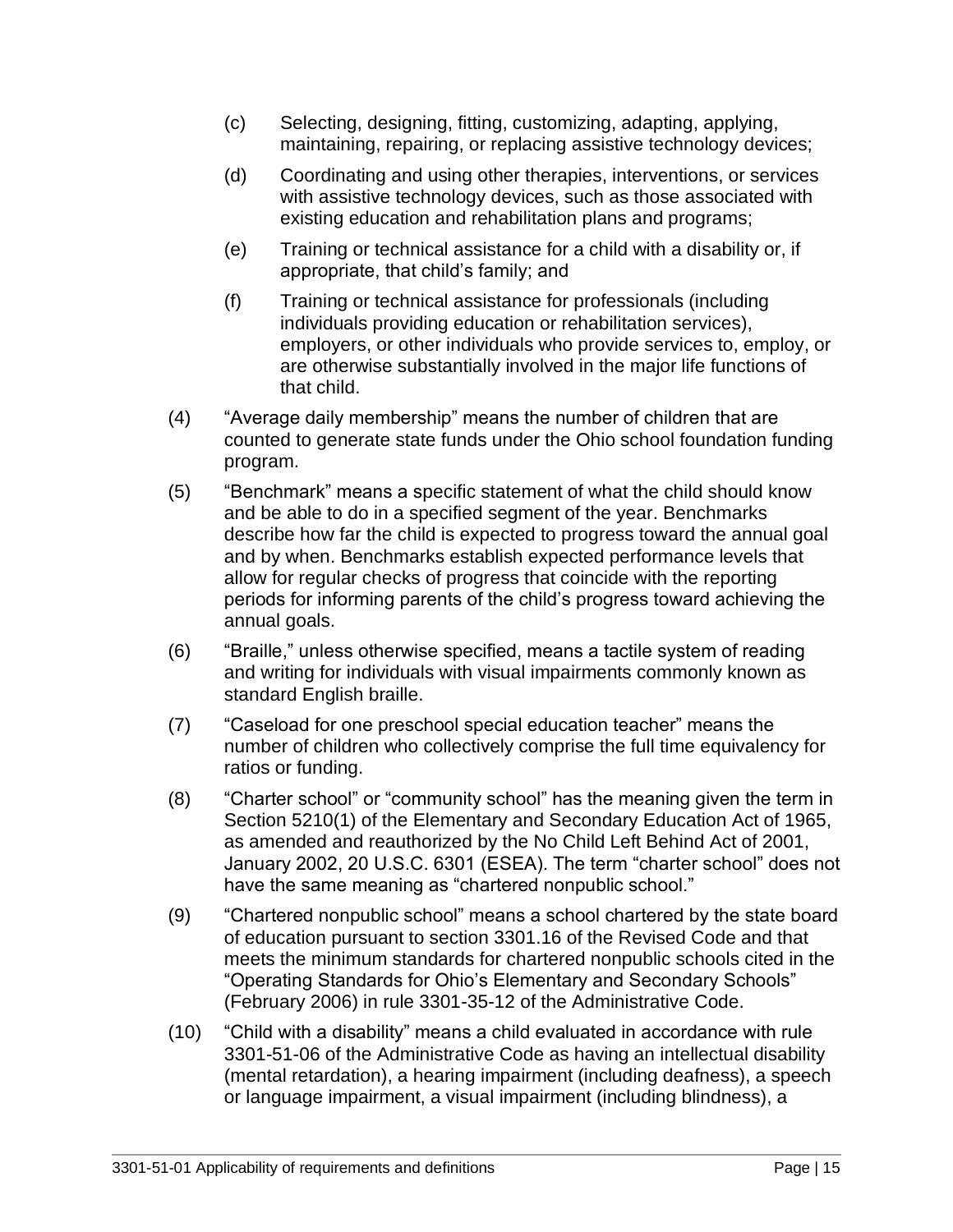serious emotional disturbance (referred to in this rule as "emotional disturbance"), an orthopedic impairment, autism, traumatic brain injury, an other health impairment, a specific learning disability, deaf-blindness, a developmental delay (for a child between the ages of 3 and 5), or multiple disabilities, and who, by reason thereof, needs special education and related services.

- (a) Subject to paragraph (B)(10)(b) of this rule, if it is determined, through an appropriate evaluation under rule 3301-51-06 of the Administrative Code, that a child has one of the disabilities identified in this rule, but needs only a related service and not special education, the child is not a child with a disability under this rule.
- (b) If, consistent with the definition of special education in paragraph (B)(60) of this rule, the individualized education program (IEP) team considers the related service required by the child to be special education rather than a related service under state standards, the child would be determined to be a child with a disability under this rule.
- (c) Children aged three through five years who are experiencing developmental delays. "Child with a disability" for children aged three through five years, may, subject to the conditions described in rule 3301-51-03 of the Administrative Code for the use of the term developmental delay, include a child:
	- (i) Who is experiencing developmental delays, as defined by rule 3301-51-11 of the Administrative Code and as measured by appropriate diagnostic instruments and procedures, in one or more of the following areas: physical development, cognitive development, communication development, social or emotional development, or adaptive development as provided by rule 3301-51-11 of the Administrative Code; and
	- (ii) Who, by reason thereof, needs special education and related services.
- (d) Definitions of disability terms. The terms used in this definition of a "child with a disability" are defined as follows:
	- (i) "Autism" means a developmental disability significantly affecting verbal and nonverbal communication and social interaction, generally evident before age three, that adversely affects a child's educational performance. Other characteristics often associated with "autism" are engagement in repetitive activities and stereotyped movements, resistance to environmental change or change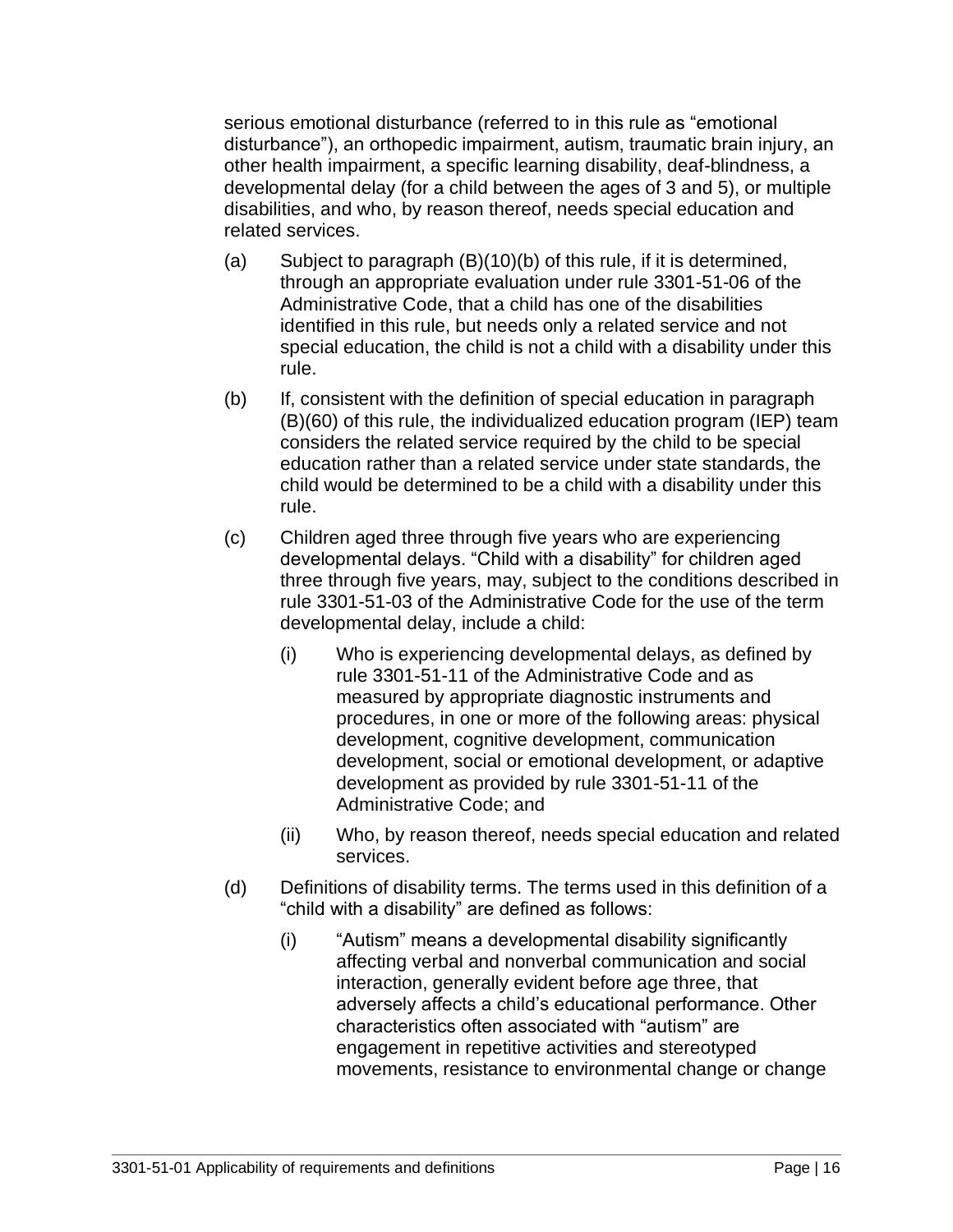in daily routines, and unusual responses to sensory experiences.

- *(a)* Autism does not apply if a child's educational performance is adversely affected primarily because the child has an emotional disturbance, as defined in paragraph  $(B)(10)(d)(v)$  of this rule.
- *(b)* A child who manifests the characteristics of autism after age three could be identified as having autism if the criteria in paragraph (B)(10)(d)(i) of this rule are satisfied.
- (ii) "Intellectual disability" (mental retardation) means significantly subaverage general intellectual functioning, existing concurrently with deficits in adaptive behavior and manifested during the developmental period, that adversely affects a child's educational performance. This definition replaces the definition of mental retardation in 34 C.F.R. 300.8(c)(6) (October 13, 2006) and shall be used instead whenever the federal regulations at 34 C.F.R. Part 300 (October 13, 2006), state statutes at Chapter 3323. of the Revised Code, or the state rules in Chapter 3301-51 of the Administrative Code refer to mental retardation or cognitive disability.
	- *(a)* "Significantly subaverage general intellectual functioning" refers to an intelligence quotient of seventy or below as determined through a measure of cognitive functioning administered by a school psychologist or a qualified psychologist using a test designed for individual administration. Based on a standard error of measurement and clinical judgment, a child may be determined to have significant subaverage general intellectual functioning with an intelligence quotient not to exceed seventy-five.
	- *(b)* "Deficits in adaptive behavior" means deficits in two or more applicable skill areas occurring within the context of the child's environments and typical of the child's chronological age peers.
	- *(c)* A child who was identified by an Ohio school district as having a developmental handicap prior to July 1, 2002 shall be considered a child with a disability if the child continues to meet the definition of "developmentally handicapped" in paragraph "N." of former rule 3301-51- 01 of the Administrative Code and the eligibility requirements of paragraph "F.1" of former rule 3301-51- 04 of the Administrative Code that are both contained in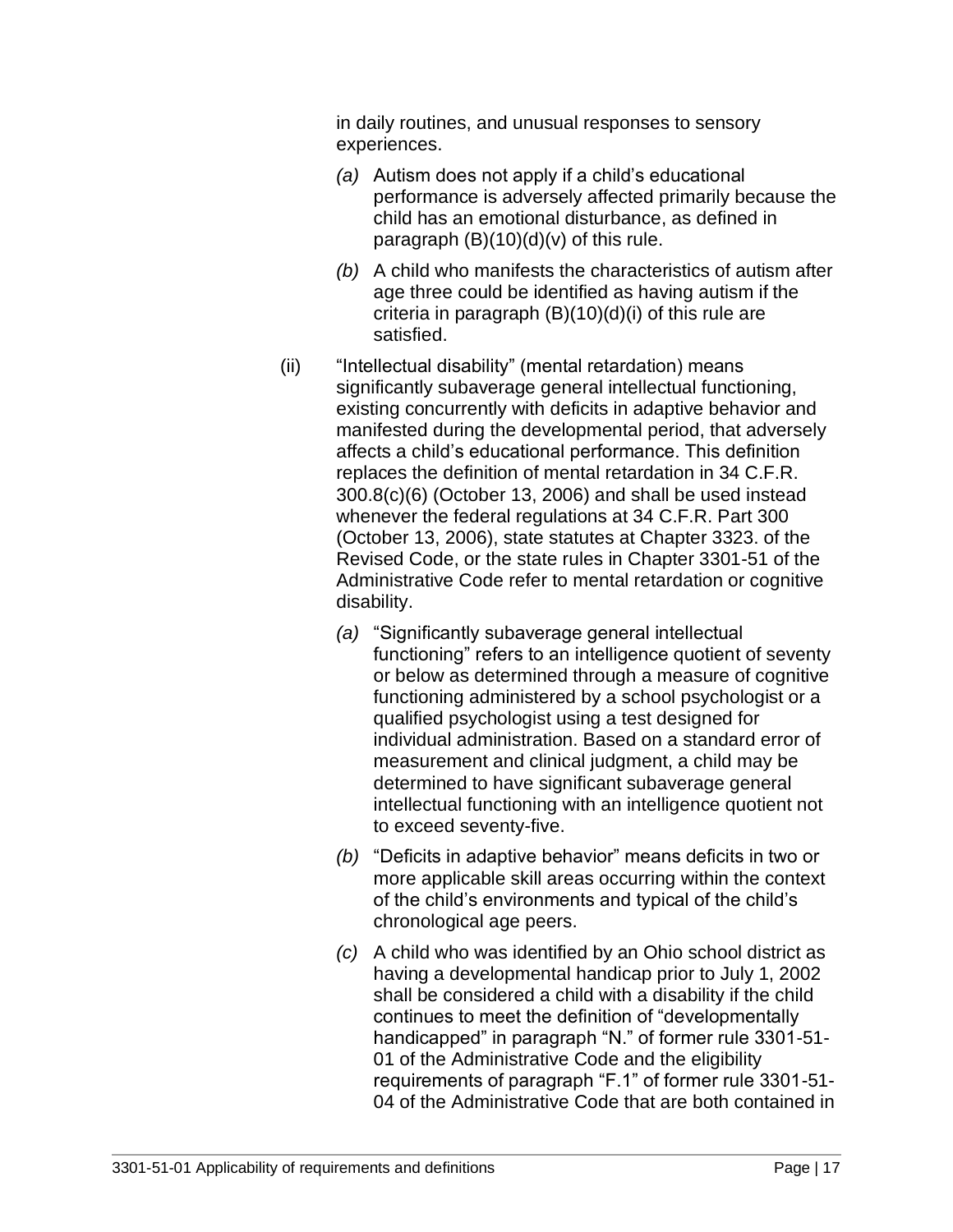the "Rules for the Education of Handicapped Children," which were effective July 1, 1982 and were rescinded July 1, 2002. A child who meets these provisions shall be eligible to receive special education and related services in accordance with the "Operating Standards for Ohio's Schools Serving Children with Disabilities" effective July 1, 2008.

- (iii) "Deaf-blindness" means concomitant hearing and visual impairments, the combination of which causes such severe communication and other developmental and educational needs that they cannot be accommodated in special education programs solely for children with deafness or children with blindness.
- (iv) "Deafness" means a hearing impairment that is so severe that the child is impaired in processing linguistic information through hearing, with or without amplification that adversely affects a child's educational performance.
- (v) "Emotional disturbance" means a condition exhibiting one or more of the following characteristics over a long period of time and to a marked degree that adversely affects a child's educational performance:
	- *(a)* An inability to learn that cannot be explained by intellectual, sensory, or health factors.
	- *(b)* An inability to build or maintain satisfactory interpersonal relationships with peers and teachers.
	- *(c)* Inappropriate types of behavior or feelings under normal circumstances.
	- *(d)* A general pervasive mood of unhappiness or depression.
	- *(e)* A tendency to develop physical symptoms or fears associated with personal or school problems.
	- *(f)* Emotional disturbance includes schizophrenia. The term does not apply to children who are socially maladjusted, unless it is determined that they have an emotional disturbance under paragraph (B)(10)(d)(v) of this rule.
- (vi) "Hearing impairment" means an impairment in hearing, whether permanent or fluctuating, that adversely affects a child's educational performance but that is not included under the definition of deafness in this rule.
- (vii) "Multiple disabilities" means concomitant impairments (such as mental retardation-blindness or mental retardationorthopedic impairment), the combination of which causes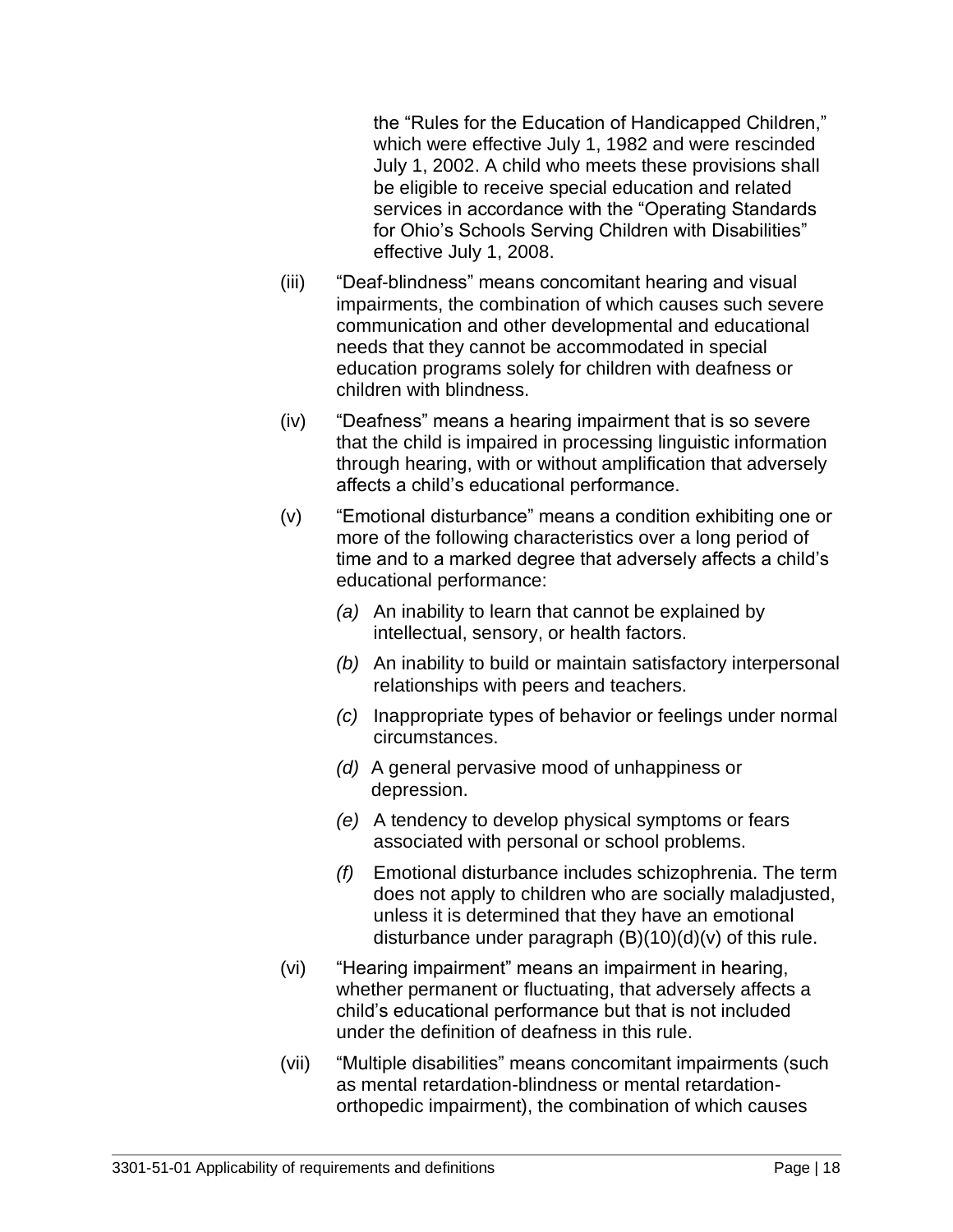such severe educational needs that they cannot be accommodated in special education programs solely for one of the impairments. "Multiple disabilities" does not include deaf-blindness.

- (viii) "Orthopedic impairment" means a severe orthopedic impairment that adversely affects a child's educational performance. The term includes impairments caused by a congenital anomaly, impairments caused by disease (e.g., poliomyelitis, bone tuberculosis), and impairments from other causes (e.g., cerebral palsy, amputations, and fractures or burns that cause contractures).
- (ix) "Other health impairment" means having limited strength, vitality, or alertness, including a heightened alertness to environmental stimuli, that results in limited alertness with respect to the educational environment, that:
	- *(a)* Is due to chronic or acute health problems such as asthma, attention deficit disorder or attention deficit hyperactivity disorder, diabetes, epilepsy, a heart condition, hemophilia, lead poisoning, leukemia, nephritis, rheumatic fever, sickle cell anemia, and Tourette syndrome; and
	- *(b)* Adversely affects a child's educational performance.
- (x) Specific learning disability.
	- *(a)* General. "Specific learning disability" means a disorder in one or more of the basic psychological processes involved in understanding or in using language, spoken or written, that may manifest itself in the imperfect ability to listen, think, speak, read, write, spell, or to do mathematical calculations, including conditions such as perceptual disabilities, brain injury, minimal brain dysfunction, dyslexia, and developmental aphasia.
	- *(b)* Disorders not included. Specific learning disability does not include learning problems that are primarily the result of visual, hearing, or motor disabilities, of intellectual disability, of emotional disturbance, or of environmental, cultural, or economic disadvantage.
- (xi) "Speech or language impairment" means a communication disorder, such as stuttering, impaired articulation, a language impairment, or a voice impairment, that adversely affects a child's educational performance.
- (xii) "Traumatic brain injury" means an acquired injury to the brain caused by an external physical force or by other medical conditions, including but not limited to stroke,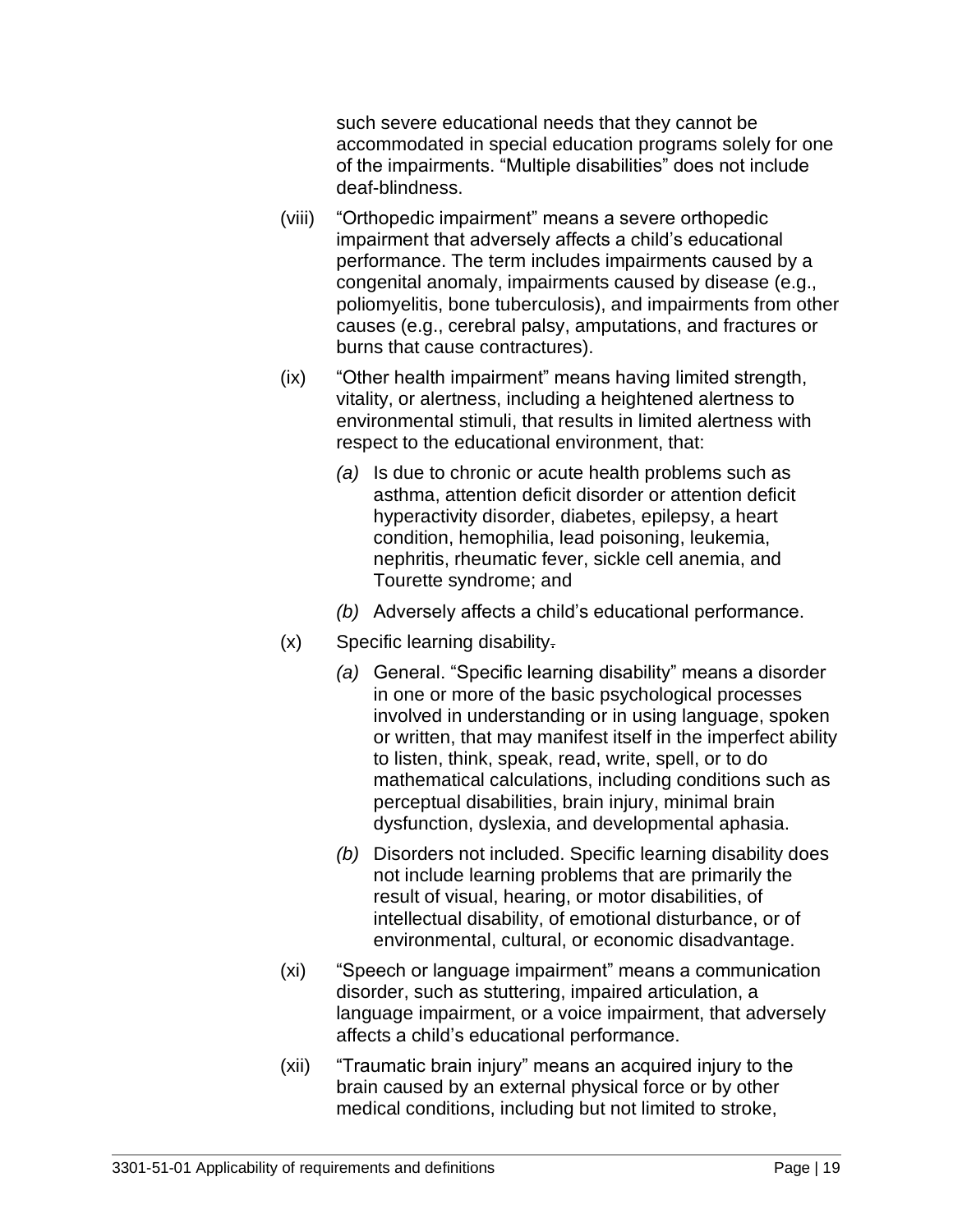anoxia, infectious disease, aneurysm, brain tumors and neurological insults resulting from medical or surgical treatments. The injury results in total or partial functional disability or psychosocial impairment or both, that adversely affects a child's educational performance. The term applies to open or closed head injuries, as well as to other medical conditions that result in acquired brain injuries. The injuries result in impairments in one or more areas such as cognition; language; memory; attention; reasoning; abstract thinking; judgment; problem-solving; sensory, perceptual, and motor abilities; psychosocial behavior; physical functions; information processing; and speech. The term does not apply to brain injuries that are congenital or degenerative, or to brain injuries induced by birth trauma. This definition replaces the definition of traumatic brain injury in 34 C.F.R. 300.8(c)(12) (October 13, 2006) and shall be used instead whenever the federal regulations at 34 C.F.R. Part 300 (October 13, 2006), state statutes at Chapter 3323. of the Revised Code, or the state rules in Chapter 3301-51 of the Administrative Code refer to traumatic brain injury.

- (xiii) "Visual impairment" including blindness means an impairment in vision that, even with correction, adversely affects a child's educational performance.
	- *(a)* The term "visual impairment" includes both partial sight and blindness.
	- *(b)* The term "visual impairment" does not include a disorder in one or more of the basic psychological processes, such as perceptual disabilities, brain injury, minimal brain dysfunction, dyslexia, and developmental aphasia.
- (11) "Community school" means a public school, created in accordance with Chapter 3314. of the Revised Code, that is independent of any school district and part of the state's program of education. Community schools shall be considered school districts for the purposes of this chapter of the Administrative Code.
- (12) "Consent" means that:
	- (a) The parent has been fully informed of all information relevant to the activity for which consent is sought, in the parent's native language, or other mode of communication;
	- (b) The parent understands and agrees in writing to the carrying out of the activity for which the parent's consent is sought, and the consent describes that activity and lists the records (if any) that will be released and to whom; and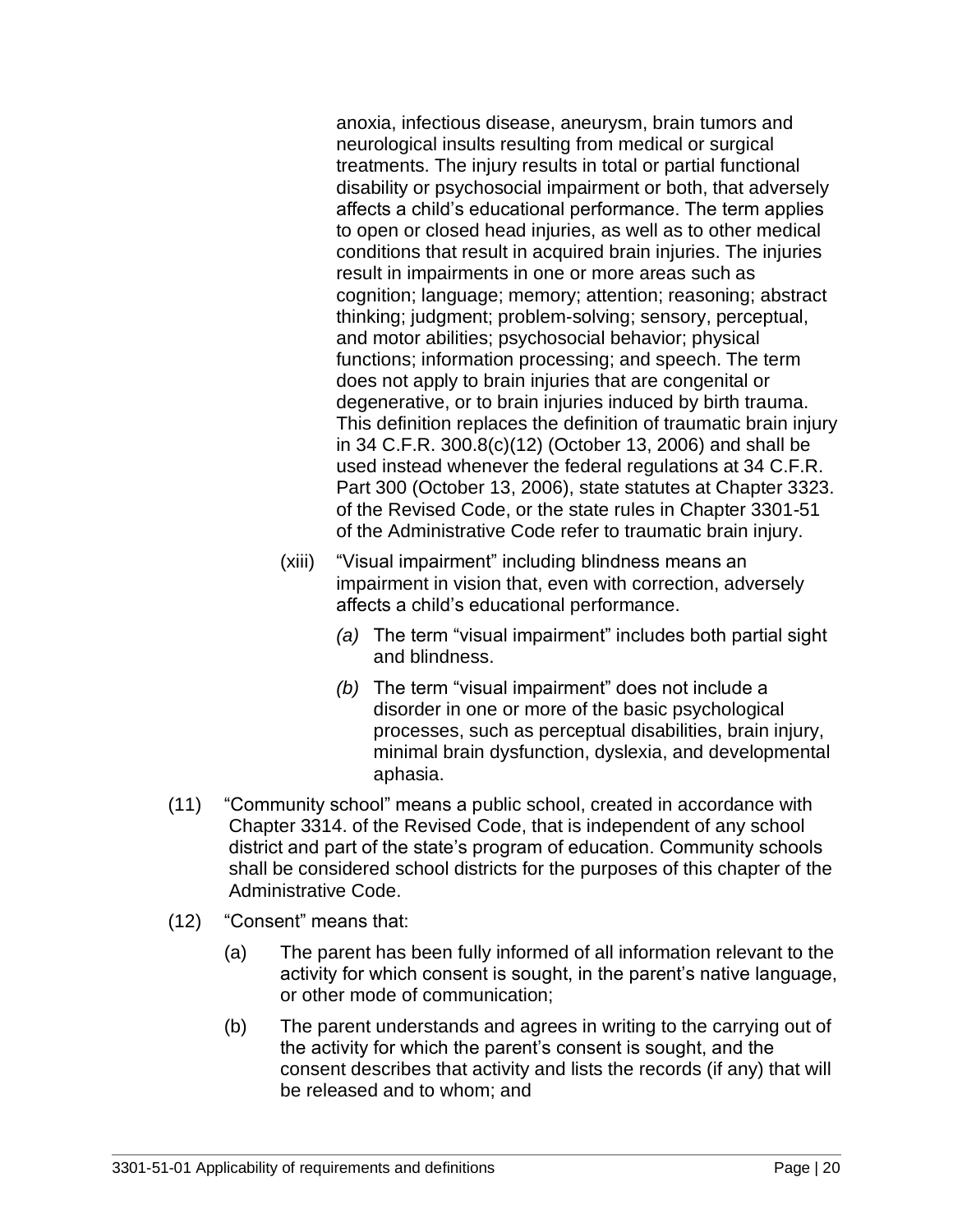- (i) The parent understands that the granting of consent is voluntary on the part of the parent and may be revoked at any time.
- (ii) If a parent revokes consent, that revocation is not retroactive (i.e., it does not negate an action that has occurred after the consent was given and before the consent was revoked).
- (13) "Core academic subjects" means English, reading or language arts, mathematics, science, foreign languages, civics and government, economics, arts, history, and geography. This term does not refer to "Ohio Core Curriculum."
- (14) "County board of developmental disabilities" (county board of DD) means a county board of developmental disabilities as provided by section 5126.02 of the Revised Code.
- (15) "Day" means calendar day unless otherwise indicated as business day or school day.
	- (a) "Business day" means Monday through Friday, except for federal and state holidays (unless holidays are specifically included in the designation of business day).
	- (b) "School day" means any day, including a partial day that children are in attendance at school for instructional purposes. School day has the same meaning for all children in school, including children with and without disabilities.
- (16) "Destruction" means physical destruction or removal of personal identifiers from information so that the information is no longer personally identifiable.
- (17) "Education records" means the type of records covered under the definition of "education records" in 34 C.F.R. Part 99 (January 14, 2013) (the regulations implementing the Family Educational Rights and Privacy Act of 1974, August 1974, 20 U.S.C. 1232g (FERPA)). Under that definition, the term "education records" means those records that are directly related to a student and are maintained by an educational agency or institution or by a party acting for the agency or institution. The term does not include the type of records which are listed and described as records excluded from that definition under 34 C.F.R. 99.3(b)(1) to 34 C.F.R. 99.3(b)(5) (January 14, 2013).
- (18) "Elementary school" means a nonprofit institutional day or residential school, including an elementary community school, that provides elementary education, as determined under state law.
- (19) "Equipment" means:
	- (a) Machinery, utilities, and built-in equipment, and any necessary enclosures or structures to house the machinery, utilities, or equipment; and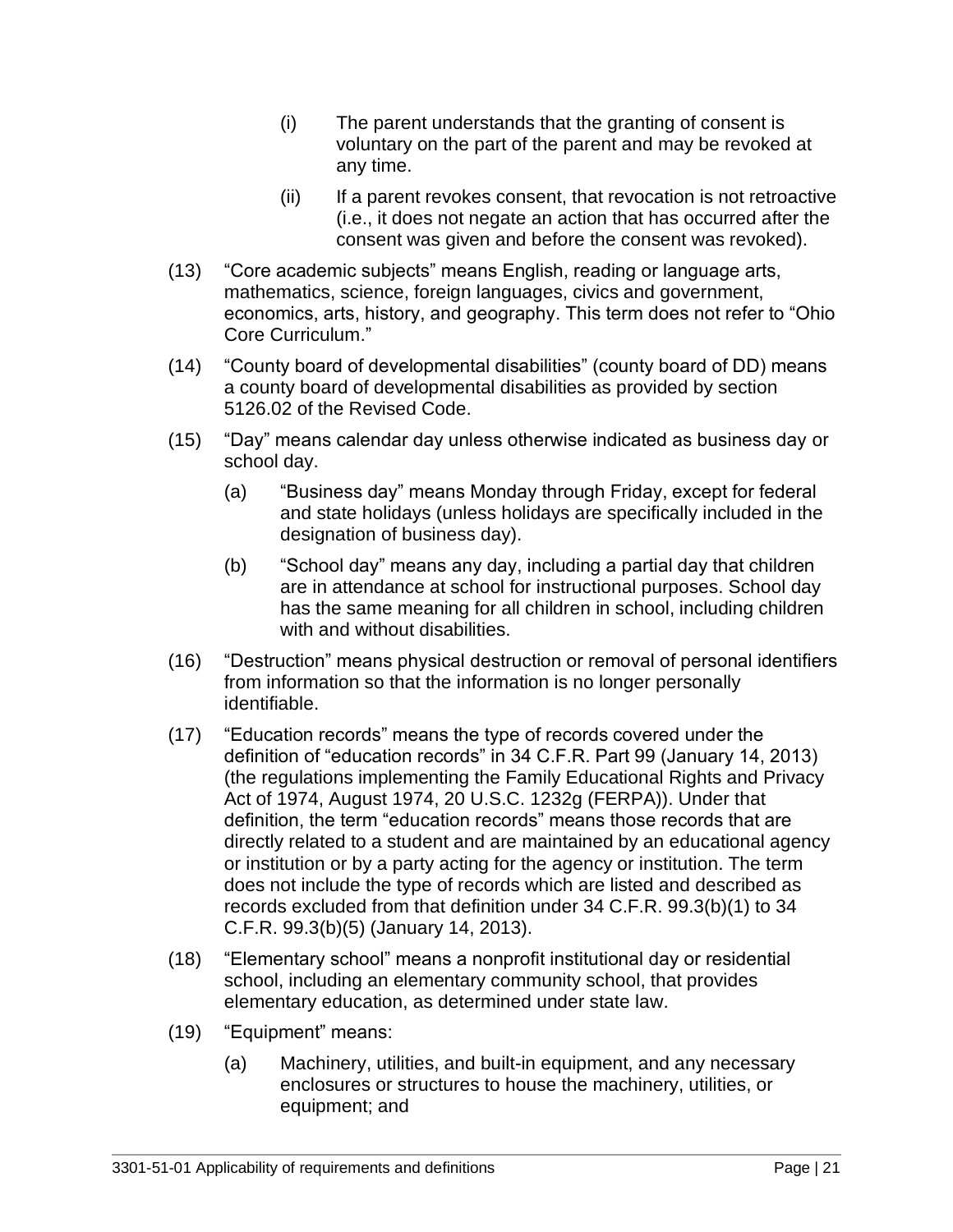- (b) All other items necessary for the functioning of a particular facility as a facility for the provision of educational services, including items such as instructional equipment and necessary furniture; printed, published, and audio-visual instructional materials; telecommunications, sensory, and other technological aids and devices; and books, periodicals, documents, and other related materials.
- (20) "Evaluation" means procedures used in accordance with rule 3301-51-06 of the Administrative Code for evaluations to determine whether a child has a disability and the nature and extent of the special education and related services that the child needs.
- (21) "Initial Evaluation team" means the parents and a group of qualified professionals.
- (22) "Evaluation team for a child suspected of having a specific learning disability" means the parents and a group of qualified professionals, which must include:
	- (a) The child's regular teacher; or
	- (b) If the child does not have a regular education teacher, a regular classroom teacher qualified to teach a child of the child's age; or
	- (c) For a child of less than school-age, an individual qualified by the Ohio Department of Education to teach a child of the child's age; and
	- (d) At least one person qualified to conduct individual diagnostic examinations of children, such as a school psychologist, speechlanguage pathologist, or remedial teacher.
- (23) "Re-evaluation team" means the IEP team and other qualified professionals.
- (24) "Excess costs" means those costs that are in excess of the average annual per-student expenditure in a school district during the preceding school year for an elementary school or secondary school student, as may be appropriate, and that must be computed after deducting:
	- (a) Amounts received:
		- (i) Under Part B of the IDEA;
		- (ii) Under Part A of Title I of the Elementary and Secondary Education Act of 1965, as amended and reauthorized by the No Child Left Behind Act of 2001, January 2002, 20 U.S.C. 6301 (ESEA); and
		- (iii) Under Parts A and B of Title III of the ESEA and;
	- (b) Any state or local funds expended for programs that would qualify for assistance under any of the acts described in paragraph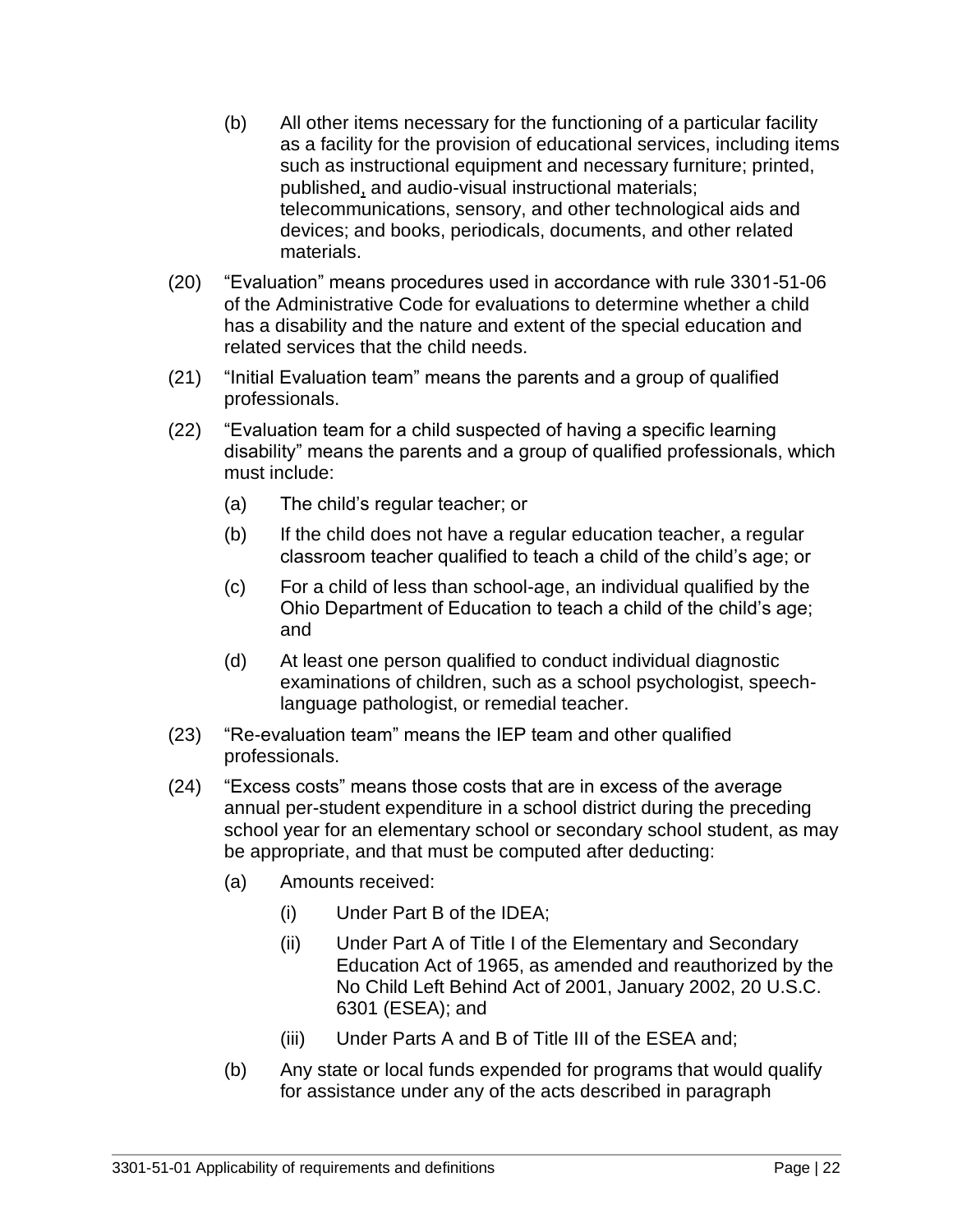(B)(24)(a) of this rule, but excluding any amounts for capital outlay or debt service. (See appendix A to Part 300 of the IDEA for an example of how excess costs must be calculated.)

- (25) "Free appropriate public education" or FAPE means special education and related services that:
	- (a) Are provided at public expense, under public supervision and direction, and without charge;
	- (b) Meet the standards of the Ohio department of education, including the requirements of this rule;
	- (c) Include an appropriate preschool, elementary school, or secondary school education in the state involved; and
	- (d) Are provided in conformity with an IEP that meets the requirements of rule 3301-51-07 of the Administrative Code for individualized education programs.
- (26) "General curriculum" refers to the same curriculum that is used with children without disabilities.
- (27) "General education" means a learning environment that provides a community of students with the opportunity to acquire skills and knowledge necessary to meet state and local performance objectives.
- (28) "Help Me Grow" means a system of early intervention services for infants and toddlers with disabilities which are provided, in accordance with Part C of the IDEA, federal regulations, state law, and state rules, by the lead agency selected by the governor of the state.
- (29) Highly qualified special education teacher:
	- (a) Requirements for special education teachers teaching core academic subjects. For any public elementary or secondary school special education teacher teaching core academic subjects, the term "highly qualified" has the meaning given the term in Section 9101 of the Elementary and Secondary Education Act of 1965, as amended and reauthorized by the No Child Left Behind Act of 2001, January 2002, 20 U.S.C. 6301 (ESEA) and 34 C.F.R. 200.56 (July 1, 2007), except that the requirements for highly qualified also:
		- $(i)$  Include the requirements described in paragraph  $(B)(29)(b)$ of this rule; and
		- (ii) Include the option for teachers to meet the requirements of Section 9101 of the ESEA by meeting the requirements of paragraphs (B)(29)(c) and (B)(29)(d) of this rule.
	- (b) Requirements for special education teachers in general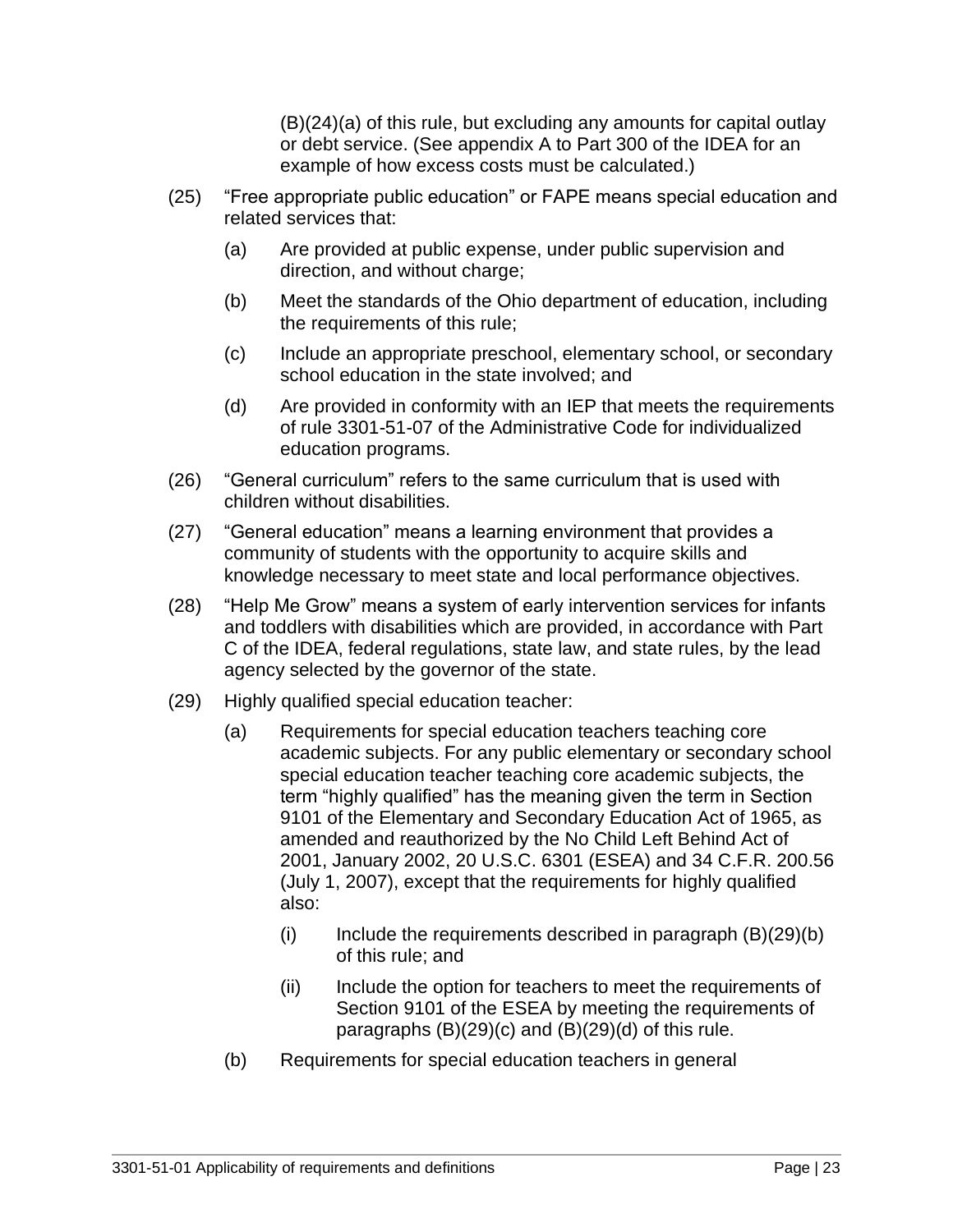- (i) When used with respect to any public elementary school or secondary school special education teacher who is teaching in the state, highly qualified requires that:
	- *(a)* The teacher has obtained full state certification as a special education teacher (including certification obtained through alternative routes to certification), or passed the state special education teacher licensing examination, and holds a license to teach in the state as a special education teacher, except that when used with respect to any teacher teaching in a community school, "highly qualified" means that the teacher meets the certification or licensing requirements, if any, set forth in the state's community school law;
	- *(b)* The teacher has not had special education certification or licensure requirements waived on an emergency, temporary, or provisional basis; and
	- *(c)* The teacher holds at least a bachelor's degree.
- (ii) A teacher will be considered to meet the standard in paragraph (B)(29)(b)(i)(a) of this rule if that teacher is participating in an alternative route to special education certification program under which:
	- *(a)* The teacher:
		- *(i)* Receives high-quality professional development that is sustained, intensive, and classroom-focused in order to have a positive and lasting impact on classroom instruction, before and while teaching;
		- *(ii)* Participates in a program of intensive supervision that consists of structured guidance and regular ongoing support for teachers or a teacher mentoring program;
		- *(iii)* Assumes functions as a teacher only for a specified period of time not to exceed three years; and
		- *(iv)* Demonstrates satisfactory progress toward full certification as prescribed by the state; and
	- *(b)* The state ensures, through its certification and licensure process, that the provisions in paragraph  $(B)(29)(b)(ii)(a)$  of this rule are met.
- (iii) Any public elementary school or secondary school special education teacher teaching in Ohio, who is not teaching a core academic subject, is highly qualified if the teacher meets the requirements in paragraph (B)(29)(b)(i) or the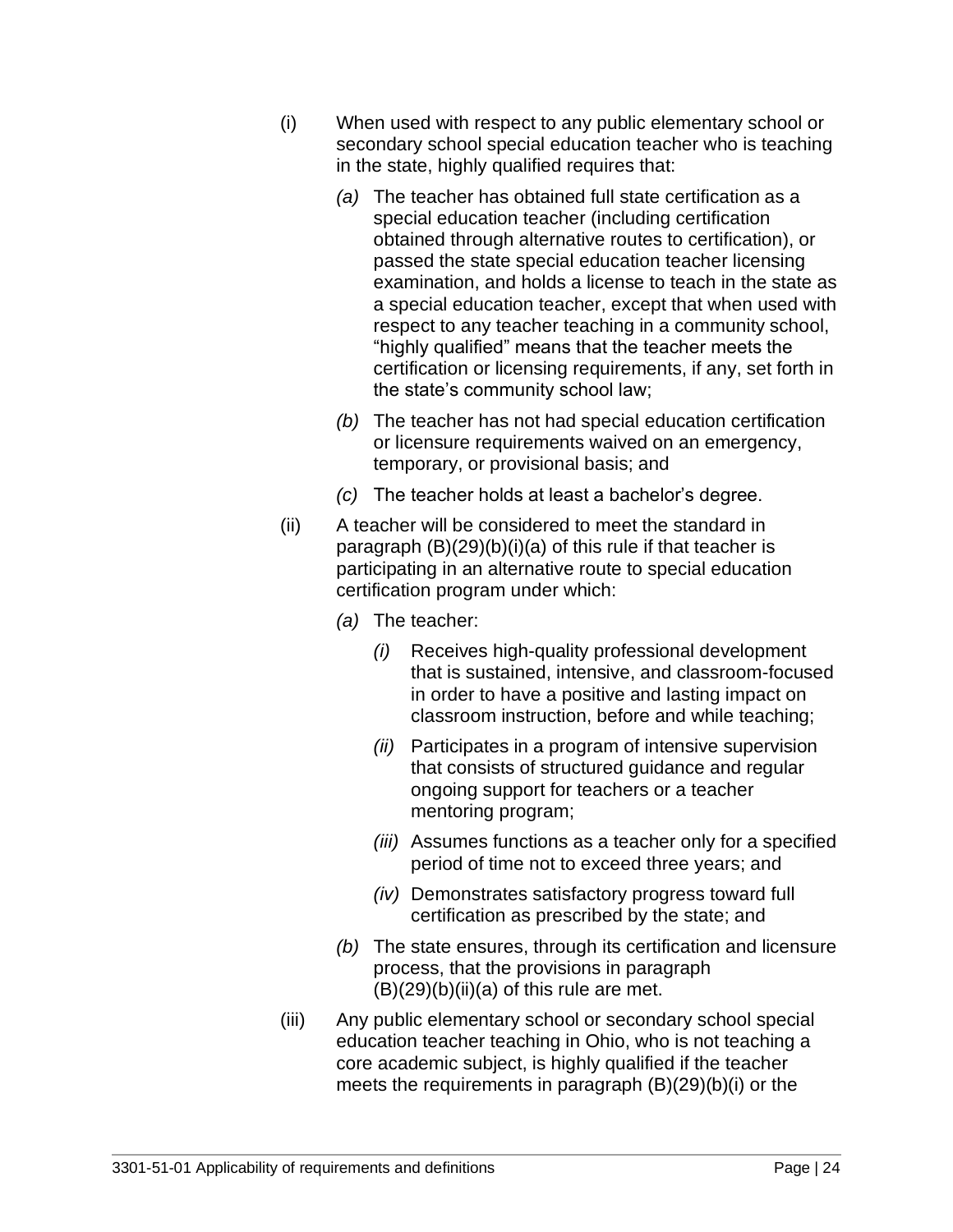requirements in paragraphs  $(B)(29)(b)(i)(c)$  and  $(B)(29)(b)(ii)$ of this rule.

(c) Requirements for special education teachers teaching to alternate achievement standards

When used with respect to a special education teacher who teaches core academic subjects exclusively to children who are assessed against alternate achievement standards established under 34 C.F.R. 200.1(d) (July 1, 2007), "highly qualified" means the teacher, whether new or not new to the profession, may either:

- (i) Meet the applicable requirements of Section 9101 of the ESEA and 34 C.F.R. 200.56 (July 1, 2007) for any elementary, middle, or secondary school teacher who is new or not new to the profession; or
- (ii) Meet the requirements of paragraph (B) or (C) of Section 9101(23) of the ESEA as applied to an elementary school teacher, or, in the case of instruction above the elementary level, meet the requirements of paragraph (B) or (C) of Section 9101(23) of the ESEA as applied to an elementary school teacher and have subject matter knowledge appropriate to the level of instruction being provided and needed to effectively teach to those standards, as determined by the state.
- (d) Requirements for special education teachers teaching multiple subjects

Subject to paragraph (B)(29)(e) of this rule, when used with respect to a special education teacher who teaches two or more core academic subjects exclusively to children with disabilities, "highly qualified" means that the teacher may either:

- (i) Meet the applicable requirements of Section 9101 of the ESEA and 34 C.F.R. 200.56(b) or (c) (July 1, 2007);
- (ii) In the case of a teacher who is not new to the profession, demonstrate competence in all the core academic subjects in which the teacher teaches in the same manner as is required for an elementary, middle, or secondary school teacher who is not new to the profession under 34 C.F.R. 200.56(c) (July 1, 2007) which may include a single, high objective uniform state standard of evaluation (HOUSSE) covering multiple subjects; or
- (iii) In the case of a new special education teacher who teaches multiple subjects and who is highly qualified in mathematics, language arts, or science, demonstrate, not later than two years after the date of employment, competence in the other core academic subjects in which the teacher teaches in the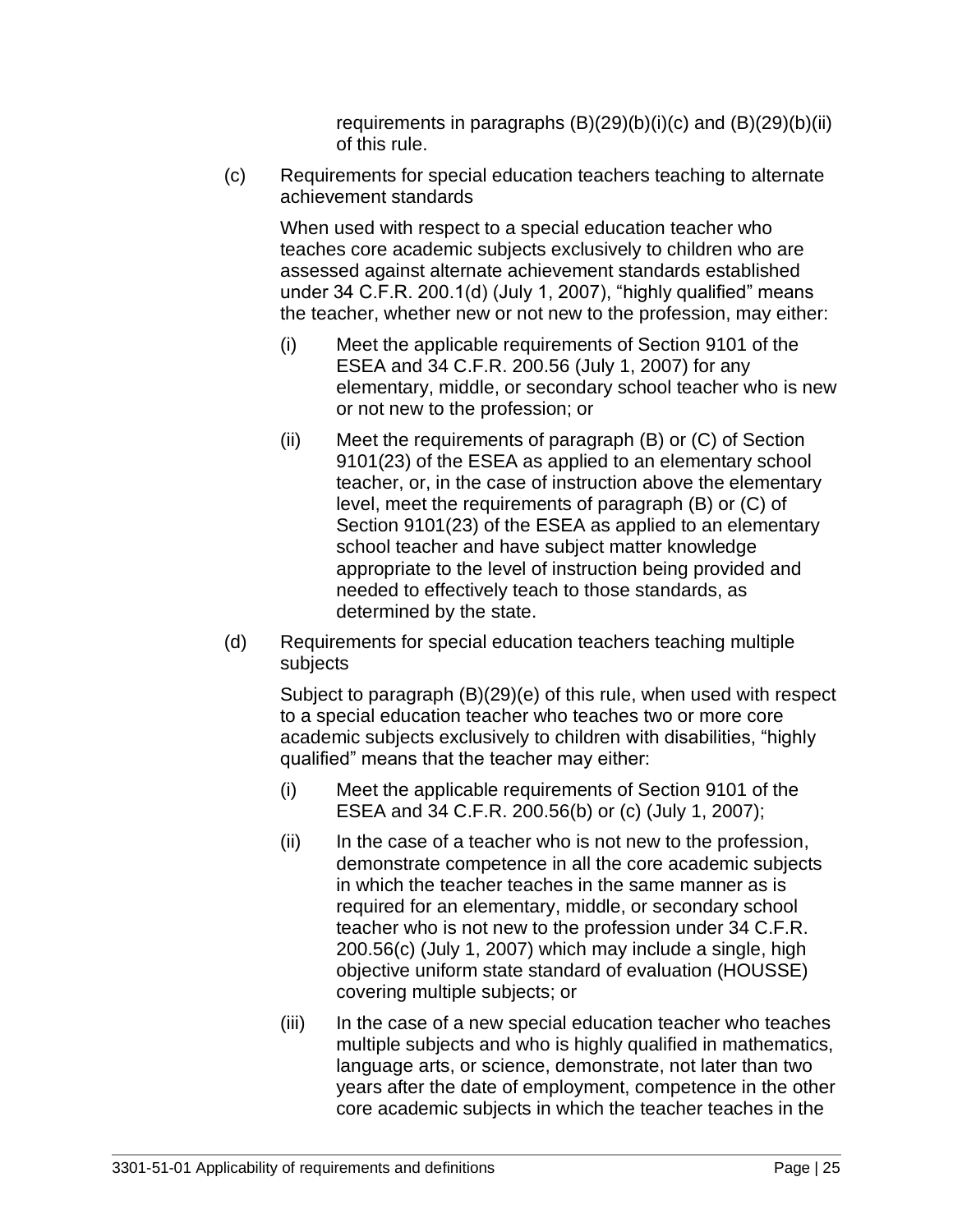same manner as is required for an elementary, middle, or secondary school teacher under 34 C.F.R. 200.56(c) (July 1, 2007), which may include a single HOUSSE covering multiple subjects.

(e) Separate HOUSSE standards for special education teachers

Provided that any adaptations of the state's HOUSSE would not establish a lower standard for the content knowledge requirements for special education teachers and meets all the requirements for a HOUSSE for regular education teachers:

- (i) A state may develop a separate HOUSSE for special education teachers; and
- (ii) The standards described in paragraph  $(B)(29)(e)(i)$  of this rule may include single HOUSSE evaluations that cover multiple subjects.
- (f) Rule of construction

Notwithstanding any other individual right of action that a parent or student may maintain under this rule, nothing in this rule shall be construed to create a right of action on behalf of an individual student or class of students for the failure of a particular Ohio department of education or school district employee to be highly qualified, or to prevent a parent from filing a complaint under rule 3301-51-05 of the Administrative Code about staff qualifications with the Ohio department of education as provided for under this rule.

- (g) Applicability of definition to ESEA; and clarification of new special education teacher
	- (i) A teacher who is highly qualified under this rule is considered highly qualified for purposes of the ESEA.
	- (ii) For purposes of paragraph  $(B)(29)(d)(iii)$  of this rule, a fully certified regular education teacher who subsequently becomes fully certified or licensed as a special education teacher is a new special education teacher when first hired as a special education teacher.
- (h) Nonpublic school teachers not covered

The requirements in this rule do not apply to teachers hired by nonpublic elementary schools and secondary schools including nonpublic school teachers hired or contracted by school districts to provide equitable services to parentally placed nonpublic school children with disabilities under rule 3301-51-08 of the Administrative Code.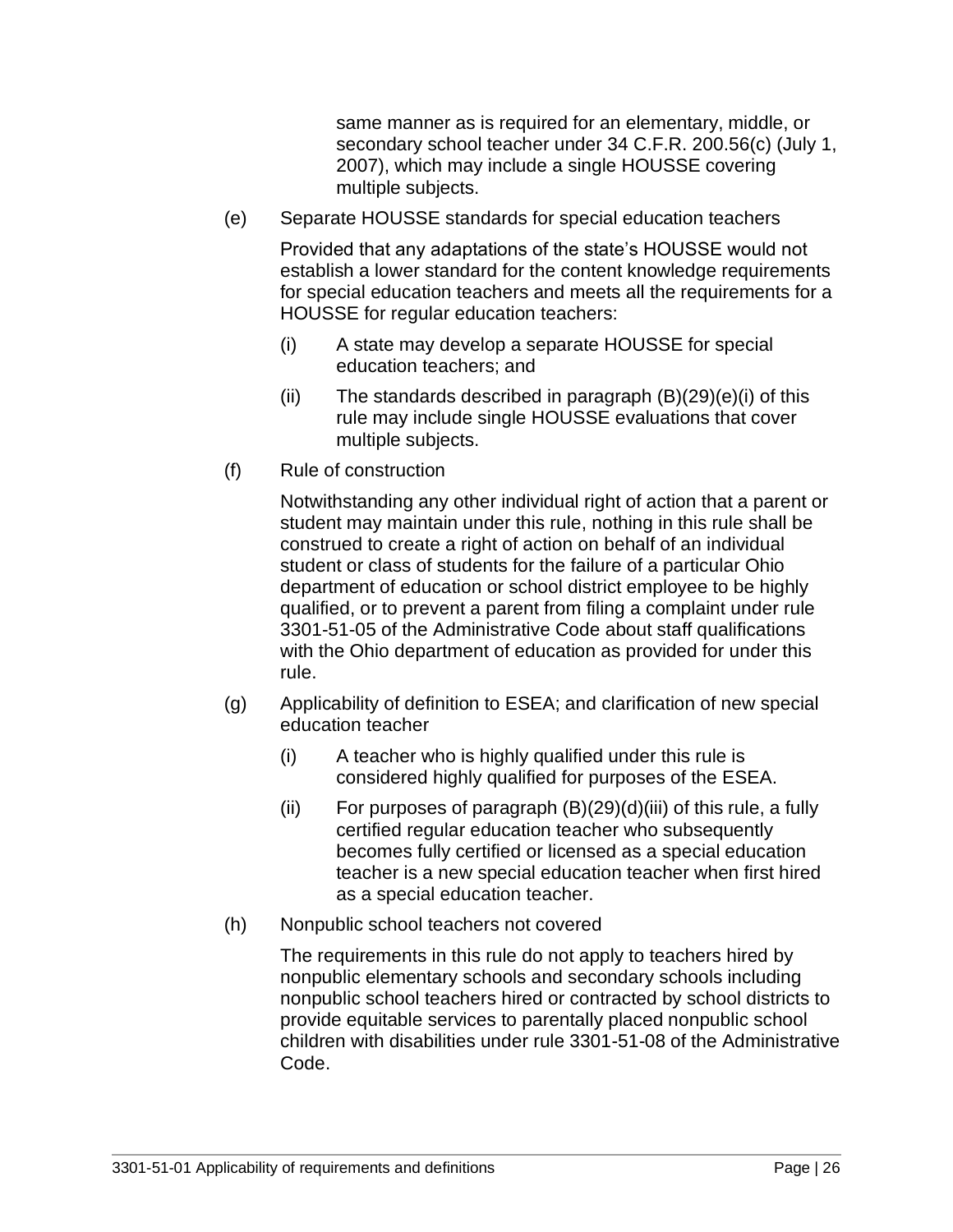- (30) "Homeless children" has the meaning given the term homeless children and youths in Section 725 (42 U.S.C. 11434a) of the McKinney-Vento Homeless Assistance Act, as amended and specified in Title X, Part C, of the No Child Left Behind Act of 2001, January 2002, 42 U.S.C. 11431.
- (31) "Include" means that the items named are not all of the possible items that are covered, whether like or unlike the ones named.
- (32) "Independent educational evaluation" means an evaluation conducted by a qualified examiner who is not employed by the school district responsible for the education of the child in question.
- (33) "Individualized education program" or IEP means a written statement for a child with a disability that is developed, reviewed, and revised in accordance with rule 3301-51-07 of the Administrative Code.
- (34) "Individualized education program team" or IEP team means a group of individuals described in paragraph (I) of rule 3301-51-07 of the Administrative Code that is responsible for developing, reviewing, or revising an IEP for a child with a disability.
- (35) "Institution of higher education":
	- (a) Has the meaning given the term in Section 101 of the Higher Education Act of 1965, as amended and specified in the Higher Education Amendments of 1998, January 1998, 20 U.S.C. 1021 (HEA); and
	- (b) Also includes any community college receiving funds from the secretary of the interior under the Tribally Controlled Community College or University Assistance Act of 1978 (renamed Tribally Controlled College or University Assistance Act of 1978), October 1978, 25 U.S.C. 1801.
- (36) "Itinerant services for a preschool child who is eligible for special education services" means services provided by intervention specialists or related services personnel which occur in the setting where the child, the child and parent(s), or the child and caregiver are located as opposed to services provided at a centralized location.
- (37) "Limited English proficient" has the meaning given the term in Section 9101(25) of the Elementary and Secondary Education Act of 1965, as amended and reauthorized by the No Child Left Behind Act of 2001, January 2002, 20 U.S.C. 6301 (ESEA).
- (38) Native language:
	- (a) When used with respect to an individual who is limited English proficient, "native language" means the following:
		- (i) The language normally used by that individual, or, in the case of a child, the language normally used by the parents of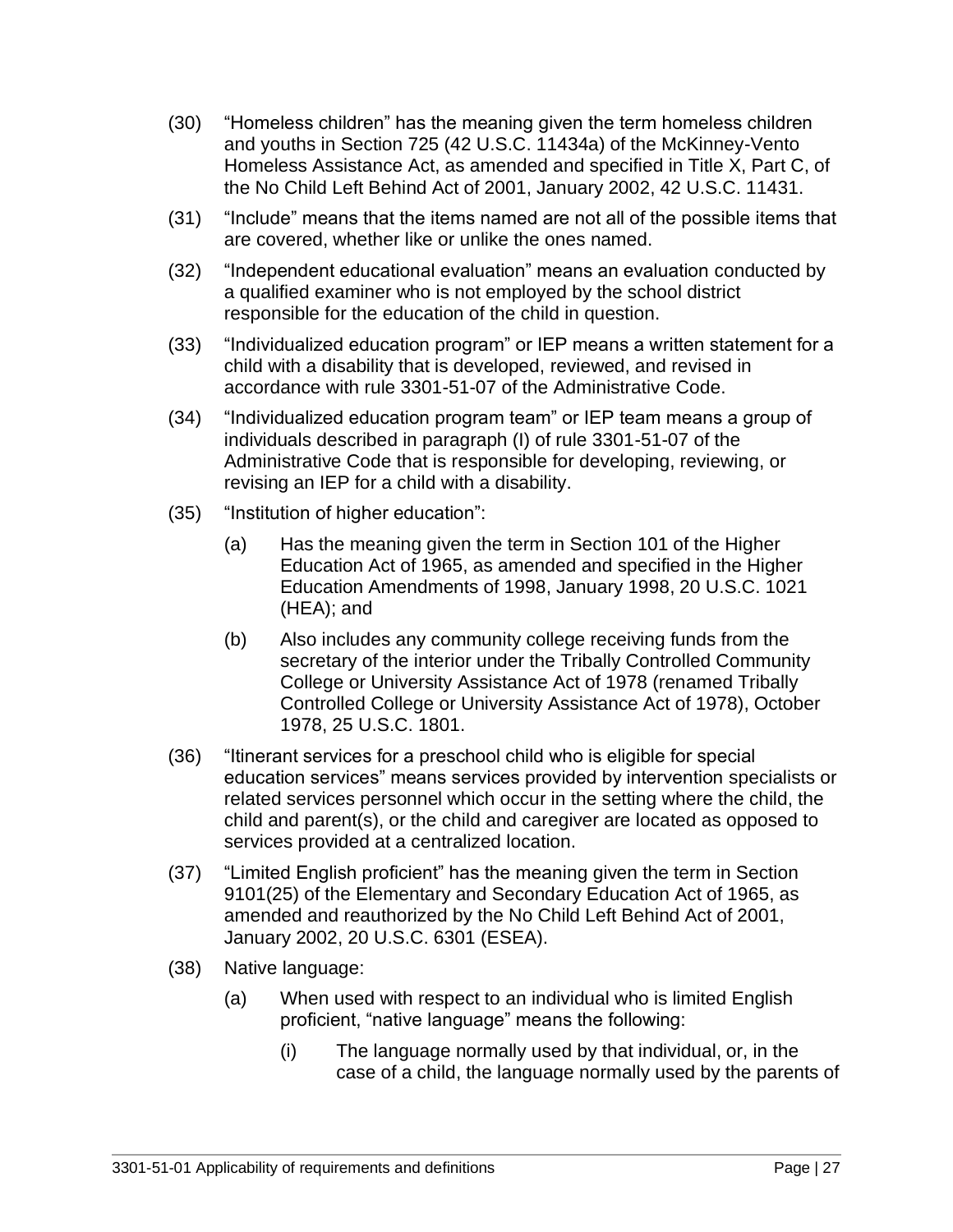the child, except as provided in paragraph (B)(38)(a)(ii) of this rule.

- (ii) In all direct contact with a child (including evaluation of the child), the language normally used by the child in the home or learning environment.
- (b) For an individual with deafness or blindness, or for an individual with no written language, the mode of communication is that normally used by the individual (such as sign language, braille, or oral communication).
- (39) "Non-chartered nonpublic school" means a school that is not chartered or seeking a charter from the state board of education because of truly held religious beliefs. Such school shall annually certify in a report to the parents of its pupils that the school meets Ohio minimum standards for non-chartered, non-tax supported schools cited in the "Operating Standards for Ohio's Elementary and Secondary Schools" in paragraphs (A) to (H) of rule 3301-35-12 of the Administrative Code.
- (40) "Nonpublic school" means a private school which is recognized by the Ohio department of education as either a chartered school as defined in section 3301.16 of the Revised Code or a non-chartered school as described in rule 3301-35-08 of the Administrative Code. This definition shall apply whenever the term "private school" is used in the federal regulations at 34 C.F.R. Part 300 (October 13, 2006) or whenever the term "nonpublic school" is used in this chapter of the Administrative Code or in guidelines issued by the Ohio department of education for each school district to provide equitable services for children who are attending nonpublic schools located within the school district.
- (41) "Objective" means a smaller, more manageable learning task that a child must master as a step toward achieving an annual goal. Objectives break the skills described in the annul goal into discrete components that, when mastered, allow the child to successfully obtain the goal.
- (42) "Other educational agency" means a joint vocational school district; department; division; bureau; office; institution; board; commission; committee; authority; or other state or local agency, other than a school district or an agency administered by the department of developmental disabilities, that provides or seeks to provide special education or related services to children with disabilities.
- (43) "Paraprofessional services" include services provided by school, county board of DD, and other educational agency employees who are adequately trained to assist in the provision of special education and related services to children with disabilities. Paraprofessionals work under the supervision of teachers, intervention specialists, and/or related service providers. Other titles used to identify these service providers include teacher assistants, educational aides, school psychology aides,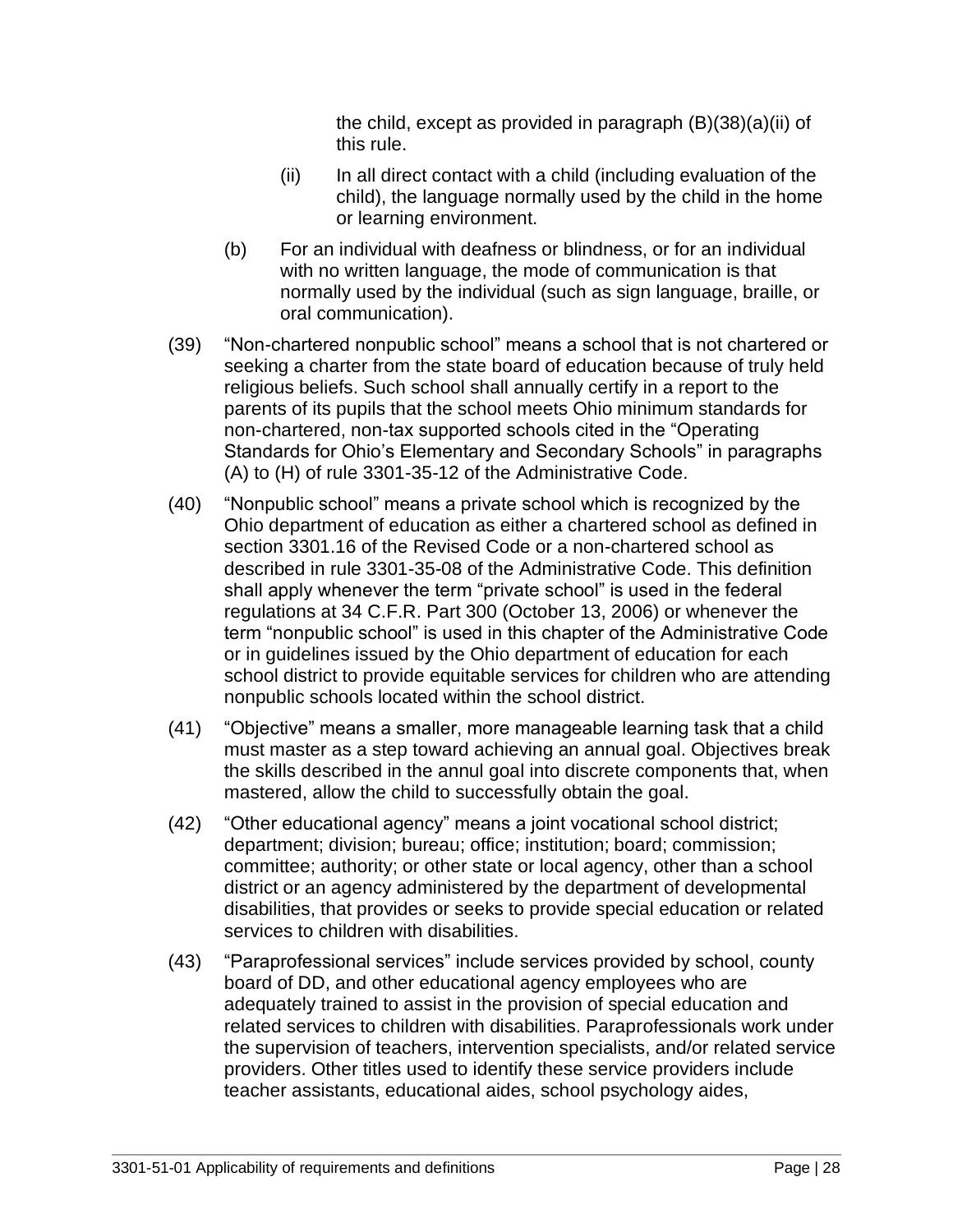occupational therapy assistants, physical therapist assistants, and job coaches.

- (44) "Parent" means:
	- (a) A biological or adoptive parent of a child but not a foster parent of a child;
	- (b) A guardian generally authorized to act as the child's parent, or authorized to make educational decisions for the child (but not the state if the child is a ward of the state);
	- (c) An individual acting in the place of a biological or adoptive parent (including a grandparent, stepparent, or other relative) with whom the child lives, or an individual who is legally responsible for the child's welfare; or
	- (d) A surrogate parent who has been appointed in accordance with rule 3301-51-05 of the Administrative Code.
	- (e) Except as provided in paragraph (B)(44)(f) of this rule, the biological or adoptive parent, when attempting to act as the parent under this rule and when more than one party is qualified under this rule to act as a parent, must be presumed to be the parent for purposes of this chapter of the Administrative Code unless the biological or adoptive parent does not have legal authority to make educational decisions for the child.
	- (f) If a judicial decree or order identifies a specific person or persons under paragraphs (B)(44)(a) to (B)(44)(c) of this rule to act as the parent of a child or to make educational decisions on behalf of a child, then such person or persons shall be determined to be the parent for purposes of this rule.
- (45) "Parent mentor" means a parent of a child with a disability employed by a school district to assist education personnel and families by providing training, support, and information services.
- (46) "Parent training and information center" means a center assisted under Sections 671 or 672 of the IDEA.
- (47) "Parentally placed nonpublic school children with disabilities" means children with disabilities enrolled by their parents in nonpublic, including religious, schools or facilities that meet the definition of elementary school or secondary school in this rule, other than children with disabilities in nonpublic schools who are placed or referred by public agencies.
- (48) "Participating agency" means any agency or institution that collects, maintains, or uses personally identifiable information, or from which information is obtained, under Part B of the IDEA.
- (49) "Personally identifiable" means information that contains:
	- (a) The name of the child, the child's parent, or other family member;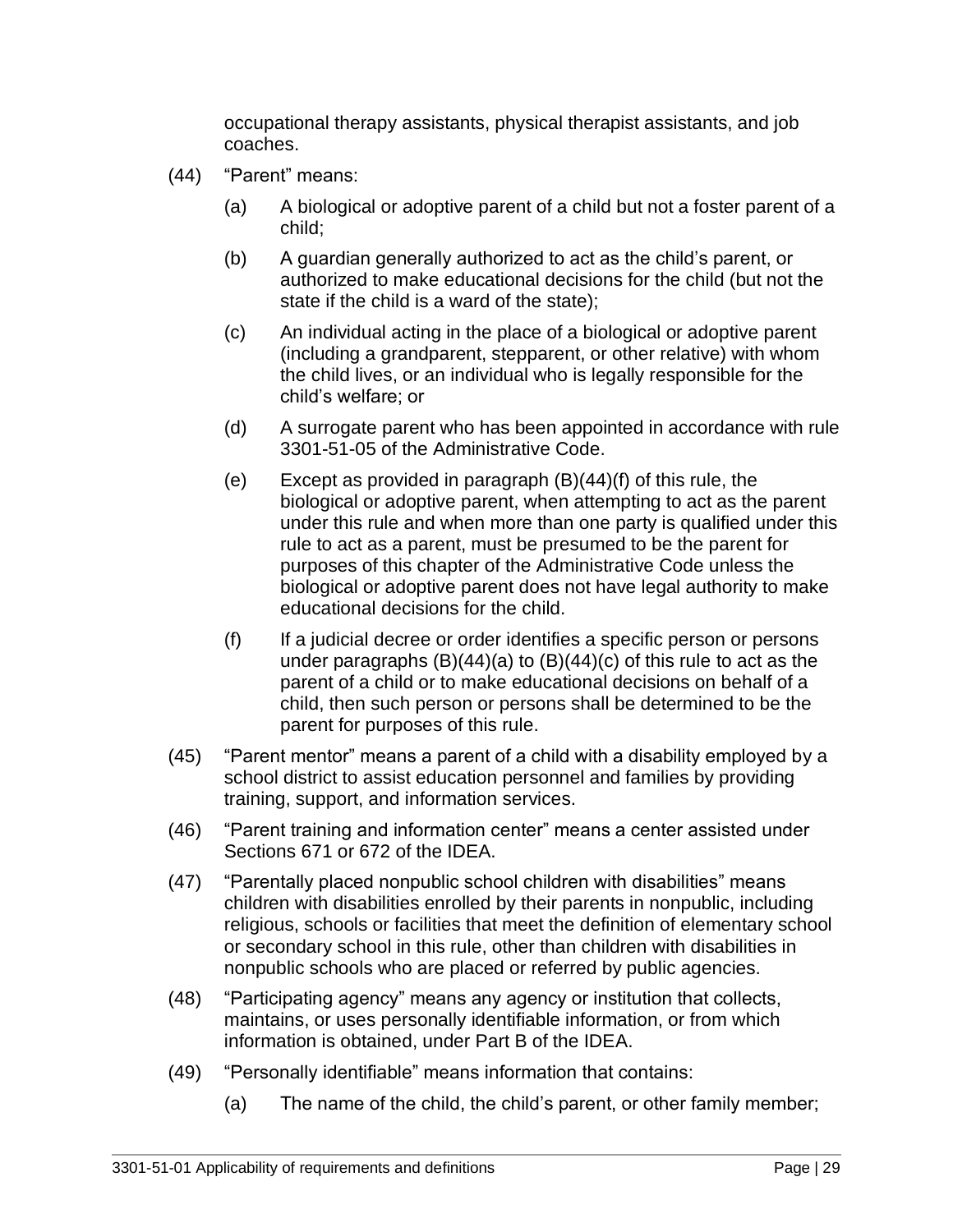- (b) The address of the child;
- (c) A personal identifier, such as the child's social security number or student number; or
- (d) A list of personal characteristics or other information that would make it possible to identify the child with reasonable certainty.
- (50) "Preschool child who is eligible for special education services" means a child who:
	- (a) Is at least three years of age and not six years of age; and
	- (b) Meets the definition of a "child with a disability" in paragraph (B)(10) of this rule or, at the discretion of the school district, is a child who:
		- (i) Is experiencing developmental delays, as defined in rule 3301-51-11 of the Administrative Code and as measured by appropriate diagnostic instruments and procedures, in one or more of the following areas: physical development, cognitive development, communication development, social or emotional development, or adaptive development; and
		- (ii) Who, by reason thereof, needs special education and related services.
- (51) "Public agency" includes the school districts, county boards of developmental disabilities, other educational agencies, community schools and any other political subdivisions of the state that are responsible for providing education to children with disabilities.
- (52) "Qualified personnel" means personnel who have met Ohio department of education-approved or Ohio department of education-recognized certification, licensing, or other comparable requirements that apply to the area in which the individuals are providing special education or related services.
- (53) "Referral" means the date the public school district or community school receives a parent's, school district's, or other educational agency's request for an initial evaluation or reevaluation.
- (54) "Related services" means transportation and such developmental, corrective, and other supportive services as are required to assist a child with a disability to benefit from special education, and includes speechlanguage pathology and audiology services, interpreting services, psychological services, physical and occupational therapy, recreation, including therapeutic recreation, early identification and assessment of disabilities in children, counseling services, including rehabilitation counseling, orientation and mobility services, and medical services for diagnostic or evaluation purposes. Related services also include school health services and school nurse services, social work services in schools, and parent counseling and training.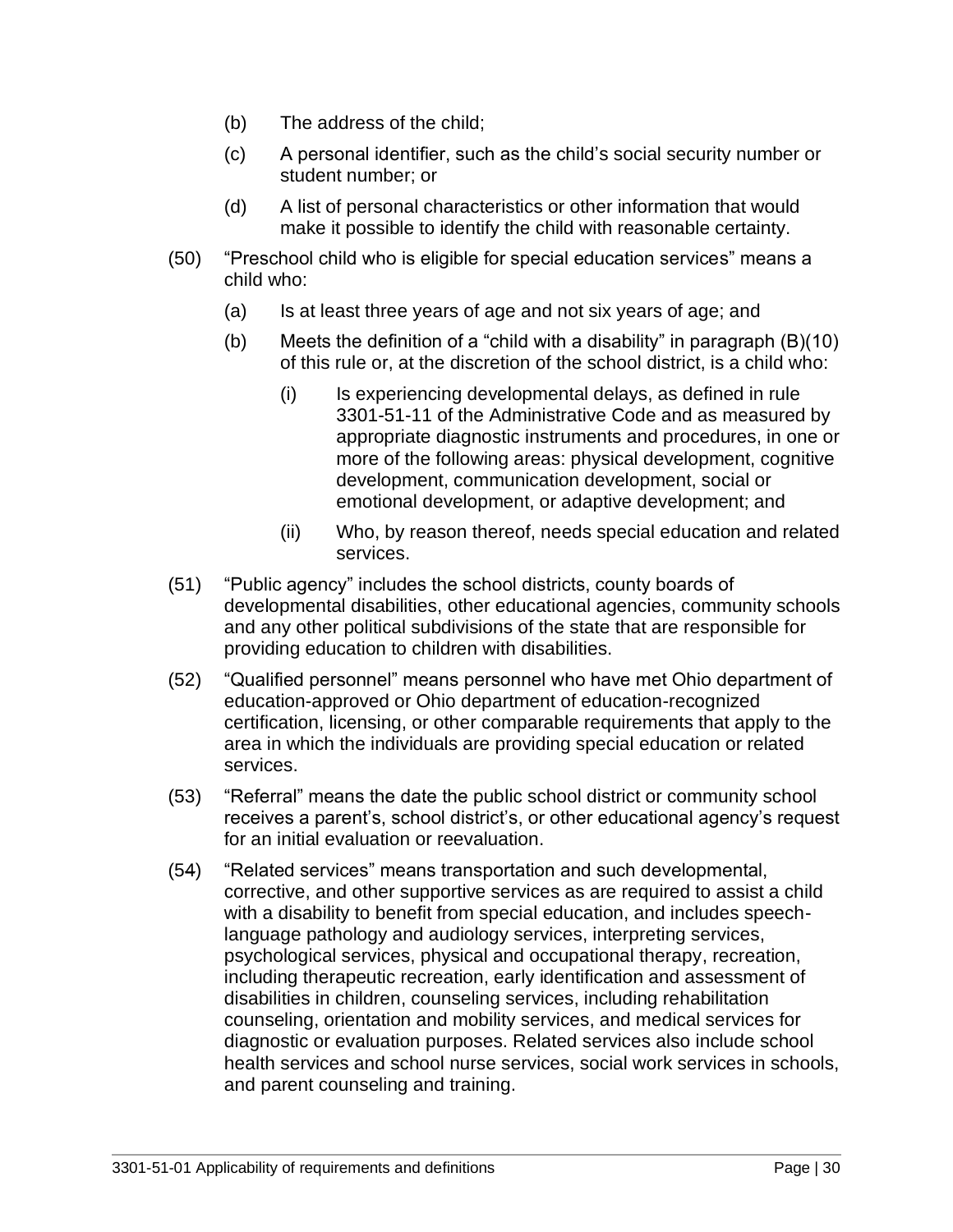- (a) Exception; services that apply to children with surgically implanted devices, including cochlear implants.
	- (i) Related services do not include a medical device that is surgically implanted, the optimization of that device's functioning (e.g., mapping), maintenance of that device, or the replacement of that device.
	- (ii) Nothing in paragraph  $(B)(54)(a)(i)$  of this rule:
		- *(a)* Limits the right of a child with a surgically implanted device (e.g., cochlear implant) to receive related services (as listed in this rule) that are determined by the IEP team to be necessary for the child to receive FAPE.
		- *(b)* Limits the responsibility of a school district to appropriately monitor and maintain medical devices that are needed to maintain the health and safety of the child, including breathing, nutrition, or operation of other bodily functions, while the child is transported to and from school or is at school; or
		- *(c)* Prevents the routine checking of an external component of a surgically-implanted device to make sure it is functioning properly, as required in rule 3301-51-02 of the Administrative Code.
- (b) Individual related services terms defined. The terms used in this rule are defined as follows:
	- (i) "Attendant services" are those that assist children with disabilities with personal health care needs.
	- (ii) "Audiology" includes:
		- *(a)* Identification of children with hearing loss;
		- *(b)* Determination of the range, nature, and degree of hearing loss, including referral for medical or other professional attention for the habilitation of hearing;
		- *(c)* Provision of habilitative activities, such as language habilitation, auditory training, speech reading (lipreading), hearing evaluation, and speech conservation;
		- *(d)* Creation and administration of programs for prevention of hearing loss;
		- *(e)* Counseling and guidance of children, parents, and teachers regarding hearing loss; and
		- *(f)* Determination of children's needs for group and individual amplification, selecting and fitting an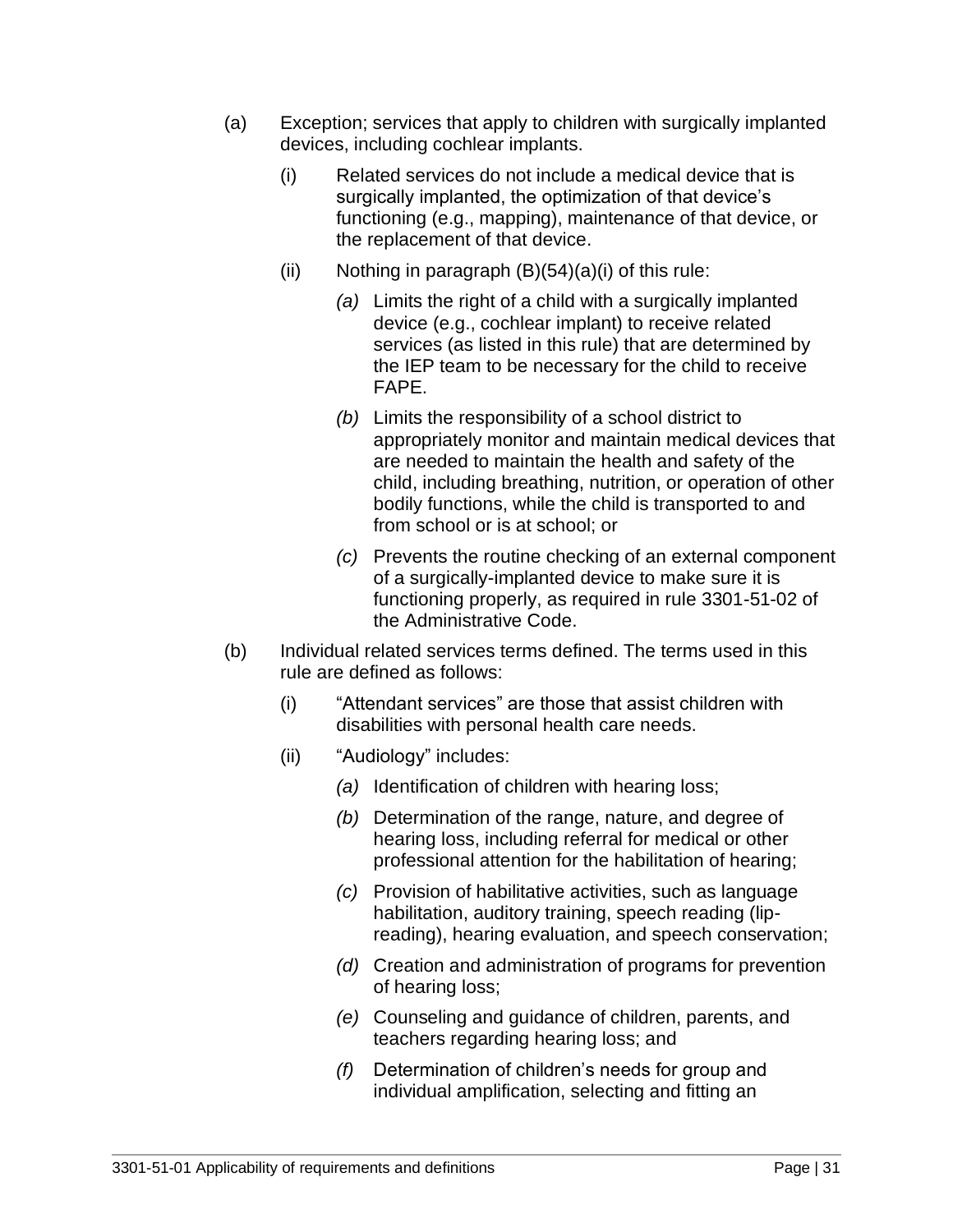appropriate aid, and evaluating the effectiveness of amplification.

- (iii) "Counseling services" means services provided by qualified social workers, psychologists, guidance counselors, or other qualified personnel.
- (iv) "Early identification and assessment of disabilities in children" means the implementation of a formal plan for identifying a disability as early as possible in a child's life.
- (v) "Interpreting services" includes:
	- *(a)* The following, when used with respect to children who are deaf or hard of hearing: oral transliteration services, cued language transliteration services, sign language transliteration and interpreting services, and transcription services, such as "communication access real-time translation (CART)," "C-Print," and "TypeWell"; and
	- *(b)* Special interpreting services for children who are deafblind.
- (vi) "Medical services" means services provided by a licensed physician to determine a child's medically related disability that results in the child's need for special education and related services.
- (vii) "Occupational therapy":
	- *(a)* Means services provided by a qualified occupational therapist licensed under Chapter 4755. of the Revised Code; and
	- *(b)* Includes:
		- *(i)* Improving, developing, or restoring functions impaired or lost through illness, injury, or deprivation;
		- *(ii)* Improving ability to perform tasks for independent functioning if functions are impaired or lost; and
		- *(iii)* Preventing, through early intervention, initial or further impairment or loss of function.
- (viii) "Occupational therapy assistant services" means services provided by an occupational therapy assistant licensed under Chapter 4755. of the Revised Code and includes assisting in the practice of occupational therapy under the direction and supervision of an occupational therapist.
- (ix) "Orientation and mobility services":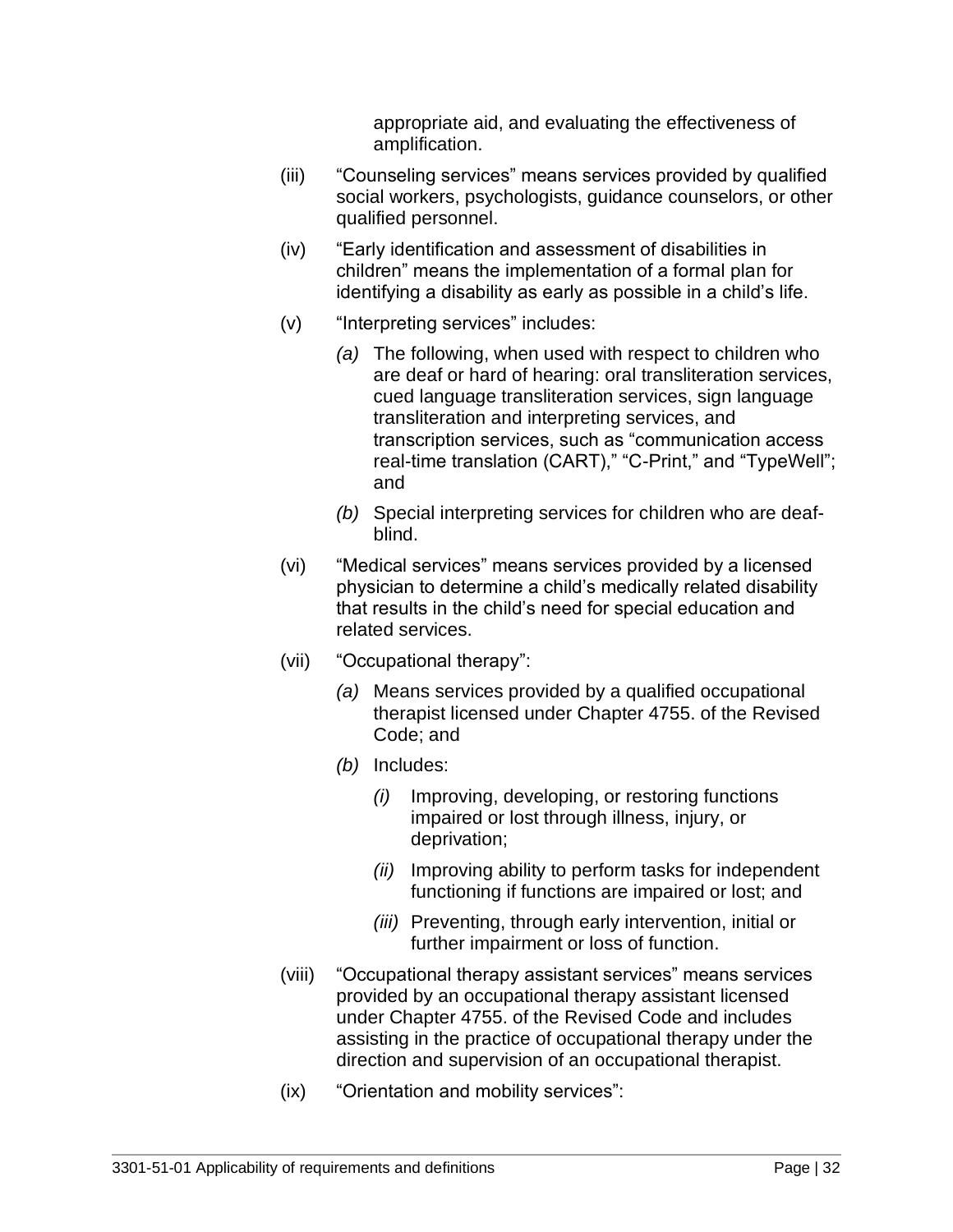- *(a)* Means services provided to blind or visually impaired children by qualified personnel to enable those students to attain systematic orientation to and safe movement within their environments in school, home, and community; and
- *(b)* Includes teaching children the following, as appropriate:
	- *(i)* Spatial and environmental concepts and use of information received by the senses (such as sound, temperature and vibrations) to establish, maintain, or regain orientation and line of travel (e.g., using sound at a traffic light to cross the street);
	- *(ii)* To use the long cane or a service animal to supplement visual travel skills or as a tool for safely negotiating the environment for children with no available travel vision;
	- *(iii)* To understand and use remaining vision and distance low vision aids; and
	- *(iv)* Other concepts, techniques, and tools.
- (x) "Parent counseling and training" means:
	- *(a)* Assisting parents in understanding the special needs of their child;
	- *(b)* Providing parents with information about child development; and
	- *(c)* Helping parents to acquire the necessary skills that will allow them to support the implementation of their child's IEP.
- (xi) "Physical therapy" means services provided by a qualified physical therapist licensed under Chapter 4755. of the Revised Code.
- (xii) "Physical therapist assistant services" means services provided by a physical therapist assistant licensed under Chapter 4755. of the Revised Code who performs such services under the direction and supervision of a physical therapist.
- (xiii) "Psychological services":
	- *(a)* Include but are not limited to:
		- *(i)* Administering psychological and educational tests, and other assessment procedures;
		- *(ii)* Interpreting assessment results;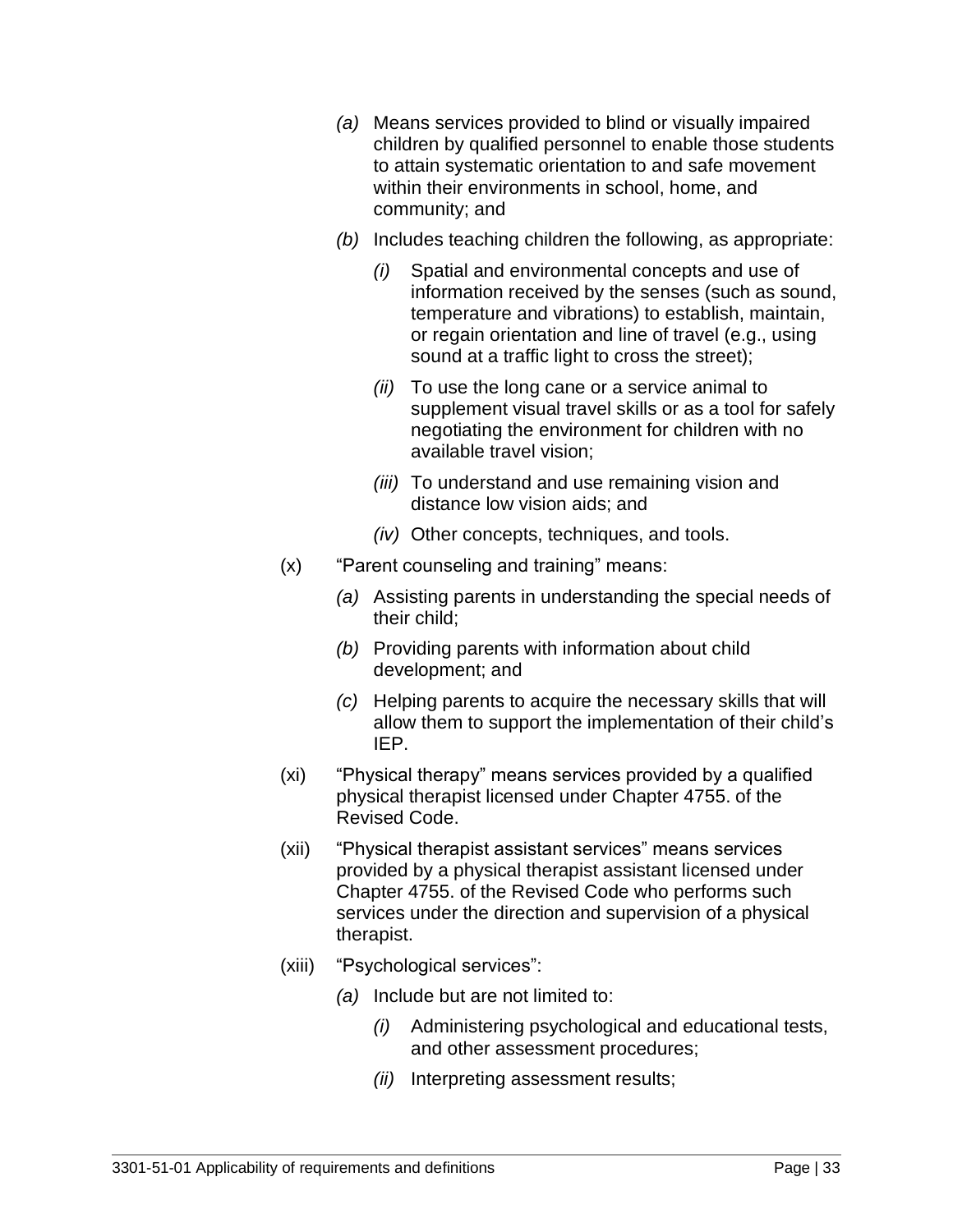- *(iii)* Obtaining, integrating, and interpreting information about child behavior and conditions relating to learning;
- *(iv)* Consulting with other staff members to plan and develop school programs and interventions to meet the educational needs or special education needs of children or groups of children as indicated by psychological tests, interviews, direct observation, and behavioral evaluations;
- *(v)* Conducting and monitoring interventions;
- *(vi)* Diagnosing psychological disorders that effect learning and/or behavior;
- *(vii)* Planning and managing a program of psychological services, including psychological counseling for children and parents;
- *(viii)*Participating in the provision of a program of mental health services; and
- *(ix)* Assisting in developing positive behavioral intervention strategies.
- *(b)* The services of a school psychology aide shall be under the direct supervision of a school psychologist.
- *(c)* The school psychologist intern program shall be organized under guidelines approved by the Ohio department of education, office for exceptional children.
- (xiv) "Reader services" means assisting learners with visual impairments by orally reading written materials.
- (xv) "Recreation" includes:
	- *(a)* Assessment of leisure function;
	- *(b)* Therapeutic recreation services;
	- *(c)* Recreation programs in schools and community agencies; and
	- *(d)* Leisure education.
- (xvi) "Rehabilitation counseling services" means services provided by qualified personnel in individual or group sessions that focus specifically on career development, employment preparation, achieving independence, and integration in the workplace and community of a student with a disability. The term also includes vocational rehabilitation services provided to a student with a disability by vocational rehabilitation programs funded under the Rehabilitation Act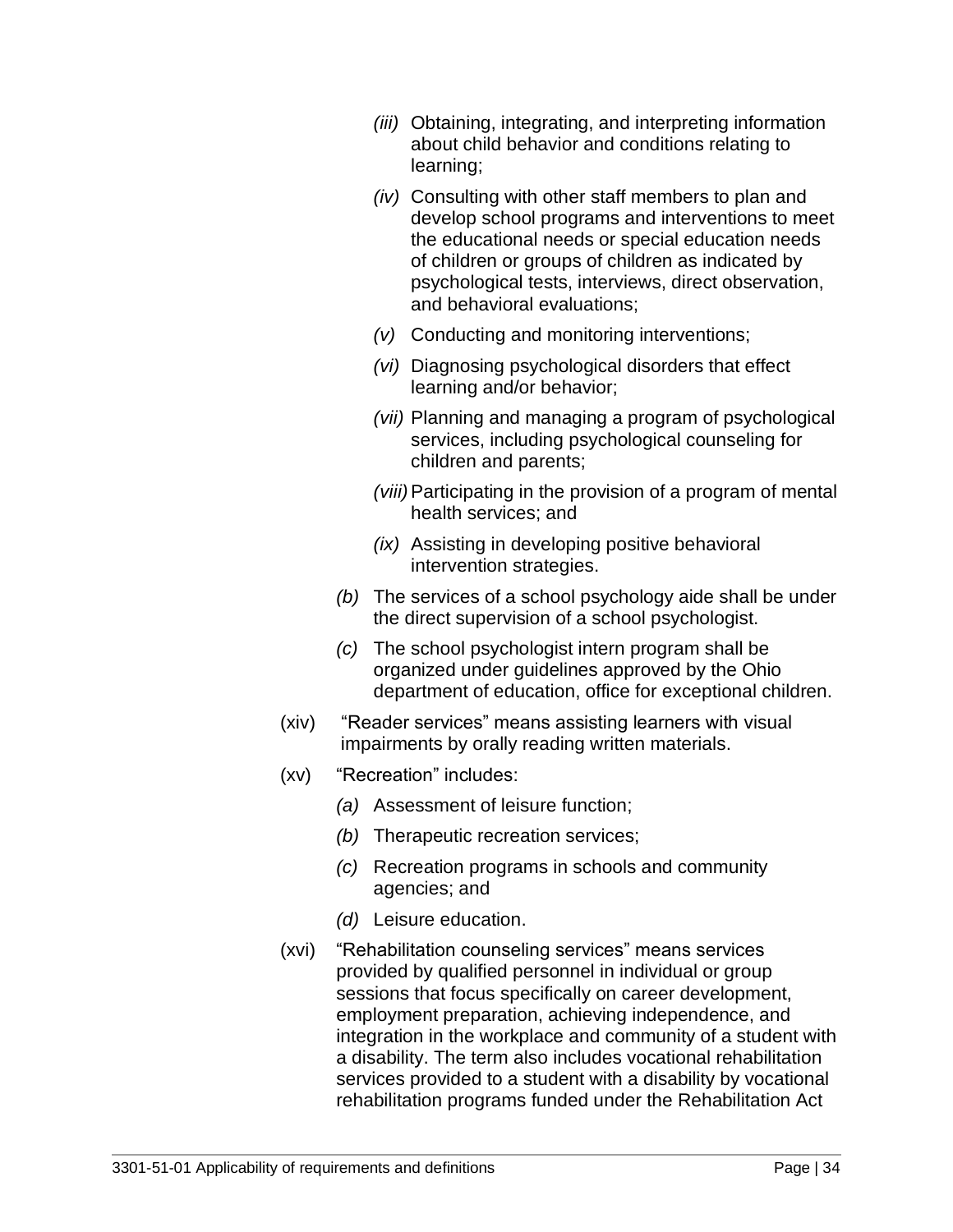of 1973, as amended and specified in the Rehabilitation Act Amendments of 1998, August 1998, 29 U.S.C. 701.

- (xvii) "School health services and school nurse services" means health services that are designed to enable a child with a disability to receive FAPE as described in the child's IEP. School nurse services are services provided by a qualified school nurse. School health services are services that may be provided by either a qualified school nurse or other qualified person.
- (xviii) "Social work services in schools" includes:
	- *(a)* Preparing a social or developmental history on a child with a disability;
	- *(b)* Group and individual counseling with the child and family;
	- *(c)* Working in partnership with parents and others on those problems in a child's living situation (home, school, and community) that affect the child's adjustment in school;
	- *(d)* Mobilizing school and community resources to enable the child to learn as effectively as possible in the child's educational program; and
	- *(e)* Assisting in developing positive behavioral intervention strategies.
- (xix) "Speech-language pathology services" includes:
	- *(a)* Identification of children with speech or language impairments;
	- *(b)* Diagnosis and appraisal of specific speech or language impairments;
	- *(c)* Referral for medical or other professional attention necessary for the habilitation of speech or language impairments;
	- *(d)* Provision of speech and language services for the habilitation or prevention of communicative impairments; and
	- *(e)* Counseling and guidance of parents, children, and teachers regarding speech and language impairments.
- (xx) "Transportation" includes:
	- *(a)* Travel to and from school and between schools;
	- *(b)* Travel in and around school buildings; and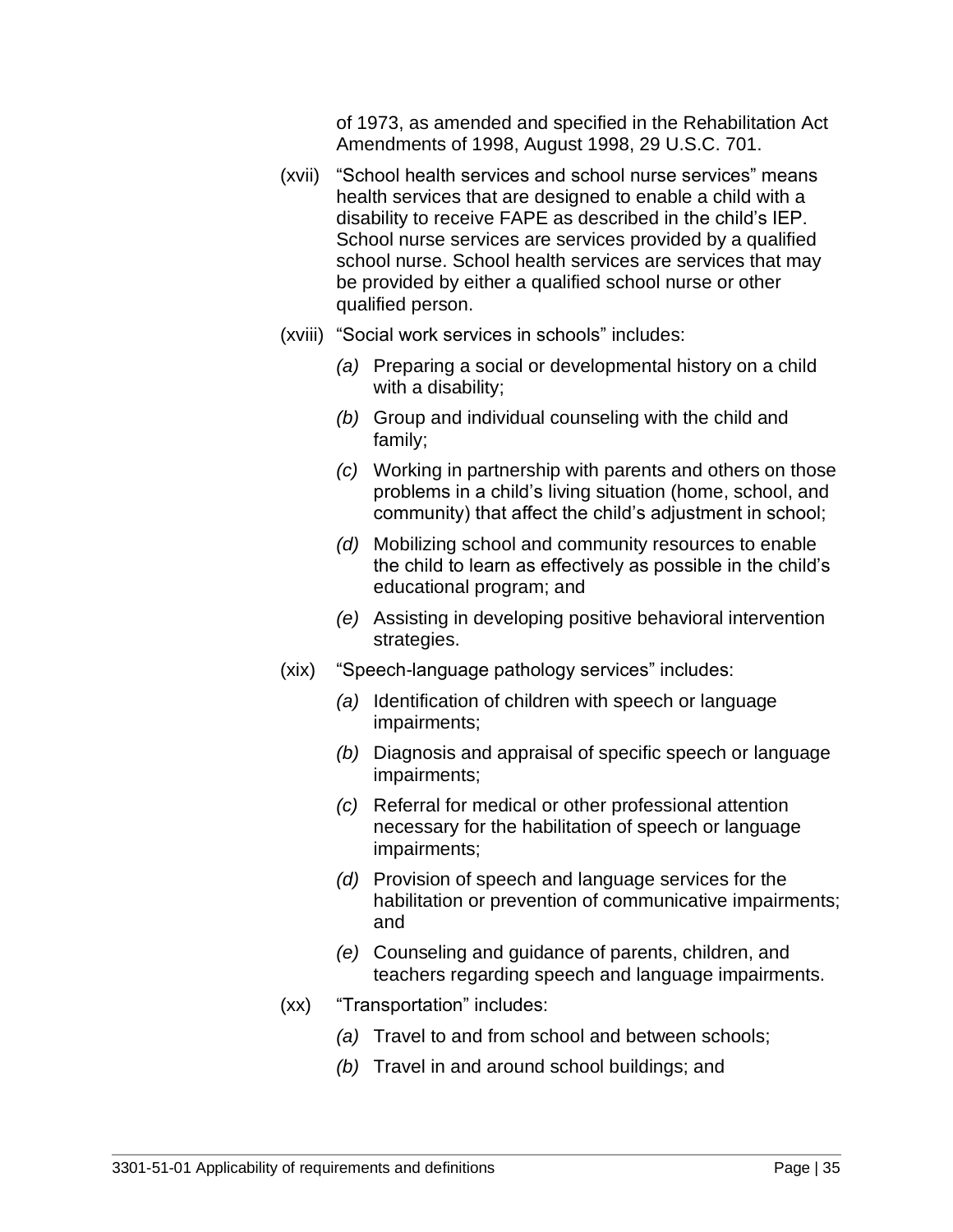- *(c)* Specialized equipment (such as special or adapted buses, lifts, and ramps), if required to provide special transportation for a child with a disability.
- (55) "School district" means a city, local, exempted village school district, or a community school.
- (56) "School district of residence" means:
	- (a) The school district in which the child's parents reside;
	- (b) If the child is enrolled in a community school, the community school is considered to be the "school district of residence";
	- (c) If the school district specified in paragraph  $(B)(56)(a)$  or  $(B)(56)(b)$ of this rule cannot be determined, the last school district in which the child's parents are known to have resided if the parents' whereabouts are unknown;
	- (d) If the school district specified in paragraph  $(B)(56)(c)$  of this rule cannot be determined, the school district determined by the court under section 2151.362 of the Revised Code, or if no district has been so determined, the school district as determined by the probate court of the county in which the child resides.
	- (e) Notwithstanding paragraphs (B)(56)(a) to (B)(56)(d) of this rule, if a school district is required by section 3313.65 of the Revised Code to pay tuition for a child, that district shall be the child's school district of residence.
- (57) "Scientifically based research" has the meaning given the term in Section 9101(37) of the Elementary and Secondary Education Act of 1965, as amended and reauthorized by the No Child Left Behind Act of 2001, January 2002, 20 U.S.C. 6301 (ESEA).
- (58) "Secondary school" means a nonprofit institutional day or residential school, including a secondary community school that provides secondary education, as determined under state law, except that it does not include any education beyond grade twelve.
- (59) "Services plan" means a written statement that describes the special education and related services the school district will provide to a parentally placed child with a disability enrolled in a nonpublic school who has been designated to receive services, including the location of the services and any transportation necessary, consistent with rule 3301-51- 08 of the Administrative Code, and is developed and implemented in accordance with rule 3301-51-08 of the Administrative Code.
- (60) Special education:
	- (a) General.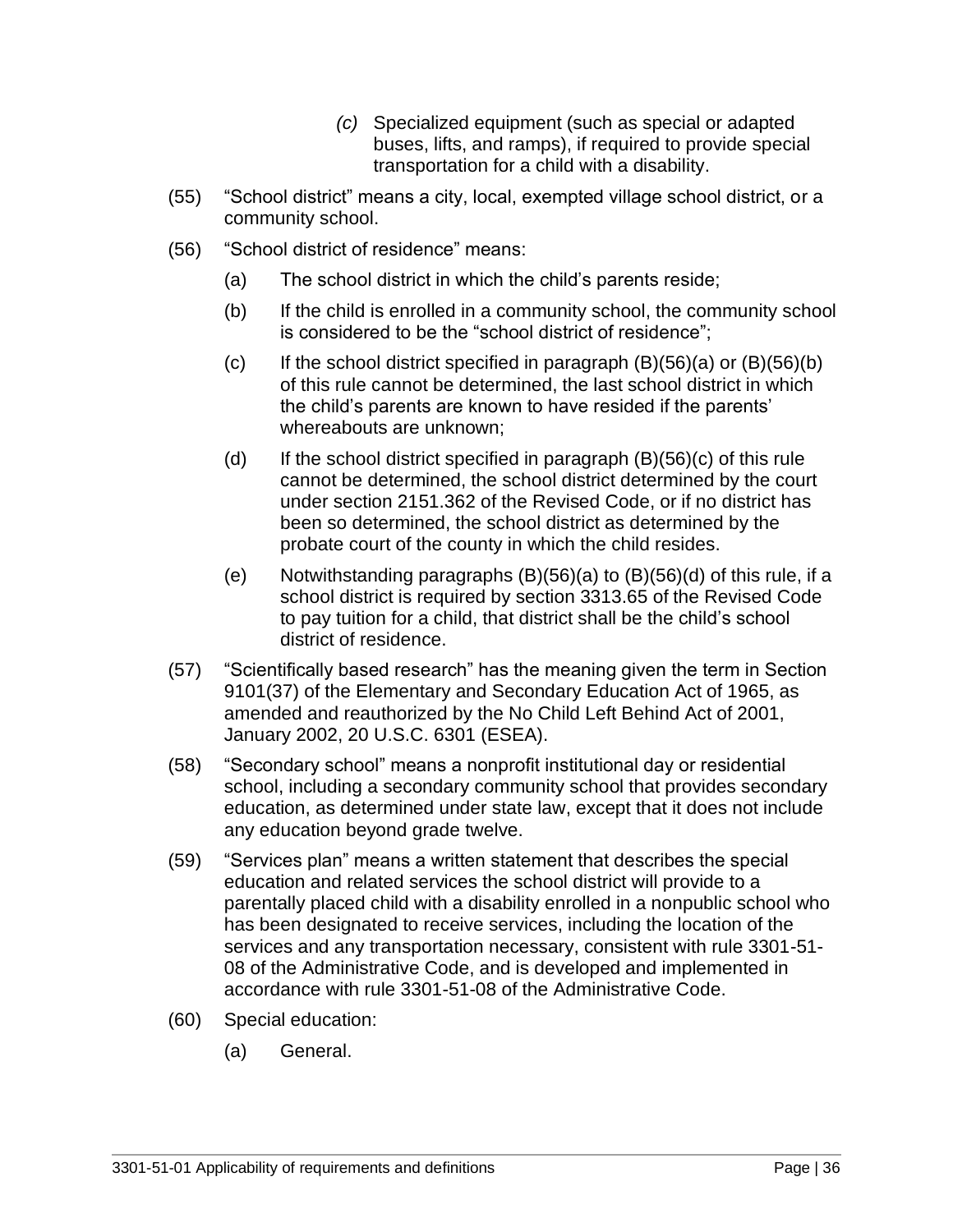- (i) "Special education" means specially designed instruction, at no cost to the parents, to meet the unique needs of a child with a disability, including:
	- *(a)* Instruction conducted in the classroom, in the home, in hospitals and institutions, and in other settings; and
	- *(b)* Instruction in physical education.
- (ii) Special education includes each of the following, if the services otherwise meet the requirements of paragraph  $(B)(60)(a)(i)$  of this rule:
	- *(a)* Speech-language pathology services, or any other related service, if the IEP team considers the service special education rather than a related service under state standards;
	- *(b)* Travel training; and
	- *(c)* Vocational education.
- (b) Individual special education terms defined. The terms in this rule are defined as follows:
	- (i) "At no cost" means that all specially-designed instruction is provided without charge, but does not preclude incidental fees that are normally charged to nondisabled students or their parents as a part of the regular education program.
	- (ii) "Physical education" means:
		- *(a)* The development of:
			- *(i)* Physical and motor fitness;
			- *(ii)* Fundamental motor skills and patterns; and
			- *(iii)* Skills in aquatics, dance, and individual and group games and sports (including intramural and lifetime sports); and
		- *(b)* Includes special physical education, adapted physical education, movement education, and motor development.
	- (iii) "Specially designed instruction" means adapting, as appropriate to the needs of an eligible child under this rule, the content, methodology, or delivery of instruction:
		- *(a)* To address the unique needs of the child that result from the child's disability; and
		- *(b)* To ensure access of the child to the general curriculum, so that the child can meet the educational standards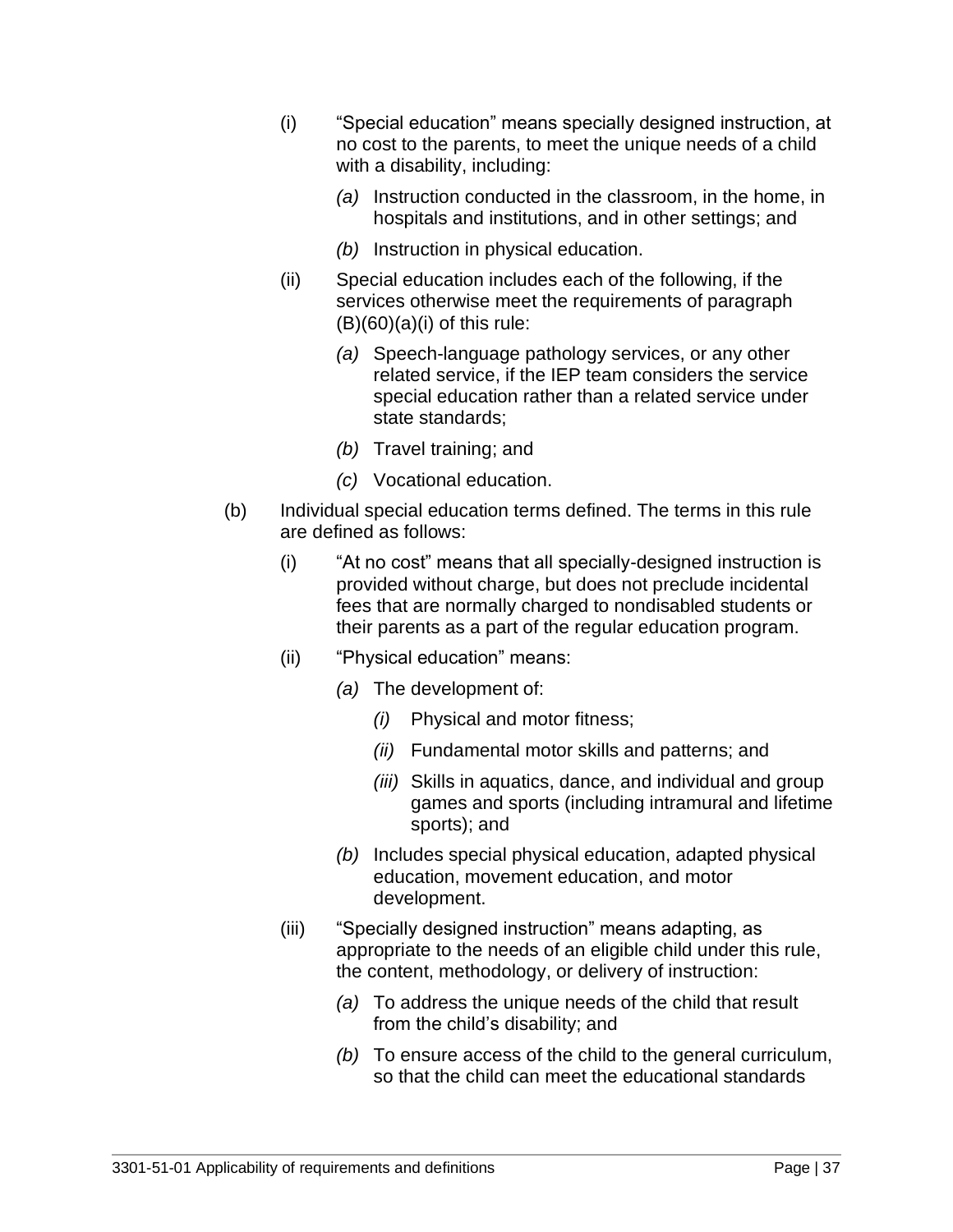within the jurisdiction of the school district that apply to all children.

- (iv) "Travel training" means providing instruction, as appropriate, to children with significant cognitive (intellectual) disabilities, and any other children with disabilities who require this instruction, to enable them to:
	- *(a)* Develop an awareness of the environment in which they live; and
	- *(b)* Learn the skills necessary to move effectively and safely from place to place within that environment (e.g., in school, in the home, at work, and in the community).
- (v) "Vocational education" means organized educational programs that are directly related to the preparation of individuals for paid or unpaid employment, or for additional preparation for a career not requiring a baccalaureate or advanced degree.
- (61) "Special class or center based services for a preschool child who is eligible for special education services" means a classroom program that provides group educational experiences to children of similar ages or developmental levels on a regularly scheduled basis and in a central location.
- (62) "Supervisory and coordinator services" includes providing information and explanation regarding state and federal laws, recommended practice, and other topics essential for the delivery of services to learners with disabilities; helping school district personnel evaluate the effectiveness of special education and related services; and providing in-service education to parents and personnel involved in educating children with disabilities.
- (63) "Supplementary aids and services" means aids, services, and other supports that are provided in regular education classes, other educationrelated settings, and in extracurricular and nonacademic settings, to enable children with disabilities to be educated with nondisabled children to the maximum extent appropriate in accordance with the requirements for least restrictive environment in rule 3301-51-09 of the Administrative Code.
- (64) "Transition from Part C early intervention services" means the transition of children from the Part C programs to preschool programs as specified in rule 3301-51-11 of the Administrative Code.
- (65) "Transition services":
	- (a) Means a coordinated set of activities for a child with a disability that:
		- (i) Is designed to be within a results-oriented process, that is focused on improving the academic and functional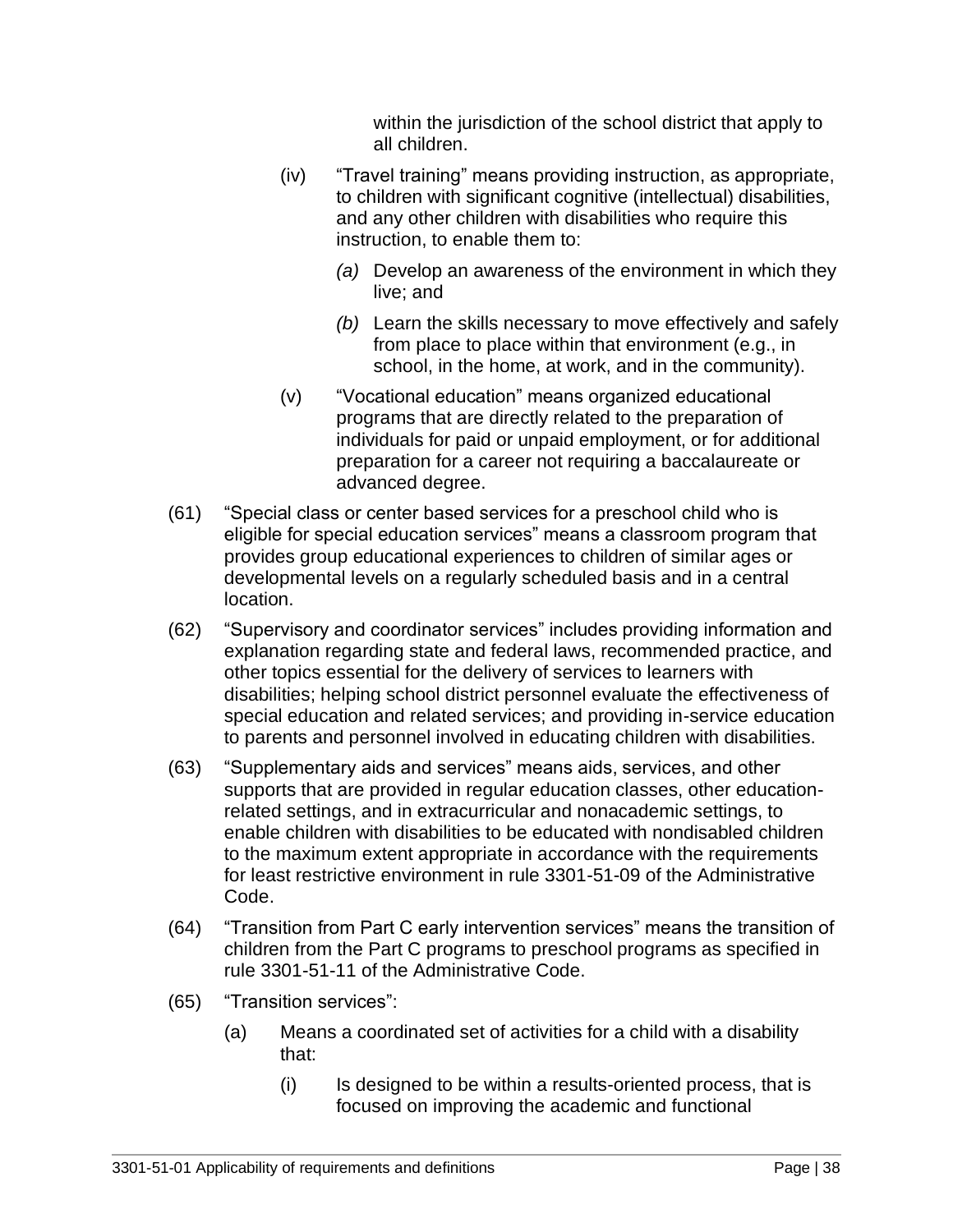achievement of the child with a disability to facilitate the child's movement from school to post-school activities, including postsecondary education, vocational education, integrated employment (including supported employment), continuing and adult education, adult services, independent living, or community participation;

- (ii) Is based on the individual child's needs, taking into account the child's strengths, preferences, and interests; and includes:
	- *(a)* Instruction;
	- *(b)* Related services;
	- *(c)* Community experiences;
	- *(d)* The development of employment in an integrated competitive environment and other post-school adult living objectives; and
	- *(e)* When assessment data supports a need, acquisition of daily living skills and provision of a functional vocational evaluation.
- (b) Shall be provided by individuals who have the competencies, experiences, and training to meet the individual student's transition service needs. Individuals coordinating transition shall either:
	- (i) Obtain the Transition to Work endorsement; or
	- (ii) Possess the skills and knowledge to:
		- *(a)* Facilitate a planning process among multiple agencies, students and families to support a student's secondary transition process;
		- *(b)* Plan for the collection, sharing and utilization of student's transition data that is relevant to the student's post school outcomes, environment and support needs;
		- *(c)* Communicate a student's individual transition plan to students, families, educators and agencies;
		- *(d)* Coordinate the implementation research based practices that lead to effective postsecondary transition services and outcomes;
		- *(e)* Utilize methods to engage students and families in the secondary transition process;
		- *(f)* Assist in the coordination of referral process from school to adult services systems;
		- *(g)* Link appropriate course of study and instruction strategies to secondary transition related goals; and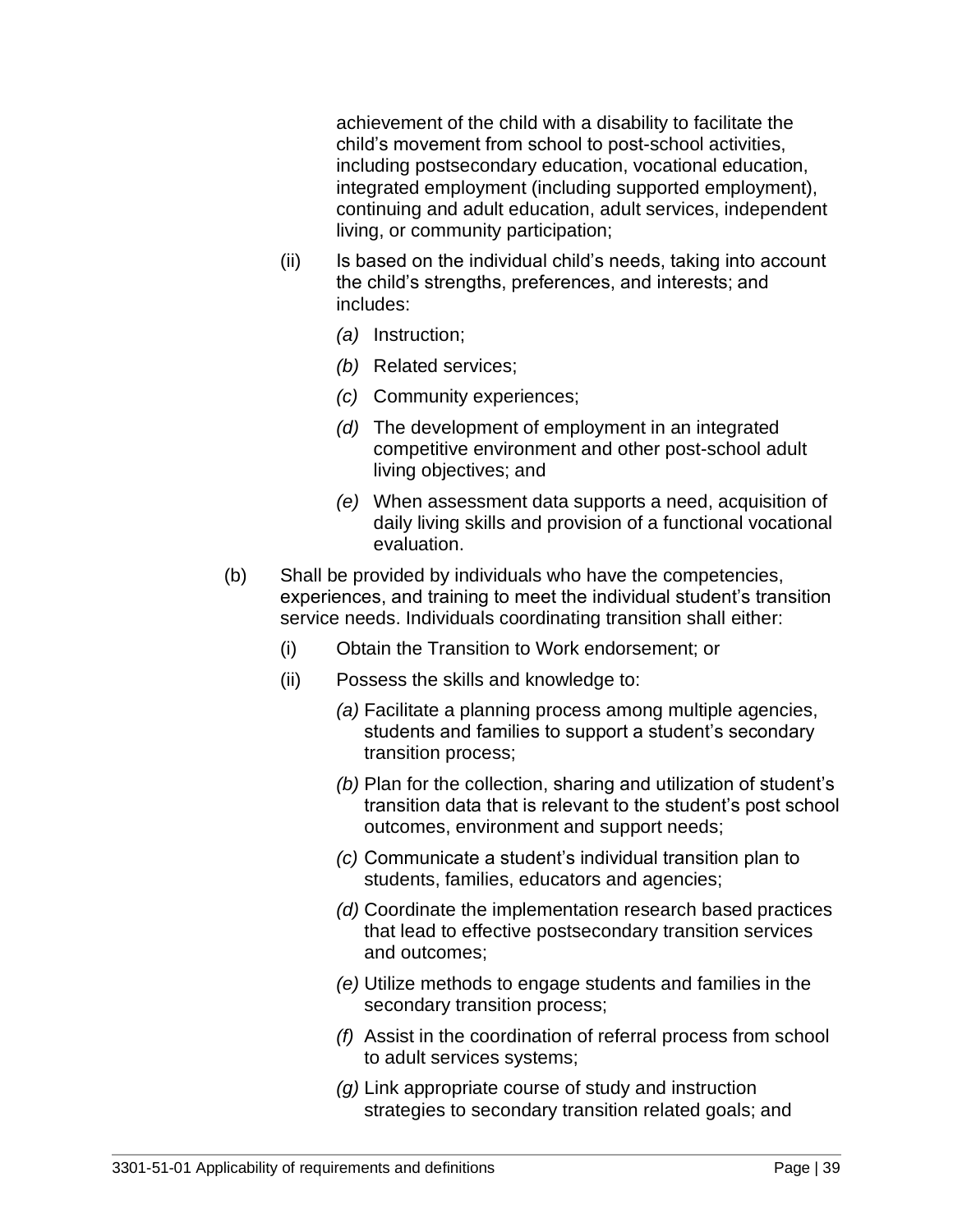- *(h)* Create strategies that support the career development pathways of students with disabilities leading to career and college readiness.
- (c) Transition services for children with disabilities may be special education, if provided as specially designed instruction, or a related service, if required to assist a child with a disability to benefit from special education.
- (d) Competitive environment means competitive employment in an integrated setting.
- (e) Competitive Employment as defined by 34 CFR 361.5(b)(11), means work:
	- $(i)$  In the competitive labor market that is performed on a fulltime or part-time basis in an integrated setting; and
	- (ii) For which an individual is compensated at or above the minimum wage, but not less than the customary wage and level of benefits paid by the employer for the same or similar work performed by individuals who are not disabled.
- (f) Integrated setting as defined by 34 CFR  $361.5(33)$  (ii) and used in the context of employment outcomes, means a setting typically found in the community in which applicants or eligible individuals interact with non-disabled individuals, other than non-disabled individuals who are providing services to those applicants or eligible individuals, to the same extent that non-disabled individuals in a comparable positions interact with other persons.
- (66) "Universal design" has the meaning given the term in Section 3 of the Assistive Technology Act of 1998, as amended and specified in the Assistive Technology Act of 2004, October 2004, 29 U.S.C. 3002.
- (67) "Ward of the state" means a child who, as determined by the state where the child resides, is:
	- (a) A foster child;
	- (b) A ward of the state; or
	- (c) In the custody of a public child welfare agency.

Effective: 07/01/2014 R.C. 119.032 review dates: 07/01/2019 Promulgated Under: 119.03 Statutory Authority: 3301.07, 3301.07 (J), 3323.02, 3323.07 Rule Amplifies: 3323.01 Prior Effective Dates: 07/01/2002; 07/01/2008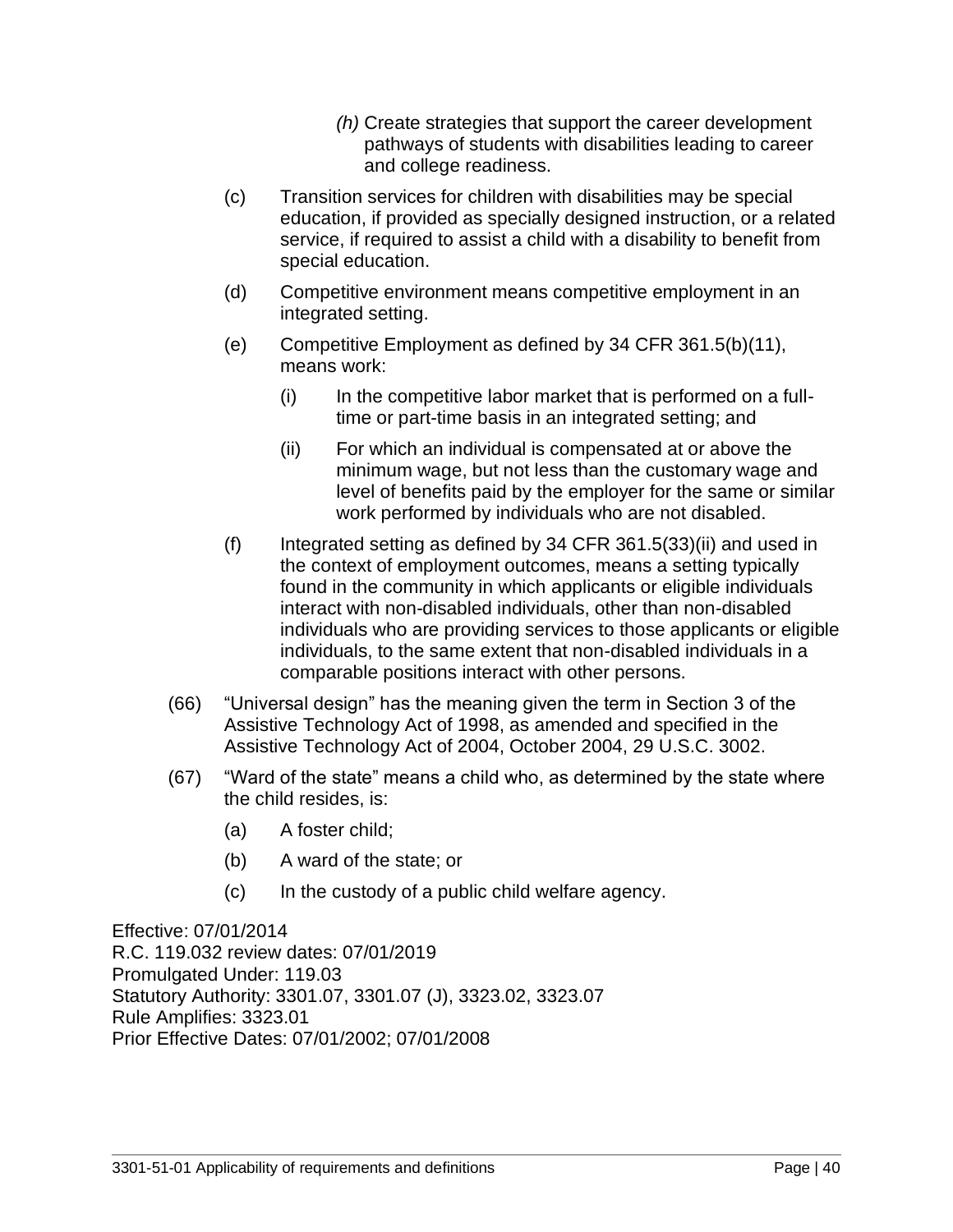# **3301-51-02 Free appropriate public education**

(A) Each school district shall adopt and implement written policies and procedures, approved by the Ohio department of education, office for exceptional children, ensuring that a free appropriate public education (FAPE) is made available to all children with disabilities between the ages of three and twenty-one, inclusive, including children with disabilities who have been suspended or expelled from school, for whom the school district is the child's school district of residence, as defined in paragraph (B)(56) of rule 3301-51-01 of the Administrative Code and as provided by rule 3301-51-01 of the Administrative Code.

#### (B) FAPE

(1) General

Each school district shall make FAPE available to all children between the ages of three and twenty-one, inclusive, including children with disabilities who have been suspended or expelled from school, as provided for in rule 3301-51-05 of the Administrative Code, for whom the school district is the child's school district of residence.

(2) FAPE for children beginning at age three

Each school district must ensure that:

- (a) The obligation to make FAPE available to each eligible child for whom the school district is the child's school district of residence begins no later than the child's third birthday; and
- (b) An individualized education program (IEP) is in effect for the child by that date, in accordance with rule 3301-51-07 of the Administrative Code.
- (c) If a child's third birthday occurs during the summer, the child's IEP team shall determine the date when services under the IEP will begin.
- (3) Children advancing from grade to grade
	- (a) Each school district of residence must ensure that FAPE is available to any individual child with a disability who needs special education and related services, even though the child has not failed or been retained in a course or grade, and is advancing from grade to grade.
	- (b) The determination that a child described in paragraph (B)(1) of this rule is eligible under this chapter of the Administrative Code, must be made on an individual basis by the group responsible within the child's school district of residence for making eligibility determinations.
- (C) Limitation: exception to FAPE for certain ages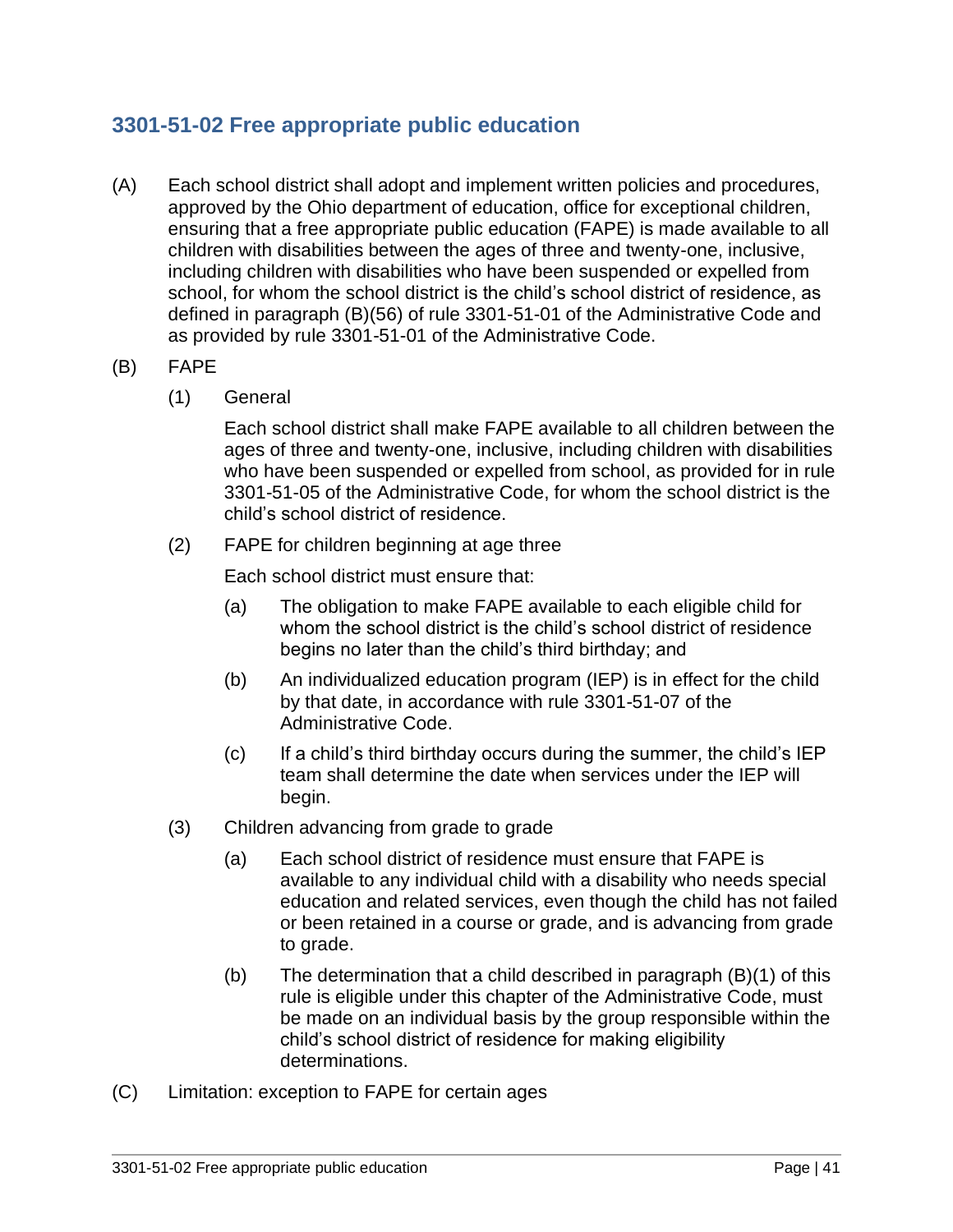The obligation of the school district of residence to make FAPE available to all children with disabilities does not apply with respect to the following:

- (1) Children with disabilities who have graduated from high school with a regular high school diploma;
- (2) The exception in paragraph (C)(1) of this rule does not apply to children who have graduated from high school but have not been awarded a regular high school diploma;
- (3) Graduation from high school with a regular high school diploma constitutes a change in placement, requiring written prior notice in accordance with rule 3301-51-05 of the Administrative Code;
- $(4)$  As used in paragraphs  $(C)(1)$  to  $(C)(3)$  of this rule, the term regular high school diploma does not include an alternative degree that is not fully aligned with Ohio's academic content standards, such as a certificate or a general educational development credential; and
- (5) Children with disabilities who are eligible under Subpart H of Part B of the Individuals with Disabilities Education Act, as amended by the Individuals with Disabilities Education Improvement Act of 2004, December 2004 (IDEA), but who receive early intervention services under Part C of the IDEA.
- (D) FAPE: methods and payments
	- (1) Each school district of residence shall use whatever state, local, federal, and private sources of support are available in the school district to meet the requirements of Part B of the IDEA. For example, if it is necessary to place a child with a disability in a residential facility, a school district of residence could use joint agreements between the agencies involved for sharing the cost of that placement.
	- (2) Nothing in this rule relieves an insurer or similar third party from an otherwise valid obligation to provide or to pay for services provided to a child with a disability.
	- (3) Consistent with rule 3301-51-07 of the Administrative Code, each school district must ensure that there is no delay in implementing a child's IEP, including any case in which the payment source for providing or paying for special education and related services to the child is being determined.
- (E) Residential placement

If placement by the school district of residence in a public or private residential program is necessary to provide special education and related services to a child with a disability, the program, including non-medical care and room and board, must be at no cost to the parents of the child.

- (F) Assistive technology
	- (1) Each school district must ensure that assistive technology devices or assistive technology services, or both, as those terms are defined in rule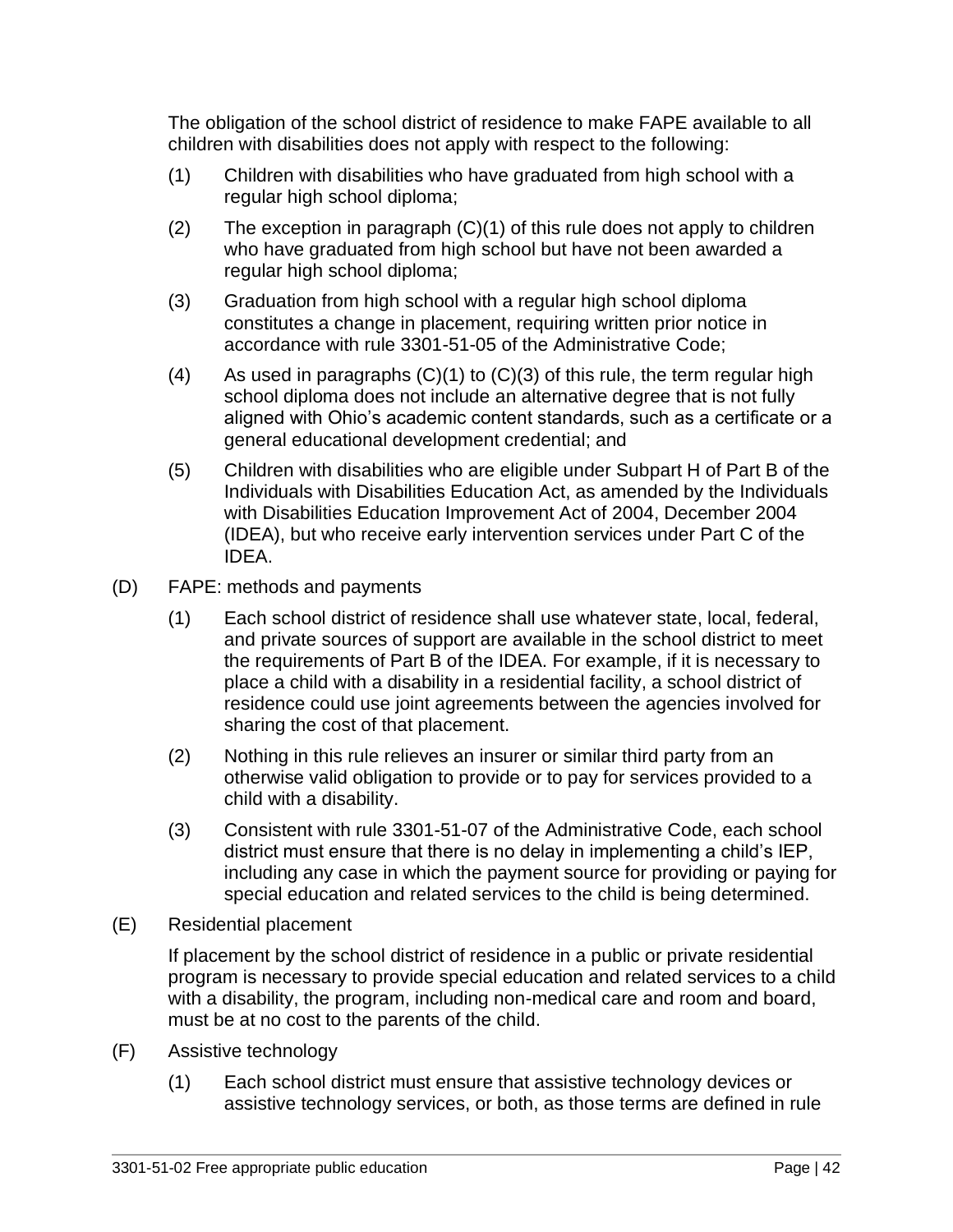3301-51-01 of the Administrative Code, are made available to a child with a disability if required as a part of the child's:

- (a) Special education under rule 3301-51-01 of the Administrative Code;
- (b) Related services under rule 3301-51-01 of the Administrative Code; or
- (c) Supplementary aids and services under rule 3301-51-09 of the Administrative Code.
- (2) On a case-by-case basis, the use of school-purchased assistive technology devices in a child's home or in other settings is required if the child's IEP team determines that the child needs access to those devices in order to receive FAPE.
- (G) Extended school year services
	- (1) General
		- (a) Each school district must ensure that extended school year services are available as necessary to provide FAPE, consistent with this rule.
		- (b) Extended school year services must be provided only if a child's IEP team determines, on an individual basis, in accordance with rule 3301-51-07 of the Administrative Code, that the services are necessary for the provision of FAPE to the child. Additionally, the school district shall consider the following when determining if extended school year services should be provided:
			- (i) Whether extended school year services are necessary to prevent significant regression of skills or knowledge retained by the child so as to seriously impede the child's progress toward the child's educational goals; and
			- (ii) Whether extended school year services are necessary to avoid something more than adequately recoupable regression.
		- (c) In implementing the requirements of this rule, a school district shall not:
			- (i) Limit extended school year services to particular categories of disability; or
			- (ii) Unilaterally limit the type, amount, or duration of those services.
	- (2) Definition

As used in this rule, the term "extended school year services" means special education and related services that:

(a) Are provided to a child with a disability: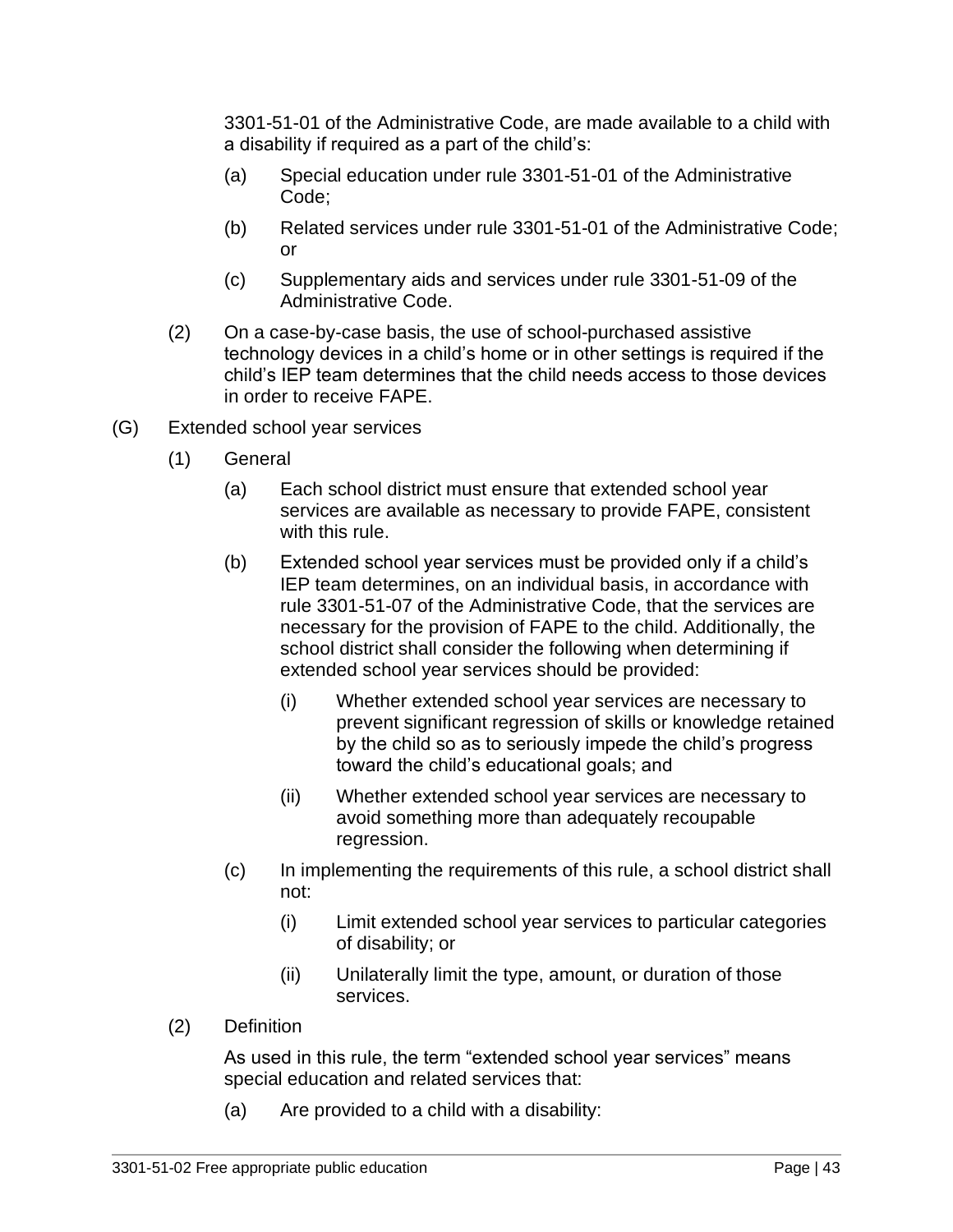- (i) Beyond the normal school year of the school district;
- (ii) In accordance with the child's IEP; and
- (iii) At no cost to the parents of the child; and
- (b) Meet the standards of the Ohio department of education.
- (H) Nonacademic services
	- (1) Each school district must take steps, including the provision of supplementary aids and services determined appropriate and necessary by the child's IEP team, to provide nonacademic and extracurricular services and activities in the manner necessary to afford children with disabilities an equal opportunity for participation in those services and activities.
	- (2) Nonacademic and extracurricular services and activities shall include counseling services, athletics, transportation, health services, recreational activities, special interest groups or clubs sponsored by the school district, referrals to agencies that provide assistance to individuals with disabilities, and employment of students, including both employment by the school district and assistance in making outside employment available.
- (I) Physical education
	- (1) General

Physical education services, specially designed if necessary, must be made available to every child with a disability receiving FAPE, unless the school district enrolls children without disabilities and does not provide physical education to children without disabilities in the same grades.

(2) Regular physical education

Each child with a disability must be afforded the opportunity to participate in the regular physical education program available to nondisabled children unless:

- (a) The child is enrolled full time in a separate facility; or
- (b) The child needs specially designed physical education, as prescribed in the child's IEP.
- (3) Special physical education

If specially designed physical education is prescribed in a child's IEP, the school district responsible for serving the child must provide the services directly or make arrangements for those services to be provided through other public or private programs.

(4) Education in separate facilities

The school district responsible for serving a child with a disability who is enrolled in a separate facility must ensure that the child receives appropriate physical education services in compliance with this rule.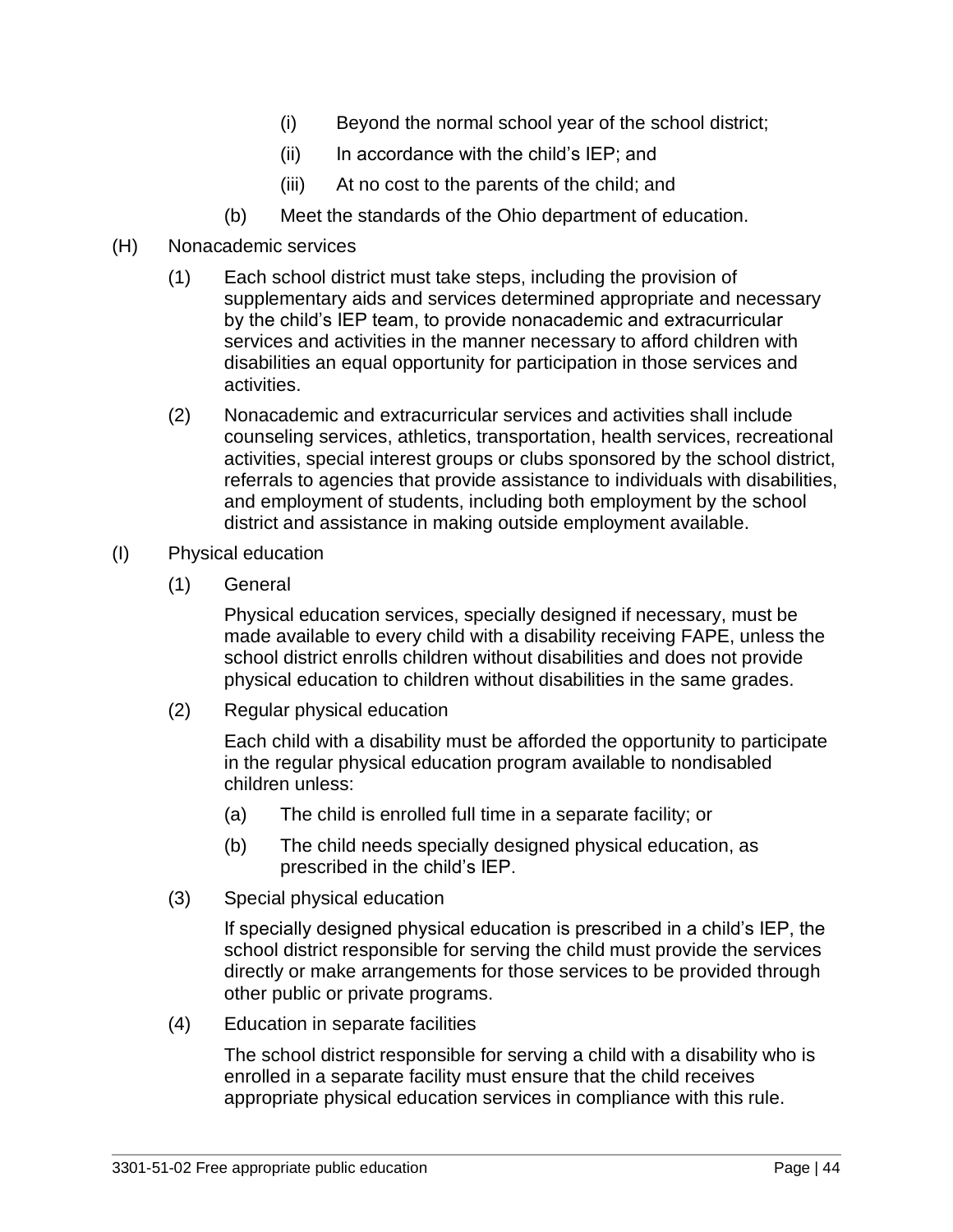(J) Program options

Each school district must take steps to ensure that children with disabilities served by the school district have available to them the variety of educational programs and services available to nondisabled children in the area served by the school district, including art, music, industrial arts, consumer and homemaking education, and vocational education.

- (K) Routine checking of hearing aids and external components of surgically implanted medical devices
	- (1) Hearing aids

Each school district must ensure that hearing aids worn in school by children with hearing impairments, including deafness, are functioning properly.

- (2) External components of surgically implanted medical devices
	- (a) Subject to paragraph  $(K)(2)(b)$  of this rule, each school district must ensure that the external components of surgically implanted medical devices are functioning properly.
	- (b) For a child with a surgically implanted medical device who is receiving special education and related services under this chapter of the Administrative Code, a school district is not responsible for the post-surgical maintenance, programming, or replacement of the medical device that has been surgically implanted (or of an external component of the surgically implanted medical device).
- (L) Placement of children by parents when FAPE is at issue
	- (1) General

This rule does not require a school district of residence to pay for the cost of education, including special education and related services, of a child with a disability at a nonpublic school or facility if that school district made FAPE available to the child and the parents elected to place the child in a nonpublic school or facility. However, the school district must include that child in the population whose needs are addressed consistent with rule 3301-51-08 of the Administrative Code.

(2) Disagreements about FAPE

Disagreements between the parents and a school district of residence regarding the availability of a program appropriate for the child, and the question of financial reimbursement, are subject to the due process procedures in rule 3301-51-05 of the Administrative Code.

(3) Reimbursement for nonpublic school placement

If the parents of a child with a disability, who previously received special education and related services under the authority of the school district of residence, enroll the child in a nonpublic preschool, elementary school, or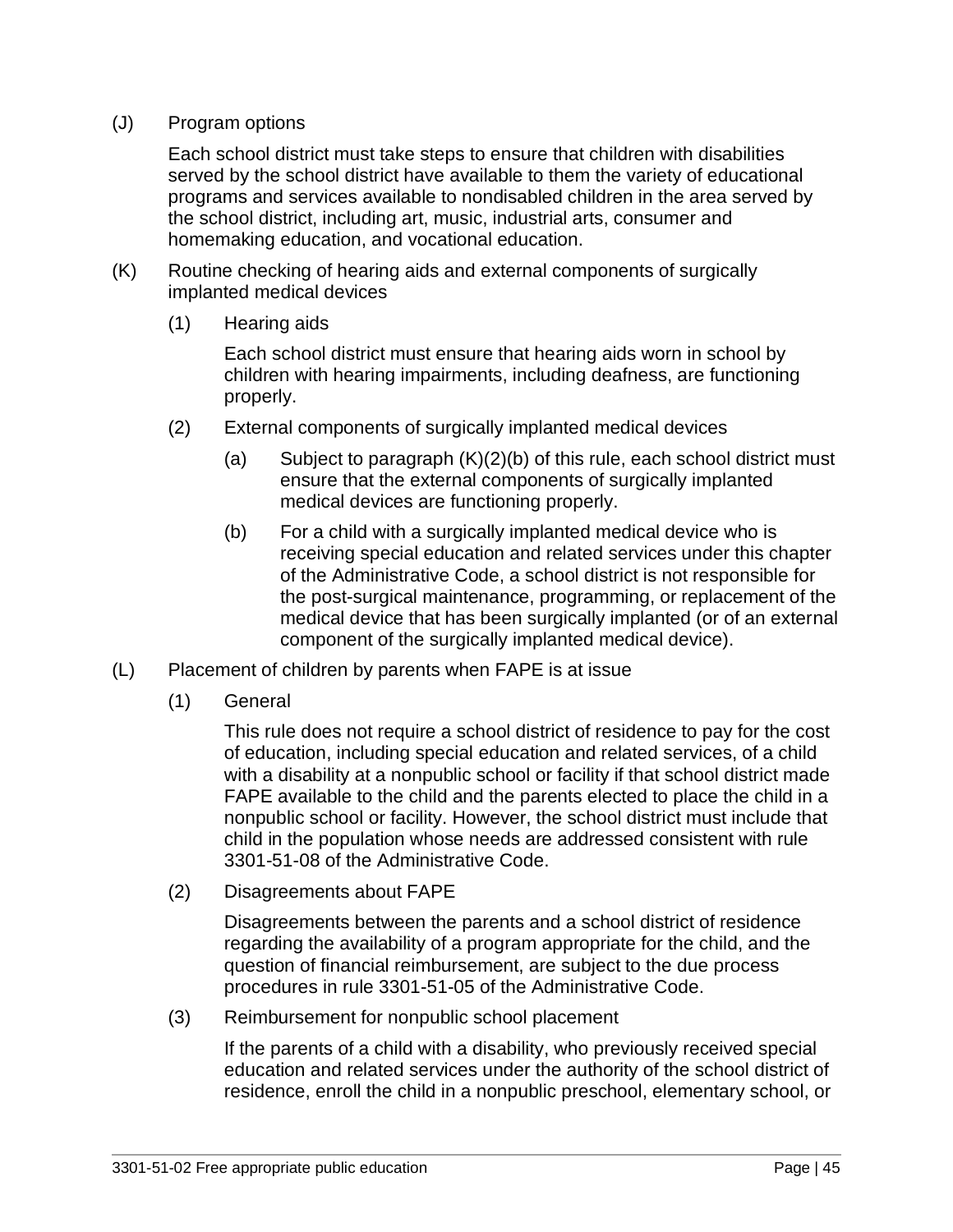secondary school without the consent of or referral by the school district of residence, a court or a hearing officer may require the school district of residence to reimburse the parents for the cost of that enrollment if the court or hearing officer finds that the school district of residence had not made FAPE available to the child in a timely manner prior to that enrollment and that the private placement is appropriate. A parental placement may be found to be appropriate by a hearing officer or a court even if it does not meet the state standards in this chapter of the Administrative Code that apply to education provided by the school districts.

(4) Limitation on reimbursement

The cost of reimbursement described in paragraph (L)(3) of this rule may be reduced or denied:

- $(a)$  If:
	- (i) At the most recent IEP team meeting that the parents attended prior to removal of the child from the public school, the parents did not inform the IEP team that they were rejecting the placement proposed by the school district of residence to provide FAPE to their child, including stating their concerns and their intent to enroll their child in a nonpublic school at public expense; or
	- (ii) At least ten business days (including any holidays that occur on a business day) prior to the removal of the child from the public school, the parents did not give written notice to the school district of residence of the information described in paragraph (L)(4)(a)(i) of this rule; or
- (b) If prior to the parents' removal of the child from the public school, the school district of residence informed the parents, through the notice requirements described in rule 3301-51-05 of the Administrative Code, of its intent to evaluate the child (including a statement of the purpose of the evaluation that was appropriate and reasonable), but the parents did not make the child available for the evaluation; or
- (c) Upon a judicial finding of unreasonableness with respect to actions taken by the parents.
- (5) Exception

Notwithstanding the notice requirement in paragraph (L)(4)(a) of this rule, the cost of reimbursement:

- (a) Must not be reduced or denied for failure to provide the notice if:
	- (i) The school prevented the parents from providing the notice;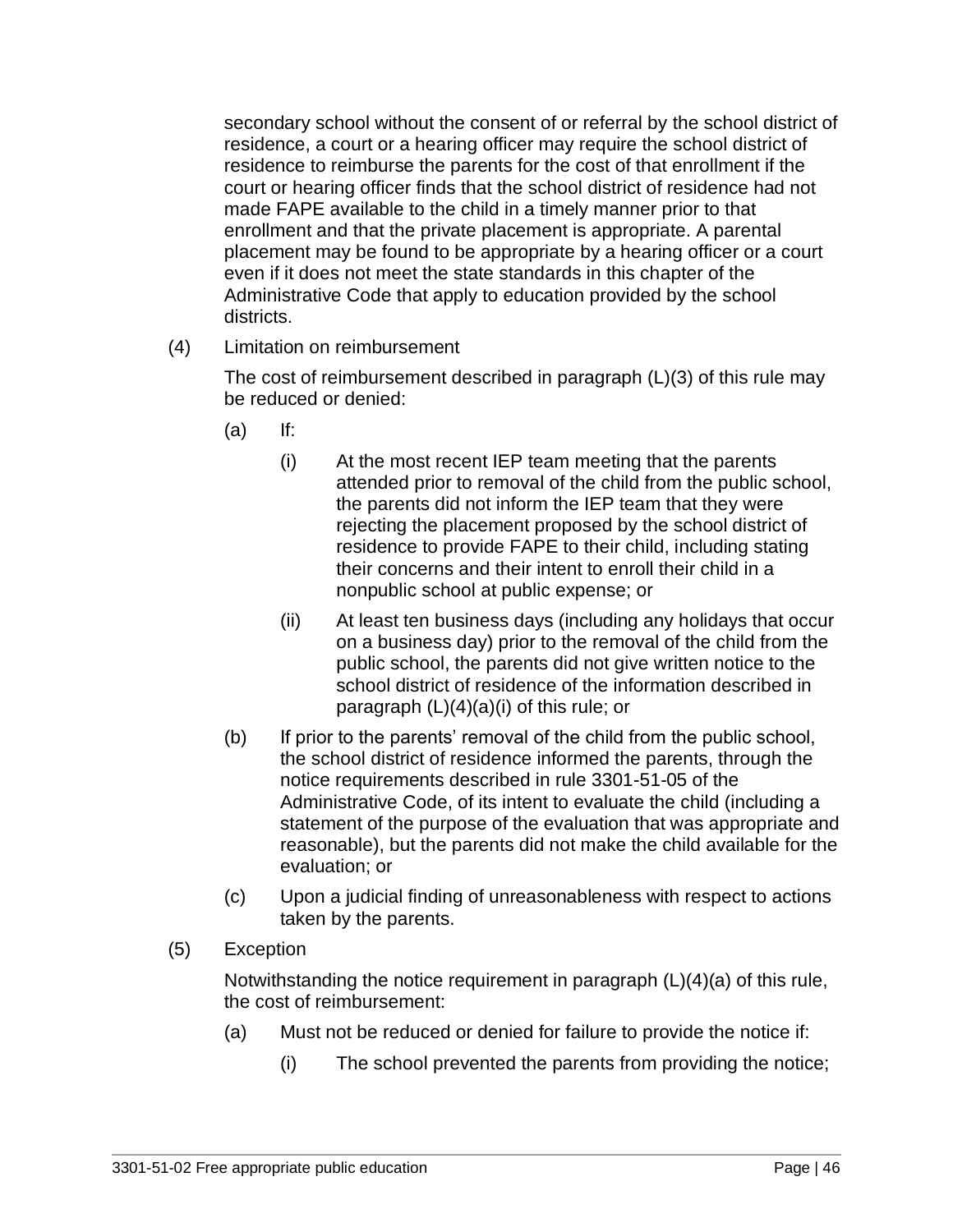- (ii) The parents had not received notice, pursuant to rule 3301- 51-05 of the Administrative Code, of the notice requirement in paragraph (L)(4)(a) of this rule; or
- (iii) Compliance with paragraph  $(L)(4)(a)$  of this rule would likely result in physical harm to the child.
- (b) May, in the discretion of the court or a hearing officer, not be reduced or denied for failure to provide this notice if:
	- (i) The parents are not literate or cannot write in English; or
	- (ii) Compliance with paragraph (L)(4)(a) of this rule would likely result in serious emotional harm to the child.

Effective: 07/01/2014 R.C. 119.032 review date: 07/01/2019 Promulgated Under: 119.03 Statutory Authority: 3301.07, 3301.07 (J), 3323.02, 3323.07 Rule Amplifies: 3323.02, 3323.07 Prior Effective Date: 07/01/2002; 07/01/2008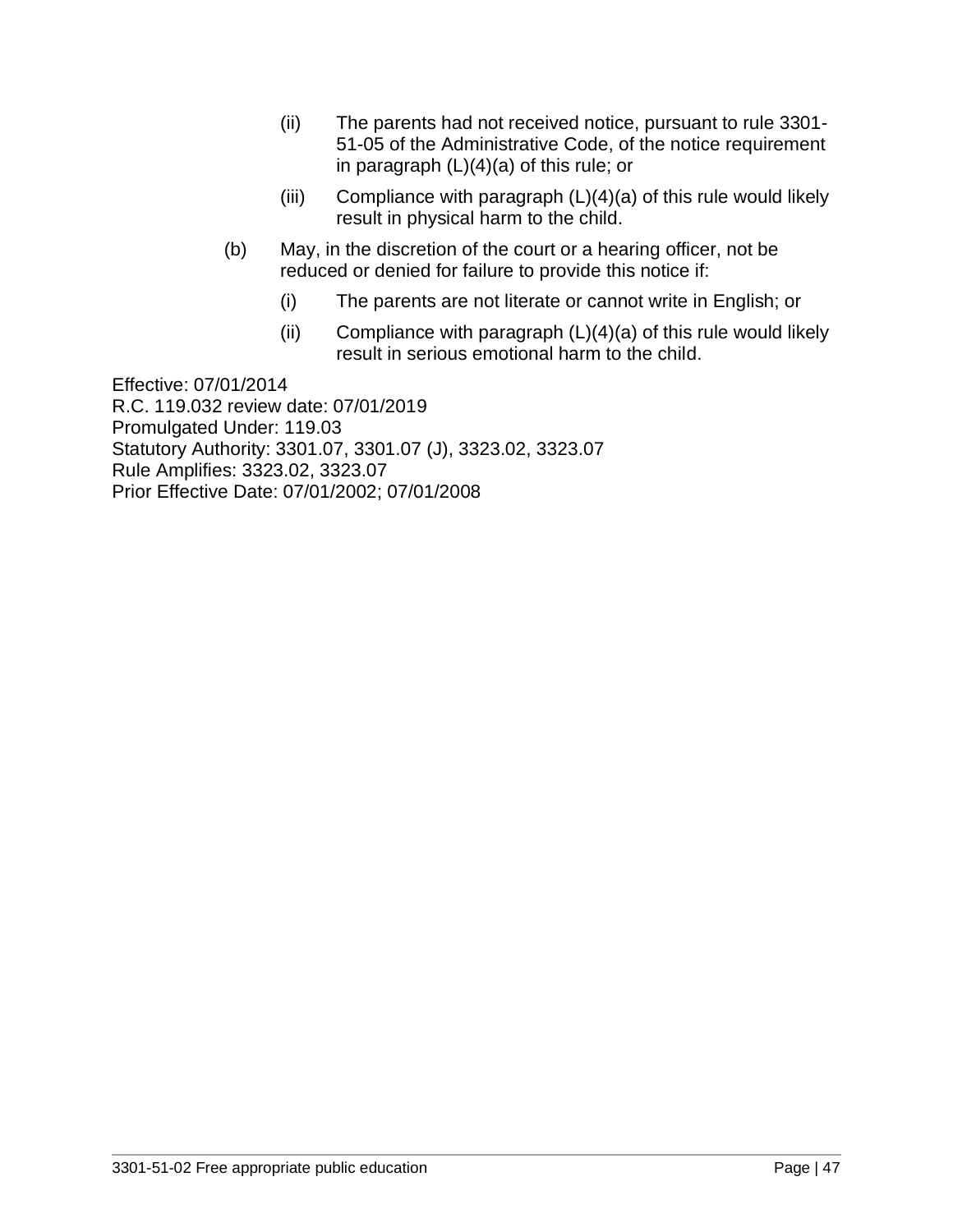### **3301-51-03 Child find**

- (A) Each school district shall adopt and implement written policies and procedures approved by the Ohio department of education, office for exceptional children, that ensure all children with disabilities residing within the district, including children with disabilities who are homeless children or are wards of the state, and children with disabilities attending nonpublic schools, regardless of the severity of their disability, and who are in need of special education and related services are identified, located, and evaluated as required by the Individuals with Disabilities Education Act, as amended by the Individuals with Disabilities Education Improvement Act of 2004, December 2004 (IDEA) and federal regulations at 34 C.F.R. Part 300 (October 13, 2006) pertaining to child find, including the regulations at 34 C.F.R. 300.111 and 300.646 (October 13, 2006) and as required by the provisions of this rule.
- (B) Child find
	- (1) General

The child find policies and procedures that each school district adopts and implements under this rule shall ensure that:

- (a) All children with disabilities residing in the state, including children with disabilities who are homeless children or are wards of the state, and children with disabilities attending nonpublic schools, regardless of the severity of their disability, and who are in need of special education and related services, are identified, located, and evaluated; and
- (b) A practical method is developed and implemented to determine which children are currently receiving needed special education and related services.
- (2) Use of the term developmental delay

The following provisions apply with respect to implementing the child find requirements of this rule:

- (a) The Ohio department of education has adopted in rule 3301-51-11 of the Administrative Code a definition of "developmental delay" under 34 C.F.R. 300.8(b) (October 13, 2006) and under that section has determined in rule 3301-51-01 of the Administrative Code that the term applies to children aged three through five years;
- (b) A school district is not required to adopt and use the term developmental delay for any children within its jurisdiction;
- (c) If a school district uses the term developmental delay for children described in rule 3301-51-01 of the Administrative Code as experiencing developmental delays, the school district must conform to both the state's definition of that term in rule 3301-51-11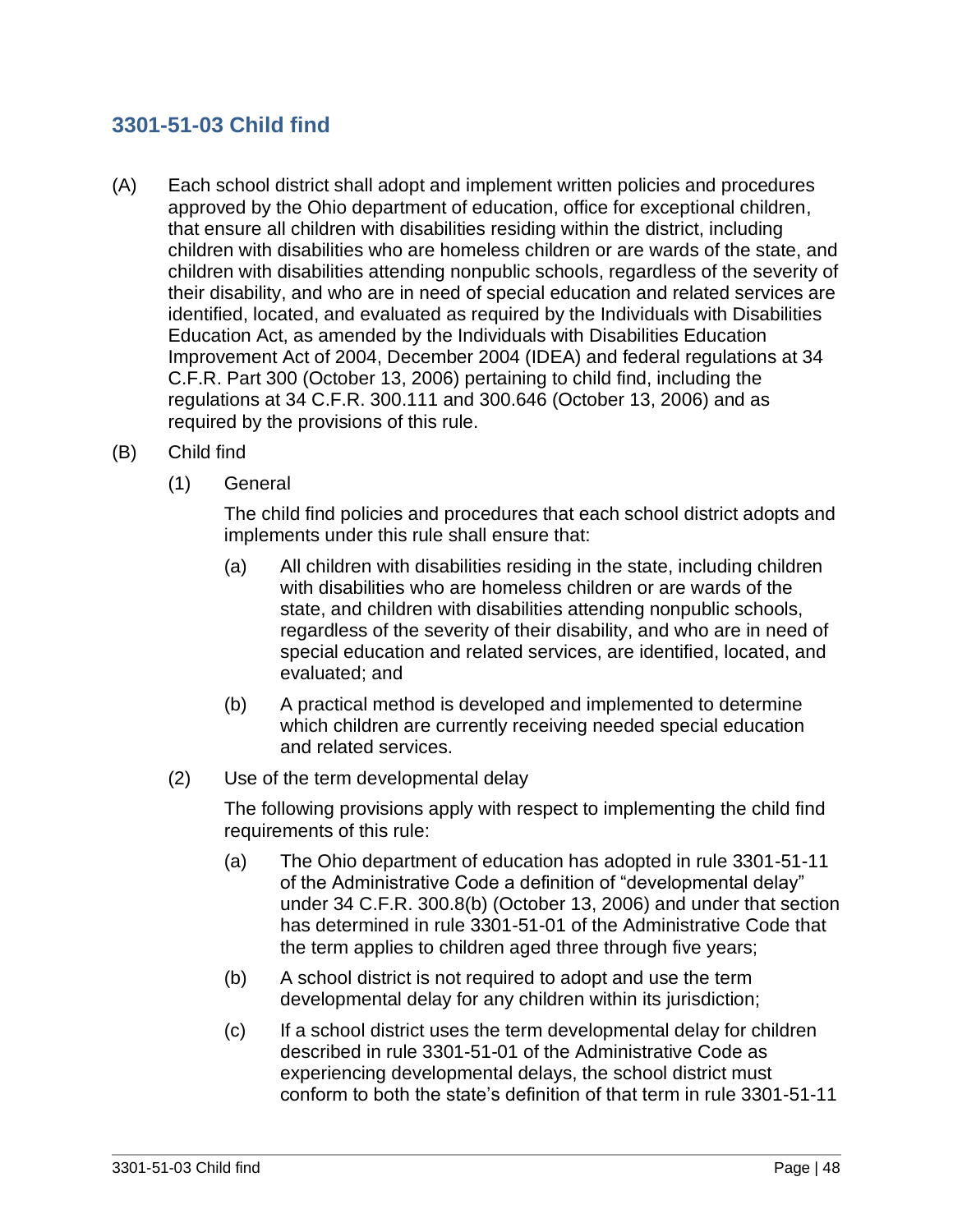of the Administrative Code and to the age range of three through five years of age which is the age range subset that has been adopted by the Ohio department of education in rule 3301-51-01 of the Administrative Code.

(3) Other children in child find

Child find must also include:

- (a) Children who are suspected of being a child with a disability under the definition of child with a disability in paragraph (B)(10) of rule 3301-51-01 of the Administrative Code and in need of special education, even though they are advancing from grade to grade; and
- (b) Highly mobile children, including migrant children.
- (4) Construction

Nothing in the IDEA requires that children be classified by their disability so long as each child who has a disability that is listed in the definition of child with a disability in paragraph (B)(10) of rule 3301-51-01 of the Administrative Code and who, by reason of that disability, needs special education and related services is regarded as a child with a disability under Part B of the IDEA.

- (C) Disproportionality
	- (1) General

The Ohio department of education and each school district must provide for the collection and examination of data to determine if significant disproportionality based on race and ethnicity is occurring in the state and the school districts of the state with respect to:

- (a) The identification of children as children with disabilities, including the identification of children as children with disabilities in accordance with a particular impairment described in the definition of "child with a disability" in paragraph (B)(10) of rule 3301-51-01 of the Administrative Code;
- (b) The placement in particular educational settings of these children; and
- (c) The incidence, duration, and type of disciplinary actions, including suspensions and expulsions.
- (2) Review and revision of policies, practices, and procedures

In the case of a determination of significant disproportionality with respect to the identification of children as children with disabilities, or the placement in particular educational settings of these children, in accordance with paragraph (C)(1) of this rule, the Ohio department of education must: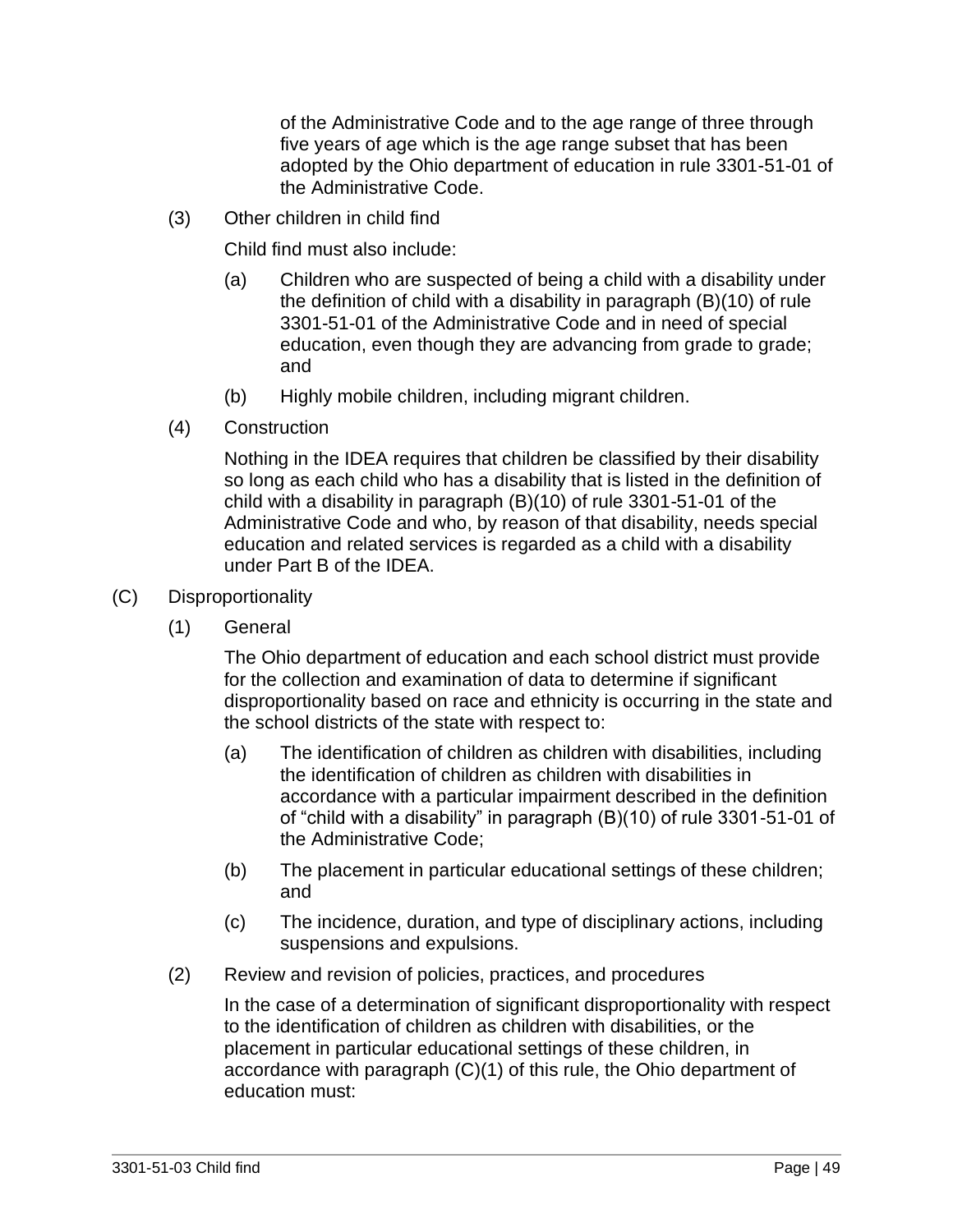- (a) Provide for the review and, if appropriate, revision of the policies, procedures, and practices used in the identification or placement to ensure that the policies, procedures, and practices comply with the requirements of the IDEA.
- (b) Require any school district identified under paragraph (C)(1) of this rule to reserve the maximum amount of funds under Section 613(f) of the IDEA to provide comprehensive coordinated early intervening services to serve children in the school district, particularly, but not exclusively, children in those groups that were significantly overidentified under paragraph (C)(1) of this rule; and
- (c) Require the school district to publicly report on the revision of policies, practices, and procedures described under paragraph  $(C)(2)(a)$  of this rule.
- (D) Data reporting
	- (1) Each school district shall maintain an education management information system and submit data to the Ohio department of education pursuant to rule 3301-14-01 of the Administrative Code.
	- (2) County boards of developmental disabilities and state institutions operated under the Ohio department of mental health, Ohio department of youth services, and the Ohio central school system shall submit data reports directly to the Ohio department of education on prescribed forms and in the prescribed manner.
	- (3) The collection and use of data to meet the requirements of this rule are subject to the confidentiality requirements in rule 3301-51-04 of the Administrative Code.

Effective: 07/01/2014 R.C. 119.032 review dates: 07/01/2013 Promulgated Under: 119.03 Statutory Authority: 3301.07, 3301.07 (J), 3323.02, 3323.07 Rule Amplifies: 3323.02, 3323.07 Prior Effective Dates: 07/01/2002; 07/01/2008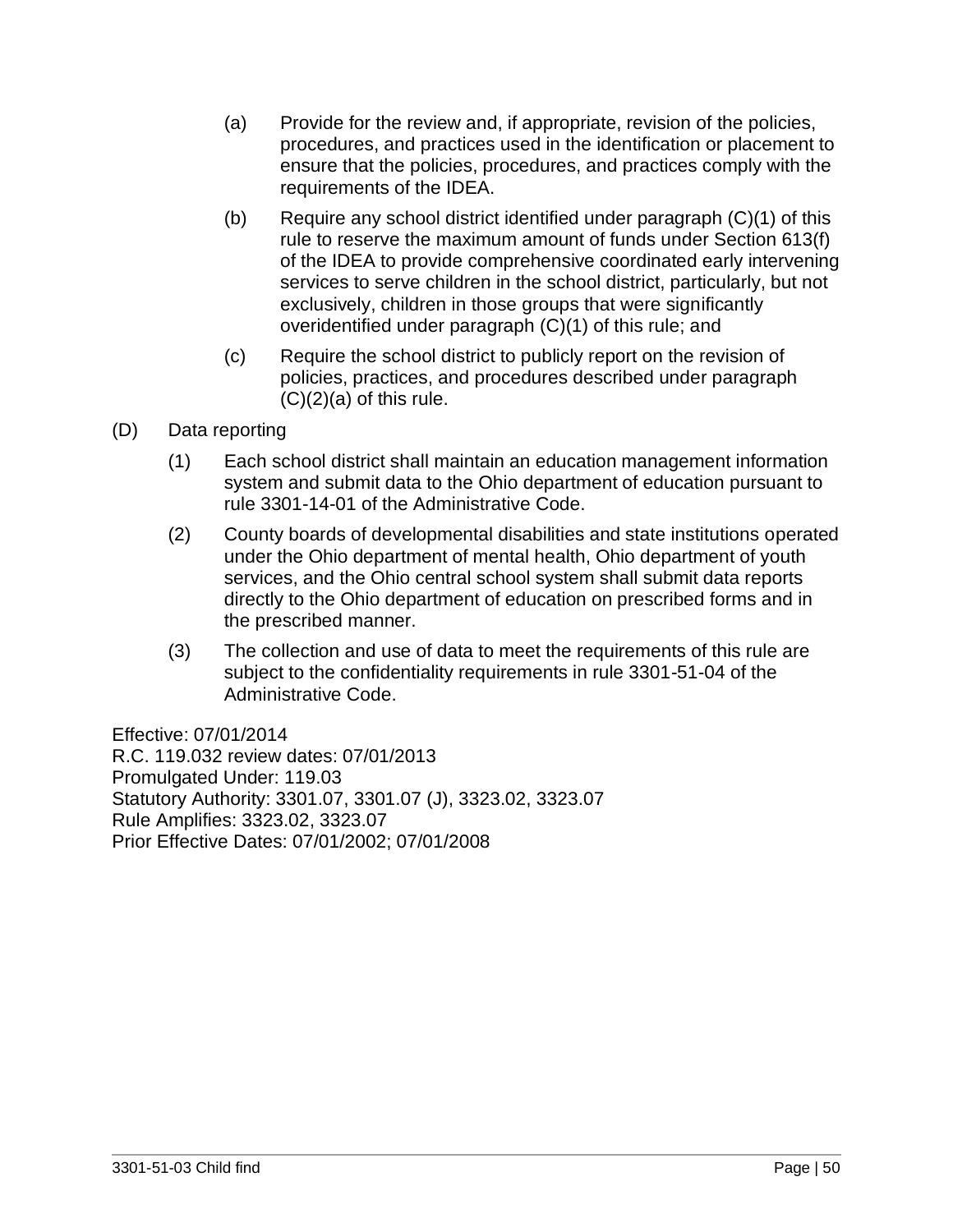# **3301-51-04 Confidentiality**

- (A) Each school district, county board developmental disabilities (county board of DD), and other educational agency shall adopt and implement written policies and procedures, approved by the Ohio department of education, office for exceptional children, that afford parents the opportunity to examine records in accordance with the procedures of 34 C.F.R. 300.610 to 300.628 (October 13, 2006) and ensure protection of the confidentiality of any personally identifiable information in regard to the collection, use, storage, disclosure, retention, and destruction of that information.
- (B) Definitions

The following terms are defined as they are used in this rule:

- (1) "Destruction" means physical destruction or removal of personal identifiers from information so that the information is no longer personally identifiable.
- (2) "Education records" means the type of records covered under the definition of education records in 34 C.F.R. Part 99 (January 14, 2013) (the regulations implementing the Family Educational Rights and Privacy Act of 1974, August 1974, 20 U.S.C. 1232g (FERPA)).
- (3) "Participating agency" means any agency or institution that collects, maintains, or uses personally identifiable information, or from which information is obtained, under Part B of the Individuals with Disabilities Education Act, as amended and specified in the Individuals with Disabilities Education Improvement Act of 2004, December 2004 (IDEA).
- (C) Notice to parents
	- (1) The school district, county board of DD, and other educational agency must give notice that is adequate to fully inform parents about the requirements to ensure that the school district, county board of DD, and other educational agency comply with this rule related to protecting the confidentiality of any personally identifiable information collected, used, or maintained under Part B of the IDEA. The notice shall include:
		- (a) A description of the extent that the notice is given in the native languages of the various population groups in the school district, county, or other area served;
		- (b) A description of the children on whom personally identifiable information is maintained, the types of information sought, the methods the state intends to use in gathering the information (including the sources from whom information is gathered), and the uses to be made of the information;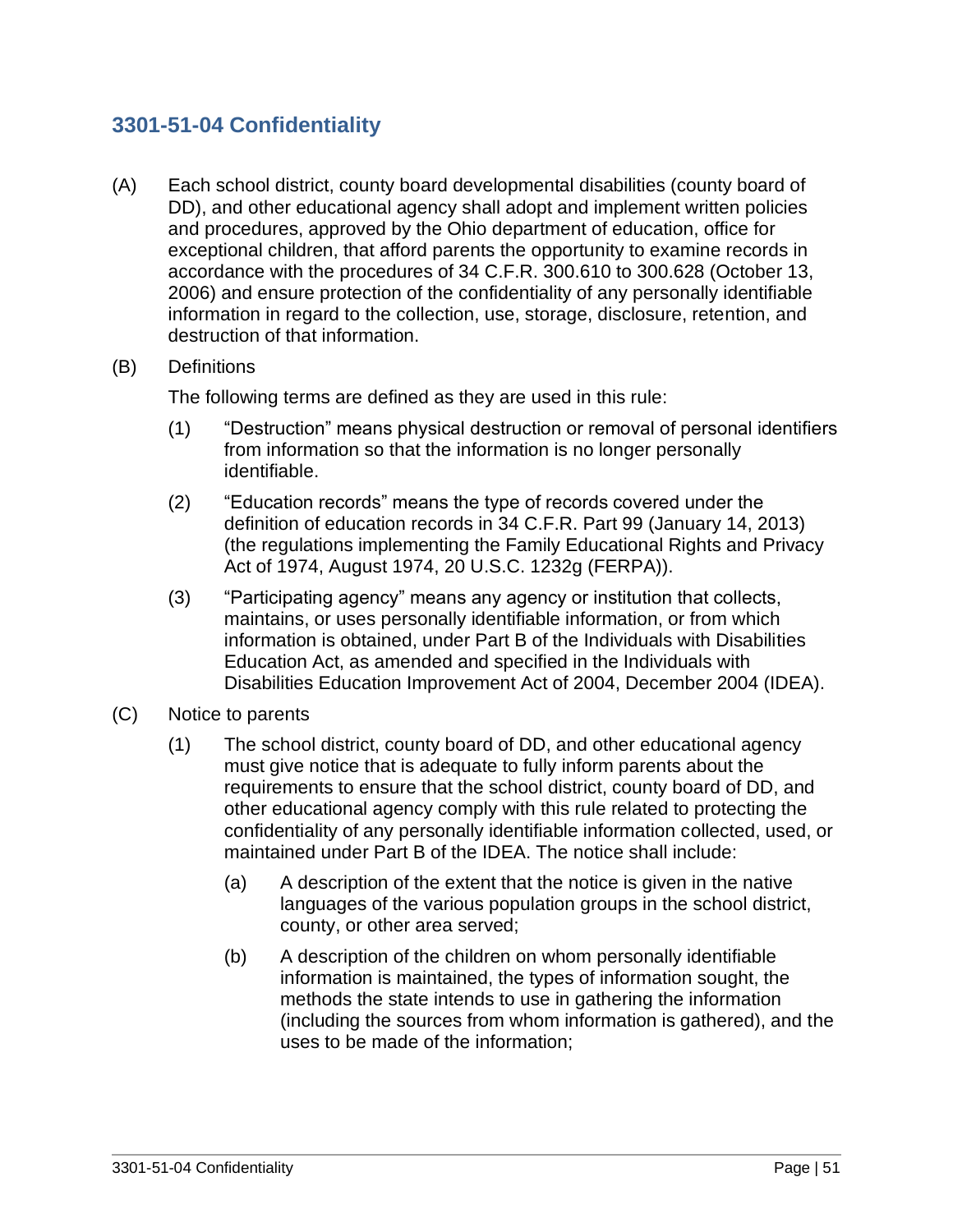- (c) A summary of the policies and procedures that participating agencies must follow regarding storage, disclosure to third parties, retention, and destruction of personally identifiable information; and
- (d) A description of all of the rights of parents and children regarding this information, including the rights under FERPA and implementing regulations in 34 C.F.R. Part 99 (January 14, 2013).
- (2) Before any major identification, location, or evaluation activity, the notice must be published or announced in newspapers or other media, or both, with circulation adequate to notify parents throughout the school district, county board of DD, or other area served of the activity.
- (D) Access rights
	- (1) Each participating agency must permit parents to inspect and review any education records relating to their children that are collected, maintained, or used by the agency under this rule. The agency must comply with a request without unnecessary delay and before any meeting regarding an individualized education program (IEP), or any hearing pursuant to rule 3301-51-05 of the Administrative Code or resolution session pursuant to rule 3301-51-05 of the Administrative Code, and in no case more than forty-five days after the request has been made.
	- (2) The right to inspect and review education records under this rule includes:
		- (a) The right to a response from the participating agency to reasonable requests for explanations and interpretations of the records;
		- (b) The right to request that the agency provide copies of the records containing the information if failure to provide those copies would effectively prevent the parent from exercising the right to inspect and review the records; and
		- (c) The right to have a representative of the parent inspect and review the records.
	- (3) An agency may presume that the parent has authority to inspect and review records relating to the parent's child unless the agency has been advised that the parent does not have the authority under applicable state law governing such matters as guardianship, separation, and divorce.
- (E) Record of access

Each participating agency must keep a record of parties obtaining access to education records collected, maintained, or used under Part B of the IDEA (except access by parents and authorized employees of the participating agency), including the name of the party, the date access was given, and the purpose for which the party is authorized to use the records.

(F) Records on more than one child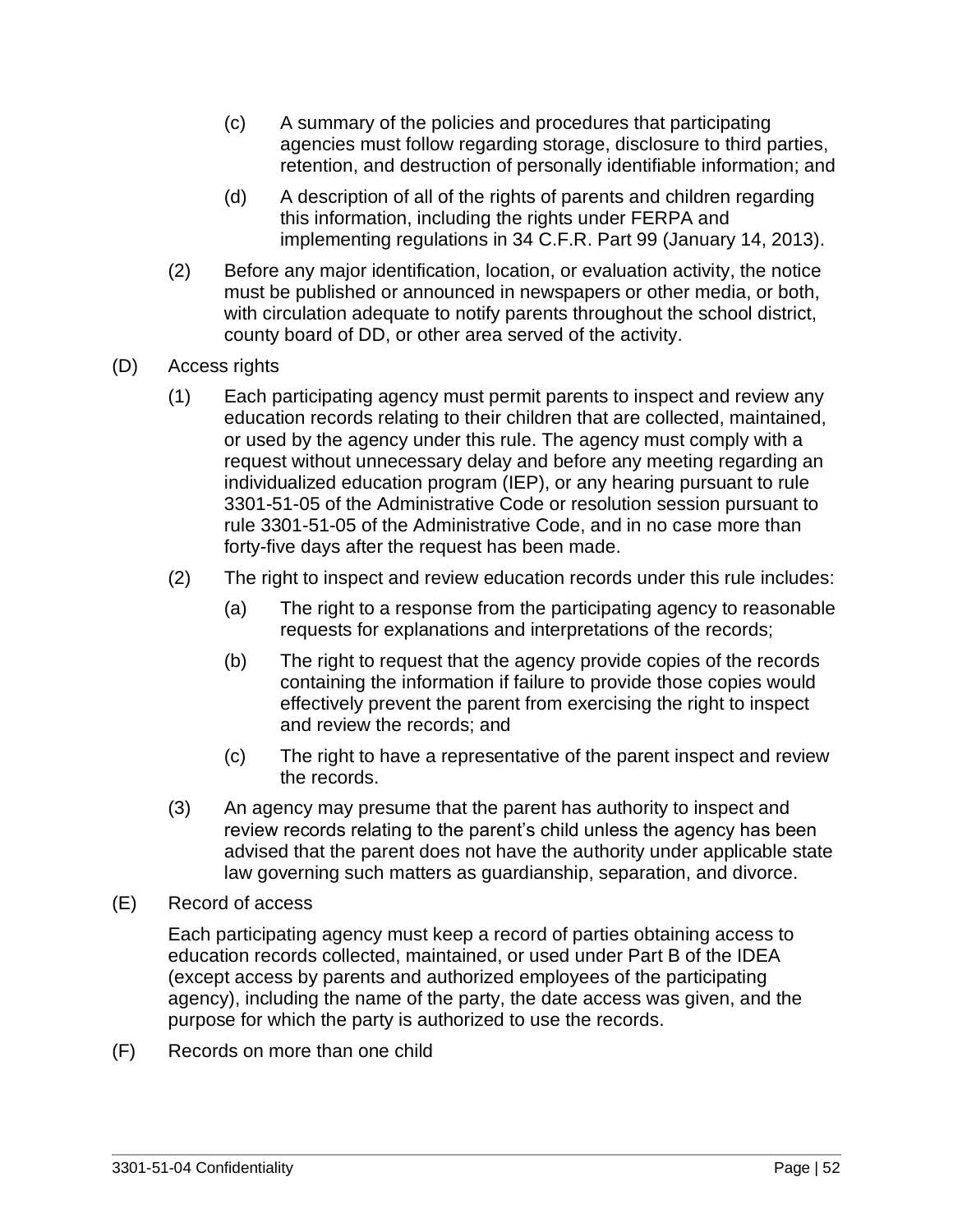If any education record includes information on more than one child, the parents of those children have the right to inspect and review only the information relating to their child or to be informed of that specific information.

(G) List of types and locations of information

Each participating agency must provide parents on request a list of the types and locations of education records collected, maintained, or used by the agency.

- (H) Fees
	- (1) Each participating agency may charge a fee for copies of records that are made for parents under this rule if the fee does not effectively prevent the parents from exercising their right to inspect and review those records.
	- (2) A participating agency shall not charge a fee to search for or to retrieve information under this rule.
- (I) Amendment of records at parent's request
	- (1) A parent who believes that information in the education records collected, maintained, or used under this rule is inaccurate or misleading or violates the privacy or other rights of the child may request the participating agency that maintains the information to amend the information.
	- (2) The agency must decide whether to amend the information in accordance with the request within a reasonable period of time of receipt of the request.
	- (3) If the agency decides to refuse to amend the information in accordance with the request, it must inform the parent of the refusal and advise the parent of the right to a hearing under this rule.
- (J) Opportunity for a hearing

The agency must, on request, provide an opportunity for a hearing to challenge information in education records to ensure that it is not inaccurate, misleading, or otherwise in violation of the privacy or other rights of the child.

- (K) Result of hearing
	- (1) If, as a result of the hearing, the agency decides that the information is inaccurate, misleading or otherwise in violation of the privacy or other rights of the child, it must amend the information accordingly and so inform the parent in writing.
	- (2) If, as a result of the hearing, the agency decides that the information is not inaccurate, misleading, or otherwise in violation of the privacy or other rights of the child, it must inform the parent of the parent's right to place in the records the agency maintains on the child a statement commenting on the information or setting forth any reasons for disagreeing with the decision of the agency.
	- (3) Any explanation placed in the records of the child under this rule must: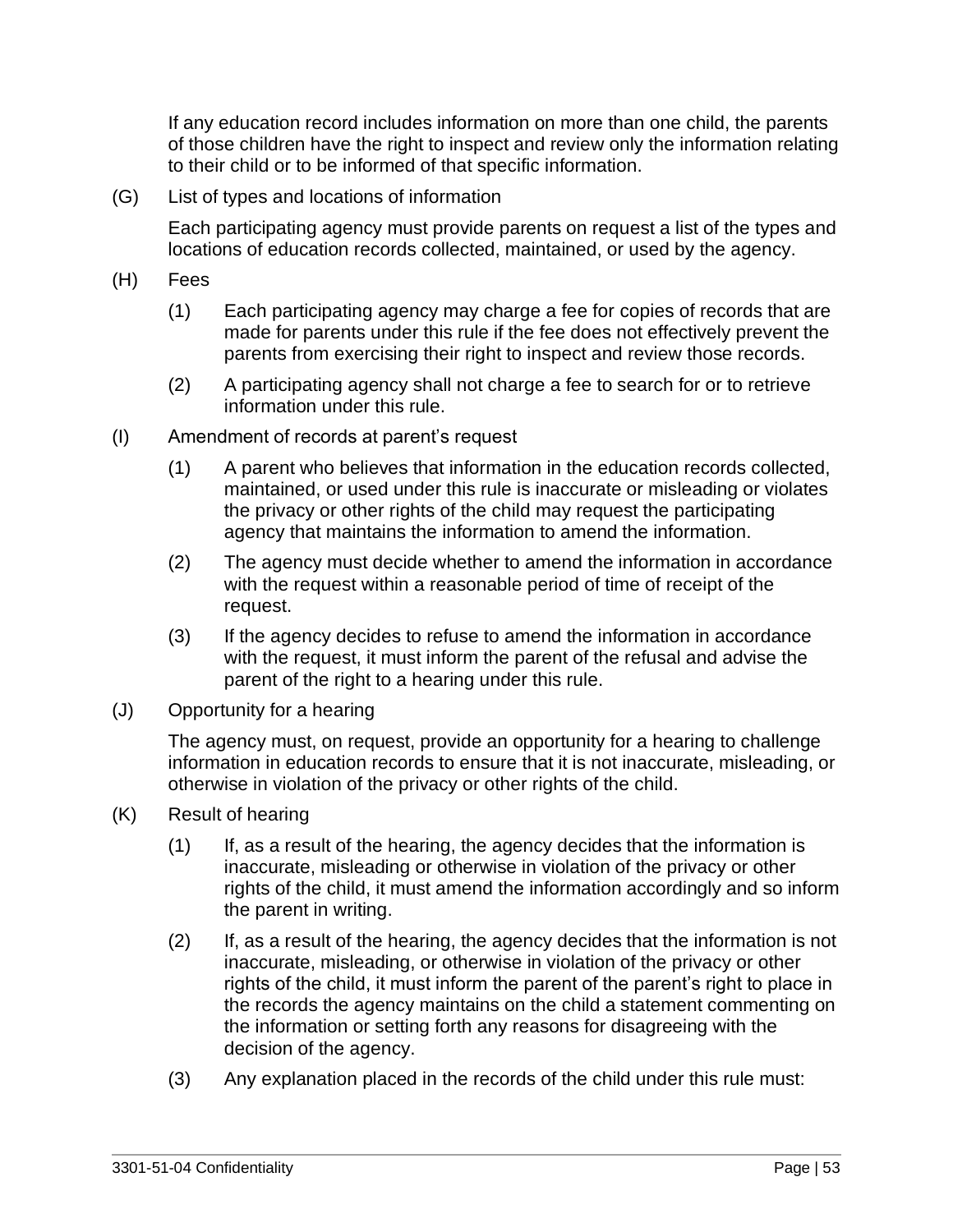- (a) Be maintained by the agency as part of the records of the child as long as the record or contested portion is maintained by the agency; and
- (b) If the records of the child or the contested portion is disclosed by the agency to any party, the explanation must also be disclosed to the party.
- (L) Hearing procedures

A hearing held under this rule must be conducted according to the procedures in 34 C.F.R. 99.22 (January 14, 2013). The records hearing shall be held within a reasonable period of time after the school district, county board of DD or other educational agency has received the request.

- (1) The parents shall be given notice of the date, time, and place reasonably in advance of the hearing.
- (2) The records hearing shall be conducted by any individual, including an official of the school district, county board of DD or other educational agency who does not have a direct interest in the outcome of the hearing.
- (3) The parents shall be afforded a full and fair opportunity to present evidence relevant to the content of the child's education records and the information the parent believes is inaccurate or misleading or violates the privacy or other rights of the child.
- (4) The parents may, at their own expense, be assisted or represented by one or more individuals of their choice, including an attorney.
- (5) The school district, county board of DD or other educational agency shall make its decision in writing within a reasonable period of time after the hearing.
- (6) The decision of the school district, county board of DD or other educational agency shall be based solely upon the evidence presented at the hearing and shall include a summary of the evidence and the reasons for the decision.
- (M) Consent
	- (1) Parental consent must be obtained before personally identifiable information is disclosed to parties, other than officials of participating agencies in accordance with this rule, unless the information is contained in education records, and the disclosure is authorized without parental consent under 34 C.F.R. Part 99 (January 14, 2013).

The parent's consent must be in writing, signed, and dated and must:

- (a) Specify the records to be disclosed;
- (b) State the purpose of the disclosure; and
- (c) Identify the party or class of parties to whom the disclosure may be made.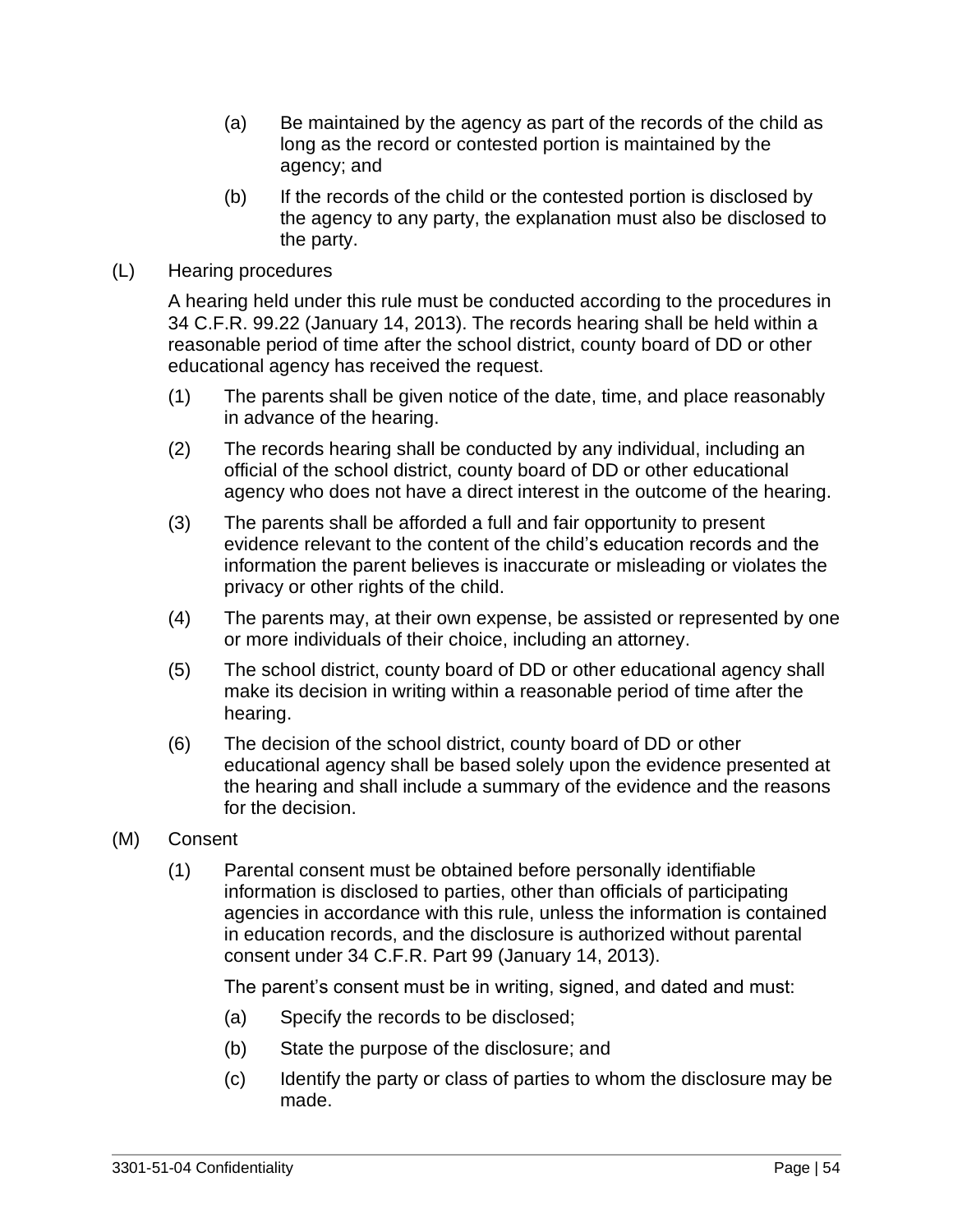- (2) Except as provided in paragraphs  $(M)(2)(a)$  and  $(M)(2)(b)$  of this rule, parental consent is not required before personally identifiable information is released to officials of participating agencies for purposes of meeting a requirement of this rule and 34 C.F.R. Part 300 (October 13, 2006).
	- (a) Parental consent, or the consent of an eligible child who has reached the age of majority under Ohio law, must be obtained before personally identifiable information is released to officials of participating agencies providing or paying for transition services in accordance with rule 3301-51-07 of the Administrative Code.
	- (b) If a child is enrolled, or is going to enroll in a nonpublic school that is not located in the school district of the parent's residence, parental consent must be obtained before any personally identifiable information about the child is released between officials in the school district where the nonpublic school is located and officials in the school district of the parent's residence.
- (N) Safeguards
	- (1) Each participating agency must protect the confidentiality of personally identifiable information at collection, storage, disclosure, and destruction stages.
	- (2) One official at each participating agency must assume responsibility for ensuring the confidentiality of any personally identifiable information.
	- (3) All persons collecting or using personally identifiable information must receive training or instruction regarding the policies and procedures of the school district, county board of DD, and other educational agency under 34 C.F.R. Part 99 (January 14, 2013).
	- (4) Each participating agency must maintain for public inspection a current listing of the names and positions of those employees within the agency who may have access to personally identifiable information.
- (O) Destruction of information
	- (1) The public agency must inform parents when personally identifiable information collected, maintained, or used under this rule is no longer needed to provide educational services to the child.
	- (2) The information must be destroyed at the request of the parents. However, a permanent record of a student's name, address, telephone number, grades, attendance record, classes attended, grade level completed, and year completed shall be maintained without time limitation.
- (P) Children's rights
	- (1) The school district, county board of DD, and other educational agency must have in effect policies and procedures regarding the extent to which children are afforded rights of privacy similar to those afforded to parents,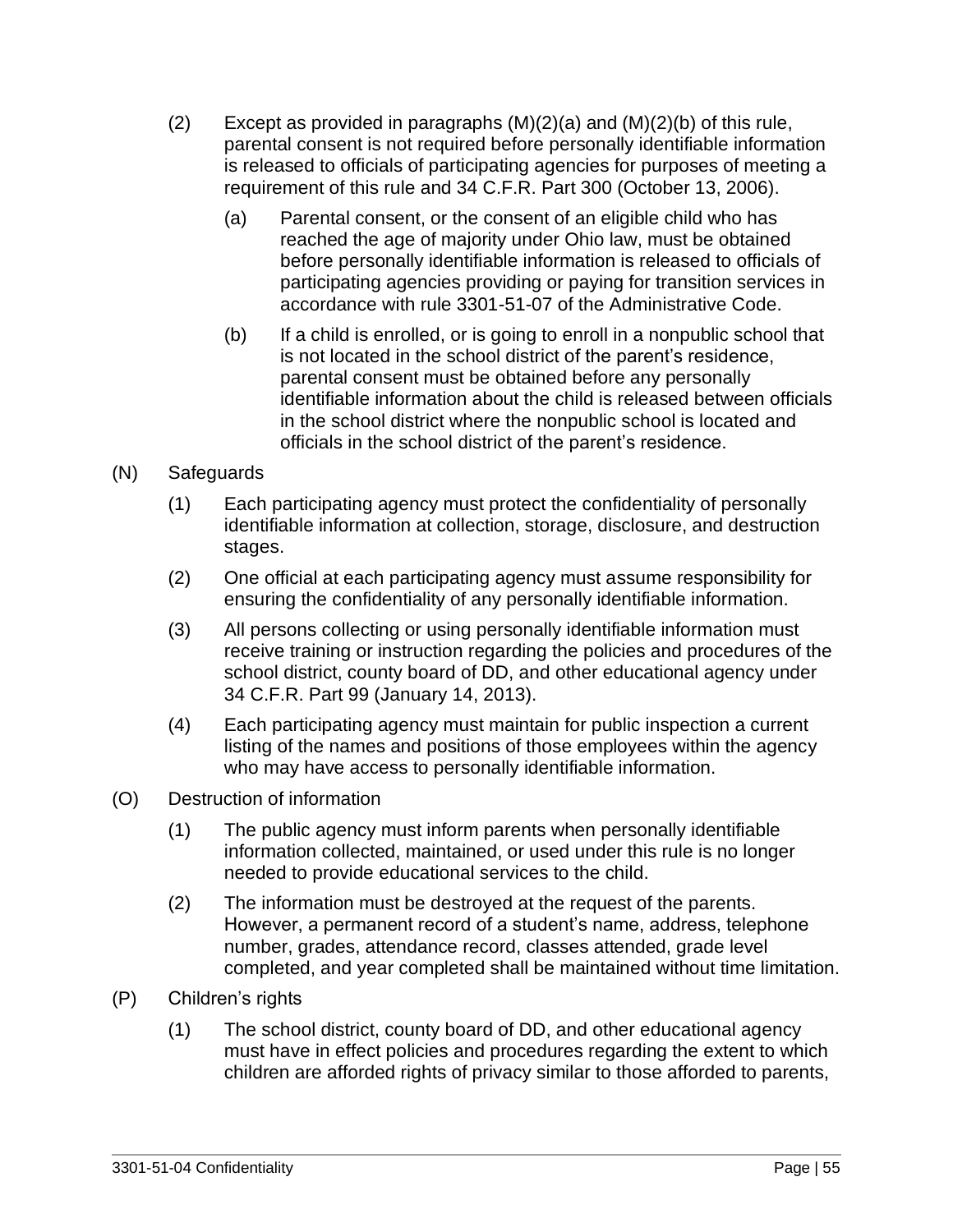taking into consideration the age of the child and type or severity of disability.

- (2) Under the regulations for FERPA in 34 C.F.R. 99.5(a) (January 14, 2013), the rights of parents regarding education records are transferred to the student at age eighteen.
- (3) If the rights accorded to parents under Part B of the IDEA are transferred to a student who reaches the age of majority, consistent with rule 3301- 51-05 of the Administrative Code, the rights regarding education records under this rule must also be transferred to the student. However, the school district must provide any notice required under rule 3301-51-05 of the Administrative Code to the student and the parents.
- (Q) Disciplinary information
	- (1) A school district, county board of DD, and other educational agency shall include in the records of a child with a disability a statement of any current or previous disciplinary action that has been taken against the child and transmit the statement to the same extent that the disciplinary information is included in, and transmitted with, the student records of nondisabled children.
	- (2) When a child transfers from one school, county board of DD, or other educational agency to another, the transmission of any of the child's records must include both the child's current IEP and any statement of current or previous disciplinary action that has been taken against the child.
	- (3) The statement required in paragraphs  $(Q)(1)$  and  $(Q)(2)$  of this rule:
		- (a) Shall specify the circumstances that resulted in the disciplinary action and provide a description of the disciplinary action taken if the disciplinary action was taken because the child:
			- (i) Carried a weapon to or possessed a weapon at school, on school premises, or to or at a school function under the jurisdiction of a school district, county board of DD, and other educational agency;
			- (ii) Knowingly possessed or used illegal drugs, or sold or solicited the sale of a controlled substance, while at school, on school premises, or at a school function under the jurisdiction of a school district, county board of DD, and other educational agency; or
			- (iii) Inflicted serious bodily injury upon another person while at school, on school premises, or at a school function under the jurisdiction of a school district, county board of DD, and other educational agency.
		- (b) Shall include any information that is relevant to the safety of the child and other individuals involved with the child; and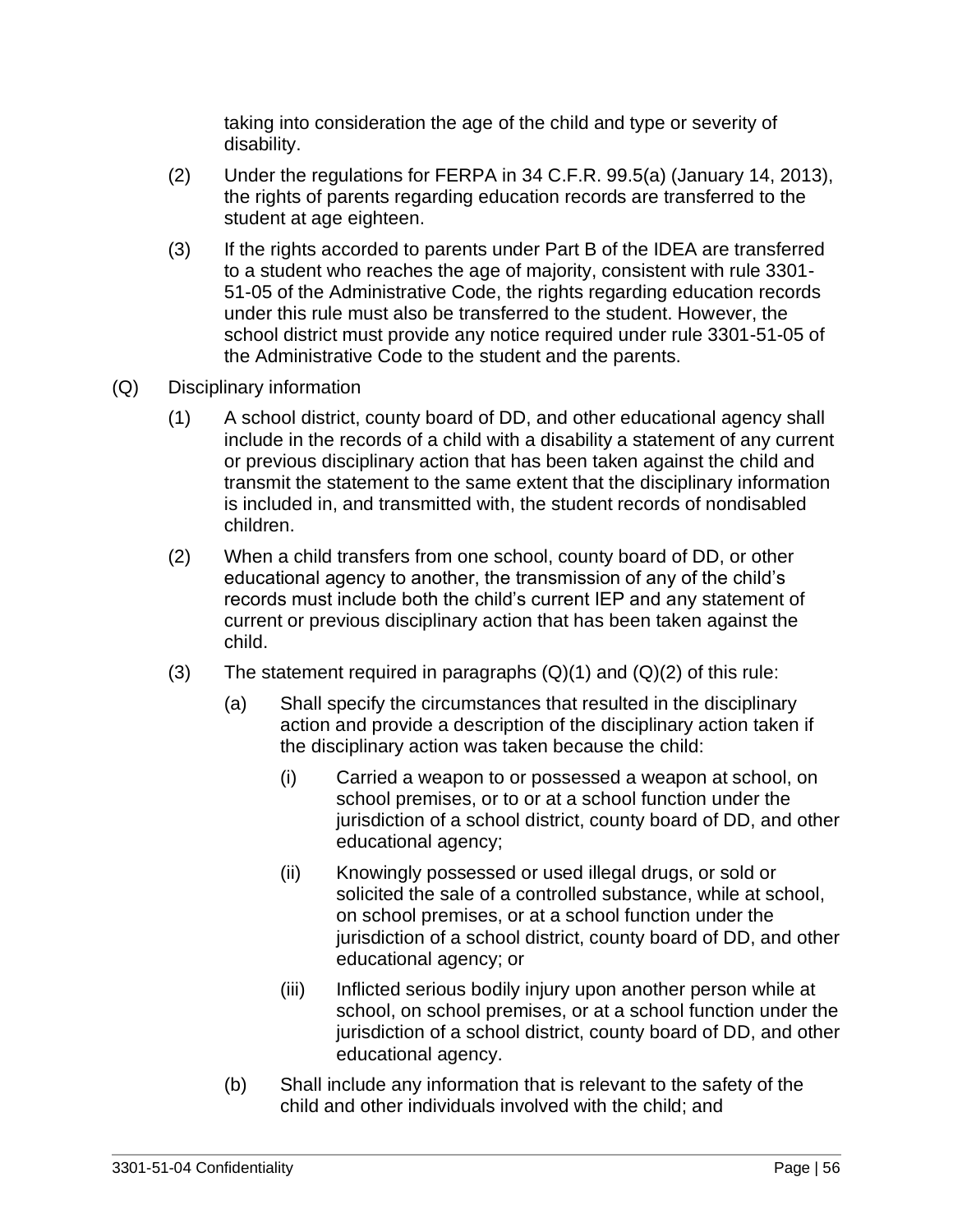- (c) May include a description of any other behavior engaged in by the child that required disciplinary action, and a description of the disciplinary action taken.
- (R) Referral to and action by law enforcement and judicial authorities
	- (1) Rule of construction

Nothing in this rule prohibits a school district, county board of DD, and other educational agency from reporting a crime committed by a child with a disability to appropriate authorities or prevents state law enforcement and judicial authorities from exercising their responsibilities with regard to the application of federal and state law to crimes committed by a child with a disability.

- (2) Transmittal of records
	- (a) A school district, county board of DD, and other educational agency reporting a crime committed by a child with a disability must ensure that copies of the special education and disciplinary records of the child are transmitted for consideration by the appropriate authorities to whom the agency reports the crime.
	- (b) A school district, county board of DD, and other educational agency reporting a crime under this rule shall transmit copies of the child's special education and disciplinary records only to the extent that the transmission is permitted by the Family Educational Rights and Privacy Act of 1974, August 1974, 20 U.S.C. 1232g (FERPA).

Effective: 07/01/2014 R.C. 119.032 review dates: 07/01/2019 Promulgated Under: 119.03 Statutory Authority: 3301.07, 3301.07 (J), 3323.02 Rule Amplifies: 3323.02, 3323.07 Prior Effective Dates: 07/01/2002; 07/01/2008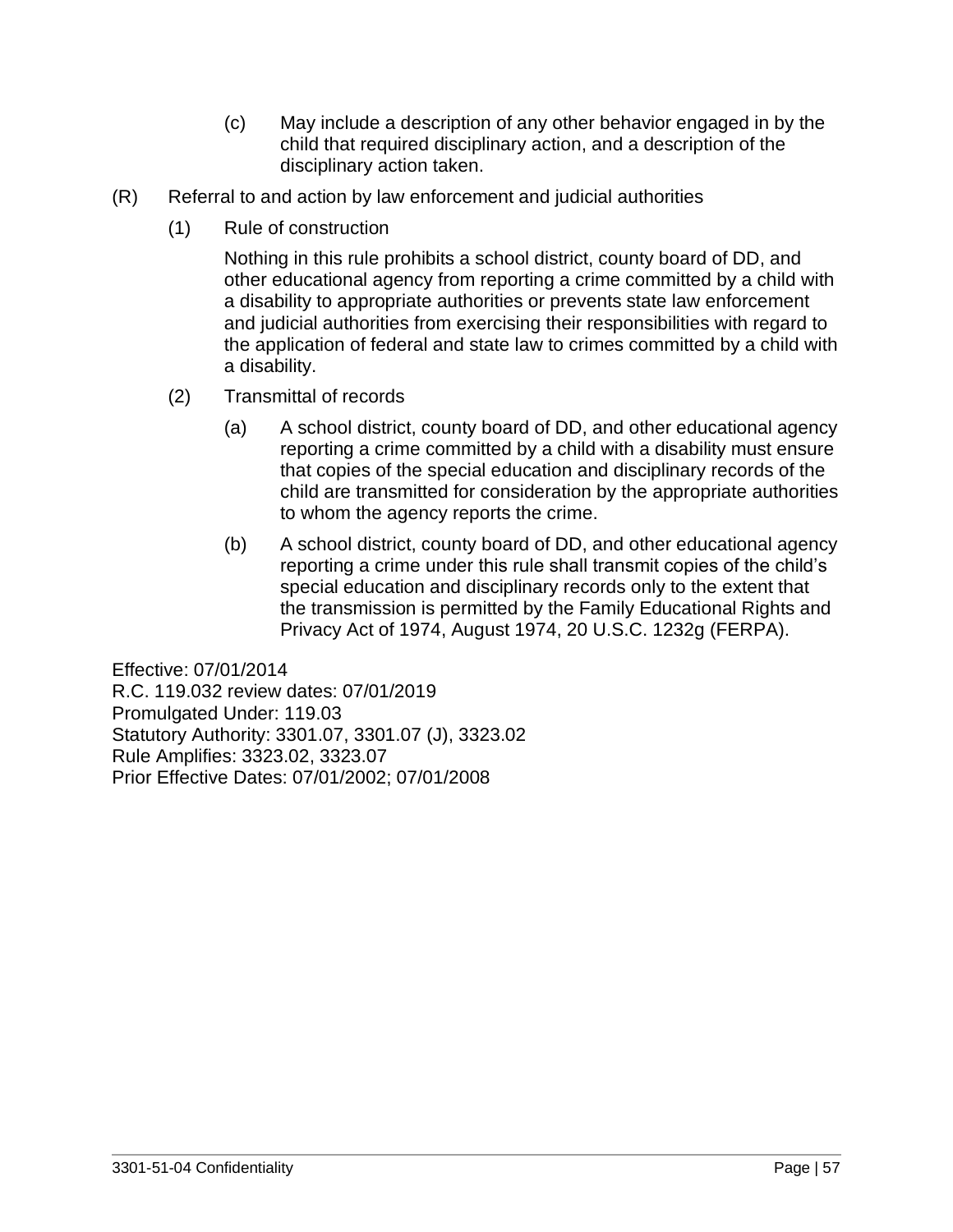# **3301-51-05 Procedural safeguards**

- (A) Each school district shall adopt and implement written policies and procedures approved by the Ohio department of education, office for exceptional children, to ensure that children with disabilities and their parents are provided procedural safeguards.
- (B) Each school district of residence shall adopt and implement written policies and procedures approved by the Ohio department of education, office for exceptional children, to ensure that children with disabilities and their parents and public agencies are provided an opportunity to resolve disputes regarding identification, evaluation, or educational placement of a child with a disability or the provision of a free appropriate public education (FAPE).
- (C) Parental consent
	- (1) Parental consent for initial evaluation
		- (a) The school district proposing to conduct an initial evaluation to determine if a child qualifies as a child with a disability under the definition of "child with a disability" in rule 3301-51-01 of the Administrative Code must, after providing notice consistent with the requirements of this rule, obtain informed consent, consistent with the definition of "consent" in rule 3301-51-01 of the Administrative Code, from the parent of the child before conducting the evaluation.
		- (b) Parental consent for initial evaluation must not be construed as consent for initial provision of special education and related services.
		- (c) The school district must make reasonable efforts to obtain the informed consent from the parent for an initial evaluation to determine whether the child is a child with a disability.
		- (d) For initial evaluations only, if the child is a ward of the state and is not residing with the child's parent, the school district is not required to obtain informed consent from the parent for an initial evaluation to determine whether the child is a child with a disability if:
			- (i) Despite reasonable efforts to do so, the school district cannot discover the whereabouts of the parent of the child;
			- (ii) The rights of the parents of the child have been terminated in accordance with state law; or
			- (iii) The rights of the parent to make educational decisions have been subrogated by a judge in accordance with state law and consent for an initial evaluation has been given by an individual appointed by the judge to represent the child.
		- (e) If the parent of a child enrolled in a school district or seeking to be enrolled in a school district does not provide consent for initial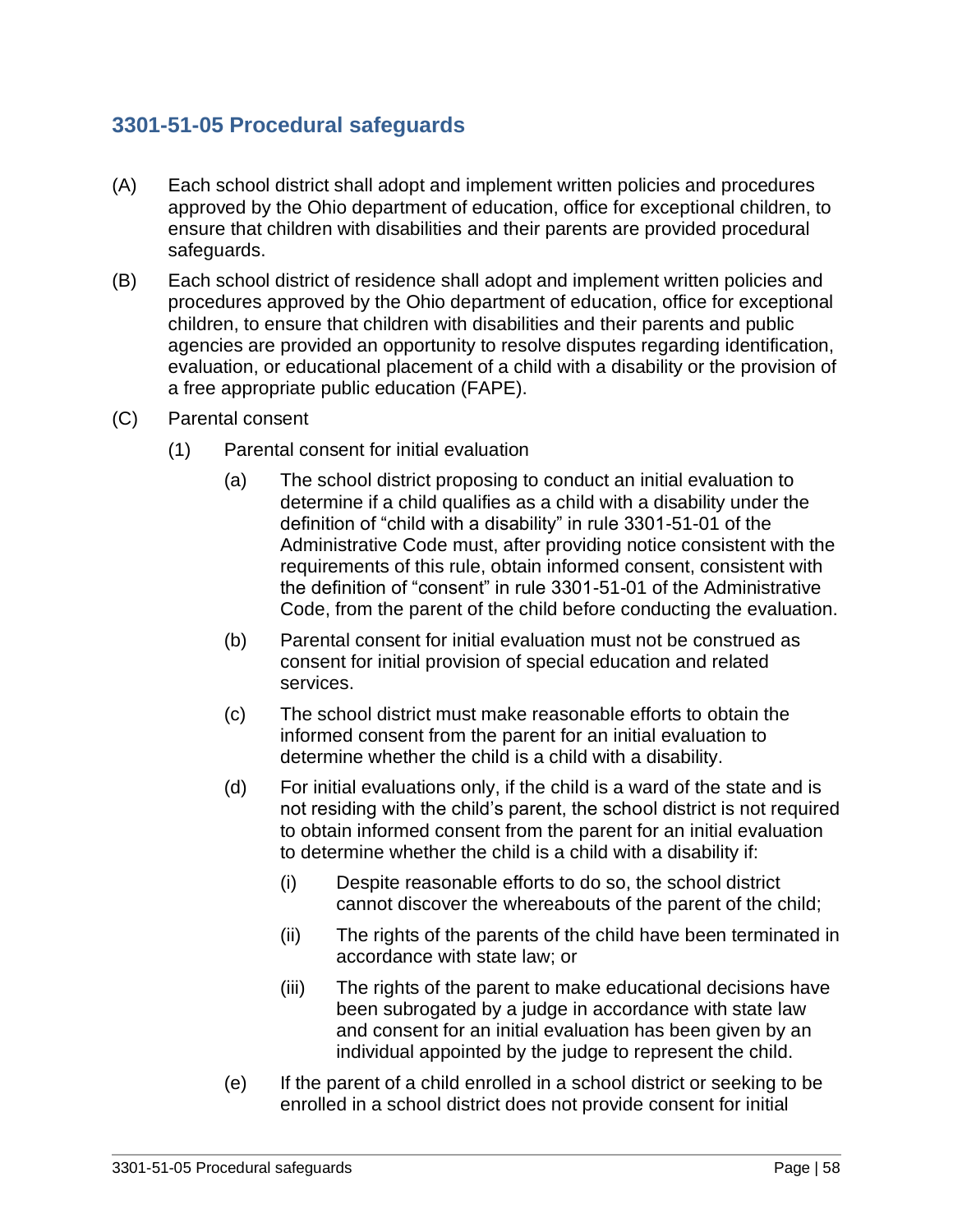evaluation under this rule, or the parent fails to respond to a request to provide consent, the school district of residence may, but is not required to, pursue the initial evaluation of the child by utilizing the procedural safeguards in Subpart E of Part B of the Individuals with Disabilities Education Act, as amended by the Individuals with Disabilities Education Improvement Act of 2004, December 2004 (IDEA) (including the mediation procedures or the due process procedures under this rule).

The school district does not violate its obligation under rule 3301- 51-03 of the Administrative Code for child find and under rule 3301- 51-06 of the Administrative Code for evaluations if it declines to pursue the evaluation.

- (2) Parental consent for services
	- (a) A school district of residence that is responsible for making FAPE available to a child with a disability must obtain informed consent from the parent of the child before the initial provision of special education and related services to the child.
	- (b) The school district of residence must make reasonable efforts to obtain informed consent from the parent for the initial provision of special education and related services to the child.
	- (c) If the parent of the child refuses to consent to the initial provision of special education and related services, or the parent fails to respond to a request to provide consent for the initial provision of special education and related services, the school district of residence:
		- (i) Shall not use the procedures in Subpart E of Part B of the IDEA, including the mediation procedures or the due process procedures described in this rule, in order to obtain agreement or a ruling that services may be provided to the child;
		- (ii) Will not be considered to be in violation of the requirement to make FAPE available to the child for the failure to provide the child with the special education and related services for which the school district of residence requests consent; and
		- (iii) Is not required to convene an individualized education program (IEP) team meeting or develop an IEP under rule 3301-51-07 of the Administrative Code for the child for the special education and related services for which the school district of residence requests such consent.
- (3) Revocation of parental consent. If, at any time subsequent to the initial provision of special education and related services, the parent of a child revokes consent in writing for the continued provision of special education and related services, the school district: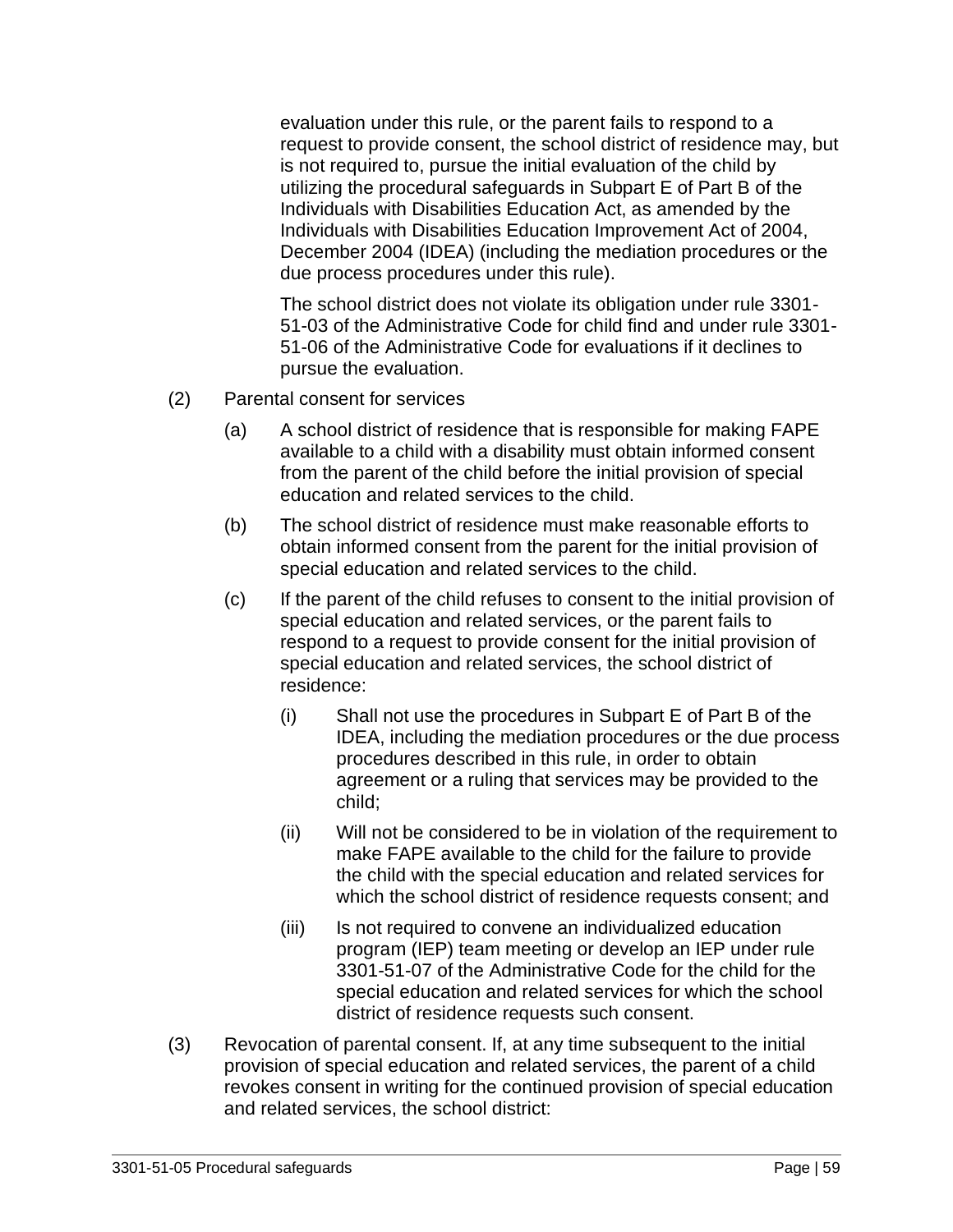- (a) Shall not continue to provide special education and related services to the child, but shall provide prior written notice in accordance with paragraph (H) of this rule before ceasing the provision of special education and related services;
- (b) Shall not use the procedures in Subpart E of Part B of the IDEA, including the mediation procedures or the due process procedures described in this rule, in order to obtain agreement or a ruling that the services shall be provided to the child;
- (c) Shall not be considered to be in violation of the requirement to make FAPE available to the child for the failure to provide the child with further special education and related services; and (d) Shall not be required to convene an individualized education program (IEP) team meeting or develop an IEP pursuant to rule 3301-51-07 of the Administrative Code for the child for further provision of special education and related services.
- (4) Parental consent for reevaluations
	- (a) Subject to paragraph  $(C)(4)(b)$  of this rule, each school district:
		- (i) Must obtain informed parental consent, in accordance with paragraph (C)(1) of this rule, prior to conducting any reevaluation of a child with a disability.
		- (ii) If the parent refuses to consent to the reevaluation, the school district of residence may, but is not required to, pursue the reevaluation by using the consent override procedures described in paragraph (C)(1)(e) of this rule.
		- (iii) The school district of residence does not violate its obligation under rule 3301-51-03 of the Administrative Code for child find and under rule 3301-51-06 of the Administrative Code for reevaluations if it declines to pursue the reevaluation.
	- (b) The informed parental consent described in paragraph (C)(4)(a) of this rule need not be obtained if the school district can demonstrate that:
		- (i) It made reasonable efforts to obtain such consent; and
		- (ii) The child's parent has failed to respond.
- (5) Parental consent for a change of placement
	- (a) A "change of placement" means a change from one option on the continuum of alternative placements to another.
	- (b) Informed parental consent must be obtained before making a change of placement of a child with a disability.
	- (c) Informed parental consent need not be obtained before: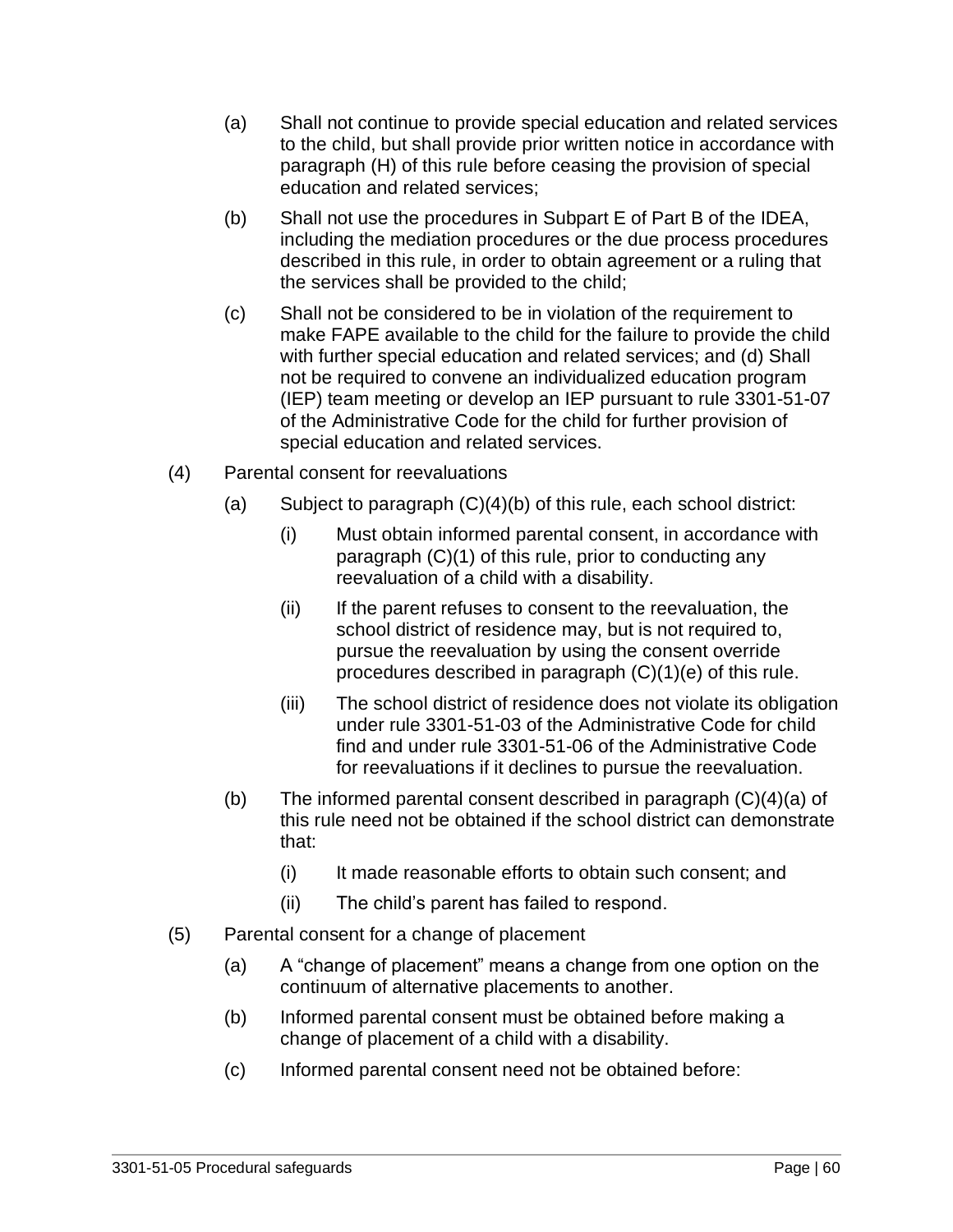- (i) A change of placement if the school district of residence can demonstrate that it has made reasonable efforts, as described in rule 3301-51-07 of the Administrative Code, to obtain consent, and the child's parent has failed to respond.
- (ii) A change of placement of a child with a disability that is the result of a disciplinary action taken in accordance with paragraph (K)(20) of this rule.
- (iii) Reviewing existing data as part of an evaluation or a reevaluation; or
- (iv) Administering a test or other evaluation that is administered to all children unless, before administration of that test or evaluation, consent is required of parents of all children.
- (6) Parental consent for use of public benefits or insurance
	- (a) Informed parental consent must be obtained prior to the initial use of public benefits or insurance to pay for special education and related services with notice of rights under this provision provided annually.
	- (b) Parental refusal or withdrawal of consent for the use of public benefits or insurance to pay for special education and related services may not be used by a district to deny the child or parent access to required services at no cost to the parent.
- (7) Other consent requirements
	- (a) A school district may not use a parent's refusal to consent to one service or activity under paragraph  $(C)(1)$  or  $(C)(5)(b)$  of this rule to deny the parent or child any other service, benefit, or activity of the school district, except as required by this rule.
	- (b) To meet the reasonable efforts requirement in paragraphs  $(C)(1)(c)$ ,  $(C)(1)(d)(i)$ ,  $(C)(2)(b)$ ,  $(C)(4)(b)(i)$ , and  $(C)(5)(c)(i)$  of this rule, the school district must document its attempts to obtain parental consent using the procedures in rule 3301-51-07 of the Administrative Code.
- (D) Transfer of parental rights at age of majority
	- (1) Beginning no later than one year before a child with a disability (except for a child with a disability who has been determined to be incompetent under Ohio law) reaches the age of majority under Ohio law (eighteen years of age), the IEP must include a statement that the child and parent have been informed of the child's rights under Part B of the Act that will transfer to the child upon reaching the age of majority.
	- (2) When a child with a disability reaches the age of majority under Ohio law (eighteen years of age) that applies to all children (except for a child with a disability who has been determined to be incompetent under Ohio law):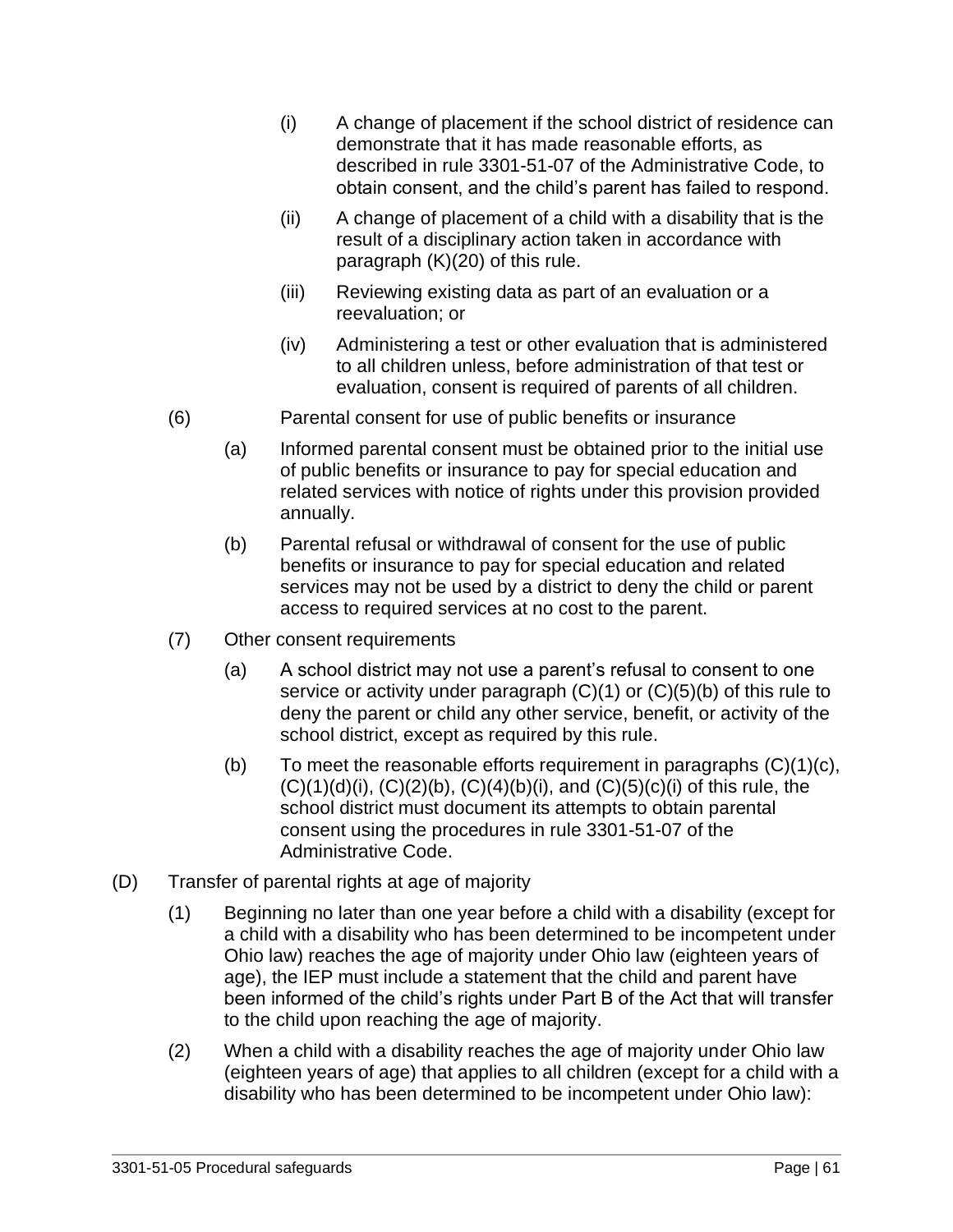- (a) All rights accorded to parents under Part B of the IDEA and Chapter 3323. of the Revised Code transfer to the child;
- (b) All rights accorded to parents under Part B of the IDEA and Chapter 3323. of the Revised Code transfer to children who are incarcerated in an adult or juvenile, state or local correctional institution; and
- (c) The school district of residence must provide the notice required by this rule to notify both the child and the parents of the transfer of rights.
- (E) Surrogate parents
	- (1) General

Each school district must ensure that the rights of a child are protected when:

- (a) No parent (as defined in rule 3301-51-01 of the Administrative Code) can be identified;
- (b) The school district, after reasonable efforts, cannot locate a parent;
- (c) The child is a ward of the state under the laws of Ohio; or
- (d) The child is an unaccompanied homeless youth as defined in Section 725(6) of the McKinney-Vento Homeless Assistance Act (42 U.S.C. 11434a(6)), as amended and specified in Title X, Part C, of the No Child Left Behind Act of 2001, January 2002, 42 U.S.C. 11431.
- (2) Duties of the school district

The duties of a school district of residence under paragraph (E)(1) of this rule include the assignment of an individual to act as a surrogate for the parents. This must include a method:

- (a) For determining whether a child needs a surrogate parent; and
- (b) For assigning a surrogate parent to the child.
- (3) Wards of the state

In the case of a child who is a ward of the state, the surrogate parent alternatively may be appointed by the judge overseeing the child's case, provided that the surrogate meets the requirements in paragraphs  $(E)(4)(c)(i)$ ,  $(E)(4)(c)(iv)$ , and  $(E)(5)$  of this rule.

- (4) Criteria for selection of surrogate parents
	- (a) A surrogate parent shall be assigned as soon as possible but no later than thirty days of the date that it is determined that the child is in need of the surrogate.
	- (b) The school district of residence maintains the ultimate responsibility for the assignment of a surrogate parent. If requested by the school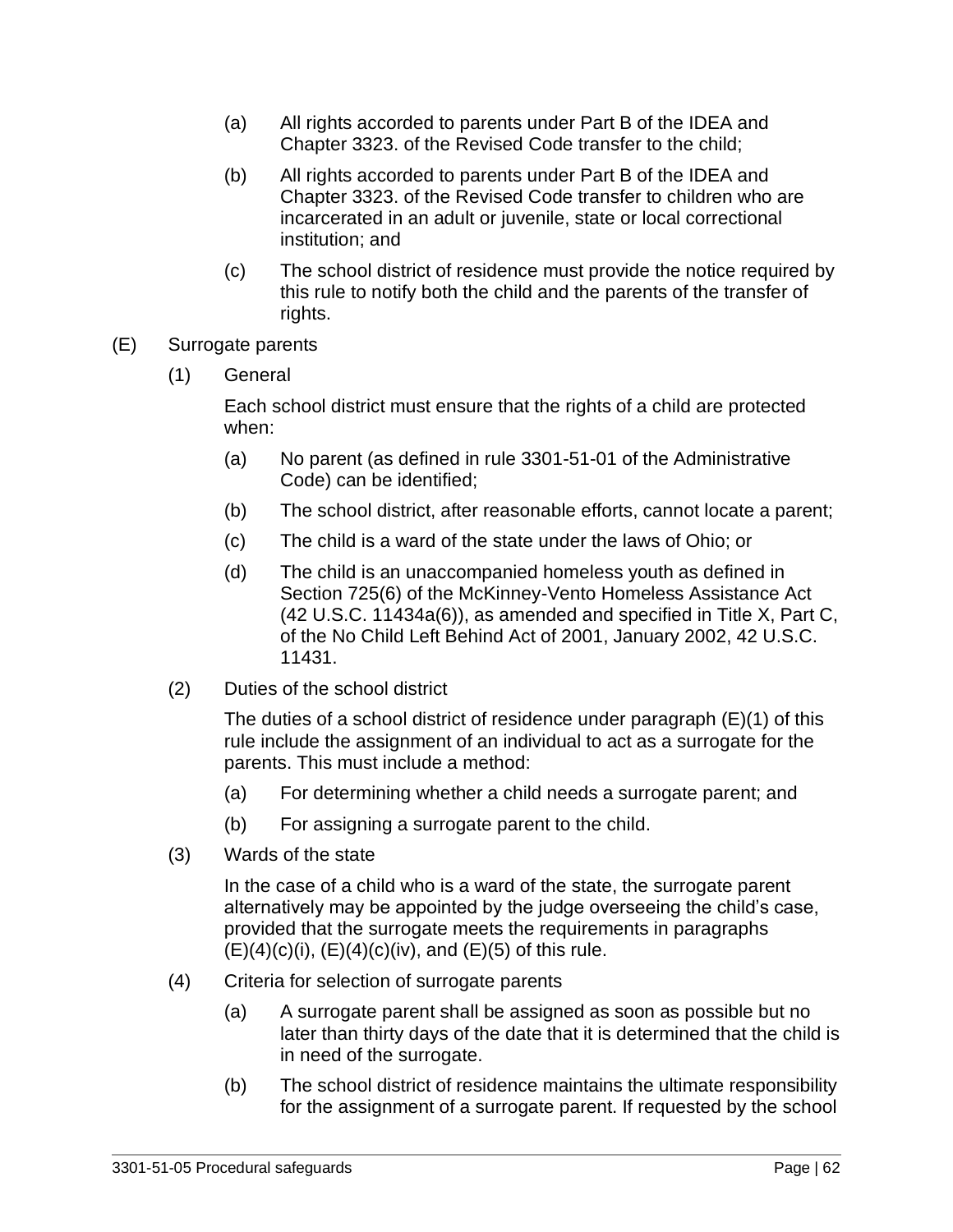district of residence and mutually agreed upon, the school district of attendance, county board of developmental disabilities (county board of DD), or other educational agency may appoint the surrogate parent.

- (c) The school district of residence must ensure that a person selected as a surrogate parent:
	- (i) Is not an employee of the Ohio department of education, the school district, or any other agency that is involved in the education or care of the child;
	- (ii) Has no personal or professional interest that conflicts with the interest of the child the surrogate parent represents;
	- (iii) Has knowledge and skills that ensure adequate representation of the child; and
	- (iv) Has successfully completed the training prescribed by the Ohio department of education prior to acting on behalf of the child.
- (5) Non-employee requirement; compensation

A person who is otherwise qualified to be a surrogate parent under paragraph (E)(4) of this rule is not an employee of the school district solely because the person is paid by the school district to serve as a surrogate parent.

(6) Civil damages

Pursuant to section 3323.051 of the Revised Code, neither the surrogate parent nor the authority that assigned the surrogate parent shall be liable in civil damages for acts of the surrogate parent unless such acts constitute willful or wanton misconduct,

(7) Appointment of surrogate by a judge

If a surrogate parent is appointed by a judge overseeing the child's case, upon the request of the judge, the school district of residence will confirm that the person appointed meets the requirements in paragraphs  $(E)(4)(c)(i)$ ,  $(E)(4)(c)(iv)$ , and  $(E)(5)$  of this rule.

(8) Child who has reached age of majority

A child who has reached the age of majority may request a surrogate parent.

(9) Unaccompanied homeless youth

In the case of a child who is an unaccompanied homeless youth, appropriate staff of emergency shelters, transitional shelters, independent living programs, and street outreach programs may be appointed as temporary surrogate parents without regard to paragraph (E)(4)(c)(i) of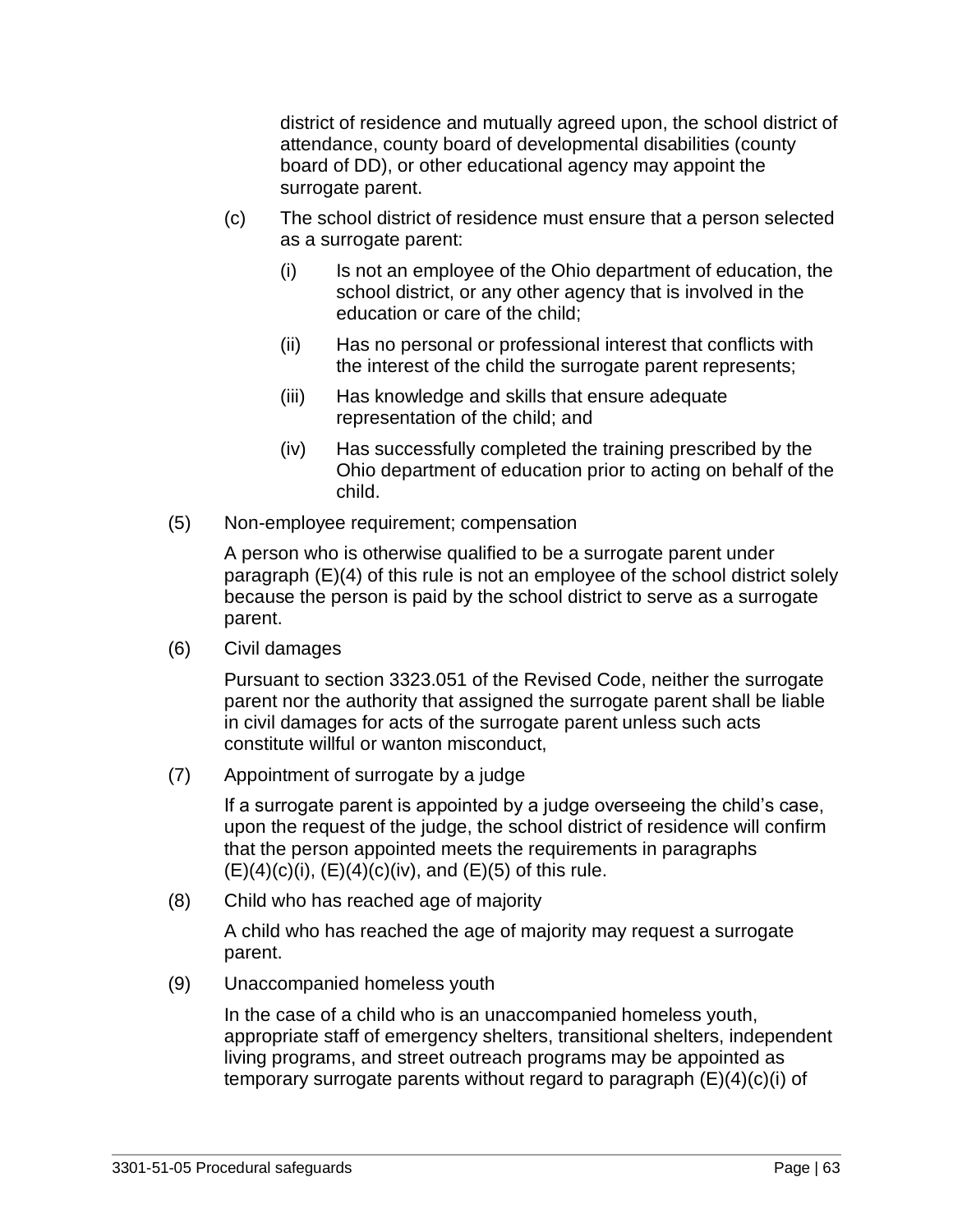this rule, until a surrogate parent can be appointed that meets all of the requirements of paragraph (E)(4) of this rule.

(10) Surrogate parent responsibilities

The surrogate parent may represent the child in all matters relating to:

- (a) The identification, evaluation, and educational placement of the child; and
- (b) The provision of FAPE to the child.
- (F) Opportunity to examine records; parent participation in meetings
	- (1) The parents of a child with a disability must be afforded, in accordance with the procedures of rule 3301-51-04 of the Administrative Code, an opportunity to inspect and review all education records with respect to:
		- (a) The identification, evaluation, and educational placement of the child; and
		- (b) The provision of FAPE to the child.
	- (2) Parent participation in meetings
		- (a) The parents of a child with a disability must be afforded an opportunity to participate in meetings with respect to:
			- (i) The identification, evaluation, and educational placement of the child; and
			- (ii) The provision of FAPE to the child.
		- (b) Each school district must provide notice consistent with the parent participation requirements of rule 3301-51-07 of the Administrative Code to ensure that parents of children with disabilities have the opportunity to participate in meetings described in paragraph  $(F)(2)(a)$  of this rule.
		- (c) A meeting does not include informal or unscheduled conversations involving school district personnel and conversations on issues such as teaching methodology, lesson plans, or coordination of service provision. A meeting also does not include preparatory activities that school district personnel engage in to develop a proposal or response to a parent proposal that will be discussed at a later meeting.
	- (3) Parent involvement in placement decisions
		- (a) Each school district must ensure that a parent of each child with a disability is a member of any group that makes decisions on the educational placement of the parent's child.
		- (b) In implementing the requirements of paragraph  $(F)(3)(a)$  of this rule, the school district must use procedures consistent with the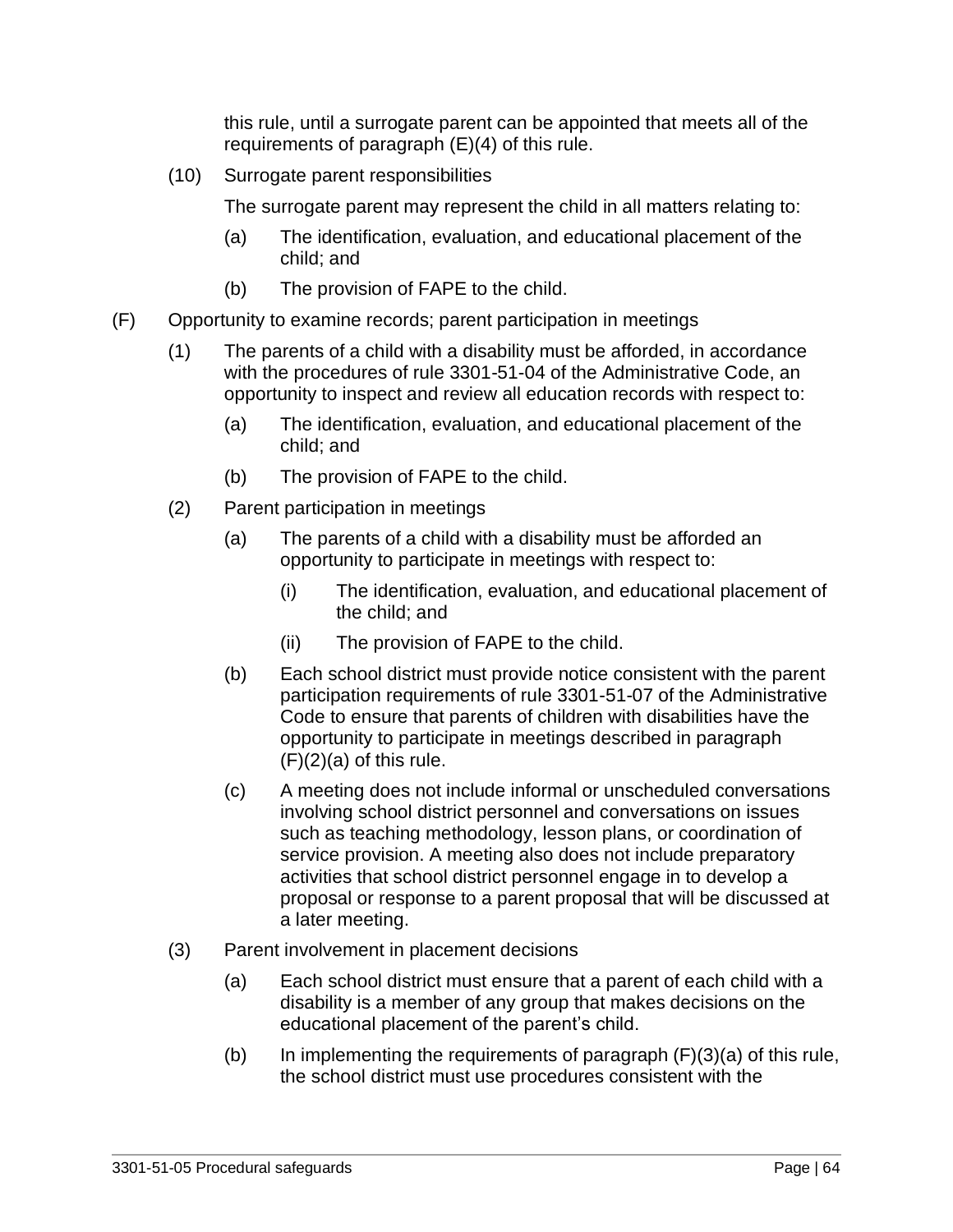procedures described in the parent participation requirements of rule 3301-51-07 of the Administrative Code.

- (c) If neither parent can participate in a meeting in which a decision is to be made relating to the educational placement of their child, the school district must use other methods to ensure their participation, including individual or conference telephone calls, or video conferencing.
- (d) A placement decision may be made by a group without the involvement of a parent, if the school district is unable to obtain the parent's participation in the decision. In this case, the school district must have a record of its attempt to ensure their involvement.
- (G) Independent educational evaluation
	- (1) General
		- (a) The parents of a child with a disability have the right under this rule to obtain an independent educational evaluation of the child, subject to paragraphs (G)(2) to (G)(5) of this rule.
		- (b) Each school district of residence must provide to parents, upon request for an independent educational evaluation, information about where an independent educational evaluation may be obtained, and the district's criteria applicable for independent educational evaluations as set forth in paragraph (G)(5) of this rule.
		- (c) The following terms are defined as they are used in this rule:
			- (i) "Independent educational evaluation" means an evaluation conducted by a qualified examiner who is not employed by the school district responsible for the education of the child in question; and
			- (ii) "Public expense" means that the school district of residence either pays for the full cost of the evaluation or ensures that the evaluation is otherwise provided at no cost to the parent, consistent with rule 3301-51-02 of the Administrative Code.
	- (2) Parent right to evaluation at public expense
		- (a) A parent has the right to an independent educational evaluation at public expense if the parent disagrees with an evaluation obtained by the school district of residence, subject to the conditions in paragraphs  $(G)(2)(b)$  to  $(G)(2)(d)$  of this rule.
		- (b) If a parent requests an independent educational evaluation at public expense, the school district of residence must, without unnecessary delay, either:
			- (i) File a due process complaint to request a hearing to show that its evaluation is appropriate; or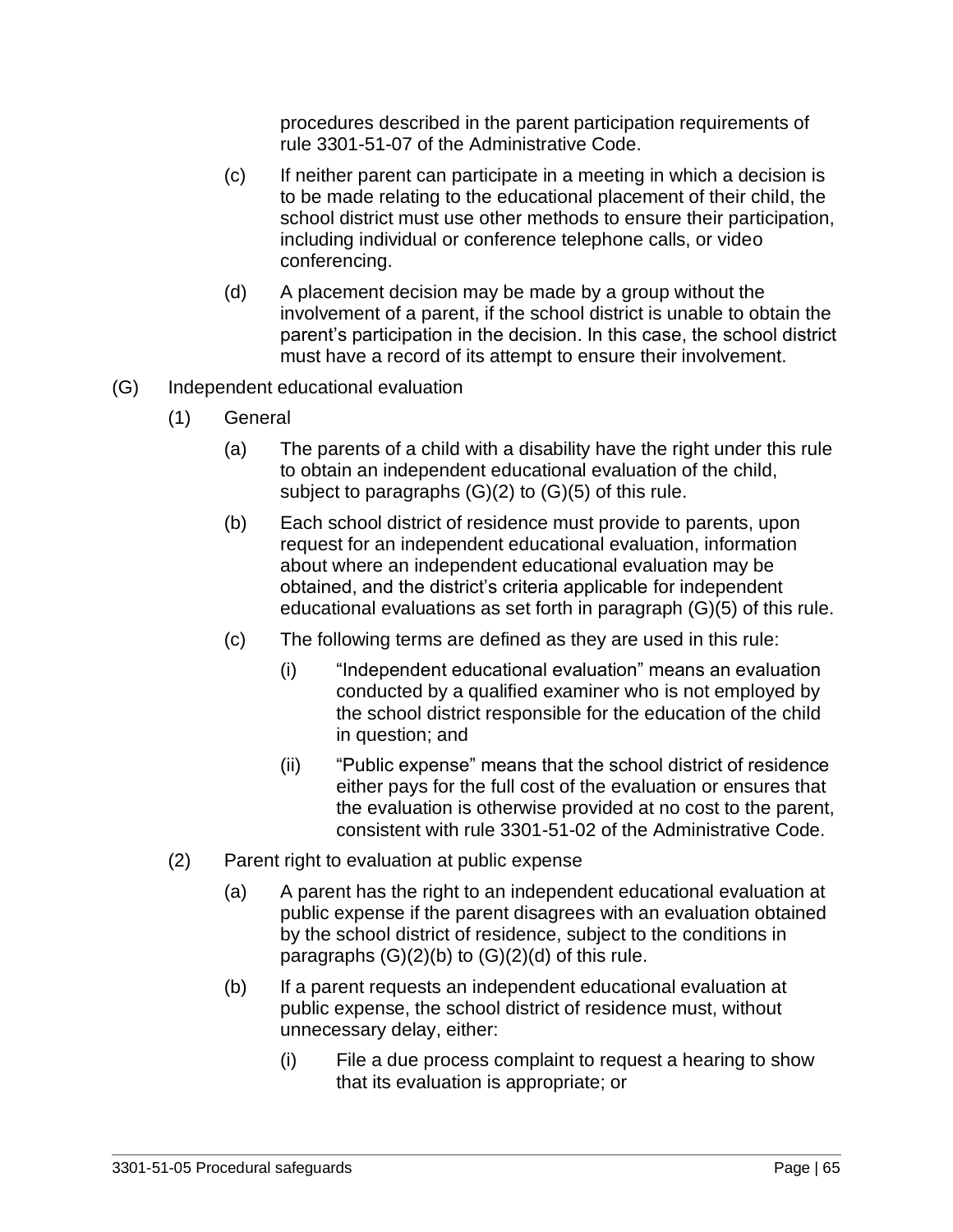- (ii) Ensure that an independent educational evaluation is provided at public expense, unless the school district of residence demonstrates in a hearing pursuant to paragraphs  $(K)(2)$  and  $(K)(7)$  to  $(K)(13)$  of this rule that the evaluation obtained by the parent did not meet district criteria.
- (c) If the school district files a due process complaint notice to request a hearing and the final decision is that the school district's evaluation is appropriate, the parent still has the right to an independent educational evaluation, but not at public expense.
- (d) If a parent requests an independent educational evaluation, the school district of residence may ask for the parent's reason why the parent objects to the public evaluation. However, the school district may not require the parent to provide an explanation and may not unreasonably delay either providing the independent educational evaluation at public expense or filing a due process complaint to request a due process hearing to defend the public evaluation.
- (e) A parent is entitled to only one independent educational evaluation at public expense each time the school district conducts an evaluation with which the parent disagrees.
- (3) Parent-initiated evaluations

If the parent obtains an independent educational evaluation at public expense or shares with the school district an evaluation obtained at private expense, the results of the evaluation:

- (a) Must be considered by the school district of residence, if it meets district criteria, in any decision made with respect to the provision of FAPE to the child; and
- (b) May be presented by any party as evidence at a hearing on a due process complaint under Subpart E of Part B of the IDEA regarding that child.
- (4) Requests for evaluations by hearing officers If a hearing officer requests an independent educational evaluation as part of a hearing on a due process complaint, the cost of the evaluation must be at public expense.
- (5) School district criteria
	- (a) If an independent educational evaluation is at public expense, the criteria under which the evaluation is obtained, including the location of the evaluation and the qualifications of the examiner, must be the same as the criteria that the school district of residence uses when it initiates an evaluation, to the extent those criteria are consistent with the parent's right to an independent educational evaluation.
	- (b) Except for the criteria described in paragraph (G)(5)(a) of this rule, a school district of residence may not impose conditions or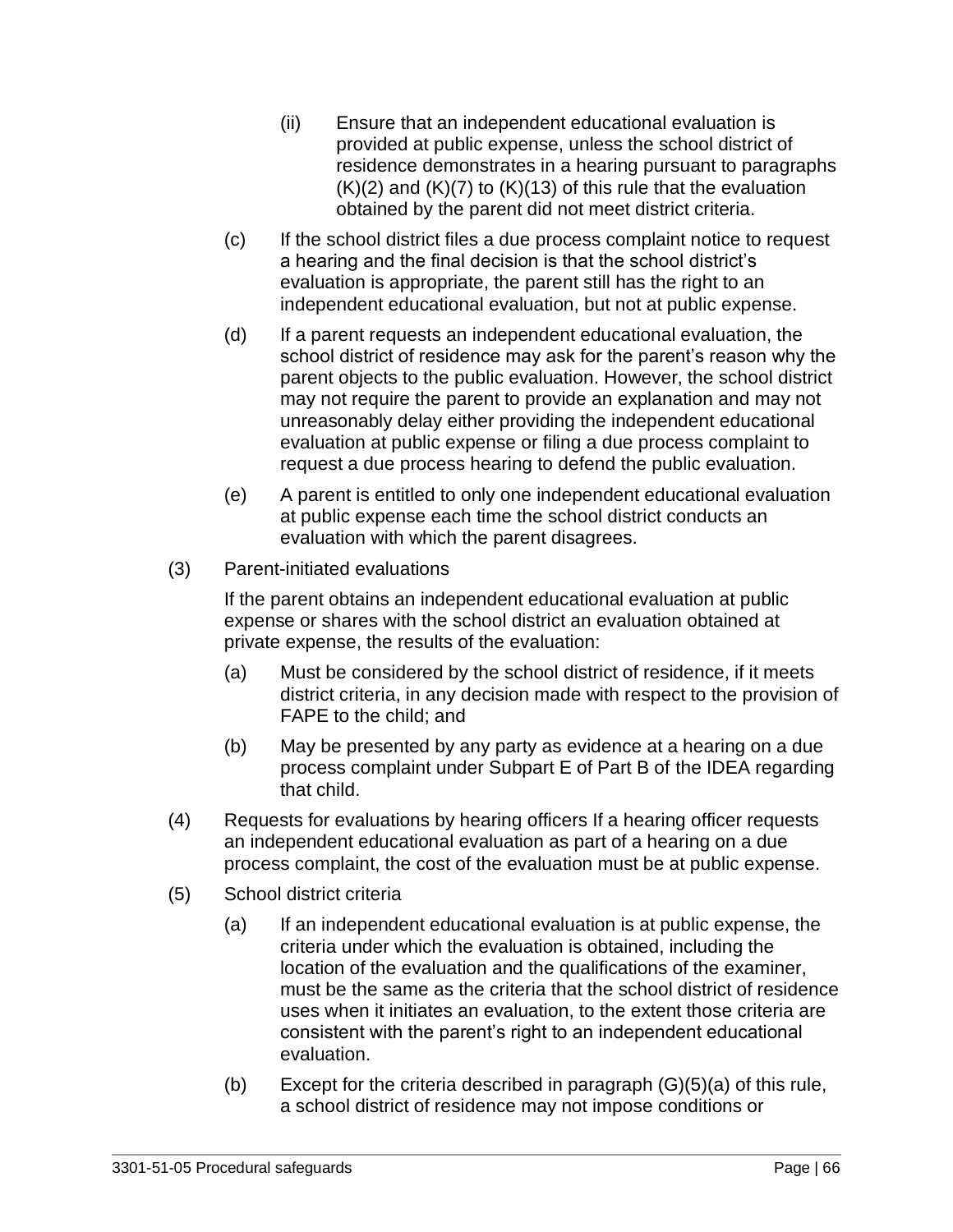timelines related to obtaining an independent educational evaluation at public expense.

- (H) Prior notice by the school district; content of notice
	- (1) Notice

Written notice that meets the requirements of paragraph (H)(2) of this rule must be given to the parents of a child with a disability a reasonable time before the school district of residence:

- (a) Proposes to initiate or change the identification, evaluation, or educational placement of the child or the provision of FAPE to the child; or
- (b) Refuses to initiate or change the identification, evaluation, or educational placement of the child or the provision of FAPE to the child.
- (2) Content of notice

The notice required under paragraph (H)(1) of this rule must include:

- (a) A description of the action proposed or refused by the school district;
- (b) An explanation of why the school district proposes or refuses to take the action;
- (c) A description of each evaluation procedure, assessment, record, or report the school district used as a basis for the proposed or refused action;
- (d) A statement that the parents of a child with a disability have protection under the procedural safeguards of this rule and, if this notice is not an initial referral for evaluation, the means by which a copy of a description of the procedural safeguards can be obtained;
- (e) Sources for parents to contact to obtain assistance in understanding the provisions of this rule;
- (f) A description of other options that the IEP team considered and the reasons why those options were rejected; and
- (g) A description of other factors that are relevant to the school district's proposal or refusal.
- (3) Notice in understandable language
	- (a) The notice required under paragraph  $(H)(1)$  of this rule must be:
		- (i) Written in language understandable to the general public; and
		- (ii) Provided in the native language of the parent or other mode of communication used by the parent, unless it is clearly not feasible to do so.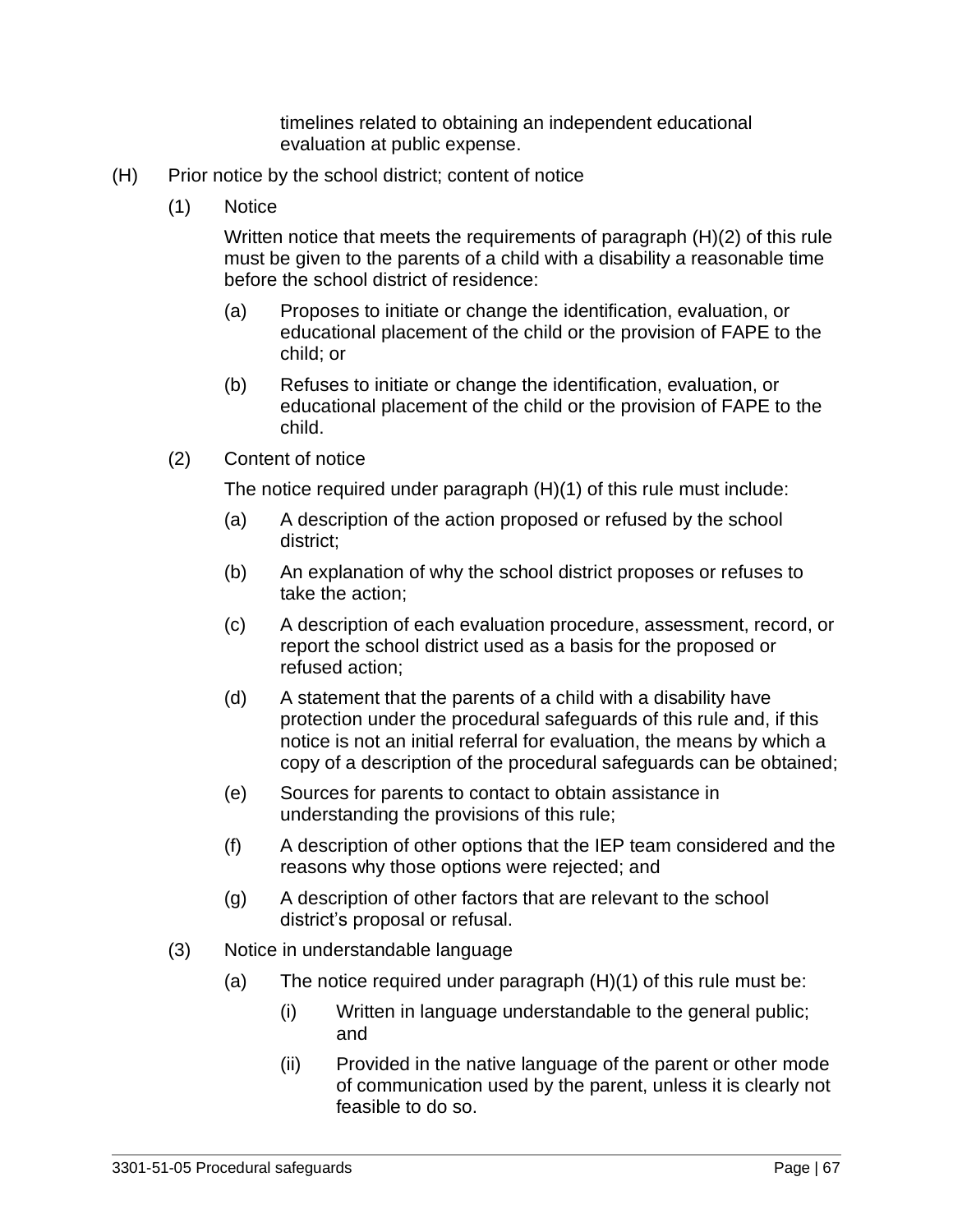- (b) If the native language or other mode of communication of the parent is not a written language, the school district must take steps to ensure:
	- (i) That the notice is translated orally or by other means to the parent in the parent's native language or other mode of communication;
	- (ii) That the parent understands the content of the notice; and
	- (iii) That there is written evidence that the requirements in paragraphs  $(H)(3)(b)(i)$  and  $(H)(3)(b)(ii)$  of this rule have been met.
- (4) Additional notice requirements
	- (a) Prior written notice shall be provided to the parents of a child with a suspected or confirmed disability within thirty days of the date of referral.
	- (b) Prior written notice shall be provided to the parents of a child with a suspected or confirmed disability prior to a change of placement that is a result of a disciplinary action.
- (I) Procedural safeguards notice
	- (1) General

A copy of the procedural safeguards available to the parents of a child with a disability must be given to the parents only one time a school year, except that a copy also must be given to the parents:

- (a) Upon initial referral or parent request for evaluation;
- (b) Upon receipt of the first due process complaint under paragraph (K)(7) of this rule in a school year;
- $\alpha$  In accordance with the discipline procedures in paragraph  $(K)(20)$ of this rule; and
- (d) Upon request by a parent.
- (2) Internet web site

A school district may place a current copy of the procedural safeguards notice on its internet web site if a web site exists, but the school district must still provide parents a printed copy of the procedural safeguards notice.

(3) Contents of notice

The procedural safeguards notice must include a full explanation of all of the procedural safeguards available under rule 3301-51-02 of the Administrative Code, rule 3301-51-04 of the Administrative Code, and this rule including:

(a) Independent educational evaluations;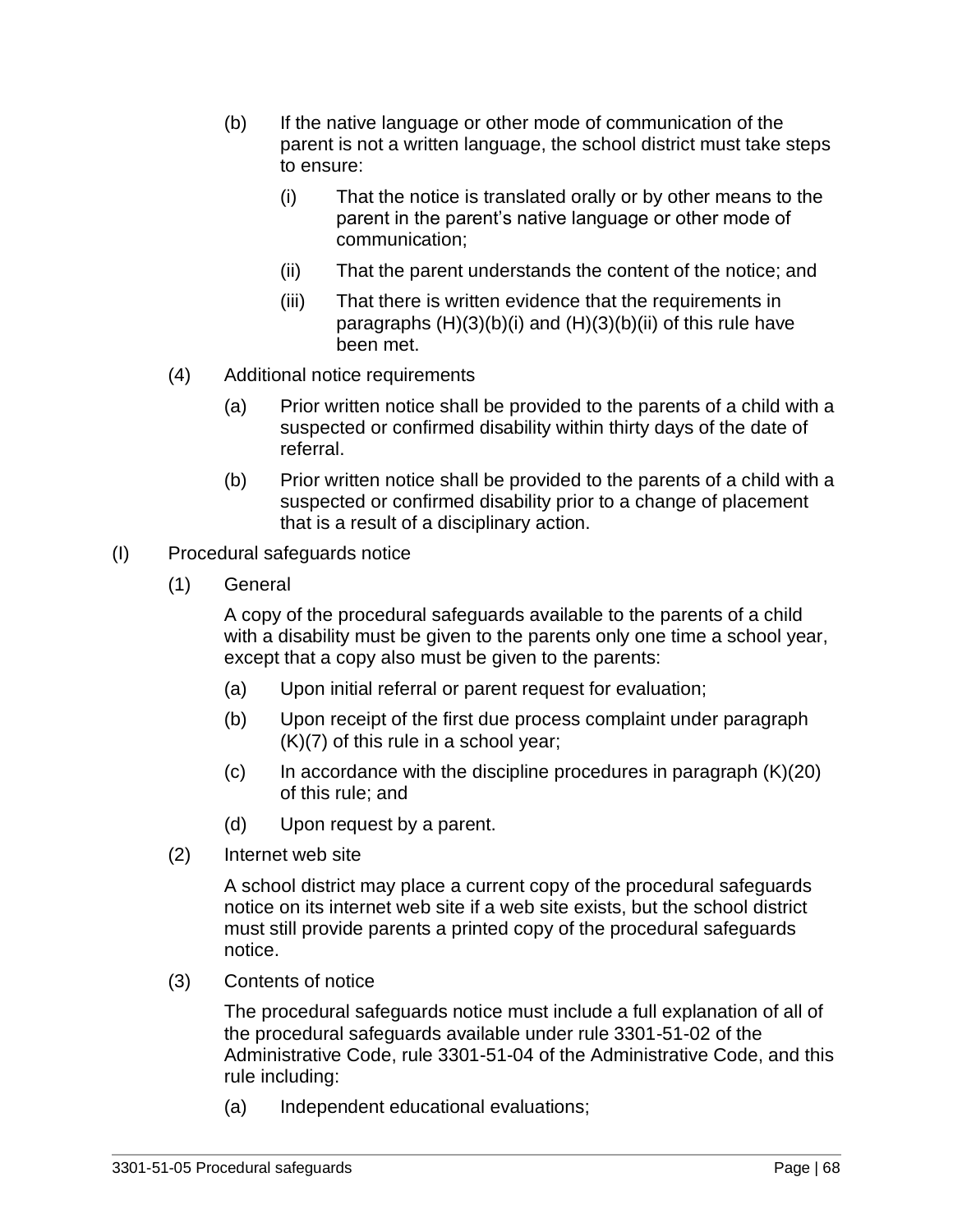- (b) Prior written notice;
- (c) Parental consent;
- (d) Access to education records;
- (e) Opportunity to present and resolve complaints through the due process complaint and state complaint procedures, including:
	- (i) The time period in which to file a complaint;
	- (ii) The opportunity for the school district of residence to resolve the complaint; and
	- (iii) The difference between the due process complaint and the state complaint procedures, including the jurisdiction of each procedure, what issues may be raised, filing and decisional timelines, and relevant procedures;
- (f) The availability of mediation;
- (g) The child's placement during the pendency of any due process complaint;
- (h) Procedures for children who are subject to placement in an interim alternative educational setting;
- (i) Requirements for unilateral placement by parents of children in nonpublic schools at public expense;
- (j) Hearings on due process complaints, including requirements for disclosure of evaluation results and recommendations;
- (k) State-level appeals;
- (l) Civil actions, including the time period in which to file those actions; and
- (m) Attorneys' fees.
- (4) Notice in understandable language

The notice required under paragraph (I)(1) of this rule must meet the requirements of paragraph (H)(3) of this rule.

(J) Electronic mail

A parent of a child with a disability may elect to receive notices required by this rule by an electronic mail communication, if the school district makes that option available.

- (K) Conflict resolution
	- (1) Administrative reviews
		- (a) Administrative reviews are recommended, but cannot be used to delay or deny an impartial due process hearing that has been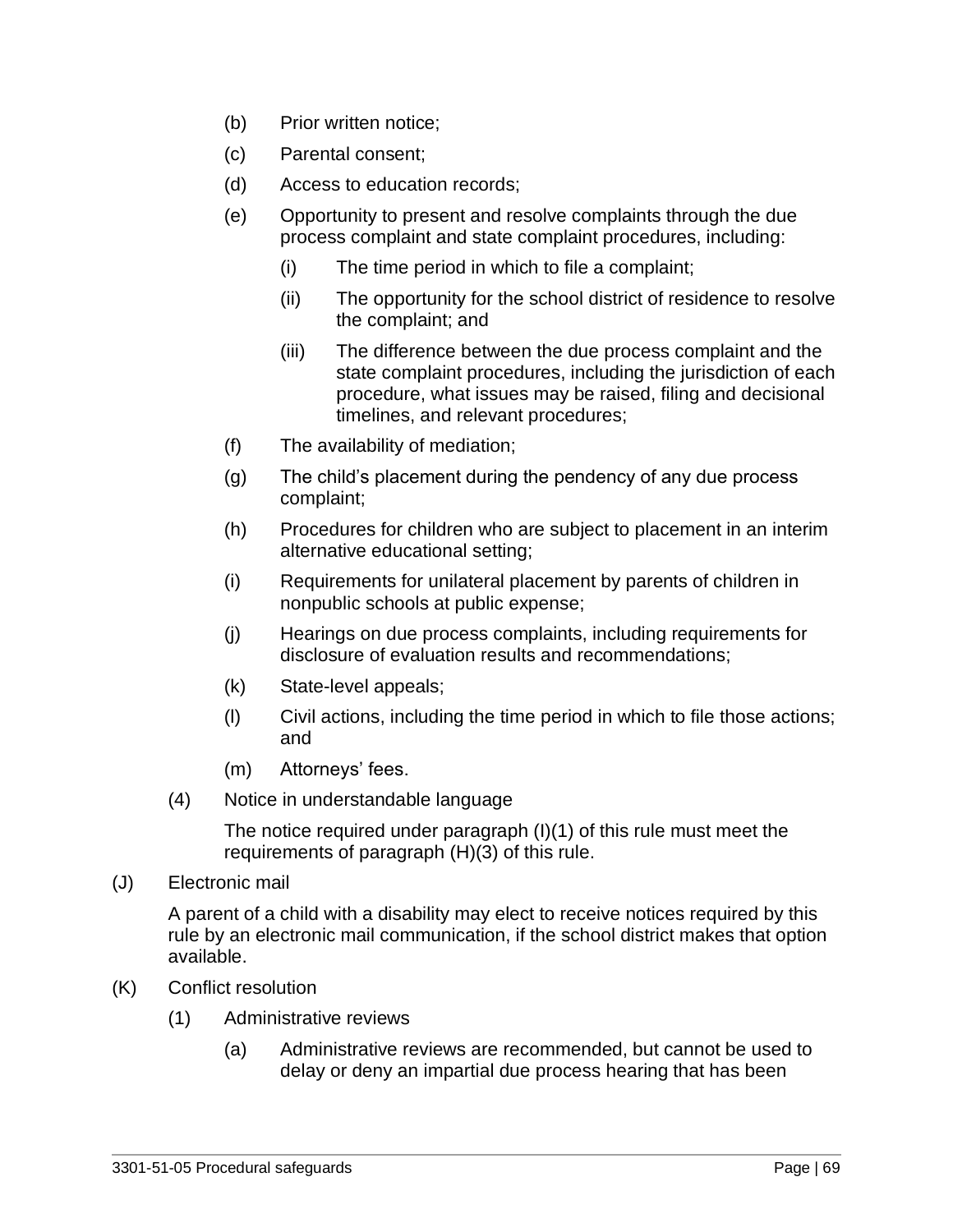requested in writing or to deny any other rights afforded under this chapter of the Administrative Code.

- (b) The child's parent or educational agency other than the school district may request an opportunity to present complaints to the superintendent.
	- (i) Within twenty school days of receipt of a complaint, the superintendent, or the superintendent's designee, without undue delay and at a time and place convenient to all parties, shall conduct a review, may hold an administrative hearing, and shall notify all parties in writing of the decision.
	- (ii) Every effort should be made in the review to resolve any disagreements.
	- (iii) All parties have the right to invite others to participate in the administrative review, including legal counsel.
- (2) Model forms
	- (a) The Ohio department of education must develop model forms to assist parents and public agencies in filing a due process complaint in accordance with paragraphs  $(K)(7)(a)$  and  $(K)(8)(a)$  to  $(K)(8)(c)$  of this rule and to assist parents and other parties in filing a state complaint under paragraphs (K)(4) to (K)(6) of this rule. However, the Ohio department of education or school district of residence may not require the use of the model forms.
	- (b) Parents, school districts, public agencies, and other parties may use the appropriate model form described in paragraph (K)(2)(a) of this rule, or another form or other document, so long as the form or document that is used meets, as appropriate, the content requirements in paragraph (K)(8)(b) of this rule for filing a due process complaint, or the requirements in paragraph (K)(6)(b) of this rule for filing a state complaint.
- (3) Mediation
	- (a) General

The Ohio department of education shall establish state mediation procedures. Additionally, each school district must ensure that procedures are established and implemented to allow parties to disputes involving any matter under Part B of the IDEA, including matters arising prior to the filing of a due process complaint, to resolve disputes through a mediation process.

(b) Requirements

The procedures must meet the following requirements:

(i) The procedures must ensure that the mediation process: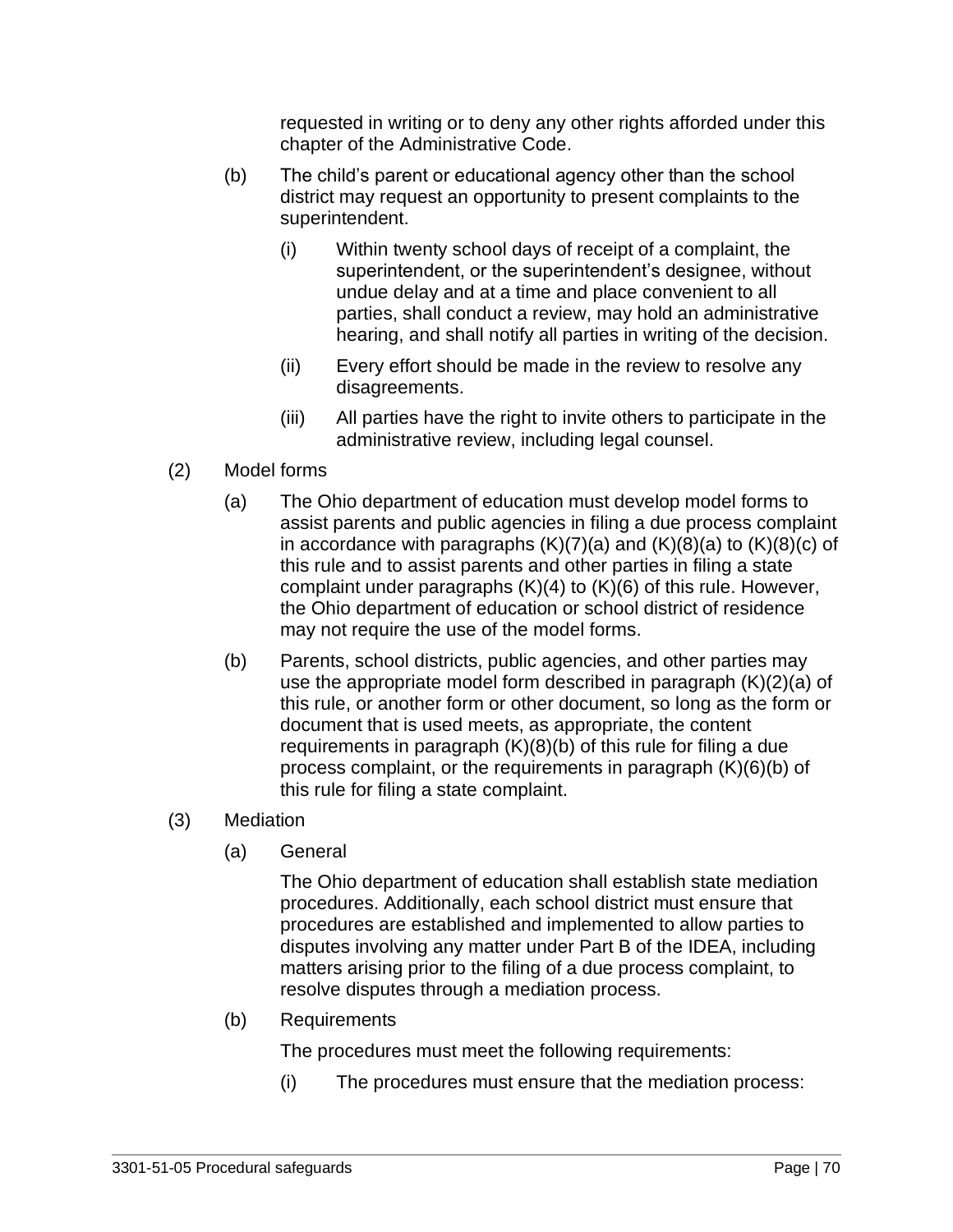- *(a)* Is voluntary on the part of the parties;
- *(b)* Is not used to deny or delay a parent's right to a hearing on the parent's due process complaint, or to deny any other rights afforded under Part B of the IDEA; and
- *(c)* Is conducted by a qualified and impartial mediator who is trained in effective mediation techniques.
- (ii) A school district of residence may establish procedures to offer to parents and schools that choose not to use the mediation process, an opportunity to meet, at a time and location convenient to the parents, with a disinterested party:
	- *(a)* Who is under contract with an appropriate alternative dispute resolution entity, or a parent training and information center or community parent resource center in the state established under Section 671 or 672 of the IDEA; and
	- *(b)* Who would explain the benefits of, and encourage the use of, the mediation process to the parents.
- (iii) The Ohio department of education shall maintain a list of individuals who are qualified mediators and knowledgeable in laws and regulations relating to the provision of special education and related services.
- (iv) The Ohio department of education shall select mediators on a random, rotational, or other impartial basis. Both parties to the mediation must be involved in selecting the mediators and agree with the selection.
- (v) The Ohio department of education shall bear the cost of the mediation process, including the costs of meetings described in paragraph  $(K)(3)(b)(ii)$  of this rule.
- (vi) Each session in the mediation process must be scheduled in a timely manner and must be held in a location that is convenient to the parties to the dispute.
- (vii) If the parties resolve a dispute through the mediation process, the parties must execute a legally binding agreement that sets forth that resolution and that:
	- *(a)* States that all discussions that occurred during the mediation process will remain confidential and may not be used as evidence in any subsequent due process hearing or civil proceeding; and
	- *(b)* Is signed by both the parent and a representative of the school district who has the authority to bind such school district.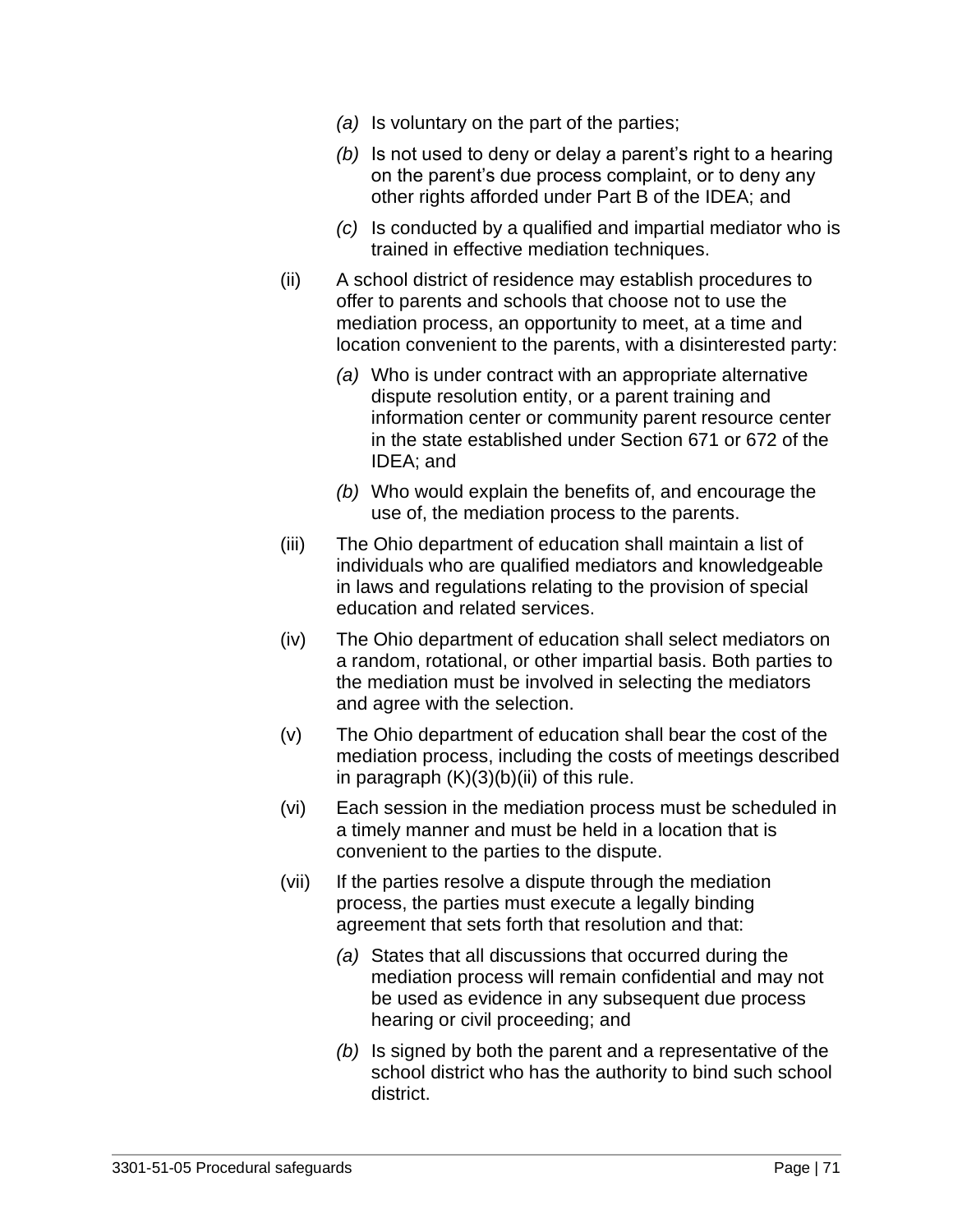- (viii) A written, signed mediation agreement under this paragraph is enforceable in any state court of competent jurisdiction or in a district court of the United States.
- (ix) If the mediation requires changes in the IEP, the IEP team shall be convened to incorporate changes into the IEP within twenty school days following the mediation agreement or as agreed to in the mediation agreement.
- (x) No part of the mediation discussion or sessions may be electronically recorded. Discussions that occur during the mediation process must be confidential and may not be used as evidence in any subsequent due process hearing or civil proceeding of any federal court or state court of a state receiving assistance under the IDEA. The mediator may not be called as a witness in future proceedings related to the mediation sessions.
- (c) Impartiality of mediator
	- (i) An individual who serves as a mediator under this rule:
		- *(a)* May not be an employee of the Ohio department of education or any school district or agency that is involved in the education or care of the child; and
		- *(b)* Must not have a personal or professional interest that conflicts with the person's objectivity.
	- (ii) A person who otherwise qualifies as a mediator is not an employee of a school district of residence or state agency that receives a subgrant under Section 611 of the IDEA solely because the person is paid by the agency to serve as a mediator.

## (4) Adoption of state complaint procedures

(a) General

The Ohio department of education shall adopt written procedures for:

- (i) Resolving any complaint, including a complaint filed by an organization or individual from another state, that meets the requirements of paragraph (K)(6) of this rule by:
	- *(a)* Providing for the filing of a complaint with the Ohio department of education; and
	- *(b)* At the Ohio department of education's discretion, providing for the filing of a complaint with a school district of residence and the right to have the Ohio department of education review the school district of residence's decision on the complaint; and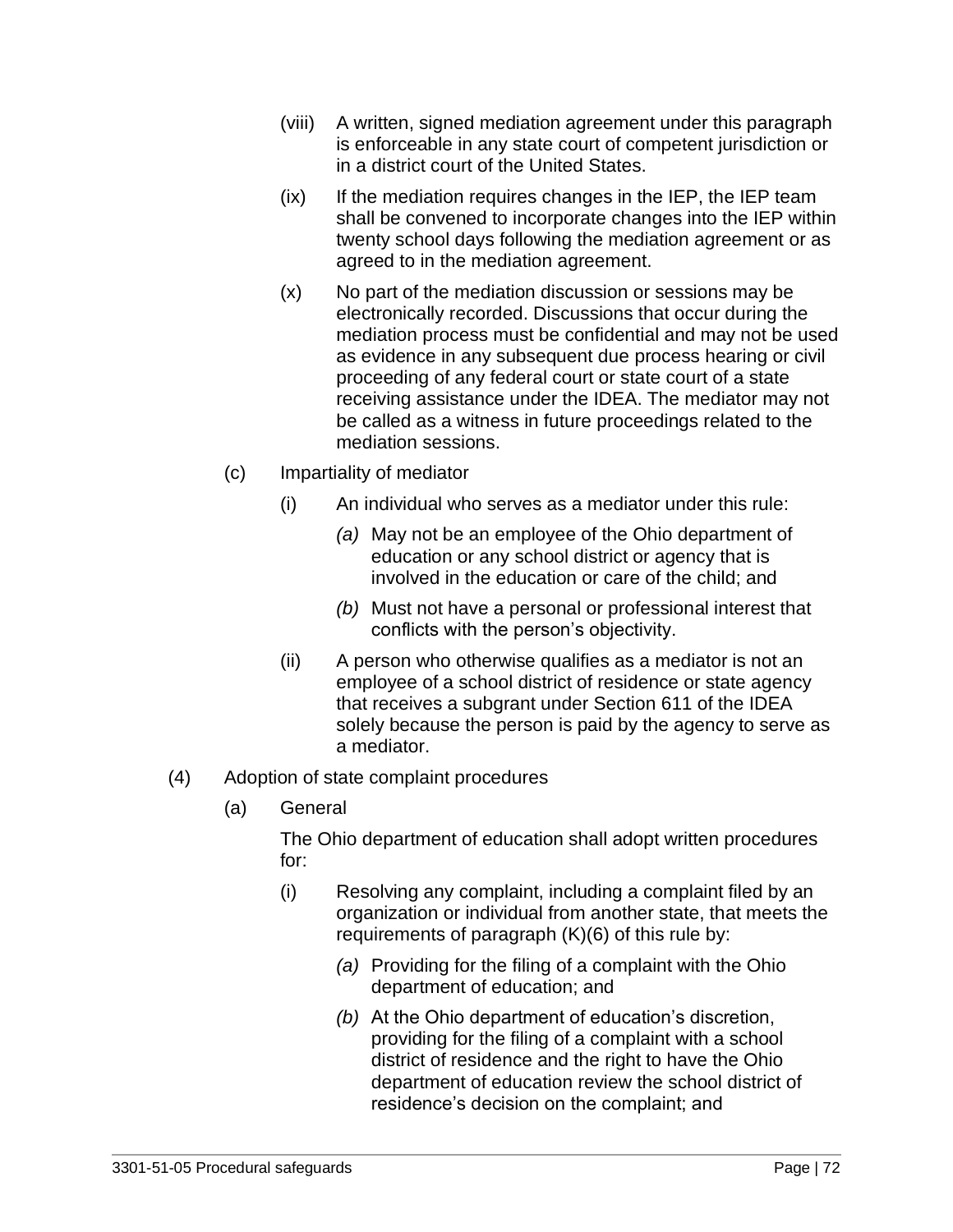- (ii) Widely disseminating to parents and other interested individuals, including parent training and information centers, protection and advocacy agencies, independent living centers, and other appropriate entities, the state procedures under paragraphs  $(K)(4)$  to  $(K)(6)$  of this rule.
- (b) Remedies for denial of appropriate services

In resolving a complaint in which the Ohio department of education has found a failure to provide appropriate services, the Ohio department of education, pursuant to its general supervisory authority under Part B of the IDEA, must address:

- (i) The failure to provide appropriate services, including corrective action appropriate to address the needs of the child (such as compensatory services or monetary reimbursement); and
- (ii) Appropriate future provision of services for all children with disabilities.
- (5) Minimum state complaint procedures
	- (a) Time limit; minimum procedures

The Ohio department of education shall include in its complaint procedures a time limit of sixty days after a complaint is filed under paragraph (K)(6) of this rule to:

- (i) Carry out an independent on-site investigation, if the Ohio department of education determines that an investigation is necessary;
- (ii) Give the complainant the opportunity to submit additional information, either orally or in writing, about the allegations in the complaint;
- (iii) Provide the school district of residence with the opportunity to respond to the complaint, including, at a minimum:
	- *(a)* At the discretion of the school district of residence, a proposal to resolve the complaint; and
	- *(b)* An opportunity for a parent who has filed a complaint and the school district of residence to voluntarily engage in mediation consistent with paragraph (K)(3) of this rule;
- (iv) Review all relevant information and make an independent determination as to whether the school district is violating a requirement of Part B of the IDEA or of this rule; and
- (v) Issue a written decision to the complainant that addresses each allegation in the complaint and contains:
	- *(a)* Findings of fact and conclusions; and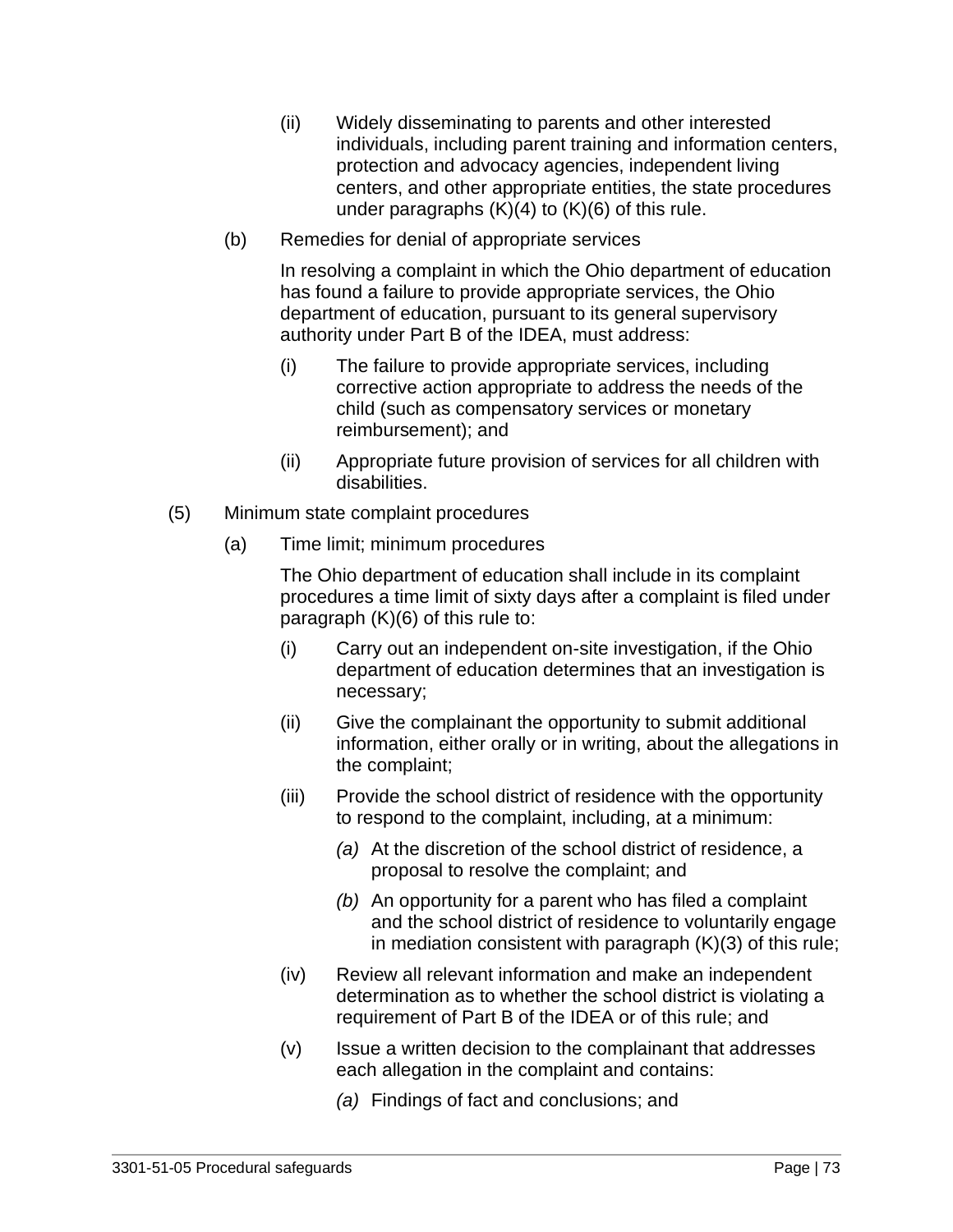- *(b)* The reasons for the Ohio department of education's final decision.
- (b) Time extension; final decision; implementation

The Ohio department of education's procedures described in paragraph (K)(5)(a) of this rule also shall:

- (i) Permit an extension of the time limit under paragraph  $(K)(5)(a)$  of this rule only if:
	- *(a)* Exceptional circumstances exist with respect to a particular complaint; or
	- *(b)* The parent and the school district of residence involved agree to extend the time to engage in mediation pursuant to paragraph (K)(5)(a)(iii)(b) of this rule, or to engage in other alternative means of dispute resolution, including, but not limited to, an administrative review; and
- (ii) Include procedures for effective implementation of the Ohio department of education's final decision, if needed, including:
	- *(a)* Technical assistance activities;
	- *(b)* Negotiations; and
	- *(c)* Corrective actions to achieve compliance.
- (c) Complaints and due process hearings filed under this rule
	- $(i)$  If a written complaint is received that is also the subject of a due process hearing under this rule, or contains multiple issues of which one or more are part of that hearing, the Ohio department of education shall set aside any part of the complaint that is being addressed in the due process hearing until the conclusion of the hearing. However, any issue in the complaint that is not a part of the due process action must be resolved using the time limit and procedures described in paragraphs  $(K)(5)(a)$  and  $(K)(5)(b)$  of this rule.
	- (ii) If an issue raised in a complaint filed under this rule has previously been decided in a due process hearing involving the same parties:
		- *(a)* The due process hearing decision is binding on that issue; and
		- *(b)* The Ohio department of education shall inform the complainant to that effect.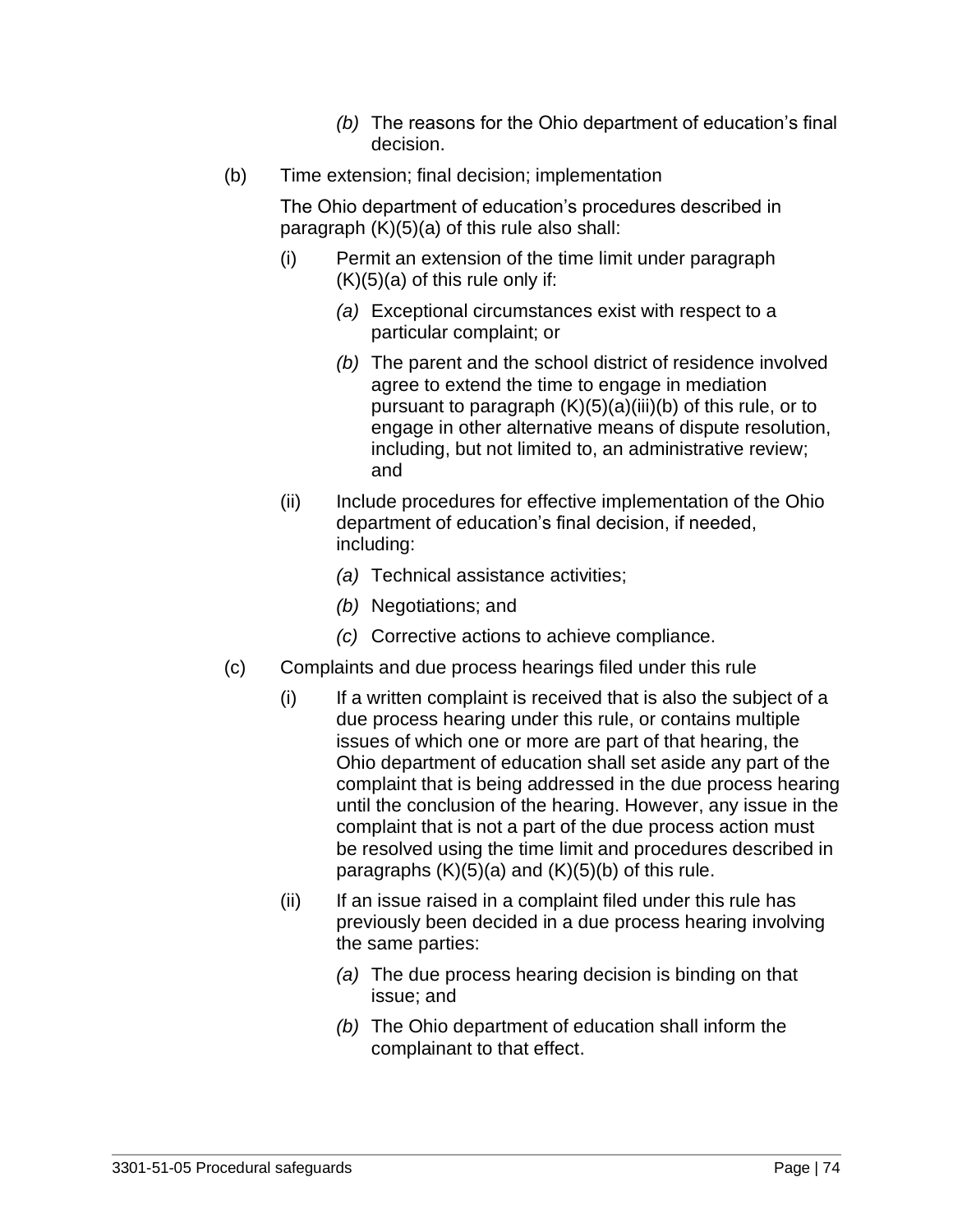- (iii) A complaint alleging a school district of residence's failure to implement a due process hearing decision shall be resolved by the Ohio department of education.
- (6) Filing a complaint
	- (a) An organization or individual may file a signed written complaint under the procedures described in paragraphs  $(K)(4)$  to  $(K)(5)$  of this rule.
	- (b) The complaint must include:
		- (i) A statement that a school district of residence has violated a requirement of Part B of the IDEA or of this rule;
		- (ii) The facts on which the statement is based;
		- (iii) The signature and contact information for the complainant; and
		- $(iv)$  If alleging violations with respect to a specific child:
			- *(a)* The name and address of the residence of the child;
			- *(b)* The name of the school the child is attending;
			- *(c)* In the case of a homeless child or youth (within the meaning of Section 725(2) of the McKinney-Vento Homeless Assistance Act (42 U.S.C. 11434a(2), as amended and specified in Title X, Part C, of the No Child Left Behind Act of 2001, January 2002, 42 U.S.C. 11431), available contact information for the child, and the name of the school the child is attending;
			- *(d)* A description of the nature of the problem of the child, including facts relating to the problem; and
			- *(e)* A proposed resolution of the problem to the extent known and available to the party at the time the complaint is filed.
	- (c) The complaint must allege a violation that occurred not more than one year prior to the date that the complaint is received in accordance with paragraph (K)(4) of this rule.
	- (d) The party filing the complaint must forward a copy of the complaint to the school district of residence at the same time the party files the complaint with the Ohio department of education.
- (7) Filing a due process complaint
	- (a) General
		- (i) A parent or a school district, county board of DD, or other educational agency may file a due process complaint on any of the matters described in paragraphs (H)(1)(a) and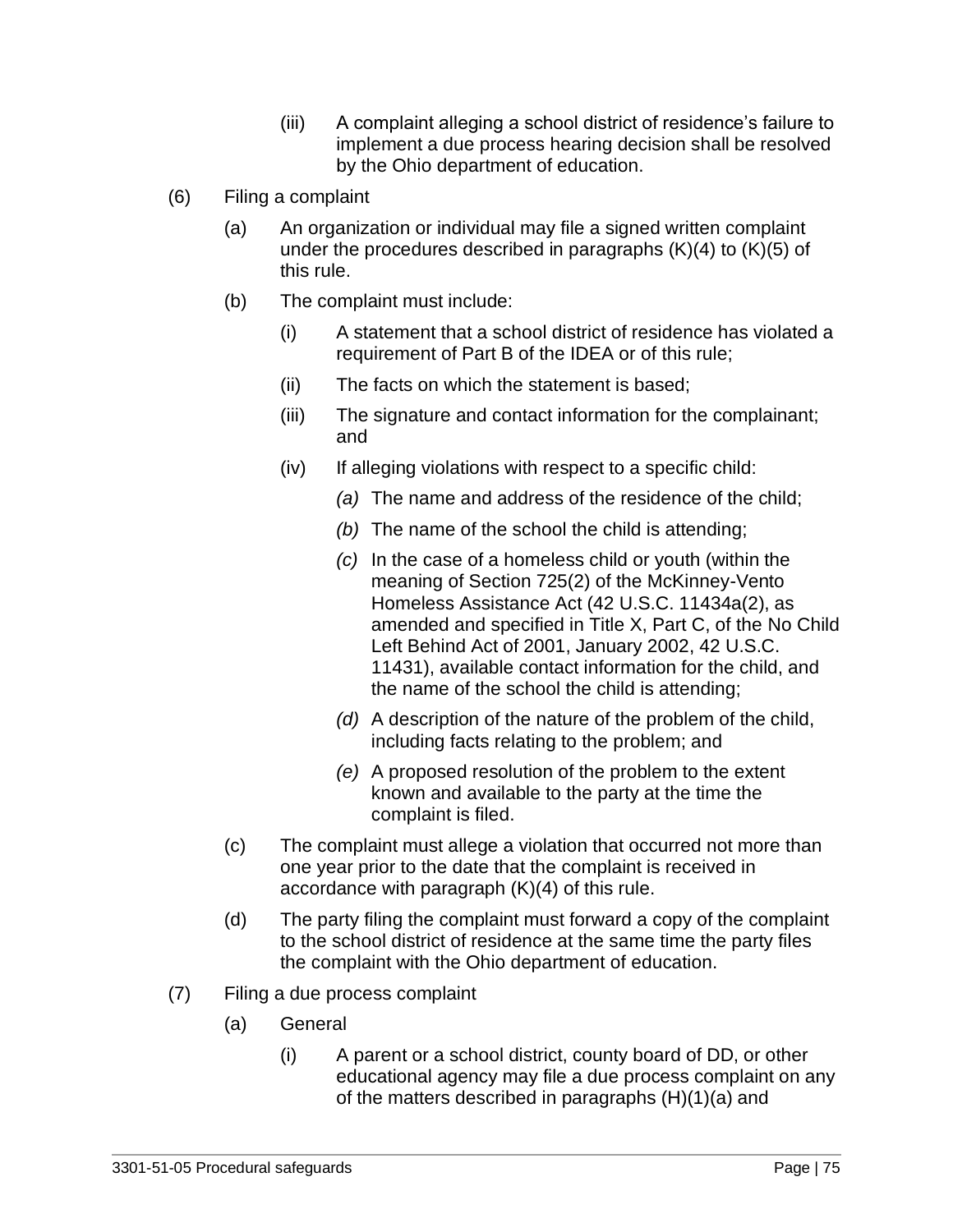(H)(1)(b) of this rule relating to the identification, evaluation or educational placement of a child with a disability, or the provision of FAPE to the child.

- (ii) The due process complaint must allege a violation that occurred not more than two years before the date the parent or public agency knew or should have known about the alleged action that forms the basis of the due process complaint, except that the exceptions to the timeline described in paragraph (K)(10)(f) of this rule apply to the timeline in this paragraph.
- (b) Information for parents

The school district of residence must inform the parent of any free or low-cost legal and other relevant services available in the area if:

- (i) The parent requests the information; or
- (ii) The parent or the school district files a due process complaint under this rule.
- (c) Hearing requested by someone other than parent. If a hearing has been requested by someone other than the child's parent, the parent shall be informed in writing of the request. The parent shall be invited to participate in the proceedings and shall be provided copies of all communications between the parties.
- (8) Due process complaint
	- (a) General
		- (i) The Ohio department of education shall establish state due process procedures. Additionally, the school district or public agency must have procedures that require either party, or the attorney representing a party, to provide to the other party a due process complaint (which must remain confidential).
		- (ii) The party filing a due process complaint must forward a copy of the due process complaint to the Ohio department of education.
	- (b) Content of complaint

The due process complaint required in paragraph (K)(8)(a)(i) of this rule must include:

- (i) The name of the child;
- (ii) The address of the residence of the child;
- (iii) The name of the school the child is attending;
- (iv) In the case of a homeless child or youth (within the meaning of Section 725(2) of the McKinney-Vento Homeless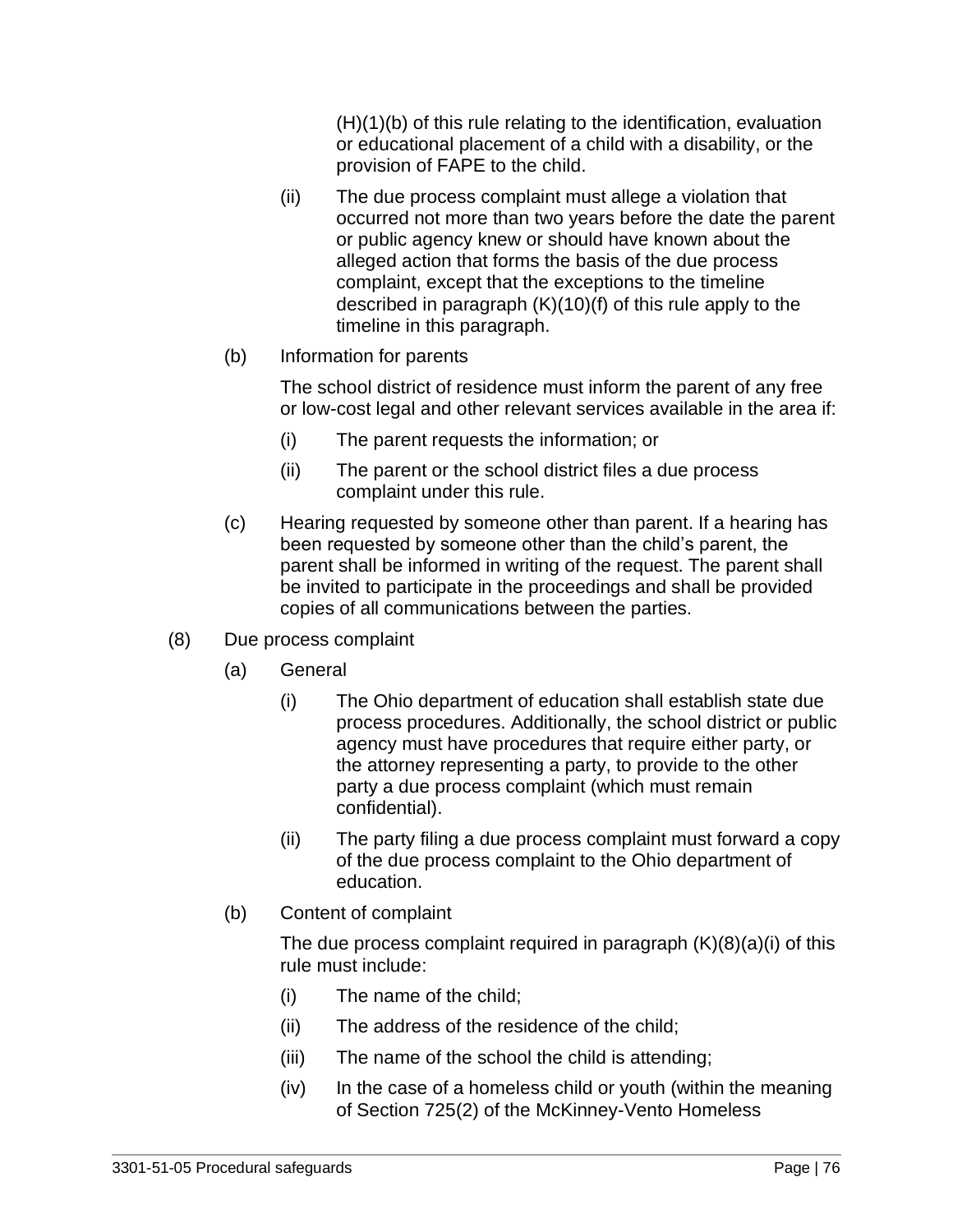Assistance Act (42 U.S.C. 11434a(2), as amended and specified in Title X, Part C, of the No Child Left Behind Act of 2001, January 2002, 42 U.S.C. 11431), available contact information for the child, and the name of the school the child is attending;

- (v) A description of the nature of the problem of the child relating to the proposed or refused initiation or change, including facts relating to the problem; and
- (vi) A proposed resolution of the problem to the extent known and available to the party at the time.
- (c) Notice required before a hearing on a due process complaint

A party may not have a hearing on a due process complaint until the party, or the attorney representing the party, files a due process complaint that meets the requirements of paragraph (K)(8)(b) of this rule.

(d) Appointment of hearing officer

Upon receipt of a request for a due process hearing, the Ohio department of education, office for exceptional children, will appoint an impartial hearing officer from a list of attorneys maintained by the office for exceptional children.

- (e) Sufficiency of complaint
	- (i) The due process complaint required by this rule must be deemed sufficient unless the party receiving the due process complaint notifies the hearing officer and the other party in writing, within fifteen days of receipt of the due process complaint, that the receiving party believes the due process complaint does not meet the requirements in paragraph  $(K)(8)(b)$  of this rule.
	- (ii) The appointed hearing officer shall handle all phases of the due process request, including, but not limited to, whether a determination of insufficiency should result in the amendment or dismissal of a due process complaint.
	- (iii) Within five days of receipt of the notification under paragraph  $(K)(8)(e)(i)$  of this rule, the hearing officer must make a determination on the face of the due process complaint of whether the due process complaint meets the requirements of paragraph (K)(8)(b) of this rule, and must immediately notify the parties in writing of that determination.

The hearing officer shall review the sufficiency issues in accordance with the following: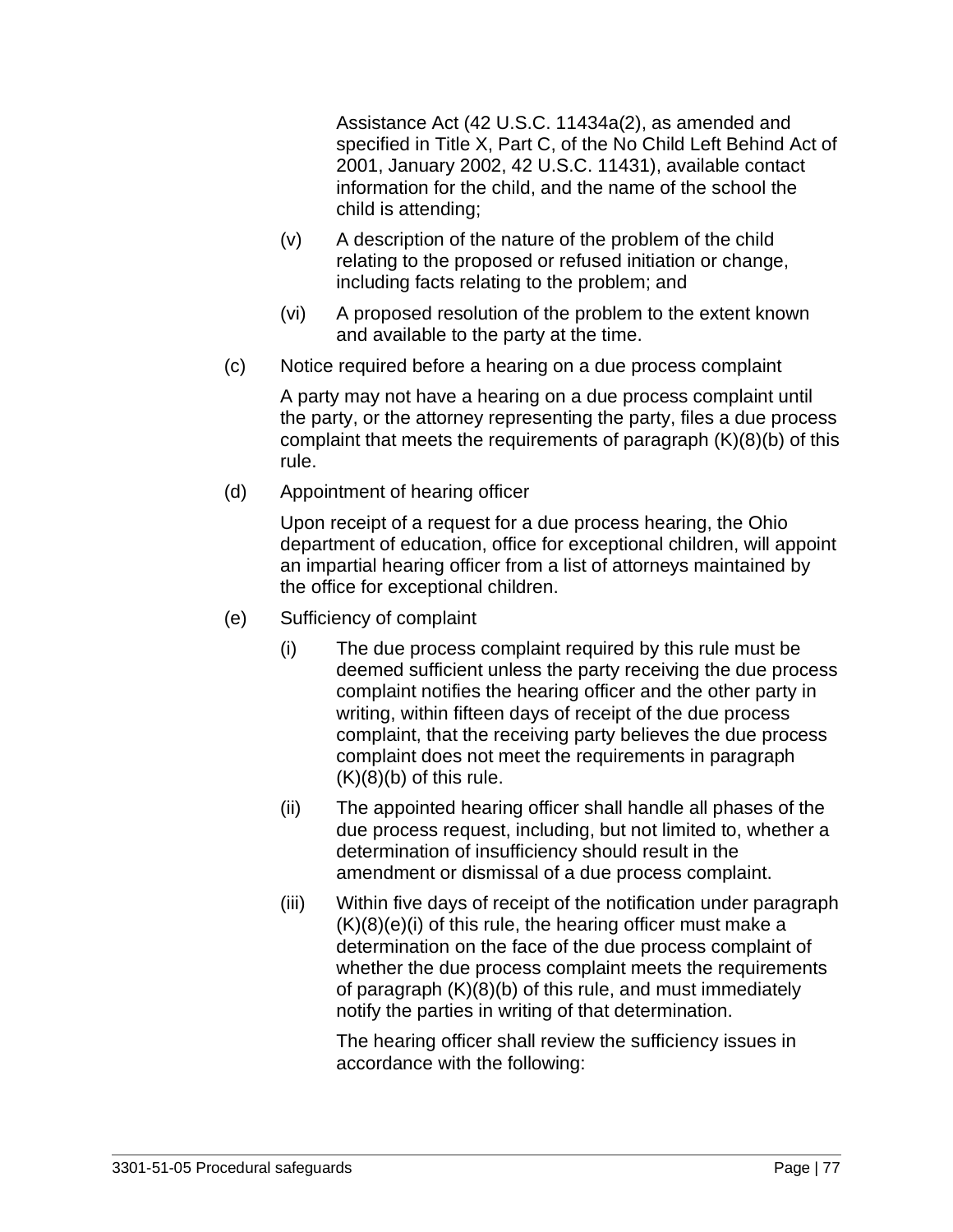- *(a)* The hearing officer shall make a determination on the face of the due process complaint no later than five days after receipt of the notification under paragraph  $(K)(8)(e)(i)$  of this rule;
- *(b)* The hearing officer shall notify all parties of that written determination on the same date the determination is made;
- *(c)* If the due process complaint is determined to be insufficient, the determination shall include:
	- *(i)* The reasons for the determination of insufficiency;
	- *(ii)* A statement in clear language that the case has not been dismissed;
	- *(iii)* The case cannot go to hearing until a due process notice is filed which meets the requirements of paragraph (K)(8)(b) of this rule; and
	- *(iv)* Notice of resources to assist parents without counsel in completing due process complaints and in correcting deficiencies included in the finding of insufficiency by the hearing officer, including, but not limited to, the identity and contact information of the employee at the Ohio department of education who is qualified to answer parents' questions about the required information specified in paragraph (K)(8)(b) of this rule that must be included in a due process complaint notice.
- (iv) A party may amend its due process complaint only if:
	- *(a)* The other party consents in writing to the amendment and is given the opportunity to resolve the due process complaint through a meeting held pursuant to paragraph (K)(9) of this rule; or
	- *(b)* The hearing officer grants permission, except that the hearing officer may only grant permission to amend at any time not later than five days before the due process hearing begins.
- (v) If a party files an amended due process complaint, the timelines for the resolution meeting in paragraph (K)(9)(a) of this rule and the time period to resolve in paragraph (K)(9)(b) of this rule begin again with the filing of the amended due process complaint.
- (f) School district of residence response to a due process complaint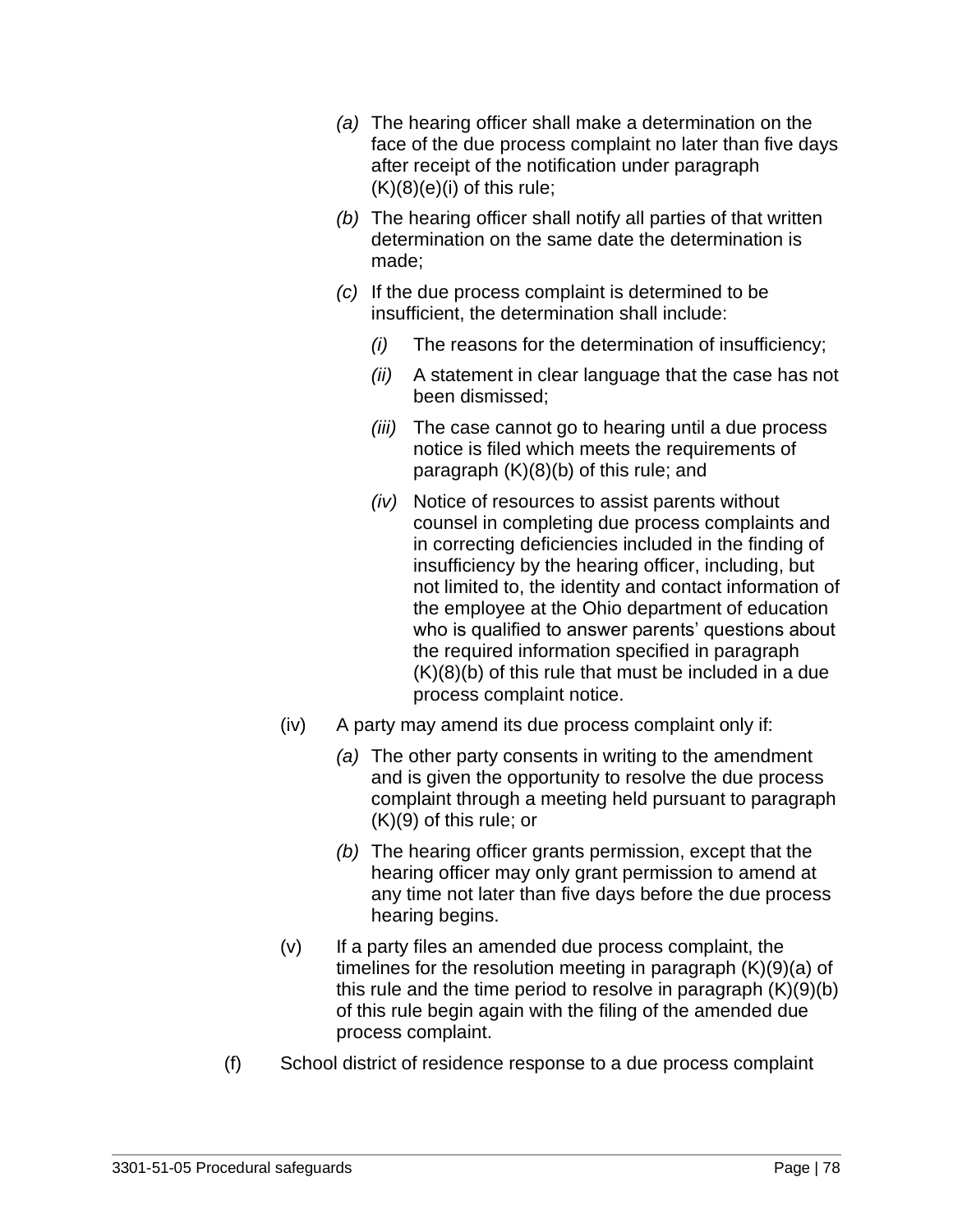- (i) If the school district of residence has not sent a prior written notice under paragraph (H) of this rule to the parent regarding the subject matter contained in the parent's due process complaint, the school district of residence must, within ten days of receiving the due process complaint, send to the parent a response that includes:
	- *(a)* An explanation of why the school district of residence proposed or refused to take the action raised in the due process complaint;
	- *(b)* A description of other options that the IEP team considered and the reasons why those options were rejected;
	- *(c)* A description of each evaluation procedure, assessment, record, or report the school district of residence used as the basis for the proposed or refused action; and
	- *(d)* A description of the other factors that are relevant to the school district of residence's proposed or refused action.
- (ii) A response by a school district of residence under paragraph  $(K)(8)(f)(i)$  of this rule shall not be construed to preclude the school district from asserting that the parent's due process complaint was insufficient, where appropriate.
- (g) Other party response to a due process complaint

Except as provided in paragraph (K)(8)(f) of this rule, the party receiving a due process complaint must, within ten days of receiving the due process complaint, send to the other party a response that specifically addresses the issues raised in the due process complaint.

- (9) Resolution process
	- (a) Resolution meeting
		- (i) Within fifteen days of receiving notice of the parent's due process complaint, and prior to the initiation of a due process hearing under paragraph (K)(10) of this rule, the school district of residence must convene a meeting with the parent and the relevant member or members of the IEP team who have specific knowledge of the facts identified in the due process complaint that:
			- *(a)* Includes a representative of the school district of residence who has decision-making authority on behalf of that district; and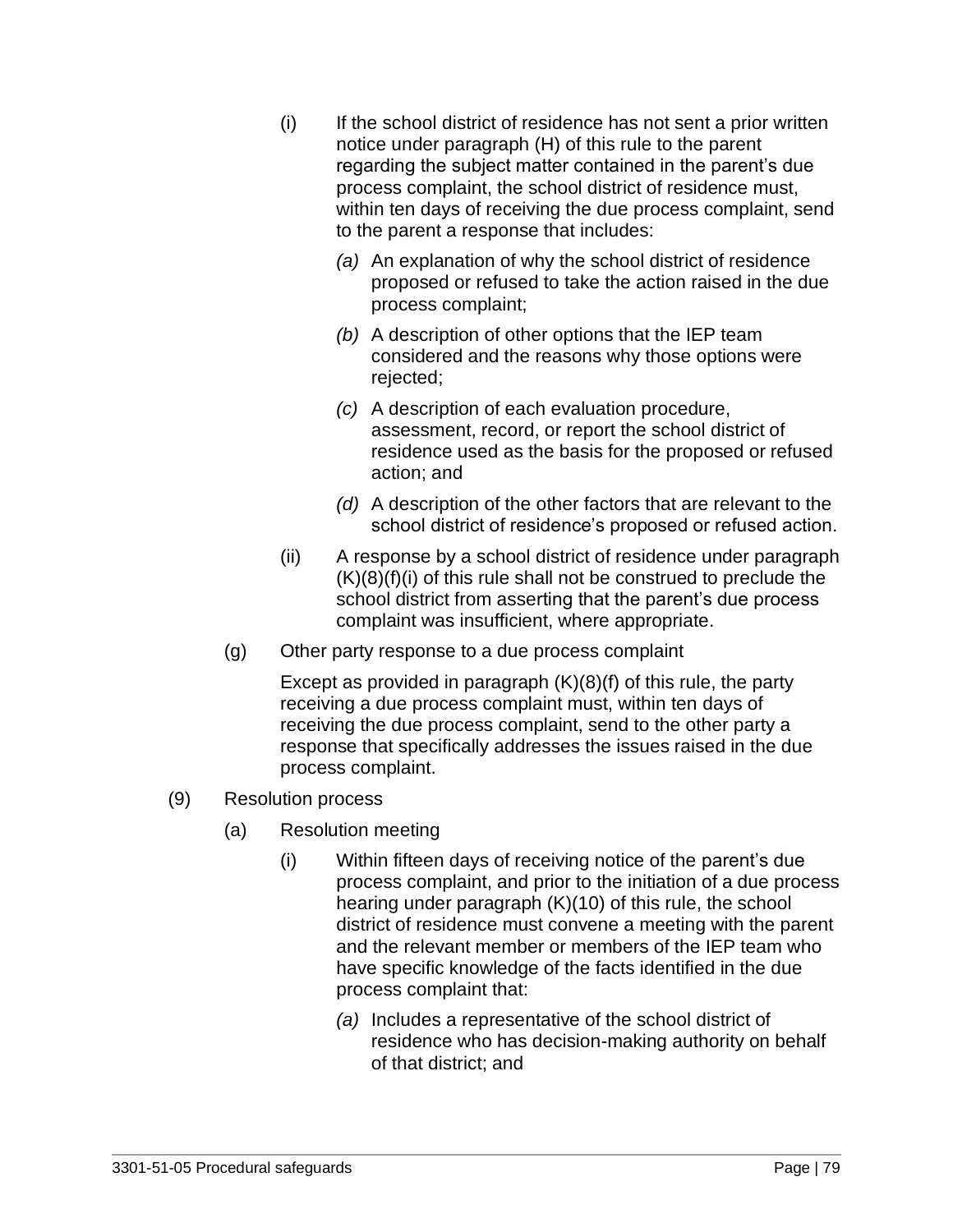- *(b)* May not include an attorney of the school district of residence unless the parent is accompanied by an attorney.
- (ii) The purpose of the meeting is for the parent of the child to discuss the due process complaint, and the facts that form the basis of the due process complaint, so that the school district of residence has the opportunity to resolve the dispute that is the basis for the due process complaint.
- (iii) The meeting described in paragraphs  $(K)(9)(a)(i)$  and  $(K)(9)(a)(ii)$  of this rule need not be held if:
	- *(a)* The parent and the school district of residence agree in writing to waive the meeting; or
	- *(b)* The parent and the school district of residence agree to use the mediation process described in paragraph (K)(3) of this rule.
- (iv) The parent and the school district of residence determine the relevant members of the IEP team to attend the meeting.
- (b) Resolution period
	- (i) If the school district has not resolved the due process complaint to the satisfaction of the parent within thirty days of the receipt of the due process complaint, the due process hearing may occur.
	- (ii) Except as provided in paragraph  $(K)(9)(c)$  of this rule, the timeline for issuing a final decision under paragraph (K)(15) of this rule begins at the expiration of this thirty-day period.
	- (iii) Except where the parties have jointly agreed to waive the resolution process or to use mediation, notwithstanding paragraphs  $(K)(9)(b)(i)$  and  $(K)(9)(b)(ii)$  of this rule, the failure of the parent filing a due process complaint to participate in the resolution meeting will delay the timelines for the resolution process and due process hearing until the meeting is held.
	- (iv) If the school district of residence is unable to obtain the participation of the parent in the resolution meeting after reasonable efforts have been made (and documented using the procedures in rule 3301-51-07 of the Administrative Code), the school district of residence may, at the conclusion of the thirty-day period, request that a hearing officer dismiss the parent's due process complaint.
	- (v) If the school district of residence fails to hold the resolution meeting specified in paragraph (K)(9)(a) of this rule within fifteen days of receiving notice of a parent's due process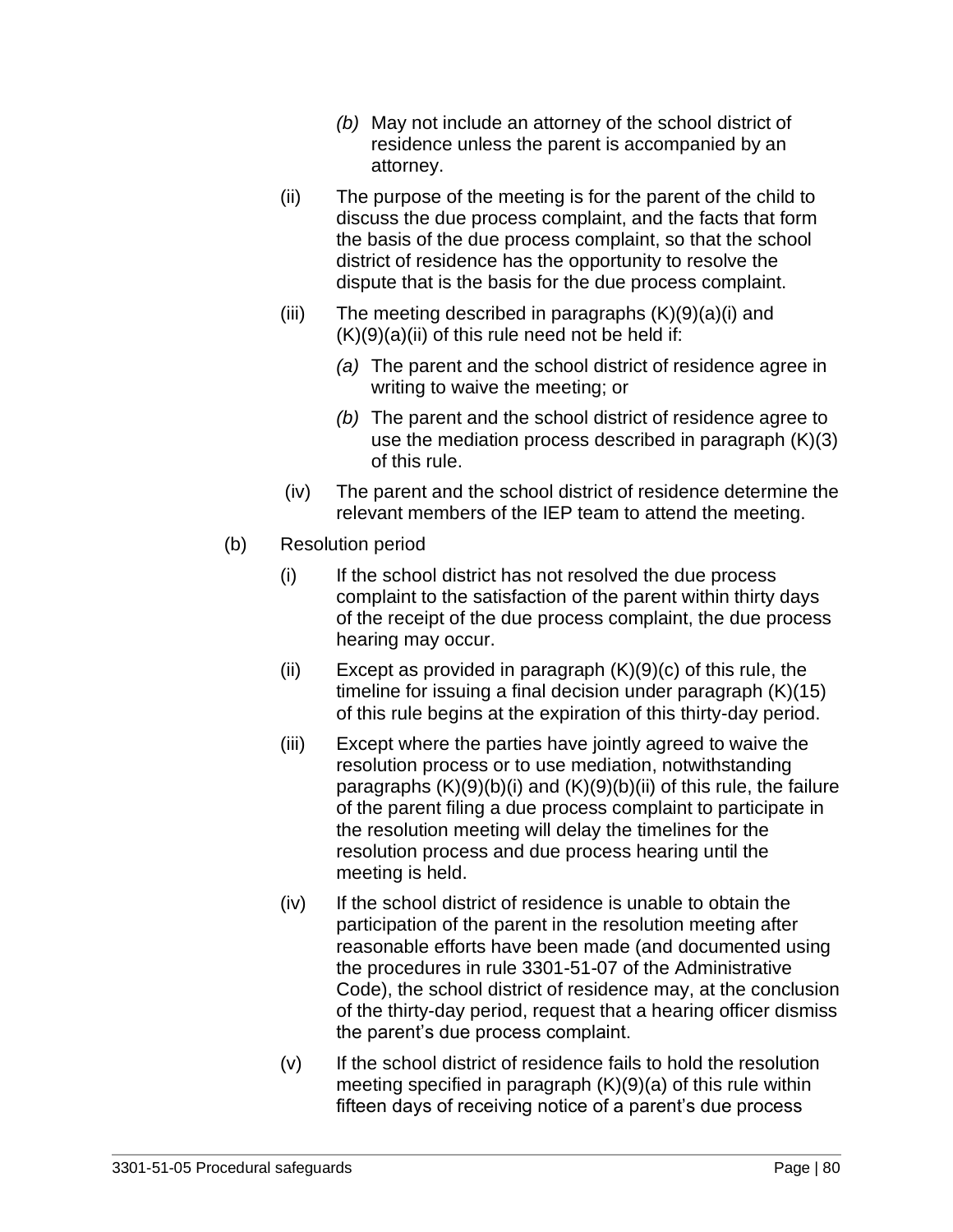complaint or fails to participate in the resolution meeting, the parent may seek the intervention of a hearing officer to begin the due process hearing timeline.

(c) Adjustments to thirty-day resolution period

The forty-five-day timeline for the due process hearing in paragraph (K)(15)(a) of this rule starts the day after one of the following events:

- (i) Both parties agree in writing to waive the resolution meeting;
- (ii) After either the mediation or resolution meeting starts but before the end of the thirty-day period, the parties agree in writing that no agreement is possible;
- (iii) If both parties agree in writing to continue the mediation at the end of the thirty-day resolution period, but later, the parent or school district of residence withdraws from the mediation process.
- (d) Written settlement agreement

If a resolution to the dispute is reached at the meeting described in paragraphs  $(K)(9)(a)(i)$  and  $(K)(9)(a)(ii)$  of this rule, the parties must execute a legally binding agreement that:

- (i) States that all discussions that occurred during the resolution process shall be confidential and shall not be used as evidence in any subsequent due process hearing or civil procedure;
- (ii) Is signed by both the parent and a representative of the school district of residence who has the authority to bind the district; and
- (iii) Is enforceable in any state court of competent jurisdiction or in a district court of the United States.
- (e) Agreement review period

If the parties execute an agreement pursuant to paragraph  $(K)(9)(d)$ of this rule, a party may void the agreement within three business days of the agreement's execution.

- (10) Impartial due process hearing
	- (a) General

Whenever a due process complaint is received under paragraph (K)(7) or (K)(22) of this rule, the parents or the school district of residence involved in the dispute must have an opportunity for an impartial due process hearing, consistent with the procedures in paragraphs  $(K)(7)$  to  $(K)(9)$  of this rule.

(b) School district responsible for conducting the due process hearing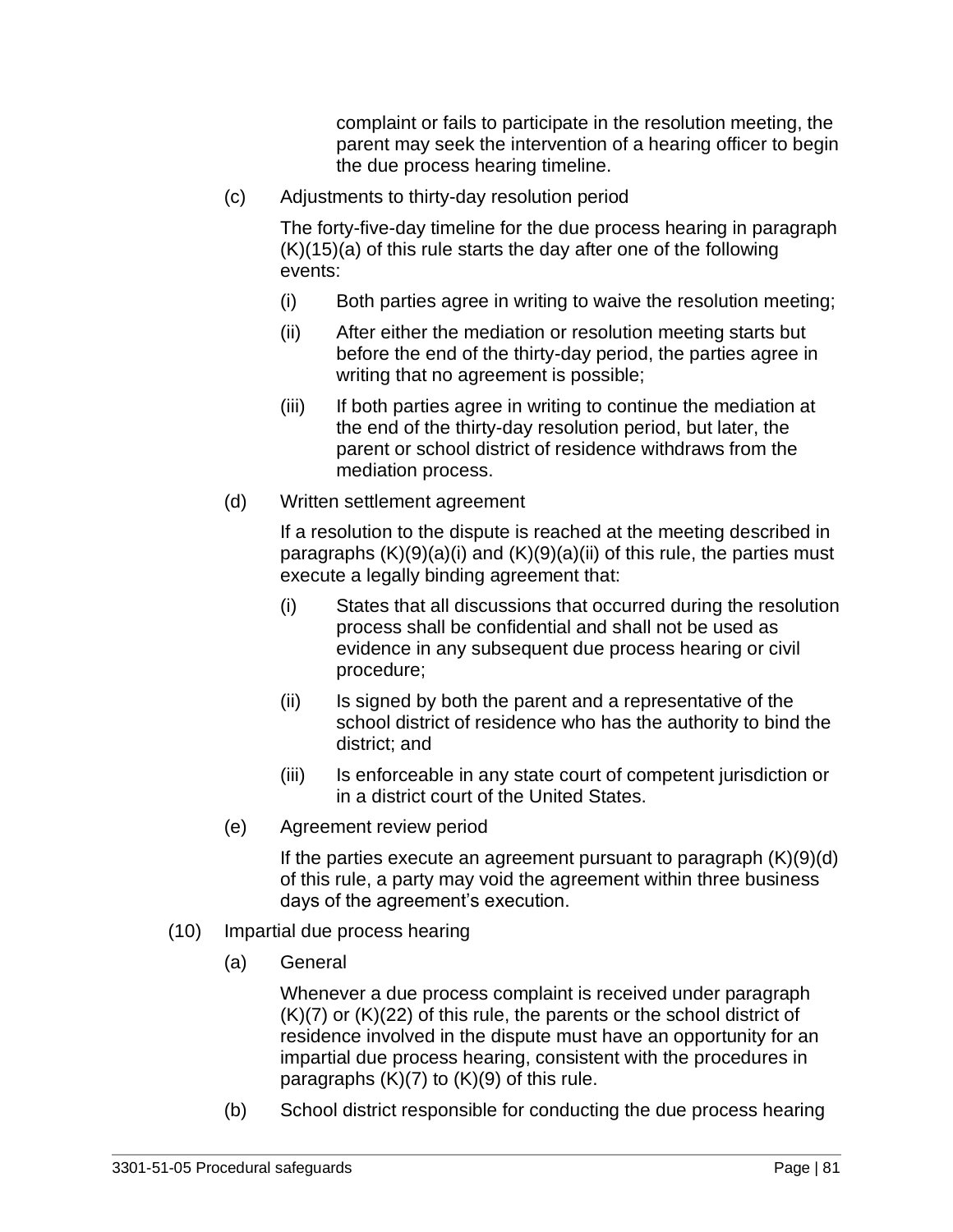The hearing described in paragraph (K)(10)(a) of this rule must be conducted by the school district of residence as provided by section 3323.05 of the Revised Code, the provisions of this rule, and procedures of the Ohio department of education.

- (c) Impartial hearing officer
	- (i) At a minimum, a hearing officer:
		- *(a)* Must not be:
			- *(i)* An employee of the Ohio department of education or the school district that is involved in the education or care of the child; or
			- *(ii)* A person having a personal or professional interest that conflicts with the person's objectivity in the hearing;
		- *(b)* Must possess knowledge of, and the ability to understand, the provisions of the IDEA, federal and state regulations pertaining to the IDEA, and legal interpretations of the IDEA by federal and state courts;
		- *(c)* Must possess the knowledge and ability to conduct hearings in accordance with appropriate, standard legal practice and be trained in accordance with requirements set forth by the Office for Exceptional Children;
		- *(d)* Must possess the knowledge and ability to render and write decisions in accordance with appropriate, standard legal practice; and
		- *(e)* Must be an attorney licensed to practice law in Ohio who has successfully completed all training required by the Ohio department of education.
	- (ii) A person who otherwise qualifies to conduct a hearing under paragraph (K)(10)(c)(i) of this rule is not an employee of the school district solely because the person is paid by the school district of residence to serve as a hearing officer.
	- (iii) Each public agency must keep a list of the persons who serve as hearing officers. The list must include a statement of the qualifications of each of those persons.
	- (iv) The Ohio department of education, office for exceptional children may require any and all current hearing or state level review officers to reapply for eligibility to remain on the list. Training sessions are a mandatory requirement to remain eligible for appointments. In addition, being on the list of possible hearing or state level review officers should not be considered a guarantee or expectation of appointment.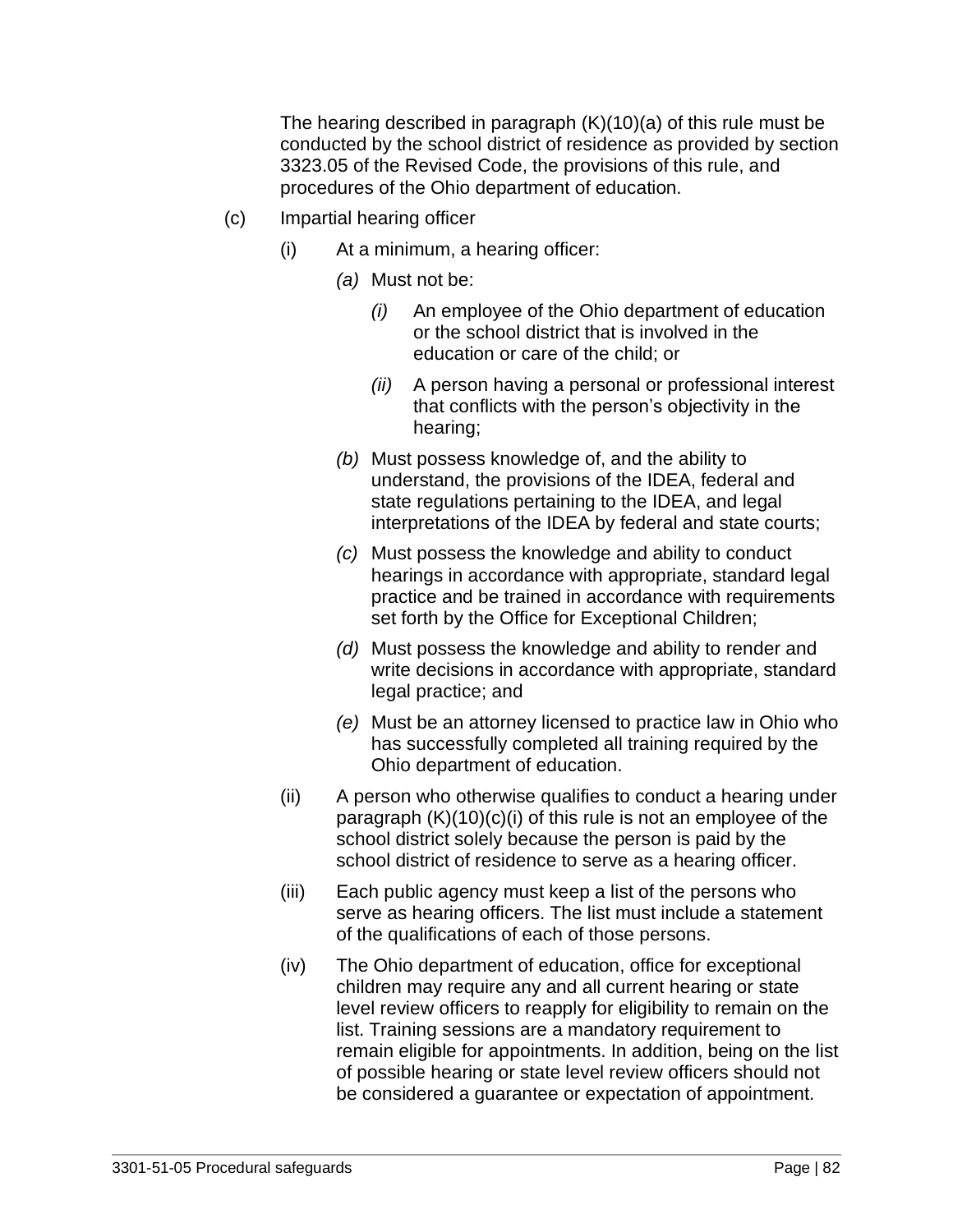(d) Subject matter of due process hearings

The party requesting the due process hearing may not raise issues at the due process hearing that were not raised in the due process complaint filed under paragraph (K)(8)(b) of this rule, unless the other party agrees otherwise.

(e) Timeline for requesting a hearing

A parent or public agency must request an impartial hearing on their due process complaint within two years of the date the parent or agency knew or should have known about the alleged action that forms the basis of the due process complaint.

(f) Exceptions to the timeline

The timeline described in paragraph (K)(10)(e) of this rule does not apply to a parent if the parent was prevented from filing a due process complaint due to:

- (i) Specific misrepresentations by the school district that it had resolved the problem forming the basis of the due process complaint; or
- (ii) The school district's withholding of information from the parent that was required under this rule to be provided to the parent.
- (11) Hearing rights
	- (a) General

Any party to a hearing conducted pursuant to paragraphs (K)(2) and  $(K)(7)$  to  $(K)(13)$  of this rule or paragraphs  $(K)(20)$  to  $(K)(24)$  of this rule, or an appeal conducted pursuant to paragraph (K)(14) of this rule, has the right to:

- (i) Be accompanied and advised by counsel and by individuals with special knowledge or training with respect to the problems of children with disabilities;
- (ii) Present evidence and confront, cross-examine, and compel the attendance of witnesses;
- (iii) Prohibit the introduction of any evidence at the hearing that has not been disclosed to that party at least five business days before the hearing;
- (iv) Obtain a written, or, at the option of the parents, electronic, verbatim record of the hearing; and
- (v) Obtain written, or, at the option of the parents, electronic findings of fact and decisions.
- (b) Additional disclosure of information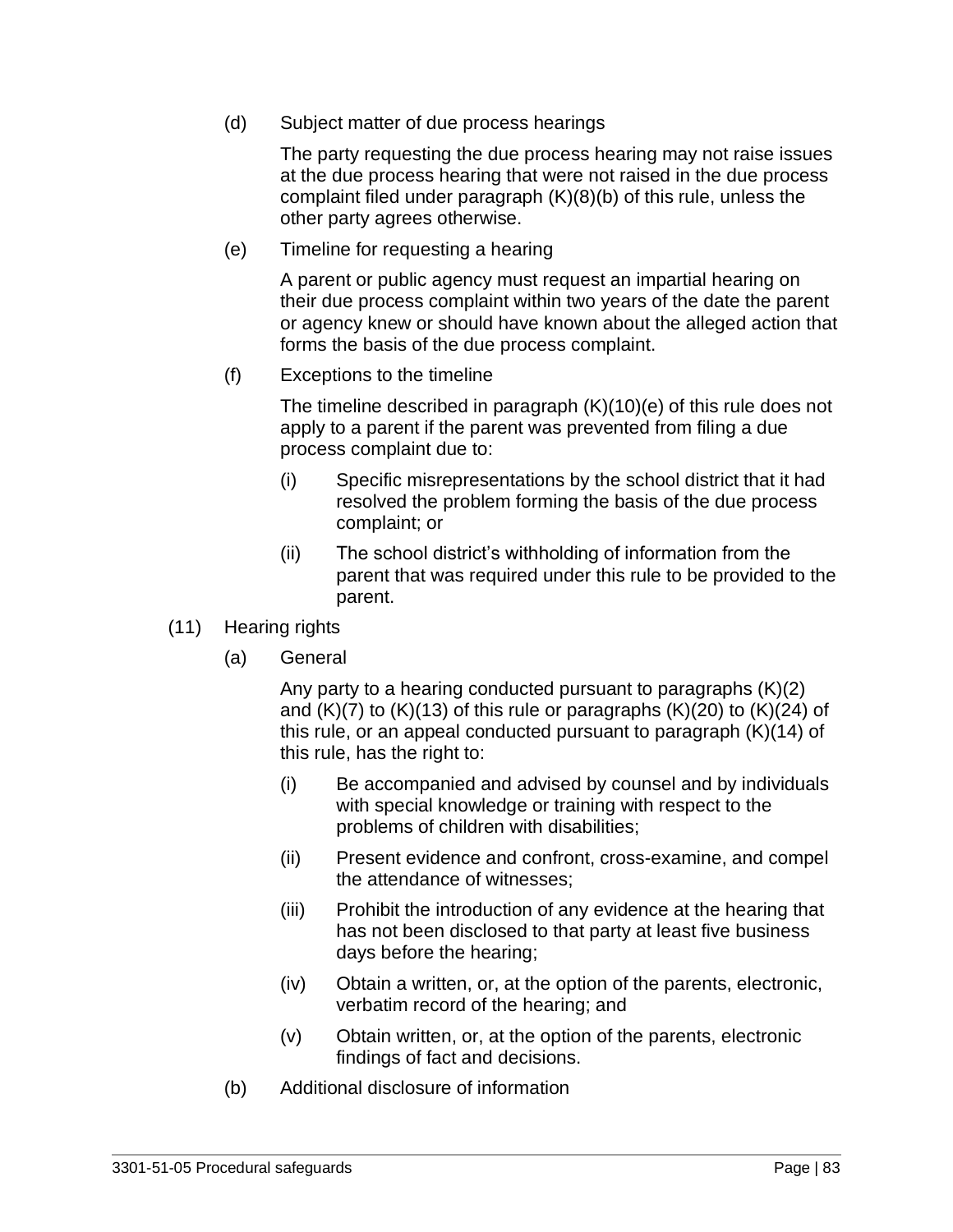- (i) At least five business days prior to a hearing conducted pursuant to paragraph (K)(10)(a) of this rule, each party must disclose to all other parties all evaluations completed by that date and recommendations based on the offering party's evaluations that the party intends to use at the hearing.
- (ii) A hearing officer may bar any party that fails to comply with paragraph (K)(11)(b)(i) of this rule from introducing the relevant evaluation or recommendation at the hearing without the consent of the other party.
- (c) Parental rights at hearings

Parents involved in hearings must be given the right to:

- (i) Have the child who is the subject of the hearing present;
- (ii) Open the hearing to the public; and
- (iii) Have the record of the hearing and the findings of fact and decisions described in paragraphs (11)(a)(iv) and (11)(a)(v) of this rule provided at no cost to parents.
- (12) Responsibility of hearing officer

The impartial hearing officer has the responsibility of conducting the hearing in accordance with requirements set forth by the Office for Exceptional Children, including but not limited to:

- (a) Notifying all parties of the date, time and location of the hearing;
- (b) Arranging a disclosure conference at least five business days prior to the hearing to assure that information to be presented at the hearing is disclosed;
- (c) Issuing a subpoena or a subpoena duces tecum when relevant, necessary, and material, with fees and mileage paid by the party requesting the subpoena;
	- (i) Either party may request subpoenas to compel the attendance of witnesses at the hearing. Either party may request subpoenas duces tecum to compel the witnesses to bring specified documents to the hearing. Requests for subpoenas duces tecum are submitted to the hearing officer. The hearing officer signs the subpoenas.
	- (ii) A subpoena may be served by an attorney at law, or by any person who is not a party and over the age of eighteen. Service of a subpoena upon a person named therein shall be made by delivering a copy of the subpoena to the person, by reading it to him or her in person, or by leaving it at the person's usual place of residence. Service of subpoenas is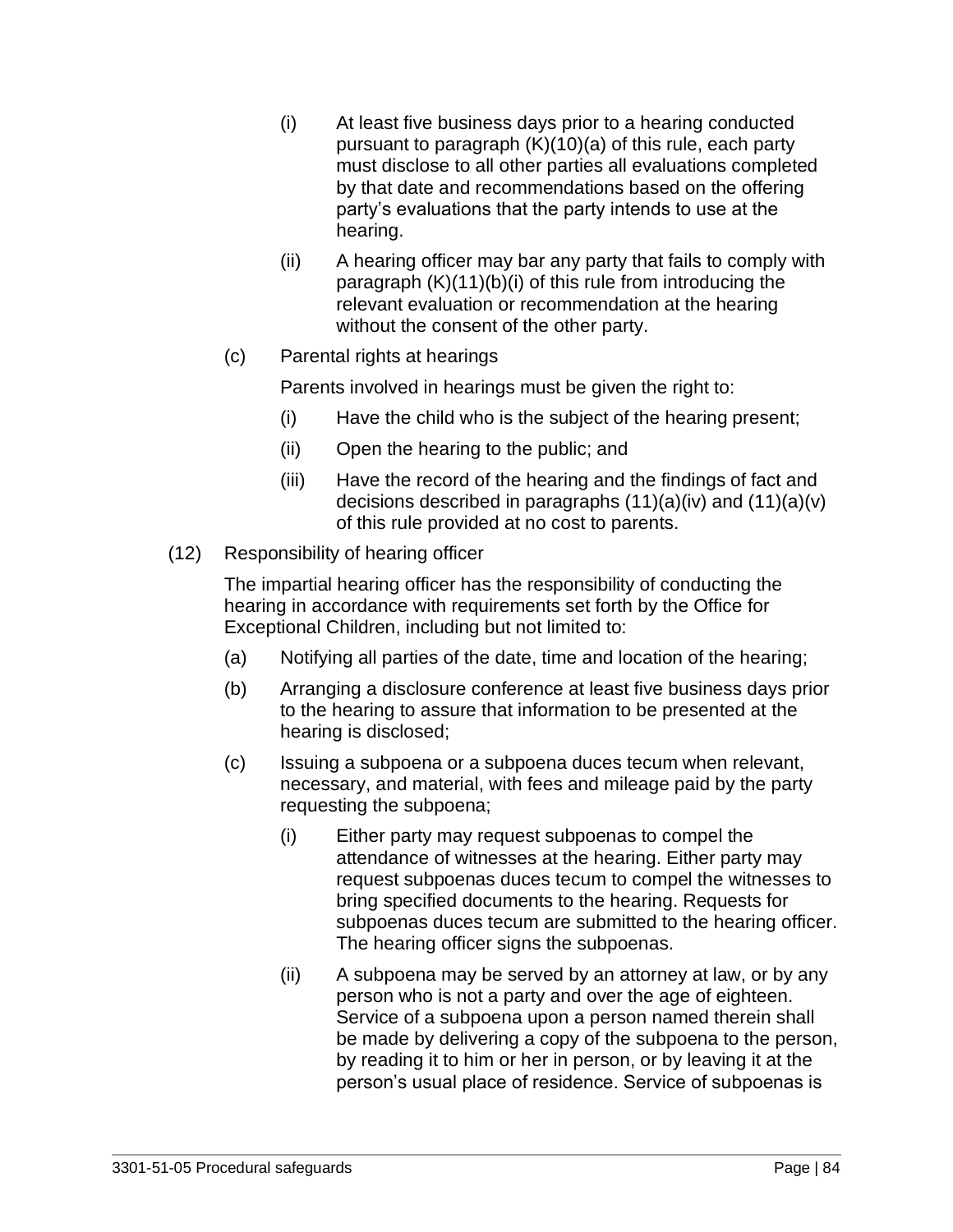solely the responsibility of the party requesting the subpoena and shall not be assumed by the impartial hearing officer.

- (d) Ruling on procedural issues presented at the hearing; and
- (e) Arriving at a written decision based solely on evidence and testimony presented at the hearing and mailing such decision, by certified mail, to the parties involved and the Ohio department of education, office for exceptional children.
- (13) Hearing decisions
	- (a) Decision of hearing officer on the provision of FAPE
		- (i) Subject to paragraph  $(K)(13)(a)(ii)$  of this rule, a hearing officer's determination of whether a child received FAPE must be based on substantive grounds.
		- (ii) In matters alleging a procedural violation, a hearing officer may find that a child did not receive FAPE only if the procedural inadequacies:
			- *(a)* Impeded the child's right to FAPE;
			- *(b)* Significantly impeded the parent's opportunity to participate in the decision-making process regarding the provision of FAPE to the parent's child; or
			- *(c)* Caused a deprivation of educational benefit.
		- (iii) Nothing in paragraph  $(K)(13)(a)$  of this rule shall be construed to preclude a hearing officer from ordering a school district to comply with procedural requirements under this rule.
	- (b) Construction clause

Nothing in paragraphs  $(K)(2)$  and  $(K)(7)$  to  $(K)(13)$  of this rule shall be construed to affect the right of a parent to file an appeal of the due process hearing decision with the Ohio department of education.

(c) Separate request for a due process hearing

Nothing in this rule shall be construed to preclude a parent from filing a separate due process complaint on an issue separate from a due process complaint already filed.

(d) Findings and decision to advisory panel and general public

The Ohio department of education, after deleting any personally identifiable information, must:

(i) Transmit the findings and decisions referred to in paragraph  $(K)(11)(a)(v)$  of this rule to the state advisory panel which is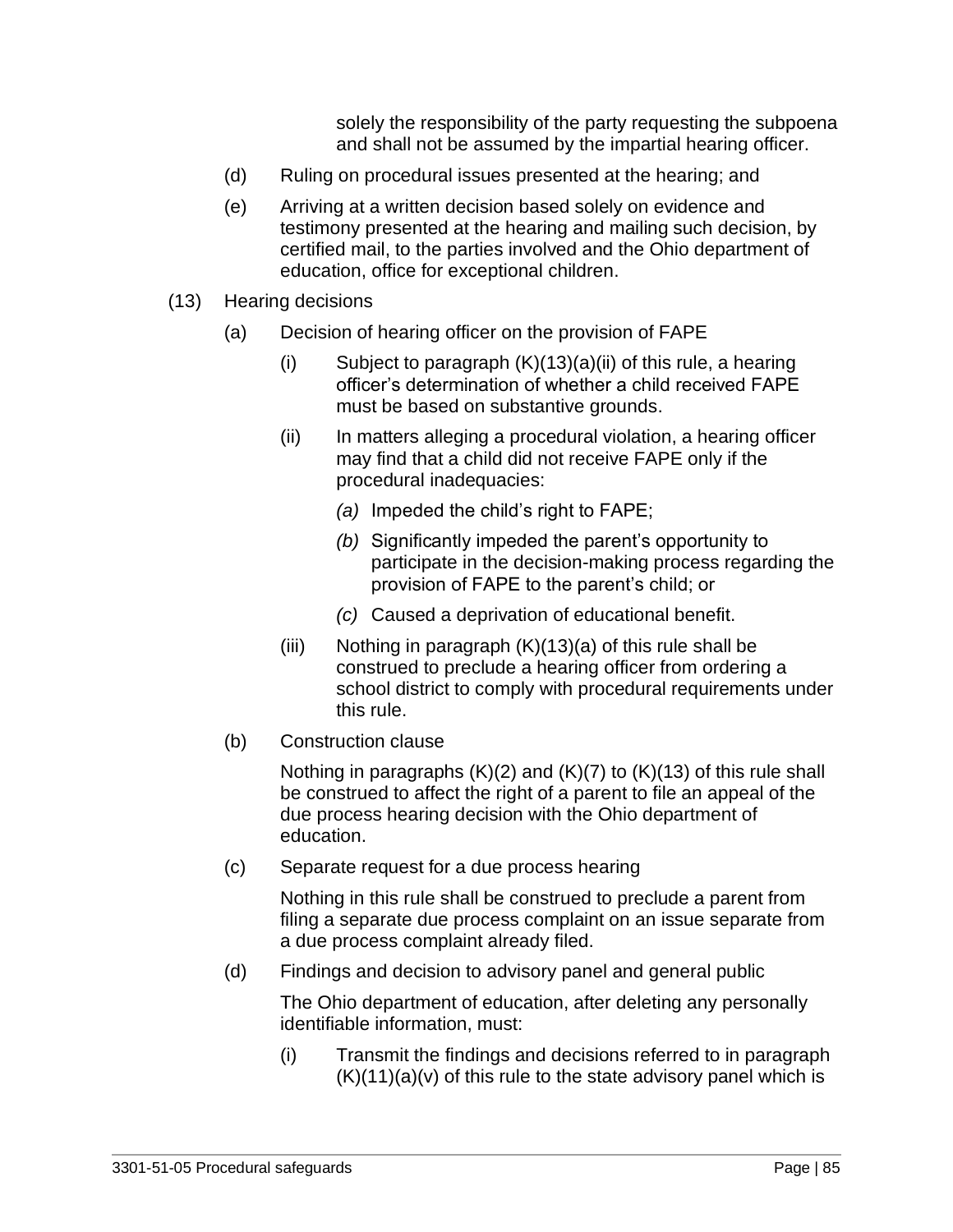hereby established and shall be maintained in accordance with section 3323. 06 of the Revised Code; and

- (ii) Make those findings and decisions available to the public.
- (14) Finality of decision; appeal; impartial review
	- (a) Finality of hearing decision

A decision made in a hearing conducted pursuant to this rule is final, except that any party involved in the hearing may appeal the decision under the provisions of paragraphs  $(K)(14)(b)$  and  $(K)(17)$ of this rule.

- (b) Appeal of decisions; impartial review
	- (i) Any party aggrieved by the findings and decision in the hearing may appeal the findings and decision in writing to the Ohio department of education within forty-five days of receipt of the hearing decision.
		- *(a)* The notice shall set forth the order appealed and the grounds of the party's appeal; and
		- *(b)* A party filing an appeal shall notify the other party of the filing of the appeal.
	- (ii) If there is an appeal, the Ohio department of education must conduct an impartial review of the findings and decision appealed. Upon receipt of an appeal, the Ohio department of education shall appoint a state level review officer who will conduct the review.
	- (iii) The official conducting the review must:
		- *(a)* Examine the entire hearing record;
		- *(b)* Ensure that the procedures at the hearing were consistent with the requirements of due process;
		- *(c)* Seek additional evidence, if necessary. If a hearing is held to receive additional evidence, the rights in paragraph (K)(11) of this rule apply;
		- *(d)* Afford the parties an opportunity for oral or written argument, or both, at the discretion of the reviewing official;
		- *(e)* Make an independent decision on completion of the review;

and

*(f)* Give a copy of the written, or, at the option of the parents, electronic findings of fact and decisions to the parties.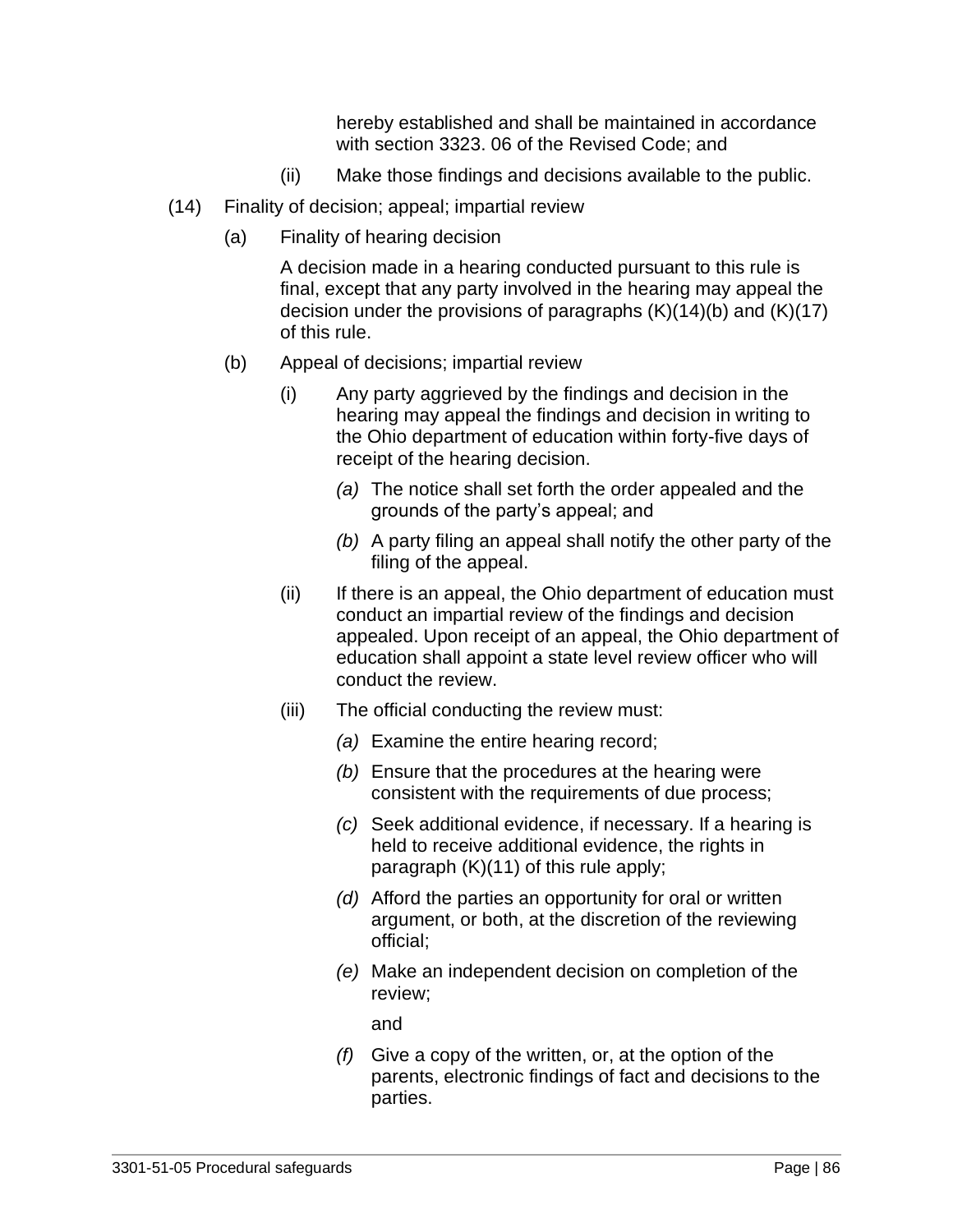(c) Findings and decision to advisory panel and general public

The Ohio department of education, after deleting any personally identifiable information, must:

- (i) Transmit the findings and decisions referred to in paragraph  $(K)(14)(b)(iii)(f)$  of this rule to the state advisory panel established under this rule and maintained in accordance with section 3323.06 of the Revised Code; and
- (ii) Make those findings and decisions available to the public.
- (d) Finality of review decision

The decision made by the reviewing official is final unless a party brings a civil action under paragraph (K)(17) of this rule.

- (15) Timelines and convenience of hearings and reviews
	- (a) The Ohio department of education must ensure that not later than forty-five days after the expiration of the thirty-day period under paragraph (K)(9)(b) of this rule, or the adjusted time periods described in paragraph (K)(9)(c) of this rule:
		- (i) A final decision is reached in the hearing; and
		- (ii) A copy of the decision is mailed to each of the parties.
	- (b) The Ohio department of education must ensure that not later than thirty days after the receipt of a request for a review:
		- (i) A final decision is reached in the review; and
		- (ii) A copy of the decision is mailed to each of the parties.
	- (c) A hearing or reviewing officer may grant specific extensions of time beyond the periods set out in paragraphs (K)(15)(a) and (K)(15)(b) of this rule at the request of either party.
	- (d) Each hearing and each review involving oral arguments must be conducted at a time and place that is reasonably convenient to the parents and child involved.
- (16) Cost of hearings
	- (a) The school district of the child's residence shall provide one copy of the written, or at the option of the parents, an electronic verbatim record of the hearing and findings of fact and decisions to the parent at no cost.
	- (b) All other cost incurred in impartial due process hearings requested by the parent shall be assumed by the school district of the child's residence, except as follows:
		- (i) Expert testimony, outside medical evaluation, witness fees, subpoena fees, and cost of counsel will be paid by the party requesting the services; and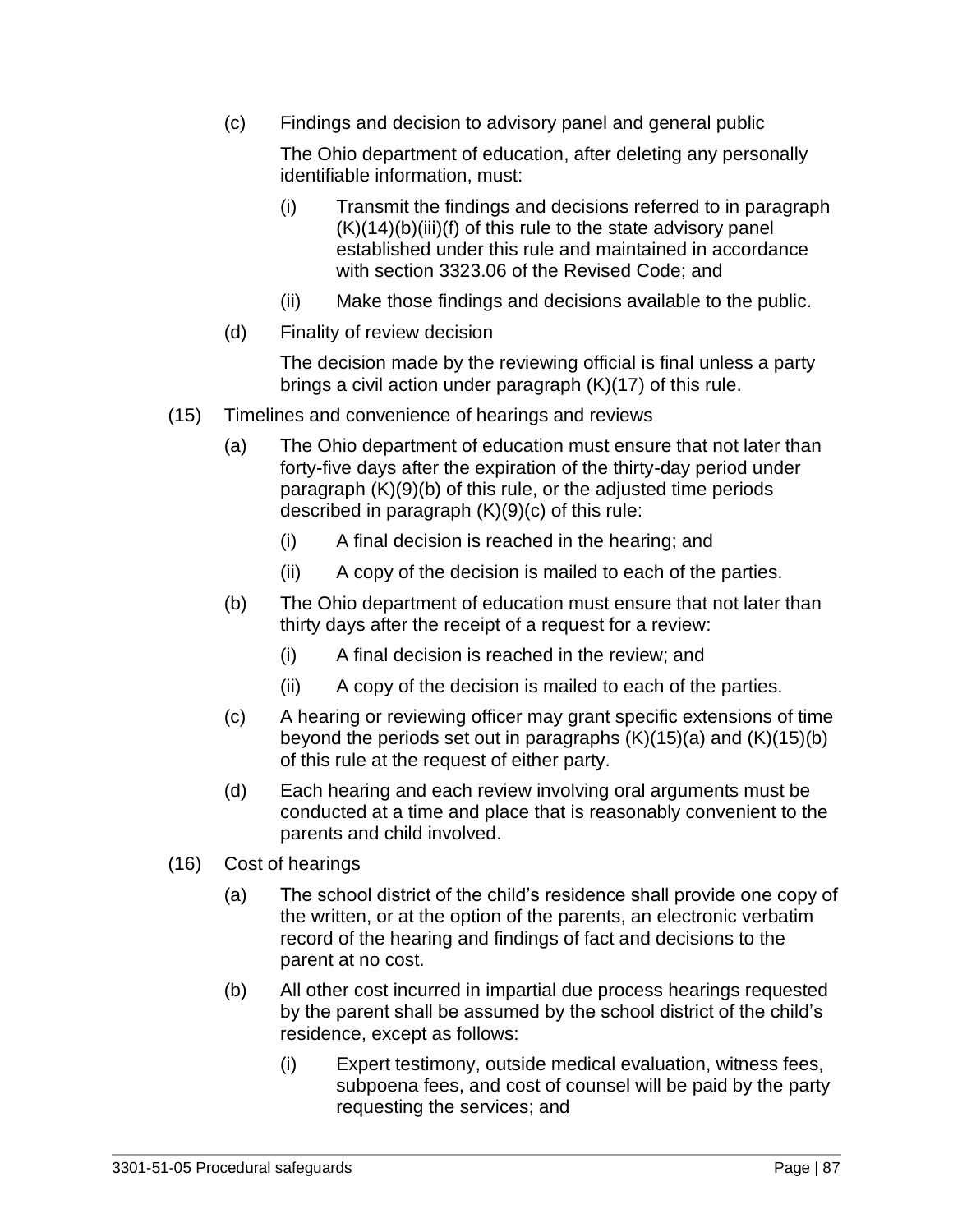- (ii) If requested by the parents or their attorney, additional copies of the record of the hearing and findings of fact and decisions.
- (c) When a school district, county board of DD, or other educational agency providing special education and related services to a child requests the impartial due process hearing, the district, county board of DD, or other educational agency will share equally the costs of the hearing with the school district of residence, except those costs included in paragraph (K)(16)(b) of this rule.
- (d) School districts shall compensate hearing officers upon invoice at an hourly rate not higher than that established for special counsel for the state of Ohio. School districts shall compensate hearing officers for no more than fifty hours of actual hearing time, excluding work done outside of the hearing, for any due process request unless the hearing officer submits to the Ohio department of education, office for exceptional children a written rationale for a hearing to exceed fifty hours of hearing time.
- (e) The Ohio department of education shall compensate state level review officers upon invoice at an hourly rate not higher than that established for special counsel for the state of Ohio.
- (17) Civil action
	- (a) General

Any party aggrieved by the findings and decision under paragraph (K)(14)(b) of this rule, has the right to bring a civil action with respect to the due process complaint notice requesting a due process hearing under paragraph (K)(7) or paragraphs (K)(20) to (K)(22) of this rule. The action may be brought in any state court of competent jurisdiction or in a district court of the United States without regard to the amount in controversy.

(b) Time limitation

The party bringing the action shall have ninety days from the date of the decision of the state review official, to bring a civil action in the district court of the United States, or shall within forty-five days of notification of the decision of the state review official, appeal the final order to the common pleas court of the county of the child's district of residence as provided by section 3323.05 of the Revised Code.

(c) Additional requirements

In any action brought under paragraph  $(K)(17)(a)$  of this rule, the court:

(i) Receives the records of the administrative proceedings;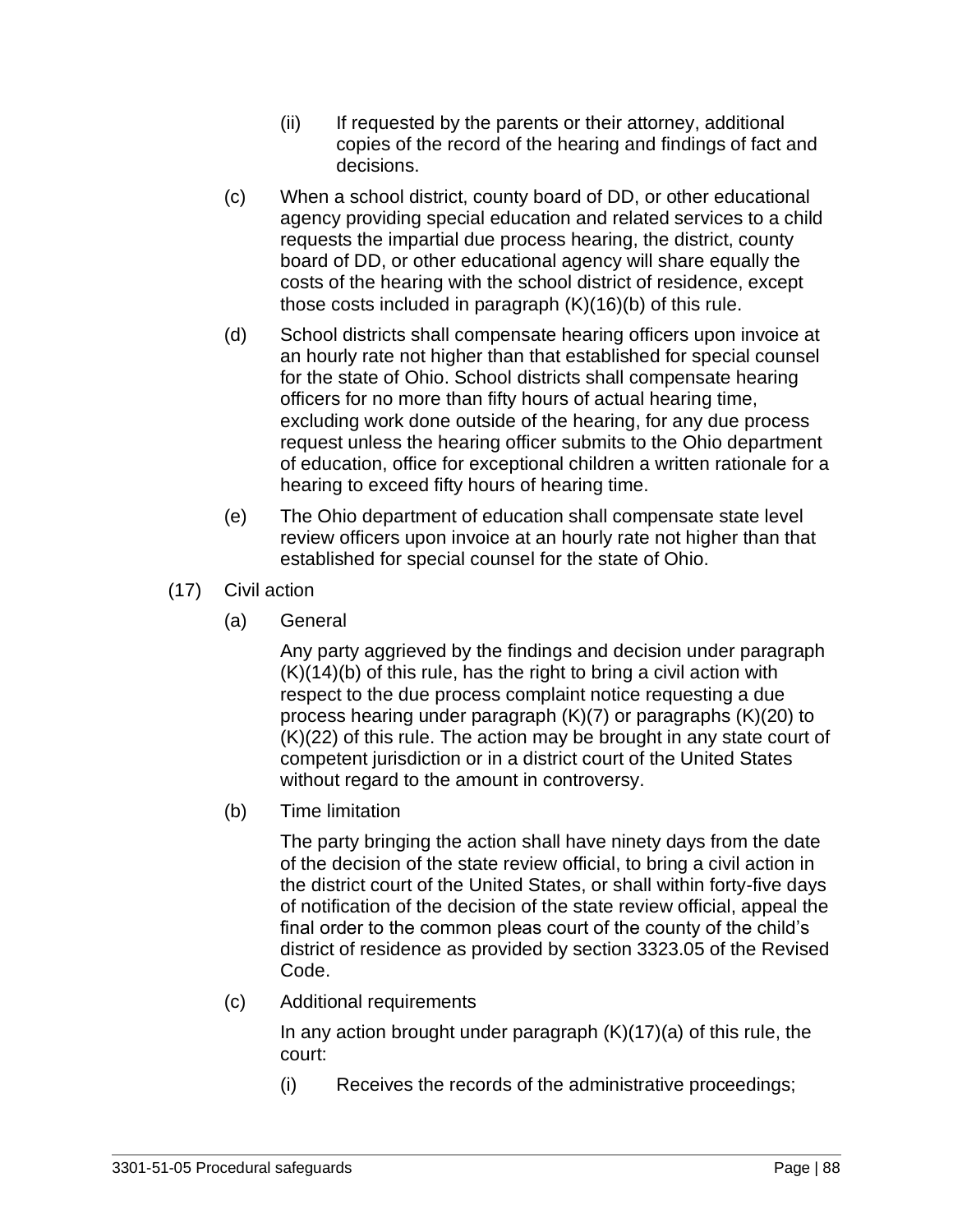- (ii) Hears additional evidence at the request of a party; and
- (iii) Basing its decision on the preponderance of the evidence, grants the relief that the court determines to be appropriate.
- (d) Jurisdiction of district courts

The district courts of the United States have jurisdiction of actions brought under Section 615 of the IDEA without regard to the amount in controversy.

(e) Rule of construction

Nothing in this rule restricts or limits the rights, procedures, and remedies available under the United States Constitution, the Americans with Disabilities Act of 1990, January 1990, Title V of the Rehabilitation Act of 1973 as amended by the Rehabilitation Act Amendments of 1998, August 1998, or other federal laws protecting the rights of children with disabilities, except that before the filing of a civil action under these laws seeking relief that is also available under Section 615 of the IDEA, the procedures under paragraphs  $(K)(7)$  and  $(K)(14)$  of this rule must be exhausted to the same extent as would be required had the action been brought under Section 615 of the IDEA.

- (18) Attorneys' fees
	- (a) In general

In any action or proceeding brought under Section 615 of the IDEA, the court, in its discretion, may award reasonable attorneys' fees as part of the costs to:

- (i) The prevailing party who is the parent of a child with a disability;
- (ii) To a prevailing party who is the Ohio department of education or a school district against the attorney of a parent who files a complaint or subsequent cause of action that is frivolous, unreasonable, or without foundation, or against the attorney of a parent who continued to litigate after the litigation clearly became frivolous, unreasonable, or without foundation; or
- (iii) To a prevailing Ohio department of education or school district against the attorney of a parent, or against the parent, if the parent's request for a due process hearing or subsequent cause of action was presented for any improper purpose, such as to harass, to cause unnecessary delay, or to needlessly increase the cost of litigation.
- (b) Prohibition on use of funds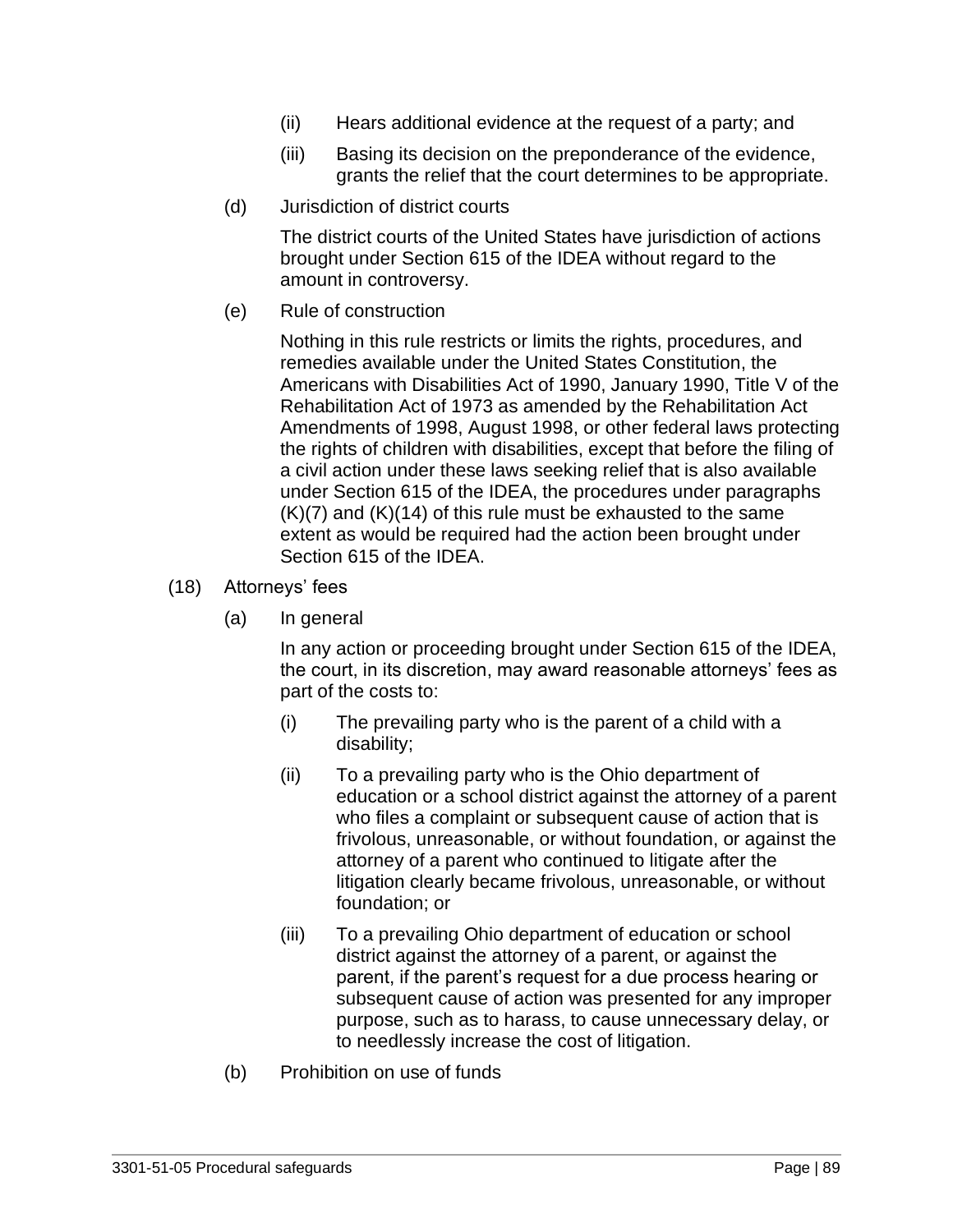- (i) Funds under Part B of the IDEA may not be used to pay attorneys' fees or costs of a party related to any action or proceeding under Section 615 of the IDEA and Subpart E of Part B of the IDEA.
- (ii) Paragraph (K)(18)(b)(i) of this rule does not preclude the Ohio department of education or a school district from using funds under Part B of the IDEA for conducting an action or proceeding under Section 615 of the IDEA.
- (c) Award of fees

A court awards reasonable attorneys' fees under Section 615(i)(3) of the IDEA consistent with the following:

- (i) Fees awarded under Section 615(i)(3) of the IDEA must be based on rates prevailing in the community in which the action or proceeding arose for the kind and quality of services furnished. No bonus or multiplier may be used in calculating the fees awarded under this paragraph.
- (ii) Attorneys' fees may not be awarded and related costs may not be reimbursed in any action or proceeding under Section 615 of the IDEA for services performed subsequent to the time of a written offer of settlement to a parent if:
	- *(a)* The offer is made within the time prescribed by rule 68 of the "Federal Rules of Civil Procedure" or, in the case of an administrative proceeding, at any time more than ten days before the proceeding begins;
	- *(b)* The offer is not accepted within ten days; and
	- *(c)* The court or administrative hearing officer finds that the relief finally obtained by the parents is not more favorable to the parents than the offer of settlement.
- (iii) Attorneys' fees may not be awarded relating to any meeting of the IEP team unless the meeting is convened as a result of an administrative proceeding or judicial action, or at the discretion of the state, for a mediation described in paragraph (K)(3) of this rule.
- (iv) A meeting conducted pursuant to paragraph (K)(9) of this rule shall not be considered:
	- *(a)* A meeting convened as a result of an administrative hearing or judicial action; or
	- *(b)* An administrative hearing or judicial action for purposes of this rule.
- (v) Notwithstanding paragraph  $(K)(18)(c)(ii)$  of this rule, an award of attorneys' fees and related costs may be made to a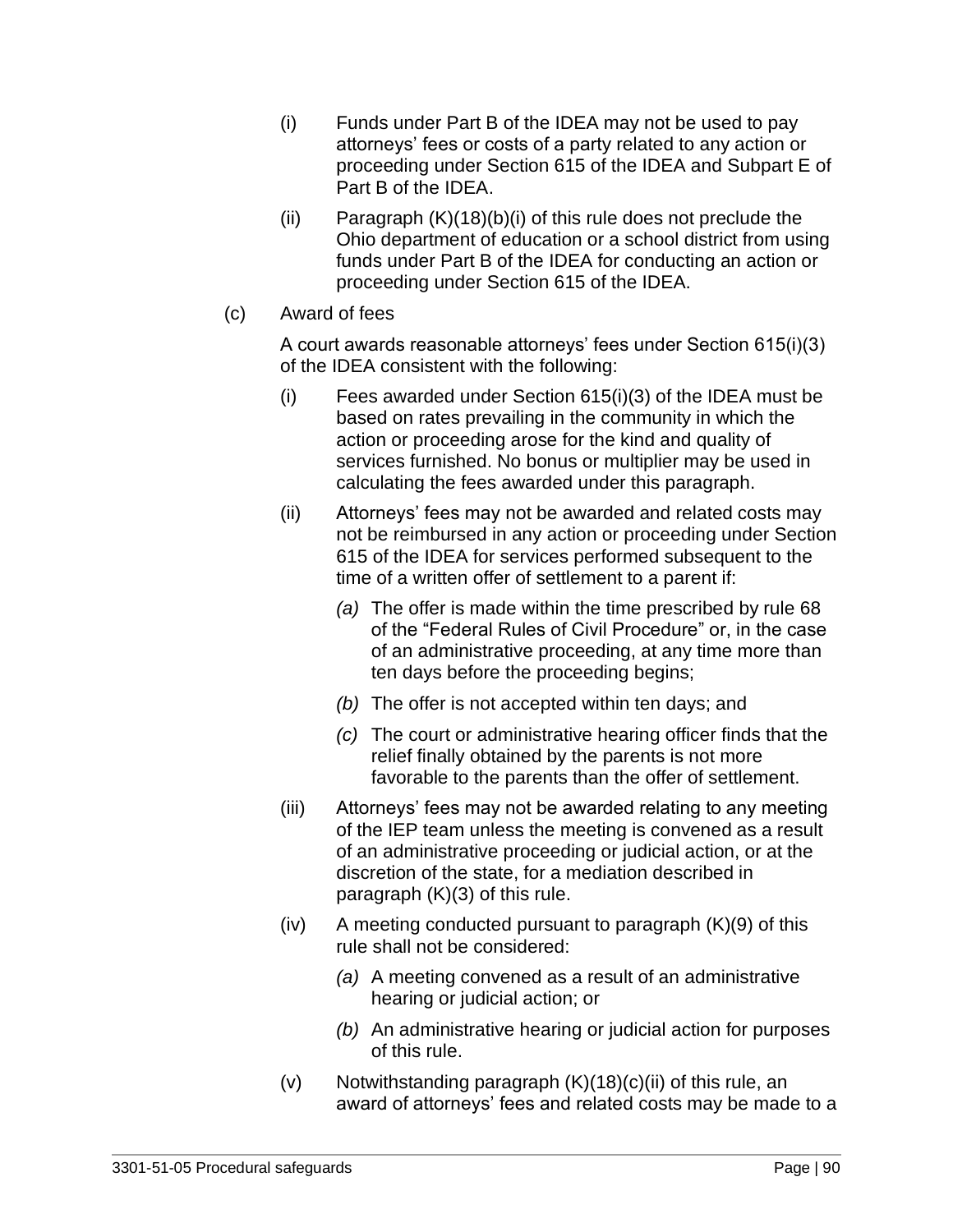parent who is the prevailing party and who was substantially justified in rejecting the settlement offer.

- (vi) Except as provided in paragraph (K)(18)(c)(vii) of this rule, the court reduces, accordingly, the amount of the attorneys' fees awarded under Section 615 of the IDEA, if the court finds that:
	- *(a)* The parent, or the parent's attorney, during the course of the action or proceeding, unreasonably protracted the final resolution of the controversy;
	- *(b)* The amount of the attorneys' fees otherwise authorized to be awarded unreasonably exceeds the hourly rate prevailing in the community for similar services by attorneys of reasonably comparable skill, reputation, and experience;
	- *(c)* The time spent and legal services furnished were excessive considering the nature of the action or proceeding; or
	- *(d)* The attorney representing the parent did not provide to the school district the appropriate information in the due process request notice in accordance with paragraph (K)(8) of this rule.
- (vii) The provisions of paragraph  $(K)(18)(c)(vi)$  of this rule do not apply in any action or proceeding if the court finds that the state or school district unreasonably protracted the final resolution of the action or proceeding or there was a violation of Section 615 of the IDEA.
- (19) Child's status during proceedings
	- (a) Except as provided in paragraph (K)(23) of this rule, during the pendency of any administrative or judicial proceeding regarding a due process complaint notice requesting a due process hearing under paragraph (K)(7) of this rule, unless the state or school district of residence and the parents of the child agree otherwise, the child involved in the complaint must remain in the child's current educational placement.
	- (b) If the complaint involves an application for initial admission to the school district, the child, with the consent of the parents, must be placed in the school district until the completion of all the proceedings.
	- (c) If the complaint involves an application for initial services under this rule from a child who is transitioning from Part C of the IDEA to Part B of the IDEA and is no longer eligible for Part C services because the child has turned three, the public agency is not required to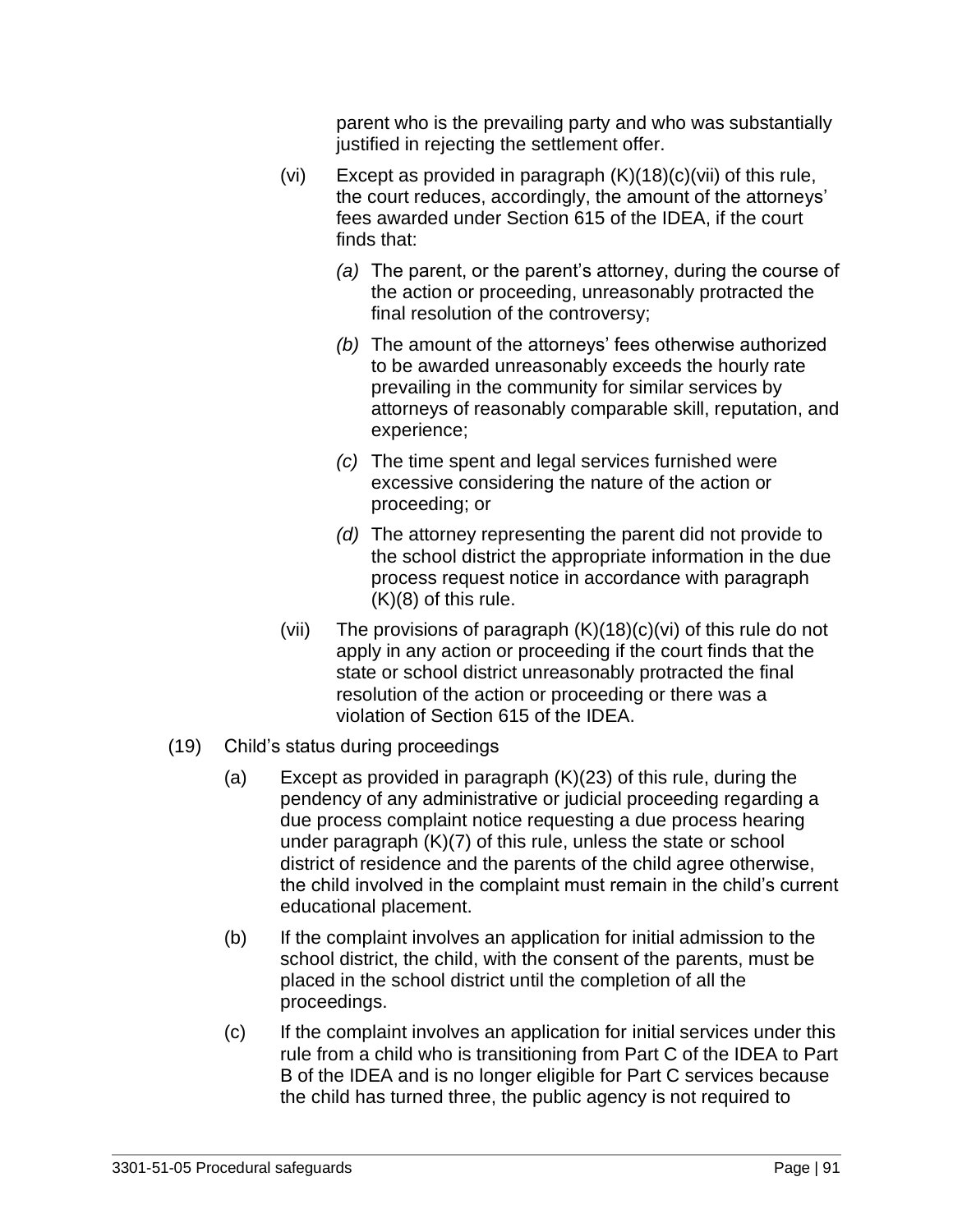provide the Part C services that the child had been receiving. If the child is found eligible for special education and related services under Part B and the parent consents to the initial provision of special education and related services under rule 3301-51-06 of the Administrative Code, then the school district must provide those special education and related services that are not in dispute between the parent and the school district of residence.

- (d) If the state level review officer in an administrative appeal conducted by the Ohio department of education agrees with the child's parents that a change of placement is appropriate, that placement must be treated as an agreement between the state and the parents for purposes of paragraph (K)(19)(a) of this rule.
- (20) Authority of school personnel
	- (a) Case-by-case determination

School personnel may consider any unique circumstances on a case-by-case basis when determining whether a change in placement, consistent with the other requirements of this rule, is appropriate for a child with a disability who violates a code of student conduct.

- (b) General
	- (i) School personnel under this rule may remove a child with a disability who violates a code of student conduct from the child's current placement to an appropriate interim alternative educational setting, another setting, or suspension, for not more than ten consecutive school days (to the extent those alternatives are applied to children without disabilities), and for additional removals of not more than ten consecutive school days in that same school year for separate incidents of misconduct (as long as those removals do not constitute a change of placement under paragraph (K)(26) of this rule).
	- (ii) After a child with a disability has been removed from the child's current placement for ten school days in the same school year, during any subsequent days of removal the school district must provide services to the extent required under paragraph (K)(20)(d) of this rule.
- (c) Additional authority

For disciplinary changes in placement that would exceed ten consecutive school days, if the behavior that gave rise to the violation of the school code is determined not to be a manifestation of the child's disability pursuant to paragraph (K)(20)(e) of this rule, school personnel may apply the relevant disciplinary procedures to children with disabilities in the same manner and for the same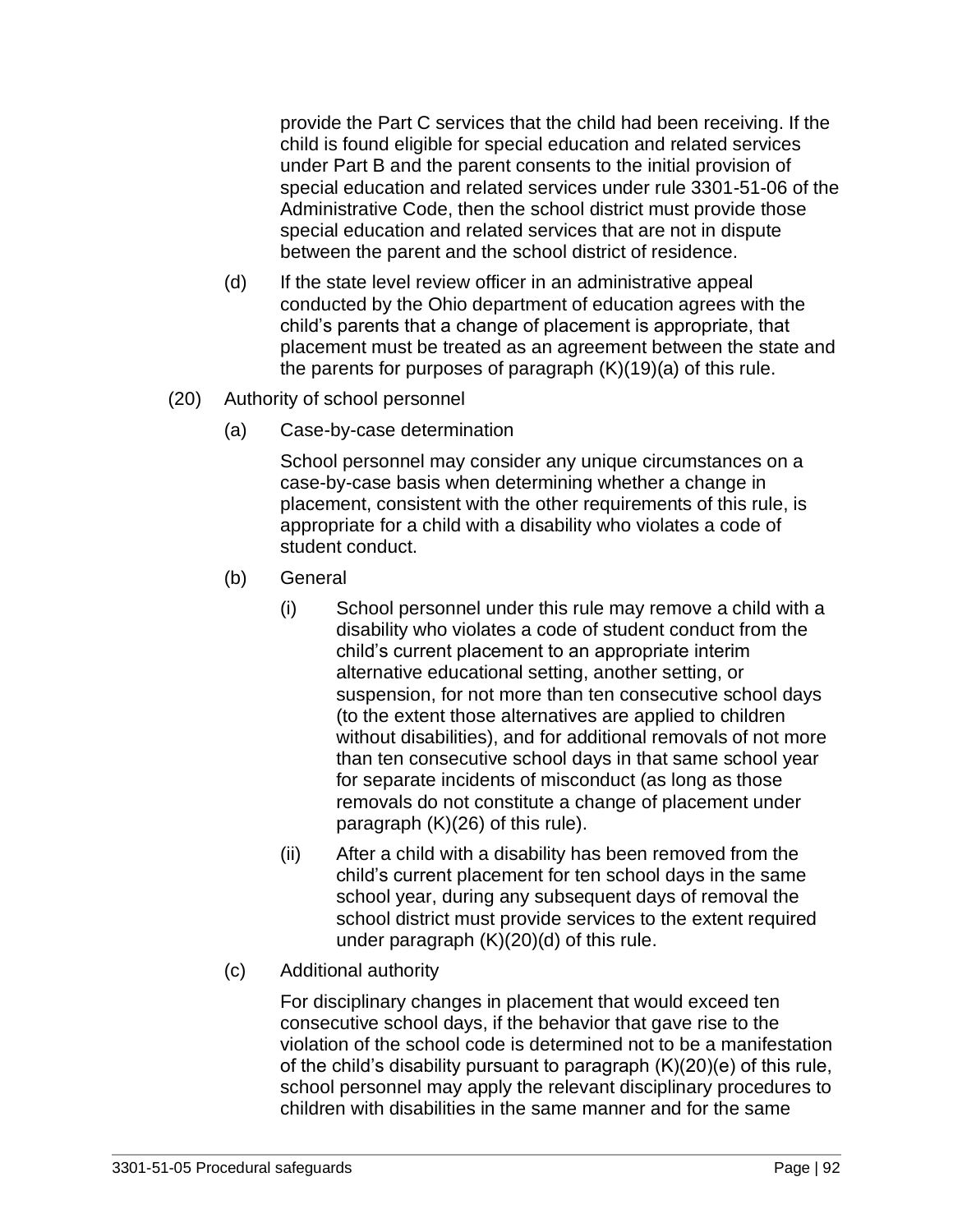duration as the procedures would be applied to children without disabilities, except as provided in paragraph (K)(20)(d) of this rule.

- (d) Services
	- (i) A child with a disability who is removed from the child's current placement pursuant to paragraph (K)(20)(c) or  $(K)(20)(q)$  of this rule must:
		- *(a)* Continue to receive educational services, as provided in rule 3301-51-02 of the Administrative Code, so as to enable the child to continue to participate in the general education curriculum, although in another setting, and to progress toward meeting the goals set out in the child's IEP; and
		- *(b)* Receive, as appropriate, a functional behavioral assessment, and behavioral intervention services and modifications, that are designed to address the behavior violation so that it does not recur.
	- (ii) The services required by paragraphs  $(K)(20)(d)(i)$ ,  $(K)(20)(d)(iii)$ ,  $(K)(20)(d)(iv)$ , and  $(K)(20)(d)(v)$  of this rule may be provided in an interim alternative educational setting.
	- (iii) A school district is only required to provide services during periods of removal to a child with a disability who has been removed from the child's current placement for ten school days or less in that school year, if it provides services to a child without disabilities who is similarly removed.
	- (iv) After a child with a disability has been removed from the child's current placement for ten school days in the same school year, if the current removal is for not more than ten consecutive school days and is not a change of placement under this rule, school personnel, in consultation with at least one of the child's teachers, determine the extent to which services are needed, as provided in rule 3301-51-02 of the Administrative Code, so as to enable the child to continue to participate in the general education curriculum, although in another setting, and to progress toward meeting the goals set out in the child's IEP.
	- (v) If the removal is a change of placement under this rule, the child's IEP team determines appropriate services under paragraph (K)(20)(d)(i) of this rule.
- (e) Manifestation determination
	- (i) Within ten school days of any decision to change the placement of a child with a disability because of a violation of a code of student conduct, the school district, the parent,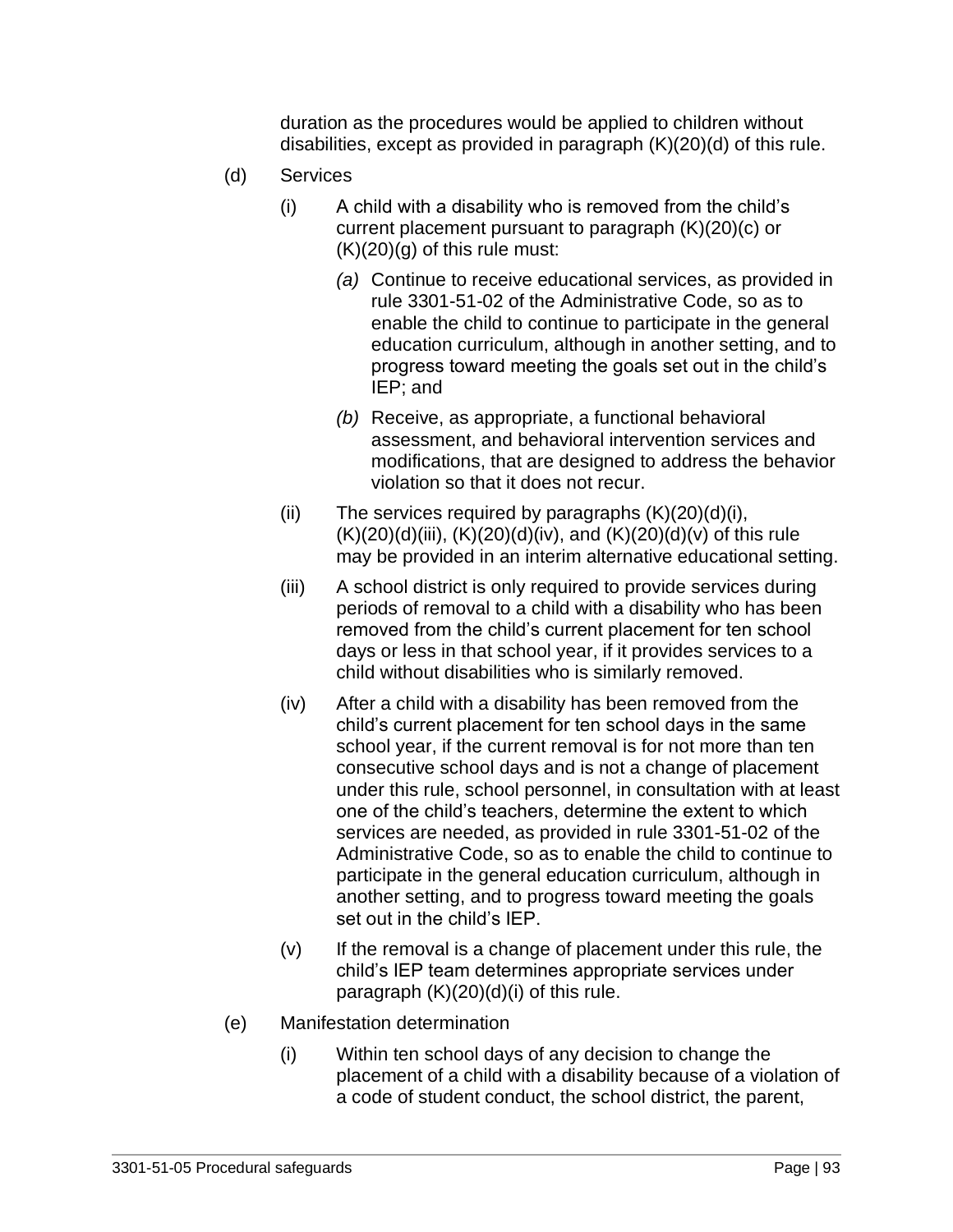and relevant members of the child's IEP team (as determined by the parent and the school district) must review all relevant information in the child's file, including the child's IEP, any teacher observations, and any relevant information provided by the parents to determine:

- *(a)* If the conduct in question was caused by, or had a direct and substantial relationship to, the child's disability; or
- *(b)* If the conduct in question was the direct result of the school district's failure to implement the IEP.
- (ii) The conduct must be determined to be a manifestation of the child's disability if the school district, the parent, and relevant members of the child's IEP team determine that a condition in either paragraph  $(K)(20)(e)(i)(a)$  or  $(K)(20)(e)(i)(b)$  of this rule was met.
- (iii) If the school district, the parent, and relevant members of the child's IEP team determine the condition described in paragraph (K)(20)(e)(i)(b) of this rule was met, the school district must take immediate steps to remedy those deficiencies.
- (f) Determination that behavior was a manifestation

If the school district, the parent, and relevant members of the IEP team make the determination that the conduct was a manifestation of the child's disability, the IEP team must:

- (i) Either:
	- *(a)* Conduct a functional behavioral assessment, unless the school district had conducted a functional behavioral assessment before the behavior that resulted in the change of placement occurred, and implement a behavioral intervention plan for the child; or
	- *(b)* If a behavioral intervention plan already has been developed, review the behavioral intervention plan and the implementation of the plan, and modify it, as necessary, to address the behavior; and
- (ii) Except as provided in paragraph  $(K)(20)(g)$  of this rule, return the child to the placement from which the child was removed, unless the parent and the school district agree to a change of placement as part of the modification of the behavioral intervention plan.
- (g) Special circumstances

School personnel may remove a child to an interim alternative educational setting for not more than forty-five school days without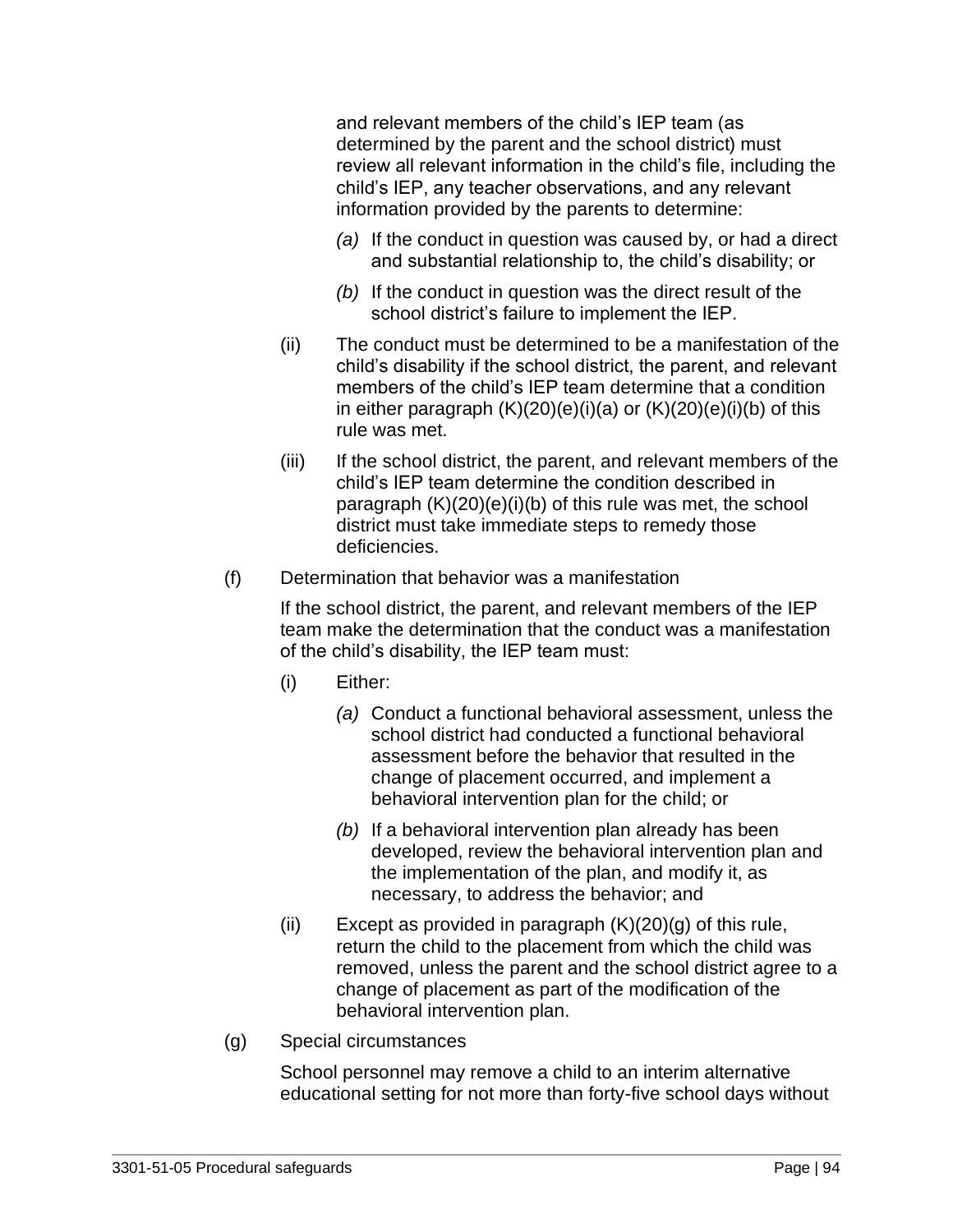regard to whether the behavior is determined to be a manifestation of the child's disability, if the child:

- (i) Carries a weapon to or possesses a weapon at school, on school premises, or to or at a school function under the jurisdiction of the Ohio department of education or a school district;
- (ii) Knowingly possesses or uses illegal drugs, or sells or solicits the sale of a controlled substance, while at school, on school premises, or at a school function under the jurisdiction of the Ohio department of education or a school district; or
- (iii) Has inflicted serious bodily injury upon another person while at school, on school premises, or at a school function under the jurisdiction of the Ohio department of education or a school district.
- (h) Notification

On the date on which the decision is made to make a removal that constitutes a change of placement of a child with a disability because of a violation of a code of student conduct, the school district must notify the parents of that decision and provide the parents the procedural safeguards notice described in paragraph (I) of this rule.

- (i) The following terms are defined as they are used in this rule:
	- *(i)* "Controlled substance" means a drug or other substance identified under schedules I, II, III, IV, or V in Section 202(c) of the Controlled Substances Act as amended and specified in the Anabolic Steroids Control Act of 1990, November 1990, 21 U.S.C. 812(c).
	- *(ii)* "Illegal drug" means a controlled substance; but does not include a controlled substance that is legally possessed or used under the supervision of a licensed health-care professional or that is legally possessed or used under any other authority under that act or under any other provision of federal law.
	- *(iii)* "Serious bodily injury" has the meaning given the term "serious bodily injury" under paragraph (3) of subsection (h) of section 1365 of Title 18, United States Code.
	- *(iv)* "Weapon" has the meaning given the term "dangerous weapon" under paragraph (2) of the first subsection (g) of section 930 of Title 18, United States Code.
- (21) Determination of setting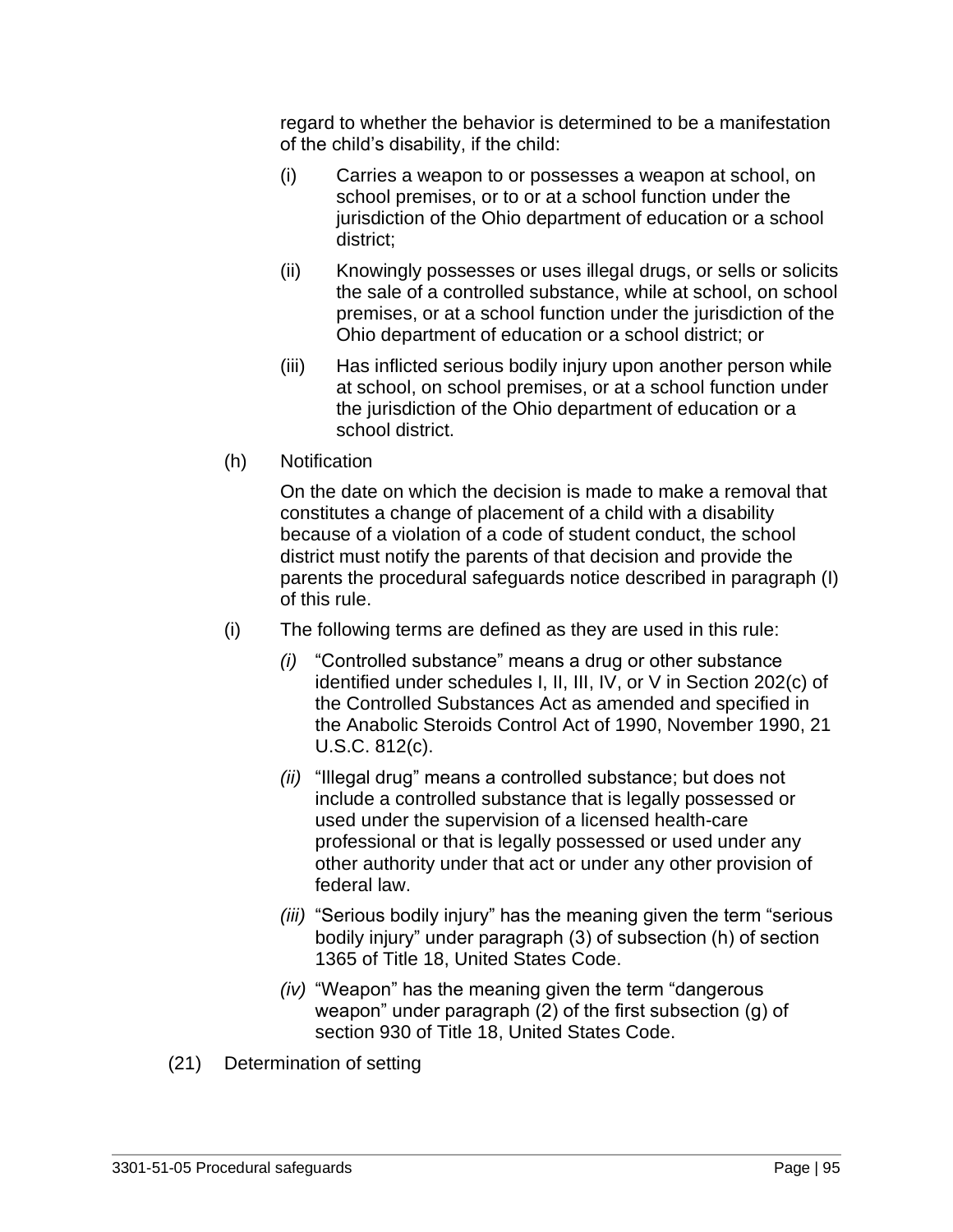The child's IEP team determines the interim alternative educational setting for services under paragraph (K)(20) of this rule.

- (22) Appeal
	- (a) General

The parent of a child with a disability who disagrees with any decision regarding placement under paragraphs (K)(20) and (K)(21) of this rule, or the manifestation determination under paragraph (K)(20)(e) of this rule, or a school district that believes that maintaining the current placement of the child is substantially likely to result in injury to the child or others, may appeal the decision by requesting a hearing. The hearing is requested by filing a complaint pursuant to paragraphs (K)(7) and (K)(8) of this rule.

- (b) Authority of hearing officer
	- (i) A hearing officer under paragraph (K)(10) of this rule hears and makes a determination regarding an appeal.
	- (ii) In making the determination under paragraph  $(K)(22)(b)(i)$  of this rule, the hearing officer may:
		- *(a)* Return the child with a disability to the placement from which the child was removed if the hearing officer determines that the removal was a violation of paragraph (K)(20) of this rule or that the child's behavior was a manifestation of the child's disability; or
		- *(b)* Order a change of placement of the child with a disability to an appropriate interim alternative educational setting for not more than forty-five school days if the hearing officer determines that maintaining the current placement of the child is substantially likely to result in injury to the child or to others.
	- (iii) The procedures under paragraphs  $(K)(22)(a)$ ,  $(K)(22)(b)(i)$ , and (K)(22)(b)(ii) of this rule may be repeated, if the school district believes that returning the child to the original placement is substantially likely to result in injury to the child or to others.
- (c) Expedited due process hearing
	- (i) Whenever a hearing is requested under paragraph (K)(22)(a) of this rule, the parents or the school district involved in the dispute must have an opportunity for an impartial due process hearing consistent with the requirements of this rule, except as provided in paragraphs  $(K)(7)$ ,  $(K)(8)(a)$  to  $(K)(8)(d)$ , and  $(K)(9)$  to  $(K)(14)$  of this rule.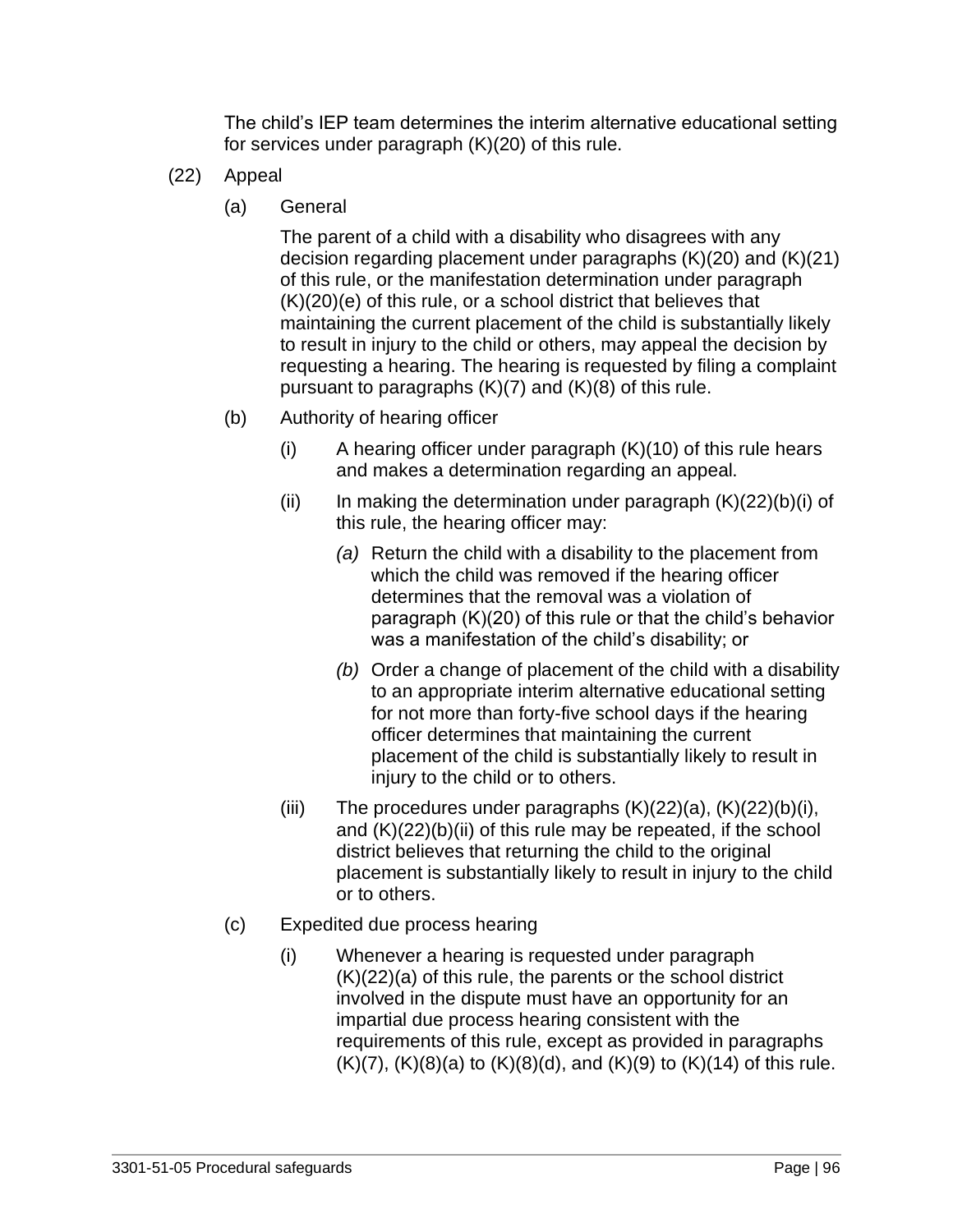- (ii) The Ohio department of education or the school district of residence is responsible for arranging the expedited due process hearing, which must occur within twenty school days of the date the complaint requesting the hearing is filed. The hearing officer must make a determination within ten school days after the hearing.
- (iii) Unless the parents and school district of residence agree in writing to waive the resolution meeting described in paragraph (K)(22)(c)(iii)(a) of this rule, or agree to use the mediation process described in paragraph (K)(3) of this rule:
	- *(a)* A resolution meeting must occur within seven days of receiving notice of the due process complaint; and
	- *(b)* The due process hearing may proceed unless the matter has been resolved to the satisfaction of both parties within fifteen days of the receipt of the due process complaint.
- (iv) The Ohio department of education may establish different state-imposed procedural rules for expedited due process hearings conducted under this rule than it has established for other due process hearings, but, except for the timelines as modified in paragraph  $(K)(22)(c)(iii)$  of this rule, the state must ensure that the requirements in paragraphs (K)(9) to (K)(14) of this rule are met.
- (v) The decisions on expedited due process hearings are appealable consistent with paragraph (K)(14) of this rule.
- (d) Procedures for expedited due process hearings
	- (i) If a parent requests an expedited due process hearing, school district of residence personnel must contact the Ohio department of education, office for exceptional children, before the end of the next business day following receipt of the parent's request.
	- (ii) If a school district initiates an expedited due process hearing under this rule, school district of residence personnel must contact the Ohio department of education, office for exceptional children, on the day the expedited due process hearing is requested. The school district shall provide the parents with notification of the request for the hearing and procedural safeguards no later than the end of the next business day.
	- (iii) An impartial hearing officer will be appointed by the Ohio department of education, office for exceptional children, before the end of the next business day from the day the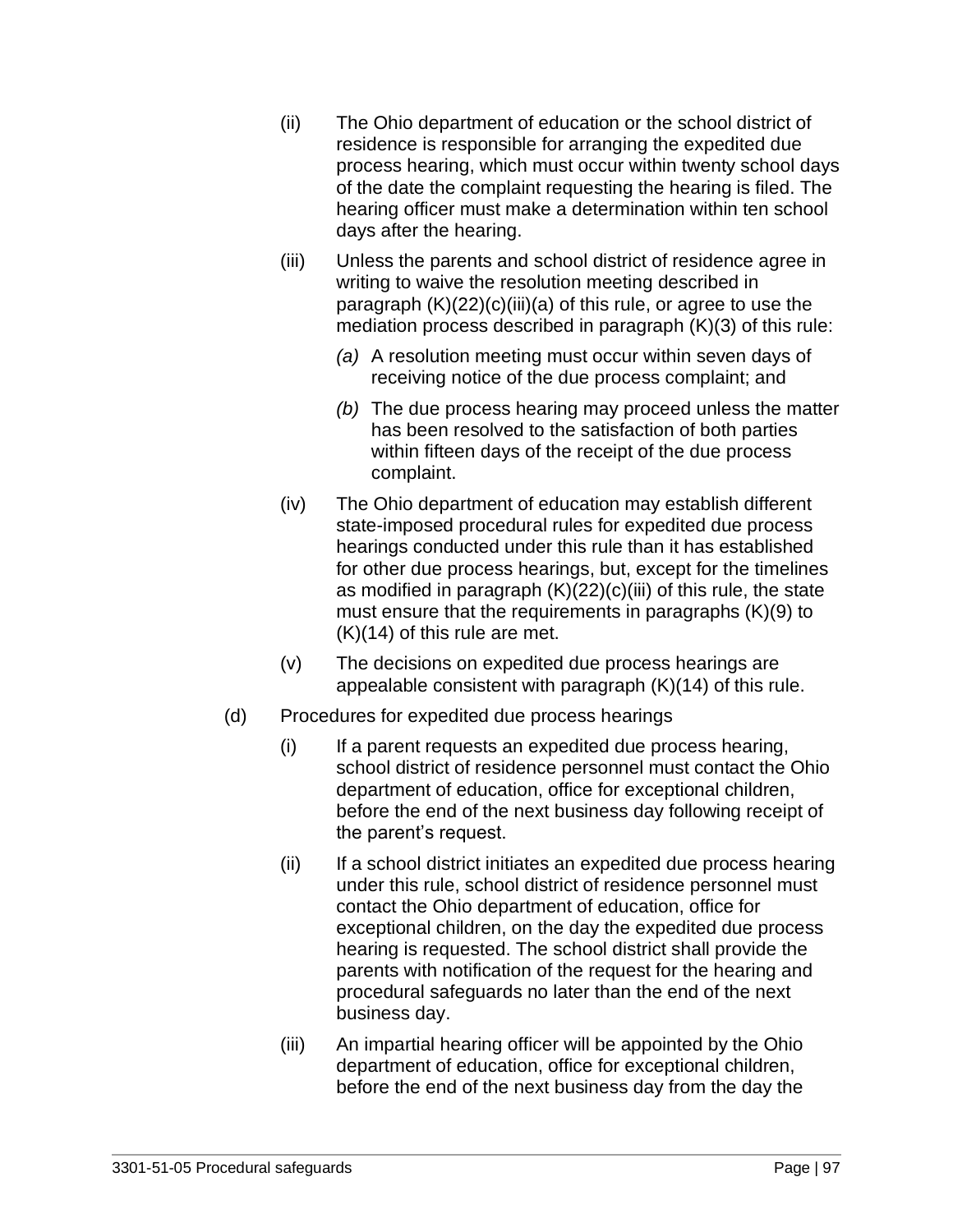school district of residence informs the office for exceptional children.

- *(a)* The impartial hearing officer shall meet the qualifications set forth in paragraph (K)(10)(c) of this rule.
- *(b)* The impartial hearing officer shall contact both parties of the hearing.
- (iv) The expedited due process hearing shall be conducted in accordance with paragraphs (K)(12) and (K)(15) of this rule, except that no extensions of time shall be granted, and the hearing will occur within twenty school days of the date the complaint requesting the hearing was filed. The hearing officer's decision will be completed within ten days of the conclusion of the hearing.
- (v) The decision of the hearing officer is final, unless a party to the expedited due process hearing appeals the decision to the Ohio department of education, within forty-five calendar days of the notification of the decision. In consideration of the issues that are the basis of the expedited appeal, the appeal should be filed as soon as possible.
	- *(a)* The state level review officer will be appointed in accordance with paragraph (K)(14)(b) of this rule;
	- *(b)* The state level review will be conducted in accordance with paragraphs  $(K)(14)$  and  $(K)(15)$  of this rule, except that no extensions of time shall be granted, and the written decision shall be issued no later than thirty days from the date the Ohio department of education receives the request.
	- *(c)* The final order of the state level review officer may be appealed to the courts in accordance with paragraph  $(K)(17)$  of this rule.
- (23) Placement during appeals

When an appeal under paragraph (K)(22) of this rule has been made by either the parent or the school district of residence, the child must remain in the interim alternative educational setting pending the decision of the hearing officer or until the expiration of the time period specified in paragraph (K)(20)(c) or (K)(20)(g) of this rule, whichever occurs first, unless the parent and the Ohio department of education or school district agree otherwise.

- (24) Protections for children not determined eligible for special education and related services
	- (a) General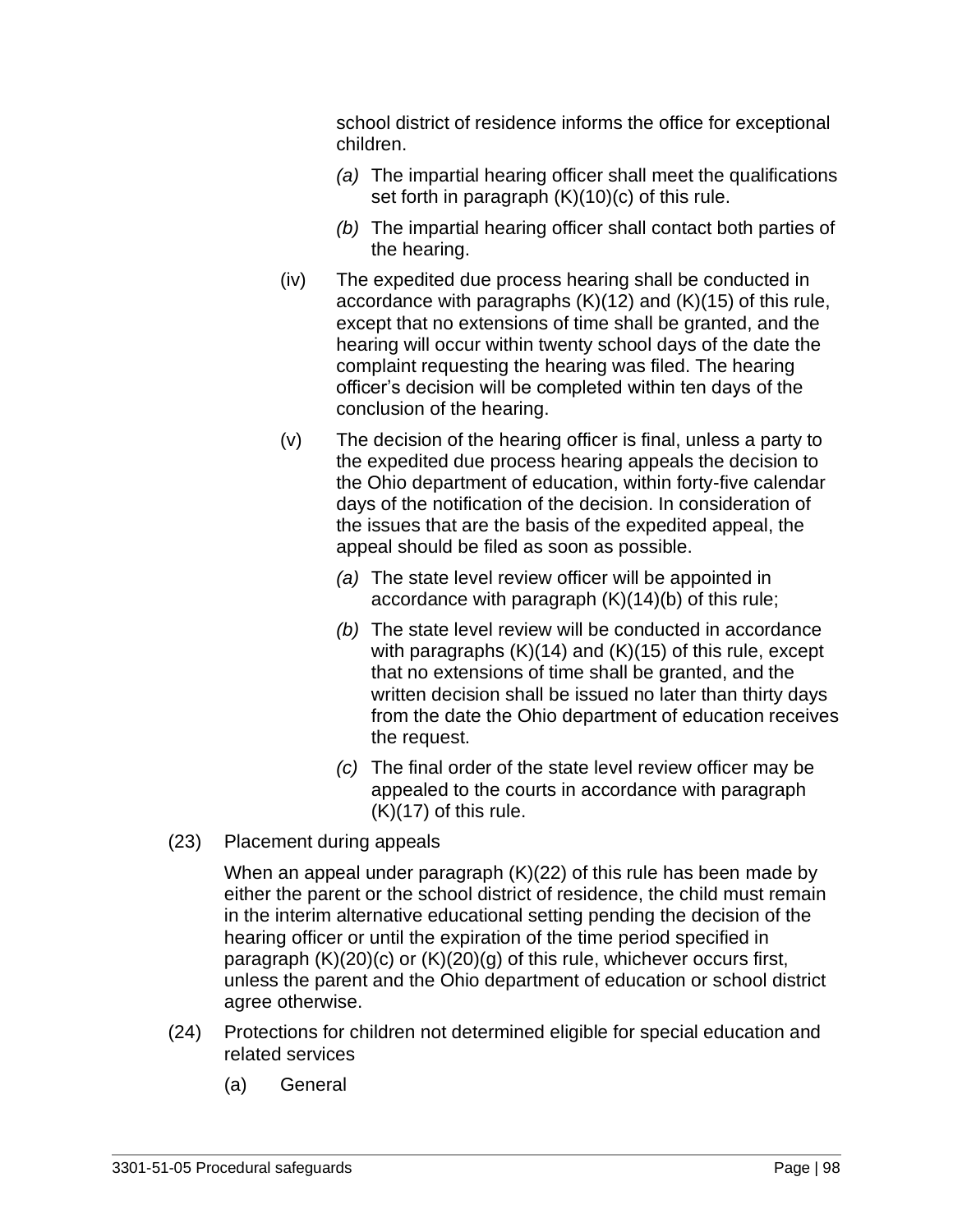A child who has not been determined to be eligible for special education and related services under this chapter of the Administrative Code and who has engaged in behavior that violated a code of student conduct, may assert any of the protections provided for in this rule if the school district had knowledge (as determined in accordance with paragraph (K)(24)(b) of this rule) that the child was a child with a disability before the behavior that precipitated the disciplinary action occurred.

(b) Basis of knowledge

A school district must be deemed to have knowledge that a child is a child with a disability if before the behavior that precipitated the disciplinary action occurred:

- (i) The parent of the child expressed concern in writing to supervisory or administrative personnel of the appropriate educational agency, or a teacher of the child, that the child is in need of special education and related services;
- (ii) The parent of the child requested an evaluation of the child pursuant to rule 3301-51-06 of the Administrative Code; or
- (iii) The teacher of the child, or other personnel of the school district, expressed specific concerns about a pattern of behavior demonstrated by the child directly to the director of special education of the school district or to other supervisory personnel of the school district.
- (c) Exception

A school district would not be deemed to have knowledge under paragraph  $(K)(24)(b)$  of this rule if:

- (i) The parent of the child:
	- *(a)* Has not allowed an evaluation of the child pursuant to rule 3301-51-06 of the Administrative Code; or
	- *(b)* Has refused services under this chapter of the Administrative Code; or
- (ii) The child has been evaluated in accordance with rule 3301- 51-06 of the Administrative Code and determined to not be a child with a disability under this chapter.
- (d) Conditions that apply if no basis of knowledge
	- $(i)$  If a school district does not have knowledge that a child is a child with a disability (in accordance with paragraphs  $(K)(24)(b)$  and  $(K)(24)(c)$  of this rule) prior to taking disciplinary measures against the child, the child may be subjected to the disciplinary measures applied to children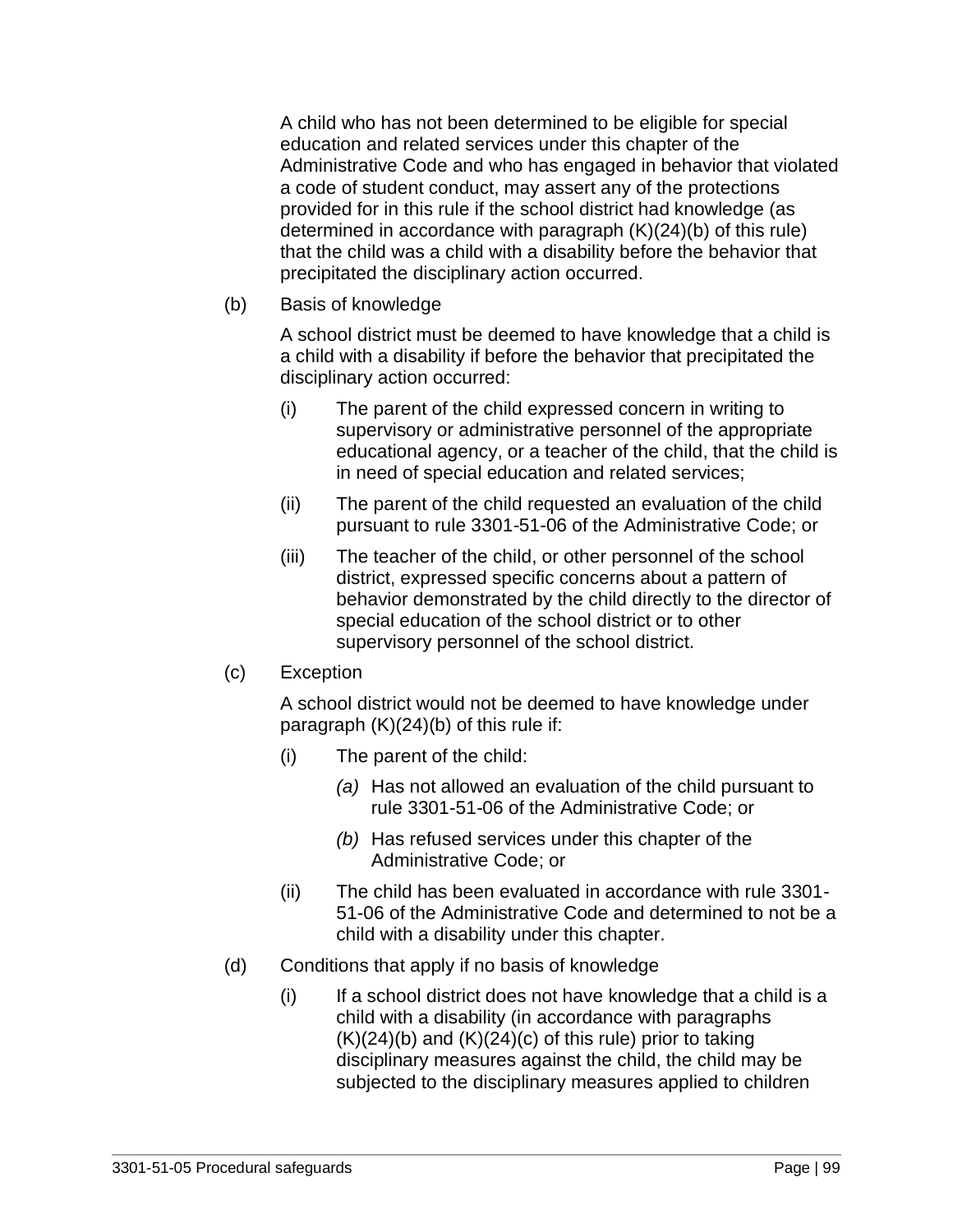without disabilities who engage in comparable behaviors consistent with paragraph  $(K)(24)(d)(ii)$  of this rule.

- (ii) If a request is made for an evaluation of a child during the time period in which the child is subjected to disciplinary measures under paragraph (K)(20) of this rule, the evaluation must be conducted in an expedited manner.
- (iii) Until the evaluation is completed, the child remains in the educational placement determined by school authorities, which can include suspension or expulsion without educational services.
- (iv) If the child is determined to be a child with a disability, taking into consideration information from the evaluation conducted by the school district of residence and information provided by the parents, the school district of residence must provide special education and related services in accordance with this chapter of the Administrative Code, including the requirements of paragraphs (K)(20) to (K)(26) of this rule and Section 612(a)(1)(A) of the IDEA.
- (25) Referral to and action by law enforcement and judicial authorities Rule of construction. Nothing in this rule prohibits an agency from reporting a crime committed by a child with a disability to appropriate authorities or prevents state law enforcement and judicial authorities from exercising their responsibilities with regard to the application of federal and state law to crimes committed by a child with a disability. Transmittal of records shall be done in accordance with paragraph (R)(2) of rule 3301-51-04 of the Administrative Code.
- (26) Change of placement because of disciplinary removals
	- (a) For purposes of removals of a child with a disability from the child's current educational placement under paragraphs (K)(20) to (K)(25) of this rule, a change of placement occurs if:
		- (i) The removal is for more than ten consecutive school days; or
		- (ii) The child has been subjected to a series of removals that constitute a pattern:
			- *(a)* Because the series of removals total more than ten school days in a school year;
			- *(b)* Because the child's behavior is substantially similar to the child's behavior in previous incidents that resulted in the series of removals; and
			- *(c)* Because of such additional factors as the length of each removal, the total amount of time the child has been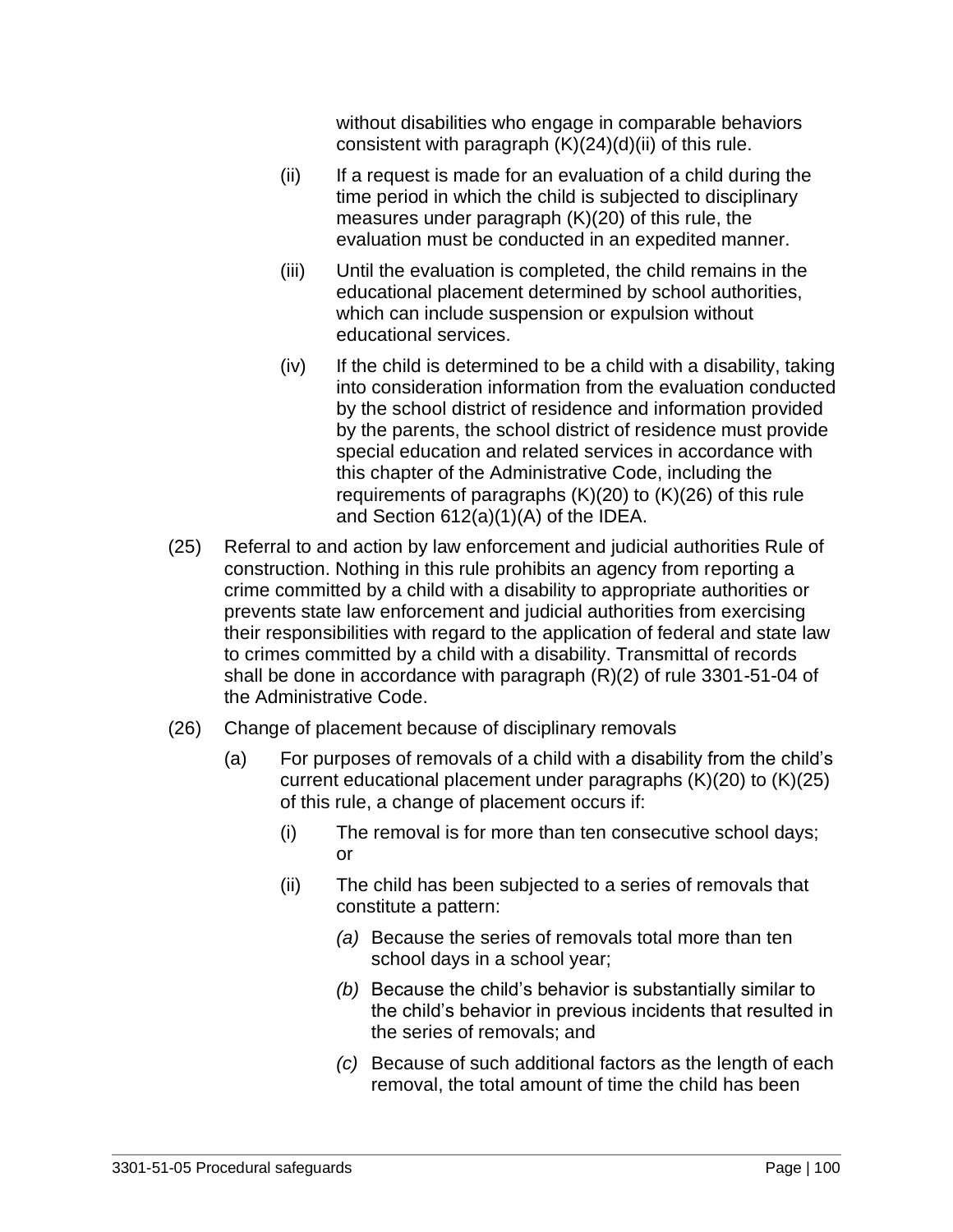removed, and the proximity of the removals to one another.

- (b) The school district determines on a case-by-case basis whether a pattern of removals constitutes a change of placement. This determination is subject to review through due process and judicial proceedings.
- (L) Availability of scholarship notification
	- (1) Each time a district completes an evaluation for a child with a disability or undertakes the development, review or revision of the child's IEP, the district shall notify the child's parent, by letter or electronic means, about both the "Autism Scholarship Program" (ASP), established by section 3310.41 of the Revised Code, and the "Jon Peterson Special Needs Scholarship Program" (JPSN), established by section 3310.52 of the Revised Code, in accordance with Revised Code section 3323.052(c).
	- (2) The notice shall include the following:
		- (a) Information that the child may be eligible for a scholarship under either the ASP or the JPSN that implements the child's IEP and that is operated by an alternative public provider or by a registered private provider; and
		- (b) The telephone number of the office of the department responsible for administering the scholarship programs and the specific location of scholarship information on the department's website.
	- (3) In the case of a preschool-aged child, notice only of the "Autism Scholarship Program" (ASP) is required when the district completes an evaluation for a child with a disability or undertakes the development, review or revision of the child's IEP.

Effective: 07/01/2014 R.C. 119.032 review dates: 07/01/2019 Promulgated Under: 119.03 Statutory Authority: 3301.07 (J), 3323.05 Rule Amplifies: 3323.04, 3323.05, 3323.051 Prior Effective Dates: 07/01/2002, 07/01/2008; 04/24/2010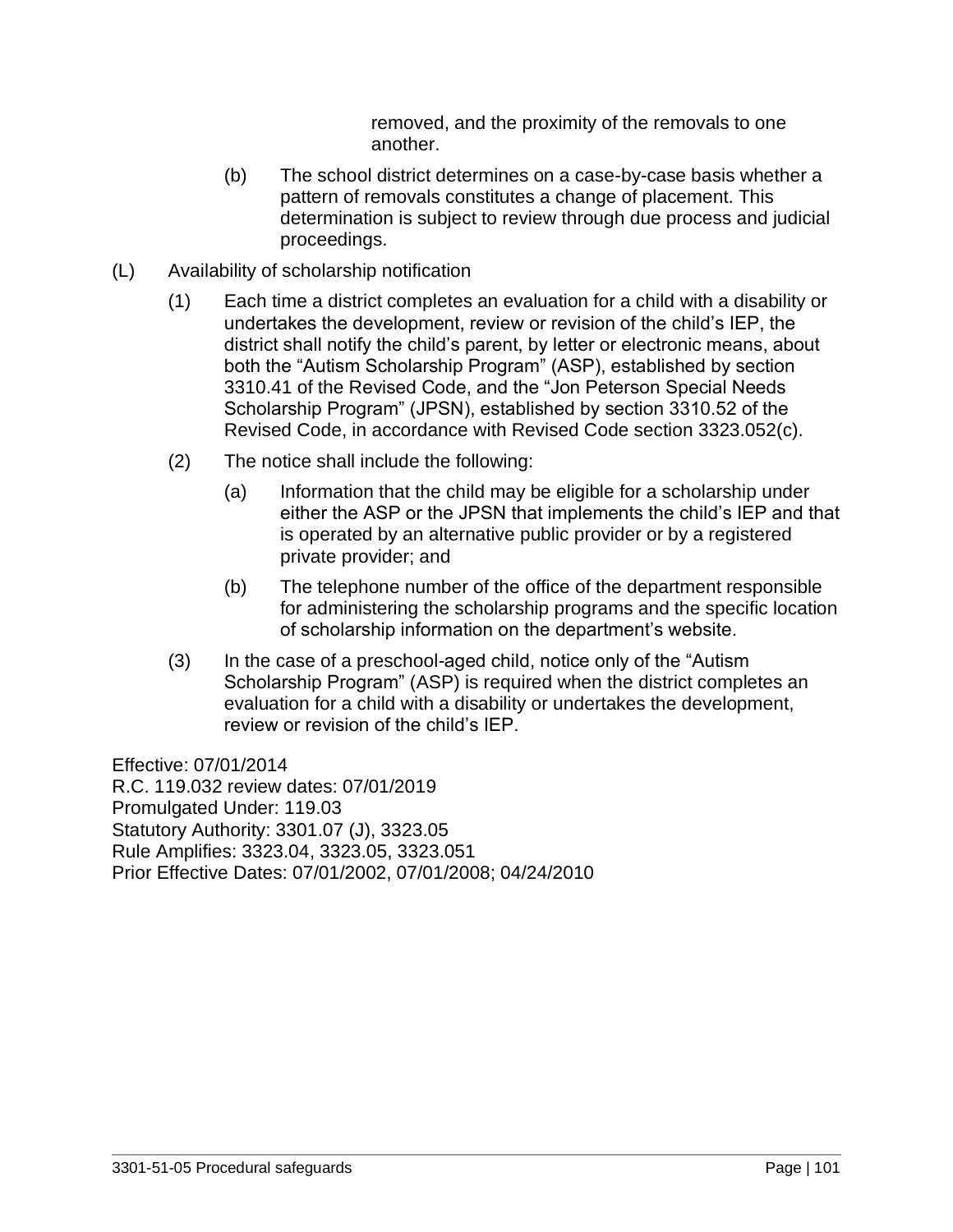## **3301-51-06 Evaluations**

- (A) General
	- (1) Each school district shall adopt and implement written policies and procedures, approved by the Ohio department of education, office for exceptional children, to ensure that a referral process is employed to determine whether or not a child is a child with a disability. The school district of residence shall ensure that initial evaluations are conducted and that reevaluations are completed.
	- (2) Consistent with rule 3301-35-06 of the Administrative Code, each school district shall provide interventions to resolve concerns for any preschool or school-age child who is performing below grade-level standards.
	- (3) A school district may not use interventions to delay unnecessarily a child's being evaluated to determine eligibility for special education services. If such interventions have not been implemented prior to referral for evaluation, appropriate interventions shall be implemented during the same sixty-day time frame during which the school district conducts a full and individual evaluation.
	- (4) Each school district shall use data from interventions to determine eligibility for special education services, appropriate instructional practices, and access to the general curriculum. In the case of a preschool-age child, data collected through interventions is part of the differentiated referral process.
- (B) Initial evaluations
	- (1) General

Each school district of residence must conduct a full and individual initial evaluation, in accordance with this rule, before the initial provision of special education and related services under Part B of the Individuals with Disabilities Education Act, as amended by the Individuals with Disabilities Education Improvement Act of 2004, December 2004 (IDEA) to a child with a disability residing in the school district.

(2) Request for initial evaluation

Consistent with the consent requirements in rule 3301-51-05 of the Administrative Code, either a parent of a child or a public agency may initiate a request for an initial evaluation to determine if the child is a child with a disability.

(3) A school district of residence will, within thirty days of receipt of a request for an evaluation from either a parent of a child or a public agency, either obtain parental consent for an initial evaluation or provide to the parents prior written notice stating that the school district does not suspect a disability and will not be conducting an evaluation.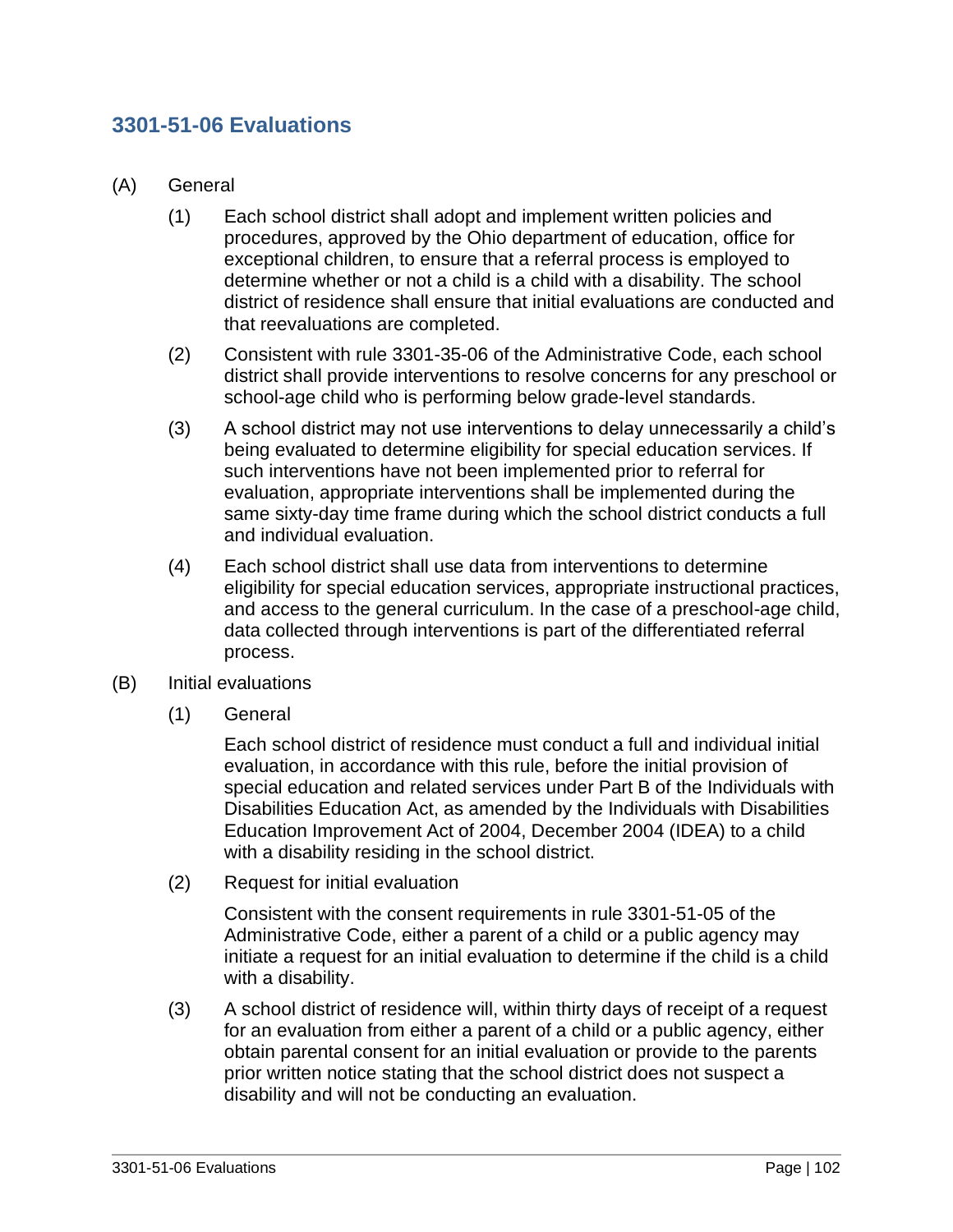(4) Procedures for initial evaluation

The initial evaluation:

- (a) Must be conducted within sixty days of receiving parental consent for the evaluation; and
- (b) Must consist of procedures:
	- (i) To determine if the child is a child with a disability as defined in paragraph (B)(10) of rule 3301-51-01 of the Administrative Code; and
	- (ii) To determine the educational needs of the child.
- (5) Exception

The time frame described in paragraph (B)(4)(a) of this rule does not apply to a school district if:

- (a) The parent of a child repeatedly fails or refuses to produce the child for the evaluation; or
- (b) A child enrolls in a new school district of residence after the relevant time frame in paragraph (B)(4)(a) of this rule has begun, and prior to a determination by the child's previous school district of residence as to whether the child is a child with a disability as defined in paragraph (B)(10) of rule 3301-51-01 of the Administrative Code.
- (6) The exception in paragraph (B)(5)(b) of this rule applies only if the subsequent school district of residence is making sufficient progress to ensure a prompt completion of the evaluation, and the parent and subsequent school district agree to a specific time when the evaluation will be completed.

## (C) Screening for instructional purposes is not evaluation

The screening of a child by a teacher or specialist to determine appropriate instructional strategies for curriculum implementation shall not be considered to be an evaluation for eligibility for special education and related services.

- (D) Reevaluations
	- (1) General

A school district of residence must ensure that a reevaluation of each child with a disability is conducted in accordance with paragraphs (E) to (I) of this rule:

- (a) If the school district determines that the educational or related services needs, including improved academic achievement and functional performance, of the child warrant a reevaluation; or
- (b) If the child's parent or teacher requests a reevaluation; or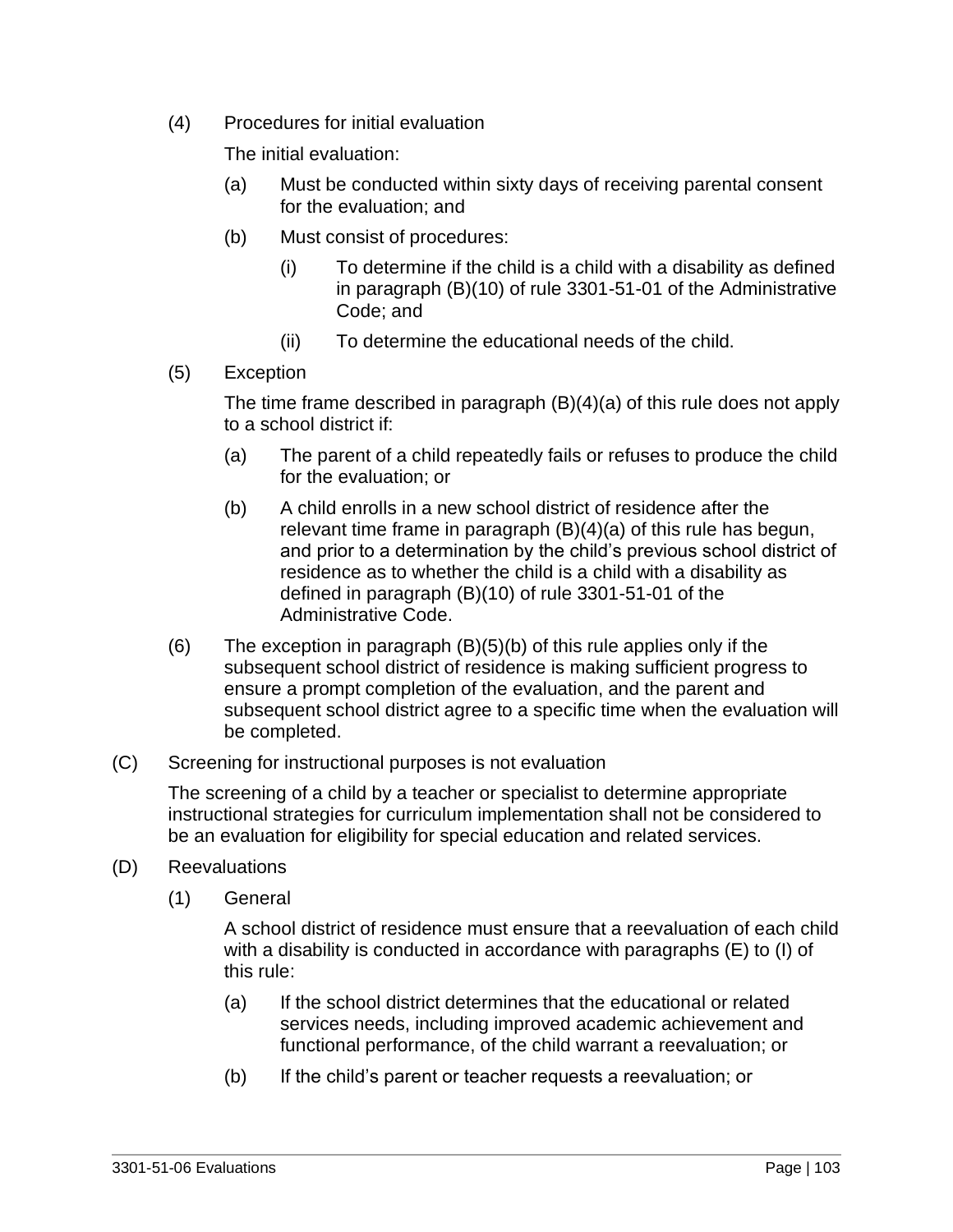- (c) When a child, who has met the eligibility criteria for a developmental delay, transitions from preschool to school-age services; or
- (d) In order to make a change in disability category.
- (2) Limitation

A reevaluation conducted under paragraph (D)(1) of this rule:

- (a) May occur not more than once a year, unless the parent and the school district agree otherwise; and
- (b) Must occur at least once every three years, unless the parent and the school district agree that a reevaluation is unnecessary.
- (E) Evaluation procedures
	- (1) Notice

The school district of residence must provide notice to the parents of a child with a disability, in accordance with rule 3301-51-05 of the Administrative Code, that describes any evaluation procedures the school district proposes to conduct.

(2) Conduct of evaluation

In conducting the evaluation, the school district must:

- (a) Use a variety of assessment tools and strategies to gather relevant functional, developmental, and academic information about the child, including information provided by the parent, that may assist in determining:
	- (i) Whether the child is a child with a disability as defined in paragraph (B)(10) of rule 3301-51-01 of the Administrative Code; and
	- (ii) The content of the child's individualized education program (IEP), including information related to enabling the child to be involved in and progress in the general education curriculum (or for a preschool child to participate in appropriate activities);
- (b) Not use any single source of information, such as a single measure or score, as the sole criterion for determining whether a child is a child with a disability and for determining an appropriate educational program for the child; and
- (c) Use technically sound instruments that may assess the relative contribution of cognitive and behavioral factors, in addition to physical or developmental factors.
- (3) Other evaluation procedures

Each school district must ensure that: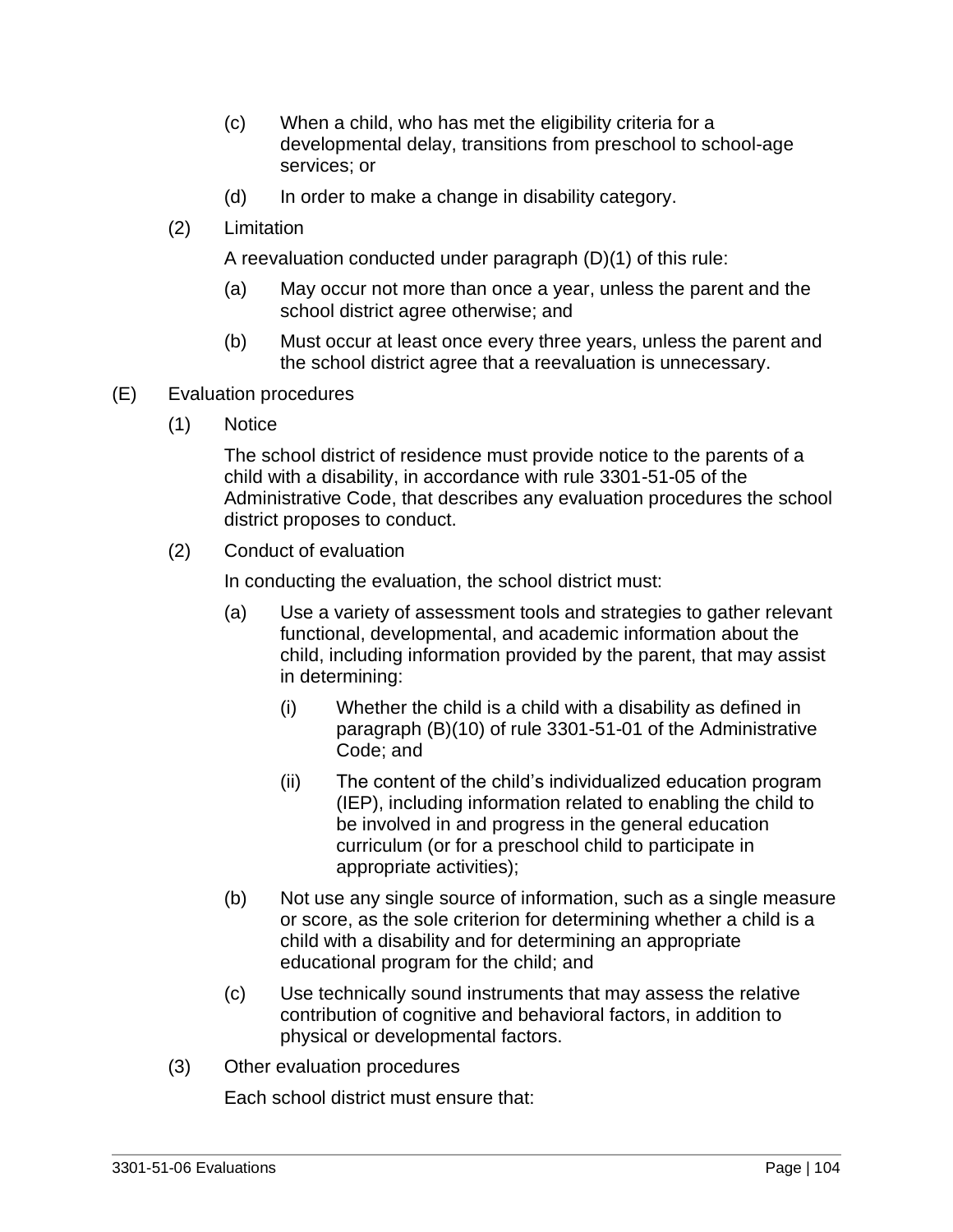- (a) Assessments and other evaluation materials used to assess a child under this rule:
	- (i) Are selected and administered so as not to be discriminatory on a racial or cultural basis;
	- (ii) Are provided and administered in the child's native language or other mode of communication and in the form most likely to yield accurate information about what the child knows and can do academically, developmentally, and functionally, unless it is clearly not feasible to so provide or administer;
	- (iii) Are used for the purposes for which the assessments or measures are valid and reliable;
	- (iv) Are administered by trained and knowledgeable personnel; and
	- (v) Are administered in accordance with any instructions provided by the producer of the assessments.
- (b) Assessments and other evaluation materials include those tailored to assess specific areas of educational need and not merely those that are designed to provide a single general intelligence quotient.
- (c) Assessments are selected and administered so as best to ensure that if an assessment is administered to a child with impaired sensory, manual, or speaking skills, the assessment results accurately reflect the child's aptitude or achievement level or whatever other factors the test purports to measure, rather than reflecting the child's impaired sensory, manual, or speaking skills (unless those skills are the factors that the test purports to measure).
- (d) The child is assessed in all areas related to the suspected disability, including, if appropriate, health, vision, hearing, social and emotional status, general intelligence, academic performance, communicative status, and motor abilities;
- (e) Assessments of children with disabilities who transfer from one school district to another school district in the same school year are coordinated with those children's prior and subsequent schools, as necessary and as expeditiously as possible, consistent with paragraphs (B)(5)(b) and (B)(6) of this rule, to ensure prompt completion of full evaluations.
- $(f)$  In evaluating each child with a disability under paragraphs  $(E)$  to (G) of this rule, the evaluation is sufficiently comprehensive to identify all of the child's special education and related services needs, whether or not commonly linked to the disability category in which the child has been classified.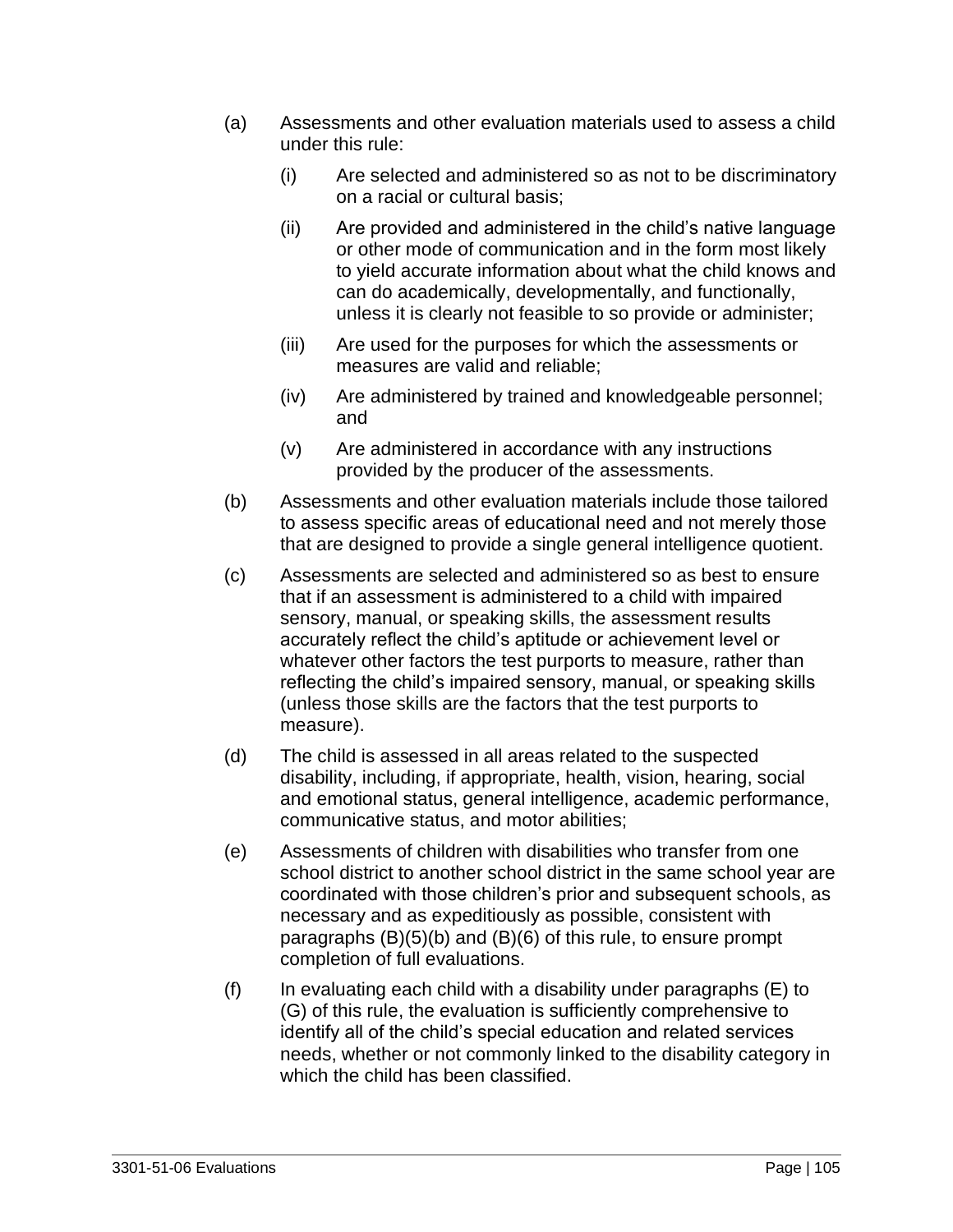- (g) Assessment tools and strategies that provide relevant information that directly assists persons in determining the educational needs of the child are provided.
- (h) Medical consultation shall be encouraged for a preschool or schoolage child on a continuing basis, especially when school authorities feel that there has been a change in the child's behavior or educational functioning or when new symptoms are detected; and
- (i) For preschool-age children, as appropriate, the evaluation shall include the following specialized assessments:
	- (i) Physical examination completed by a licensed doctor of medicine or doctor of osteopathy in cases where the disability is primarily the result of a congenital or acquired physical disability;
	- (ii) Vision examination conducted by an eye care specialist in cases where the disability is primarily the result of a visual impairment; and
	- (iii) An audiological examination completed by a certified or licensed audiologist in cases where the disability is primarily the result of a hearing impairment.
- (F) Additional requirements for evaluations and reevaluations
	- (1) Review of existing evaluation data

As part of an initial evaluation, and as part of any reevaluation under this rule, the evaluation team shall develop an evaluation plan that will provide for the following and be summarized in an evaluation team report:

- (a) Review existing evaluation data on the child, including:
	- (i) Evaluations and information provided by the parents of the child;
	- (ii) Current classroom-based, local, or state assessments, and classroom-based observations;
	- (iii) Observations by teachers and related services providers;
	- (iv) Data about the child's progress in the general curriculum or, for the preschool-age child, data pertaining to the child's growth and development;
	- (v) Data from previous interventions, including:
		- *(a)* Interventions required by rule 3301-35-06 of the Administrative Code; and
		- *(b)* For the preschool child, data from early intervention, community or preschool program providers; and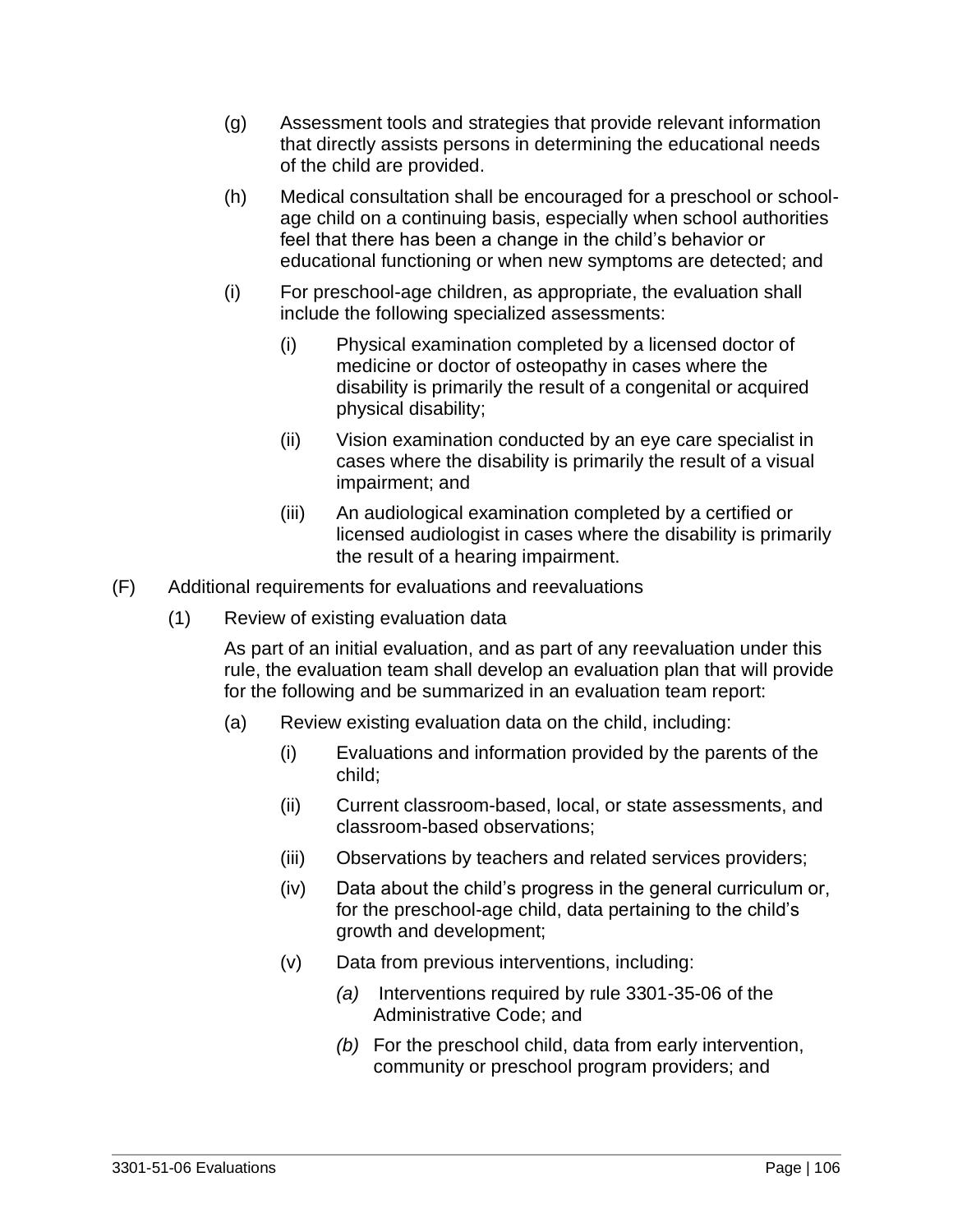- (vi) Any relevant trend data beyond the past twelve months, including the review of current and previous IEPs; and
- (b) On the basis of that review and input from the child's parents, identify what additional data, if any, are needed to determine:
	- (i) Whether the child is a child with a disability, as defined in rule 3301-51-01 of the Administrative Code, and the educational needs of the child; or
	- (ii) In case of a reevaluation of a child, whether the child continues to have such a disability, and the educational needs of the child;
	- (iii) The present levels of academic achievement and related developmental needs of the child;
	- (iv) Whether the child needs special education and related services; or
	- $(v)$  In the case of a reevaluation of a child, whether the child continues to need special education and related services; and
	- (vi) Whether any additions or modifications to the special education and related services are needed to enable the child to meet the measurable annual goals set out in the IEP of the child and to participate, as appropriate, in the general education curriculum.
- (2) Conduct of review

The group described in paragraph (F)(1) of this rule may conduct its review without a meeting.

(3) Source of data

The school district must administer such assessments and other evaluation measures as may be needed to produce the data identified under paragraph (F)(1) of this rule.

- (4) Requirements if additional data are not needed
	- (a) If the evaluation team or the IEP team, as appropriate, determine that no additional data are needed to determine whether the child continues to be a child with a disability and to determine the child's educational needs, the school district must notify the child's parents of:
		- (i) That determination and the reasons for the determination; and
		- (ii) The right of the parents to request an assessment to determine whether the child continues to be a child with a disability and to determine the child's educational needs.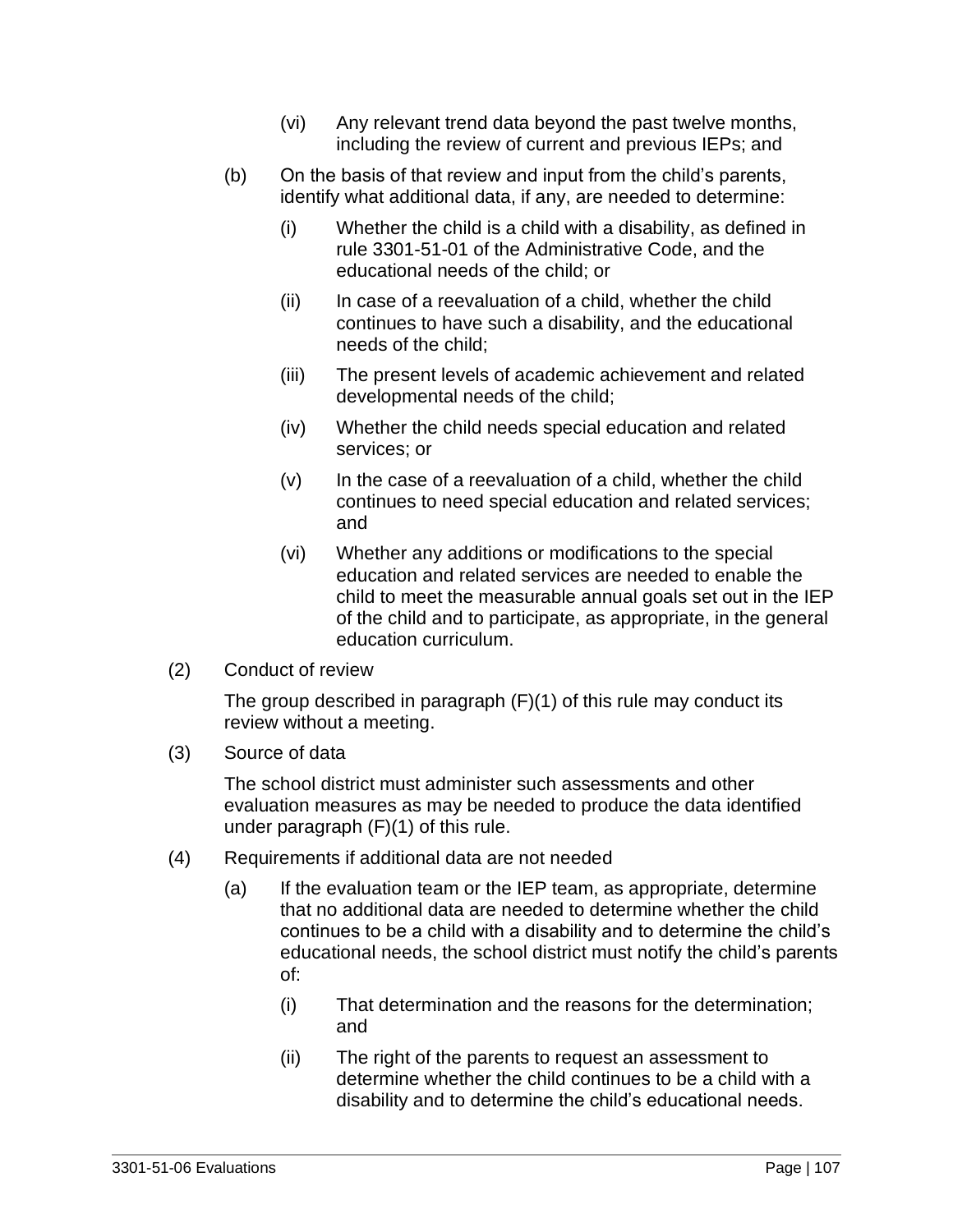- (b) The school district is not required to conduct the assessment described in paragraph  $(F)(4)(a)(ii)$  of this rule unless requested to do so by the child's parents.
- (5) Evaluations before change in eligibility
	- (a) Except as provided in paragraph (F)(5)(b) of this rule, a school district must evaluate a child with a disability in accordance with paragraphs (E) to (I) of this rule before determining that the child is no longer a child with a disability.
	- (b) The evaluation described in paragraph  $(F)(5)(a)$  of this rule is not required before the termination of a child's eligibility under this rule due to graduation from secondary school with a regular diploma or due to exceeding the age eligibility for a free appropriate public education (FAPE) under state law.
	- (c) For a child whose eligibility terminates under circumstances described in paragraph (F)(5)(b) of this rule, a school district must provide the child with a summary of the child's academic achievement and functional performance, which shall include recommendations on how to assist the child in meeting the child's postsecondary goals.
- (G) Determination of eligibility
	- (1) General

Upon completion of the administration of assessments and other evaluation measures:

- (a) A group of qualified professionals and the parent of the child determines whether the child is a child with a disability, as defined in rule 3301-51-01 of the Administrative Code, in accordance with paragraph (G)(2) of this rule and the educational needs of the child; and
- (b) The school district provides a copy of the evaluation report and the documentation of determination of eligibility at no cost to the parent.
	- (i) The written evaluation team report shall include:
		- *(a)* A summary of information obtained during the evaluation process; and
		- *(b)* The names, titles and signatures of each team member, including the parent, and an indication of whether or not they are in agreement with the eligibility determination. Any team member who is not in agreement with the team's determination of disability shall submit a statement of disagreement.
	- (ii) The school district must provide a copy of the evaluation team report and the documentation of determination of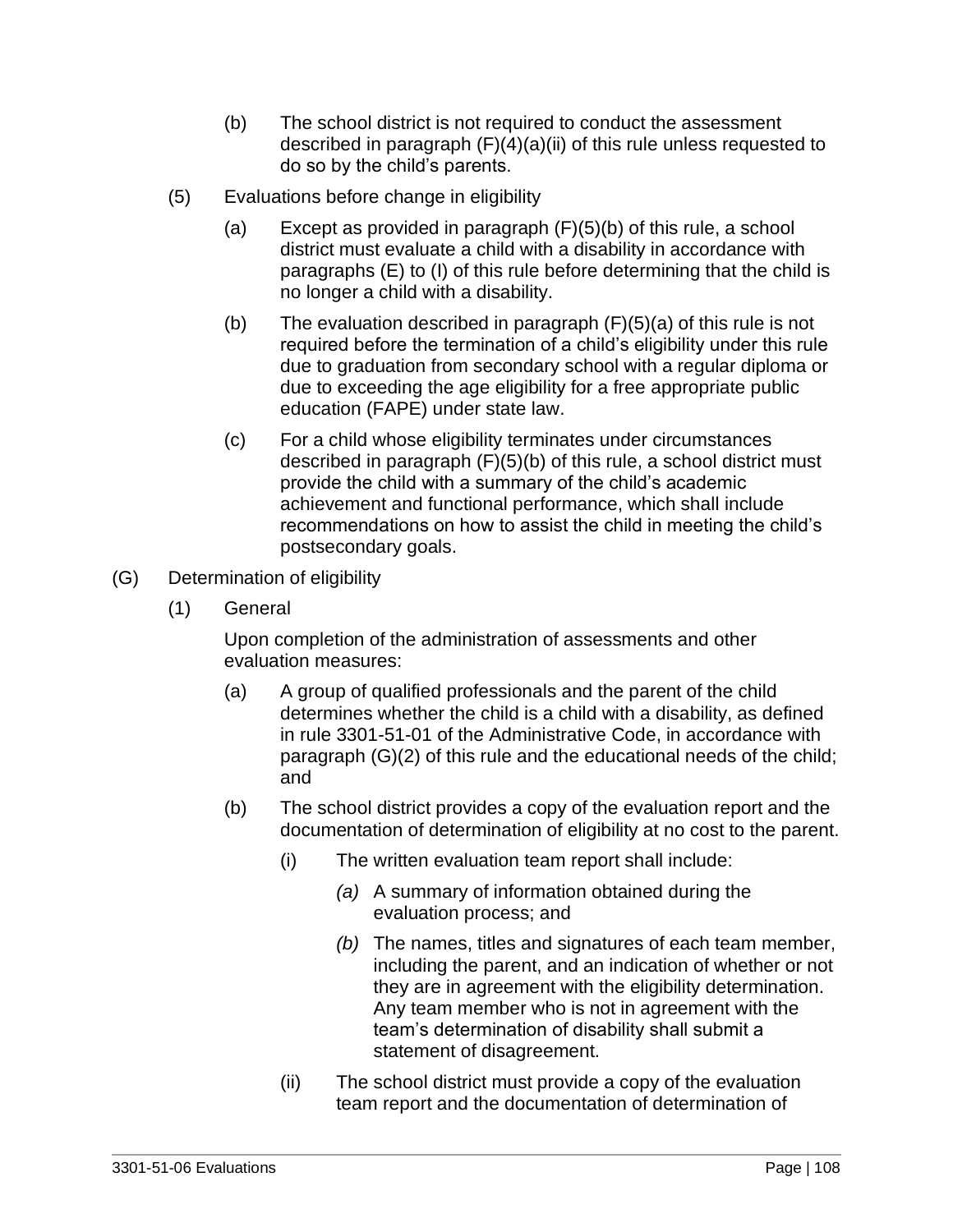eligibility or continued eligibility to the parents prior to the next IEP meeting and in no case later than fourteen days from the date of eligibility determination.

(2) Special rule for eligibility determination

A child must not be determined to be a child with a disability under this rule:

- (a) If the determinant factor for that determination is:
	- (i) Lack of appropriate instruction in reading, including the essential components of reading instruction as defined in Section 1208(3) of the Elementary and Secondary Education Act of 1965, as amended and specified in the No Child Left Behind Act of 2001, January 2002, 20 U.S.C. 6301 (ESEA);
	- (ii) Lack of appropriate instruction in math; or
	- (iii) Limited English proficiency; and
- (b) If the child does not otherwise meet the eligibility criteria under paragraph (B)(10) of rule 3301-51-01 of the Administrative Code.
- (3) Procedures for determining eligibility and educational need
	- (a) In interpreting evaluation data for the purpose of determining if a child is a child with a disability as defined in paragraph (B)(10) of rule 3301-51-01 of the Administrative Code, and the educational needs of the child, each school district must:
		- (i) Draw upon information from a variety of sources, including aptitude and achievement tests, state and districtwide assessments, parent input, and teacher recommendations, as well as information about the child's physical condition, social or cultural background, and adaptive behavior; and
		- (ii) Ensure that information obtained from all of these sources is documented and carefully considered.
	- (b) If a determination is made that a child has a disability and needs special education and related services, an IEP must be developed for the child in accordance with rule 3301-51-07 of the Administrative Code.
- (H) Additional procedures for identifying children with specific learning disabilities
	- (1) Specific learning disabilities
		- (a) General

The Ohio department of education adopts in this rule, criteria for determining whether a child has a specific learning disability as defined in paragraph  $(B)(10)(d)(x)$  of rule 3301-51-01 of the Administrative Code. The criteria adopted by the state in this rule: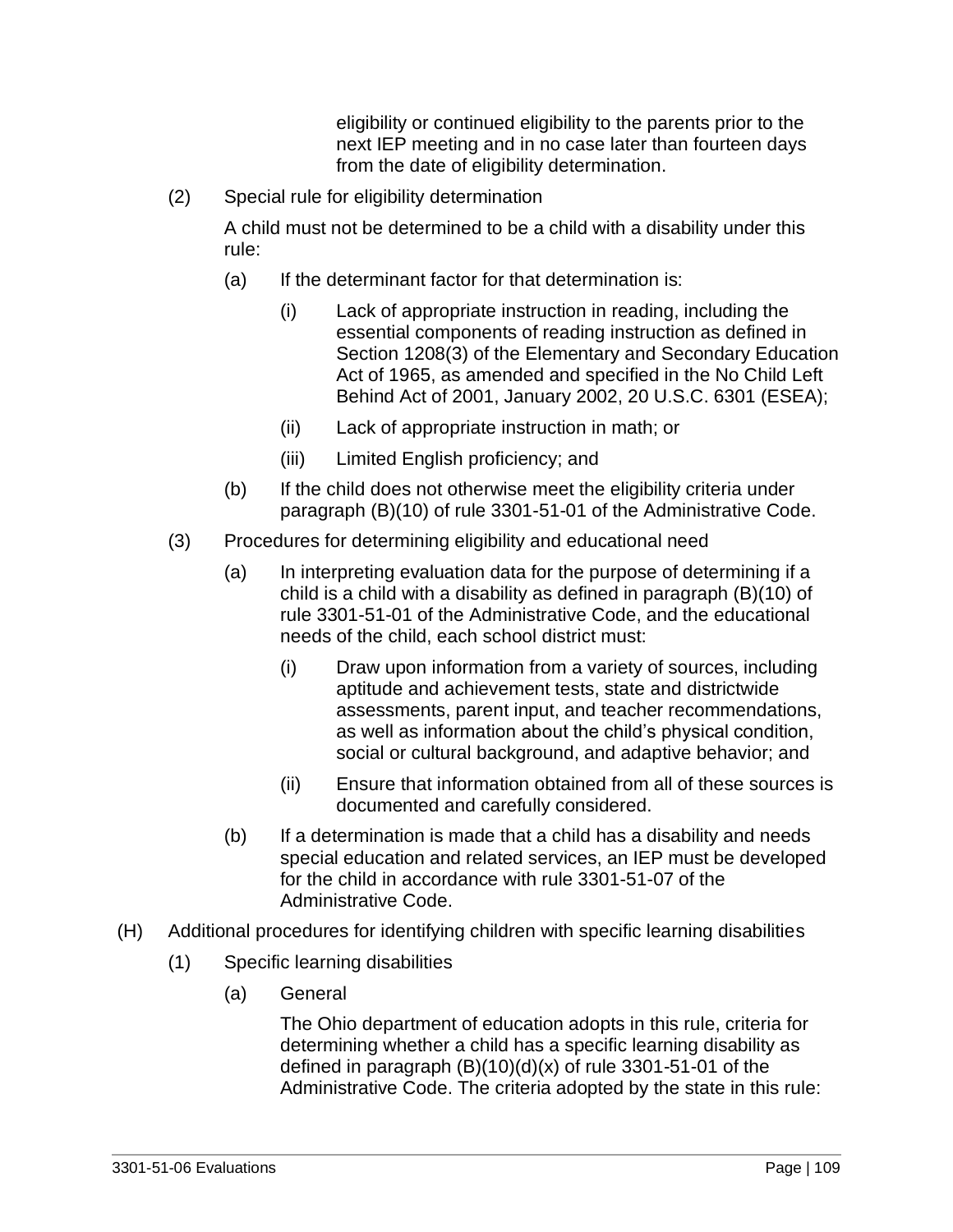- (i) Do not require the use of a severe discrepancy between intellectual ability and achievement for determining whether a child has a specific learning disability, as defined in paragraph (B)(10)(d)(x) of rule 3301-51-01 of the Administrative Code;
- (ii) Permit the use of a process based on the child's response to scientific, research-based intervention; and
- (iii) Permit the use of other alternative research-based procedures for determining whether a child has a specific learning disability as defined in paragraph (B)(10)(d)(x) of rule 3301-51-01 of the Administrative Code.
- (b) Consistency with state criteria

A school district must use the state criteria adopted in this rule pursuant to paragraph (H)(1) of this rule in determining whether a child has a specific learning disability.

(2) Additional group members

The determination of whether a child suspected of having a specific learning disability is a child with a disability, as defined in rule 3301-51-01 of the Administrative Code, must be made by the child's parents and a team of qualified professionals which must include:

- (a) The child's regular teacher; or
- (b) If the child does not have a regular teacher, a regular classroom teacher qualified to teach a child of the child's age; or
- (c) For a child of less than school-age, an individual qualified by the Ohio department of education to teach a child of the child's age; and
- (d) At least one person qualified to conduct individual diagnostic examinations of children, such as a school psychologist, speechlanguage pathologist, or remedial reading teacher.
- (3) Determining the existence of a specific learning disability
	- (a) The group described in paragraph (G) of this rule may determine that a child has a specific learning disability, as defined in paragraph  $(B)(10)(d)(x)$  of rule 3301-51-01 of the Administrative Code, if:
		- (i) The child does not achieve adequately for the child's age or to meet state-approved grade-level standards in one or more of the following areas, when provided with learning experiences and instruction appropriate for the child's age or state-approved grade-level standards:
			- *(a)* Oral expression;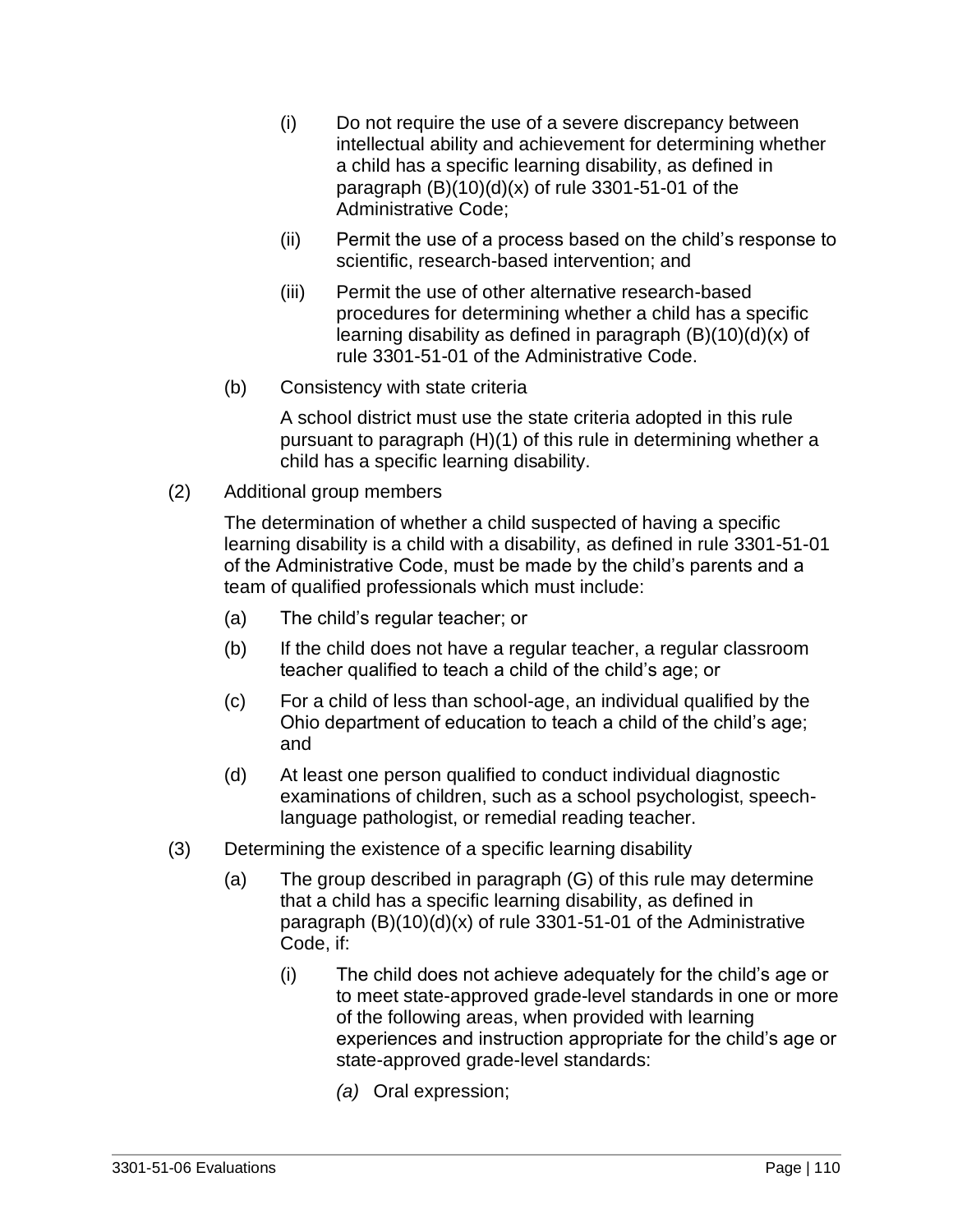- *(b)* Listening comprehension;
- *(c)* Written expression;
- *(d)* Basic reading skill;
- *(e)* Reading fluency skills;
- *(f)* Reading comprehension;
- *(g)* Mathematics calculation; or
- *(h)* Mathematics problem-solving.
- (ii) The child does not make sufficient progress to meet age or state-approved grade-level standards in one or more of the areas identified in paragraph (H)(3)(i) of this rule when using a process based on the child's response to scientific, research-based intervention; or
- (iii) The child exhibits a pattern of strengths and weaknesses in performance, achievement, or both, relative to age, stateapproved grade-level standards, or intellectual development, that is determined by the group to be relevant to the identification of a specific learning disability, using appropriate assessments, consistent with paragraphs (E) and (F) of this rule; and
- (iv) The group determines that its findings under paragraphs  $(H)(3)(a)(i)$  to  $(H)(3)(a)(iii)$  of this rule are not primarily the result of:
	- *(a)* A visual, hearing, or motor disability;
	- *(b)* Mental retardation;
	- *(c)* Emotional disturbance;
	- *(d)* Cultural factors;
	- *(e)* Environmental or economic disadvantage; or
	- *(f)* Limited English proficiency.
- (b) To ensure that underachievement in a child suspected of having a specific learning disability is not due to lack of appropriate instruction in reading or math, the group must consider, as part of the evaluation described in paragraphs (E) to (G) of this rule:
	- (i) Data that demonstrate that prior to, or as a part of, the referral process, the child was provided appropriate instruction in regular education settings, delivered by qualified personnel; and
	- (ii) Data-based documentation of repeated assessments of achievement at reasonable intervals, reflecting formal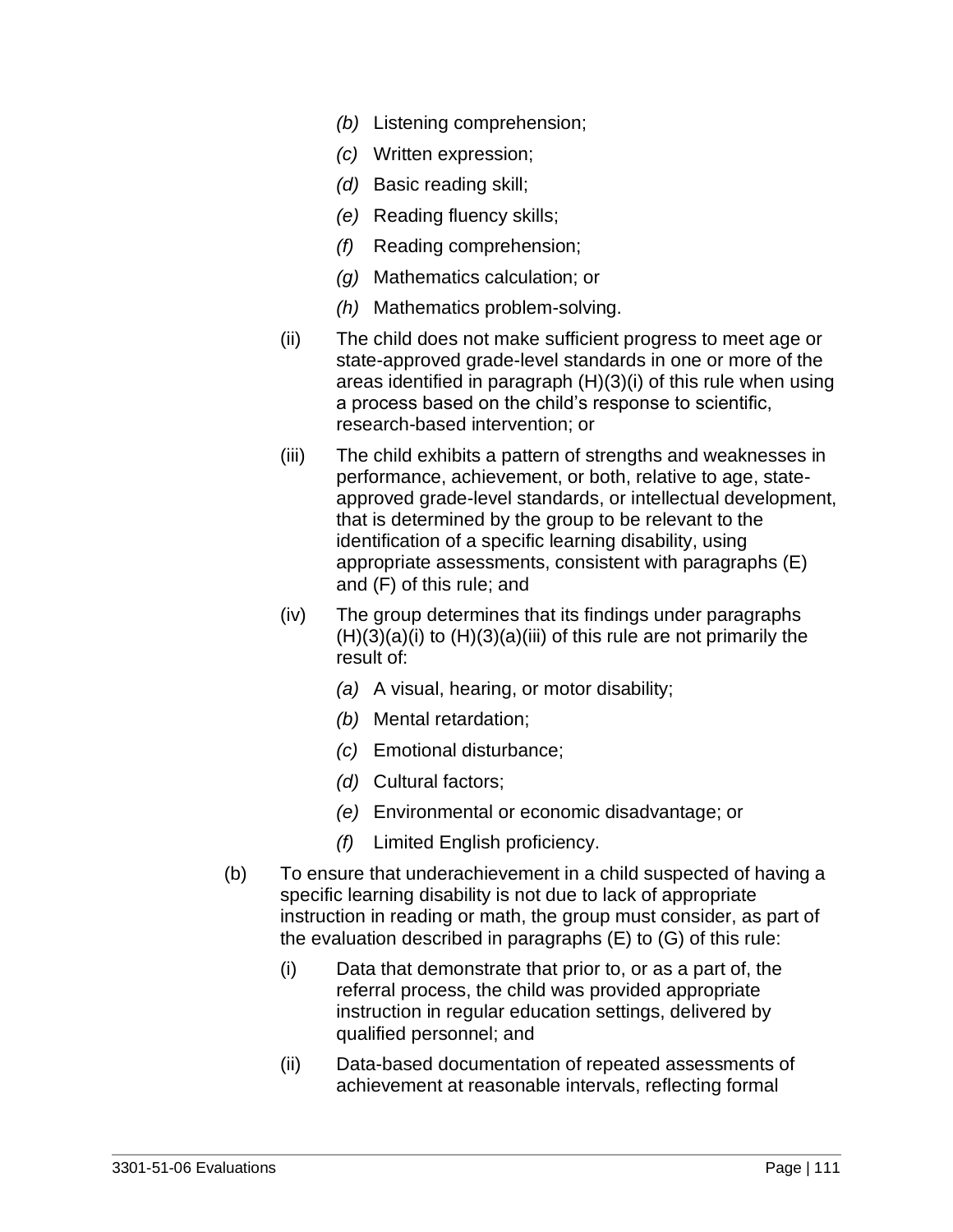assessment of student progress during instruction, which was provided to the child's parents.

- (c) The school district must promptly request parental consent to evaluate the child to determine if the child needs special education and related services, and must adhere to the time frames described in paragraphs (B) and (D) of this rule, unless the time frames are extended by mutual written agreement of the child's parents and a group of qualified professionals, as described in paragraph  $(G)(1)(a)$  of this rule:
	- (i) If, prior to a referral, a child has not made adequate progress after an appropriate period of time when provided instruction, as described in paragraphs (H)(3)(b)(i) and (H)(3)(b)(ii) of this rule; and
	- (ii) Whenever a child is referred for an evaluation.
- (d) An evaluation may utilize a process based on the child's response to scientific, research-based intervention to determine whether a child has a specific learning disability. This process:
	- (i) Begins when sufficient data have been gathered and analyzed under conditions of targeted and intensive individualized intervention conditions, when there is evidence of an inadequate response to intervention on the part of the child, and the group determines that the child's needs are unlikely to be met without certain specialized instruction in addition to the regular classroom instruction;
	- (ii) Employs interventions that are scientifically-based and provided at appropriate levels of intensity, frequency, duration, and integrity, relative to the child's identified needs;
	- (iii) Is based on results of scientifically-based, technically adequate assessment procedures that assess ongoing progress while the child is receiving scientifically-based instruction, and that have been reported to the child's parents;
	- (iv) Includes the analysis of data described in paragraphs  $(H)(3)(b)(i)$  and  $(H)(3)(b)(ii)$  of this rule to determine whether a discrepancy is present between actual and expected performance, in both the child's rate of progress in developing skills, and in the child's level of performance on measures assessing one or more of the academic areas listed in paragraph (H)(3)(a)(i) of this rule;
	- (v) May not be used to delay unnecessarily a child's being evaluated to determine eligibility for special education services.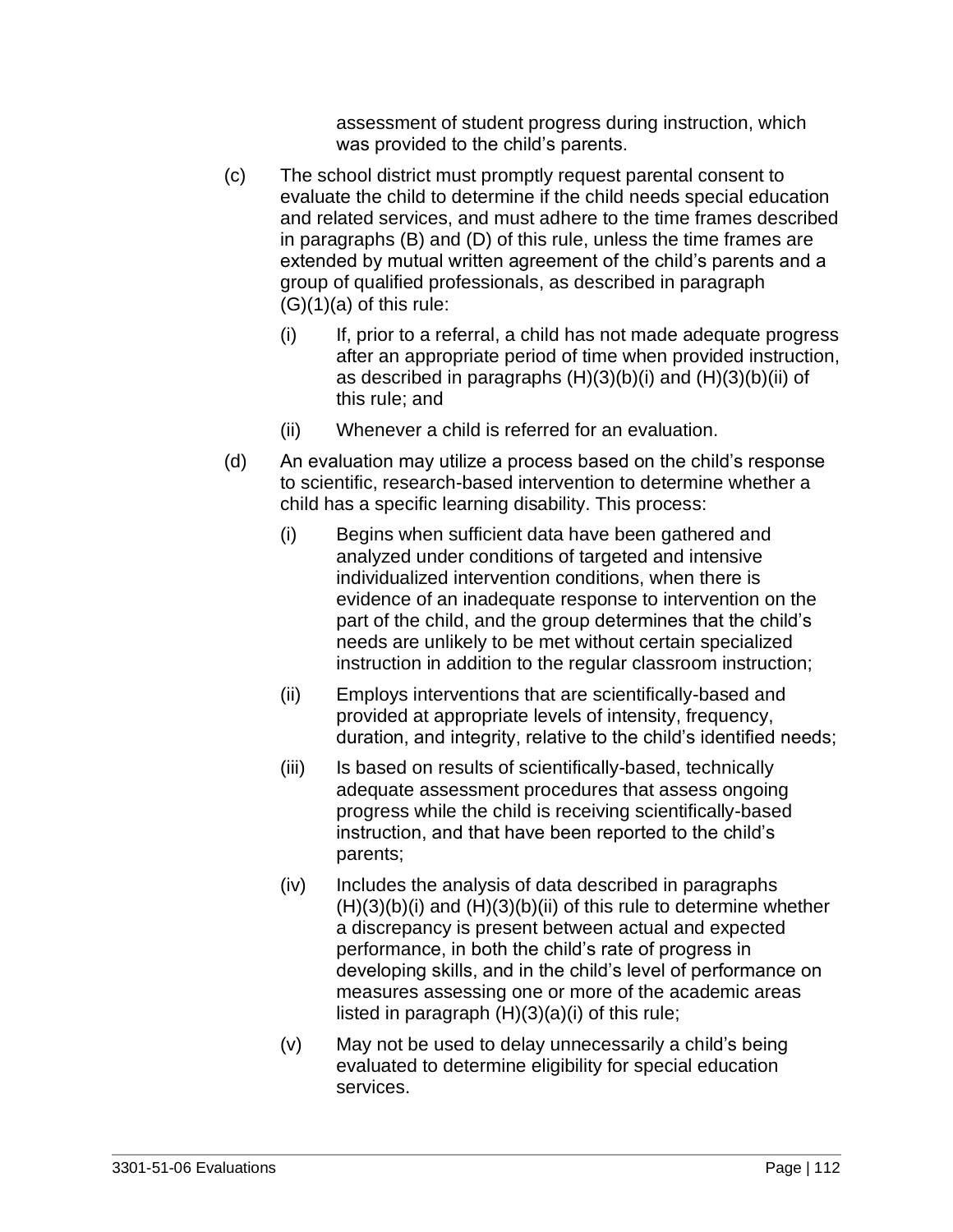- (e) A school district may use alternative, research-based procedures for determining whether a child exhibits a pattern of strengths and weaknesses in performance, achievement, or both, relative to age, state-approved grade-level standards, or intellectual development, that is determined by the group to be relevant to the identification of a specific learning disability, if prior approval of the procedures has been granted by the Ohio department of education.
- (f) The school district must develop written procedures for the implementation of any method used to determine the existence of a specific learning disability that, at a minimum, incorporate guidelines developed by the Ohio department of education as specified in this rule.
- (4) Observation
	- (a) The school district must ensure that the child is observed in the child's learning environment, including the regular classroom setting, to document the child's academic performance and behavior in the areas of difficulty.
	- (b) The group described in paragraph (G) of this rule, in determining whether a child has a specific learning disability, must decide to:
		- (i) Use information from an observation in routine classroom instruction and monitoring of the child's performance that was done before the child was referred for an evaluation; or
		- (ii) Have at least one member of the group described in paragraph (G) of this rule conduct an observation of the child's academic performance in the regular classroom after the child has been referred for an evaluation and parental consent, consistent with rule 3301-51-05 of the Administrative Code, is obtained.
	- (c) In the case of a child of less than school-age or out of school, a group member must observe the child in an environment appropriate for a child of that age.
- (5) Specific documentation for the eligibility determination
	- (a) For a child suspected of having a specific learning disability, the documentation of the determination of eligibility, as required in paragraph (G)(1)(b) of this rule, must contain a statement of:
		- (i) Whether the child has a specific learning disability;
		- (ii) The basis for making the determination, including an assurance that the determination has been made in accordance with paragraph (G)(3)(a) of this rule;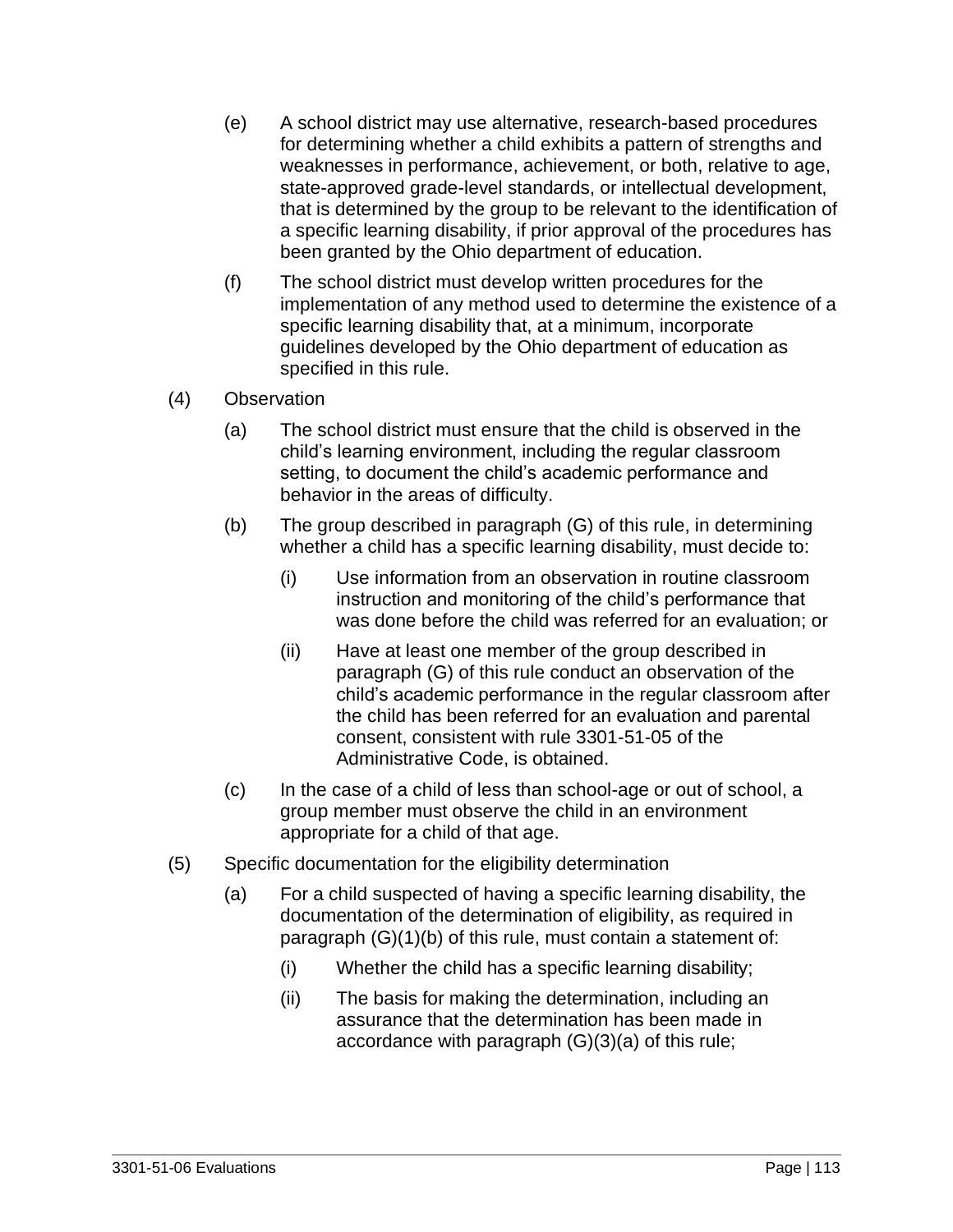- (iii) The relevant behavior, if any, noted during the observation of the child and the relationship of that behavior to the child's academic functioning;
- (iv) The educationally relevant medical findings, if any;
- (v) Whether:
	- *(a)* The child does not achieve adequately for the child's age or to meet state-approved grade-level standards consistent with paragraph (H)(3)(a)(i) of this rule; and
	- *(b)* The child does not make sufficient progress to meet age or state-approved grade-level standards consistent with paragraph (H)(3)(a)(ii) of this rule; or
	- *(c)* The child exhibits a pattern of strengths and weaknesses in performance, achievement, or both, relative to age, state-approved grade-level standards or intellectual development consistent with paragraph  $(H)(3)(a)(iii)$  of this rule;
- (vi) The determination of the group concerning the effects of a visual, hearing, or motor disability; mental retardation; emotional disturbance; cultural factors; environmental or economic disadvantage; or limited English proficiency on the child's achievement level; and
- (vii) If the child has participated in a process that assesses the child's response to scientific, research-based intervention:
	- *(a)* The instructional strategies used and the studentcentered data collected; and
	- *(b)* The documentation that the child's parents were notified about:
		- *(i)* The state's policies regarding the amount and nature of student performance data that would be collected and the general education services that would be provided;
		- *(ii)* Strategies for increasing the child's rate of learning; and
		- *(iii)* The parents' right to request an evaluation.
- (b) Each group member must certify in writing whether the report reflects the member's conclusion. If it does not reflect the member's conclusion, the group member must submit a separate statement presenting the member's conclusions.
- (I) Additional procedures for identifying children with multiple disabilities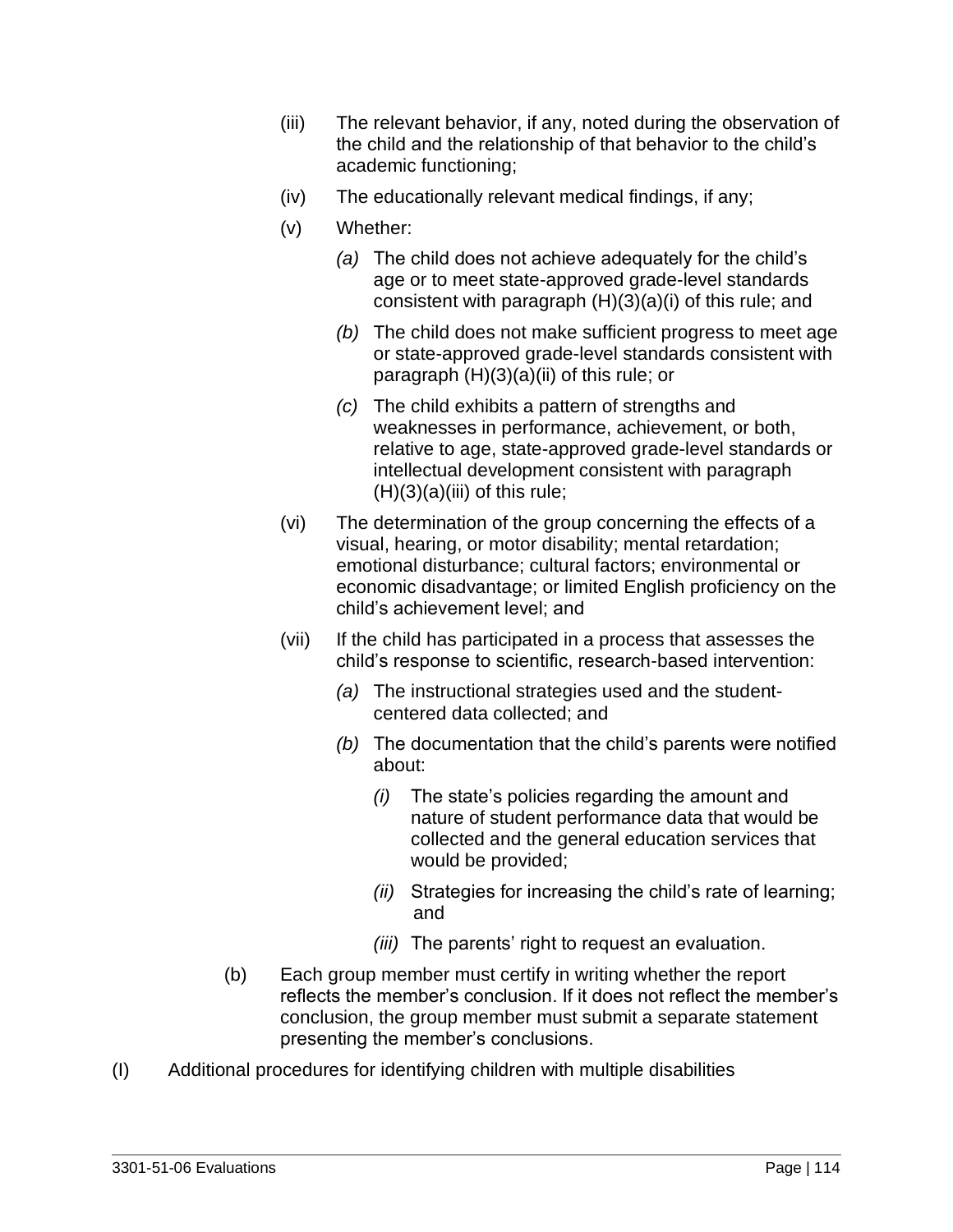A group of qualified professionals and the parents of the child may determine the child has multiple disabilities if the child exhibits:

- (1) A combination of two or more areas of disability as defined in rule 3301- 51-01 of the Administrative Code, except for a combination that includes a specific learning disability; and
- (2) A severe or profound deficit in communication or adaptive behavior documented through the use of individually administered standardized instruments which have been validated for the specific purpose of measuring communication or adaptive behavior.

Effective: 07/01/2014 R.C. 119.032 review dates: 07/01/2019 Promulgated Under: 119.03 Statutory Authority: 3301.07, 3301.07 (J), 3323.03 Rule Amplifies: 3323.03 Prior Effective Date: 7/1/2002; 07/01/2008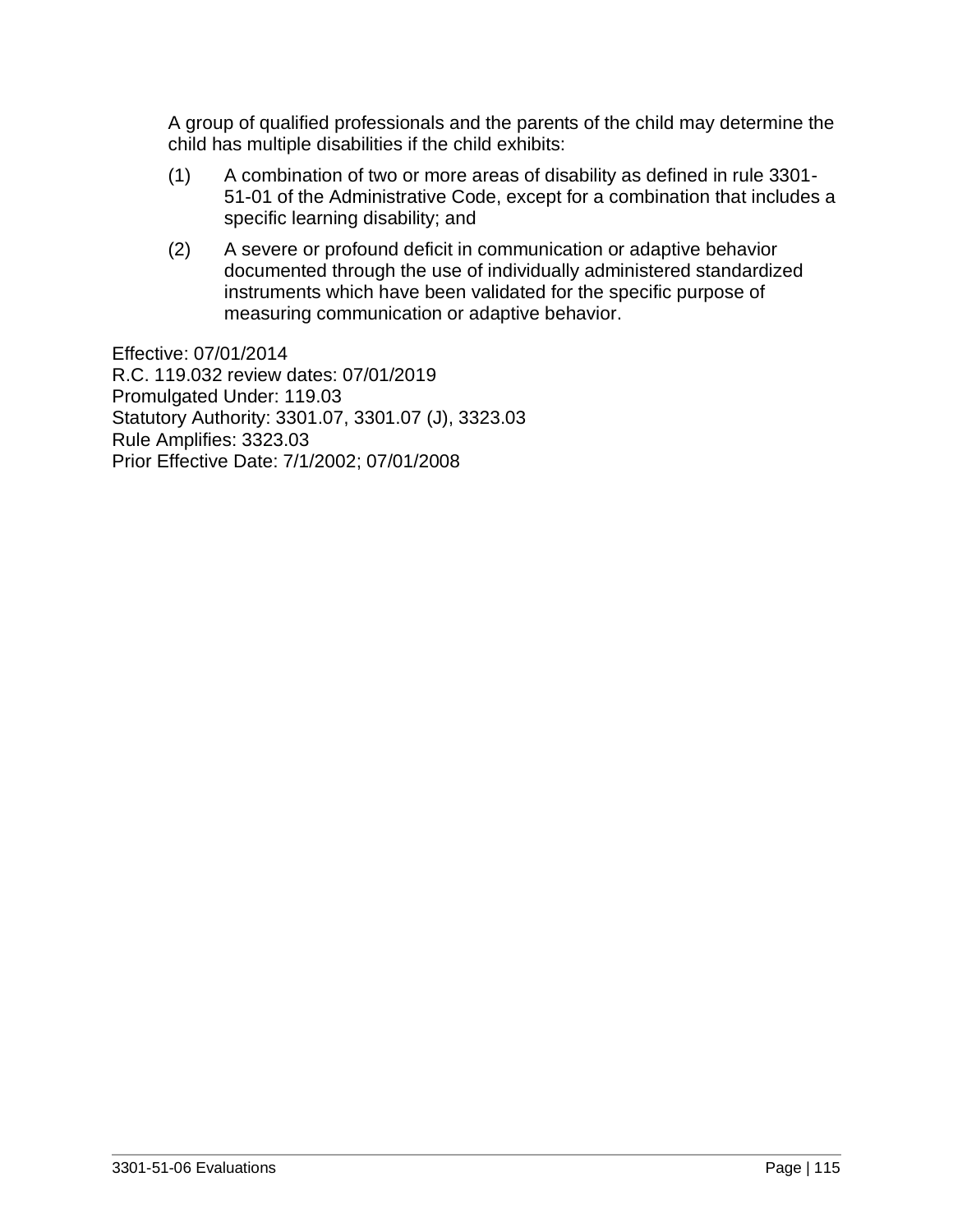## **3301-51-07 Individualized education program (IEP)**

- (A) Each school district shall adopt and implement written policies and procedures approved by the Ohio department of education, office for exceptional children, that ensure an individualized education program (IEP) is developed and implemented for each child with a disability.
- (B) The county boards of developmental disabilities (county boards of DD) and other educational agencies shall adopt and implement written policies and procedures approved by the Ohio department of education, office for exceptional children, that ensure services identified in the child's IEP are provided as agreed upon with the child's school district of residence.
- (C) The child's school district of residence is responsible for ensuring that the requirements of this rule are met regardless of which school district, county board of DD, or other educational agency implements the child's IEP. This includes the responsibility for initiating and conducting meetings for the purpose of developing, reviewing, and revising the IEP of a child with a disability.
- (D) Children in other districts or agencies
	- (1) The school district of residence is responsible for ensuring that an IEP is developed and implemented for each child with a disability residing in the school district. When providing special education services for a child with a disability in another school district, county board of DD, or other educational agency, the school district of residence must follow the same procedural safeguards as it does for all children with disabilities and have on file a copy of the current evaluation team report and the IEP.
	- (2) Each school district will cooperate with other districts, county boards of DD, and other educational agencies that serve children with disabilities in institutions or other care facilities to ensure that these children have access to an education in a regular public school setting, when appropriate and as specified in the IEP.
- (E) IEPs
	- (1) The state must ensure that an IEP that meets the requirements of Section 636(d) of the Individuals with Disabilities Education Act, as amended by the Individuals with Disabilities Education Improvement Act of 2004, December 2004 (IDEA), is developed, reviewed, and revised for each child with a disability in accordance with paragraphs (H) to (L) of this rule, except as provided in paragraph (C)(2)(c)of rule 3301-51-05 of the Administrative Code.
	- (2) Paragraphs (F) to (G) of this rule apply only to children with disabilities who are or have been placed in or referred to a nonpublic school or facility by a public school district as a means of providing special education and related services.
- (F) Responsibility of the Ohio department of education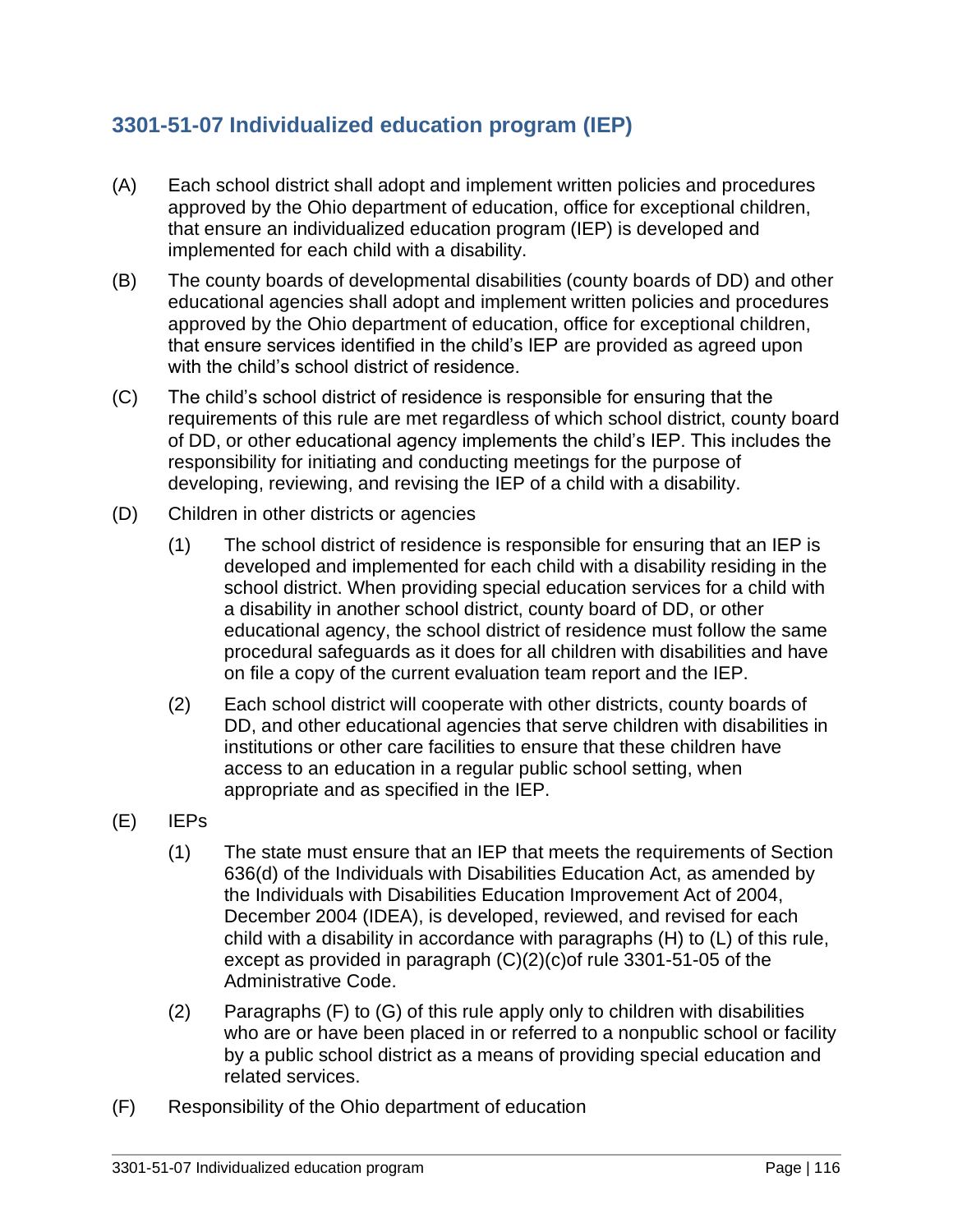The Ohio department of education must ensure that a child with a disability who is placed in or referred to a nonpublic school or facility by a public school district:

- (1) Is provided special education and related services:
	- (a) In conformance with an IEP that meets the requirements of paragraphs (H) to (M) of this rule; and
	- (b) At no cost to the parents;
- (2) Is provided an education that meets the standards that apply to education provided by the Ohio department of education and school districts including the requirements of this rule, except for paragraph (B)(29) of rule 3301-51-01 of the Administrative Code and paragraph (H) of rule 3301-51- 09 of the Administrative Code; and
- (3) Has all of the rights of a child with a disability who is served by a public school district.
- (G) Implementation by the Ohio department of education

In implementing paragraph (F) of this rule, the Ohio department of education must:

- (1) Monitor compliance through procedures such as written reports, on-site visits, and parent questionnaires;
- (2) Disseminate copies of applicable standards to each nonpublic school and facility to which a school district has referred or placed a child with a disability; and
- (3) Provide an opportunity for those nonpublic schools and facilities to participate in the development and revision of state standards that apply to them.
- (H) Definition of individualized education program
	- (1) General

As used in this rule, the term "individualized education program" or "IEP" means a written statement for each child with a disability that is developed, reviewed, and revised in a meeting in accordance with paragraphs (H) to (L) of this rule and that must include:

(a) A statement that discusses the child's future

The IEP team shall ensure that the family and child's preferences and interests are an essential part of the planning process. The IEP team will document planning information on the IEP;

- (b) A statement of the child's present levels of academic achievement and functional performance, including:
	- (i) How the child's disability affects the child's involvement and progress in the general education curriculum (i.e., the same curriculum as for nondisabled children); or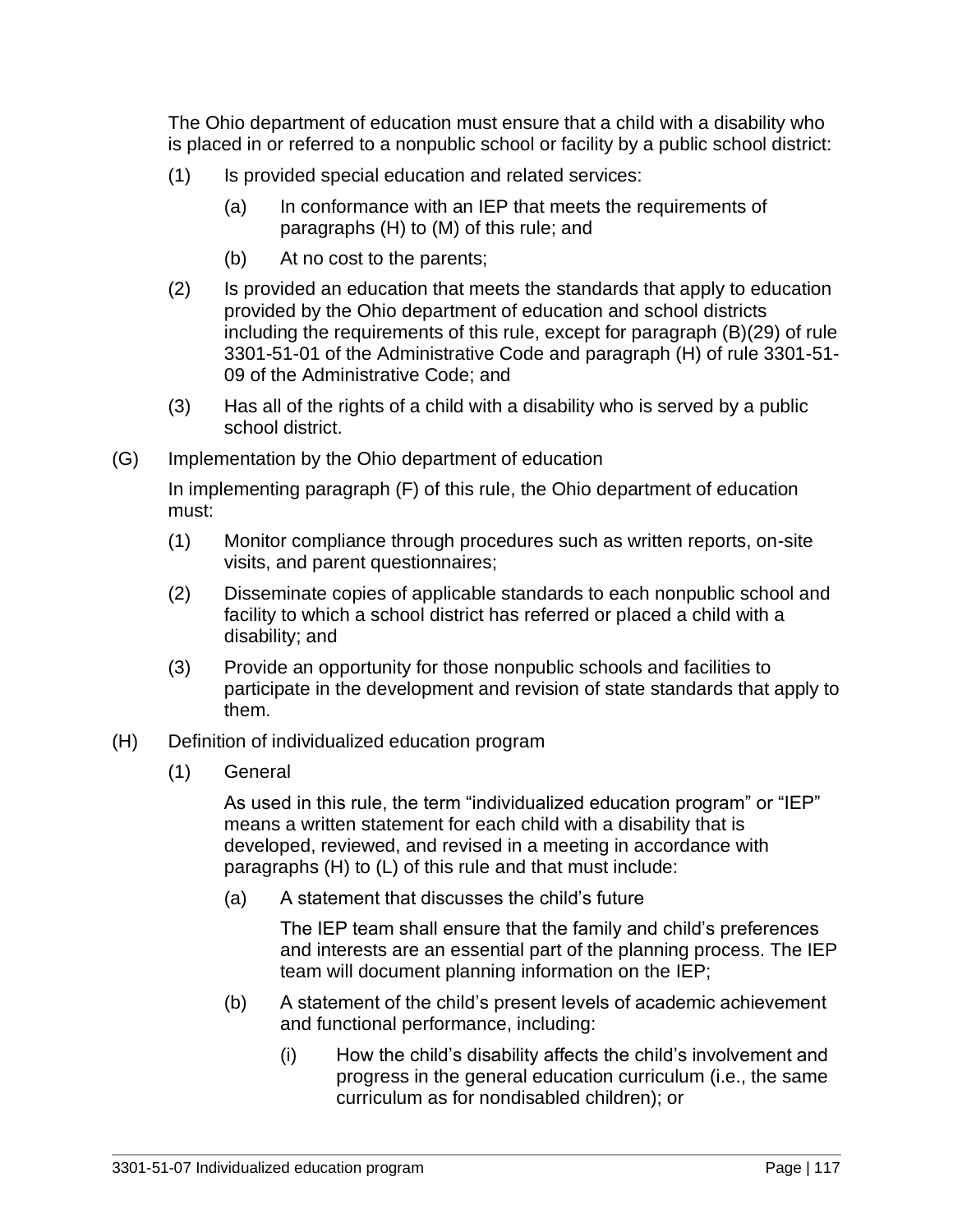- (ii) For preschool children, as appropriate, how the disability affects the child's participation in appropriate activities;
- (c) A statement of measurable annual goals, including academic and functional goals and benchmarks or short-term objectives designed to:
	- (i) Meet the child's needs that result from the child's disability to enable the child to be involved in and make progress in the general education curriculum; and
	- (ii) Meet each of the child's other educational needs that result from the child's disability;
- (d) A description of:
	- (i) How the child's progress toward meeting the annual goals described in paragraph (H)(1)(c) of this rule will be measured; and
	- (ii) When periodic reports on the progress the child is making toward meeting the annual goals (such as through the use of quarterly or other periodic reports, concurrent with the issuance of report cards) will be provided;
- (e) A statement of the special education and related services and supplementary aids and services, based on peer-reviewed research to the extent practicable, to be provided to the child, or on behalf of the child, and a statement of the program modifications or supports for school personnel that will be provided to enable the child:
	- (i) To advance appropriately toward attaining the annual goals;
	- (ii) To be involved in and make progress in the general education curriculum in accordance with paragraph (H)(1)(b) of this rule, and to participate in extracurricular and other nonacademic activities; and
	- (iii) To be educated and participate with other children with disabilities and nondisabled children in the activities described in this rule;
- (f) An explanation of the extent, if any, to which the child will not participate with nondisabled children in the regular class and in the activities described in paragraph (H)(1)(e) of this rule;
- (g) A statement of any individual appropriate accommodations that are necessary to measure the academic achievement and functional performance of the child on state and districtwide assessments consistent with Section 612(a)(16) of the IDEA;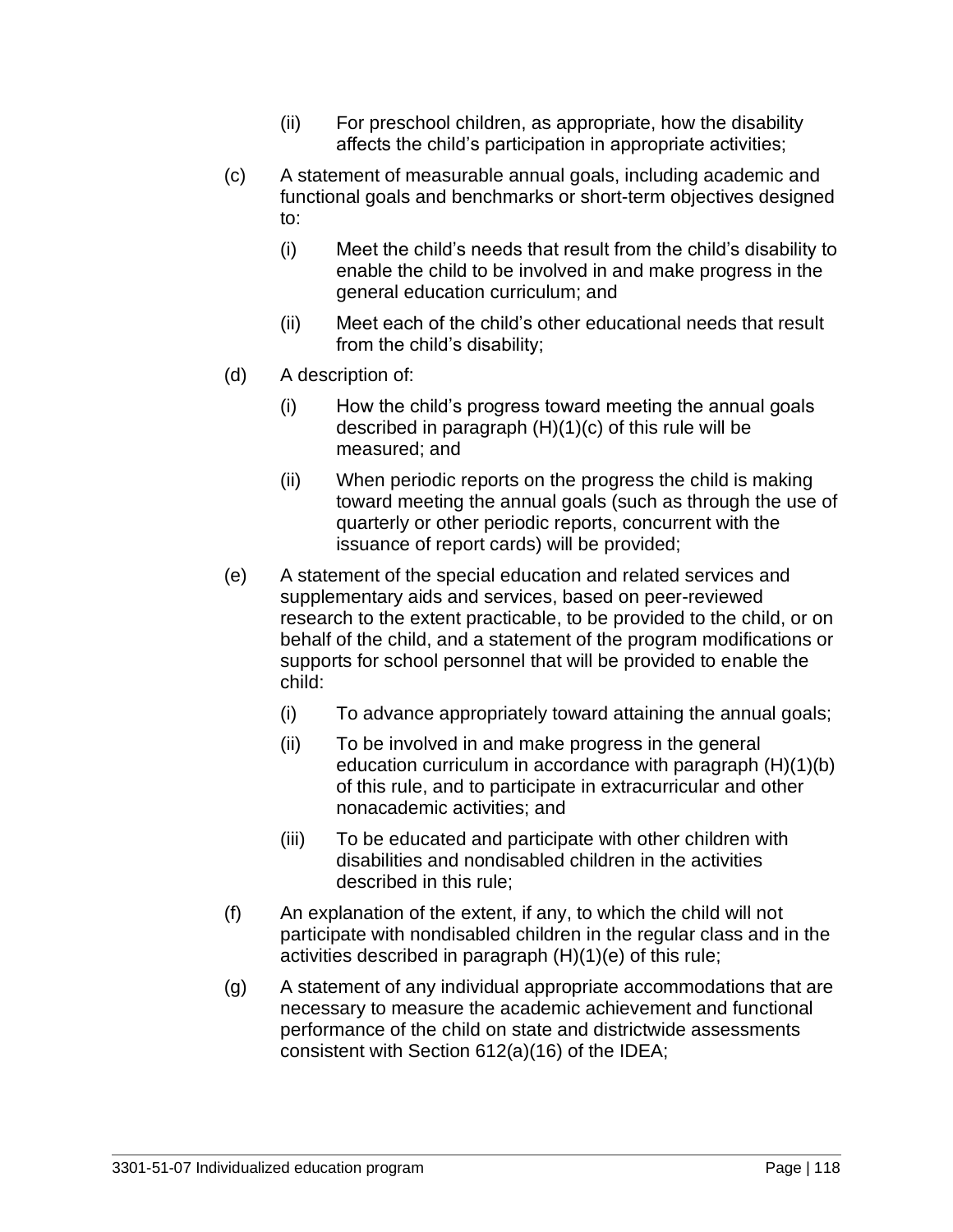- (h) If the IEP team determines that the child must take an alternate assessment instead of a particular regular state or districtwide assessment of student achievement, a statement of why:
	- (i) The child cannot participate in the regular assessment; and
	- (ii) The particular alternate assessment selected is appropriate for the child; and
- (i) The projected date for the beginning of the services and modifications described in paragraph (H)(1)(e) of this rule and the anticipated frequency, location, and duration of those services and modifications.
- (2) Transition services

Beginning not later than the first IEP to be in effect when the child turns fourteen, or younger if determined appropriate by the IEP team, and updated annually, thereafter, the IEP must include:

- (a) Appropriate measurable postsecondary goals based upon ageappropriate transition assessments related to training, education, and, if assessment data supports the need, independent living skills;
- (b) Appropriate measureable post-secondary goals based on ageappropriate transition assessments related to integrated employment in a competitive environment; and
- (c) The transition services (including courses of study) needed to assist the child in reaching those goals.
- (3) Transfer of rights at age of majority

Beginning not later than one year before the child reaches eighteen years of age, which is the age of majority under Ohio law, the IEP must include a statement that the child has been informed of the child's rights under Part B of the IDEA that will transfer to the child on reaching the age of majority, as specified in rule 3301-51-05 (D) of the Administrative Code.

(4) Construction

Nothing in this rule shall be construed to require:

- (a) That additional information be included in a child's IEP beyond what is explicitly required in Section 614 of the IDEA; or
- (b) The IEP team to include information under one component of a child's IEP that is already contained under another component of the child's IEP.
- (I) IEP team
	- (1) General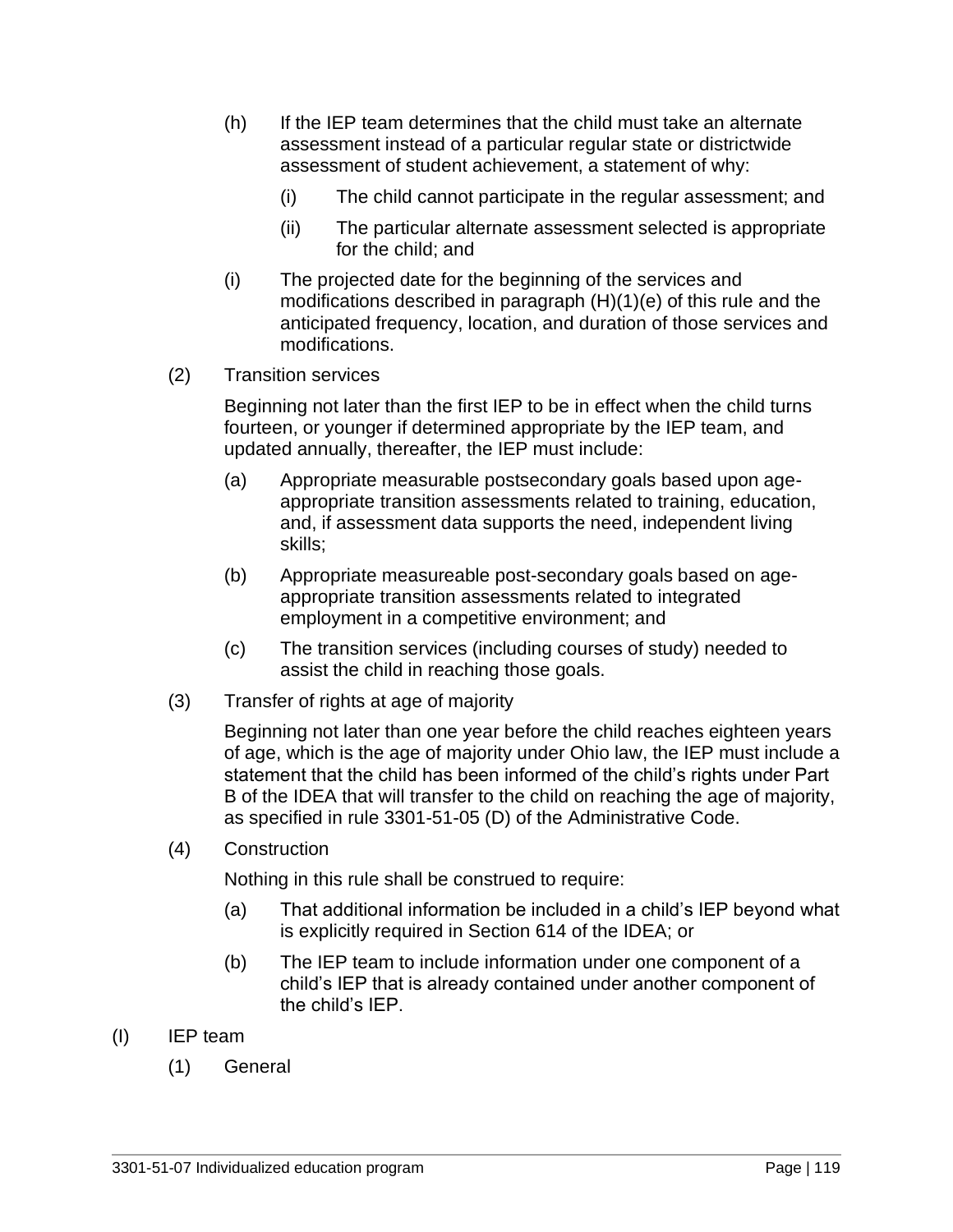The school district must ensure that the IEP team for each child with a disability includes:

- (a) The parents of the child;
- (b) Not less than one regular education teacher of the child (if the child is, or may be, participating in the regular education environment);
- (c) Not less than one special education teacher of the child or, where appropriate, not less than one special education provider of the child;
- (d) A representative of the school district who:
	- (i) Is qualified to provide, or supervise the provision of, specially designed instruction to meet the unique needs of children with disabilities:
	- (ii) Is knowledgeable about the general education curriculum; and
	- (iii) Is knowledgeable about the availability of resources of the school district.
- (e) An individual who can interpret the instructional implications of evaluation results, who may be a member of the team described in paragraphs  $(I)(1)(b)$  to  $(I)(1)(f)$  of this rule;
- (f) At the discretion of the parent or the school district, other individuals who have knowledge or special expertise regarding the child, including related services personnel as appropriate; and
- (g) Whenever appropriate, the child with a disability.
- (2) Transition services participants
	- (a) In accordance with paragraph  $(l)(1)(g)$  of this rule, the school district must invite a child with a disability to attend the child's IEP team meeting if a purpose of the meeting will be the consideration of the postsecondary goals for the child and the transition services needed to assist the child in reaching those goals under paragraph (H)(2) of this rule.
	- (b) If the child does not attend the IEP team meeting, the school district must take other steps to ensure that the child's preferences and interests are considered.
	- (c) To the extent appropriate, with the consent of the parents or a child who has reached the age of majority, in implementing the requirements of paragraph (I)(2)(a) of this rule, the school district must invite a representative of any participating agency that is likely to be responsible for providing or paying for transition services.
- (3) Determination of knowledge and special expertise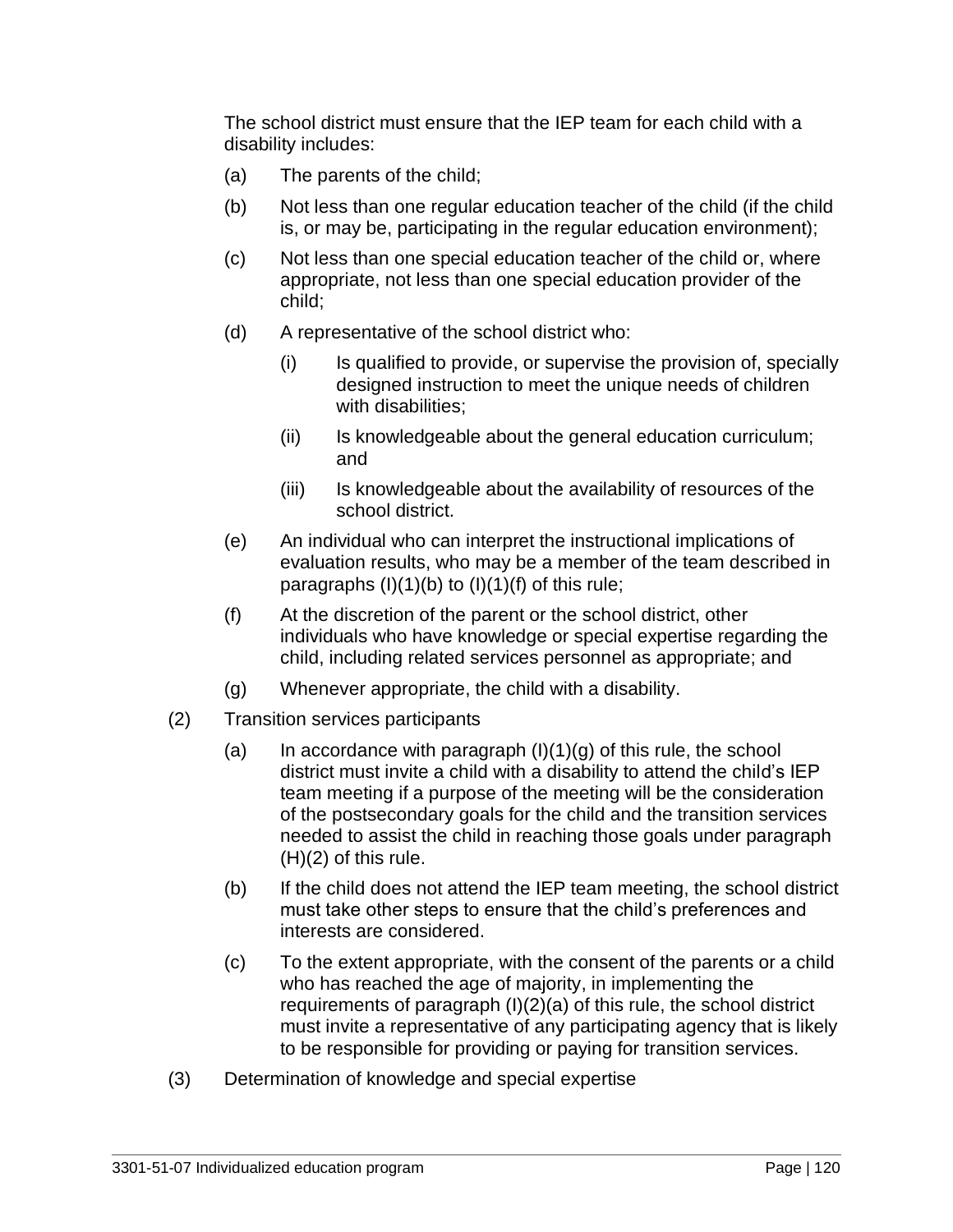The determination of the knowledge or special expertise of any individual described in paragraph (I)(1)(f) of this rule must be made by the party (parents or school district) who invited the individual to be a member of the IEP team.

(4) Designating a school district representative

A school district may designate a school district member of the IEP team to also serve as the district representative, if the criteria in paragraph  $(I)(1)(d)$  of this rule are satisfied.

- (5) IEP team attendance
	- (a) A member of the IEP team described in paragraphs  $(l)(1)(b)$  to  $(I)(1)(e)$  of this rule is not required to attend an IEP team meeting. in whole or in part, if the parent of a child with a disability and the school district agree, in writing, that the attendance of the member is not necessary because the member's area of the curriculum or related services is not being modified or discussed in the meeting.
	- (b) A member of the IEP team described in paragraph  $(l)(5)(a)$  of this rule may be excused from attending an IEP team meeting, in whole or in part, when the meeting involves a modification to or discussion of the member's area of the curriculum or related services, if:
		- (i) The parent, in writing, and the school district consent to the excusal; and
		- (ii) The member submits, in writing to the parent and the IEP team, input into the development of the IEP prior to the meeting.
- (6) Initial IEP team meeting for child under Part C

In the case of a child who was previously served under Part C of the IDEA, an invitation to the initial IEP team meeting must, at the request of the parent, be sent to the Part C service coordinator or other representatives of the Part C system to assist with the smooth transition of services.

- (J) Parent participation
	- (1) School district responsibility

Each school district must take steps to ensure that one or both of the parents of a child with a disability are present at each IEP team meeting or are afforded the opportunity to participate, including:

- (a) Notifying parents of the meeting early enough to ensure that they will have an opportunity to attend; and
- (b) Scheduling the meeting at a mutually agreed on time and place.
- (2) Information provided to parents
	- (a) The notice required under paragraph  $(J)(1)(a)$  of this rule must: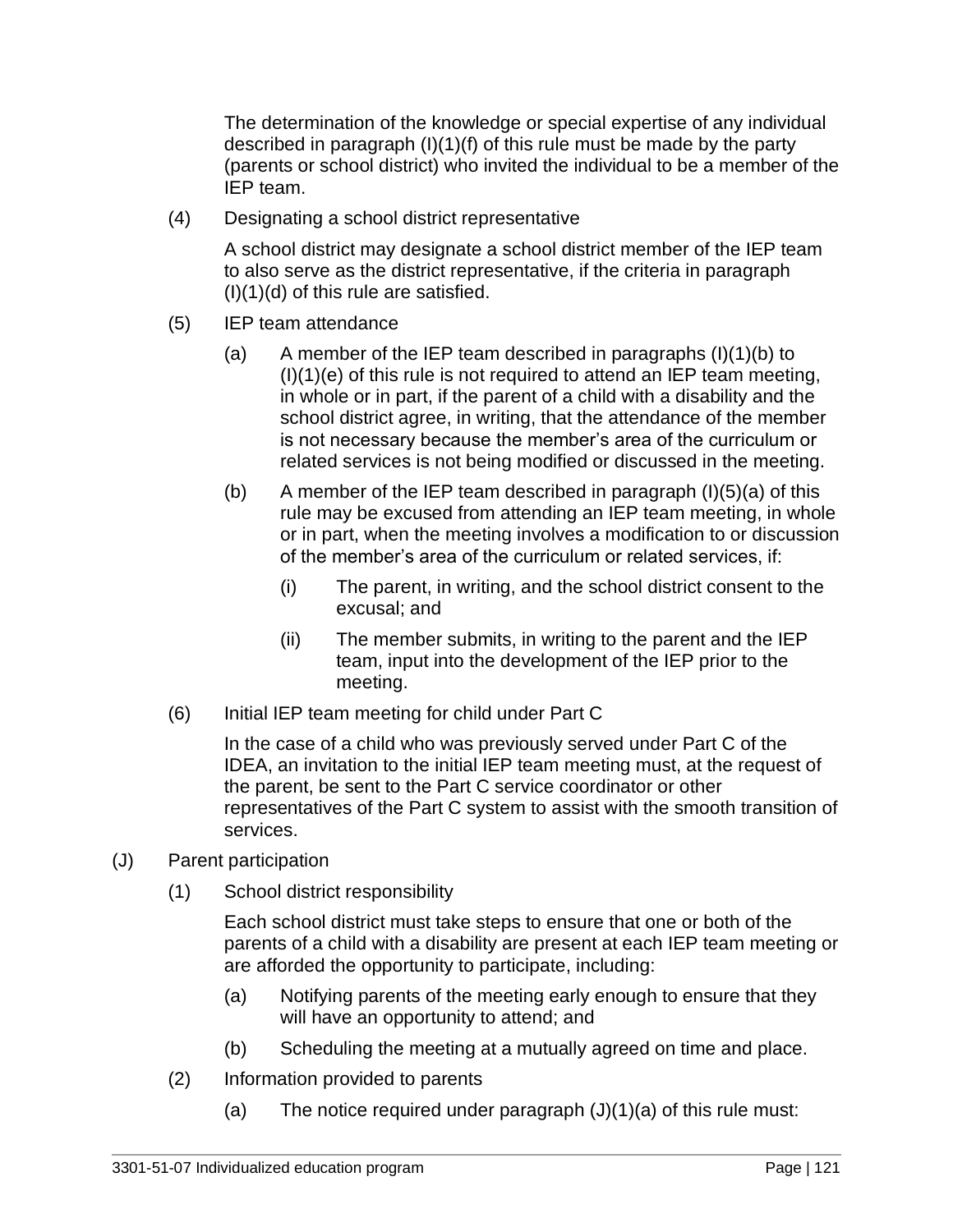- (i) Indicate the purpose, time, and location of the meeting and who will be in attendance; and
- (ii) Inform the parents of the provisions in paragraphs  $(l)(1)(f)$ and (I)(3) of this rule (relating to the participation of other individuals on the IEP team who have knowledge or special expertise about the child), and paragraph (I)(6) of this rule (relating to the participation of the Part C service coordinator or other representatives of the Part C system at the initial IEP team meeting for a child previously served under Part C of the IDEA).
- (b) For a child with a disability, beginning not later than the first IEP to be in effect when the child turns fourteen, or younger if determined appropriate by the IEP team, the notice also must:
	- (i) Indicate that a purpose of the meeting will be the development of a statement of the transition services needs of the child; and
	- (ii) Indicate that the school district will invite the child.
- (c) For a child with a disability, beginning not later than the first IEP to be in effect when the child turns fourteen, or younger if determined appropriate by the IEP team, the notice also must:
	- (i) Indicate:
		- *(a)* That a purpose of the meeting will be the consideration of the postsecondary goals and transition services for the child, in accordance with paragraph (H)(2)(b) of this rule; and
		- *(b)* That the school district will invite the child; and
	- (ii) Identify any other agency that will be invited to send a representative.
- 3) Other methods to ensure parent participation

If neither parent can attend an IEP team meeting, the school district must use other methods to ensure parent participation, including individual or conference telephone calls, consistent with paragraph (O) of this rule (related to alternative means of meeting participation).

(4) Conducting an IEP team meeting without a parent in attendance

A meeting may be conducted without a parent in attendance if the school district is unable to convince the parents that they should attend. In this case, the school district must keep a record of its attempts to arrange a mutually agreed on time and place, such as:

(a) Detailed records of telephone calls made or attempted and the results of those calls;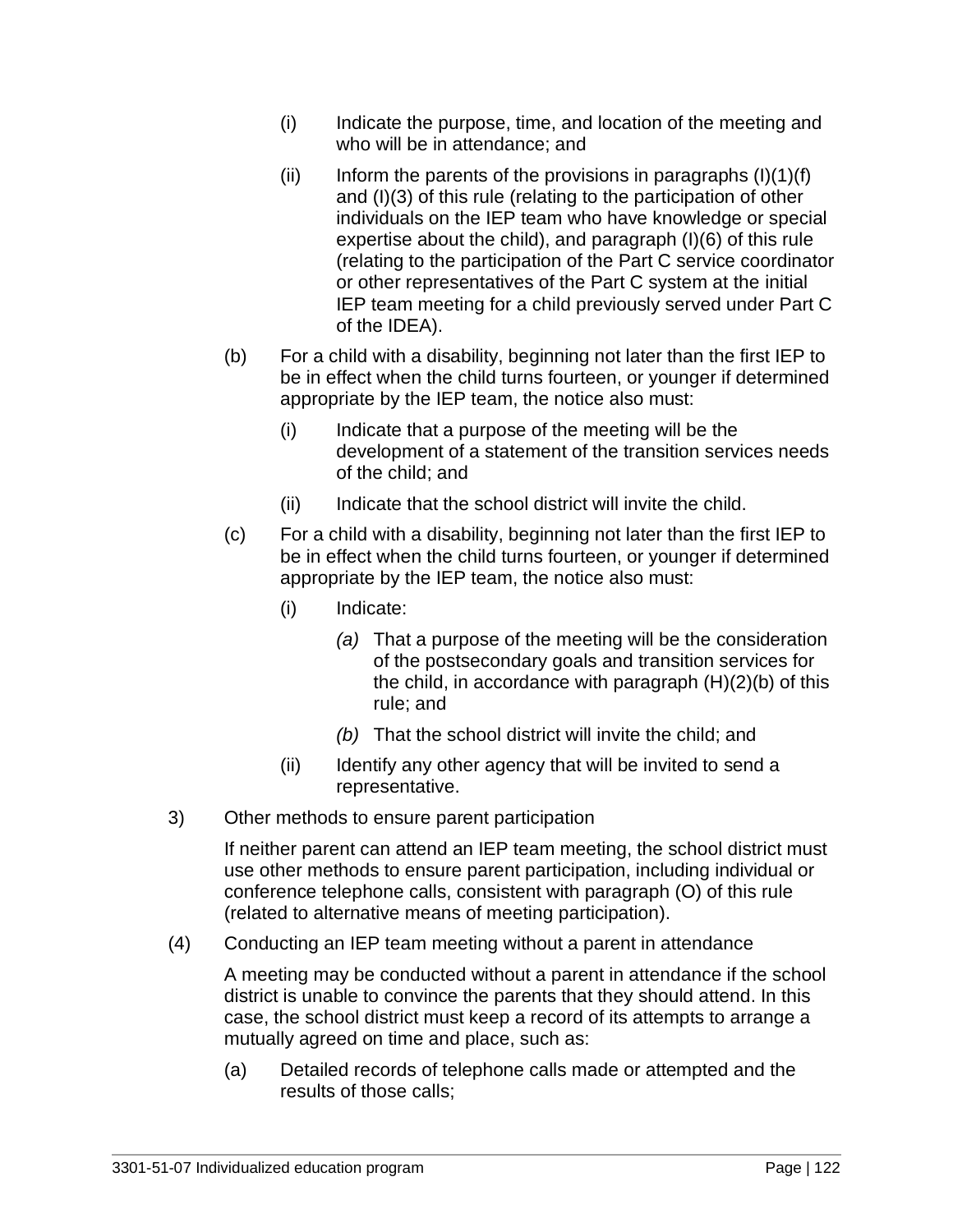- (b) Copies of correspondence sent to the parents and any responses received; and
- (c) Detailed records of visits made to the parent's home or place of employment and the results of those visits.
- (5) Use of interpreters or other action, as appropriate

The school district must take whatever action is necessary to ensure that the parent understands the proceedings of the IEP team meeting, including arranging for an interpreter for parents with deafness or whose native language is other than English.

(6) Parent copy of child's IEP

Within thirty calendar days after the IEP meeting, the school district must give the parent a copy of the child's IEP at no cost to the parent.

- (K) When IEPs must be in effect
	- (1) General

By the child's third birthday and at the beginning of each subsequent school year, each school district must have in effect, for each child with a disability within its jurisdiction, an IEP, as defined in paragraph (H) of this rule. The IEP shall be implemented as soon as possible following the IEP meeting.

- (2) The initial IEP must be developed within whichever of the following time periods is the shortest:
	- (a) Within thirty calendar days of the determination that the child needs special education and related services;
	- (b) Within ninety calendar days of receiving parental consent for an evaluation; or
	- (c) Within one hundred twenty calendar days of the receipt of a request for an evaluation from a parent or school district.
- (3) Initial IEPs; provision of services

Each school district must ensure that:

- (a) A meeting to develop an IEP for a child is conducted within thirty days of a determination that the child needs special education and related services; and
- (b) As soon as possible following development of the IEP, special education and related services are made available to the child in accordance with the child's IEP.
- (c) Once a child begins receiving services for the first time under an IEP, the school district in which the child is enrolled shall notify parents that the child is required to undergo a comprehensive eye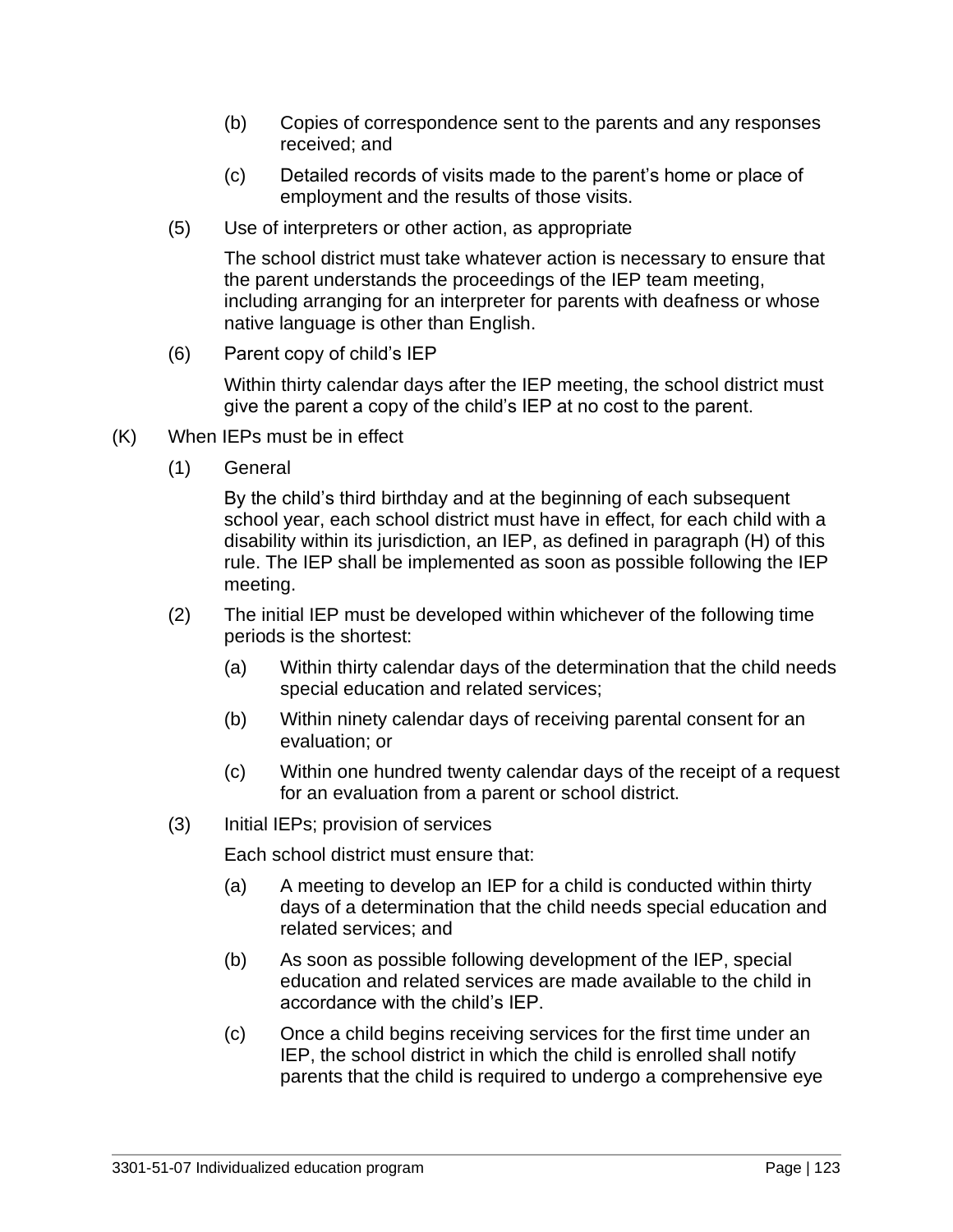exam within three months in accordance with Revised Code section 3323.19.

(4) Accessibility of child's IEP to teachers and others

Each school district must ensure that:

- (a) The child's IEP is accessible to each regular education teacher, special education teacher, related services provider, and any other service provider who is responsible for its implementation; and
- (b) Each teacher and provider described in paragraph  $(K)(4)(a)$  of this rule is informed of:
	- (i) The teacher's and provider's specific responsibilities related to implementing the child's IEP; and
	- (ii) The specific accommodations, modifications, and supports that must be provided for the child in accordance with the IEP.
- (5) IEPs for children who transfer school districts in the same state

If a child with a disability (who had an IEP that was in effect in a previous school district in the same state) transfers to a new school district of residence in the same state, and enrolls in a new school within the same school year, the new school district of residence (in consultation with the parents) must provide a free and appropriate public education (FAPE) to the child (including services comparable to those described in the child's IEP from the previous school district of residence), until the new school district of residence either:

- (a) Adopts the child's IEP from the previous school district of residence; or
- (b) Develops, adopts, and implements a new IEP that meets the applicable requirements in paragraphs (H) to (L) of this rule.
- (6) IEPs for children who transfer from another state

If a child with a disability (who had an IEP that was in effect in a previous school district in another state) transfers to a new school district of residence in Ohio, and enrolls in a new school within the same school year, the new school district of residence (in consultation with the parents) must provide the child with FAPE (including services comparable to those described in the child's IEP from the previous school district of residence), until the new school district of residence:

(a) Conducts an evaluation pursuant to paragraphs (E) to (G) of rule 3301-51-06 of the Administrative Code (if determined to be necessary by the new school district of residence); and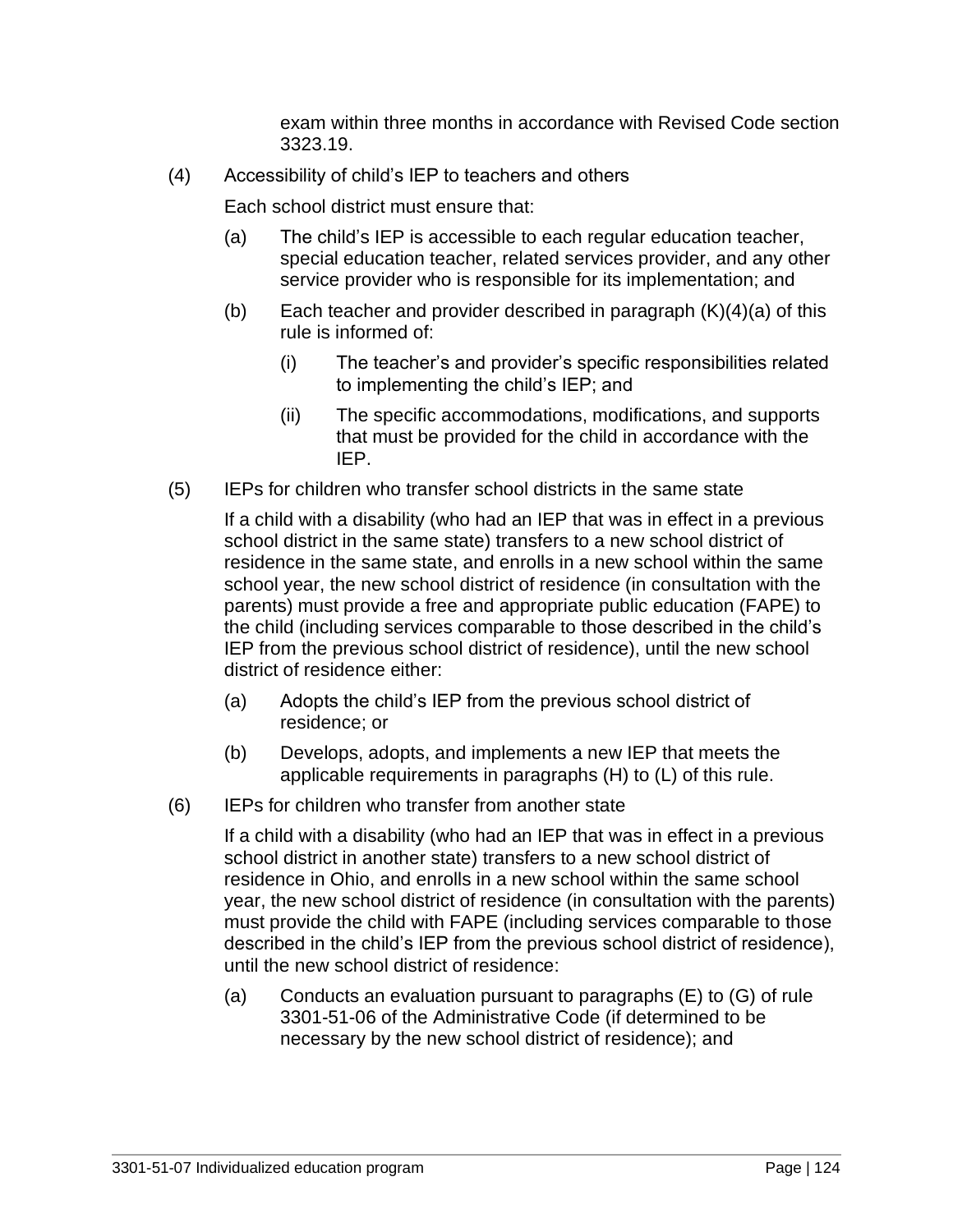- (b) Develops, adopts, and implements a new IEP, if appropriate, that meets the applicable requirements in paragraphs (H) to (L) of this rule.
- (7) Transmittal of records

To facilitate the transition for a child described in paragraphs (K)(5) and (K)(6) of this rule:

- (a) The new school district of residence in which the child enrolls must take reasonable steps to promptly obtain the child's records, including the IEP and supporting documents and any other records relating to the provision of special education or related services to the child, from the previous school district of residence in which the child was enrolled, pursuant to 34 C.F.R. 99.31(a)(2) (January 14, 2013); and
- (b) The previous school district of residence in which the child was enrolled must take reasonable steps to promptly respond to the request from the new school district of residence.
- (L) Development, review, and revision of IEP
	- (1) Development of IEP
		- (a) General

In developing each child's IEP, the IEP team must consider:

- (i) The strengths of the child;
- (ii) The concerns of the parents for enhancing the education of their child;
- (iii) The results of the initial or most recent evaluation of the child;
- (iv) The results of the child's performance on any state or districtwide assessment programs, as appropriate; and
- (v) The academic, developmental, and functional needs of the child.
- (b) Consideration of special factors

The IEP team must:

- $(i)$  In the case of a child whose behavior impedes the child's learning or that of others, consider the use of positive behavioral interventions and supports, and other strategies, to address that behavior;
- (ii) In the case of a child with limited English proficiency, consider the language needs of the child as those needs relate to the child's IEP;
- (iii) In the case of a child who is blind or visually impaired: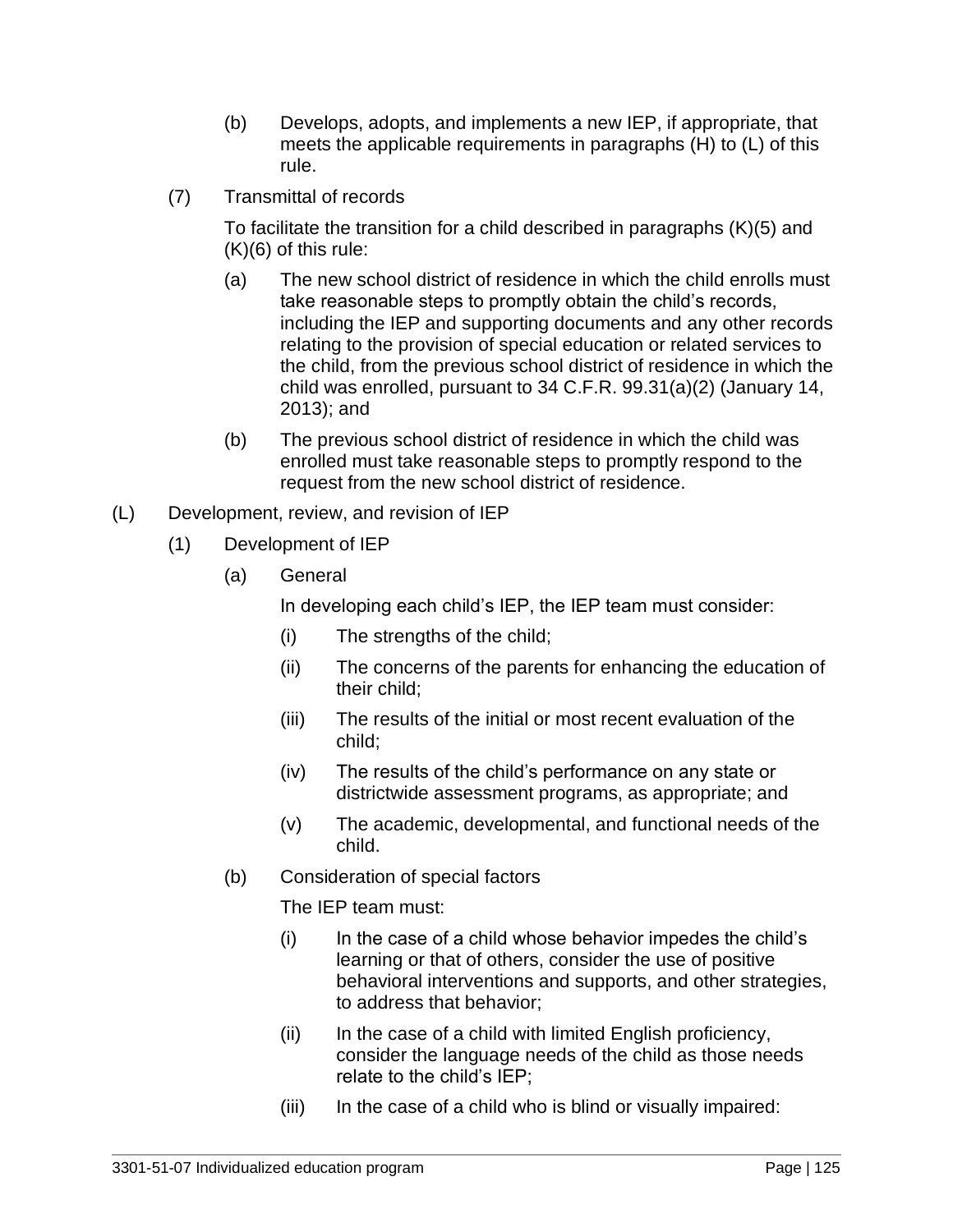- (*a*) Provide for instruction in braille and the use of braille unless the IEP team determines, after an evaluation of the child's reading and writing skills, needs, and appropriate reading and writing media (including an evaluation of the child's future needs for instruction in braille or the use of braille), that instruction in braille or the use of braille is not appropriate for the child; and
- (*b*) Ensure that the requirements for IEPs for children with visual impairments are implemented as provided in section 3323.011 of the Revised Code;
- (iv) Consider the communication needs of the child, and in the case of a child who is deaf or hard of hearing, consider the child's language and communication needs, opportunities for direct communications with peers and professional personnel in the child's language and communication mode, academic level, and full range of needs, including opportunities for direct instruction in the child's language and communication mode; and
- (v) Consider whether the child needs assistive technology devices and services.
- (c) Requirement with respect to regular education teacher

A regular education teacher of a child with a disability, as a member of the IEP team, must, to the extent appropriate, participate in the development of the IEP of the child, including the determination of:

- (i) Appropriate positive behavioral interventions and supports and other strategies for the child; and
- (ii) Supplementary aids and services, program modifications, and support for school personnel consistent with paragraph  $(H)(1)(e)$  of this rule.
- (d) Agreement
	- $(i)$  In making changes to a child's IEP after the annual IEP team meeting for a school year, the parent of a child with a disability and the school district may agree not to convene an IEP team meeting for the purposes of making those changes, and instead may develop a written document to amend or modify the child's current IEP.
	- (ii) If the IEP team amends or modifies the child's current IEP, as described in paragraph  $(L)(1)(d)(i)$  of this rule, the annual review date for the amended or modified IEP does not change. The annual review date will change upon a complete review and revision of the child's IEP as outlined in paragraph (L)(2) of this rule.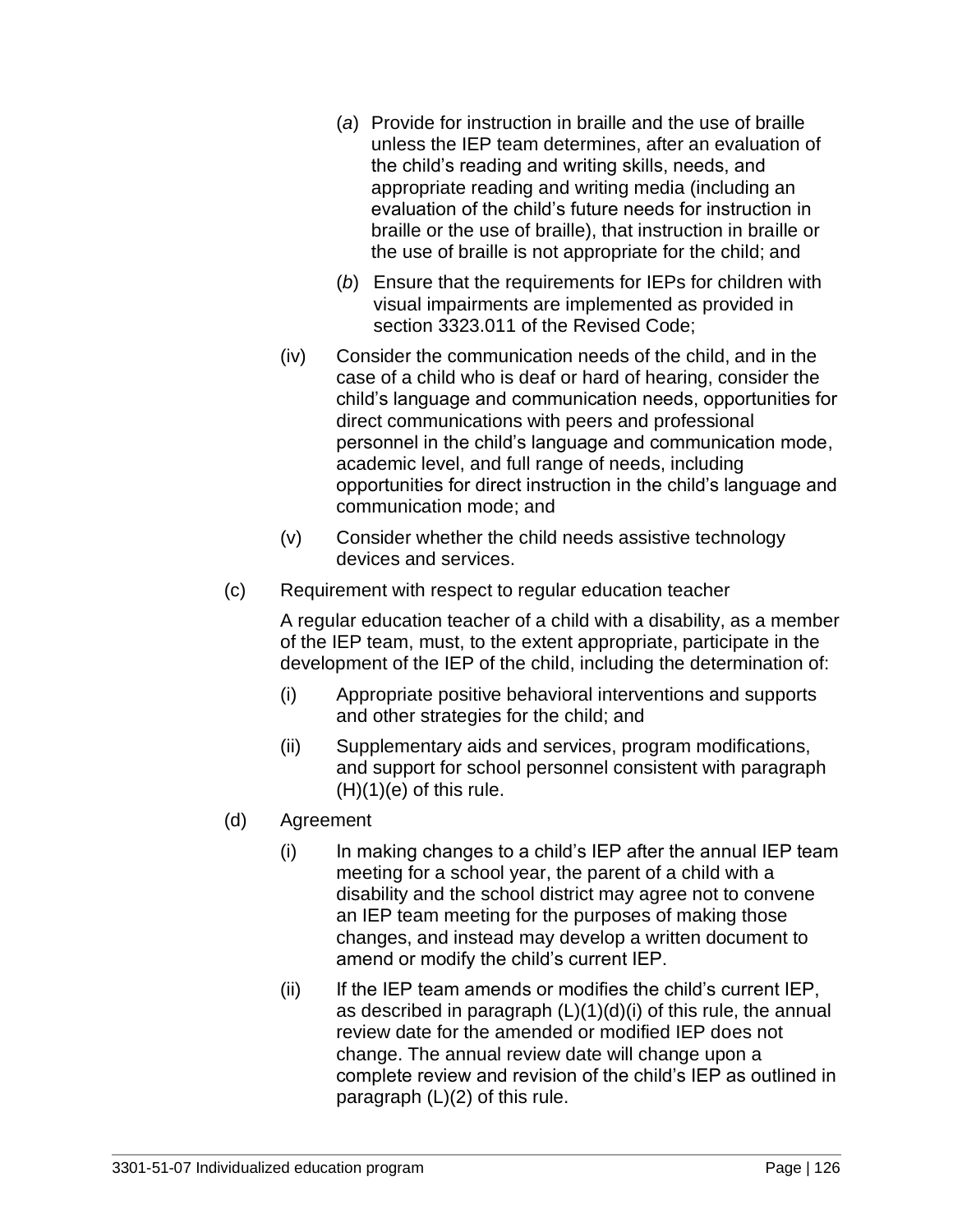- (iii) If changes are made to the child's IEP in accordance with paragraph  $(L)(1)(d)(i)$  of this rule, the school district must ensure that the child's IEP team is informed of those changes.
- (e) Consolidation of IEP team meetings

To the extent possible, the school district must encourage the consolidation of reevaluation meetings for the child and other IEP team meetings for the child.

(f) Amendments

Changes to the IEP may be made either by the entire IEP team at an IEP team meeting, or as provided in paragraph (L)(1)(d) of this rule, by amending the IEP rather than by redrafting the entire IEP. When an IEP is amended the school district shall send a copy of the amended IEP to the parent within thirty days of the date the IEP was amended.

- (2) Review and revision of IEPs
	- (a) General

Each school district must ensure that, subject to paragraphs  $(L)(2)(b)$  and  $(L)(2)(c)$  of this rule, the IEP team:

- (i) Reviews the child's IEP periodically, but not less than annually, to determine whether the annual goals for the child are being achieved; and
- (ii) Revises the IEP, as appropriate, to address:
	- *(a)* Any lack of expected progress toward the annual goals described in paragraph (H)(1)(c) of this rule, and in the general education curriculum, if appropriate;
	- *(b)* The results of any reevaluation conducted under rule 3301-51-06 of the Administrative Code;
	- *(c)* Information about the child provided to, or by, the parents, as described under paragraph (F)(1)(b) of rule 3301-51-06 of the Administrative Code;
	- *(d)* The child's anticipated needs; or
	- *(e)* Other matters.
- (b) Consideration of special factors

In conducting a review of the child's IEP, the IEP team must consider the special factors described in paragraph (L)(1)(b) of this rule.

(c) Requirement with respect to regular education teacher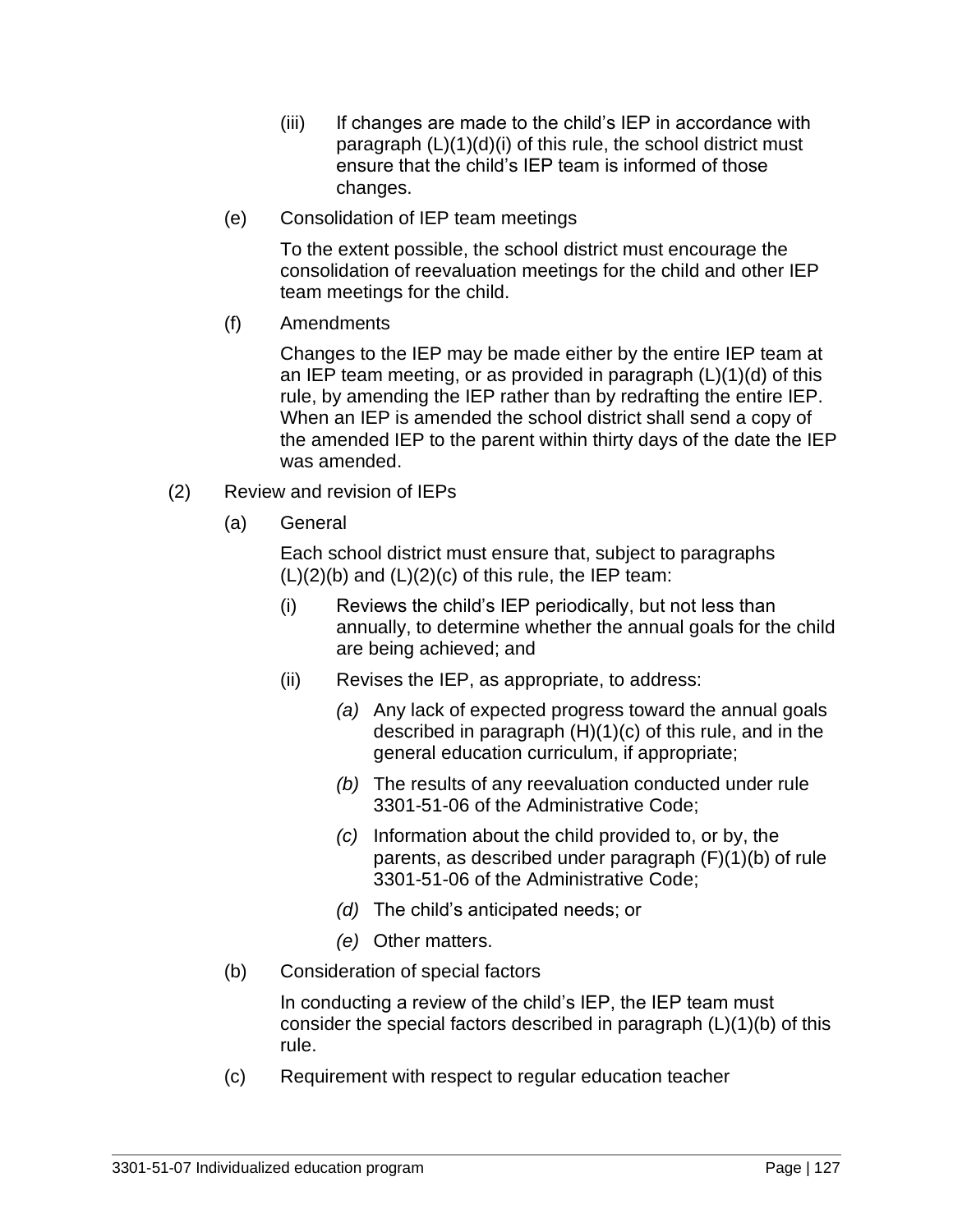A regular education teacher of the child, as a member of the IEP team, must, consistent with paragraph (L)(1)(c) of this rule, participate in the review and revision of the IEP of the child.

- (3) Failure to meet transition objectives
	- (a) Participating agency failure

If a participating agency, other than the school district, fails to provide the transition services described in the IEP in accordance with paragraph (H)(2) of this rule, the school district must reconvene the IEP team to identify alternative strategies to meet the transition objectives for the child set out in the IEP.

(b) Construction

Nothing in this rule relieves any participating agency, including a state vocational rehabilitation agency, of the responsibility to provide or pay for any transition service that the agency would otherwise provide to children with disabilities who meet the eligibility criteria of that agency.

- (4) Children with disabilities in adult prisons
	- (a) Requirements that do not apply

The following requirements do not apply to children with disabilities who are convicted as adults under state law and incarcerated in adult prisons:

- (i) The requirements contained in Section 612(a)(16) of the IDEA and paragraph (H)(1)(g) of this rule (relating to participation of children with disabilities in general assessments).
- (ii) The requirements in paragraph (H)(2) of this rule (relating to transition planning and transition services) do not apply with respect to the children whose eligibility under Part B of the IDEA will end, because of their age, before they will be eligible to be released from prison based on consideration of their sentence and eligibility for early release.
- (b) Modifications of IEP or placement
	- (i) Subject to paragraph  $(L)(4)(b)(ii)$  of this rule, the IEP team of a child with a disability who is convicted as an adult under state law and incarcerated in an adult prison may modify the child's IEP or placement if the state has demonstrated a bona fide security or compelling penological interest that cannot otherwise be accommodated.
	- (ii) The requirements of paragraphs (E) and (H) of this rule do not apply with respect to the modifications described in paragraph  $(L)(4)(b)(i)$  of this rule.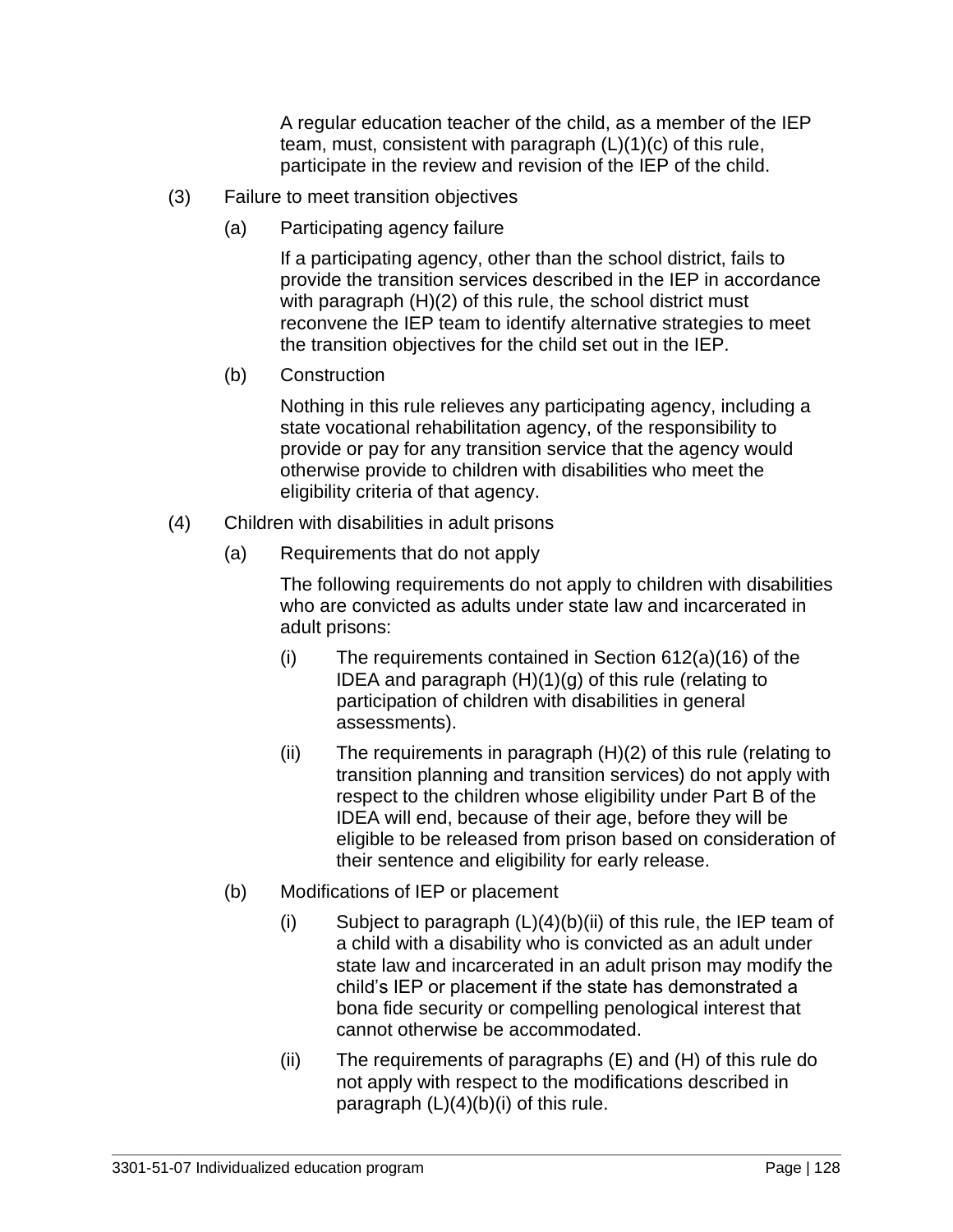- (M) Nonpublic school placements by public school districts
	- (1) Developing IEPs
		- (a) Before a public school district places a child with a disability in, or refers a child to, a nonpublic school or facility, the district must initiate and conduct a meeting to develop an IEP for the child in accordance with paragraphs (H) and (L) of this rule.
		- (b) The district must ensure that a representative of the nonpublic school or facility attends the meeting. If the representative cannot attend, the district must use other methods to ensure participation by the nonpublic school or facility, including individual or conference telephone calls.
	- (2) Reviewing and revising IEPs
		- (a) After a child with a disability enters a nonpublic school or facility, any meetings to review and revise the child's IEP may be initiated and conducted by the nonpublic school or facility at the discretion of the public school district.
		- (b) If the nonpublic school or facility initiates and conducts these meetings, the public school district must ensure that the parents and a district representative:
			- (i) Are involved in any decision about the child's IEP; and
			- (ii) Agree to any proposed changes in the IEP before those changes are implemented.
	- (3) Responsibility

Even if a nonpublic school or facility implements a child's IEP, responsibility for compliance with this rule remains with the public school district and the Ohio department of education.

(N) Educational placements

Consistent with rule 3301-51-04 of the Administrative Code, each school district must ensure that the parents of each child with a disability are members of any group that makes decisions on the educational placement of their child.

(O) Alternative means of meeting participation

When conducting IEP team meetings and placement meetings pursuant to this rule, and Subpart E of Part B of the IDEA, and carrying out administrative matters under Section 615 of the IDEA (such as scheduling, exchange of witness lists, and status conferences), the parent of a child with a disability and a school district may agree to use alternative means of meeting participation, such as video conferences and conference calls.

Effective: 07/01/2014 R.C. 119.032 review dates: 07/01/2019 Promulgated Under: 119.03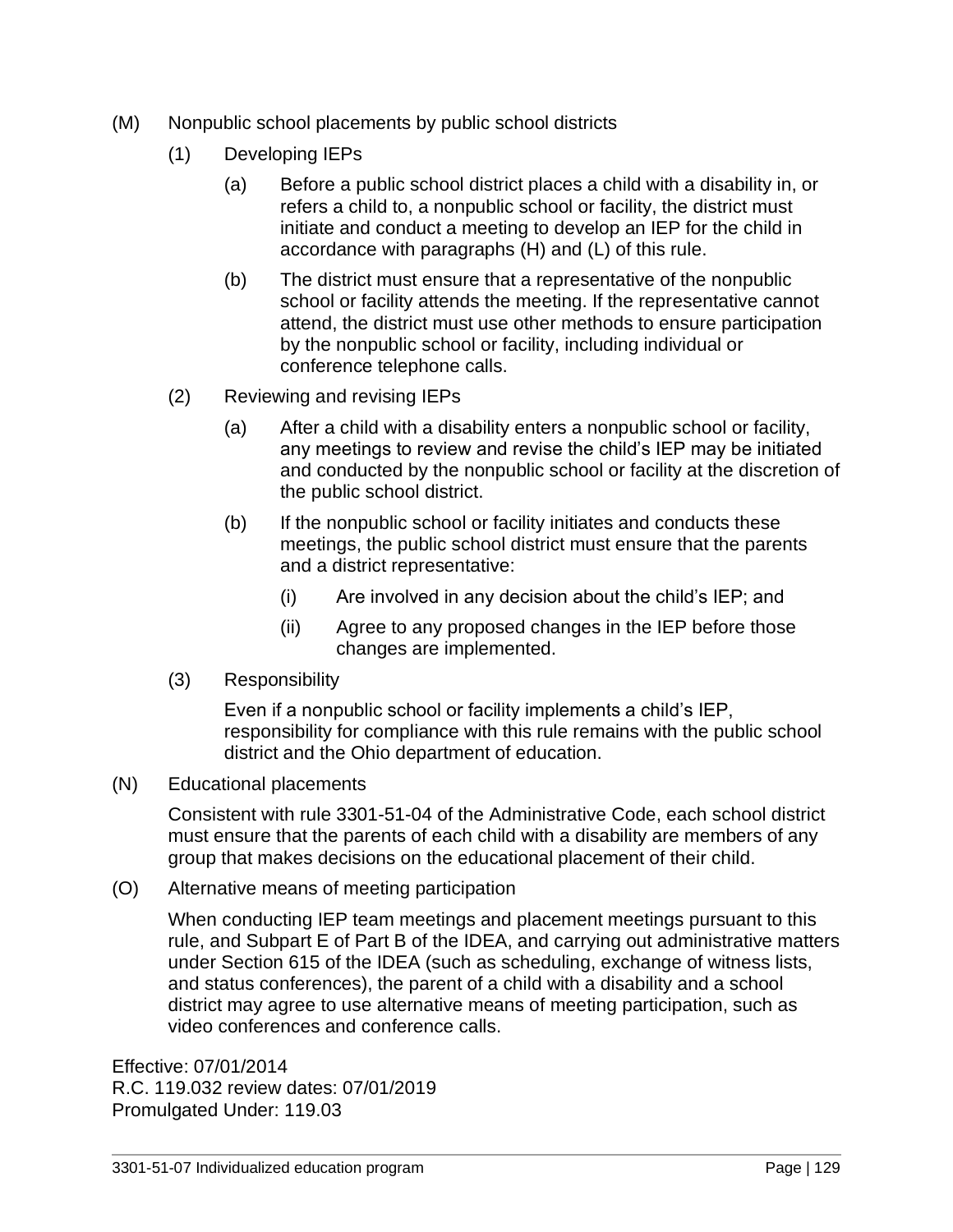Statutory Authority: 3301.07, 3301.07 (J), 3323.04 Rule Amplifies: 3323.04 Prior Effective Dates: 07/01/2002; 07/01/2008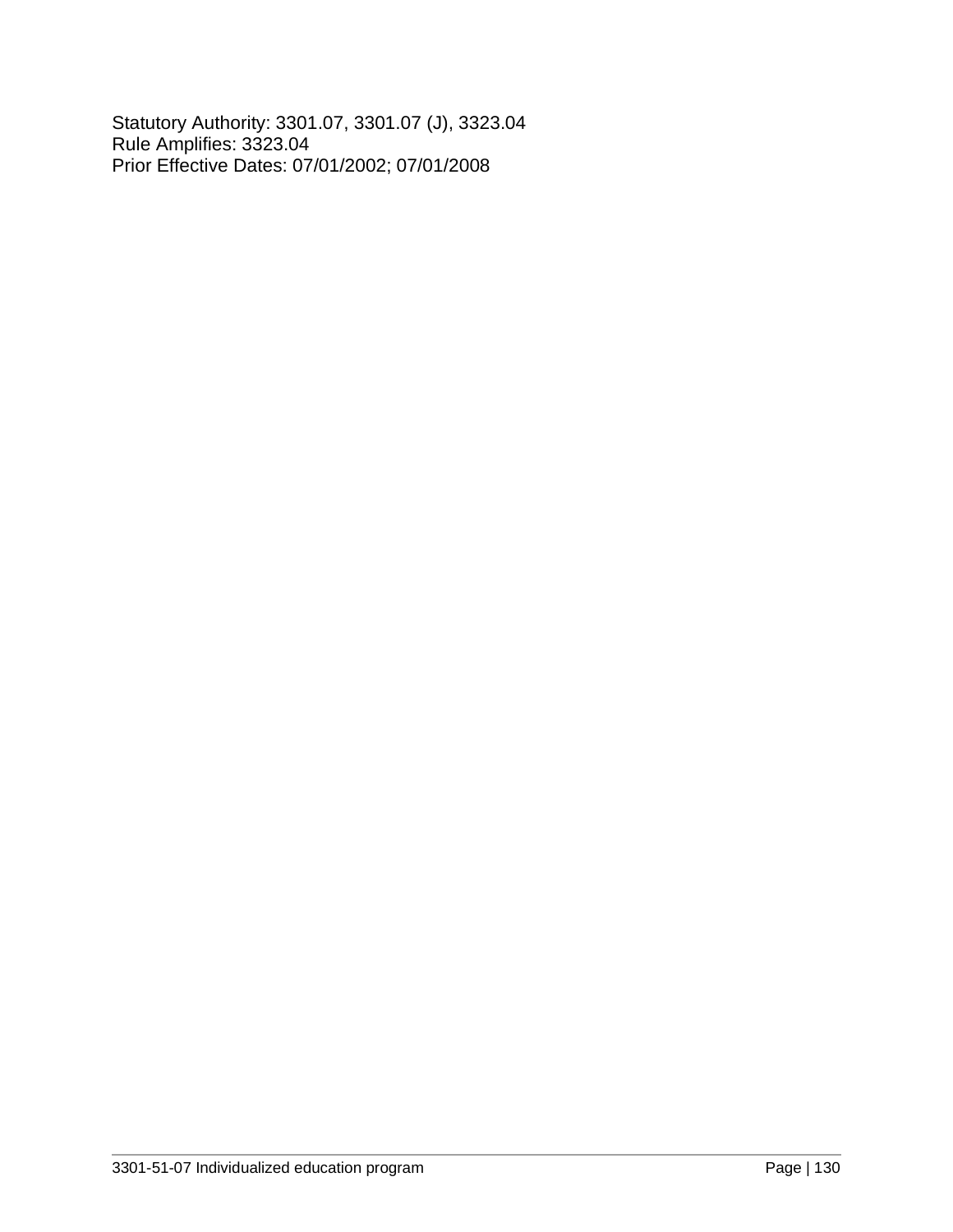## **3301-51-08 Parentally placed nonpublic school children**

(A) Children's rights to services

Each school district is required to provide equitable services and participation for eligible children who are attending a chartered or non-chartered nonpublic school located within the district's geographical boundaries. The school district must have timely and meaningful consultation with the chartered and non-chartered nonpublic school officials to determine if any children attending those nonpublic schools are eligible for equitable services.

- (B) Child find for parentally placed nonpublic school children with disabilities
	- (1) General

Each school district must locate, identify, and evaluate all children with disabilities who are enrolled by their parents in nonpublic, including religious, elementary schools and secondary schools located in the school district, in accordance with paragraphs (B)(2) to (B)(5) of this rule and with rules 3301-51-01 and 3301-51-03 of the Administrative Code.

(2) Child find design

The child find process must be designed to ensure:

- (a) The equitable participation of parentally placed nonpublic school children; and
- (b) An accurate count of those children.
- (3) Activities

In carrying out the requirements of this rule, the school district where the nonpublic school is located must undertake activities similar to the activities undertaken for the district's public school children.

(4) Cost

The cost of carrying out the child find requirements in this rule, including individual evaluations, shall not be considered in determining if a school district has met its obligation under paragraph (E) of this rule. The proportionate share of Part B funds set aside to serve children with disabilities in nonpublic schools cannot be used for child find activities, including individual evaluations.

(5) Completion period

The child find process must be completed in a time period comparable to that for students attending the school district where the nonpublic school is located consistent with rules 3301-51-03 and 3301-51-06 of the Administrative Code.

(6) Students eligible for a scholarship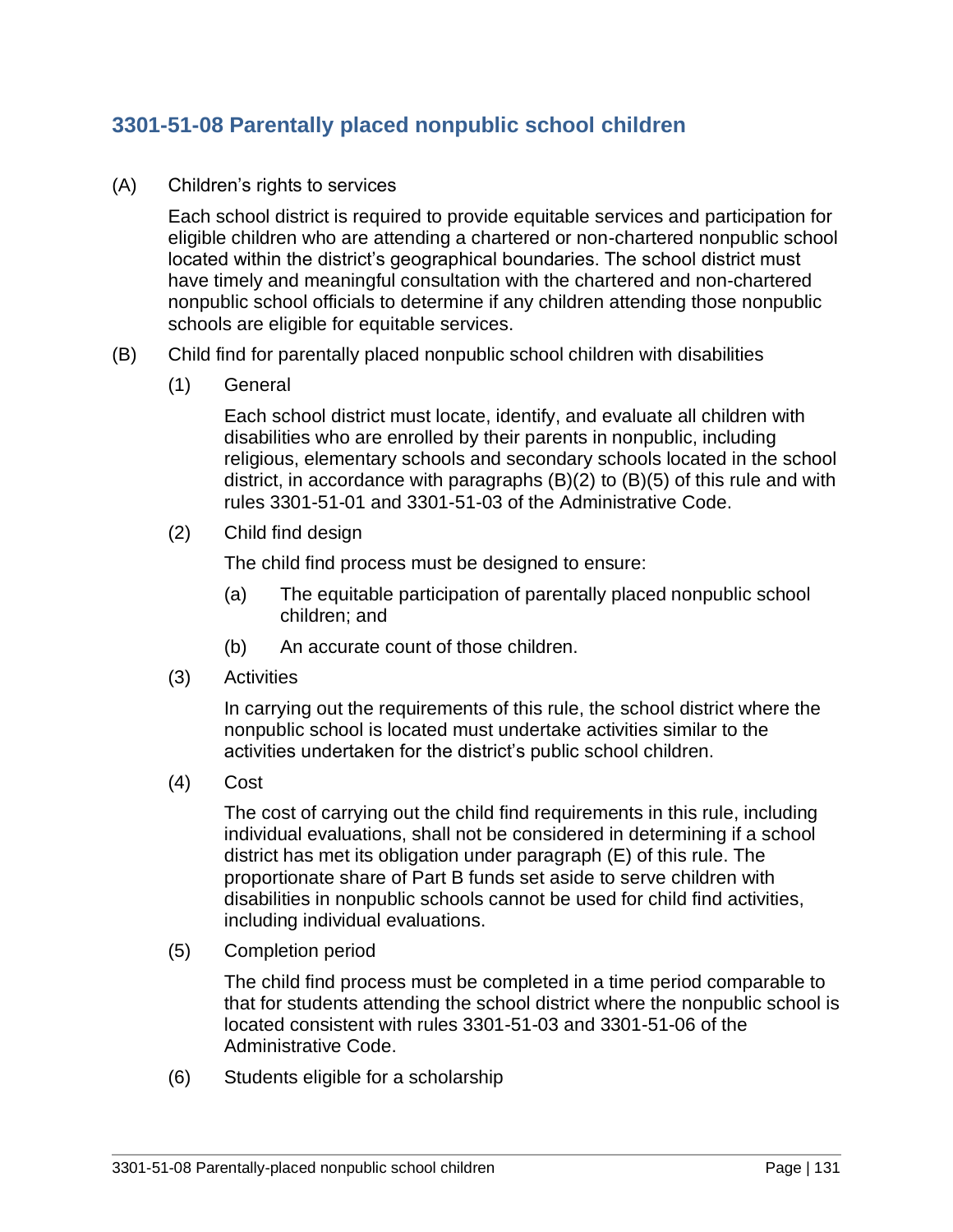The district where the chartered or non-chartered nonpublic school is located is responsible for additional child find activities regarding children who are enrolled in either the "Autism Scholarship Program," established by section 3310.41 of the Revised Code or the "Jon Peterson Special Needs Scholarship Program," established by section 3310.052 of the Revised Code, as well as a determination of whether or not these children will receive services through a services plan, as outlined in paragraphs (C) and (J) of this rule.

(7) Determination of eligibility

The school district where the nonpublic school is located shall conduct, either directly or through contract, a full and individual initial evaluation in accordance with rule 3301-51-06 of the Administrative Code for children suspected of having a disability.

- (a) If the parents do not make clear their intention to keep their child enrolled in the nonpublic school, then the school district where the nonpublic school is located shall provide the parents of children who are determined eligible for services under rule 3301-51-06 of the Administrative Code written documentation stating that the child's school district of residence is responsible for making a free appropriate public education (FAPE) available to the child.
- (b) A copy of this documentation shall be sent to the child's school district of residence, provided the school district where the nonpublic school is located receives written parental consent for this information to be released to the child's school district of residence.
- (8) School district of residence
	- (a) A school district of residence is not required to pay for the cost of FAPE of a child with a disability at a nonpublic school or facility if:
		- (i) The school district of residence made FAPE available to the child in the public school; and
		- (ii) The parents elected to place the child in the nonpublic school or facility.
	- (b) However, the school district of residence must include the child described in paragraph (B)(8)(a) of this rule in the population whose needs are addressed consistent with the requirements of this rule.
	- (c) If the parents make clear their intention to keep their child with a disability enrolled in a nonpublic school then the school district of residence need not develop an individualized education program (IEP) for the child. If the child with a disability who is in need of special education and related services enrolls or re-enrolls in the school district of residence, the school district of residence must make FAPE available.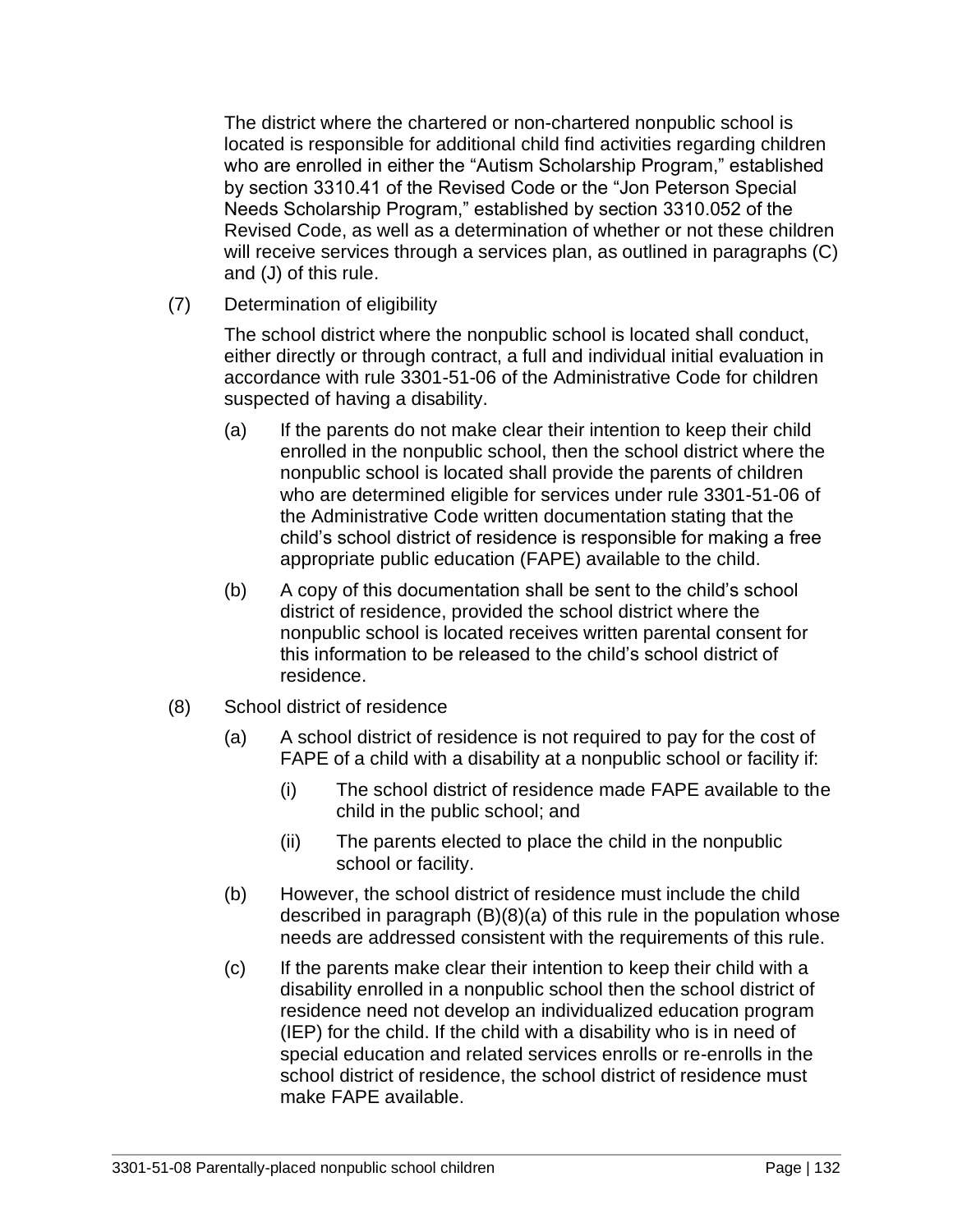(9) Confidentiality requirements

When conducting child find, evaluation and service activities, the school district where the nonpublic school is located must be in compliance with all confidentiality requirements of the Individuals with Disabilities Education Act, as amended by the Individuals with Disabilities Education Improvement Act of 2004, December 2004 (IDEA), and the Family Education Rights and Privacy Act of 1974, August 1974 (FERPA).

- (a) If a child is enrolled or is going to enroll in a nonpublic school that is not located in the school district of the parent's residence, parental consent must be obtained before any personally identifiable information about the child is released between officials in the school district where the nonpublic school is located and officials in the school district of the parent's residence.
- (b) The school district where the nonpublic school is located shall follow all the IDEA and the FERPA confidentiality requirements when serving children with disabilities attending chartered and nonchartered nonpublic schools.
- (10) Continued determination of eligibility

Children with disabilities enrolled by their parents in nonpublic schools and receiving special education and any related services must be reevaluated by the school district where the nonpublic school is located:

- (a) Not more frequently than once a year, unless the parent and the district agree otherwise; and
- (b) At least once every three years, unless the parent and the district agree that a reevaluation is unnecessary.
- (11) Out-of-state children

Each school district in which nonpublic, including religious, elementary schools and secondary schools are located must, in carrying out the child find requirements in this rule, include parentally placed nonpublic school children who reside in a state other than the state in which the nonpublic schools that they attend are located.

- (C) Provision of services for parentally placed nonpublic school children with disabilities: basic requirement
	- (1) General

To the extent consistent with the number and location of children with disabilities who are enrolled by their parents in nonpublic, including religious, elementary schools and secondary schools located in the school district, provision is made for the participation of those children in the program assisted or carried out under Part B of the IDEA by providing them with special education and related services, including direct services determined in accordance with this rule.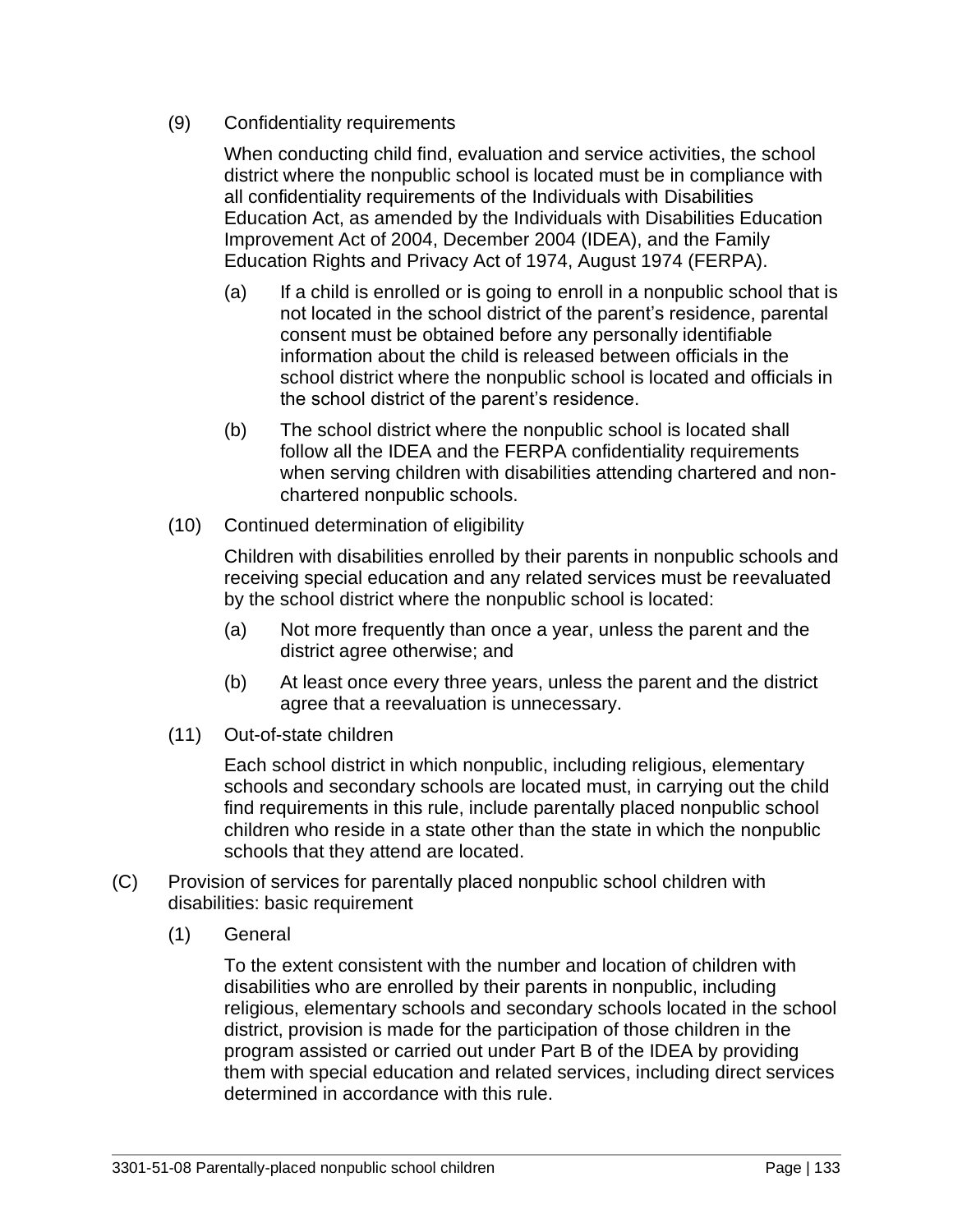(2) Services plan for parentally placed nonpublic school children with disabilities

In accordance with paragraph  $(C)(1)$  and paragraphs  $(I)$  to  $(K)$  of this rule, a services plan must be developed and implemented for each nonpublic school child with a disability who has been designated by the school district in which the nonpublic school is located to receive special education and related services under this rule.

- (D) Reporting requirements
	- (1) The following children with disabilities, who are enrolled by their parents in nonpublic schools, shall be counted and reported to the Ohio department of education by the school district where the nonpublic school is located, during the October education management information system (EMIS) reporting period:
		- (a) Children identified as eligible to receive special education services under the IDEA, but who do not have a services plan; and
		- (b) Children who are suspected of having a disability who are enrolled by their parents in nonpublic schools and who are evaluated and determined not eligible to receive special education and related services under the IDEA.
	- (2) Children with disabilities who are receiving special education services in accordance with a services plan funded through Part B of the IDEA or auxiliary services funds shall be counted for the December 1 child count report by the school district where the nonpublic school is located to generate Part B special education funds.
- (E) Expenditures
	- (1) Formula

The school district where the nonpublic school is located must spend the following on providing special education and related services (including direct services) to parentally placed nonpublic school children with disabilities:

- (a) For children between the ages of three and twenty-one, inclusive, an amount that is the same proportion of the school district's total subgrant under Section 611(f) of the IDEA as the number of nonpublic school children between the ages of three and twentyone, inclusive, who are enrolled by their parents in nonpublic, including religious, elementary schools and secondary schools located in the school district, is to the total number of children with disabilities in its jurisdiction between the ages of three and twentyone, inclusive.
	- (i) For children aged three through five, an amount that is the same proportion of the school district's total subgrant under Section 619(g) of the IDEA as the number of parentally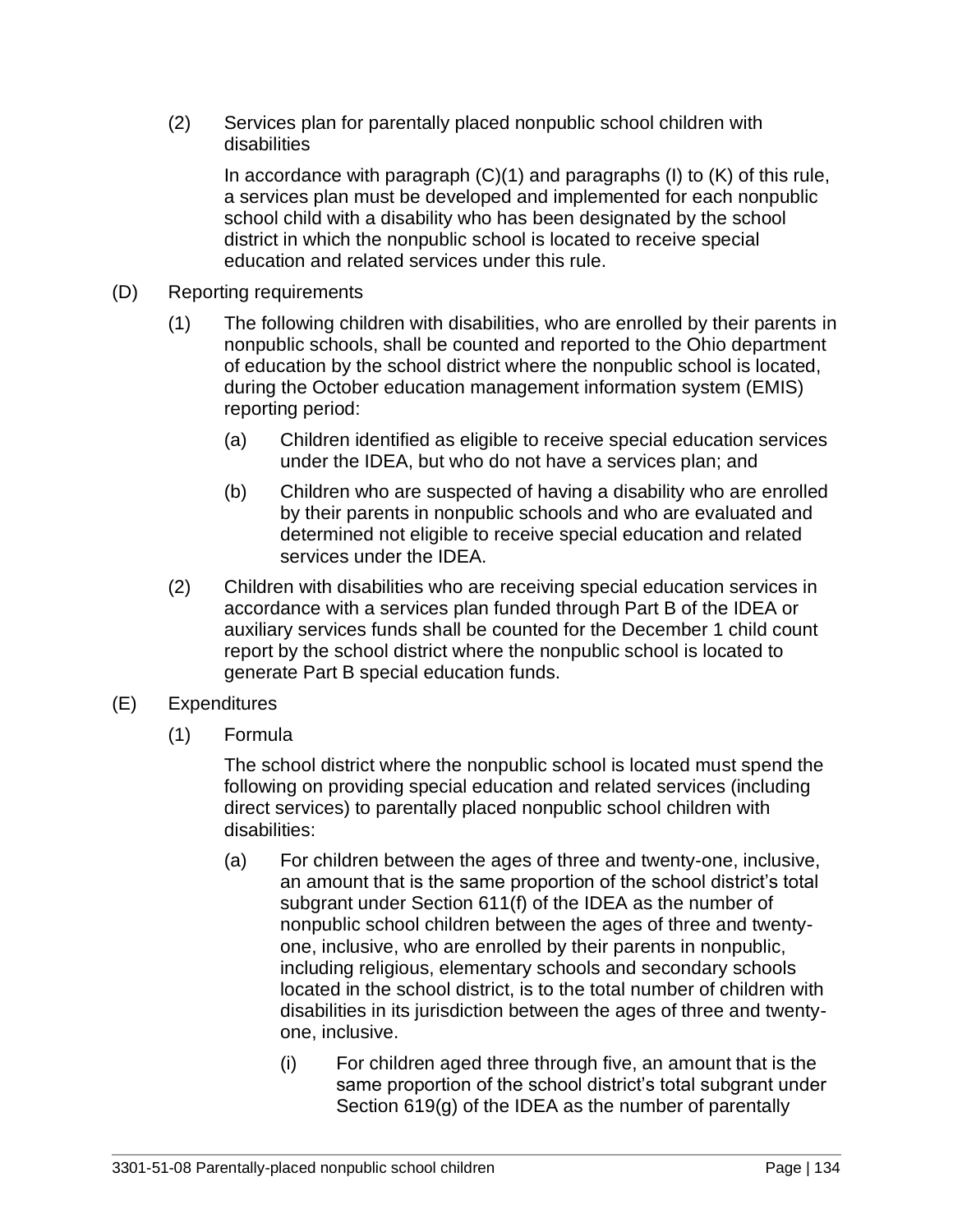placed nonpublic school children with disabilities aged three through five who are enrolled by their parents in a nonpublic, including religious, elementary school located in the school district, is to the total number of children with disabilities in its jurisdiction aged three through five.

- (ii) As described in paragraph  $(E)(1)(a)(i)$  of this rule, children aged three through five are considered to be parentally placed nonpublic school children with disabilities enrolled by their parents in nonpublic, including religious, elementary schools, if they are enrolled in a nonpublic school that meets the definition of elementary school in rule 3301-51-01 of the Administrative Code.
- (b) If the school district where the nonpublic school is located has not expended for equitable services all of the funds described in paragraph (E)(1)(a) of this rule by the end of the fiscal year for which Congress appropriated the funds, the school district must obligate the remaining funds for special education and related services (including direct services) to parentally placed nonpublic school children with disabilities during a carry-over period of one additional year.
- (2) Calculating proportionate amount
	- (a) In calculating the proportionate amount of federal funds to be provided for parentally placed nonpublic school children with disabilities, the school district where the nonpublic school is located, after timely and meaningful consultation with representatives of nonpublic schools under paragraph (F) of this rule, must conduct a thorough and complete child find process to determine the number of parentally placed children with disabilities attending nonpublic schools located in the school district.
	- (b) The annual count of the number of parentally placed nonpublic school children with disabilities must be used to determine the amount that the school district where the nonpublic school is located must spend on providing special education and related services to parentally placed nonpublic school children with disabilities in the subsequent fiscal year.
- (3) Supplement, not supplant

State and local funds may supplement and in no case supplant the proportionate amount of federal funds required to be expended for parentally placed nonpublic school children with disabilities under this rule.

(4) Use of federal funds provided through the IDEA

The amount of special education IDEA Part B and early childhood special education flow-through benefits that the school district where the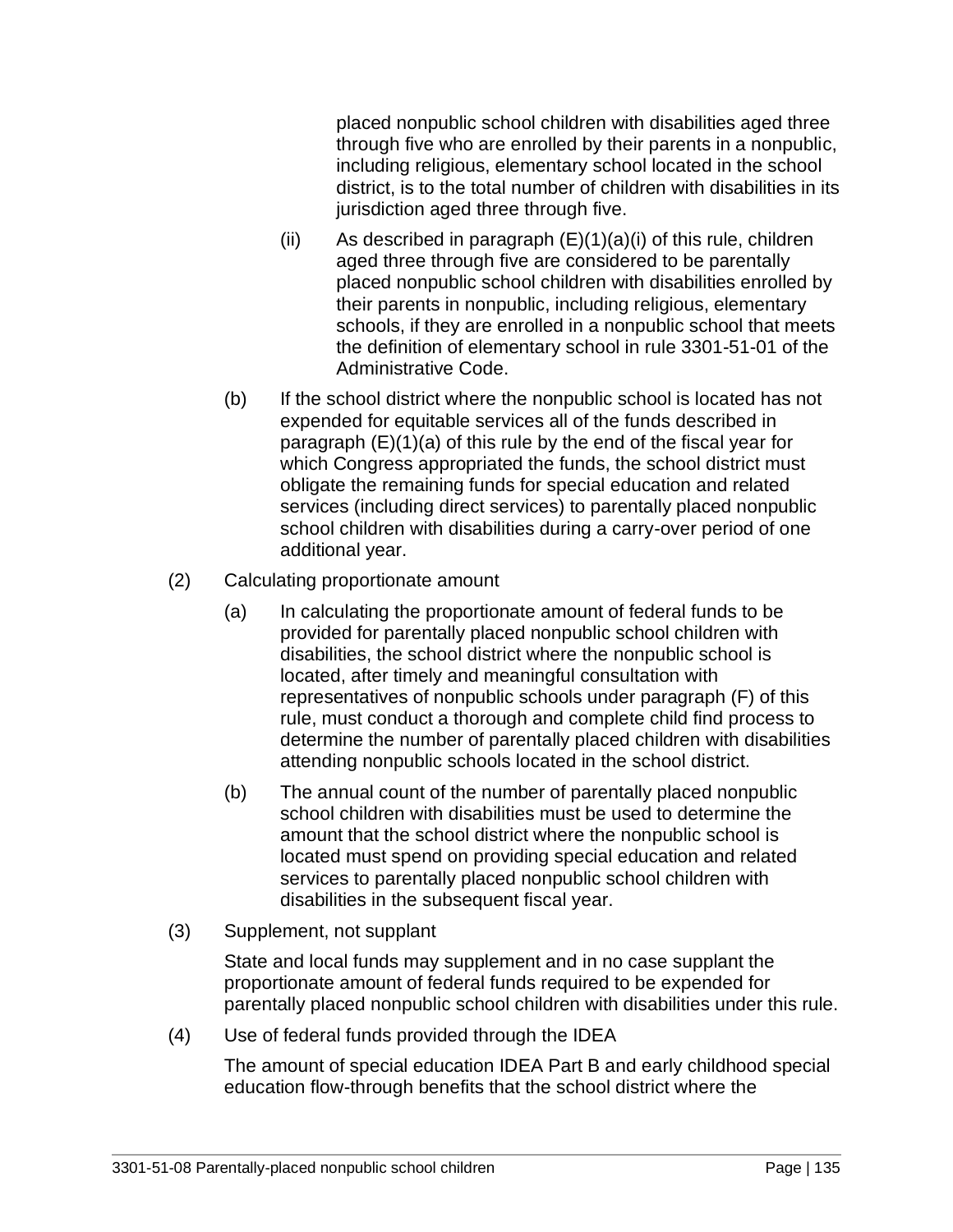nonpublic school is located must allocate for eligible nonpublic school children is determined as follows:

- (a) The proportionate share allocation is calculated as specified in appendix B "Proportionate Share Calculation" to 34 C.F.R. Part 300 (October 13, 2006). For purposes of the calculation of the proportionate share under appendix B, "LEA" means the school district in which the nonpublic school is located and "private school" means nonpublic school as defined in paragraph (B)(40) of rule 3301-51-01 of the Administrative Code
- (b) The calculation of the proportionate share of IDEA Part B special education funds is based upon a number of factors including child count, public and nonpublic population counts and the number of children within the district living in poverty. Due to these factors, each school district's calculation will vary based on its individual data and a statewide per-child allocation cannot be determined.
- (5) Use of state funds and provision of auxiliary services
	- (a) Opportunity for participation

Auxiliary services funds are generated for each school district based upon the number of children attending chartered nonpublic elementary or secondary schools within the district. Auxiliary services funds may be used to provide services to children with disabilities who are attending chartered nonpublic schools within the boundaries of a given school district (sections 3317.024 and 3317.06 of the Revised Code).

(b) Approval of services to be provided

The school district within whose boundaries the chartered nonpublic school is located has the responsibility for approving the chartered nonpublic school's request for services prior to the provision of such services.

(c) Location of services

Personnel funded with auxiliary services funds may provide services either on or off the premises of the chartered nonpublic school to children enrolled in a religiously affiliated or nonsectarian school. If services are provided in the public school or in public centers, transportation to and from such facilities shall be provided by the school district in which the chartered nonpublic school is located (division (I) of section 3317.06 of the Revised Code).

(d) Documentation of services

If a child is unilaterally placed by the child's parents in a chartered nonpublic school and the child will be receiving special education and related services using both Part B funds and auxiliary funds or using auxiliary funds only, the services provided by auxiliary funds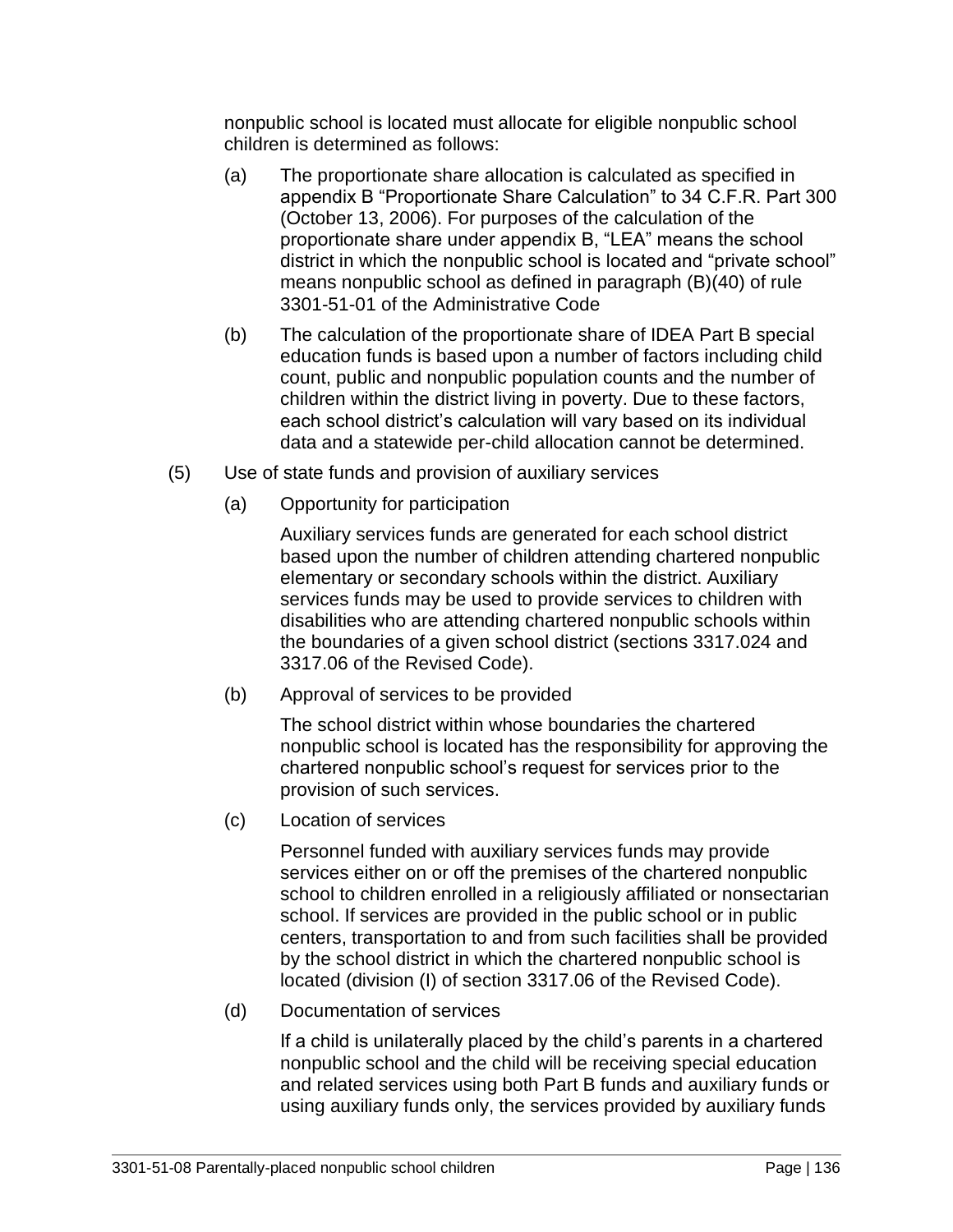must be clearly marked as auxiliary services on the child's services plan. These services are not subject to the IDEA complaint or due process procedures.

(F) Consultation

To ensure timely and meaningful consultation, the school district where the nonpublic school is located must consult with nonpublic school representatives and representatives of parents of parentally placed nonpublic school children with disabilities during the design and development of special education and related services for the children regarding the following:

(1) Child find

The child find process, including:

- (a) How parentally placed nonpublic school children suspected of having a disability can participate equitably; and
- (b) How parents, teachers, and nonpublic school officials will be informed of the process.
- (2) Proportionate share of funds

The determination of the proportionate share of federal funds available to serve parentally placed nonpublic school children with disabilities under paragraph (E) of this rule, including the determination of how the proportionate share of those funds was calculated. Consultations shall take into consideration the number of these children and their needs and location.

(3) Consultation process

The consultation process among the school district where the nonpublic school is located, nonpublic school officials, and representatives of parents of parentally placed nonpublic school children with disabilities, including how the process will operate throughout the school year to ensure that parentally placed children with disabilities identified through the child find process can meaningfully participate in special education and related services.

(4) Provision of special education and related services

How, where, and by whom special education and related services will be provided for parentally placed nonpublic school children with disabilities, including a discussion of:

- (a) The types of services, including direct services and alternate service delivery mechanisms; and
- (b) How special education and related services will be apportioned if funds are insufficient to serve all parentally placed nonpublic school children; and
- (c) How and when those decisions will be made.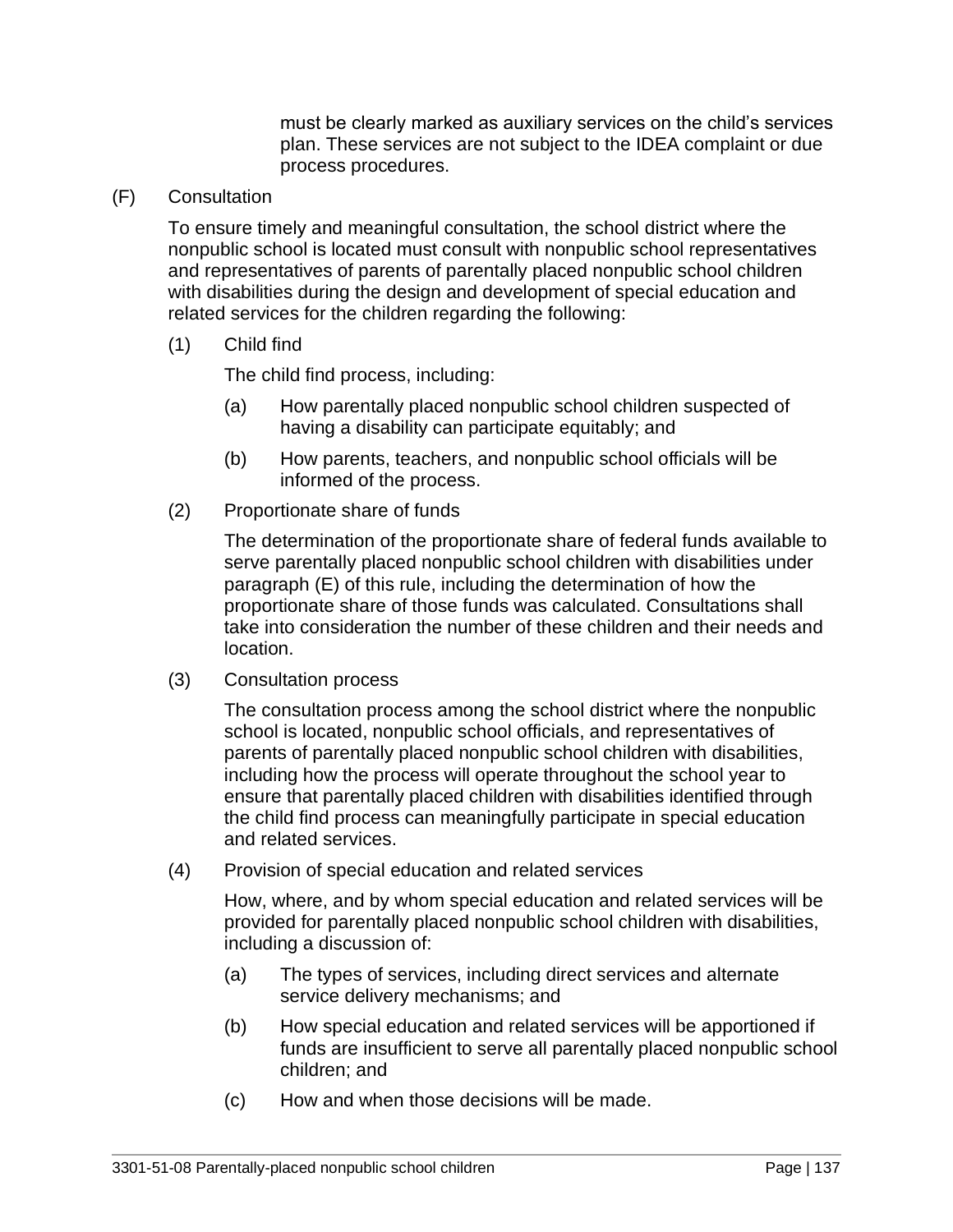(5) Written explanation by the school district regarding services

How, if the school district where the nonpublic school is located disagrees with the views of the nonpublic school officials on the provision of services or the types of services (whether provided directly or through a contract), the school district where the nonpublic school is located shall provide to the nonpublic school officials a written explanation of the reasons why the school district chose not to provide services directly or through a contract.

- (G) Written affirmation
	- (1) When timely and meaningful consultation has occurred, the school district where the nonpublic school is located must obtain a written affirmation signed by the representatives of participating nonpublic schools.
	- (2) If the representatives do not provide the affirmation within a reasonable period of time or choose not to participate, the school district where the nonpublic school is located must document its consultation attempts and forward documentation of the consultation process to the Ohio department of education. If a nonpublic school chooses not to participate, the parent may contact the school district in which the nonpublic school is located to request equitable services for the child.
- (H) Compliance
	- (1) General

A nonpublic school official has the right to submit a complaint to the Ohio department of education, office for exceptional children, alleging that the school district where the nonpublic school is located:

- (a) Did not engage in consultation that was meaningful and timely; or
- (b) Did not give due consideration to the views of the nonpublic school official.
- 2) Procedure
	- (a) If the nonpublic school official wishes to submit a complaint, the official must provide to the Ohio department of education, office for exceptional children the basis of the noncompliance by the school district with the applicable nonpublic school provisions in this rule; and
	- (b) The school district where the nonpublic school is located must forward the appropriate documentation to the Ohio department of education, office for exceptional children, in accordance with paragraph (L) of this rule.
	- (c) If the nonpublic school official is dissatisfied with the decision of the Ohio department of education, office for exceptional children, the official may submit a complaint to the secretary of the U.S. department of education by providing the information on noncompliance described in paragraph (H)(2)(a) of this rule. The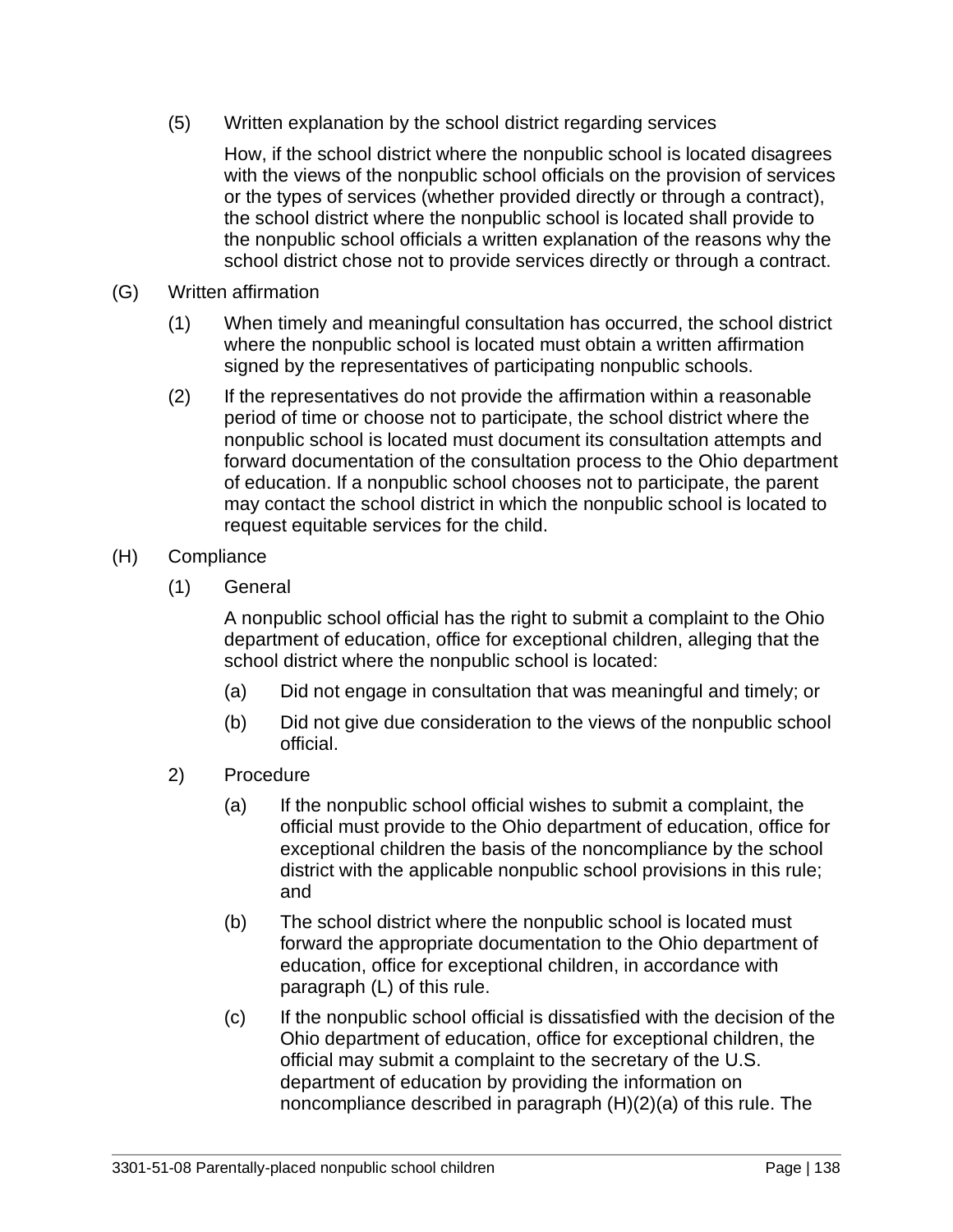Ohio department of education, office for exceptional children shall forward the appropriate documentation to the secretary of the U.S. department of education.

- (I) Equitable services determined
	- (1) No individual right to special education and related services

No parentally placed nonpublic school child with a disability has an individual right to receive some or all of the special education and related services that the child would receive if enrolled in a public school.

- (2) Decisions
	- (a) Decisions about the services that will be provided to parentally placed nonpublic school children with disabilities under this rule must be made in accordance with paragraphs (I)(3) and (F)(3) of this rule.
	- (b) The school district where the nonpublic school is located must make the final decisions with respect to the services to be provided to eligible parentally placed nonpublic school children with disabilities.
- (3) Services plan for each child served under this rule

If a child with a disability is enrolled in a religious or other nonpublic school by the child's parents and will receive special education or related services from the school district where the nonpublic school is located, the school district must:

- (a) Initiate and conduct meetings to develop, review, and revise a services plan for the child, in accordance with paragraph (J)(2) of this rule; and
- (b) Ensure that a representative of the religious or other nonpublic school attends each meeting. If the representative cannot attend, the school district where the nonpublic school is located shall use other methods to ensure participation by the religious or other nonpublic school, including individual or conference telephone calls.
- (J) Equitable services provided
	- (1) General
		- (a) The services provided to parentally placed nonpublic school children with disabilities must be provided by personnel meeting the same standards as personnel providing services in the public schools, except that nonpublic elementary school and secondary school teachers who are providing equitable services to parentally placed nonpublic school children with disabilities do not have to meet the highly qualified special education teacher requirements of rule 3301-51-01 of the Administrative Code.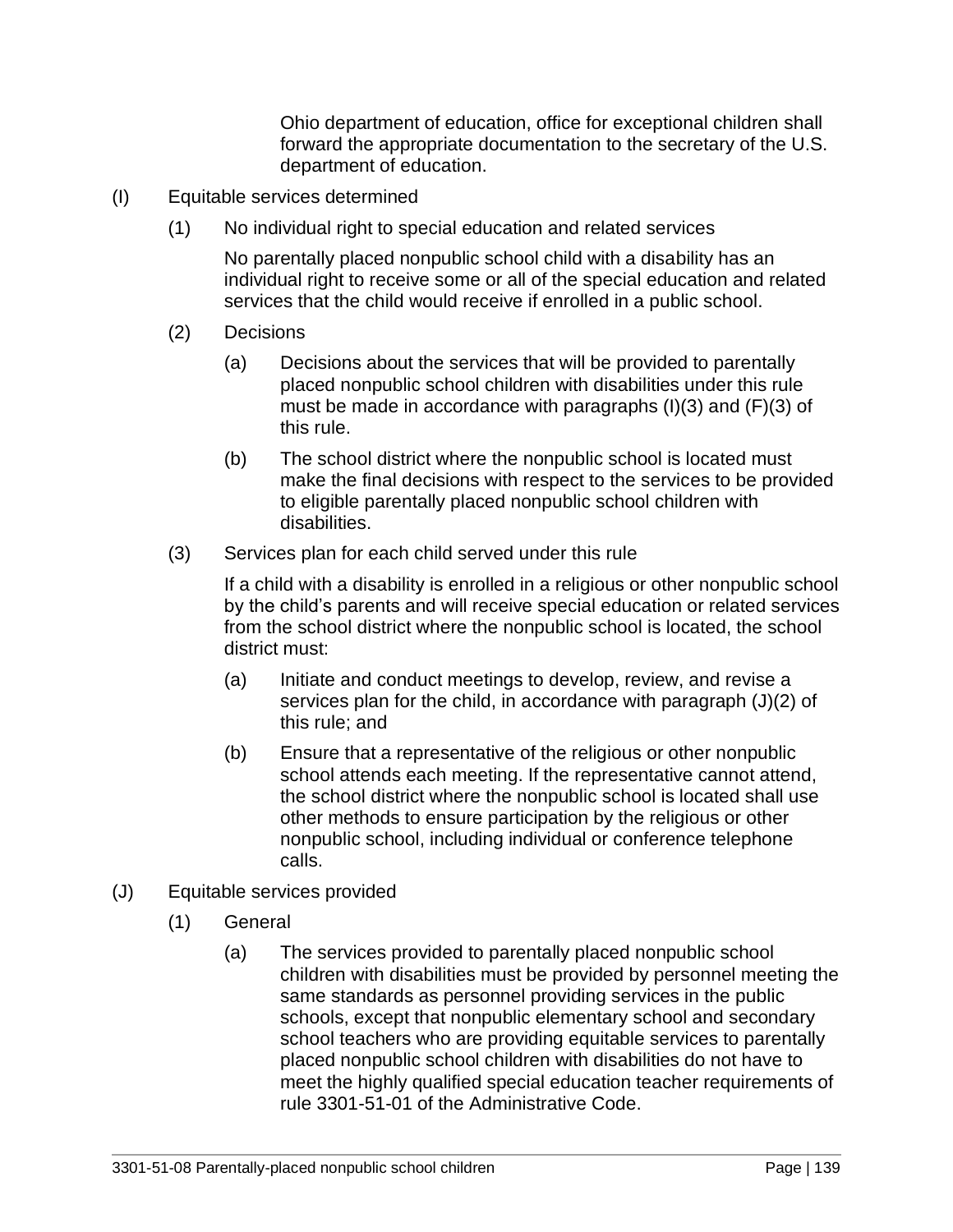- (b) Parentally placed nonpublic school children with disabilities may receive a different amount of services than children with disabilities in public schools.
- (2) Services provided in accordance with a services plan
	- (a) Each parentally placed nonpublic school child with a disability who has been designated to receive services under paragraph (C) of this rule must have a services plan that describes the specific special education and related services that the public school district where the nonpublic school is located will provide to the child in light of the services that the district has determined, through the process described in this rule, it will make available to parentally placed nonpublic school children with disabilities.
	- (b) The services plan must:
		- (i) Be developed to meet IEP requirements as outlined in paragraph (H) of rule 3301-51-07 of the Administrative Code, to the extent appropriate;
		- (ii) Be individually developed for each participating child using the services plan form, i.e., IEP form, included in the school district's approved forms; and
		- (iii) Be developed, reviewed, and revised consistent with paragraphs (I) to (L) of rule 3301-51-07 of the Administrative Code.
- (3) Development of the services plan
	- (a) The school district where the nonpublic school is located, whether or not it is the child's school district of residence, convenes the services plan meeting, conference call, or video conference for each eligible child who will receive special education and any related services.
	- (b) A nonpublic school representative must participate in the development or revision of the services plan.
	- (c) The school district where the nonpublic school is located is required to and is responsible for conducting a meeting, conference call, or video conference at least annually to review and revise, if appropriate, each child's services plan.
	- (d) Neither the IDEA nor state law makes provisions for nonpublic schools to develop student services plans. Any written plan developed by a nonpublic school will not be recognized as a services plan under federal or state laws.
- (4) Provision of equitable services
	- (a) The provision of services pursuant to paragraphs (K) to (O) of this rule must be provided: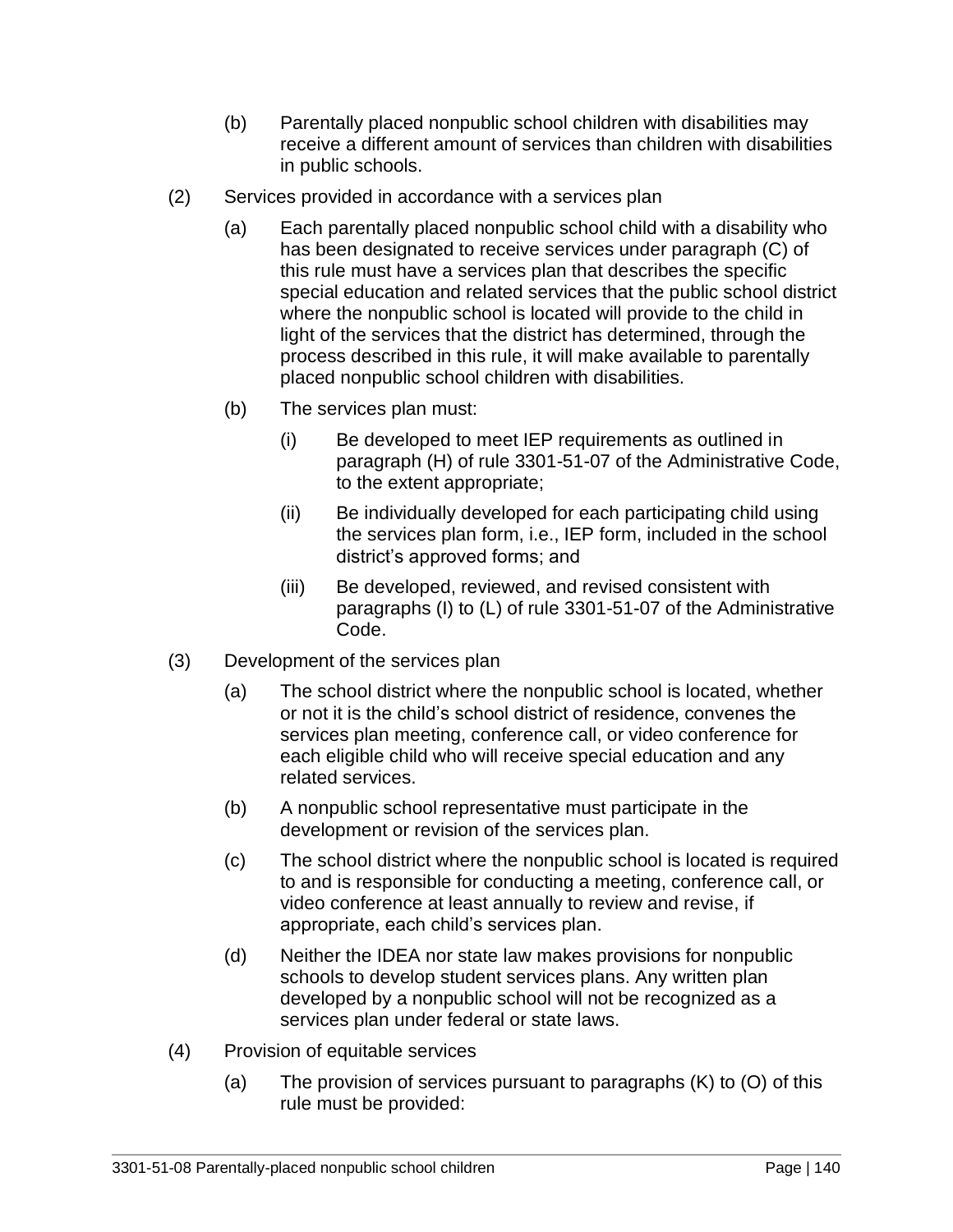- (i) By employees of a public agency; or
- (ii) Through contract by the public agency with an individual, association, agency, organization, or other entity.
- (b) Special education and related services provided to parentally placed nonpublic school children with disabilities, including materials and equipment, must be secular, neutral, and nonideological.
- (K) Location of services and transportation
	- (1) Services on nonpublic school premises
		- (a) Services to parentally placed nonpublic school children with disabilities may be provided on the premises of nonpublic, including religious, schools, to the extent consistent with law.
		- (b) The school district where the nonpublic school is located will determine where services will be provided. Services may be provided at the nonpublic school with the permission of the nonpublic school.
	- (2) Transportation
		- (a) General
			- (i) If necessary for the child to benefit from or participate in the services provided under this rule, a parentally placed nonpublic school child with a disability must be provided transportation:
				- *(a)* From the child's school or the child's home to a site other than the nonpublic school; and
				- *(b)* From the service site to the nonpublic school, or to the child's home, depending on the timing of the services.
		- (b) Transportation for parentally placed chartered nonpublic school children
			- (i) Notwithstanding the provisions of paragraph  $(K)(2)(a)$  of this rule, a child with a disability who is parentally placed in a chartered nonpublic school shall be entitled to transportation to the same degree as any child without disabilities who is attending a chartered nonpublic school even though transportation is not necessary for the child to benefit from or participate in the services provided under this rule.
			- (ii) A child with a disability parentally placed in a chartered nonpublic school in grades kindergarten through eight who lives more than two miles from the chartered nonpublic school will be transported by the school district of residence unless one of the following applies: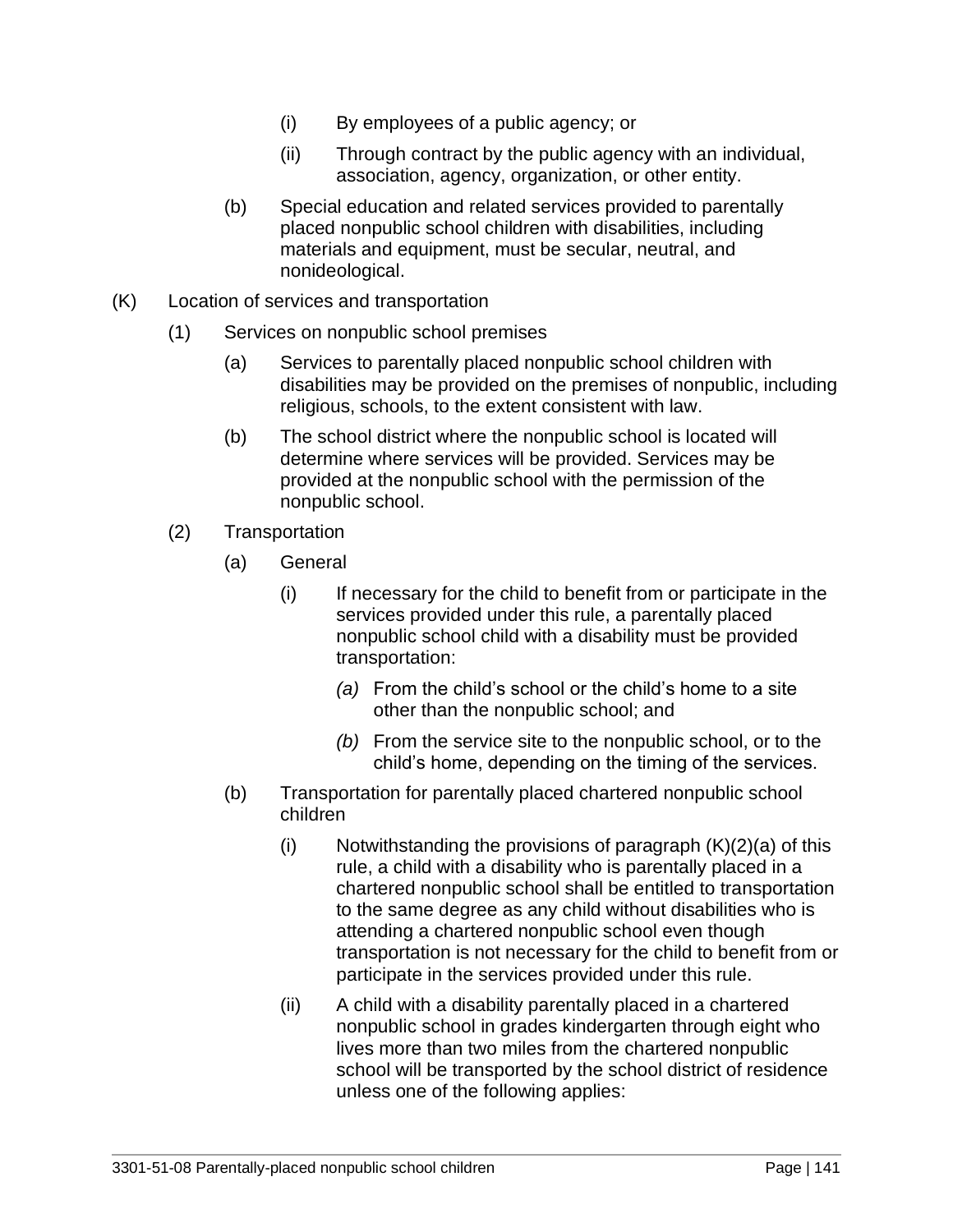- *(a)* The direct travel time, as measured by riding in a school bus, exceeds thirty minutes from the public school building to which the child with a disability would be assigned if attending the public school to the chartered nonpublic school the child is attending; or
- *(b)* Where it is impractical to transport a pupil by school conveyance, a board of education may offer payment in lieu of providing such transportation in accordance with section 3327.02 of the Revised Code.
- (iii) Children with disabilities who are parentally placed in a chartered nonpublic school and are in grades nine through twelve may be offered transportation by their school district of residence in accordance with the above rules, but are not entitled to transportation.
- (iv) No transportation of any pupils shall be provided by any board of education to or from any school which in the selection of pupils, faculty members or employees, practices discrimination against any person on the grounds of race, color, religion or national origin.
- (c) Cost of transportation

The cost of the transportation described in paragraph (K)(2)(a)(i) of this rule may be included in calculating whether the school district where the nonpublic school is located has met the requirements of paragraph (E) of this rule.

- (L) Due process complaints and state complaints
	- (1) The right to request a due process hearing does not apply to the provision of special education and related services the school district has agreed to provide through a services plan. However, a parent of a child with a suspected disability, or a child identified as having a disability, who is enrolled in a nonpublic school may initiate a due process hearing regarding child find for parentally placed nonpublic school children with disabilities, including location, identification, evaluation and reevaluation of the child.
	- (2) Child find complaints: to be filed with the school district in which the nonpublic school is located.
		- (a) The due process and mediation procedures in rule 3301-51-05 of the Administrative Code apply to complaints that the school district where the nonpublic school is located has failed to meet the child find requirements in paragraph (B) of this rule, including the requirements for location, identification, evaluation and reevaluation of the child.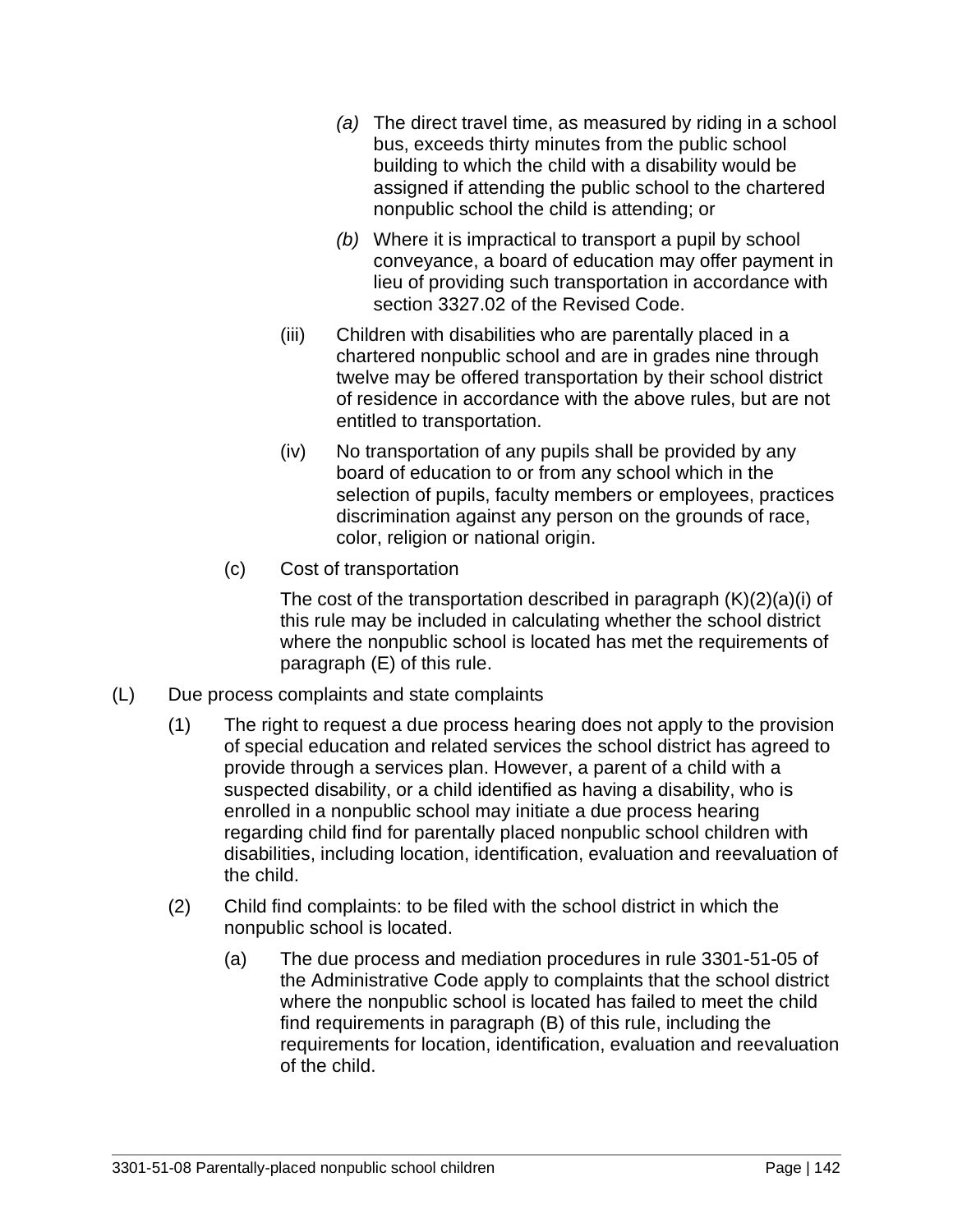- (b) Any due process complaint regarding the child find requirements as described in paragraph (L)(2)(a) of this rule must be filed with the school district in which the nonpublic school is located and a copy must be forwarded to the Ohio department of education, office for exceptional children.
- (3) Complaint rights of parents of children with disabilities placed in nonpublic schools

The parents of a child with a disability, who have unilaterally placed the child in a nonpublic school, have the right to file a formal written complaint under the IDEA with the Ohio department of education, office for exceptional children. In accordance with applicable law and regulations, complaints may be filed regarding:

- (a) The provision of services, as stated on the child's services plan;
- (b) The amount of funds, including the calculation of the proportionate share, child count and non-supplanting provisions, for parentally placed children with disabilities enrolled in nonpublic schools;
- (c) The required consultation for parentally placed children with disabilities enrolled in nonpublic schools;
- (d) Written affirmation signed by the representatives of participating nonpublic schools;
- (e) Determination of equitable services for the group of parentally placed children with disabilities enrolled in nonpublic schools;
- (f) Provision of equitable services for the group of parentally placed children with disabilities enrolled in nonpublic schools;
- (g) Location of services and transportation for parentally placed children with disabilities enrolled in nonpublic schools;
- (h) Requirement that federal funds not benefit a nonpublic school;
- (i) Use of personnel, including use of public school personnel and nonpublic school personnel for parentally placed children with disabilities enrolled in nonpublic schools;
- (j) Prohibition of separate classes on the basis of school enrollment or religion if the classes are at the same site and the classes include students enrolled in public schools and students enrolled in nonpublic schools;
- (k) The use of property, equipment and supplies purchased with IDEA Part B funds for the benefit of parentally placed nonpublic school children with disabilities enrolled in nonpublic schools.
- (4) State complaints
	- (a) Any complaint that the Ohio department of education or the school district where the nonpublic school is located has failed to meet the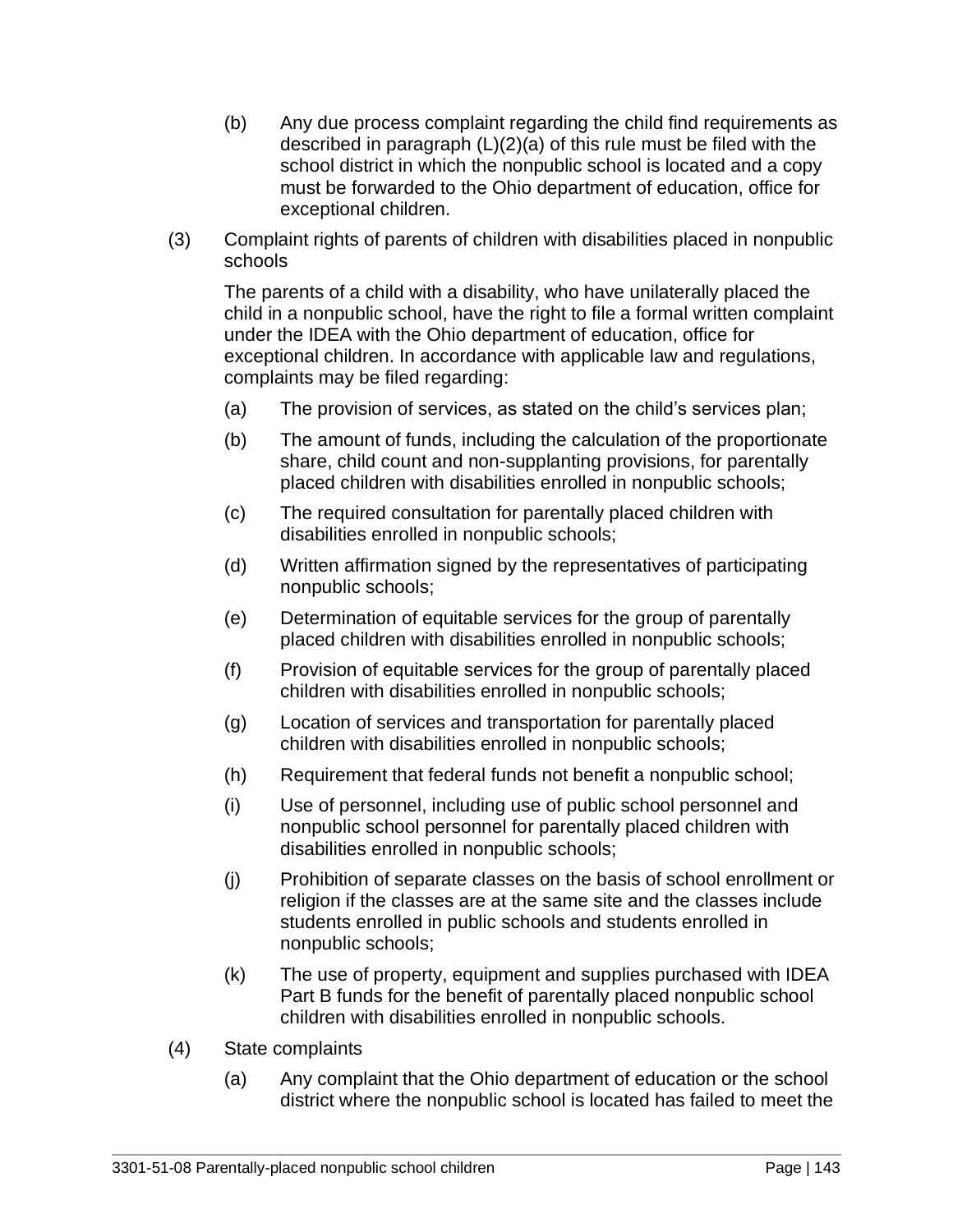requirements in this rule must be filed in accordance with the procedures described in rule 3301-51-05 of the Administrative Code.

- (b) A complaint filed by a nonpublic school official under paragraph (H)(1) of this rule must be filed with the Ohio department of education, office for exceptional children, in accordance with the procedures in paragraph (H)(2) of this rule.
- (M) Requirement that funds not benefit a nonpublic school
	- (1) A school district may not use funds provided under Section 611 or 619 of the IDEA to finance the existing level of instruction in a nonpublic school or to otherwise benefit the nonpublic school.
	- (2) The school district where the nonpublic school is located must use funds provided under Part B of the IDEA to meet the special education and related services needs of parentally placed nonpublic school children with disabilities, but not for meeting:
		- (a) The needs of a nonpublic school; or
		- (b) The general needs of the students enrolled in the nonpublic school.
- (N) Use of personnel
	- (1) Use of public school personnel

A school district may use funds available under Sections 611 and 619 of the IDEA to make public school personnel available in other than public facilities:

- (a) To the extent necessary to provide services under this rule for parentally placed nonpublic school children with disabilities; and
- (b) If those services are not normally provided by the nonpublic school.
- (2) Use of nonpublic school personnel

A school district may use funds available under Sections 611 and 619 of the IDEA to pay for the services of an employee of a nonpublic school to provide services under this rule if:

- (a) The employee performs the services outside of his or her regular hours of duty; and
- (b) The employee performs the services under public supervision and control.
- (O) Separate classes prohibited

A school district may not use funds available under Section 611 or 619 of the IDEA for classes that are organized separately on the basis of school enrollment or religion of the children if:

(1) The classes are at the same site; and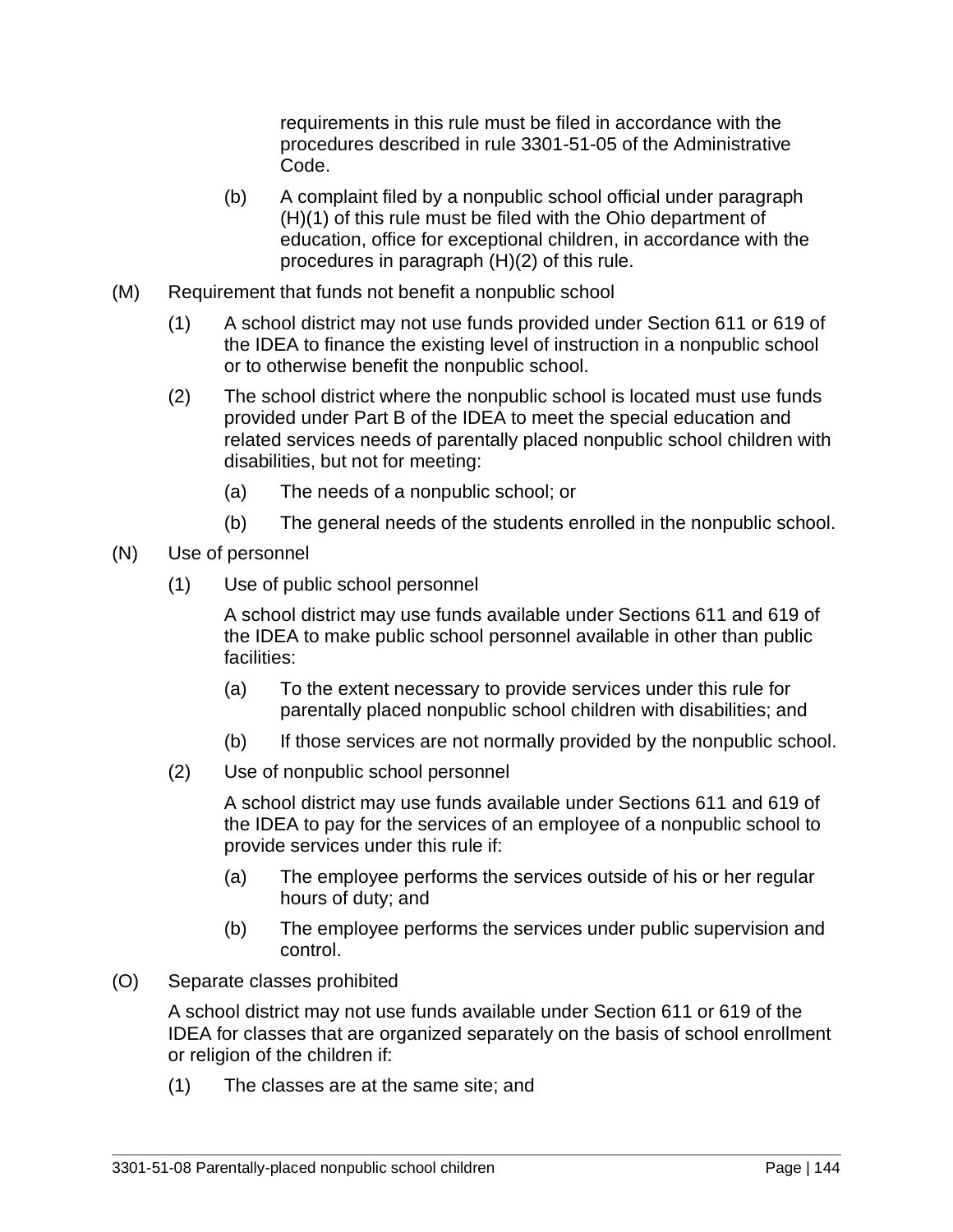- (2) The classes include children enrolled in public schools and children enrolled in nonpublic schools.
- (P) Property, equipment, and supplies
	- (1) A school district must control and administer the funds used to provide special education and related services under paragraphs (I) to (K) of this rule, and hold title to and administer materials, equipment, and property purchased with those funds for the uses and purposes provided in the IDEA.
	- (2) The school district may place equipment and supplies in a nonpublic school for the period of time needed for the Part B program.
	- (3) The school district must ensure that the equipment and supplies placed in a nonpublic school:
		- (a) Are used only for Part B purposes; and
		- (b) Can be removed from the nonpublic school without remodeling the nonpublic school facility.
	- (4) The school district must remove equipment and supplies from a nonpublic school if:
		- (a) The equipment and supplies are no longer needed for Part B purposes; or
		- (b) Removal is necessary to avoid unauthorized use of the equipment and supplies for other than Part B purposes.
	- (5) No funds under Part B of the IDEA may be used for repairs, minor remodeling, or construction of nonpublic school facilities.
- (Q) State assessment considerations
	- (1) Children with disabilities who are parentally placed in chartered nonpublic schools are required to take and pass state assessment(s) required for graduation, as outlined in rule 3301-13-01 of the Administrative Code, in order to receive an Ohio high school diploma unless the child is excused from the consequences of the testing requirement as set forth in paragraph (Q)(2) of this rule. It is expected that most children with disabilities will take and pass state assessments.
	- (2) If a child has a disability that requires a curriculum that is modified substantially from what the state assessment measures, the child may be excused from taking one or more of the state assessments as outlined in rule 3301-13-01 of the Administrative Code. The IDEA requirements for alternate assessment do not apply to children with disabilities enrolled in chartered nonpublic schools.
	- (3) A child, parentally placed in a chartered nonpublic school, may receive allowable accommodations when taking state assessments or may be excused from the consequences of state assessments as outlined in rule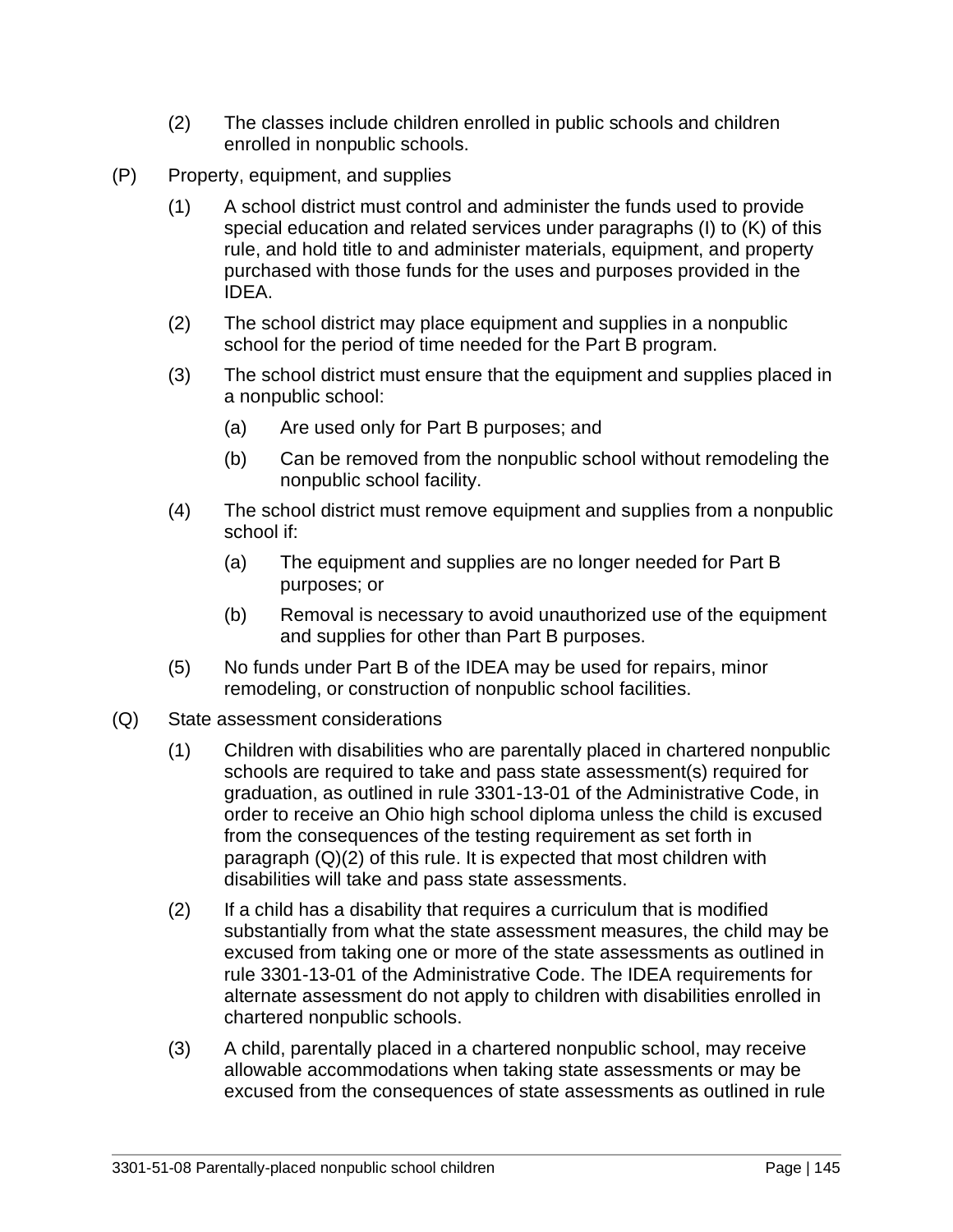3301-13-01 of the Administrative Code if one of the following conditions apply:

- (a) A current services plan, documenting that the child is excused from the consequences of the state assessment, is in place. This plan has been developed by the services plan team, including the parent, and special education services are being provided by federally funded personnel or auxiliary personnel or a combination of both federally funded and auxiliary funded personnel; or
- (b) A current services plan, documenting that the child will receive allowable accommodations on the state assessment, is in place. This plan has been developed by the services plan team, including the parent, and special education services are being provided by federally funded personnel or auxiliary personnel or a combination of both federally funded and auxiliary funded personnel; or
- (c) The chartered nonpublic school has developed a written plan, documenting that the child is excused from the consequences of the state assessment. The written plan must meet all of the requirements of rule 3301-13-10 of the Administrative Code; or
- (d) The chartered nonpublic school has developed a written plan, documenting that the child will receive allowable accommodations on the state assessment. The written plan must meet all of the requirements of rule 3301-13-10 of the Administrative Code.
- (4) Chartered nonpublic school personnel cannot prohibit children with disabilities from taking any state assessment that children without disabilities of the same age and grade level are required to take.
- (5) Chartered nonpublic school personnel cannot force a child who would otherwise take an alternate assessment to take any state assessment that children without disabilities of the same age and grade level are required to take.
- (6) Chartered nonpublic school personnel cannot deny a diploma to a child with a disability who has been excused from the consequences of the state assessment or who would otherwise take an alternate assessment if all other requirements for graduation have been met.
- (R) Autism scholarship program and Jon Peterson Special Needs Scholarship Program considerations
	- (1) Children who are participating in the "Autism Scholarship Program," established by section 3310.41 of the Revised Code or the "Jon Peterson Scholarship Program," established by section 3310.52 of the Revised Code (the "scholarship programs"), and attending either a chartered or non-chartered nonpublic school may be eligible to receive services funded through IDEA private school proportional share funds if the children meet the eligibility requirements pursuant to rules 3301-103 and 3301-101 of the Administrative Code. Children who are participating in the Autism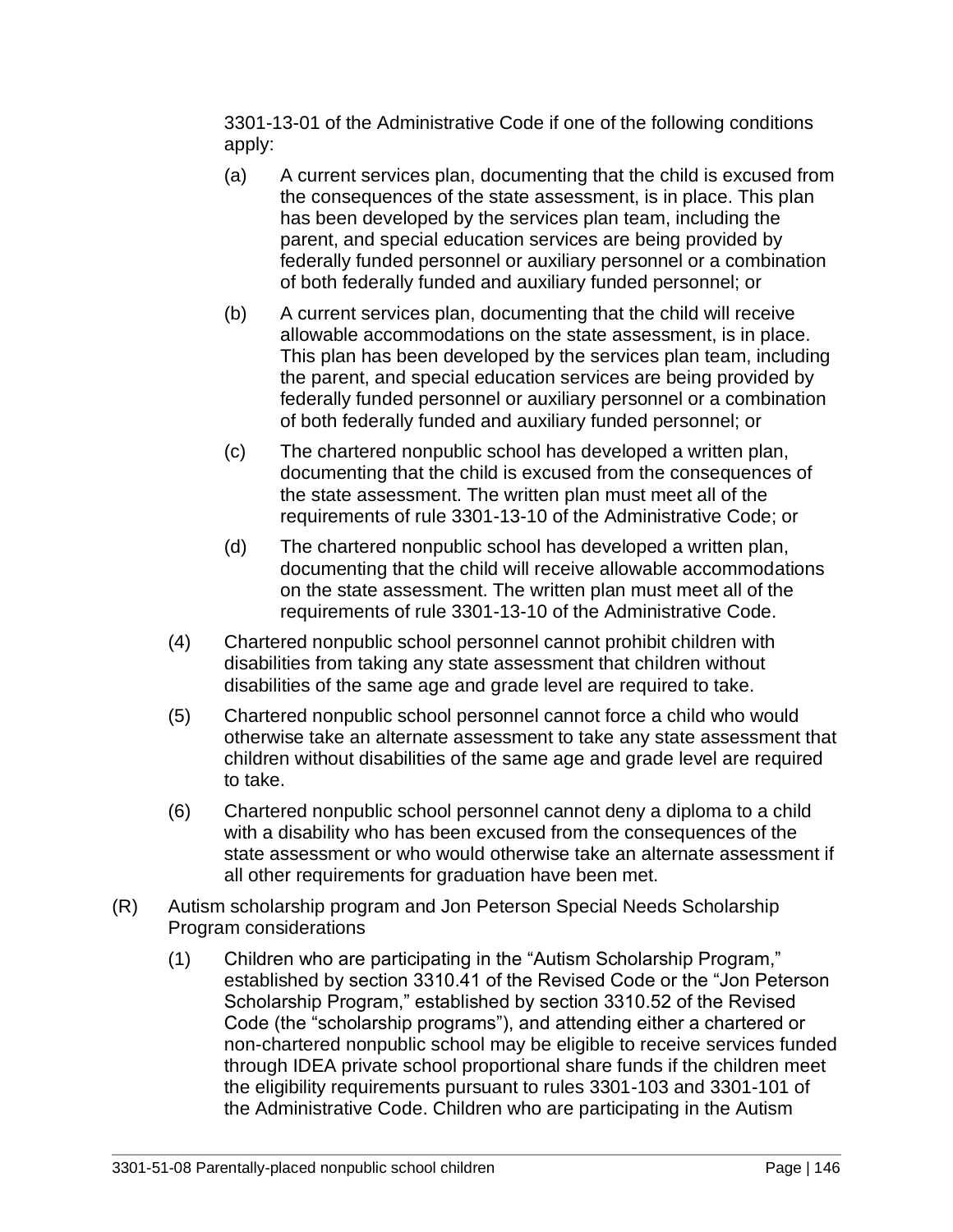Scholarship Program and attending either a chartered or non-chartered nonpublic school may be eligible to participate in the early childhood special education flow-through benefits if the children meet the eligibility requirements as outlined in rule 3301-103 of the Administrative Code.

- (a) Evaluations and re-evaluations shall be conducted in accordance with rules 3301-51-06, 3301-103 and 3301-101 of the Administrative Code.
- (b) The school district of residence shall create the IEP that is required for children to participate in the scholarship programs.
- (2) Children who are attending a chartered nonpublic school and are receiving services under a scholarship program may also receive special education and related services through auxiliary services funds, provided the services paid for by auxiliary services funds are not the same services that are being paid for with the scholarship funds. The auxiliary services fund must provide special education and related services that are in addition to the services funded by the scholarship program.
- (3) The district of residence is not required to make FAPE available to a child with a disability who resides in the district and is participating in either scholarship program, however, the parent of a child participating in either scholarship program has a right to file a written complaint or a request for a due process hearing as provided by rule 3301-51-05 of the Administrative Code. A complaint or request for a due process hearing may allege that the district of residence violated a requirement of IDEA, but may not allege a violation of any requirements involving the implementation of the IEP and whether the child has received FAPE.

Effective: 07/01/2014 R.C. 119.032 review dates: 07/01/2019 Promulgated Under: 119.03 Statutory Authority: 3301.07, 3301.07 (J), 3323.041, 3310.64 Rule Amplifies: 3323.041 Prior Effective Dates: 07/01/2008; 09/22/2012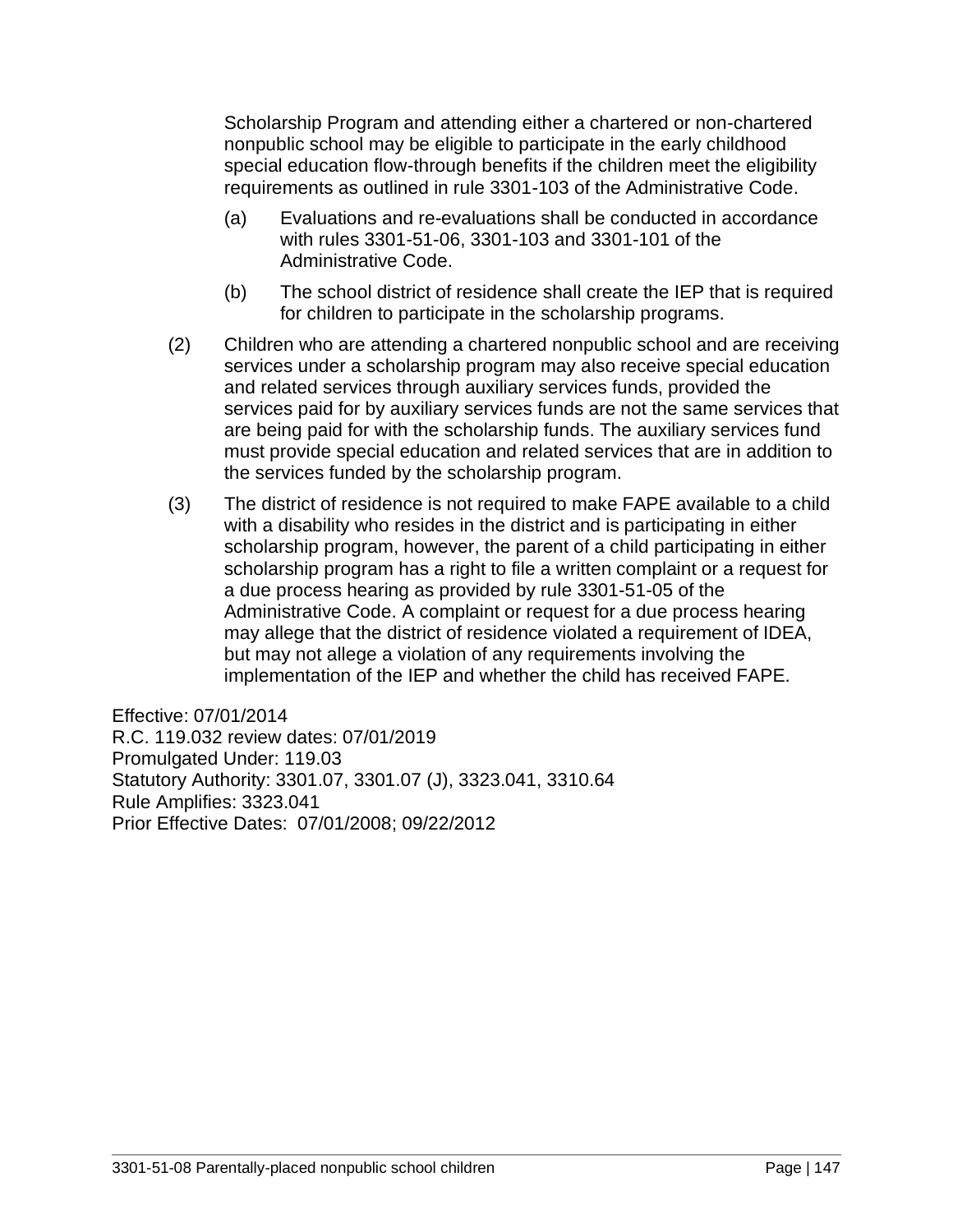### **3301-51-09 Delivery of services**

(A) Least restrictive environment (LRE)

Each school district shall ensure that to the maximum extent appropriate, children with disabilities, including children in public or nonpublic institutions or other care facilities, are educated with children who are nondisabled.

(B) LRE requirements

General

- (1) Except as provided in rule 3301-51-07 of the Administrative Code regarding children with disabilities in adult prisons, each school district shall adopt and implement written policies and procedures approved by the Ohio department of education, office for exceptional children, to ensure that the school district meets the LRE requirements of this rule.
- (2) Each school district must ensure that:
	- (a) To the maximum extent appropriate, children with disabilities, including children in public or nonpublic institutions or other care facilities, are educated with children who are nondisabled; and
	- (b) Special classes, separate schooling, or other removal of children with disabilities from the regular educational environment occurs only if the nature or severity of the disability is such that education in regular classes with the use of supplementary aids and services cannot be achieved satisfactorily.
- (C) Continuum of alternative placements
	- (1) Each school district must ensure that a continuum of alternative placements is available to meet the needs of children with disabilities for special education and related services.
	- (2) The continuum required in paragraph  $(C)(1)$  of this rule must:
		- (a) Include the alternative placements listed in the definition of special education under rule 3301-51-01 of the Administrative Code (instruction in regular classes, special classes, special schools, home instruction, and instruction in hospitals and institutions); and
		- (b) Make provision for supplementary services (such as resource room or itinerant instruction) to be provided in conjunction with regular class placement.
- (D) Placements

In determining the educational placement of a child with a disability, including a preschool child with a disability, each school district must ensure that:

(1) The placement decision: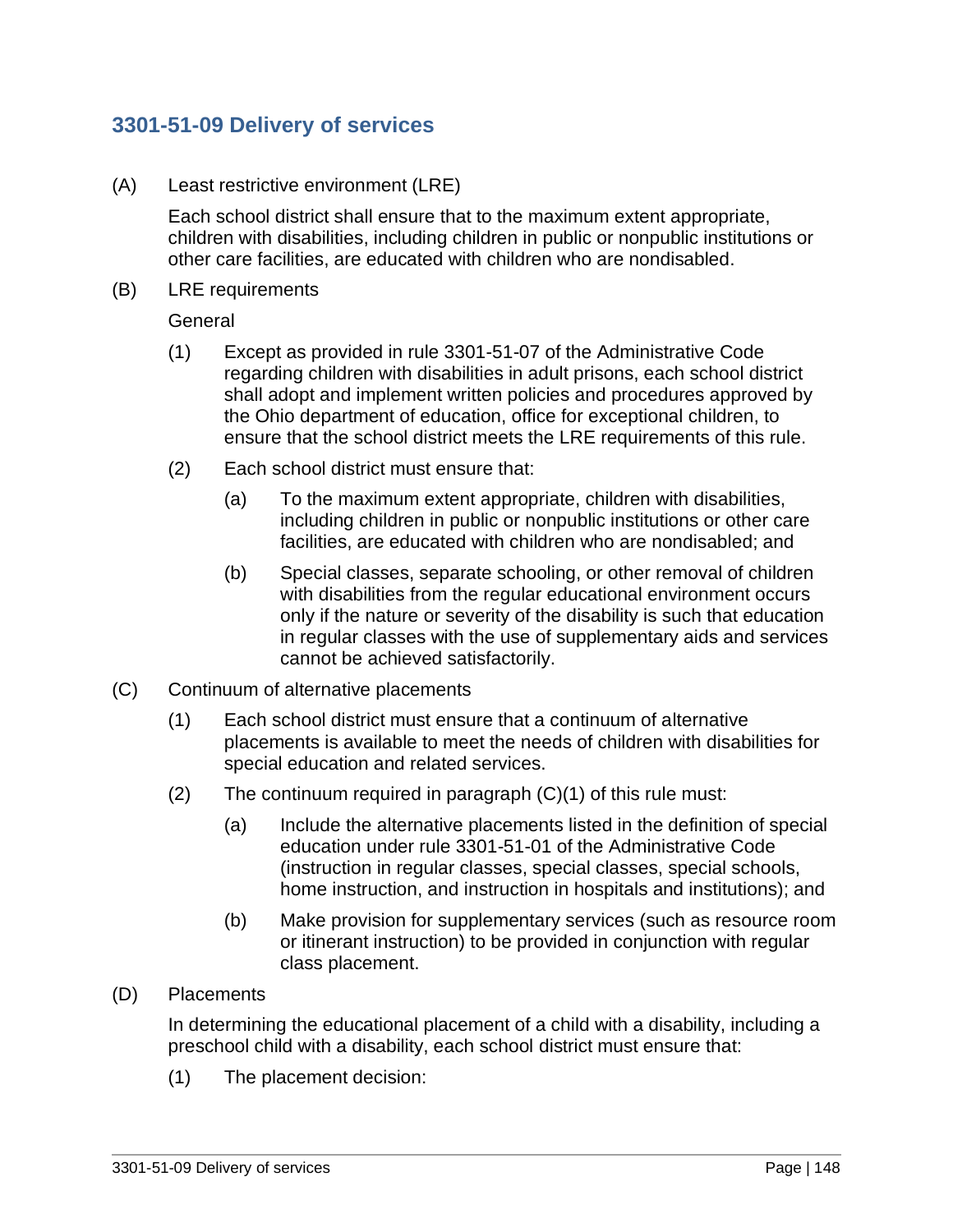- (a) Is made by a group of persons, including the parents and other persons knowledgeable about the child, the meaning of the evaluation data, and the placement options; and
- (b) Is made in conformity with the LRE provisions in paragraphs (B) to (E) of this rule.
- (2) The child's placement:
	- (a) Is determined at least annually;
	- (b) Is based on the child's individualized education program (IEP); and
	- (c) Is as close as possible to the child's home;
- (3) Unless the IEP of a child with a disability requires some other arrangement, the child is educated in the school that the child would attend if nondisabled;
- (4) In selecting the LRE, consideration is given to any potential harmful effect on the child or on the quality of services that the child needs; and
- (5) A child with a disability is not removed from education in age-appropriate regular classrooms solely because of needed modifications in the general education curriculum.
- (E) Nonacademic settings

In providing or arranging for the provision of nonacademic and extracurricular services and activities, including meals, recess periods, and the services and activities set forth in rule 3301-51-02 of the Administrative Code, each school district must ensure that each child with a disability participates with nondisabled children in the extracurricular services and activities to the maximum extent appropriate to the needs of that child. The school district must ensure that each child with a disability has the supplementary aids and services determined by the child's IEP team to be appropriate and necessary for the child to participate in nonacademic settings.

(F) Length of school day and school year

Each child with a disability shall be ensured:

- (1) A school day consistent with rule 3301-35-06 of the Administrative Code and consistent in length to that provided nondisabled children, with special education and related services being provided during the regular school day unless otherwise indicated on the IEP; and
- (2) A school year consistent with rule 3301-35-06 of the Administrative Code and consistent in length to that provided to nondisabled children with special education and related services being implemented at the beginning of each school year.
- (G) Role of preschool and school-age service providers
	- (1) The school district shall ensure that preschool and school-age service providers for children with disabilities participate in the district's strategic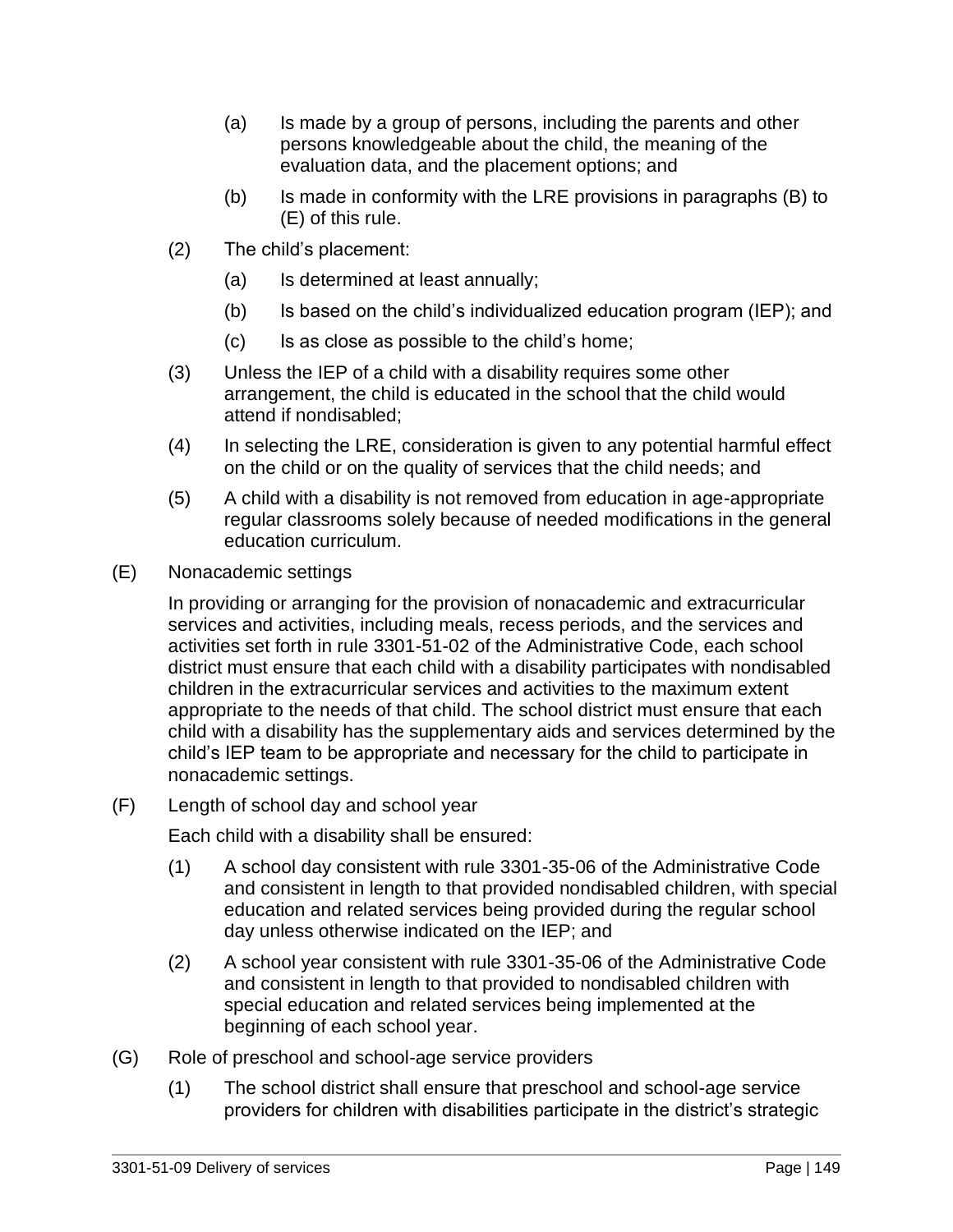planning process as described in paragraph (A)(9) of rule 3301-35-03 of the Administrative Code.

- (2) The school district shall assign early childhood, and school-age intervention specialists, or related service specialists to meet the unique educational needs of each child with a disability. The school-age service provider may provide indirect or direct services in one or any combination of instructional groupings, including large group, small group, individual instruction, or parent and teacher training and consultation.
- (3) The school district shall ensure early childhood and school-age intervention specialists, or related service specialists:
	- (a) Serve children with disabilities to assure a free appropriate public education (FAPE) and may serve children who are not disabled where needs for these services are identified;
	- (b) Support regular education teachers in serving and/or consulting about children with and without disabilities so that the regular education personnel, in partnership with the special education service providers, can implement the child's IEP in the least restrictive environment;
	- (c) Assist in organizing and facilitating supplemental supports provided within the regular classroom;
	- (d) Design parent involvement activities; and
	- (e) Implement educational interventions and specially designed instruction which means adapting, as appropriate, to the needs of the eligible child, the content, methodology, or delivery of instruction:
		- (i) To address the unique needs of the child that result from the child's disability; and
		- (ii) To ensure access to the general curriculum so that the child can meet the educational standards adopted by the state board of education that apply to all children.
- (4) The school district shall ensure services of paraprofessionals and related service assistants are supervised in accordance with Ohio law.
- (H) Personnel qualifications and personnel development
	- (1) General

The school district must ensure that all personnel necessary to carry out the purposes of Part B of the Individuals with Disabilities Education Act, as amended by the Individuals with Disabilities Education Improvement Act of 2004, December 2004 (IDEA) shall be employed and shall be appropriately and adequately prepared and trained, including that those personnel have the content knowledge and skills to serve children with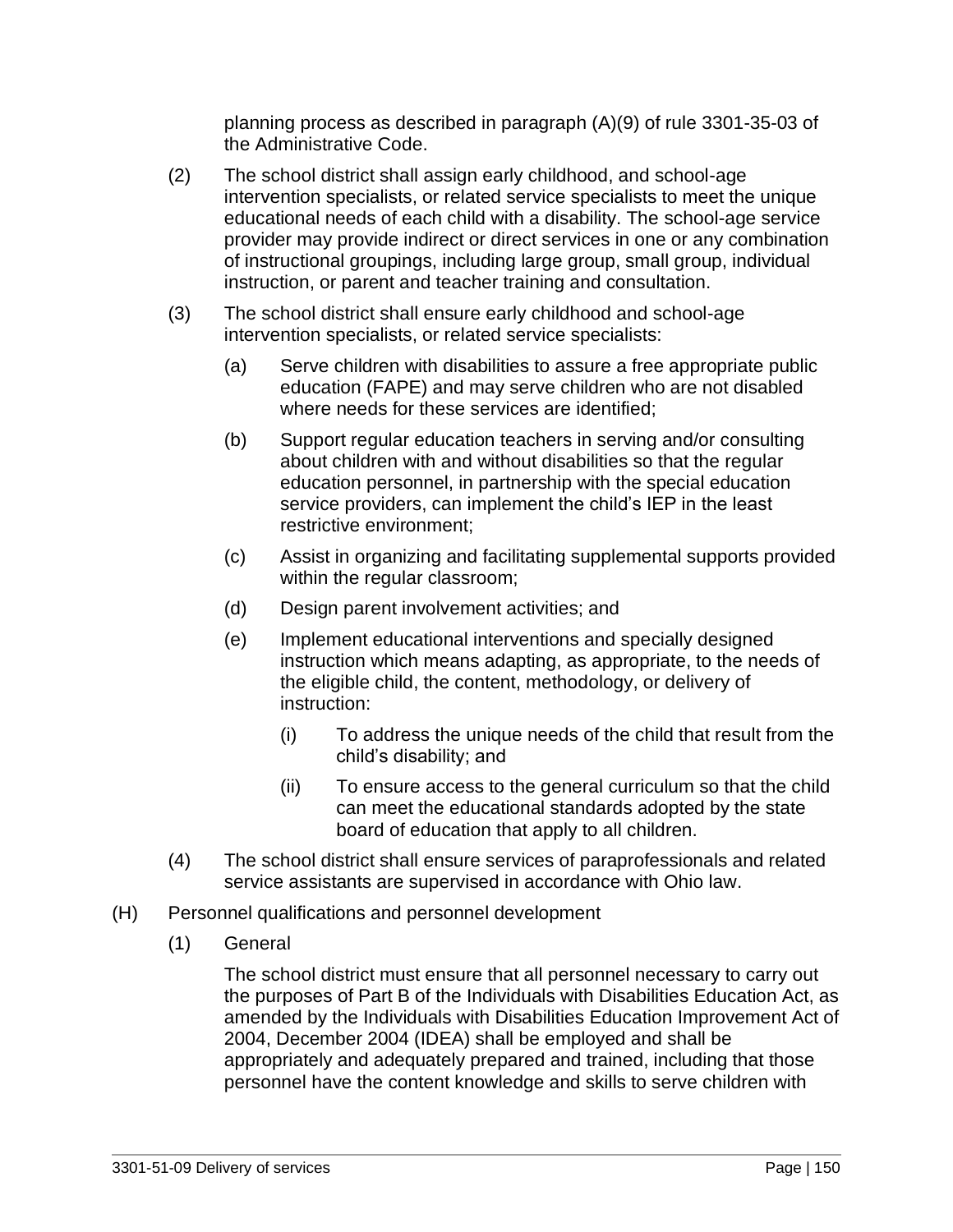disabilities. Personnel shall have appropriate certification or licensure as defined by Chapter 3301-24 of the Administrative Code.

(2) Related services personnel and paraprofessionals

The qualifications under paragraph (H)(1) of this rule must include qualifications for related services personnel and paraprofessionals that:

- (a) Are consistent with state-approved or state-recognized certification, licensing, registration, or other comparable requirements that apply to the professional discipline in which those personnel are providing special education or related services; and
- (b) Ensure that related services personnel who deliver services in their discipline or profession:
	- (i) Meet the requirements of paragraph (H)(2)(a) of this rule; and
	- (ii) Have not had certification or licensure requirements waived on an emergency, temporary, or provisional basis; and
	- (iii) Allow paraprofessionals and assistants who are appropriately trained and supervised, in accordance with state law, regulation, or written policy, in meeting the requirements of this rule, to be used to assist in the provision of special education and related services under this rule to children with disabilities.
		- *(a)* Paraprofessionals providing services to children with disabilities shall hold an educational aide permit or associate license and meets requirements under paragraph (I) of rule 3301-24-05 of the Administrative Code. Any school district that employs a paraprofessional shall have written policies and procedures outlining:
			- *(i)* Criteria for staff selection;
			- *(ii)* A planned sequence of continuing education and annual training opportunities to enable the paraprofessional to continue to develop the knowledge and skills that are specific to the students with whom the paraprofessional works, including following lesson plans, implementing follow-up instructional procedures and activities, supporting effective classroom organization and behavior management, and working effectively with teachers and as part of an instructional team;
			- *(iii)* A process for direct continuing supervision by one or more licensed teachers or service providers and evaluation of the services of such personnel; and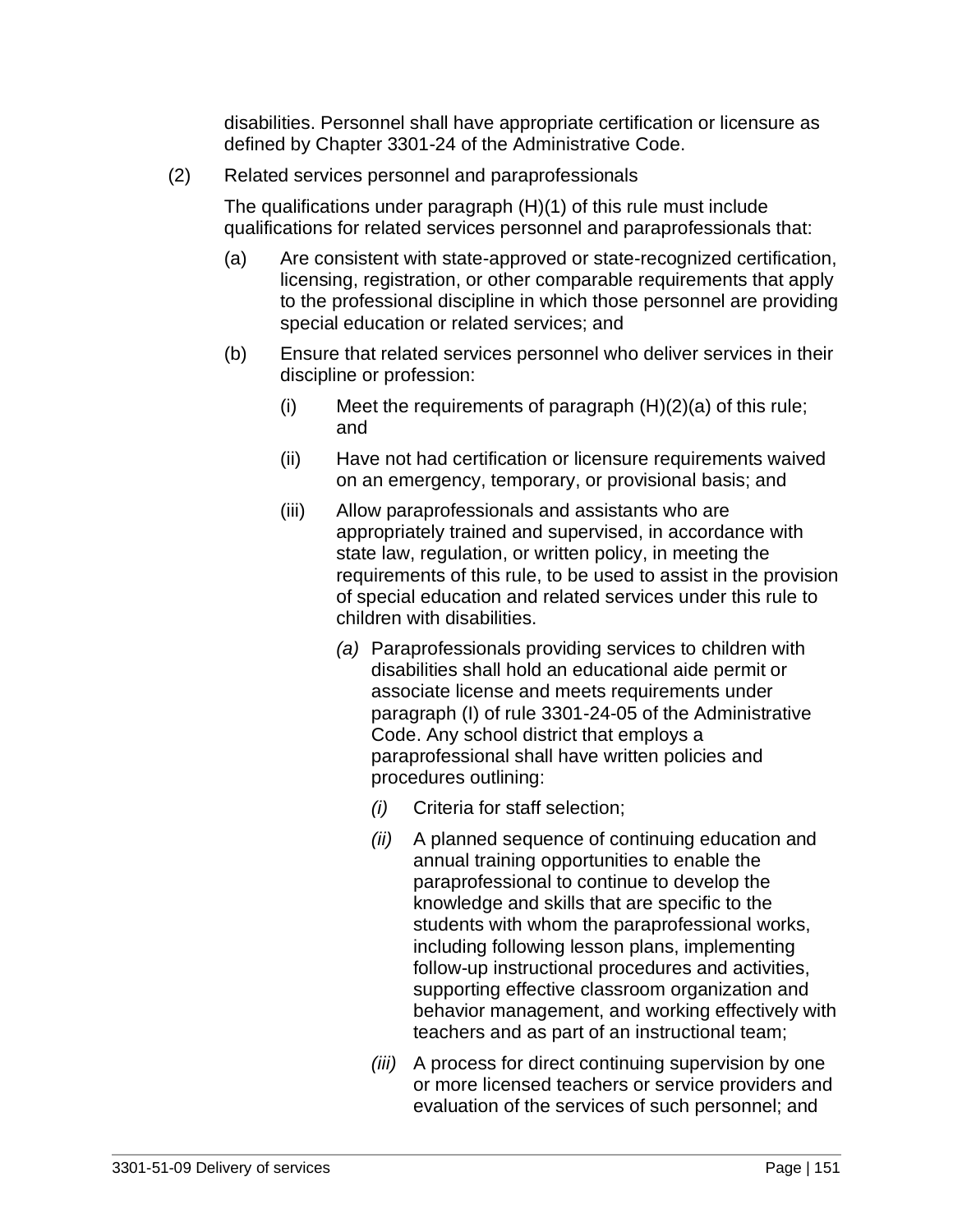- *(iv)* A job description of the role and function of a paraprofessional.
- *(b)* Personnel serving as school psychology interns shall hold a temporary pupil service license as required by paragraph (A)(5) of rule 3301-23-44 of the Administrative Code and shall be enrolled in school psychologist preparation programs while completing the program internship.
- (c) Require that personnel serving as physical therapists are licensed pursuant to Chapter 4755. of the Revised Code to practice physical therapy; physical therapist assistants are licensed pursuant to Chapter 4755. of the Revised Code to assist in the provision of physical therapy services under the supervision of a licensed physical therapist; and physical therapists and physical therapist assistants practice in accordance with sections 4755.40 to 4755.56 of the Revised Code and Chapters 4755-21 to 4755-29 of the Administrative Code.
- (d) Require that personnel serving as occupational therapists are licensed pursuant to Chapter 4755. of the Revised Code to practice occupational therapy; occupational therapy assistants are licensed pursuant to Chapter 4755. of the Revised Code to assist in the provision of occupational therapy services under the supervision of a licensed occupational therapist; and occupational therapists and occupational therapy assistants practice in accordance with sections 4755.04 to 4755.13 of the Revised Code and Chapters 4755-1 to 4755-9 of the Administrative code.
- (3) Qualifications for special education teachers

The qualifications described in paragraph (H)(1) of this rule must ensure that each person employed as a public school special education teacher in the state who teaches in an elementary school, middle school, or secondary school is highly qualified as a special education teacher by the deadline established in Section 1119(a)(2) of the Elementary and Secondary Education Act of 1965, as amended by the No Child Left Behind Act of 2001, January 2002, 20 U.S.C. 6301 (ESEA).

(4) Qualifications for supervisory personnel

Personnel with supervisory responsibilities for the delivery of special education services shall be appropriately licensed.

- (5) Policy
	- (a) School districts in the state shall take measurable steps to recruit, hire, train, and retain highly qualified personnel to provide special education and related services under this rule to children with disabilities.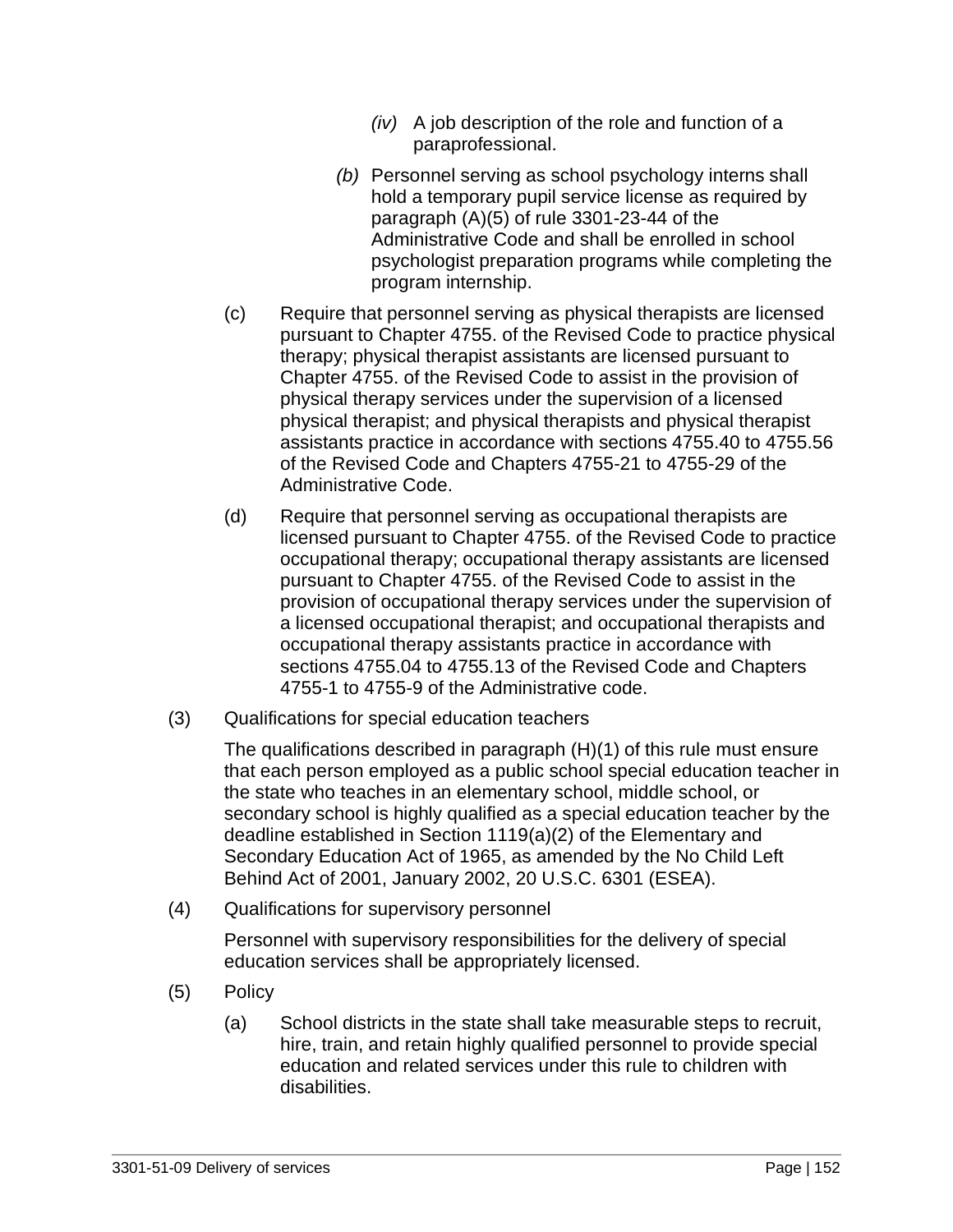- (b) Personnel shall be provided professional development that aligns with school district goals and objectives and meets the changing needs of children as required by paragraph (A)(8) of rule 3301-35- 05 of the Administrative Code.
- (6) Rule of construction

Notwithstanding any other individual right of action that a parent or child may maintain under this rule, nothing in this rule shall be construed to create a right of action on behalf of an individual child or a class of children for the failure of a particular Ohio department of education or school district employee to be highly qualified, or to prevent a parent from filing a complaint about staff qualifications with the Ohio department of education as provided for under this rule.

(I) Service provider workload determination for delivery of services

School districts, county boards of developmental disabilities and other educational agencies shall determine workload for an individual service provider based upon all of the factors set forth in subsections 1, 2, and 3 below.

- (1) Workload for an individual service provider shall be determined by following process, which incorporates the following components:
	- (a) All areas of service provided to children with and without disabilities, including, but not limited to: school duties, staff meetings, professional development, supervisions, travel/transitions, screening, assessment, evaluation, progress documentation and reporting, secondary transition service planning, conference/consultation pertaining to individual students, documentation for individual students, and third party billing requirements.
	- (b) The severity of each eligible child's need, and the level and frequency of services necessary to provide a free and appropriate public education (FAPE).
	- (c) Time needed for planning in accordance with paragraph (A)(9) of rule 3301-35-05 of the Administrative Code, including statutory and/or contractual agreements applicable to the educational agency.
- (2) School-age service providers will provide specially designed instruction in accordance with the following requirements limiting the number of students per licensed professional, as set forth below.
	- (a) An intervention specialist shall serve no more than sixteen children at the elementary, middle, or junior high school levels, or no more than twenty-four children at the high school level with intellectual disabilities.
		- (i) No more than twelve children at the elementary, middle, or junior high school levels, or no more than sixteen children at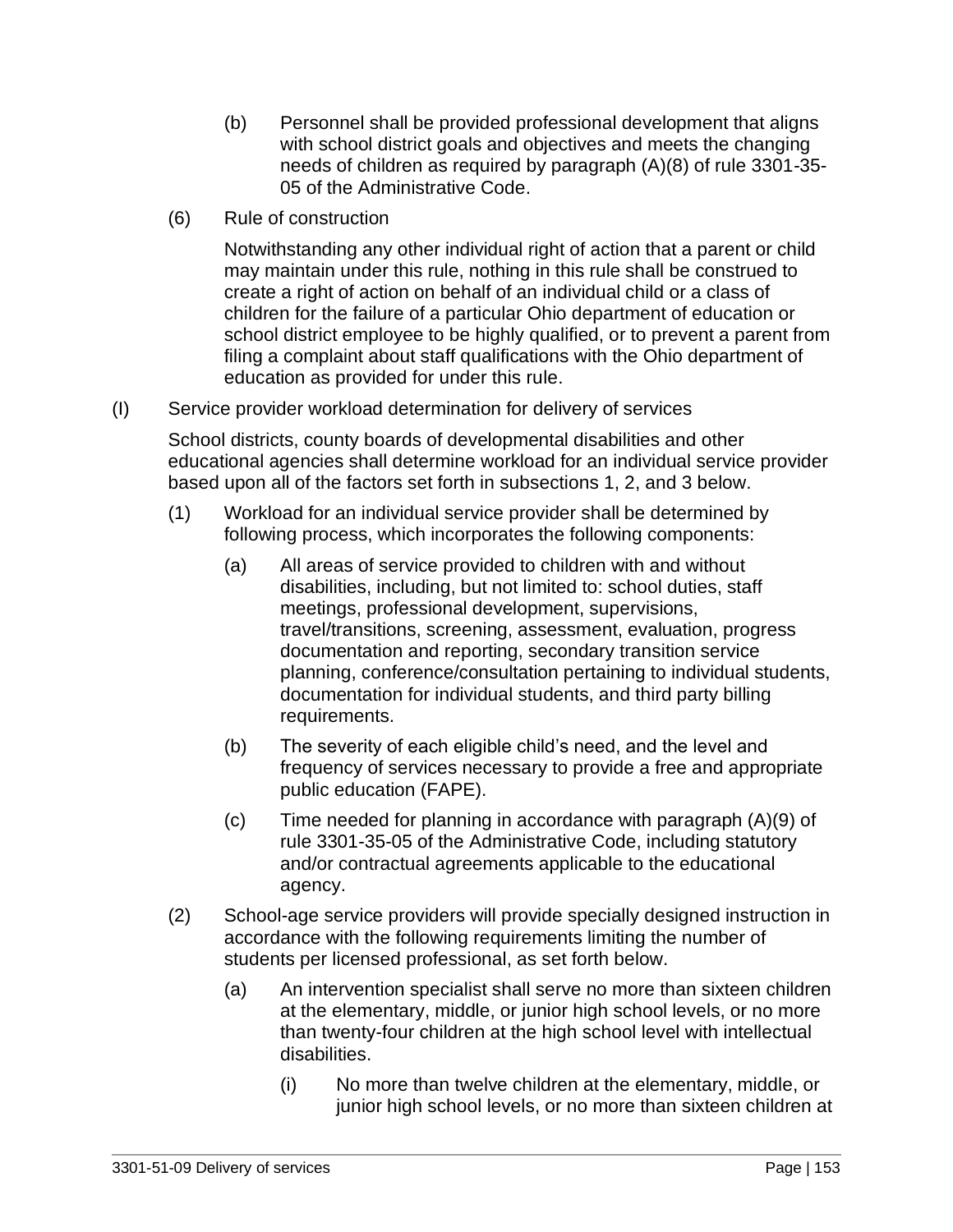the senior high school level shall be served during any one instruction period.

- (ii) The age range shall not exceed sixty months within any one instructional period.
- (b) An intervention specialist shall serve no more than sixteen children at the elementary, middle, or junior high school levels, or no more than twenty-four children at the high school level with specific learning disabilities.
	- (i) No more than twelve children shall be served during any one instructional period.
	- (ii) The age range shall not exceed sixty months within any one instructional period.
- (c) An intervention specialist shall serve no more than ten children with hearing impairments, visual impairments, orthopedic impairments, and/or other health impairments.
	- (i) No more than eight children shall be served during any one instructional period.
	- (ii) The age range shall not exceed forty-eight months within any one instructional period.
- (d) An intervention specialist shall serve no more than twelve children with emotional disturbances.
	- (i) No more than ten children shall be served during any one instructional period.
	- (ii) The age range shall not exceed forty-eight months within any one instructional period.
	- (iii) There should be a plan on file and in operation in the school district to provide appropriate classroom management and crisis intervention support.
	- (iv) In the absence of a plan, the school district shall employ at least one full-time paraprofessional in each special class for these children.
- (e) An intervention specialist shall serve no more than eight children with multiple disabilities.
	- (i) No more than eight children shall be served during any one instructional period.
	- (ii) The age range shall not exceed sixty months within any one instructional period.
	- (iii) There shall be at least one full-time paraprofessional in each special class for children with multiple disabilities.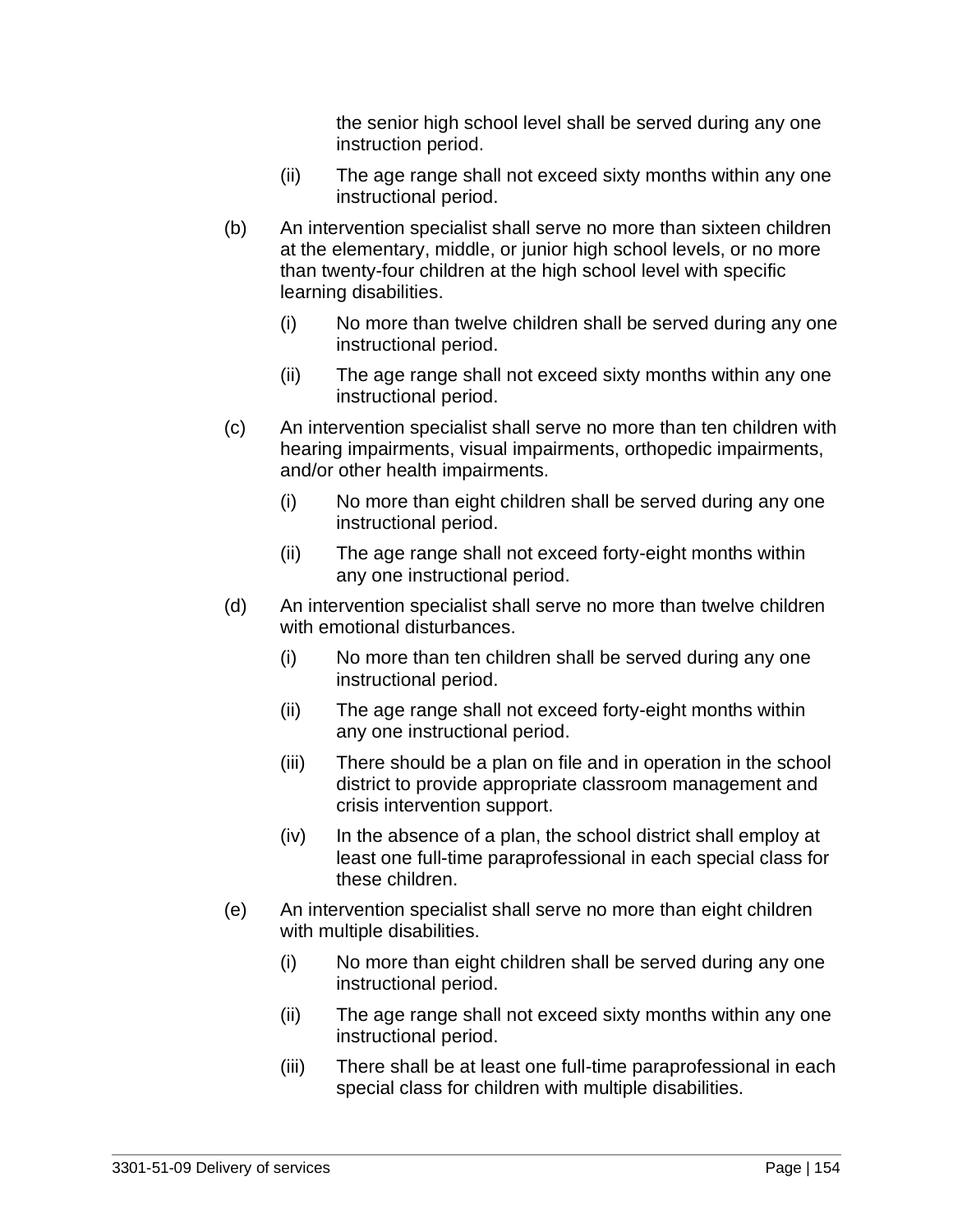- (f) An intervention specialist shall serve no more than six children with autism, deaf-blindness and/or traumatic brain injury.
	- (i) The age range shall not exceed sixty months within any one instructional period; and
	- (ii) There shall be at least one full-time paraprofessional in each special class for these children.
- (g) An intervention specialist may serve multiple categories of children with disabilities. The ratio for this service shall be determined in accordance with paragraph (I)(l) of this rule and shall not exceed sixteen children at the elementary, middle, or junior high school levels, or no more than twenty-four at the high school level.
	- (i) No more than sixteen children at the elementary, middle, or junior high school levels, or no more than twenty four children at the high school level shall be served during any one instructional period.
	- (ii) The age range shall not exceed sixty months within any one instructional period.
	- (iii) Indirect and direct services shall be provided in accordance with each child's IEP.
- (3) Related service providers for preschool and school-age children with disabilities shall provide specially designed instruction in accordance with the following requirements limiting the number of students per licensed professional:
	- (a) An adapted physical education specialist shall provide services to no more than one hundred children with disabilities.
	- (b) An audiologist shall provide services to no more than one hundred school-age children with disabilities or no more than seventy-five preschool children with disabilities.
	- (c) An occupational therapist shall provide services to no more than fifty school-age children with disabilities or no more than forty preschool children with disabilities. An occupational therapy assistant who provides occupational therapy techniques must do so under the general supervision of an occupational therapist as required by rules 4755-7-01 and 4755-7-03 of the Administrative Code.
	- (d) An orientation and mobility instructor shall provide services to no more than fifty school-age children with disabilities or no more than forty preschool children with disabilities.
	- (e) A physical therapist shall provide services to no more than fifty school-age children with disabilities or no more than forty preschool children with disabilities. A physical therapist assistant who assists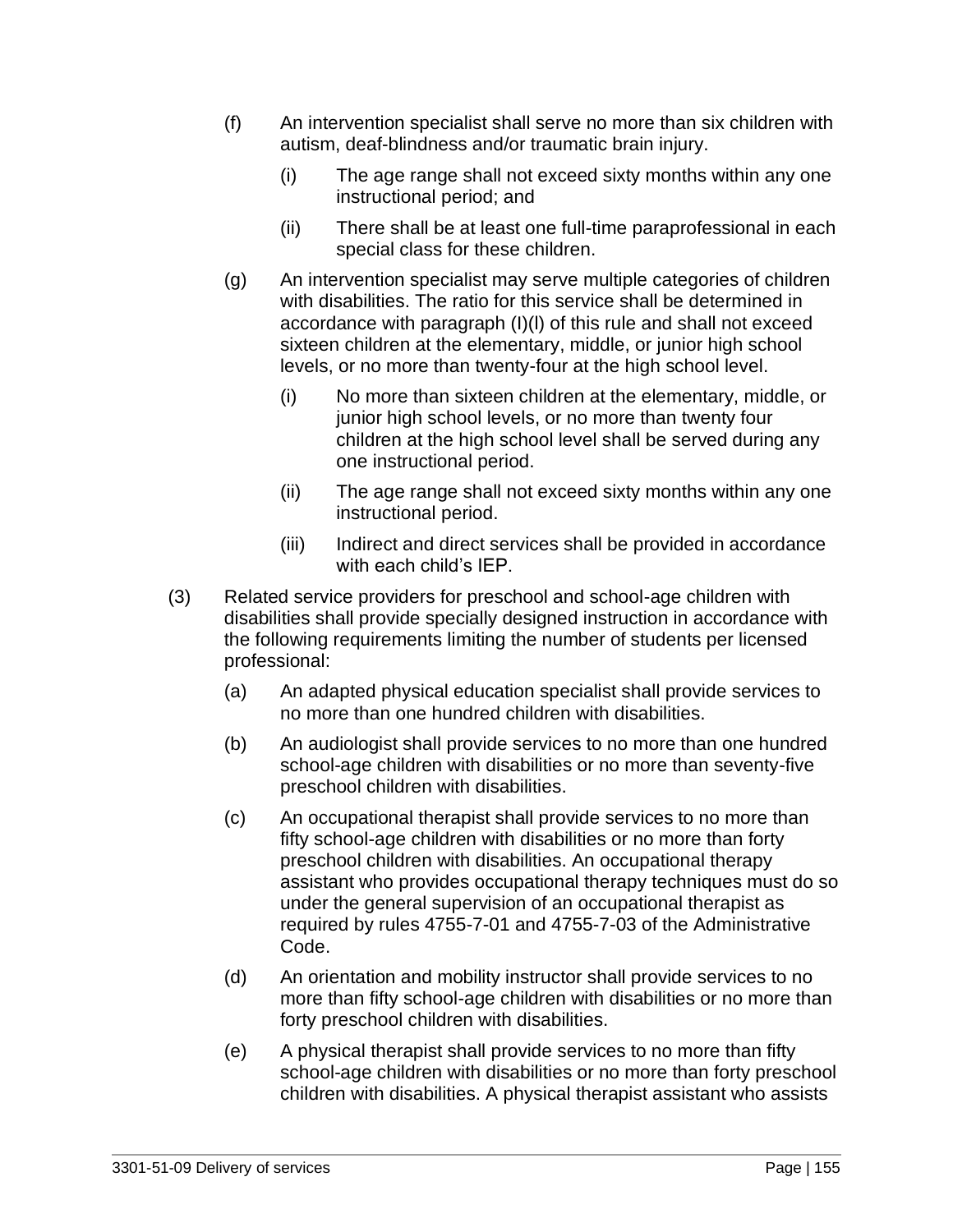in the provision of physical therapy services must do so under the supervision of a physical therapist as required by Chapter 4755-27 of the Administrative Code.

- (f) A speech and language pathologist shall provide services to no more than:
	- (i) Eighty school-age children with disabilities, or
	- (ii) No more than fifty school-age children with multiple disabilities, hearing impairments, autism, or orthopedic/other health impairments, or
	- (iii) No more than fifty preschool children with disabilities, or
	- (iv) A combination of preschool and school-age children with disabilities or children with multiple disabilities, hearing impairment, autism, or orthopedic/other health impairments proportionate to the ratios set forth in  $(l)(3)(f)(i)$ , (ii), and (iii).

Each school district shall provide speech and language pathology services as required by division (F) of section 3317.15 of the Revised Code.

- (g) A school psychologist shall provide services to no more than:
	- (i) One hundred twenty-five school-age children with disabilities, or
	- (ii) Seventy-five preschool children with disabilities, or
	- (iii) A combination of preschool and school-age children with disabilities proportionate with the ratios set forth in  $(1)(3)(q)(i)$ and (ii).

Psychological services are defined in paragraph (B)(54)(b)(xiii) of rule 3301-51-01 of the Administrative Code. Each school district shall provide school psychological services as required by division (F) of section 3317.15 of the Revised Code.

- (4) Transition services
	- (a) A work-study coordinator shall provide services to seventy-five children with disabilities.
	- (b) A vocational special education coordinator shall provide services to fifty children with disabilities.
- (5) Supervisory services
	- (a) A supervisor shall provide services to twenty intervention specialists who are providing services to children with disabilities; or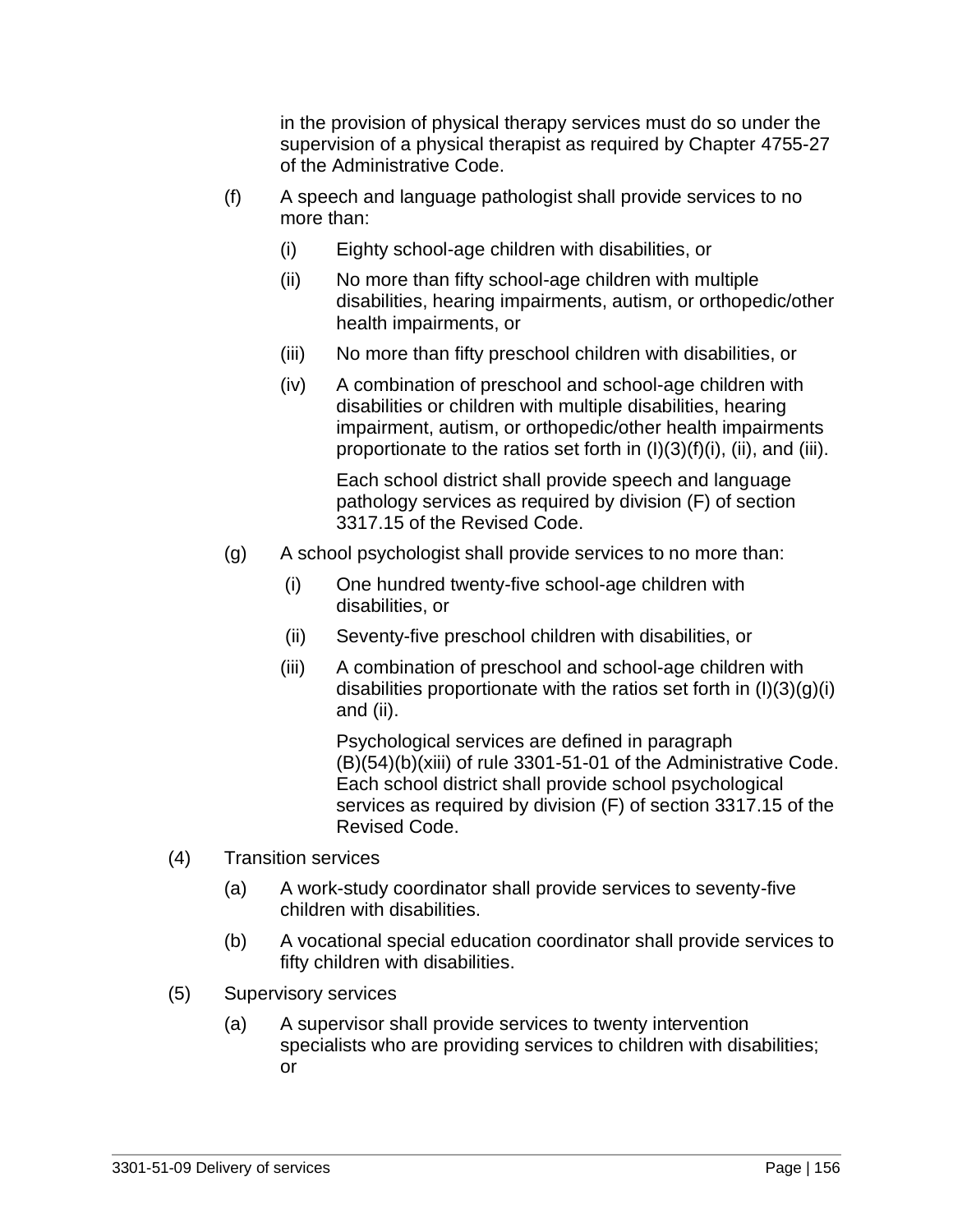- (b) A supervisor shall provide services to twenty speech and language pathologists; or
- (c) A supervisor shall provide services to twenty school psychologists.
- (d) An occupational therapy assistant must be supervised as required by rule 4755-7-01 of the Administrative Code.
- (e) A physical therapist assistant must be supervised as required by Chapter 4755-27 of the Administrative Code.
- (J) Housing, facilities, materials, and equipment and supplies for preschool and school-age programs
	- (1) Children and service providers must have a service area that will accommodate the special needs of the children in attendance and shall be large enough to accommodate the use and storage of special equipment and teaching materials. Service areas used for special education classrooms must be equivalent to those used for general education classrooms.
	- (2) Each service provider must have access to an office or room space suitable for private consultation or intervention; access to a telephone in an area where scheduling, parent contacts, and confidential conversations regarding children can be completed; and adequate office equipment including a locking file cabinet with a key and supplies.
	- (3) Service areas must be equipped with the appropriate materials, equipment, and facilities necessary to identify children with disabilities and to implement the child's IEP and meet the educational, physical, developmental, and learning needs of children within the area.
	- (4) The service areas for intervention specialists shall be located in the section of the building that houses regular education children of comparable age.
	- (5) The service areas must provide a work environment that supports service providers and is conducive to children's learning consistent with rule 3301- 35-05 of the Administrative Code. Instructional materials, equipment, and technology shall be provided to support each child's progress toward meeting educational objectives as required in paragraph (I)(1) of rule 3301-35-06 of the Administrative Code.
	- (6) Evaluation and instructional materials and equipment shall be provided to enable the child with a disability to progress in the general curriculum or in the case of preschool, developmentally appropriate activities, and meet both IEP and performance objectives.
	- (7) Children with disabilities shall have the same access to textbooks, educational materials, and computer technology that is provided to regular education children.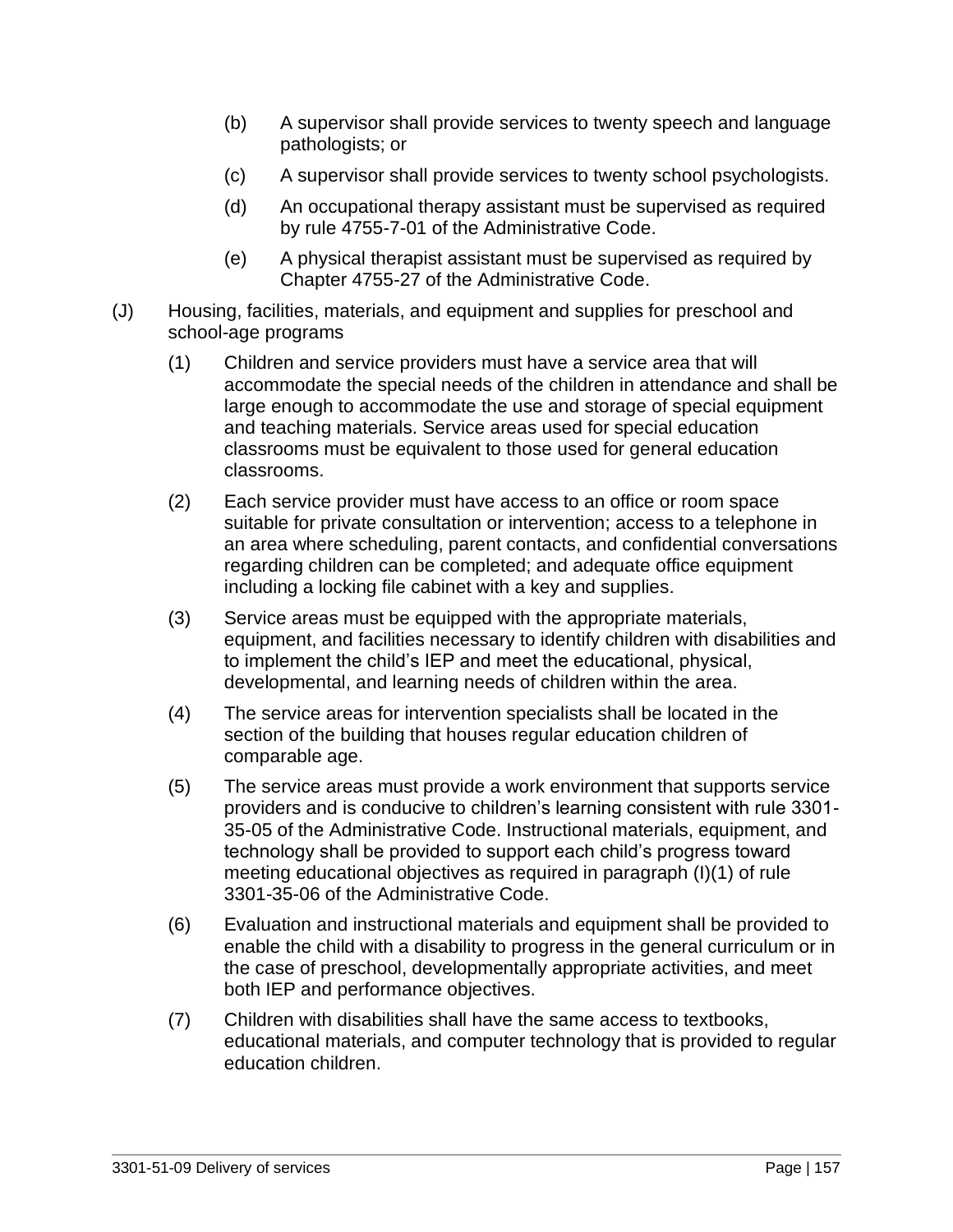- (8) Additional materials and/or technology must be provided to allow children with disabilities access to the materials used in the general curriculum.
- (9) Equipment that is utilized for children with disabilities shall be adequately maintained and promptly repaired.
- (K) Waiver
	- (1) If a school district, county board of developmental disabilities or other educational agency exceeds the workload requirements in paragraph (I) of this rule a waiver request must be filed with the Ohio department of education, office for exceptional children. A school district, county board of developmental disabilities or other educational agency may be granted a waiver for individual service provider limits or for age-range per instructional period as required by this rule.
	- (2) Requests must be submitted in writing to the Ohio department of education, office for exceptional children or office of early learning and school readiness. The written request shall include, but not be limited to, the following:
		- (a) Identification of the specific rule for which a waiver is being requested;
		- (b) Specific period of time for which the waiver is requested; and
		- (c) Rationale for the request.
	- (3) Each school district, county board of developmental disabilities or other educational agency shall annually review the reason for its request as it plans for the delivery of services through the strategic planning process as required by paragraph (A) of rule 3301-35-03 of the Administrative Code.
- (L) Prohibition on mandatory medication
	- (1) General

School district personnel are prohibited from requiring parents to obtain a prescription for substances identified under schedules I, II, III, IV, or V in Section 202(c) of the Controlled Substances Act as amended and specified in the Anabolic Steroids Control Act of 1990, November 1990, 21 U.S.C. 812(c) for a child as a condition of attending school, receiving an evaluation under rule 3301-51-06 of the Administrative Code, or receiving services under this rule.

(2) Rule of construction

Nothing in paragraph (L)(1) of this rule shall be construed to create a federal prohibition against teachers and other school personnel consulting or sharing classroom-based observations with parents or guardians regarding a child's academic and functional performance, or behavior in the classroom or school, or regarding the need for evaluation for special education or related services under rules 3301-51-03 and 3301-51-06 of the Administrative Code.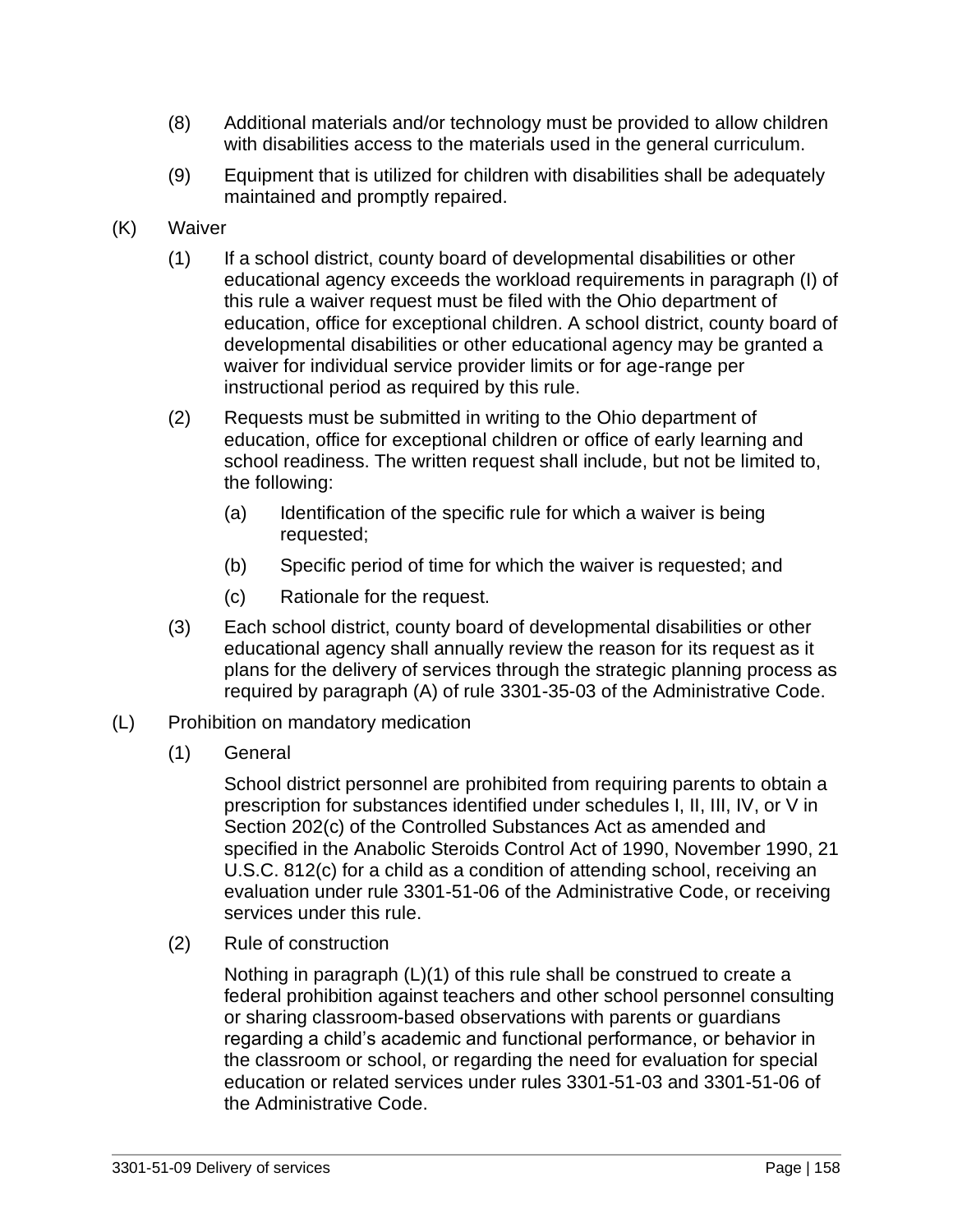Effective: 07/01/2014 R.C. 119.032 review dates: 07/01/2019 Promulgated Under: 119.03 Statutory Authority: 3301.07, 3301.07 (J), 3323.02, 3323.04, 3323.07, 3323.11 Rule Amplifies: 3323.02, 3323.04, 3323.07, 3323.11 Prior Effective Dates: 07/01/2002, 07/01/2008; 07/23/2010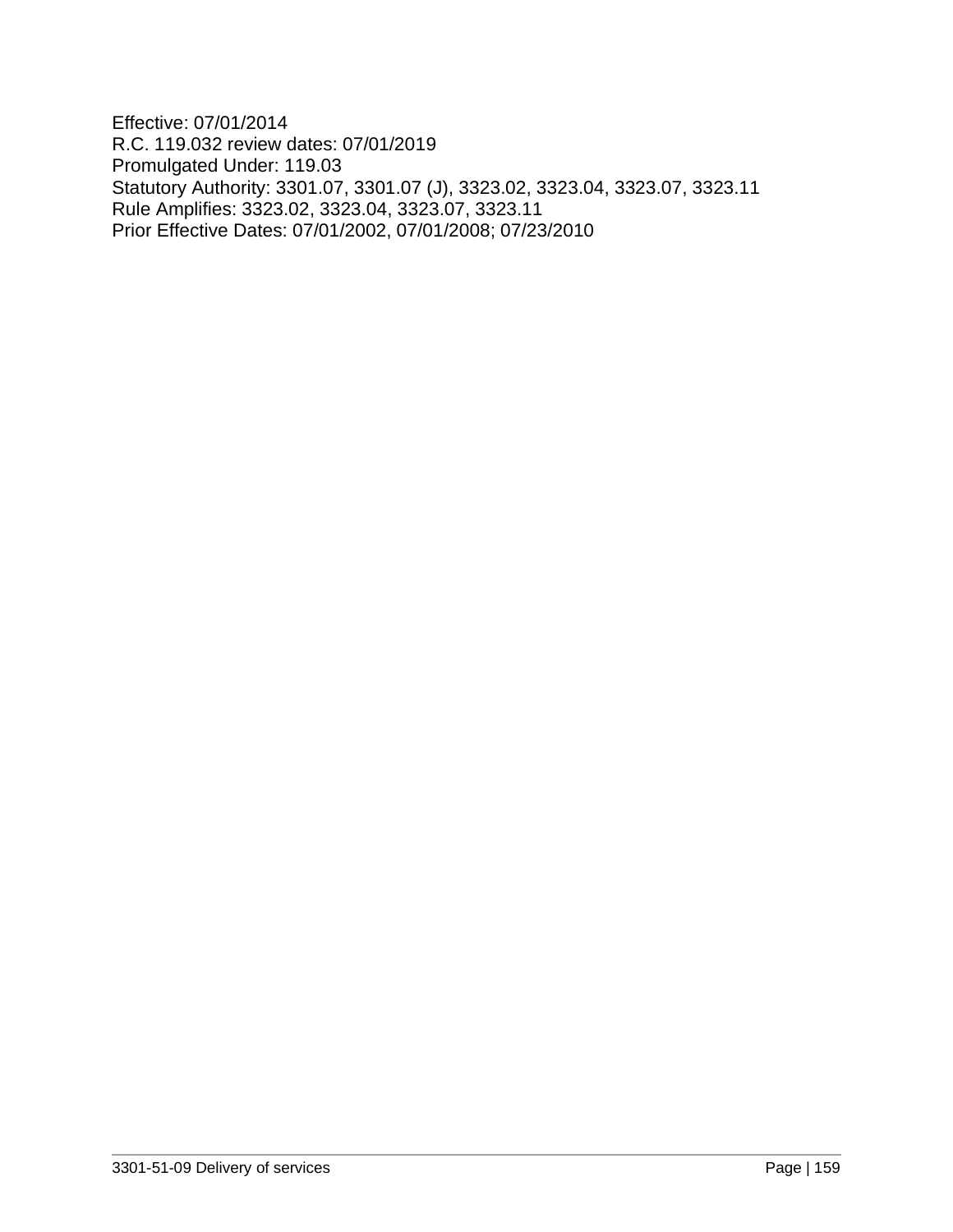# **3301-51-10 Transportation of children with disabilities**

- (A) Definitions.
	- (1) The term disabilities includes the following: autism, deaf-blindness, deafness, hearing impairment, cognitive disability, multiple disabilities, orthopedic impairment, other health impairment, serious emotional disturbance, specific learning disability, speech or language impairment, traumatic brain injury, visual impairment including blindness, and any other conditions as identified in division (A) of section 3323.01 of the Revised Code.
	- (2) Special transportation means vehicle transportation service required by the individualized education program or any applicable state or federal law.
	- (3) Transportation means travel to and from school, between schools, and in and around school buildings, and may include the following:
		- (a) Travel to and from school, between schools, and in and around school buildings during normal school hours and outside of normal school hours if included on the individual education program.
		- (b) Specialized equipment, such as special or adapted vehicles, lifts, and ramps, if required to provide special transportation for a child with disabilities.
		- (c) Fitting and/or retrofitting vehicles with specialized equipment, such as car seats, securement systems, and harnesses.
		- (d) Employment of aides for particular special education vehicles if deemed necessary by the school district.
		- (e) Alternative pick-up and drop-off locations, such as the curb, driveway, or front door of the child's home, if determined to be appropriate based upon the individual needs of the child.
		- (f) Other travel that may be arranged by the school district with no reimbursement from the state.
	- (4) School district means city, local, exempted village, educational service center, community school, STEM school, boarding school, or county board of developmental disabilities, for purposes of this rule.
	- (5) Children with disabilities in this rule refers to those aged three through twenty-one.
	- (6) Weekend travel on Saturday or Sunday for residential schools is permitted.
	- (7) Department means the Ohio department of education.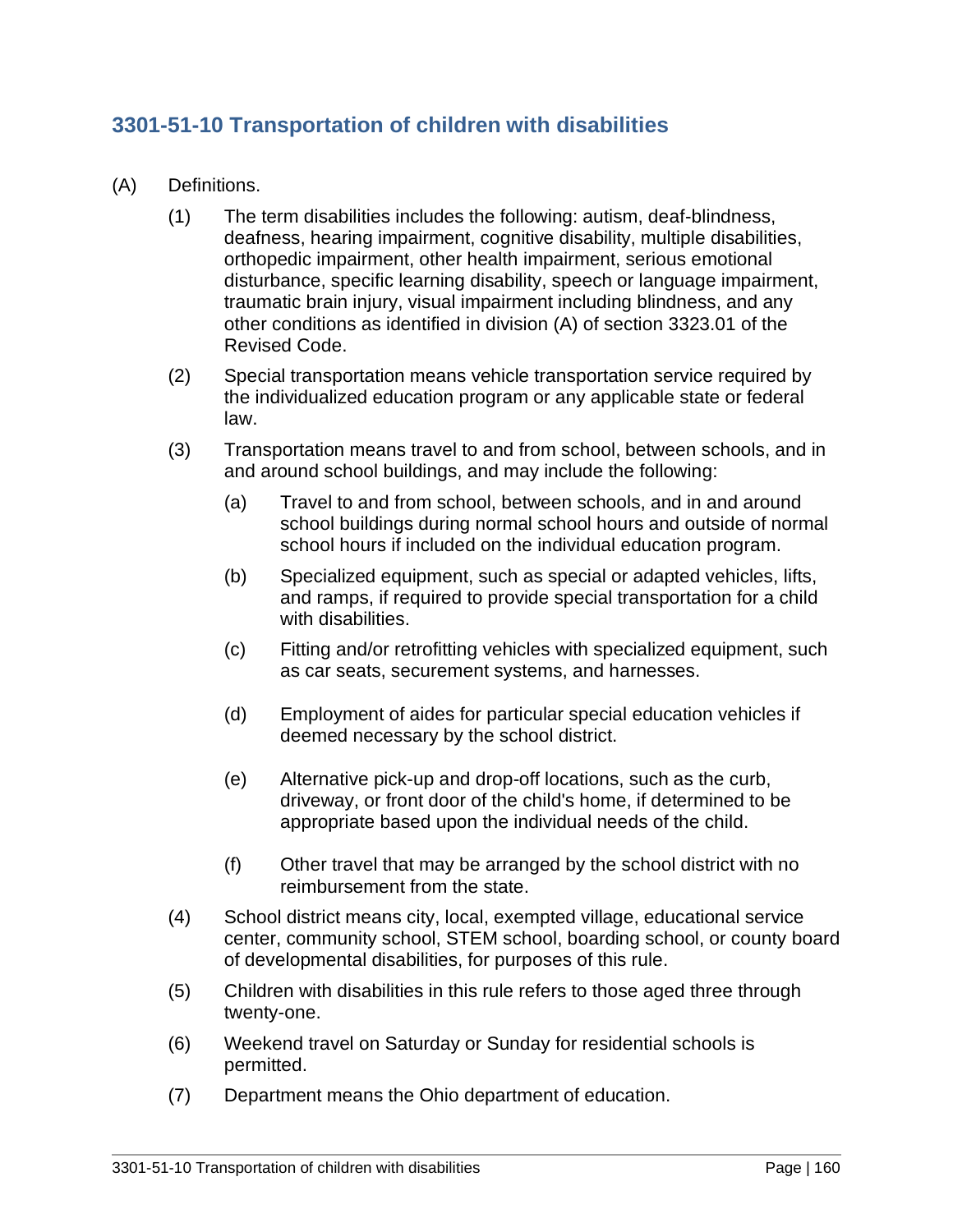- (B) State residential schools.
	- (1) This paragraph refers to the Ohio state school for the blind and the Ohio state school for the deaf.
	- (2) Reimbursement for transportation to and from the school district of residence shall be approved by the department for eligible children with disabilities placed in the Ohio state school for the blind and the Ohio state school for the deaf.
	- (3) Reimbursement claims for weekend travel and/or daily travel shall be approved by the department for eligible children with disabilities placed in the Ohio state school for the blind and the Ohio state school for the deaf.
- (C) Eligibility.
	- (1) Reimbursement for special education transportation may be approved by the department's office of pupil transportation for children with disabilities attending a special education program approved by the department's office for exceptional children, and/or attending a regular class in a public school.
	- (2) School district transportation personnel shall be consulted in the preparation of the individualized education program when transportation is required as a related service and when the child's needs are such that information to ensure the safe transportation and well-being of the child is necessary to provide such transportation.
	- (3) When required by the individualized education program, transportation will be provided based upon the unique needs of an individual child.
	- (4) A community school governing board shall provide or arrange transportation free of any charge for any disabled student enrolled in the school for whom the student's individualized education program specifies transportation.
	- (5) For transportation purposes, a child with disabilities attending a nonpublic school, placed by parent, guardian, or others, shall be entitled to transportation the same as any child without disabilities attending a nonpublic school in accordance with section 3327.01 of the Revised Code.
- (D) General requirements.
	- (1) Each school district shall establish its own reasonable travel time. Travel time is defined as beginning at the initial pickup of the child and ending with the final arrival at the school destination.

The school district shall develop its travel time standard, approved by the individual board of education, and shall consider the following factors: age of child, condition of disability, geographic size of school district, location of special education class, traffic patterns, and roadway conditions.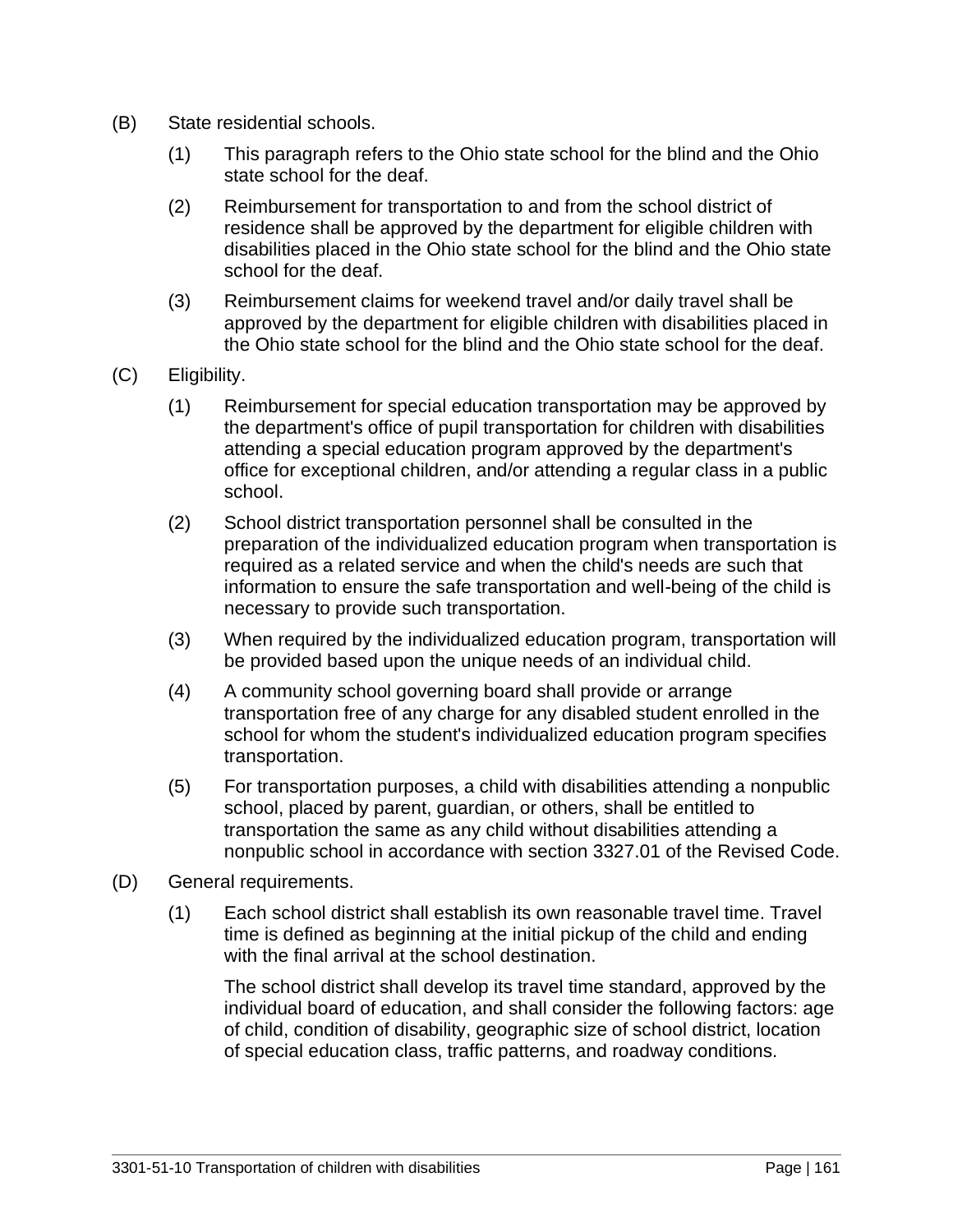- (2) Those who transport eligible children with disabilities must comply with the appropriate provisions of the rules 3301-83-03 to 3301-83-24 of the Administrative Code.
- (3) Drivers and transportation aides must have access to appropriate information about the child to the degree that such information might affect safe transportation and medical wellbeing while being transported. This information must be accessible in the school transportation office and is confidential.
- (4) Emergency evacuation and other pertinent safety precautions must be considered by school districts deciding upon the appropriate transportation services for children with disabilities.
- (5) All vehicles used must be authorized vehicles as defined in rule 3301-83- 19 of the Administrative Code. A privately owned vehicle utilized to transport a pupil of the family is not subject to regulation other than that required by state law.

Effective: 07/25/2013 R.C. 119.032 review dates: 05/08/2013 and 07/25/2018 Promulgated Under: 119.03 Statutory Authority: 3301.07, 3327.01 Rule Amplifies: 3327.01, 4511.76 Prior Effective Dates: 06/30/1973; 07/04/1977; 01/01/1995; 10/01/2004, 03/25/2010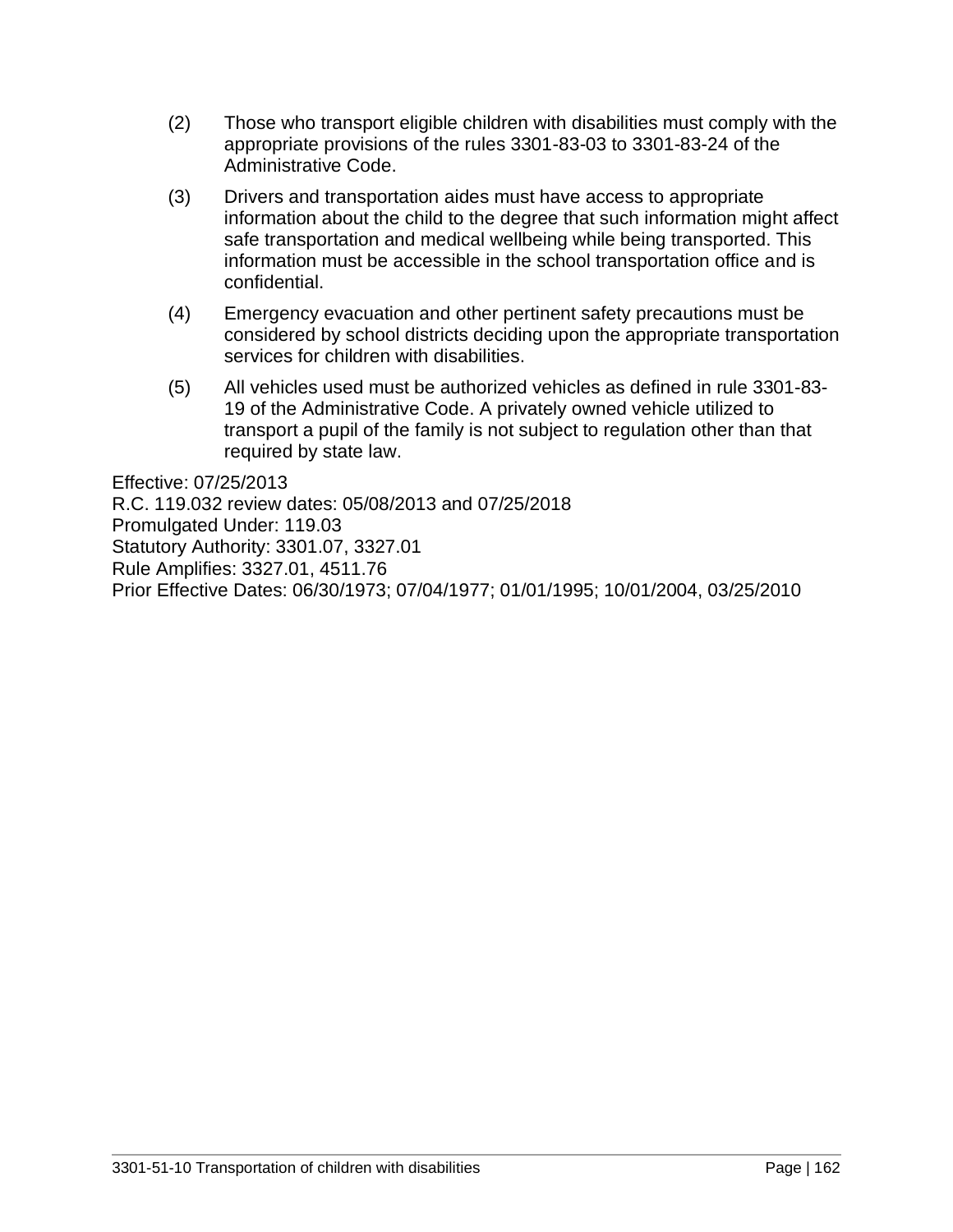## **3301-51-11 Preschool children eligible for special education** *(Updated July 1, 2021)*

(A) Except as otherwise specified in this rule, the definitions in rule [3301-51-01](https://codes.ohio.gov/ohio-administrative-code/rule-3301-51-01) of the Administrative Code apply to this rule and to preschool special education.

#### (1) Definitions

(a) "Co-taught class" means a class operated by a public school, educational service center, or county board of developmental disabilities that is taught by two licensed teachers: one licensed general education teacher and one licensed intervention specialist.

(i) Both teachers are assigned to the classroom for the full duration of each class session.

(ii) All children in the co-taught class are on the general education teachers roster, and the children with disabilities are also counted in the intervention specialists caseload.

(iii) A maximum of eight children with disabilities (i.e., children with IEPs) are enrolled in the class; the department may grant a waiver (on a case-bycase basis) for additional children with disabilities to be enrolled in a cotaught class.

(iv) The class must have more children without disabilities enrolled than children with disabilities.

(v) The co-taught class shall be considered a general education class for program licensing purposes.

(b) "Full-day class session" means a class session of four or more hours.

(c) "Half-day class session" means a class session of fewer than four hours.

(d) "Itinerant services" for a preschool child who is eligible for special education services means services provided by intervention specialists or related services personnel which occur in the setting where the child, the child and parent(s), or the child and caregiver are located.

(e) "Kindergarten age eligible" means the child is age eligible pursuant to section [3321.01](https://codes.ohio.gov/ohio-revised-code/section-3321.01) of the Revised Code in his or her school district of residence.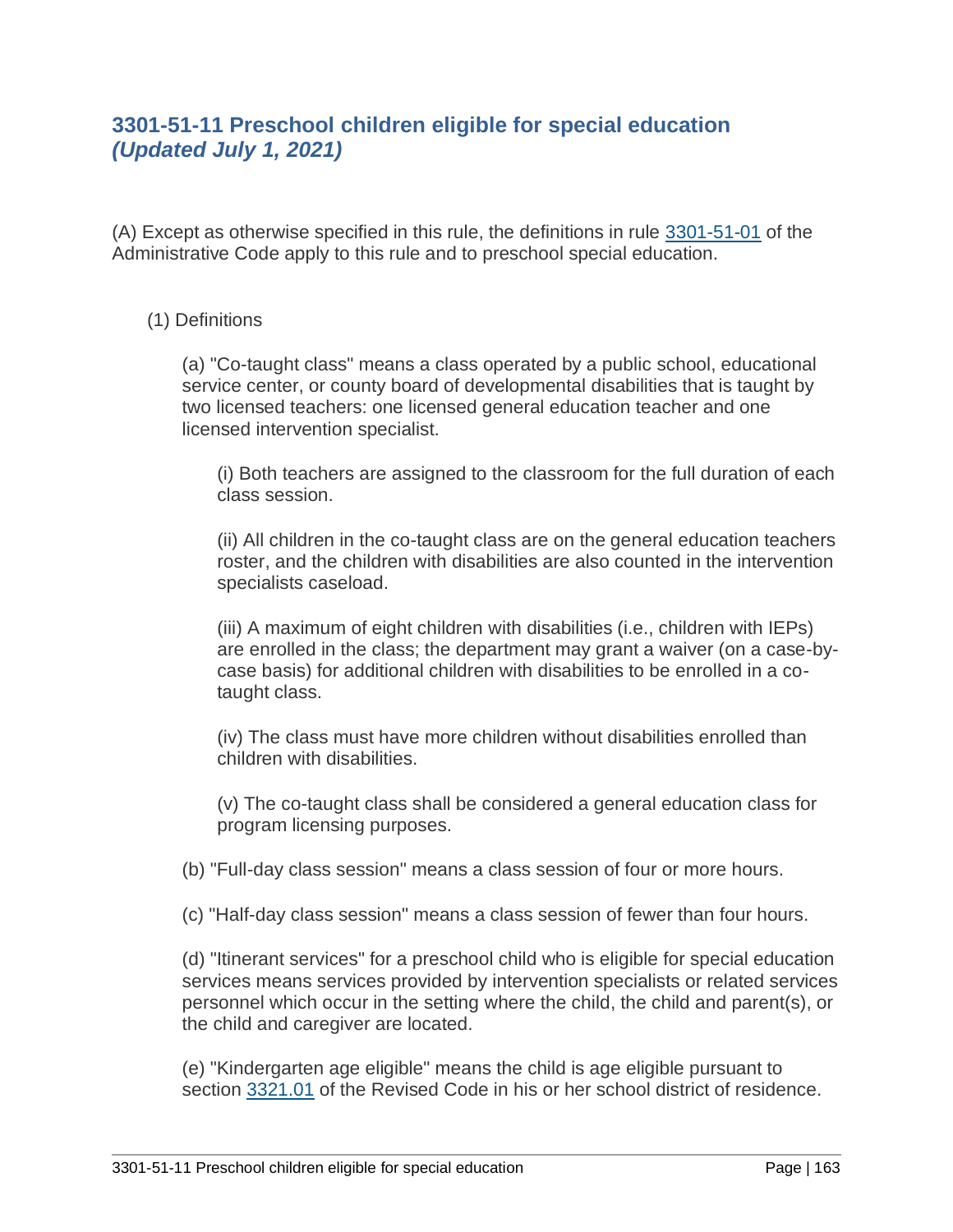(f) "Public school preschool special education class" means a class in which the lead teacher is qualified to teach preschool special education according to rule [3301-37-04](https://codes.ohio.gov/ohio-administrative-code/rule-3301-37-04) of the Administrative Code, the lead teacher is responsible for specially designed instruction for one or more children with IEPs enrolled in the class, and at least fifty-one per cent of the students enrolled in the class are children with disabilities.

(g) "Regular early childhood setting" means any of the following educational settings in which fifty per cent or less of the students are children with disabilities:

(i) Public school preschool general education class, as defined in this rule;

"Public school preschool general education class" means a class that meets all of the following criteria:

> (a) Operated by a public school (including community schools), educational service center, or county board of developmental disabilities;

(b) Taught by a general education teacher or dual-licensed teacher who meets the lead teacher qualifications for a preschool general education class according to rule [3301-37-04](https://codes.ohio.gov/ohio-administrative-code/rule-3301-37-04) of the Administrative Code;

(c) ) Includes instruction in the general education curriculum aligned to Ohios Early Learning and Development Standards;

(d) The lead teacher of a public school preschool general education class shall not serve as the intervention specialist of record or IEP case manager for any children with disabilities (i.e., children with IEPs), even if the individual holds appropriate licensure for those roles;

(e) Beginning July 1, 2020, includes a maximum of six children with disabilities (i.e., children with IEPs) enrolled in a public school preschool general education class that is taught by a general education teacher who meets the lead qualifications outlined in paragraph (A)(1)(a)(ii) of this rule, and the class must have more children without disabilities enrolled than children with disabilities; the department may grant a waiver (on a case-by-case basis) for additional children with disabilities to be enrolled.

(ii) Public school preschool integrated class, as defined in this rule: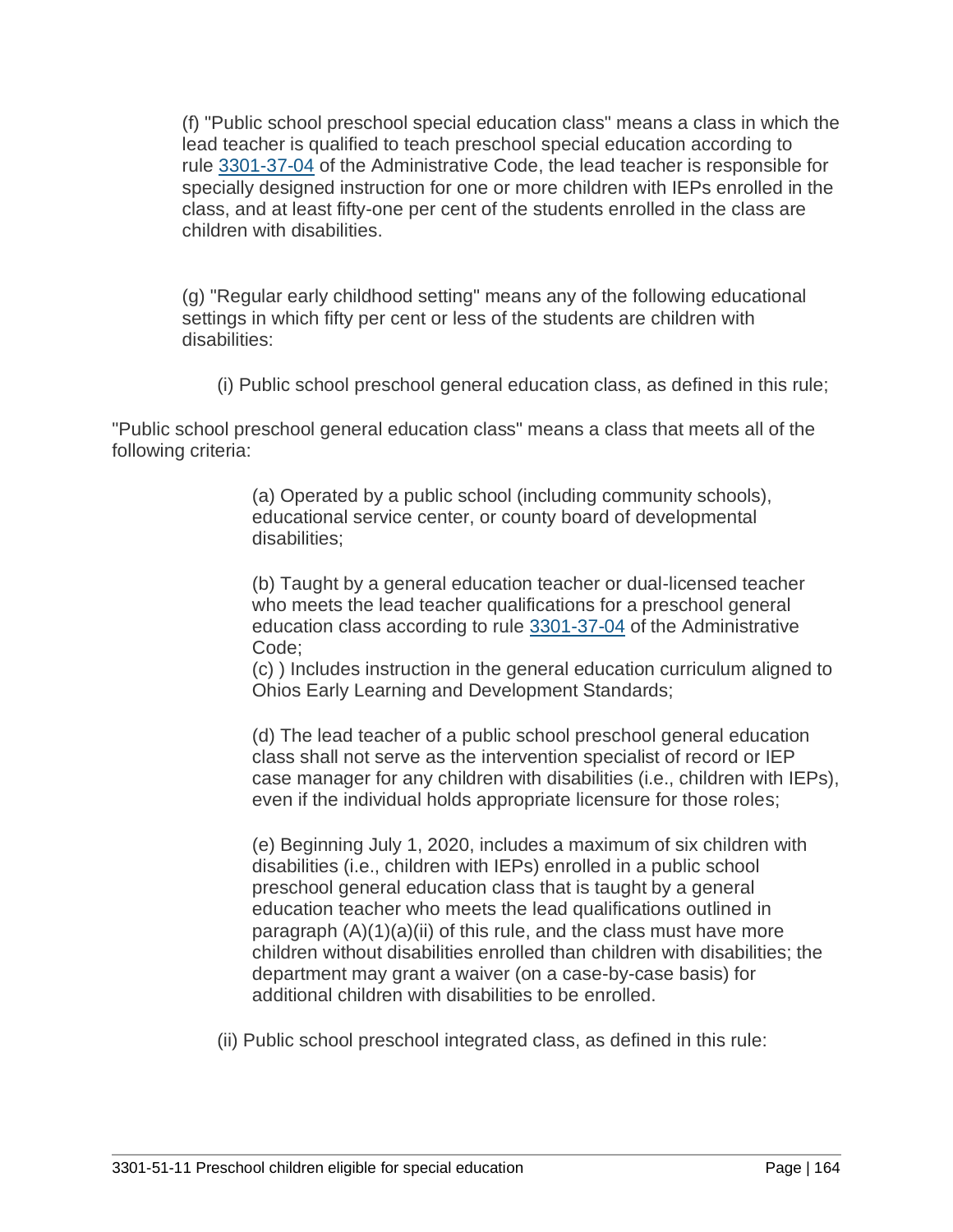Public school preschool integrated class" means a class that meets all of the following criteria:

> (a) Operated by a public school (including community schools), educational service center, or county board of developmental disabilities;

(b) Taught by a general education teacher or dual-licensed teacher who meets the lead teacher qualifications for a preschool special education class according with rule [3301-37-04](https://codes.ohio.gov/ohio-administrative-code/rule-3301-37-04) of the Administrative Code;

(c) Fifty per cent of the students in the class are children with disabilities; and

(d) The lead teacher of a public school preschool integrated class may serve as the intervention specialist of record or IEP case manager for any children with disabilities (i.e., children with IEPs) enrolled in the public school preschool integrated class, if the individual holds the appropriate licensure.

(iii) Non-public school preschool program, as defined in this rule; or

Non-public school preschool program" means a program that meets all of the following:

(a) A chartered nonpublic school licensed by the Ohio department of education or a program licensed by the Ohio department of job and family services (e.g., head start or community child care program licensed by ODJFS); and

(b) A program having a three-, four-, or five-star rating in "Step Up to Quality" (SUTQ) in accordance with H. B. 49 (see section 265.2, 132nd General Assembly) and H. B. 64 (see section [263.20,](https://codes.ohio.gov/ohio-revised-code/section-263.20) 131st General Assembly). The ratings of each program shall be determined in accordance with rule [5101:2-17-01](https://codes.ohio.gov/ohio-administrative-code/rule-5101:2-17-01) of the Administrative Code.

(iv) Head start preschool program, as defined in 45 CFR 1305.2.

All references to the term "regular education" used in the federal regulations at 34 C.F.R. part 300 shall have the same meaning as this definition

> (h) "Service provider location" means the child travels to the service providers location to receive IEP services (e.g., when a child receives speech therapy in the speech therapists office in the school building).

(i) "Support for school personnel services" may include modeling specially designed instruction, preparing materials for use by others, co-planning instruction or interventions, coaching, or otherwise consulting with a family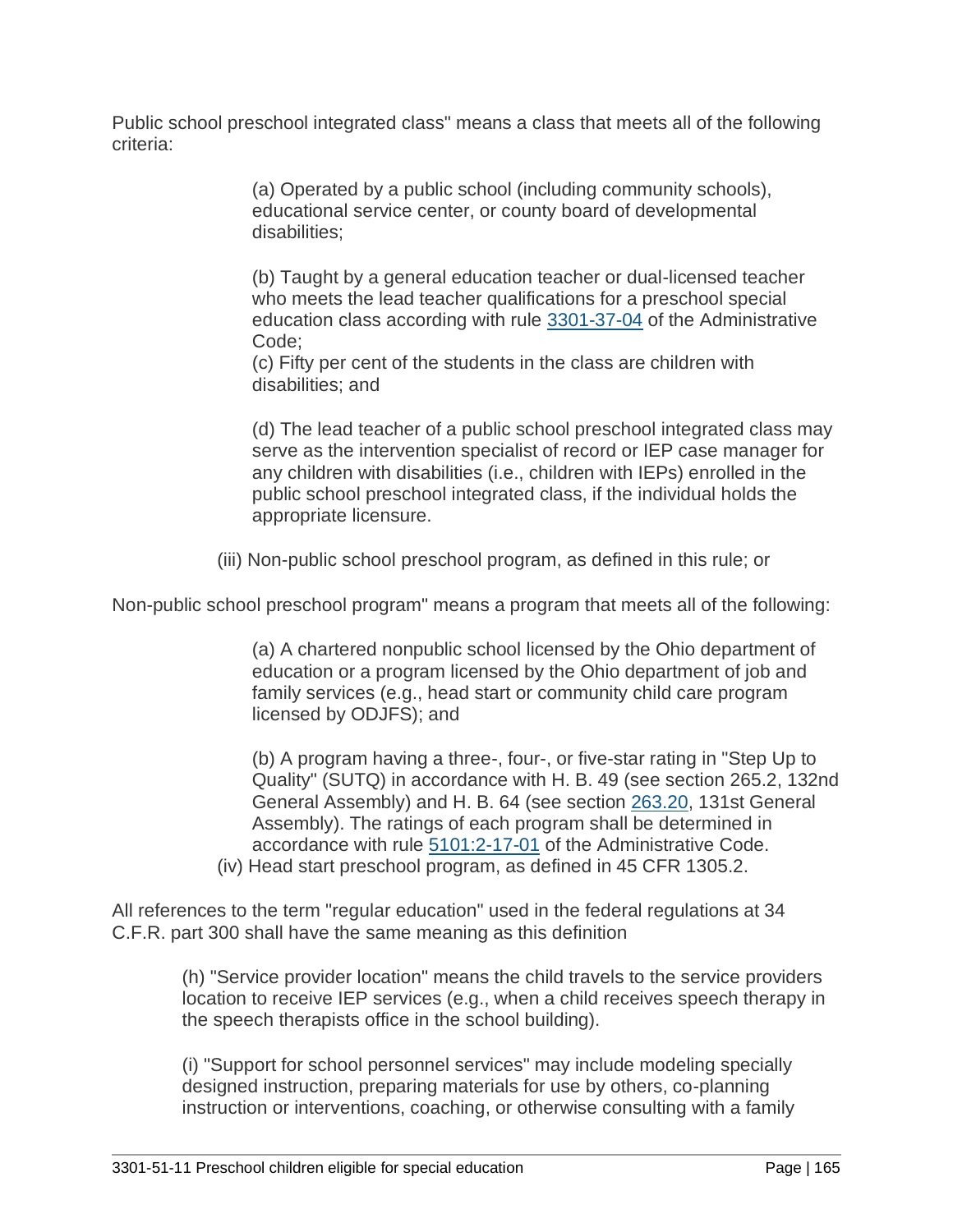member, caretaker, general education teacher, intervention specialist, related services personnel, paraprofessional, or other person who provides care, education, or related services to the child.

(B) Except as otherwise specified in this rule, all preschool programs are required to comply with Chapter 3301-37 of the Administrative Code, child day-care programs.

(C) Free appropriate public education. A school district who provides preschool special education shall comply with rule [3301-51-02](https://codes.ohio.gov/ohio-administrative-code/rule-3301-51-02) of the Administrative Code.

(D) Child find. A school district who provides preschool special education shall comply with rule [3301-51-03](https://codes.ohio.gov/ohio-administrative-code/rule-3301-51-03) of the Administrative Code, except as otherwise specified in this paragraph.

(1) A school district may choose to use the term "developmental delay" under the following conditions, as defined in rules [3301-51-01](https://codes.ohio.gov/ohio-administrative-code/rule-3301-51-01) and [3301-51-03](https://codes.ohio.gov/ohio-administrative-code/rule-3301-51-03) of the Administrative Code, for children who are experiencing developmental delays and who, by reason thereof, need special education and related services:

(a) The applicability of the term shall be based upon the individual needs of the child as determined by the evaluation team or the IEP team and other qualified professionals;

(b) In addition to the assessments required in paragraph (G)(1) of this rule, results of appropriate diagnostic instruments and procedures may also be used to help make the determination that a child has a "developmental delay." A developmental delay may be substantiated by a delay of two standard deviations below the mean in one or more of the areas of development or 1.5 standard deviations below the mean in two or more of the areas of development listed in paragraph (D)(1)(c) of this rule. The results shall not be used as the sole factor in making the determination that a child has a developmental delay.

(c) "Developmental delay" means a child who is experiencing a delay as determined by an evaluation team, IEP team, and other qualified professionals in one or more of the following areas of development:

- (i) Physical development;
- (ii) Cognitive development;
- (iii) Communication development;
- (iv) Social or emotional development; or
- (v) Adaptive development.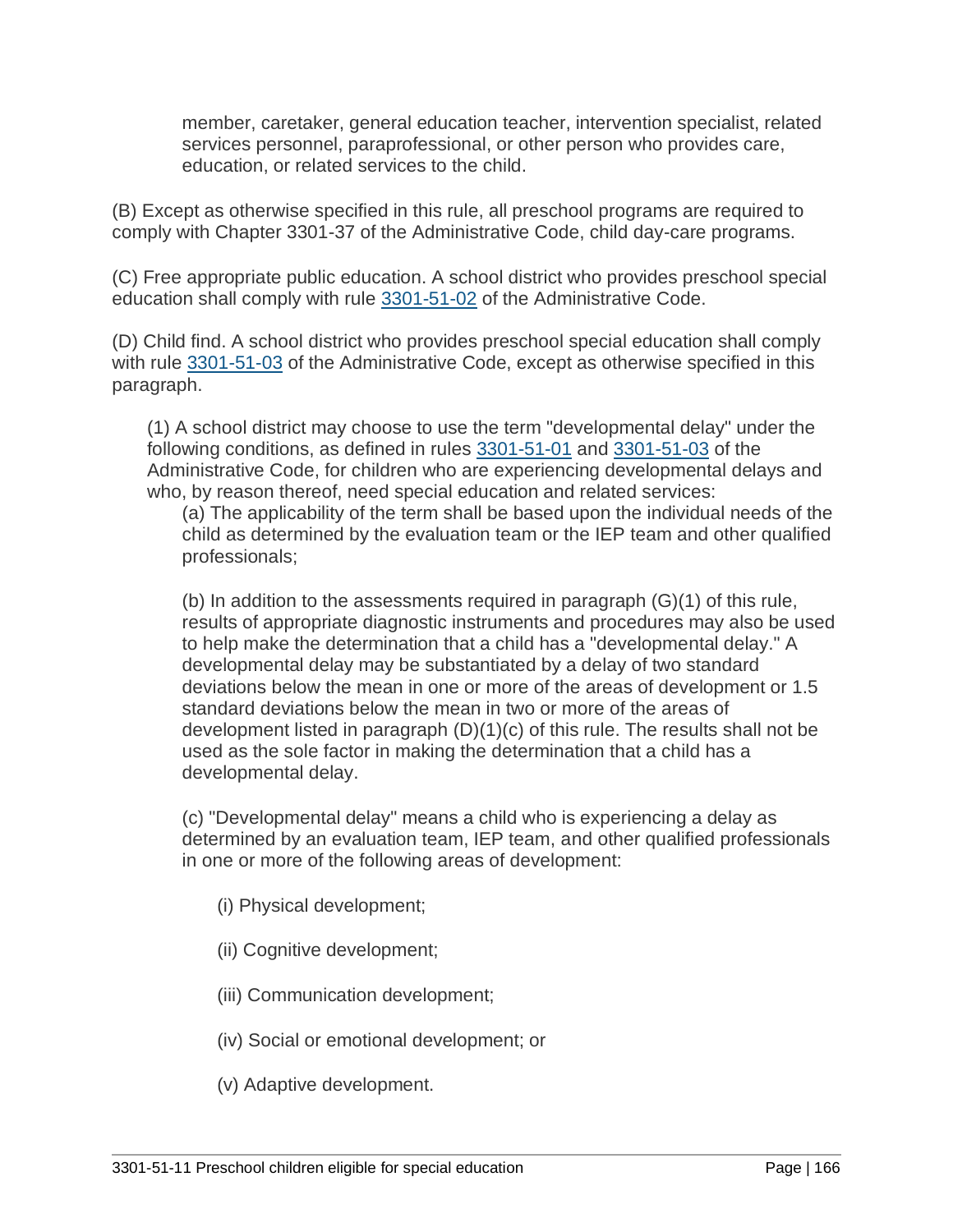#### (2) Interagency agreements

Each school district shall annually review interagency agreements with all partners to ensure a free appropriate public education (FAPE) is provided to all preschool children who are eligible for special education services between the ages of three through five residing in the school district. At a minimum, agreements with the following partners are required:

(a) "Head Start" programs within the school district's service delivery area that provide for:

(i) Service coordination for preschool children who are eligible for special education services, three through five years of age, in a manner consistent with the state interagency agreement for service coordination with "Head Start"; and

(ii) Transition of children eligible for special education and related services as a preschool child at age three.

(b) The county agency responsible for "Part C Early Intervention" delivery system that provides for the transition of children from Early Intervention services to preschool special education and related services at age three in a manner consistent with the state interagency agreement for service coordination with "Head Start." The agreement must include, but is not limited to, the following requirements:

(i) A process by which strategies are evaluated for effectiveness and appropriate revisions to the agreement are made;

(ii) A process by which "Early Intervention" refers any child who is forty-five days or fewer from his or her third birthday and is suspected of having a disability. A child referred to the district forty-five days or fewer from his or her third birthday must have an evaluation completed within sixty days of parental consent for evaluation, but an individualized education program (IEP) is not required by his or her third birthday;

(iii) Shared responsibilities for evaluating any child suspected of having a disability referred to "Early Intervention" at least forty-six days before his or her third birthday but not more than ninety days before his or her third birthday;

(iv) Shared responsibilities for child find, including locating, evaluating, and identifying children with disabilities birth through age five; and

(v) Timelines and processes for sharing information about any child who may be transitioning as a preschool child eligible for special education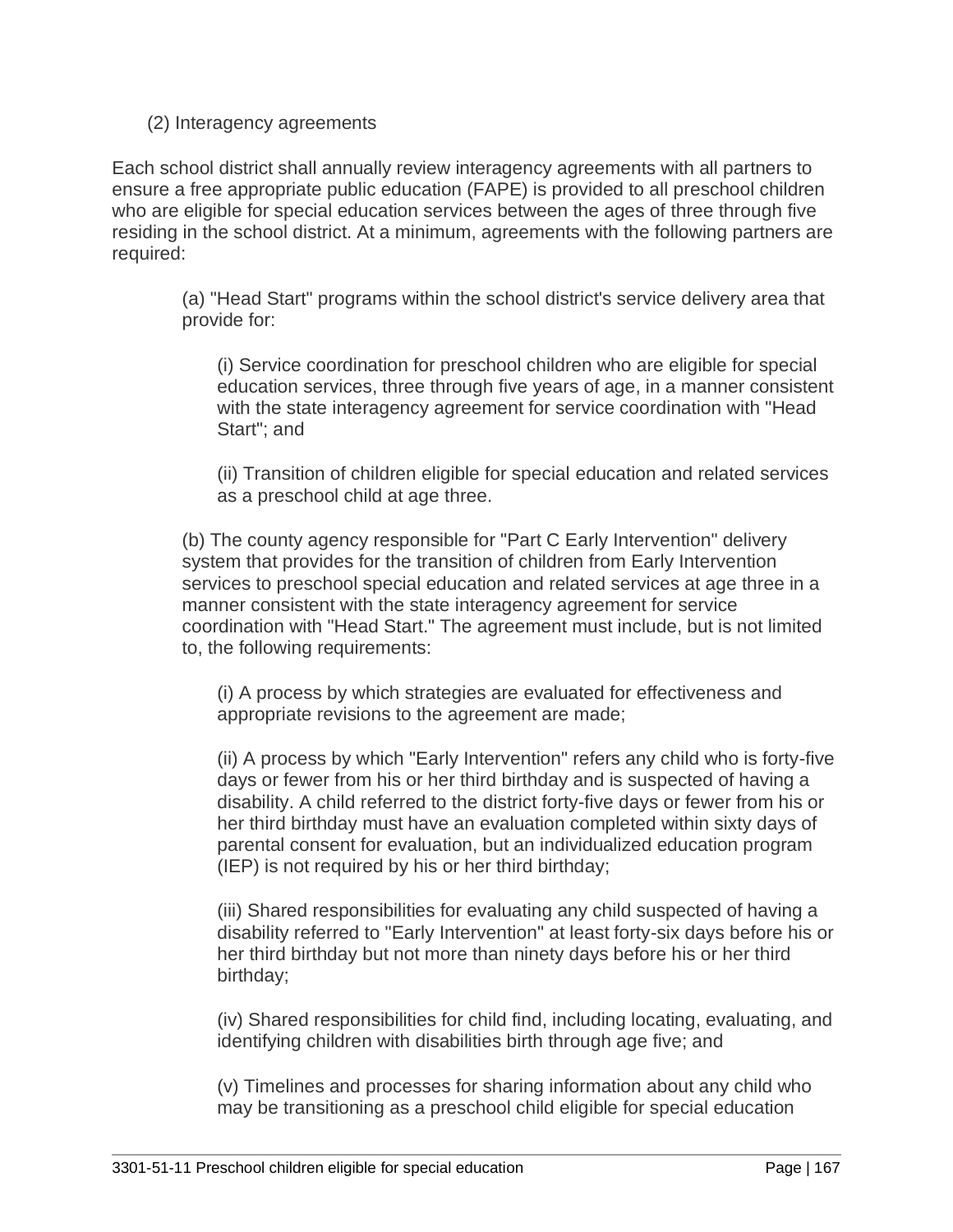services from "Early Intervention" services to special education and related services.

(c) Agencies within the school districts service delivery area providing special education services (e.g. county boards of developmental disabilities, education service centers) for identification, service delivery, and funding to adequately serve preschool children who are eligible for special education services three through five years of age. The agreement must include, but is not limited to, the following requirements:

(i) A process by which strategies are evaluated for effectiveness and appropriate revisions to the agreement are made;

(ii) Shared responsibilities for evaluating any child suspected of having a disability;

(iii) Shared responsibilities for child find, including locating, evaluating, and identifying children with disabilities; and

(iv) Timelines and processes for sharing information about any child who may be transitioning as a preschool child into special education services.

(3) Transition from "Part C Early Intervention"

Each school district is responsible for the following activities related to transition for a child receiving Early Intervention services under part C of the Individuals with Disabilities Education Act, as amended by the Individuals with Disabilities Education Improvement Act of 2004, December 2004 (IDEA):

(a) If invited by a representative of the part C system, a school district representative shall attend a conference to discuss transition from "Early Intervention" services to preschool.

(i) The school district shall not delay or refuse participation in the transition conference because of residency disputes or the absence of a birth certificate. A school district may use the thirty days following the transition conference to confirm residency and gather other enrollment documentation, or document attempts to gather such evidence.

(ii) The transition conference may occur up to nine months before a child's third birthday.

(iii) The school district shall document participation in the conference.

(b) The date of referral to the school district shall be the earliest of the following: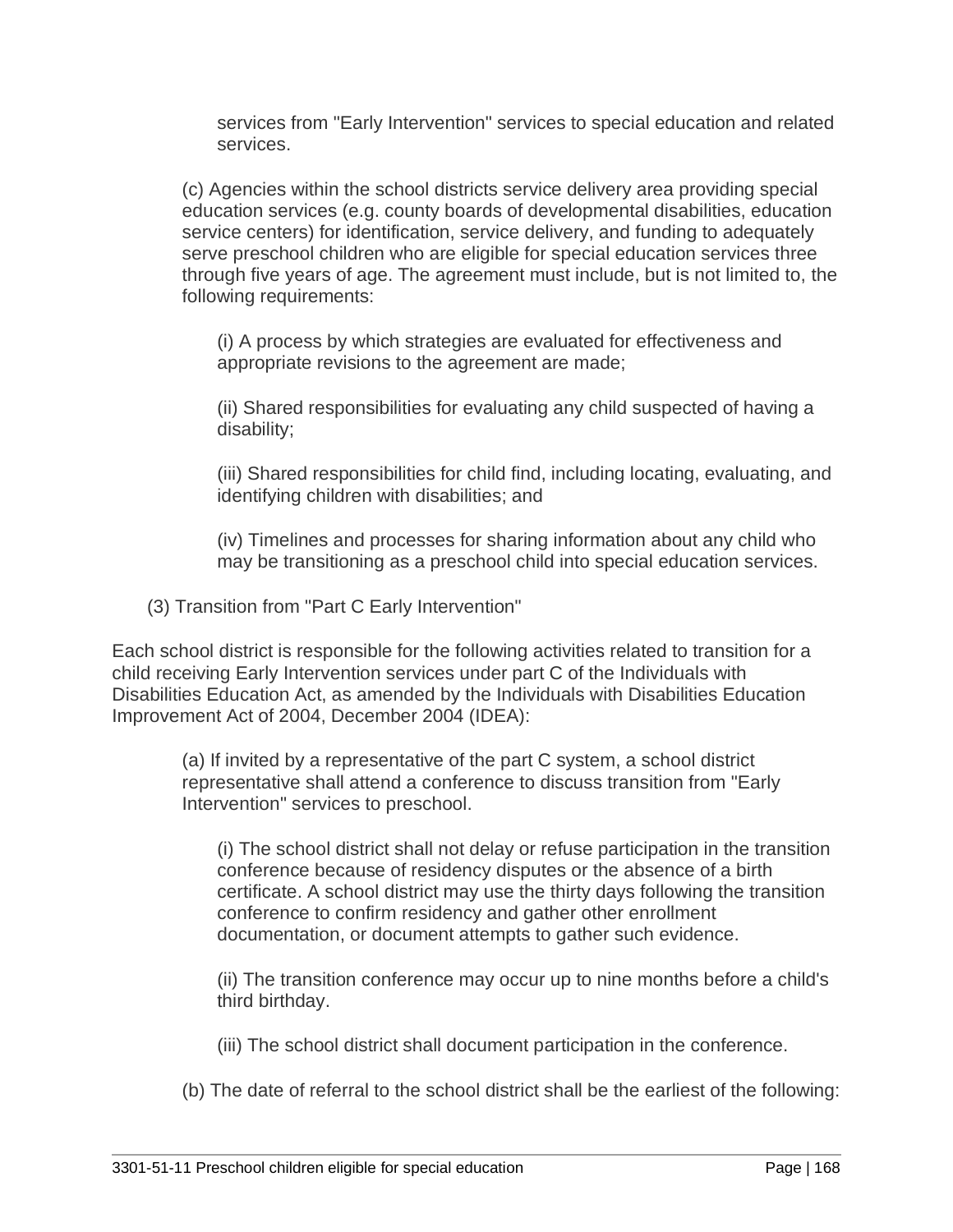(i) One hundred fifty days prior to the childs third birthday, if the transition planning conference or notification from part C occurs more than one hundred fifty days prior to the childs third birthday; or

(ii) The date the part C representative first notifies the school district about the child, if this date is within one hundred fifty days prior to the childs third birthday; or

(iii) The date of the transition planning conference, if the transition planning conference occurs within one hundred fifty days prior to the childs third birthday.

(c) At the parent's request, the school district shall invite the part C service coordinator to the initial IEP meeting.

(d) If a child is eligible for special education and related services as a preschool child, the school district shall work with the family to ensure an IEP is in place and implemented by the child's third birthday. If the childs third birthday occurs during the regular school year, services must begin by the childs third birthday.

(e) The IEP team must consider extended school year services as part of the IEP process for children transition from part C services. A school district shall not require any child to have previous school experience to receive extended school year services. Based upon data available from the part C system, the IEP team shall determine if extended school year services are required as outlined in rule [3301-51-02](https://codes.ohio.gov/ohio-administrative-code/rule-3301-51-02) of the Administrative Code.

(f) A school district determined by the Ohio department of education to be noncompliant with the transition timeline to have an IEP in place by an eligible child's third birthday:

(i) Shall develop a corrective action plan in addition to the interagency agreement. The corrective action plan must include the signature of a representative of the agency responsible for "Part C Early Intervention" services; and

(ii) May have funds reduced or terminated by the Ohio department of education.

(E) Confidentiality. A school district who provides preschool special education shall comply with rule [3301-51-04](https://codes.ohio.gov/ohio-administrative-code/rule-3301-51-04) of the Administrative Code.

(F) Procedural safeguards. A school district who provides preschool special education shall comply with rule [3301-51-05](https://codes.ohio.gov/ohio-administrative-code/rule-3301-51-05) of the Administrative Code.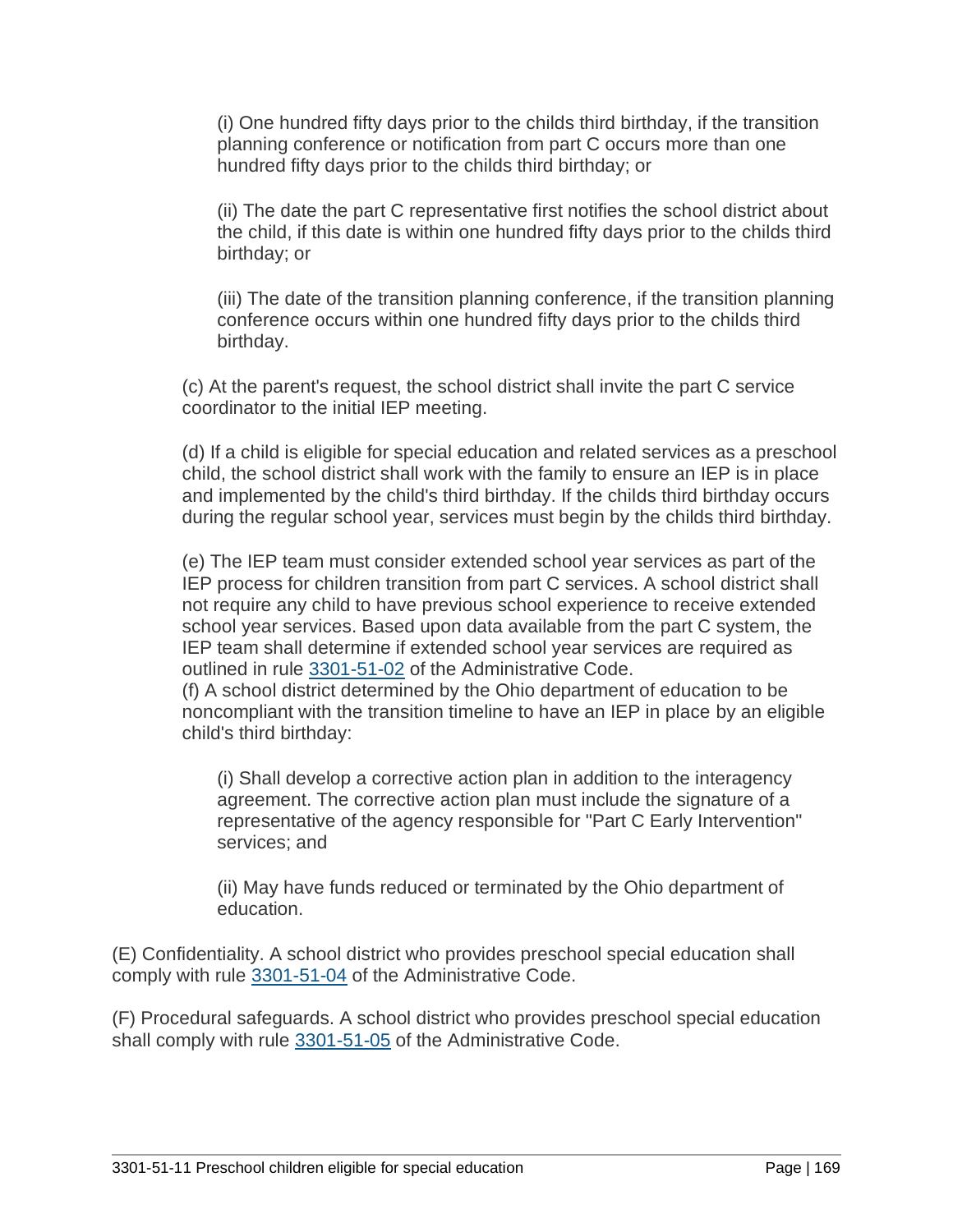(G) Evaluations. A school district who provides preschool special education shall comply with rule [3301-51-06](https://codes.ohio.gov/ohio-administrative-code/rule-3301-51-06) of the Administrative Code, except as otherwise specified in this paragraph.

(1) Eligibility. Sufficient information shall be obtained using a variety of information sources to confirm that a disability exists. Eligibility for special education and related services as a preschool child shall be determined on the basis of multiple sources of information, including, but not limited to:

(a) Data from part C for children transitioning from early intervention services and information from any current community or preschool program providers;

(b) Observations in more than one setting and in multiple activities shall be conducted after obtaining parental consent for such observations;

(c) Information provided by the parent or caregiver;

(d) Results of at least one criterion-referenced assessment; and

(e) Results of at least one norm-referenced assessment.

 $(2)$  Based on the variety of sources of information listed in paragraphs  $(G)(1)(a)$  to (G)(1)(e) of this rule, a group of qualified professionals and the parent of the child shall determine if the child has a disability and is eligible for special education and related services as a preschool child.

(a) At a minimum, the group of qualified professionals must include two or more representatives of the school district who collectively meet the following requirements:

(i) Qualified to provide or supervise the provision of specially designed instruction to meet the unique needs of the child;

(ii) Qualified to provide or supervise the provision of instruction in the preschool general education curriculum;

(iii) Authorized to make decisions about the use of school district resources for special education and related services; and

(iv) Qualified to interpret the instructional implications of evaluation results.

(3) A school district must ensure that sufficient resources are available to conduct evaluations during the summer months and meet the timelines described in rule [3301-51-06](https://codes.ohio.gov/ohio-administrative-code/rule-3301-51-06) of the Administrative Code.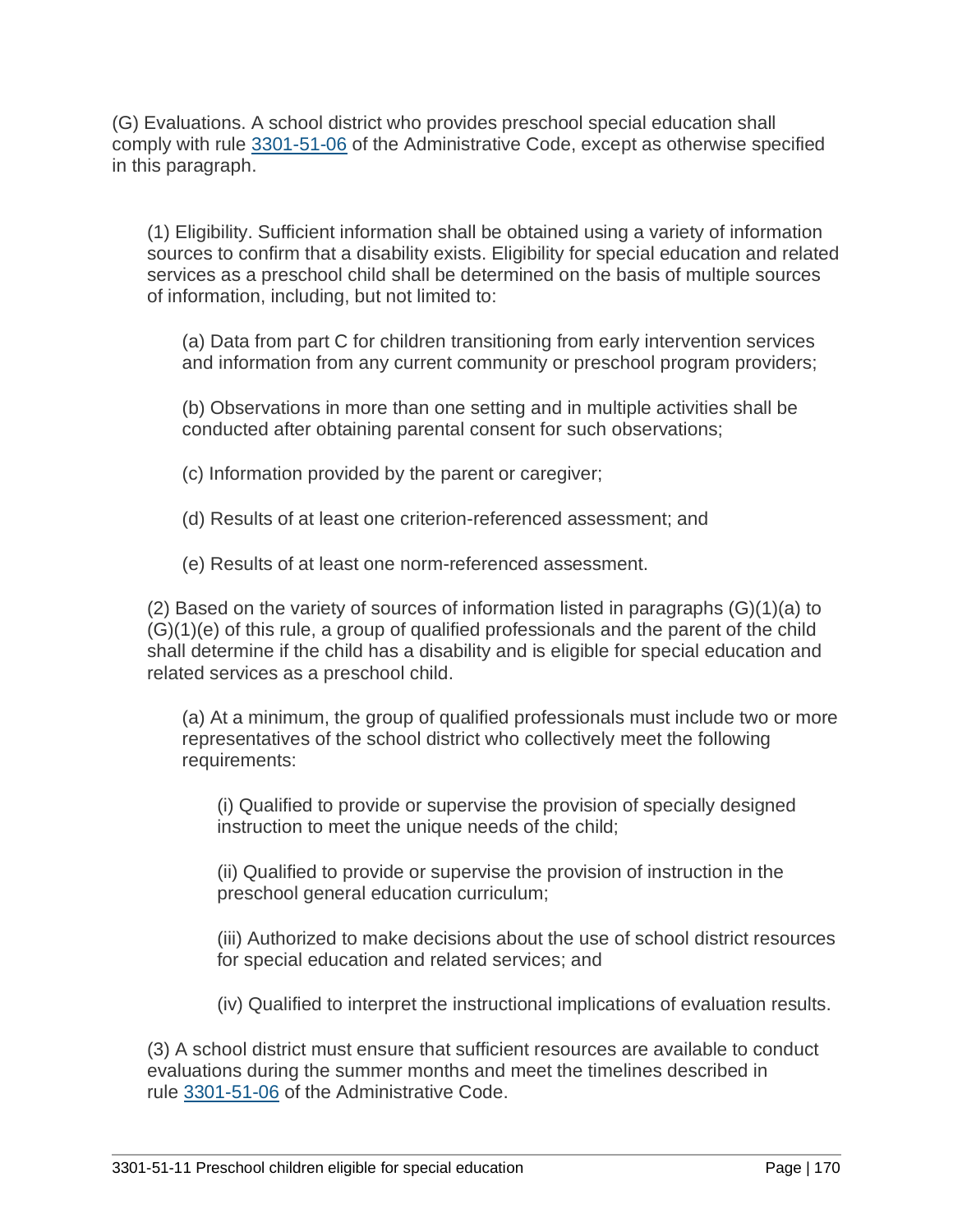(4) A preschool child eligible for special education services shall be at least age three and not age six, with the following exception:

(a) A child younger than three years of age may be eligible if the child will be three by October thirty-one of the current calendar year, and the child will receive special education and related services beginning the first day of the school year, unless an alternative start date is determined by the IEP team, which must include the childs parent.

(b) A child who is age eligible for kindergarten, but not compulsory school age, may remain in preschool special education through the completion of the school year despite turning six under the following conditions:

(i) School-age services must be considered during the IEP process for a child who will be age eligible for kindergarten in the following school year;

(ii) A child who is eligible for preschool special education under the category of developmental delay and turns six during the school year must have a preschool reevaluation prior to age six to determine eligibility under one of the other eligibility categories.

(H) Individualized education program (IEP). A school district who provides preschool special education shall comply with rule [3301-51-07](https://codes.ohio.gov/ohio-administrative-code/rule-3301-51-07) of the Administrative Code.

(I) Parentally placed nonpublic school children. A school district who provides preschool special education shall comply with rule [3301-51-08](https://codes.ohio.gov/ohio-administrative-code/rule-3301-51-08) of the Administrative Code. Nothing in this section is intended to change the circumstances under which a district is or is not required to pay for the cost of FAPE pursuant to paragraph (B)(8) of rule 3301- 51-08 of the Administrative Code.

(J) Delivery of services/least restrictive environment. A school district who provides preschool special education shall comply with 34 C.F.R. 300.114 to 300.118 and rule [3301-51-09](https://codes.ohio.gov/ohio-administrative-code/rule-3301-51-09) of the Administrative Code.

(1) In ensuring that a continuum of alternative placements is available to meet the needs of children with disabilities for special education and related services, a school district shall annually prepare, post publicly, and make available to parents during the evaluation process; a list of the available preschool education service options in the community. This list shall not be limited to service providers within the geographic boundaries of the district but shall include providers outside the limits of the school district boundaries that may be more easily accessible to children with disabilities living within the boundaries of the school district. This list shall inform the discussions and decision on the appropriate placement of each child with a disability.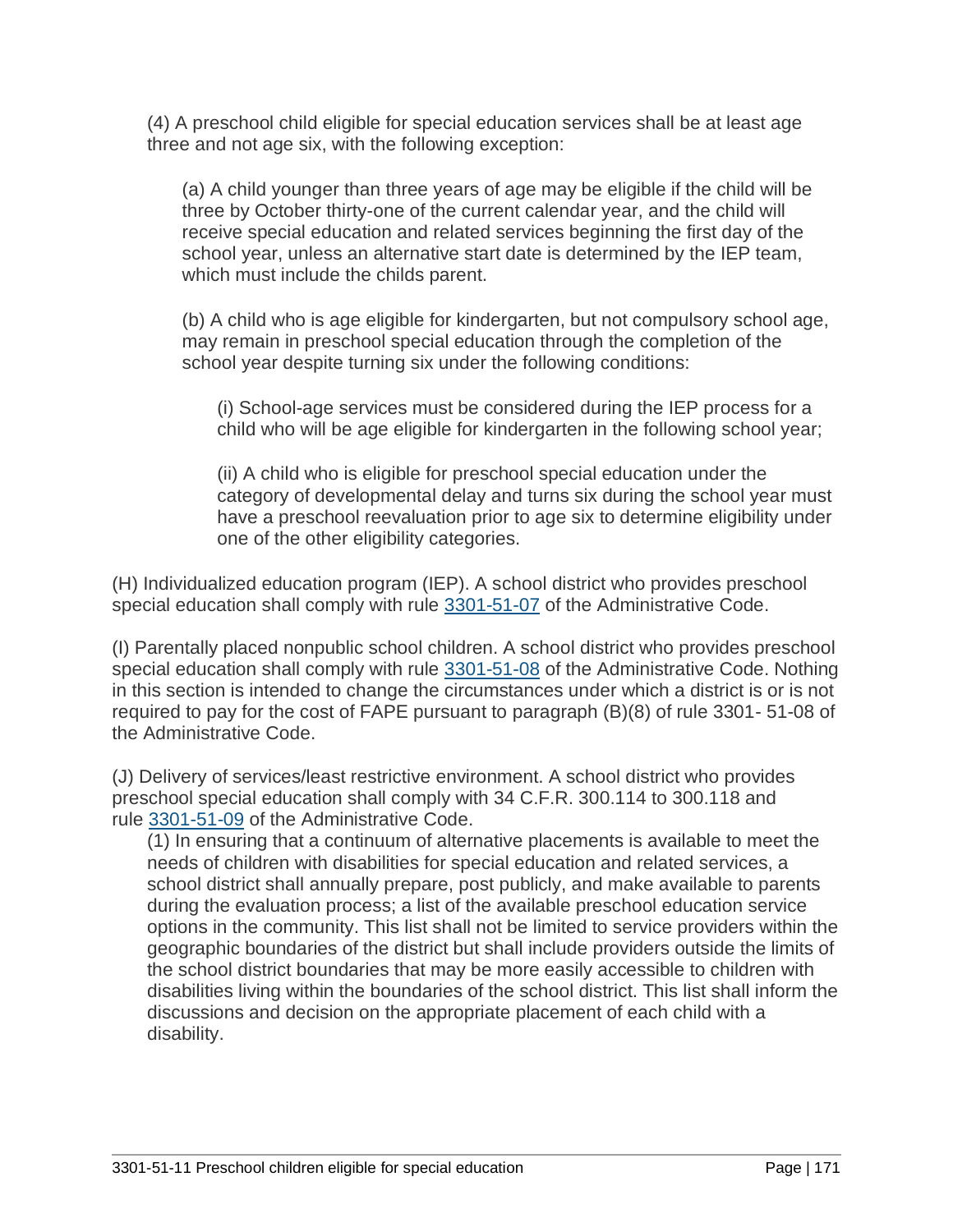(2) In considering appropriate placement options consistent with the requirement to service students in the least restrictive environment, the IEP teams shall consider available options:

(a) A regular early childhood education setting in which less than fifty per cent of the students are children with disabilities,

(b) A public school preschool integrated class in which only fifty per cent of the students are children with disabilities,

(c) A public school preschool special education class in which more than fifty per cent of the students are children with disabilities,

(d) A special school,

(e) A home or service provider location.

(3) The placement decision made annually by the IEP team, which includes the parents, shall include consideration of the child being educated in the school that he or she would have attended if nondisabled. Notwithstanding the foregoing, the IEP can require a different placement if it is determined that there would be a potential harmful effect on the child or on the quality of services that he or she needs. This determination could result in the child staying in his or her current class or program, as the case may be.

(4) A child who already participates in a regular early childhood setting when identified as a child with a disability shall remain in the program in which the child is enrolled unless the IEP team determines that it is unable to serve the child consistent with the provisions in paragraph (J)(3) of this rule. A child with a disability shall not be removed from education in age-appropriate regular classrooms solely because of needed modifications in the general education curriculum. Removing a child from his/her general education setting (such as, regular routines or activities) or removing a child from nondisabled peers to provide specially designed instruction and/or related services requires individualized justification within the childs IEP.

Nothing in this rule shall restrict an IEP team from placing a child in a non-public preschool environment which does not have a three-, four- or five-star rating in the "Step Up to Quality Program" if the IEP team, which must include the parent, determines the placement is in the best interest of the child.

(5) Preschool services.

(a) When determining services, the school district shall consider the requirements in rule [3301-51-09](https://codes.ohio.gov/ohio-administrative-code/rule-3301-51-09) of the Administrative Code and the following factors: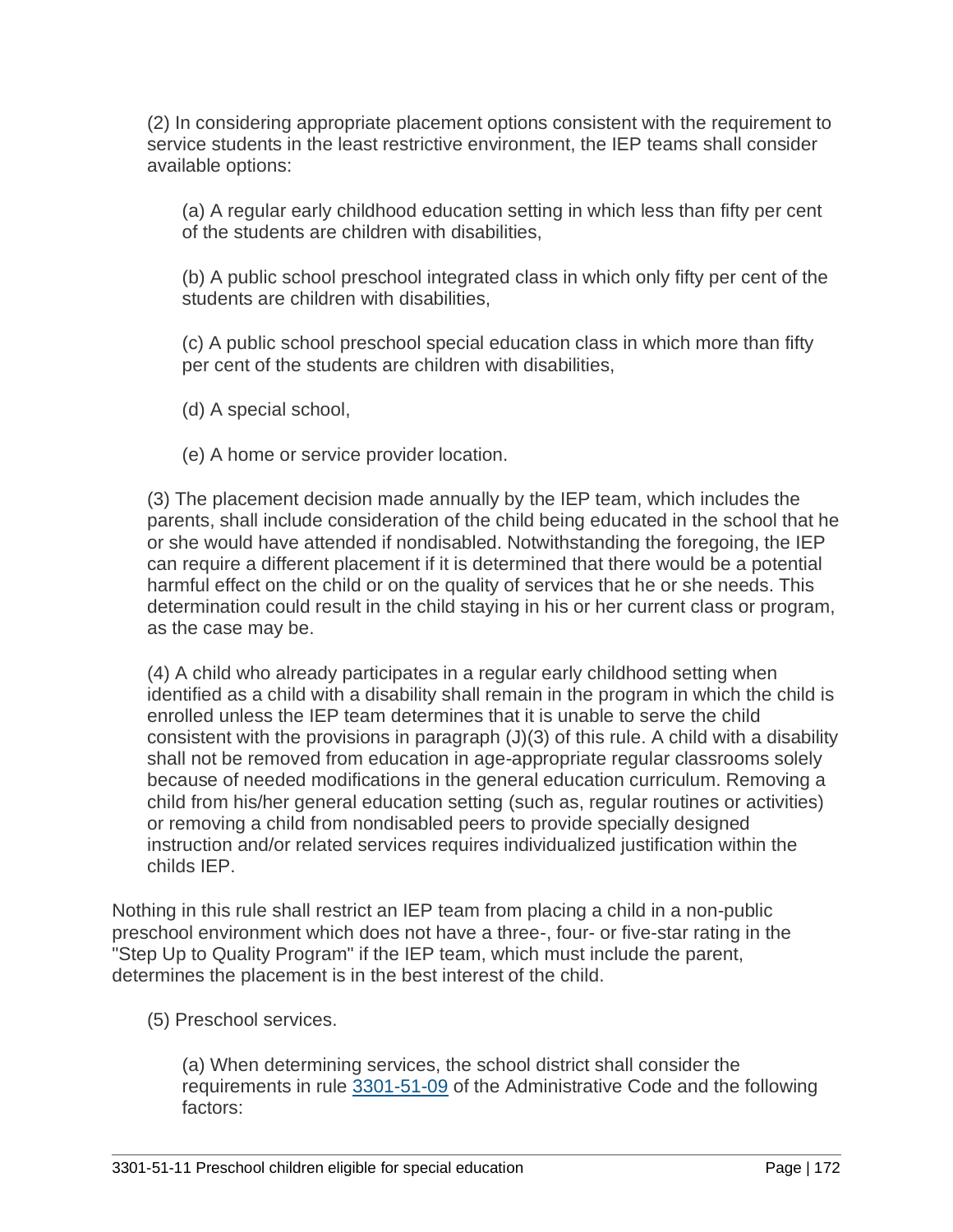(i) The childs ability to participate and progress in the general early childhood curriculum;

- (ii) The childs socialization needs; and
- (iii) The childs educational and developmental progress.

(b) Unless otherwise specified by the IEP team, services shall be provided for all preschool children eligible for special education services in accordance with the following:

(i) A child served in the home or service provider location must be provided a minimum of one hour of instruction per week in the general education curriculum that includes specially designed instruction; or

(ii) From the effective date of this rule children served in any setting other than home or service provider location must be provided a minimum of three hundred sixty hours of programming per year, which must include instruction in the general education curriculum, and a minimum of one hour of specially designed instruction or related services per week, or a combination of specially designed instruction and related services; and

(iii) For all preschool children receiving special educations services "support for school personnel services" must be considered during each IEP meeting.

(c) A child with a visual and/or hearing impairment who receives services in a non-categorical classroom shall have a minimum of support for school personnel services provided by an intervention specialist licensed in the area for the childs sensory impairment(s) (e.g, PK-12 "Intervention Specialist for Hearing Impaired").

(6) Measuring child progress.

A school district shall measure a childs progress using multiple sources of information. Information must be obtained across multiple settings, representing a variety of interactions and input from parents and staff involved with the child.

(a) Information shall be analyzed to evaluate the conditions under which desired behaviors occur and if the desired behavior is not demonstrated, an analysis of contributing factors shall be conducted and changes in the environment, curriculum, and instruction shall be considered.

(b) Information on a childs progress shall be reported in the manner prescribed by the Ohio department of education.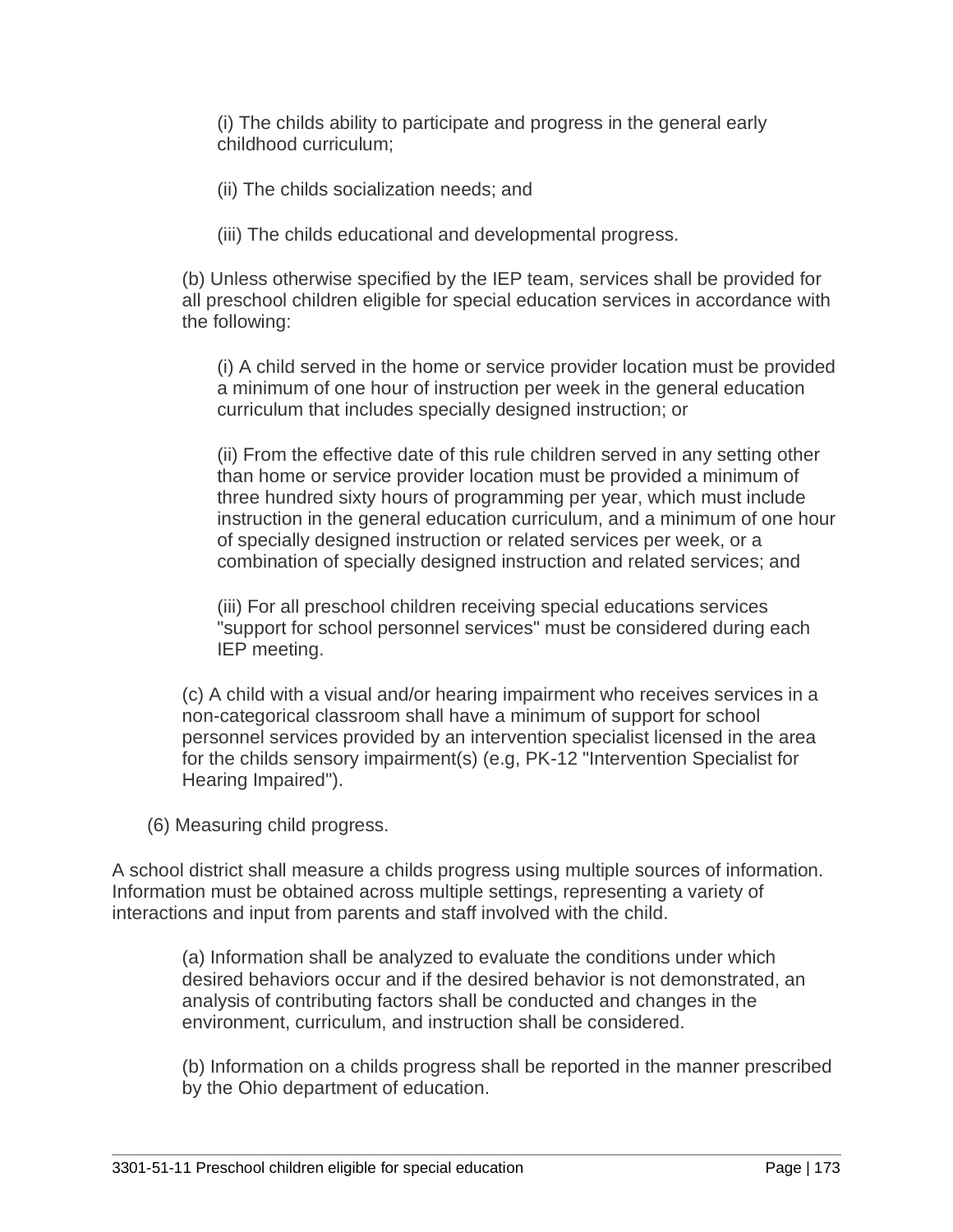(7) Preschool personnel qualifications.

Personnel providing preschool services shall be appropriately credentialed as defined by Chapter 3301-24 of the Administrative Code.

Intervention specialists who are assigned to categorical preschool classrooms for children with visual or hearing impairments must have the appropriate license required for the categorical area.

(8) Preschool supervisory services.

Each school district shall designate a qualified individual to ensure preschool special education services are provided in accordance with all applicable rules, regulations, and laws. The designated individual shall be responsible for the following:

(a) Ensuring the development and implementation of an interagency agreement as outlined in paragraph (D)(2) of this rule.

(b) Providing assistance to early childhood personnel in the provision of developmentally and exceptionality appropriate practices for preschool children who are eligible for special education services;

(c) Ensuring compliance with licensing requirements pursuant to section [3301.58](https://codes.ohio.gov/ohio-revised-code/section-3301.58) of the Revised Code;

(d) Facilitating the provision of comprehensive early childhood delivery systems for young children with disabilities including the integration of education, health, social services, and parent education components.

(e) Participating in the development and evaluation of professional development plans and induction programs that apply to early childhood personnel pursuant to rule [3301-24-06](https://codes.ohio.gov/ohio-administrative-code/rule-3301-24-06) of the Administrative Code and section [3319.223](https://codes.ohio.gov/ohio-revised-code/section-3319.223) of the Revised Code;

(f) Participating in the "Step Up to Quality" program established pursuant to section [5104.29](https://codes.ohio.gov/ohio-revised-code/section-5104.29) of the Revised Code and maintaining a status of three-, four-, or five-stars;

(g) Assisting with the implementation and evaluation of state standards that apply to early childhood programs;

(h) Collaborating with early childhood providers including "Head Start" programs, "Part C Early Intervention" providers, county boards of developmental disabilities, local family and children first councils, community childcare programs, and community preschools to ensure continuity of care for dual enrolled children and the availability of a full "Least Restrictive Environment" continuum;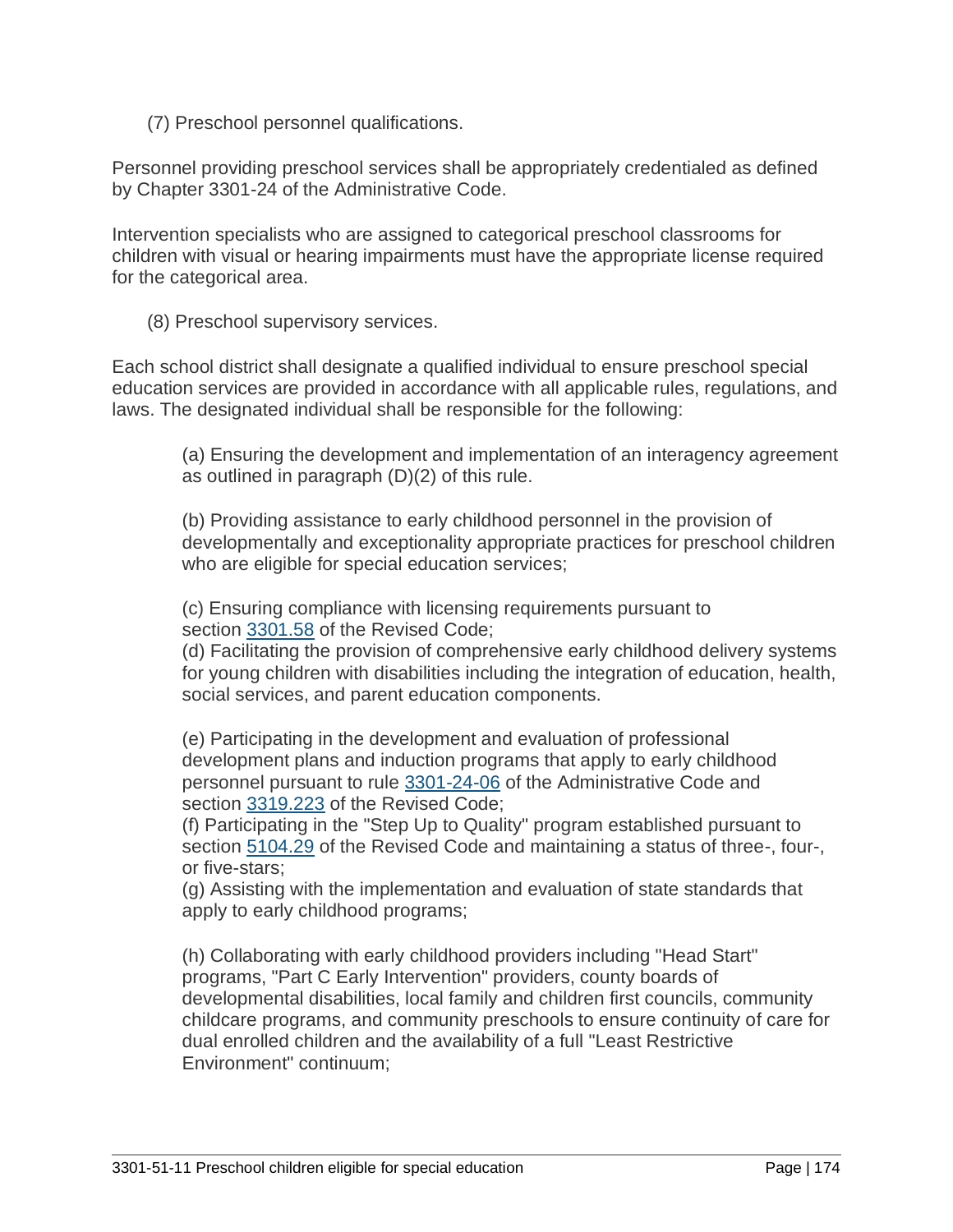(i) Collaborating with the regional state support team in the provision of training and technical assistance responsive to the needs of preschool special education staff; and

(j) Collaborating with the Ohio department of education, office of early learning and school readiness, as appropriate.

(9) Service provider workload determination for delivery of services.

In addition to caseload requirements, school districts must consider the overall workload of each staff member in accordance with rule [3301-51-09](https://codes.ohio.gov/ohio-administrative-code/rule-3301-51-09) and the licensing ratio requirements for preschool programs defined in rule [3301-37-04](https://codes.ohio.gov/ohio-administrative-code/rule-3301-37-04) of the Administrative Code.

(a) A full-time early childhood intervention specialist shall be provided when there are eight full-day or sixteen half-day children served on IEPs enrolled in a public school preschool special education class.

(b) An intervention specialist classroom teacher responsible for eight or more half-day class sessions (e.g., four morning and four afternoon sessions per week), or four full-day class sessions shall not carry an additional itinerant caseload;

(c) An intervention specialist classroom teacher responsible for up to five halfday class sessions (e.g., five morning sessions per week) or up to three full-day class sessions, may serve up to eight additional children on an itinerant caseload;

(d) An intervention specialist classroom teacher responsible for six or seven half-day class sessions (e.g., three morning and four afternoon sessions per week), may serve up to four additional children on an itinerant caseload;

(e) An itinerant intervention specialist at one FTE shall serve no more than twenty eligible preschool children; and

(f) A preschool attendant at one FTE shall have a caseload of no more than three eligible preschool children.

(g) The department may grant a waiver (on a case-by-case basis) to the itinerant caseload requirements in paragraphs  $(J)(9)(c)$  to  $(J)(9)(e)$  in this rule for an intervention specialist to serve additional children with disabilities.

(h) Staff serving preschool and school age children with disabilities will have FTE apportioned on the basis of the number of children served in each age category and the percentages totaling one hundred percent.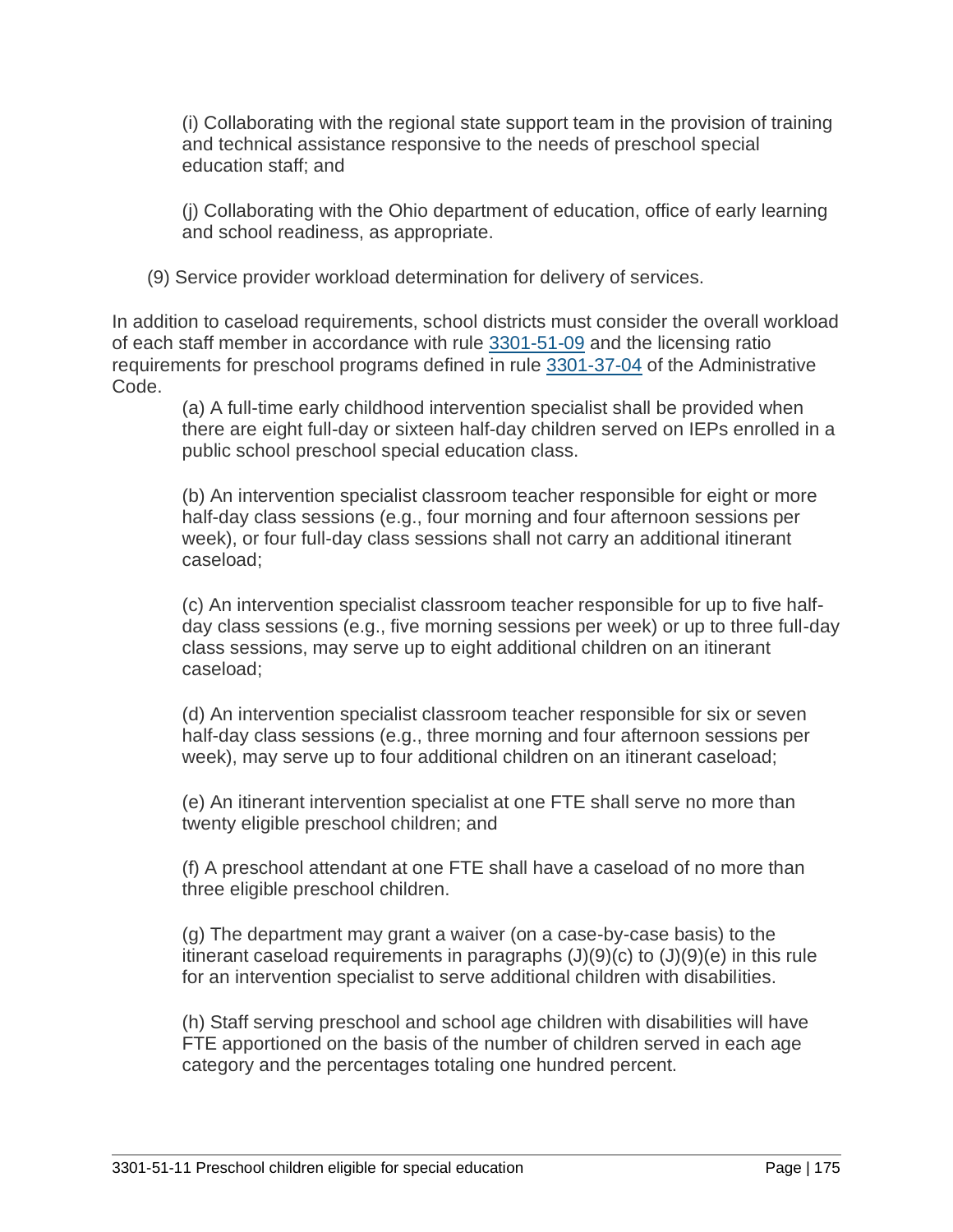(K) Transportation of children with disabilities. Rule [3301-51-10](https://codes.ohio.gov/ohio-administrative-code/rule-3301-51-10) of the Administrative Code applies to preschool special education. Transportation shall be listed as a related service on a preschooler's IEP if the IEP team determines that transportation is required for the child to access FAPE and benefit from special education.

Effective: 07/01/2021 Promulgated Under: 119.03 R.C. 119.032 review dates: 07/01/2026 Statutory Authority: 3301.07, 3301.07 (J), 3323.02, 3323.07, 3323.08 Rule Amplifies: 3301.07 (J), 3323.01, 3323.02, 3323.07, 3323.08, 3327.01, 3327.02 Prior Effective Dates: 07/01/2002, 04/21/2007; 07/01/2008, 7/1/2014